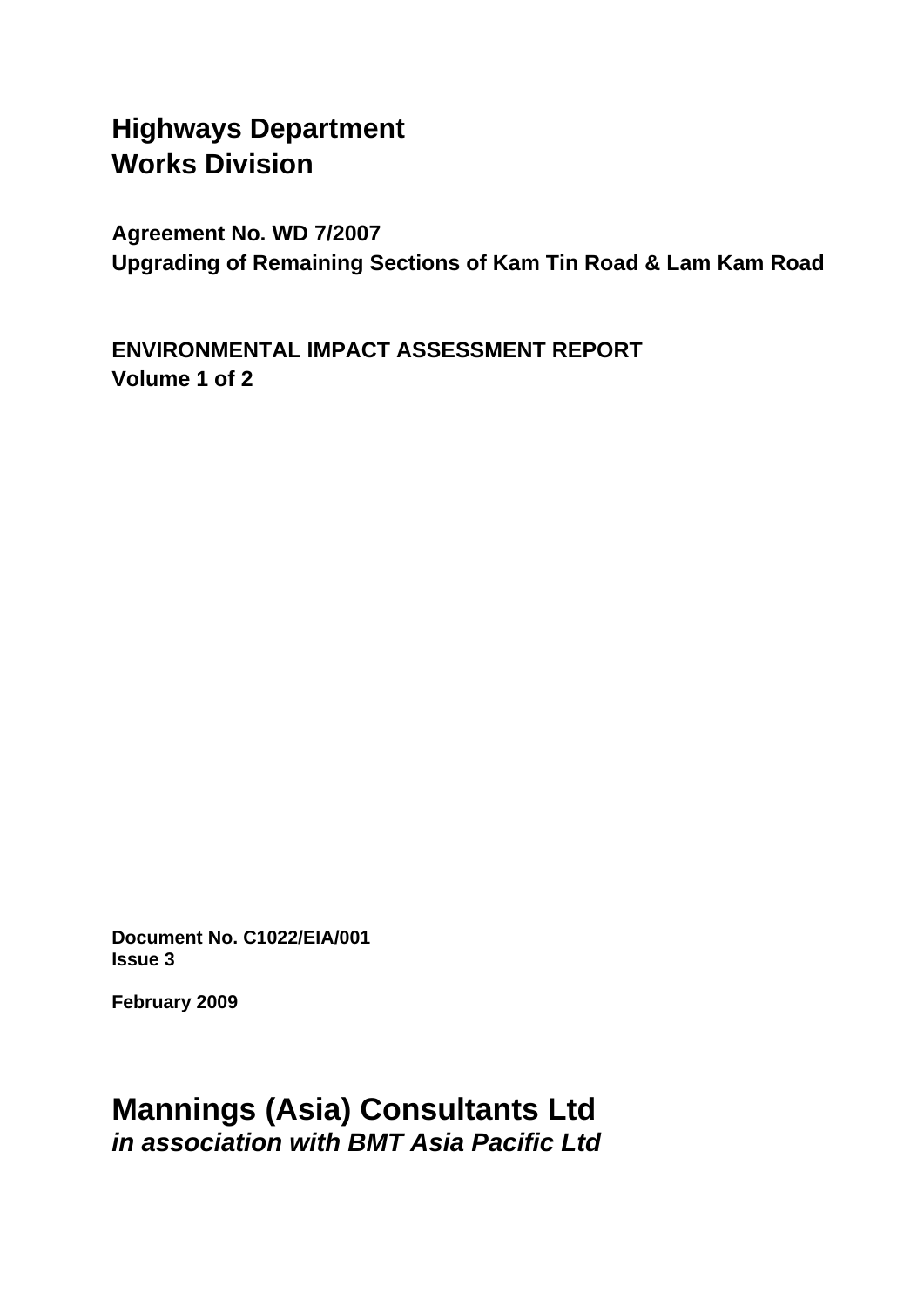C1022//EIA/001 Issue 3 February 2009

# **Construction Agreement No. WD 7/2007 Upgrading of Remaining Sections of Kam Tin Road and Lam Kam Road**

**Environmental Impact Assessment Report** 

Approved for Issue by:

Mark Cheung

Position: Project Director

Date: **.................................** 

**Highways Department Works Division**  16/F Skyline Tower

39 Wang Kwong Road Kowloon Bay, Kowloon.

# **Mannings (Asia) Consultants Ltd**

**in association with** *BMT Asia Pacific Ltd* Units A-B, 14/F, Skyline Tower, 18 Tong Mei Road, Mongkok, Kowloon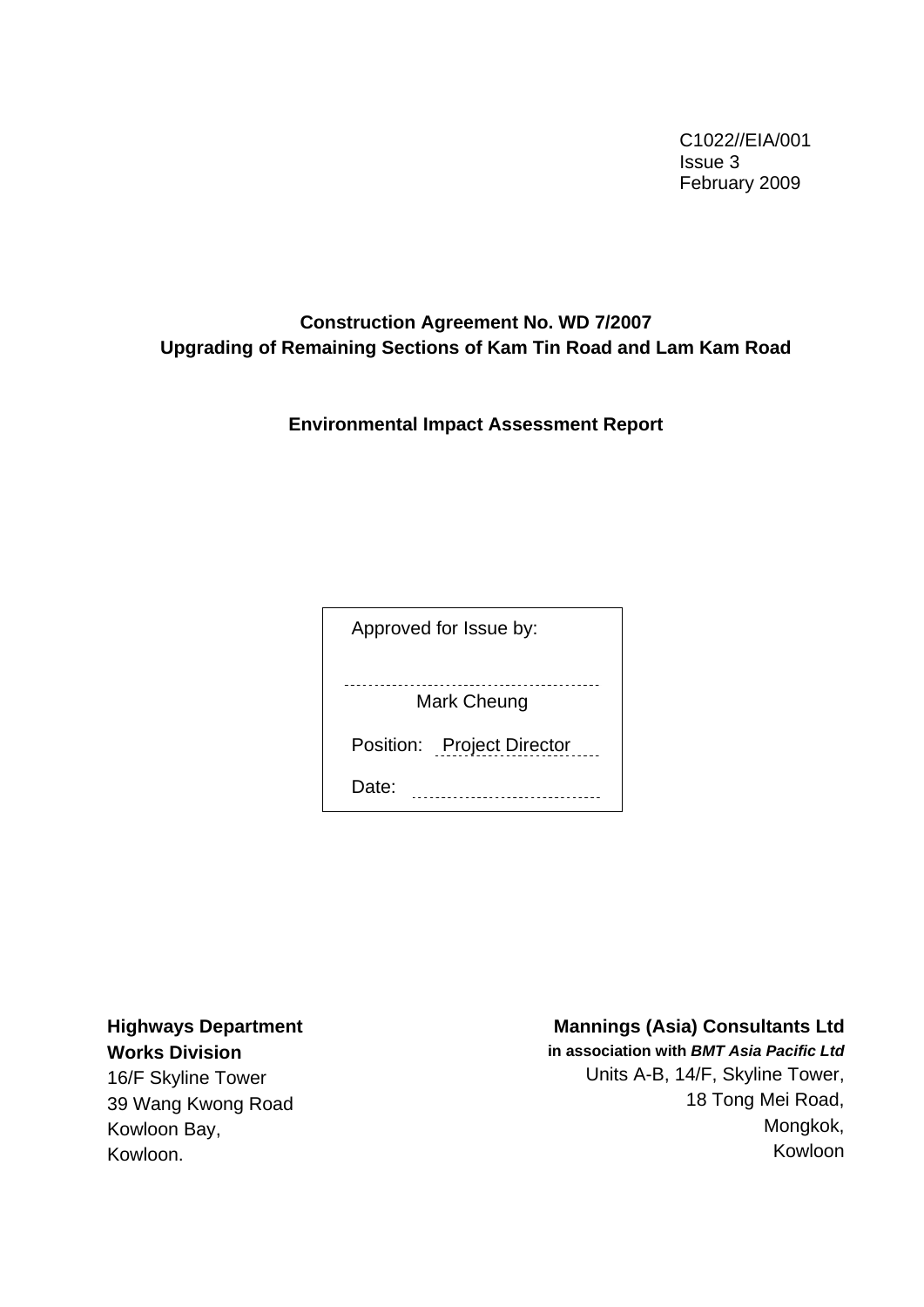# **Agreement No. WD 7/2007 Upgrading of Remaining Sections of Kam Tin Road and Lam Kam Road**

# **ENVIRONMENTAL IMPACT ASSESSMENT REPORT VOLUME 1 OF 2**

# **CONTENT**

- **1.0 [INTRODUCTION](#page-5-0)**
- **2.0 [PROJECT DESCRIPTION](#page-8-0)**
- **3.0 [AIR QUALITY IMPACT ASSESSMENT](#page-13-0)**
- **4.0 [NOISE IMPACT ASSESSMENT](#page-26-0)**
- **5.0 [WATER QUALITY IMPACT ASSESSMENT](#page-55-0)**
- **6.0 [WASTE MANAGEMENT](#page-61-0)**
- **7.0 [ECOLOGICAL IMPACT ASSESSMENT](#page-77-0)**
- **8.0 [CULTURAL HERITAGE IMPACT ASSESSMENT](#page-101-0)**
- **9.0 [LANDSCAPE AND VISUAL IMPACT ASSESSMENT](#page-112-0)**
- **10.0 [IMPLEMENTATION SCHEDULE OF RECOMMENDED MITIGATION](#page-188-0)  [MEASURES](#page-188-0)**
- **11.0 [CONCLUSIONS](#page-215-0)**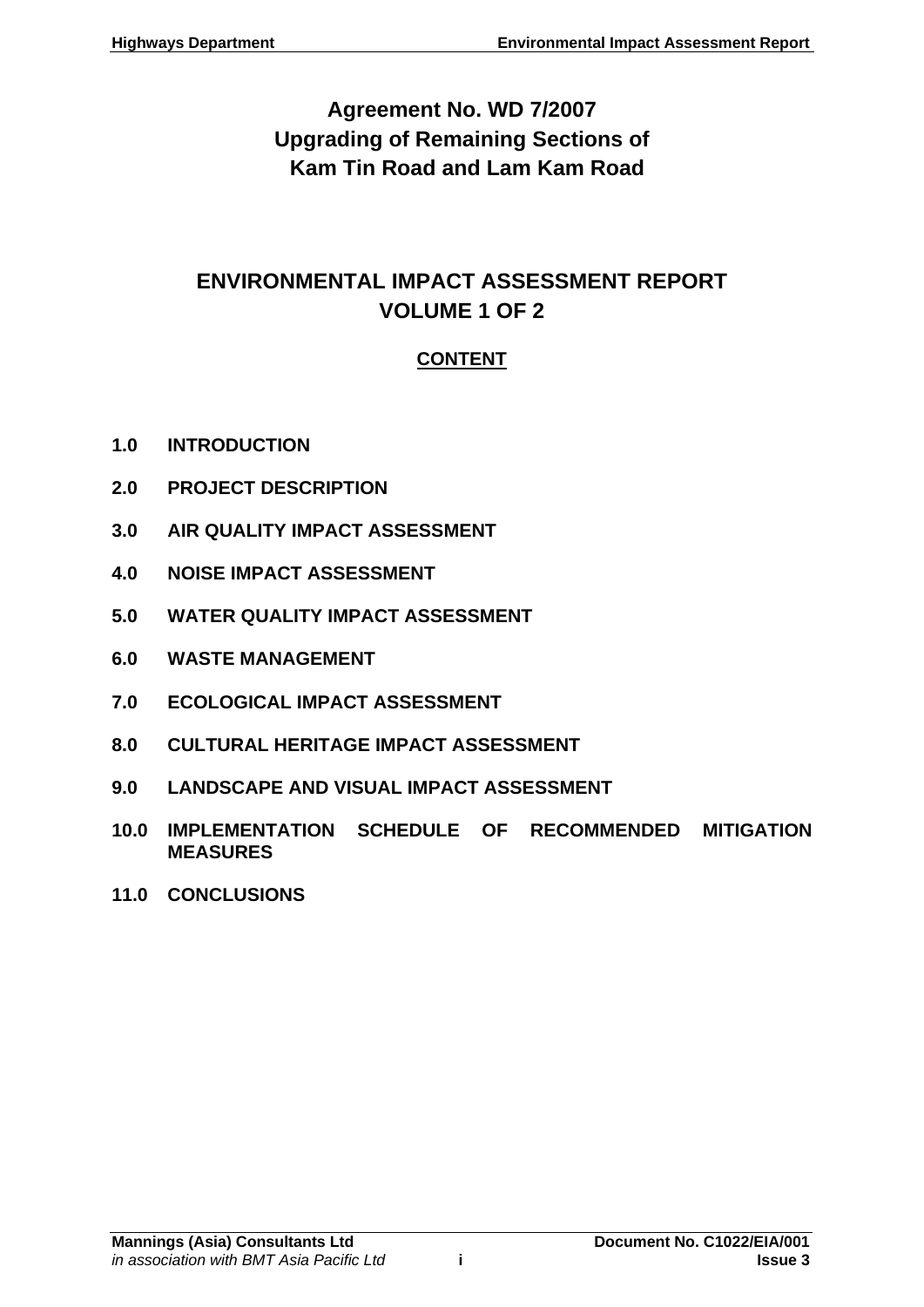# **APPENDICES**

<span id="page-3-0"></span>

|                              | Appendix A1 - Link ID, Hourly Traffic Profile of Kam Tin Road in 2008, Hourly Peak<br>Traffic Flow in 2030, % of Heavy Vehicle and Traffic Compositions in<br><b>Year 2030</b> |
|------------------------------|--------------------------------------------------------------------------------------------------------------------------------------------------------------------------------|
| Appendix A2 -                | Letter of Acceptance of the Traffic Forecast by Transport<br>Department                                                                                                        |
| Appendix B1-                 | The Adjusted Exhaust Technology Fractions                                                                                                                                      |
| Appendix B2-                 | 2015 Vehicle Population                                                                                                                                                        |
| Appendix B3-                 | Daily Trips and Vehicle-Mile-Travelled (VMT) in Year 2030                                                                                                                      |
| Appendix B4 -                | <b>Speed Fraction</b>                                                                                                                                                          |
| Appendix B5-<br>Appendix B6- | Sensitivity Test for Peak Hour Traffic Flow and Speed Fraction<br>Comparison of the Total Emission from Year 2015 to 2030                                                      |
| Appendix B7-                 | Calculation of Hourly Fleet Emission for different Vehicle Classes                                                                                                             |
| Appendix B8-                 | Calculation of Composite Emission Factors from EMFAC-HK Fleet<br><b>Average Emission Factors</b>                                                                               |
| Appendix B9-                 | Predicted Worst Case Averaging Pollutant Concentrations at ASRs                                                                                                                |
| Appendix C1-                 | <b>Photos of Representative Noise Sensitive Receivers</b>                                                                                                                      |
| Appendix C2 -                | Letters of Confirmation from the Government Secretariat                                                                                                                        |
| Appendix C3-                 | Letters of Confirmation from the Kadoorie Farm and Botanic Garden                                                                                                              |
| Appendix C4 -                | Letters of Confirmation from the Pat Heung Division Police Station<br>and Pat Heung Fire Station                                                                               |
| Appendix D1-                 | <b>Construction Plant Inventory</b>                                                                                                                                            |
| Appendix D2-                 | Letter of Confirmation from Project Proponent                                                                                                                                  |
| Appendix D3-                 | <b>Calculations of Construction Noise Levels</b>                                                                                                                               |
| Appendix D4 -                | As-built Drawings for Noise Barriers along Kam Tin Bypass and<br>Tung Wui Road                                                                                                 |
| Appendix D5-                 | Sample RoadNoise input file and the Road-Plot                                                                                                                                  |
| Appendix $E1 -$              | Water Supplies Department (WSD) Guidelines on Protection of<br><b>Water Gathering Ground</b>                                                                                   |
| Appendix F1 -                | Photo-documentation of Site Inspection                                                                                                                                         |
| Appendix F2 -                | <b>Historical Aerial Photographs</b>                                                                                                                                           |
| Appendix F3-                 | Response from the Feoso Oil Company                                                                                                                                            |
| Appendix F4 -                | Incident Records for Petrol Filling Stations at Kam Tin Road                                                                                                                   |
| Appendix F5 -                | Photo-documentation of the identified Petrol Filling Stations and Car<br><b>Repairing Workshops</b>                                                                            |
| Appendix G1-                 | Photos of Ecological Habitats                                                                                                                                                  |
| Appendix G2-                 | <b>Species Recorded for Vegetation Survey</b>                                                                                                                                  |
| Appendix G3-                 | Bird Species Recorded at the Lower Part of KFBG from 1995 to<br>2005                                                                                                           |
| Appendix G4 -                | Bird Species Recorded from Territory-wide Long-term Monitoring<br>Survey by AFCD from 2002 to 2008                                                                             |
| Appendix G5-                 | <b>Bird Species Recorded for Avifauna Survey</b>                                                                                                                               |
| Appendix G6-                 | Herpetofauna Species Recorded in KFBG from 1995 to 2005                                                                                                                        |
| Appendix G7-                 | Amphibian Species Recorded from Territory-wide Long-term<br>Monitoring Survey by AFCD from 2002 to 2008                                                                        |
| Appendix G8-                 | Fish Species Recorded in KFBG from 1995 to 2005                                                                                                                                |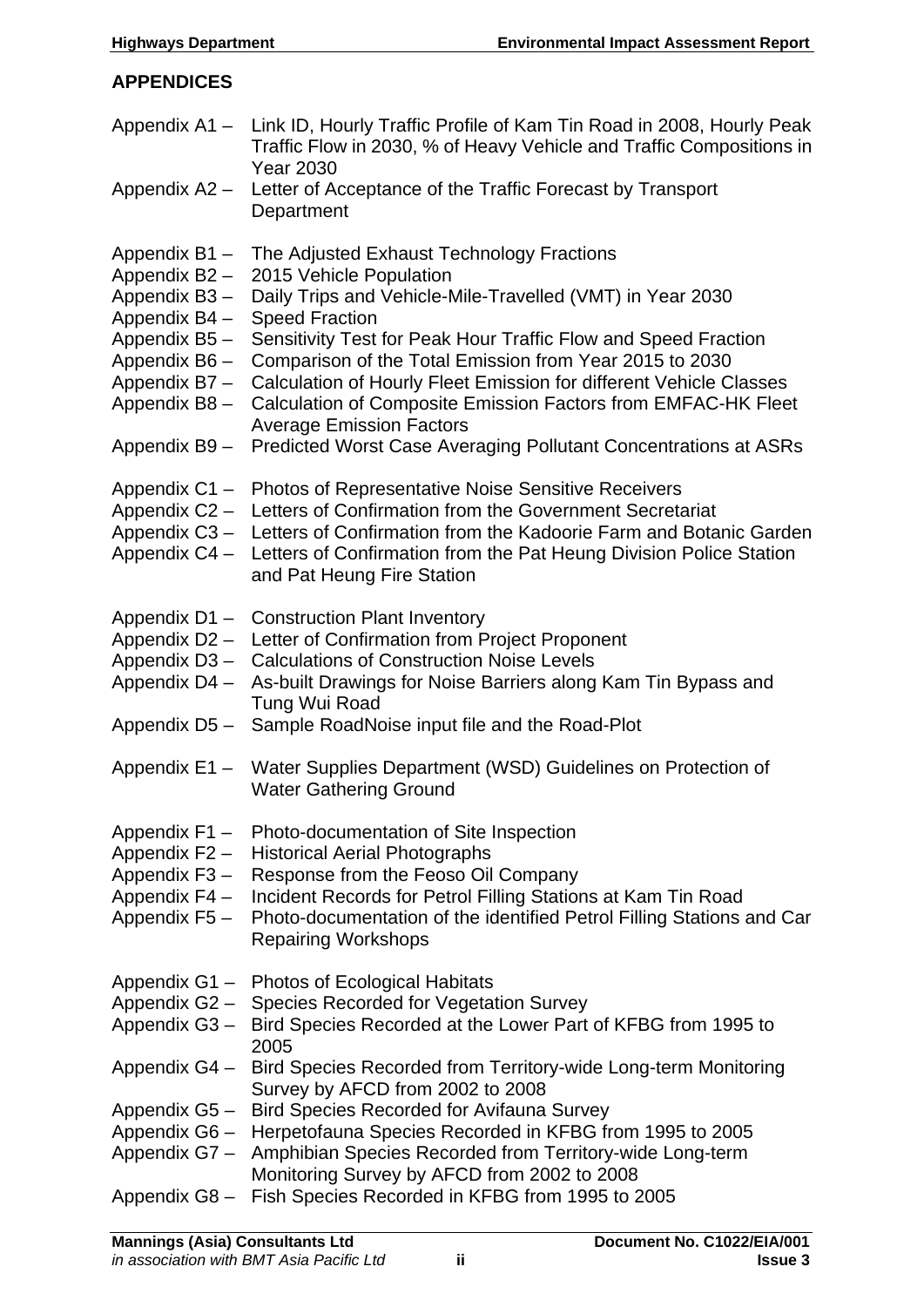- Appendix G9 Fish Species Recorded from Territory-wide Long-term Monitoring Survey by AFCD from 2002 to 2008
- Appendix G10 Herpetofauna Species Recorded for Stream Fauna Survey
- Appendix G11 Site Photos of Stream Fauna Survey
- Appendix G12 In-stream Fauna Recorded for Stream Fauna Survey
- Appendix G13 Butterfly Species Recorded for Invertebrate Survey
- Appendix G14 Insect Species Recorded at/ adjacent to Streams of the Site
- Appendix G15 Mammal Species Recorded in KFBG from 1995 to 2005
- Appendix G16 Photos of Short-nosed Fruit Bat and the Roosting Chinese Fan-palm
- Appendix G17 Selected Photos of CA Areas to be Marginally Encroached by Proposed Road / Slope Works
- Appendix G18 Typical Section of the Gabion Retaining Wall
- Appendix G19 Photographs of the Trees *Aquilaria sinensis*
- Appendix H1 Drawings of Existing Utilities along the Project Boundary
- Appendix I1 Tree Survey Schedule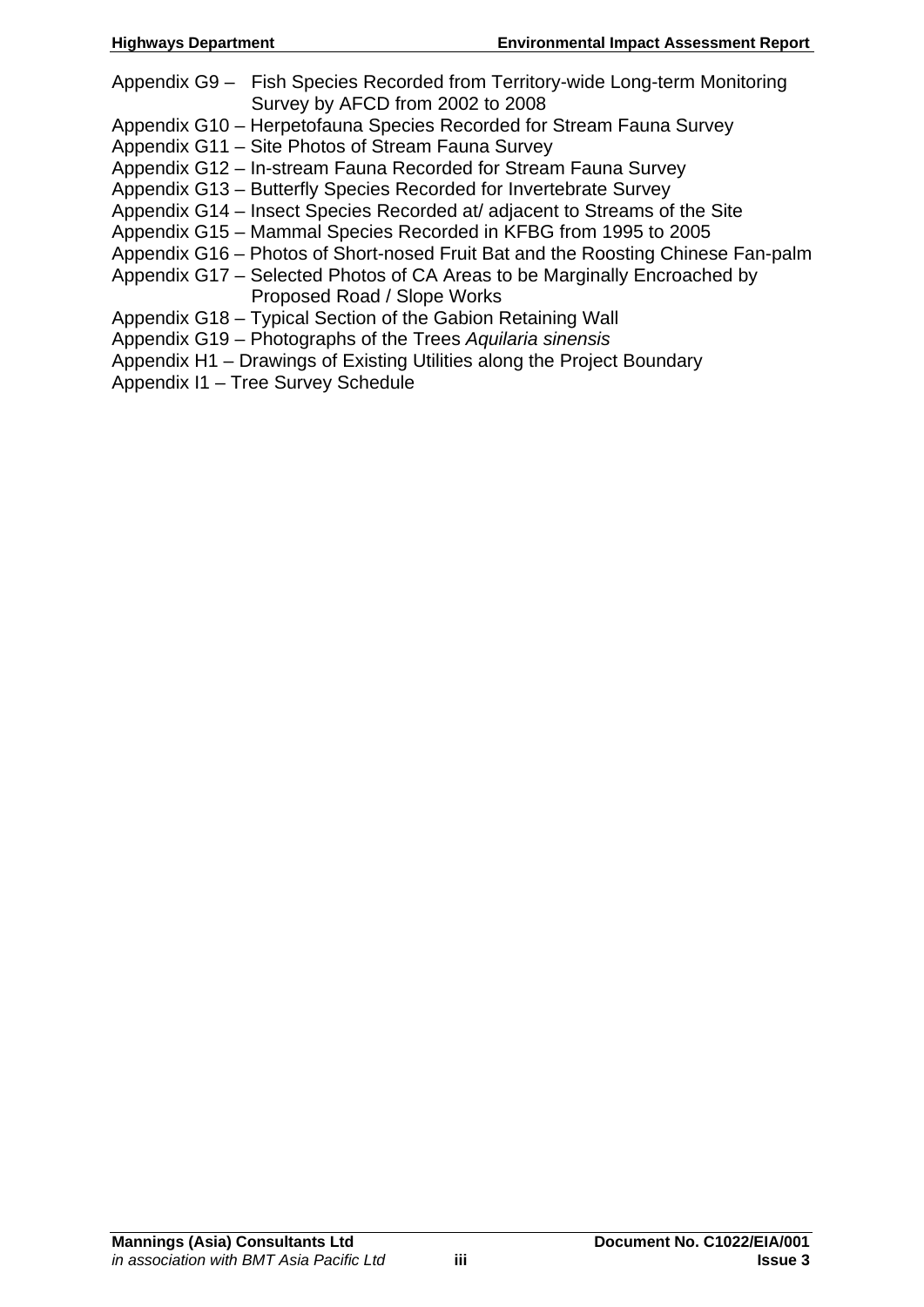# <span id="page-5-0"></span>**1.0 INTRODUCTION**

# **Project Background**

- 1.1 Kam Tin Road and Lam Kam Road together form a critical route serving the local areas in Yuen Long east and Tai Po south. Sections of Kam Tin Road and Lam Kam Road have been upgraded under the following projects:
	- (a) Lam Kam Road Improvement Stage I and II, completed in 1986 and 1994 respectively, upgraded the section between Kadoorie Farm and Lam Kam Road Interchange;
	- (b) Improvement to Kam Tin Road Stage I, completed in 2002, widened the section of Kam Tin Road between Au Tau Roundabout and Ko Po Tsuen from single two-lane carriageway to dual two-lane carriageway; and
	- (c) Kam Tin Bypass, completed in 2004, constructed dual two-lane carriageway to bypass traffic from Kam Tin Road between Ko Po Tsuen and Kiu Tau Tsuen.
- 1.2 The remaining sections of Kam Tin Road and Lam Kam Road are located at Kam Tin Road between Kam Tin Bypass and Lam Kam Road, and Lam Kam Road between Kam Tin Road and Kadoorie Farm. These sections comprise a substandard single two-lane carriageway. Road safety problems are compounded by fast vehicular traffic, sharp bends, hidden accesses, sub-standard gradients, inadequate lateral clearance, frequent usage of heavy vehicles, insufficient pedestrian crossing facilities, significant jay-walking and lack of bus-bays. On road safety grounds, the project titled "Upgrading of Remaining Sections of Kam Tin Road and Lam Kam Road" (hereinafter known as the "Project") was initiated in 2007.
- 1.3 Kam Tin Road and Lam Kam Road are rural roads. The Project does not include 100 m long road bridge or 800 m long road tunnel. In addition, it does not have any additional traffic lane or long road extension. However, it encroaches upon existing conservation areas. Hence, the Project is a Designated Project (DP) under item Q.1 of Part 1, Schedule 2 of the EIAO: *"All projects including new access roads, railways, sewers, sewage treatment facilities, earthworks, dredging works and other building works partly or wholly in an existing or gazetted proposed country park or special area, a conservation area, an existing or gazetted proposed marine park or marine reserve, a site of cultural heritage, and a site of special scientific interest."*
- 1.4 The Highways Department (HyD) submitted an application for an Environmental Impact Assessment (EIA) study brief with a project profile in September 2007. Pursuant to Section 5(7)(a) of the Environmental Impact Assessment Ordinance (EIAO), the Environmental Protection Department issued the EIA study brief (ESB-170/2007) for the Project in October 2007.
- 1.5 In March 2008, Mannings (Asia) Consultants Limited in association with BMT Asia Pacific Limited was employed by the Government of Hong Kong Special Administrative Region, represented by HyD, to undertake the EIA for the Project.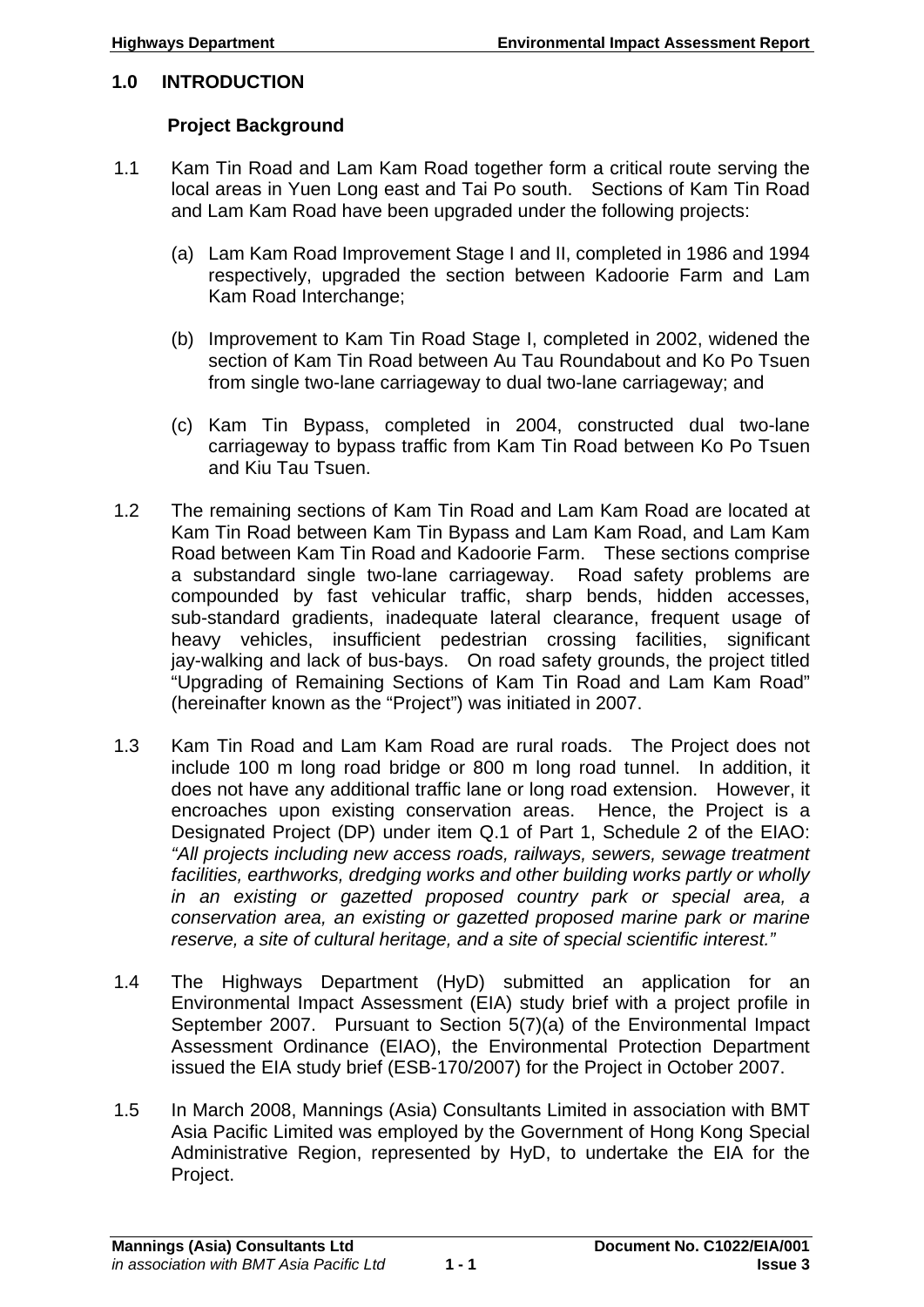1.6 This report presents the approach and findings of the EIA study which conducted in accordance with the requirements in the EIA Study Brief No. ESB-170/2007.

*Objectives of the EIA Study*

- 1.7 According to the EIA study brief, the objectives of the study are to:
	- (a) Describe the Project and associated works together with the requirements for carrying out the Project;
	- (b) Identify and describe elements of community and environment likely to be affected by the Project and/or likely to cause adverse impacts to the Project, including natural and man-made environment and the associated environmental constraints;
	- (c) Provide information on the consideration of alternatives to avoid and minimize potential environmental impacts to environmentally sensitive areas and other sensitive uses; to compare the environmental benefits and dis-benefits of each of different options; to provide reasons for selecting the preferred option(s) and to describe the part environmental factors played in the selection of preferred option(s);
	- (d) Identify and quantify all environmental sensitive receivers, emission sources and determine the significance of impacts on sensitive receivers and potential affected uses;
	- (e) Identify and quantify any potential losses or damage to flora, fauna and natural habitats;
	- (f) Identify and quantify any potential landscape and visual impacts and to propose measures to mitigate these impacts;
	- (g) Identify any negative impacts on sites of cultural heritage and propose measures to mitigate these impacts;
	- (h) Propose provision of mitigation measures so as to minimize pollution, environmental disturbance & nuisance during construction & operation of Project;
	- (i) Investigate the feasibility, practicability, effectiveness and implications of the proposed mitigation measures;
	- (j) Identify, within the study area, any individual project(s) that fall under Schedule 2 and/or Schedule 3 of the EIAO; to ascertain whether the findings of this EIA study have adequately addressed the environmental impacts of those projects; and where necessary, to identify the outstanding issues that need to be addressed in any further detailed EIA study;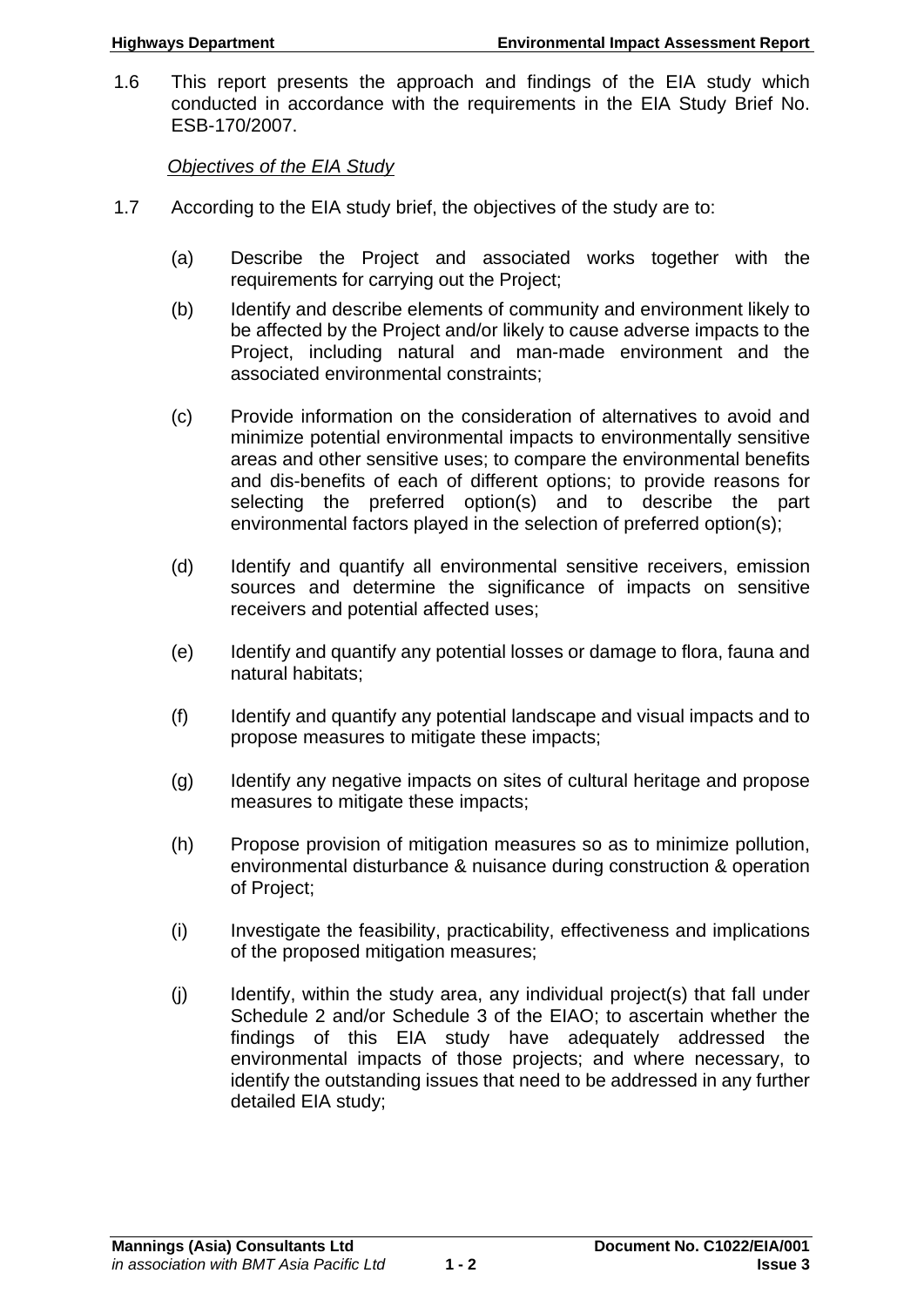- (k) Identify, predict and evaluate the residual environmental impacts (i.e. after practicable mitigation) and the cumulative effects expected to arise during the construction and operation phases of the Project in relation to the sensitive receivers and potential affected uses;
- (l) Identify, assess and specify methods, measures and standards, to be included in the detailed design, construction and operation of the Project which are necessary to mitigate these environmental impacts and cumulative effects and reduce them to acceptable levels;
- (m) Investigate the extent of the secondary environmental impacts that may arise from the proposed mitigation measures and to identify constraints associated with the mitigation measures recommended in the EIA study, as well as the provision of any necessary modification; and
- (n) Design and specify environmental monitoring and audit requirements to ensure the effective implementation of the recommended environmental protection and pollution control measures.

#### *Structure of the Report*

1.8 The structure of the EIA Report is as follows:

Section 2 – Project Background and Description

Section 3 – Air Quality

Section 4 – Noise

Section 5 – Water Quality

- Section 6 Waste Management
- Section 7 Ecology
- Section 8 Cultural Heritage
- Section 9 Landscape and Visual
- Section 10 Implementation Schedule of Recommended Mitigation Measures
- Section 11 Conclusions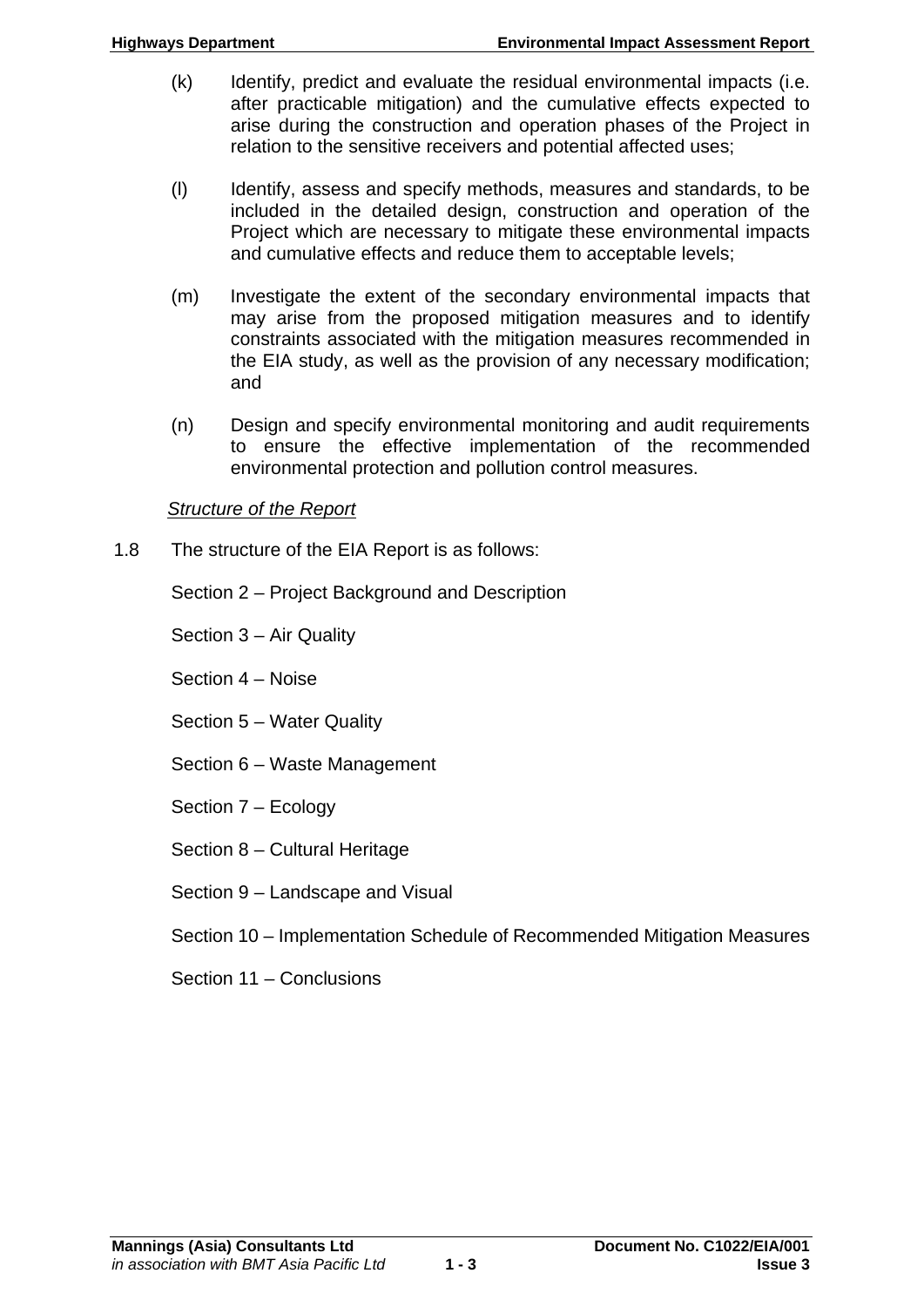# <span id="page-8-0"></span>**2.0 PROJECT DESCRIPTION**

#### **Key Requirements of the Project**

2.1 The Project is to upgrade the remaining sections of Kam Tin Road and Lam Kam Road from a substandard single two-lane carriageway into a standard 7.3 m wide carriageway, with the associated improvement of pedestrian facilities and public transport laybys.

#### **Scope of the Project**

- 2.2 The scope of the Project comprises:
	- (a) Upgrading of about 5.2 km long road section into standard width single two-lane carriageway;
	- (b) Provision of laybys and crossing facilities; and
	- (c) Associated slope and drainage works, traffic aids and street lighting modification, landscaping works and environmental mitigation measures if required.

#### **The Need for the Project**

2.3 The need to upgrade the remaining sections of Kam Tin Road and Lam Kam Road is recognized in the Project Definition Statement (PDS) issued by the Environment, Transport and Works Bureau (ETWB) in January 2007. These remaining sections are single two-lane carriageway with sub-standard width. Road safety problems are compounded by fast vehicular traffic, sharp bends, hidden accesses, sub-standard gradients, inadequate lateral clearance, frequent usage of heavy vehicles, insufficient pedestrian crossing facilities and lack of bus-bays.

# **Encroachment of the Conservation Areas**

2.4 The Project is a DP since part of its boundary encroaches upon the Conservation Area (CA) zoning as defined on relevant Outline Zoning Plans (OZPs), and as referred in Section 1.3 of the EIA Study Brief No. ESB-170/2007. There are four encroachment areas which are shown in Figure 2.2, and described below:

#### *CA at north of section between Chainage CHB 28+70 and CHB 30+10 of Kam Tin Road*

 The proposed works within CA are construction of an earth retaining wall and reconstruction of existing footway. The concerned works are not arising from change of road alignment. The earth retaining wall is to upgrade an existing road side slope which is assessed to be below the current safety standards. The footway reconstruction is required from maintenance viewpoint.

*CA at south of section between Chainage CHB 44+30 to CHB 44+80 of Lam Kam Road*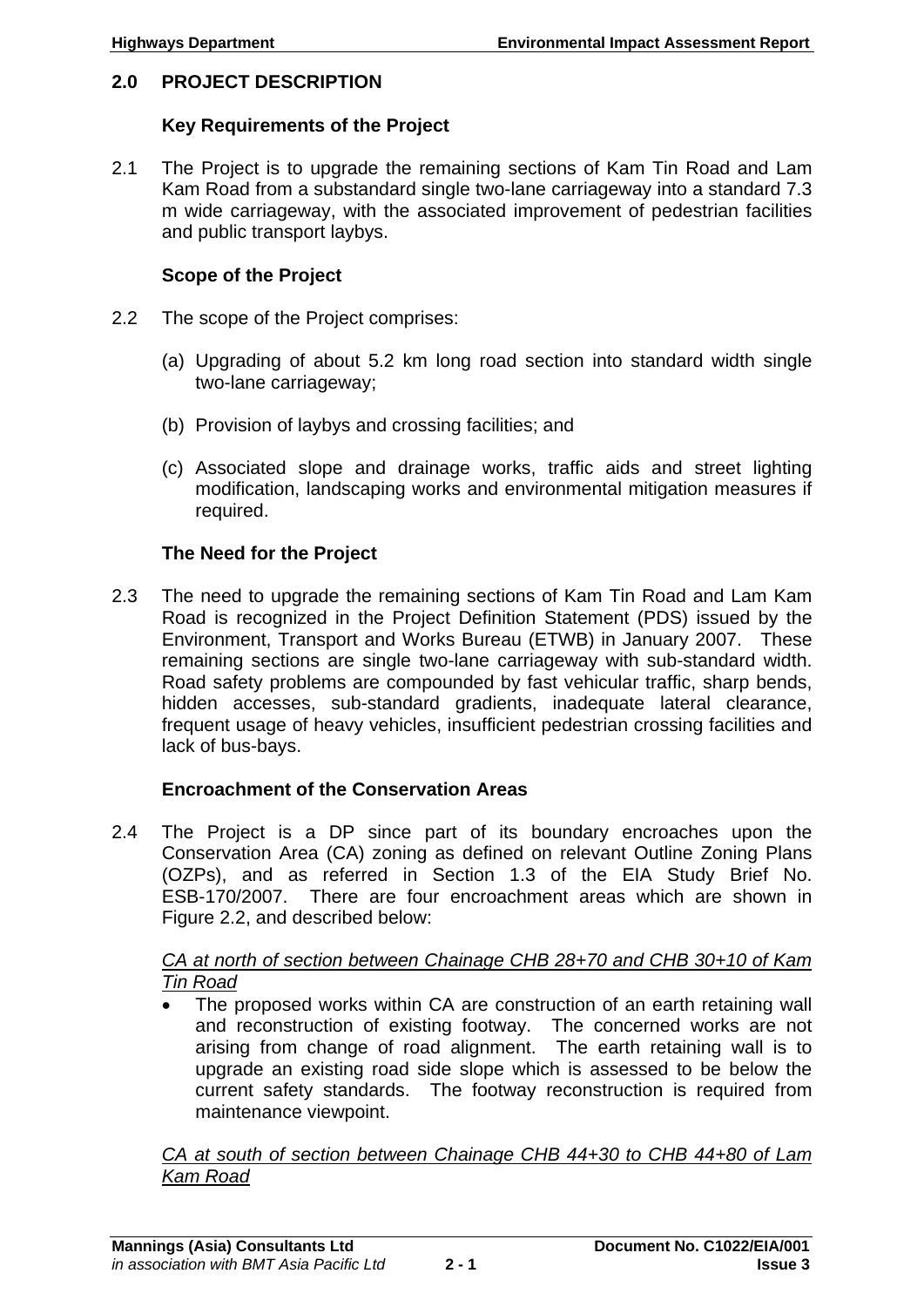The proposed works within CA are widening of existing carriageway, and reconstruction of existing footway and carriageway. Options of road alignment have been explored at this section and the current alignment is the preferred option. Although it slightly encroaches upon CA, it can overall preserve more mature trees and reduce environmental impacts. More detailed description of the subject option comparison is at Section 2.5. As for the reconstruction works, they are required from maintenance viewpoint.

# *CA at south of section between Chainage CHB 48+00 to CHB 52+30 of Lam Kam Road*

• The proposed works within CA are soil nailing of existing slopes and construction of 2m high retaining wall. The concerned works are not arising from change of road alignment. The proposed soil nailing is to upgrade the existing road side slopes which are assessed to be below the current safety standards. The proposed retaining wall is a safety measure to protect road users against the identified potential natural terrain hazards.

# *CA at north of section between Chainage CHB 50+20 to CHB 52+40 of Lam Kam Road*

 The proposed works within CA are widening of existing footway and carriageway, soil nailing of an existing slope, and re-compaction of an existing slope. Options of road layout have been explored at this section and the current scheme is the preferred option which can minimise CA encroachment and geotechnical works. The proposed soil nailing and slope re-compaction are to upgrade an existing slope which is assessed to be below current safety standards. As revealed on site, there is a layer of waste materials on the concerned slope surface and hence a rather large scale re-compaction is considered necessary from safety viewpoint.

# **Alternatives for the Proposed Project**

- 2.5 The sections of Kam Tin Road and Lam Kam Road to be upgraded are rural roads serving many road side developments. Hence, the proposed road alignment follows closely with the existing alignment. In addition, the proposed road alignment is designed based on the principle of minimising land resumption and environmental impacts. The following measures have been taken to minimise the environmental impacts.
	- In section between Chainage CHA17+10 and CHA 18+90 of Kam Tin Road, the existing single carriageway is proposed to be widened by converting it to dual carriageway. Although it involves resumption of larger area of private land, the adoption of this option can preserve 4 numbers of mature trees, 2 numbers of which are of 1m trunk diameter.
	- In section between Chainage CHB41+90 and CHB49+30 of Lam Kam Road, two options have been considered. Option A is to widen the carriageway northwards to avoid encroachment of the CA thereat while Option B is to widen southwards. The sections forming the two alternative options are shown on Figures 9.15 M & N. Upon a detailed comparison, Option B is adopted as the preferred option. A brief summary of the assessment findings is described below: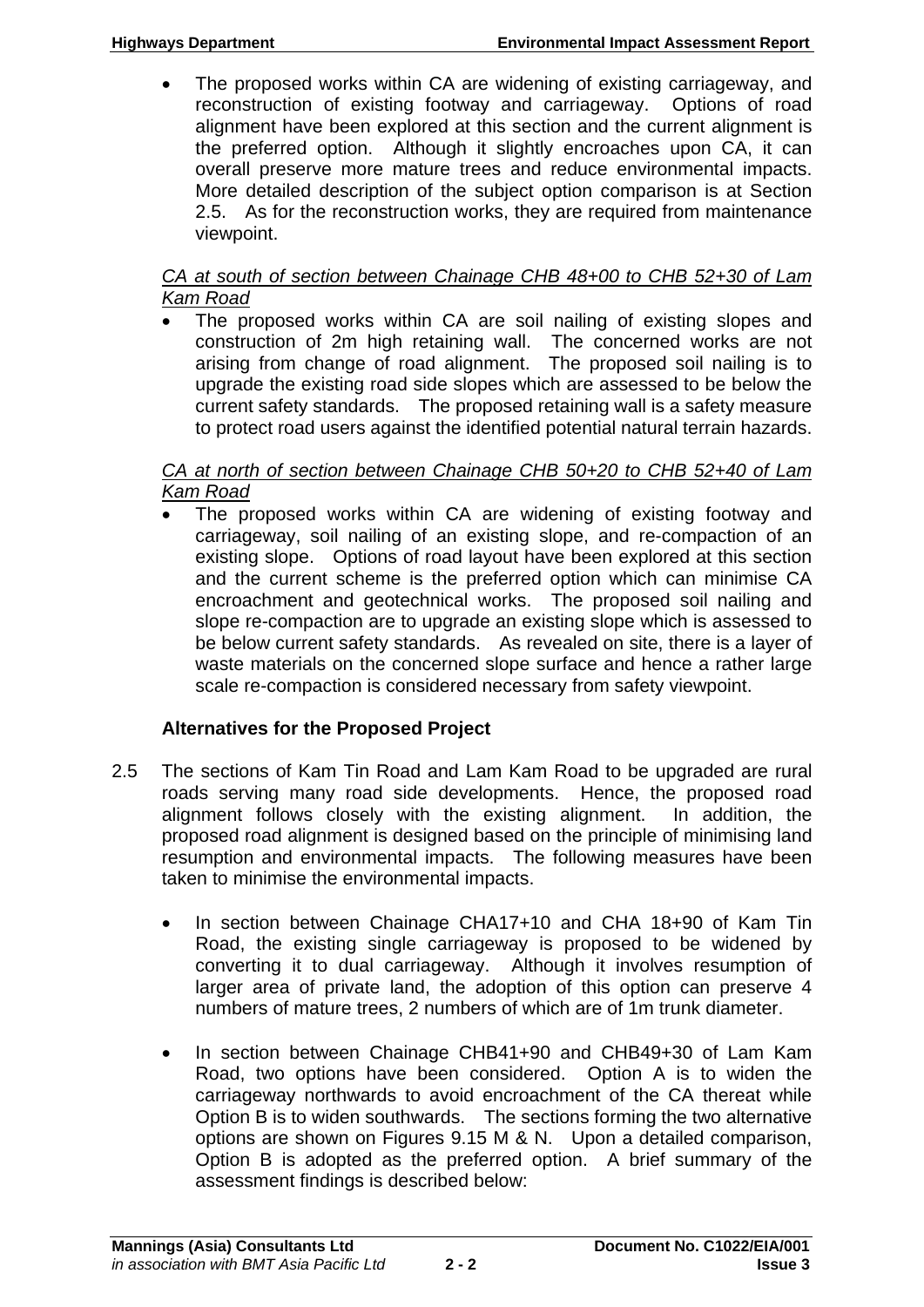- (i) The preferred option can overall preserve 65 more mature trees. In particular, three numbers of trees of over 1m trunk diameter can be preserved.
- (ii) The preferred option can avoid affecting the existing slopes at the north of the concerned road section. The reduced geotechnical works give rise to less waste, noise, air quality, landscape and visual impacts.
- (iii) The preferred option slightly encroaches upon CA. However, the concerned area is a paved footway with isolated trees, and hence the potential impact to habitat loss/vegetation clearance is considered to be low. Detailed ecological impact assessment is in Section 7.
- (iv) Apart from CA encroachment, another disadvantage of the preferred option is the need to resume larger area of private land.
- In section between Chainage CHB48+00 and CHB48+80 of Lam Kam Road, the southern footway is proposed to be set back in order to preserve the existing road side trees thereat.
- In section between Chainage CHB49+10 and CHB52+90 of Lam Kam Road, the preferred option upgrades the carriageway and the northern footway, but does not add footway at the southern sides of the carriageway. Such arrangement is to minimise the extent of CA encroachment. Besides, considering that extensive geotechnical works will be required for adding the concerned footway, such arrangement can reduce waste, noise, air quality, landscape and visual impacts.

# **Construction Program and Methodology**

2.6 The construction programme is to commence works in the first quarter of 2011 for completion in the third quarter of 2015. The upgrading works are to be carried out by conventional open excavation method. The construction sequence is to upgrade in stages with two-way traffic maintained throughout the construction period.

# **Consideration of Alternatives Construction Methods and Sequences of Works**

2.7 The upgrading of at-grade road sections is a straight forward construction process that will not involve complicated construction sequences and activities. For the purpose of the EIA Study, the construction sequences that have been reviewed are briefly described as follows:

# *(A) Upgrading both bounds of Kam Tin Road and Lam Kam Road simultaneously:*

- The most distinct advantage of this construction method is that a shorter construction period can be achieved thus resulting construction impacts of shorter term. However, there are drawbacks as follows:
- Higher impacts on noise and air quality during construction period;
- Complicated diversion schemes for traffic and utilities; and
- Higher risks to road users.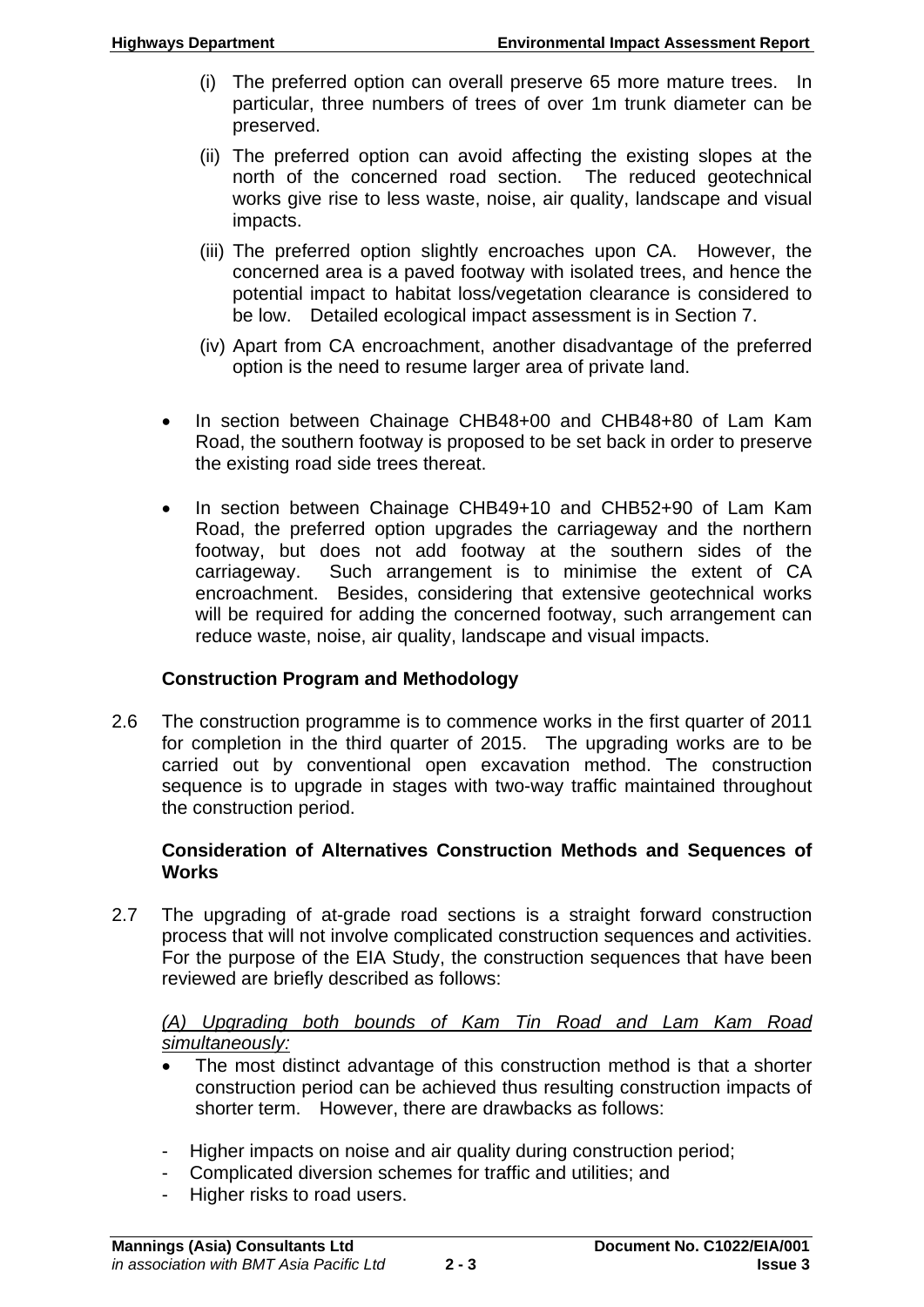*(B) Upgrading both bounds of Kam Tin Road and Lam Kam Road in stages:*

- Under this option, the remaining sections of Kam Tin Road and Lam Kam Road will be upgraded in stages, i.e. bound by bound. Though the construction period will be longer, the following advantages can be achieved:
- Less noise and air quality impacts during construction period thus more manageable;
- Less complicated diversion schemes for traffic and utilities; and
- Less disturbance to existing road side developments.
- 2.8 In conclusion, the impacts and risks under the latter option, i.e. to upgrade the remaining sections of Kam Tin Road and Lam Kam Road bound by bound, are more manageable and therefore this option is adopted.

# **Concurrent Project and Potential Cumulative Impacts**

- 2.9 One Designated Project defined by the EIAO, namely, *Hong Kong Section of Guangzhou - Shenzhen - Hong Kong Express Rail Link* will be implemented and within 500m of the Project boundary. According to the Project Profile of this railway project (application no.: ESB-197/2008), the construction works is tentatively scheduled to commence in the 4th quarter of 2009 and complete by 2015 which would coincide with the construction period of the proposed Project. As the EIA study of this railway project is in progess, there is no detailed construction methods and programme can be reviewed. As such, the EIA study of this railway project should take into account the potential cumulative impacts arising from the proposed Project. In addition, the Project Contractor is required to ensure close liaison with relevant interfacing parties to avoid or minimise concurrent works activities and potential cumulative impacts.
- 2.10 Two other Designated Projects defined by the EIAO, namely, *Yuen Long, Kam Tin, Ngau Tam Mei & Tin Shui Wai Drainage Improvement Stage 1, Phase 2B - Kam Tin Secondary Drainage Channel KT13 (CE 67/98)* and *Drainage Improvement in Sha Tin and Tai Po Design and Construction (CE 50/2001)* will be implemented. However, no cumulative impacts are anticipated from these two projects as both are scheduled to be completed before the commencement of the Project, and both are located over 1 km from the proposed Project.
- 2.11 Table 2.1 summarises other non-designated projects in the vicinity of the proposed Project.
- 2.12 For item (i), minor works will be undertaken during or after 2010 along a 50m section of Kam Tin Road close to the junction of Fan Kam Road. As such, the cumulative environmental impacts of such minor activities shall be minimal.
- 2.13 For item (ii), mains laying works shall be at least 1 km away from the Project and hence cumulative impacts shall also be minimal.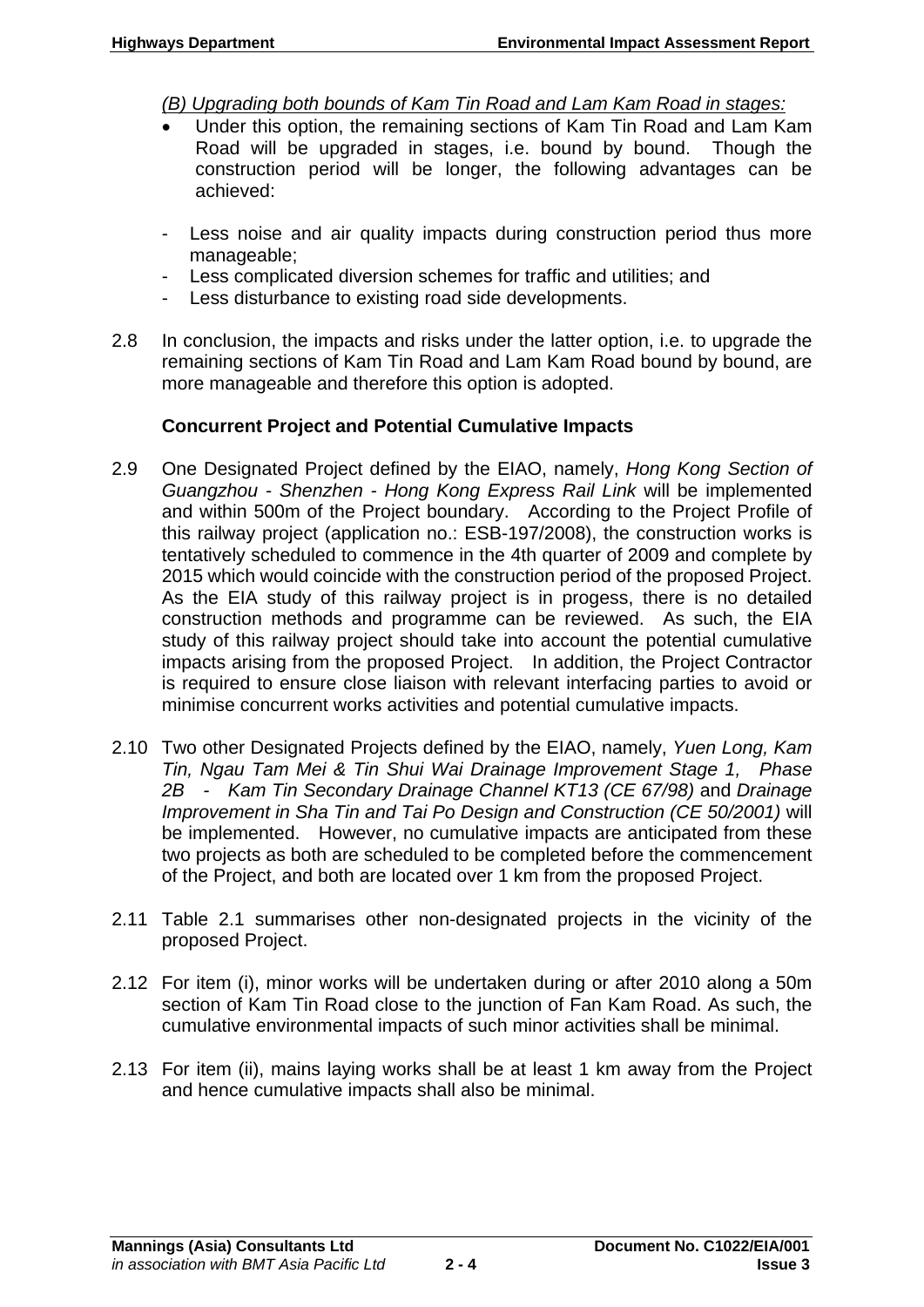| Table 2.1 | <b>Concurrent Non-designated Projects</b> |                                                                                                                                     |                 |  |
|-----------|-------------------------------------------|-------------------------------------------------------------------------------------------------------------------------------------|-----------------|--|
| Item      | Agreement No.<br><b>Project Title</b>     |                                                                                                                                     | Implementation  |  |
| (i)       | CE 1/2005                                 | Replacement and Rehabilitation of Water mains<br>Stage 2; Mains in New Territories West -<br>Investigation, Design and Construction | 2007 - 2011     |  |
| (ii)      | CE 6/2005                                 | Replacement and Rehabilitation of Water mains<br>Stage 2; Mains in New Territories East -<br>Investigation, Design and Construction | 2007 - 2011     |  |
| (iii)     | CE 10/2008                                | Replacement and Rehabilitation of Water mains<br>Stage 4; Mains in New Territories - Investigation,<br>Design and Construction      | Mid 2010 - 2015 |  |
| (iv)      | <b>PWP 337WF</b>                          | Alternative Raw Water Supply to Yau Kom Tau Water<br>Treatment Works from Au Tau Raw Water Pumping<br>Station                       | End 2010 - 2014 |  |
| (v)       | <b>PWP 4235DS</b>                         | Yuen Long and Kam Tin Sewerage and Sewage<br>Disposal                                                                               | See text        |  |

- 2.14 For item (iii), minor works will be undertaken during or after 2010. Total six active site area in small local-scale within the Project boundary. There shall be only one active construction site within 300 m due to necessary traffic management arrangements. Therefore, there will not increase the total number of active construction site along am Tin Road and Lam Kam Road. As such, it is recommended that the Project Contractor ensures close liaison with relevant interfacing parties and that the works be scheduled to avoid or otherwise control cumulative environmental impacts to within acceptable limits.
- 2.15 For item (iv), no significant cumulative environmental impacts are anticipated as these water mains laying works are anticipated to be implemented at least 300 metres from the western end of the Project area.
- 2.16 For item (v), the laying of sewerage pipes along Kam Tin Road and Kam Sheung Road is anticipated from 2010 which would coincide with the construction period of the proposed Project. There shall be only one active construction site within 300 m due to necessary traffic management arrangements. Therefore, there will not increase the total number of active construction site along am Tin Road and Lam Kam Road. As such, the Project Contractor is required to ensure close liaison with relevant interfacing parties to avoid or minimise concurrent works activities and potential cumulative impacts.

# **Operational Traffic Forecast**

2.17 Traffic flow predictions for the year 2030 (i.e. 15 year after Project commencement) have been adopted to support the operational air quality and noise impact assessment studies in Sections 3 and 4, respectively, as appropriate. Full details of the adopted traffic forecast data accepted by the Transport Department is presented in Appendix A1. The letter of acceptance by the Transport Department is provided in Appendix A2.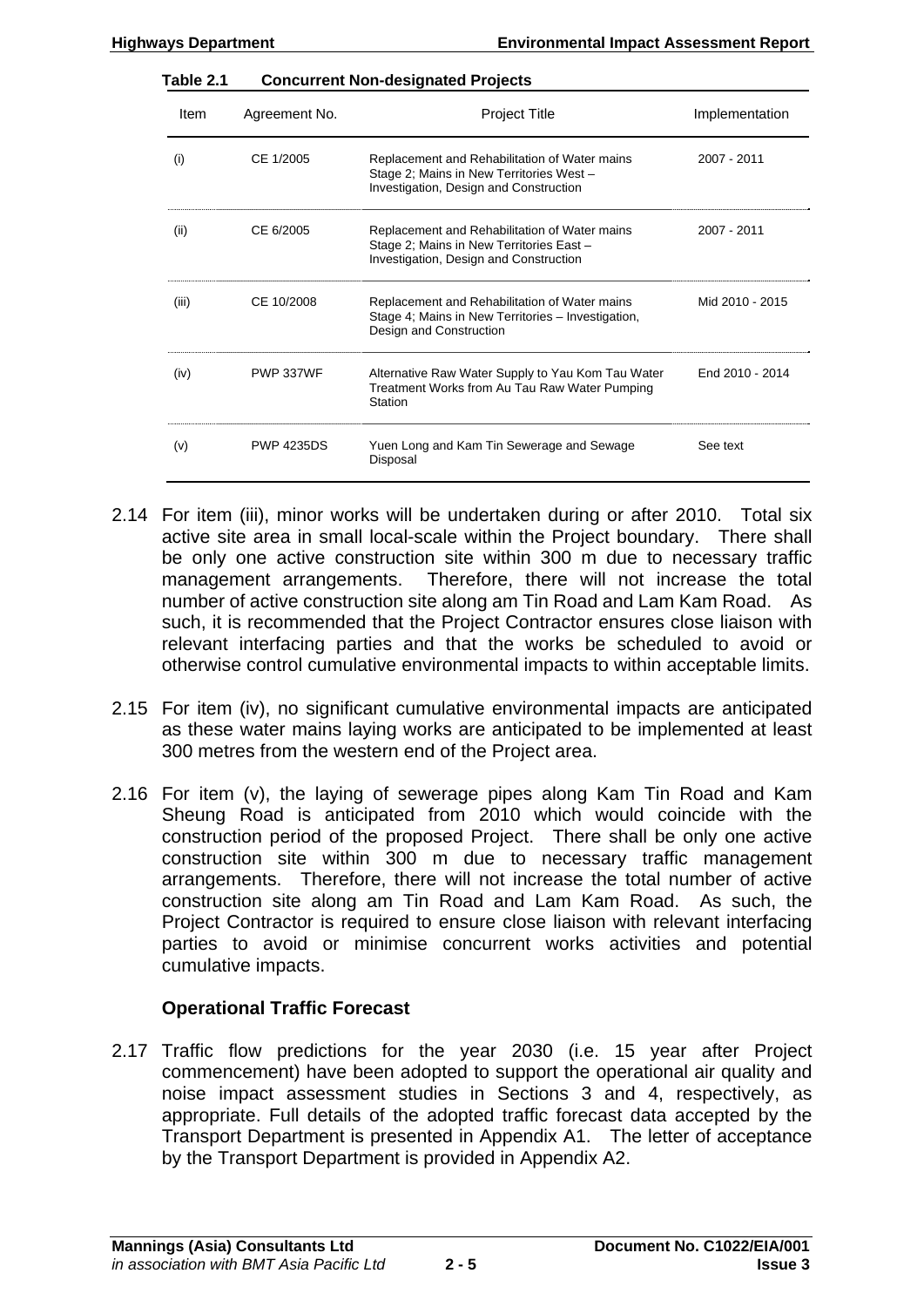#### <span id="page-13-0"></span>**3.0 AIR QUALITY IMPACT ASSESSMENT**

#### **Introduction**

- 3.1 The air quality impacts during the construction and operational phases of the Project have been assessed in accordance with the guidelines referred in Annex 12 of the Technical Memorandum of the Environmental Impact Assessment Process (EIA-TM).
- 3.2 Representative air sensitive receivers within the Project area have been identified, and following assessment by modelling techniques, mitigation measures shall be proposed as appropriate to control impacts to within acceptable levels.

# **Environmental Legislation, Standards and Guidelines**

3.3 The criteria to evaluate the air quality impacts are set out in Annex 4 of the EIA-TM specify the compliance of the Air Quality Objectives (AQOs). Table 3.1 presents the applicable AQOs for the impact assessment.

| Pollutant                                              |       | Concentration $(\mu g/m^3)^{(1)}$ Averaging Time |                                                                      |                                               |    |
|--------------------------------------------------------|-------|--------------------------------------------------|----------------------------------------------------------------------|-----------------------------------------------|----|
|                                                        |       |                                                  | 1 Hour <sup>(2)</sup> 8 Hours <sup>(3)</sup> 24 Hours <sup>(3)</sup> | 3 Months <sup>(4)</sup> 1 Year <sup>(4)</sup> |    |
| Sulphur Dioxide (SO <sub>2</sub> )                     | 800   |                                                  | 350                                                                  |                                               | 80 |
| <b>Total Suspended Particulates (TSP)</b>              |       |                                                  | 260                                                                  |                                               | 80 |
| Respirable Suspended Particulates (RSP) <sup>(5)</sup> |       |                                                  | 180                                                                  |                                               | 55 |
| Nitrogen Dioxide (NO <sub>2</sub> )                    | 300   |                                                  | 150                                                                  |                                               | 80 |
| Carbon Monoxide (CO)                                   | 30000 | 10000                                            |                                                                      |                                               |    |
| Photochemical Oxidants (as ozone <sup>(6)</sup> )      | 240   |                                                  |                                                                      |                                               |    |
| Lead                                                   |       |                                                  |                                                                      | 1.5                                           |    |

#### **Table 3.1 Hong Kong Air Quality Objectives**

**Notes**:

(1) Measured at 298 K and 101.325 kPa (one atmosphere).

(2) Not to be exceeded more than three times per year.<br>(3) Not to be exceeded more than once per year.

Not to be exceeded more than once per year.

(4) Arithmetic means.

 $(5)$  Respirable suspended particulates means suspended particles in air with a nominal aerodynamic diameter of 10 micrometers or less.

(6) Photochemical oxidants are determined by measurement of ozone only.

3.4 The EIAO-TM stipulates that the hourly TSP level should not exceed 500  $\mu$ gm<sup>-3</sup> (measured at 25°C and one atmosphere) for construction dust impact assessment.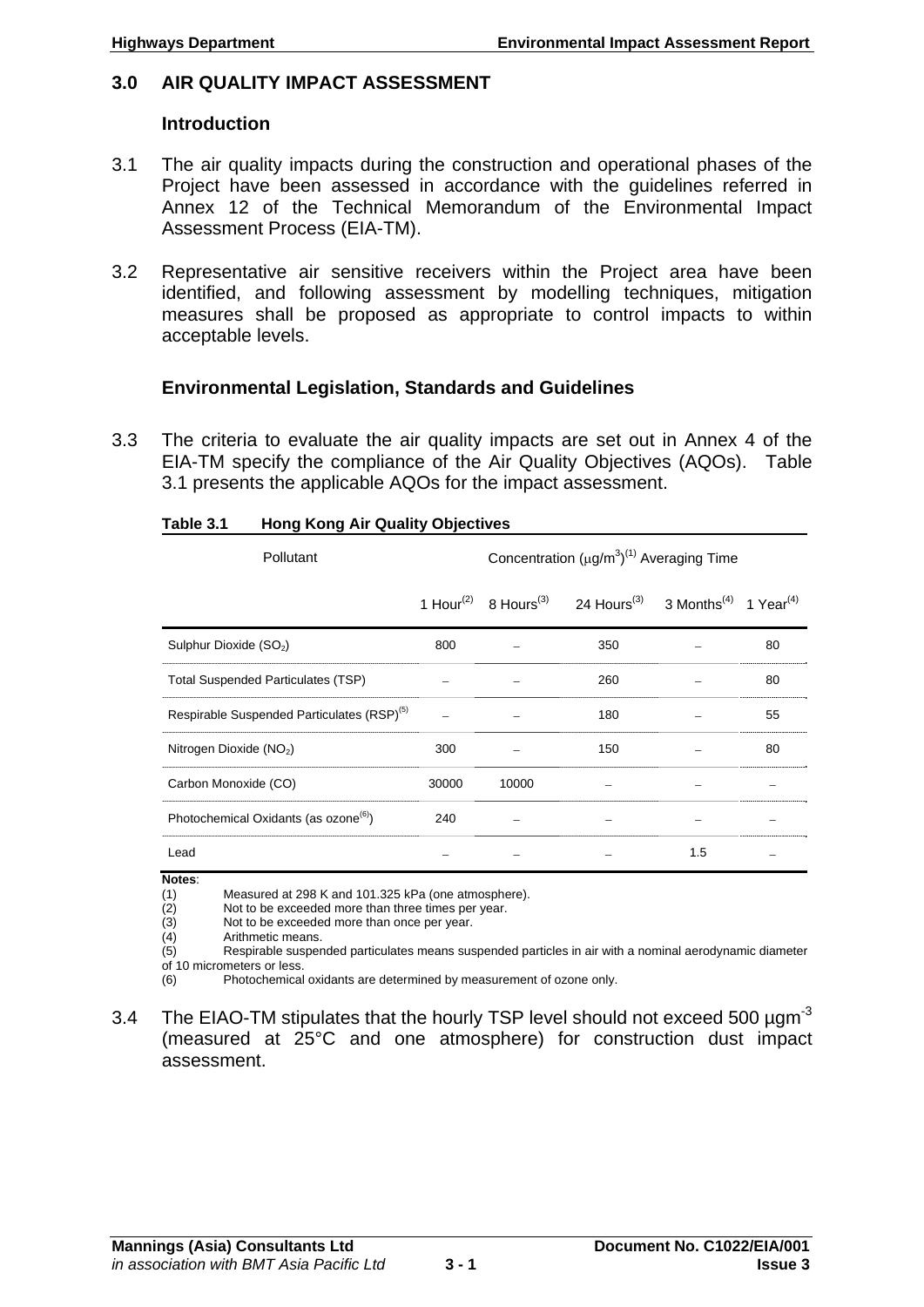#### **Baseline Conditions**

3.5 The major pollution sources of the study area are the vehicle emissions of Kam Tin Road and Lam Kam Road. By considering the geographical constituency to which the site belongs, TSP, RSP and  $NO<sub>2</sub>$  concentrations were extracted from the EPD's Tai Po Air Quality Monitoring Station (AQMS), instead of the EPD's Yuen Long AQMS. According to the EPD's "Guideline on Assessing the 'Total' Air Quality Impact", the latest five years (i.e., 2003 – 2007) average monitoring data should be adopted as the background concentration. Table 3.2 summarizes the annual average concentrations of the pollutants  $(NO<sub>2</sub>, RSP)$ and TSP) in the latest five years.

| Table 3.2 | Annual Average Concentrations of Pollutants in the Latest Five Years |
|-----------|----------------------------------------------------------------------|
|           | (Year 2003 - 2007) at Tai Po Air Quality Monitoring Station          |

| Pollutant                                         | Annual Average Concentration in the Latest Five Years ( $\mu$ g/m <sup>-3</sup> ) |
|---------------------------------------------------|-----------------------------------------------------------------------------------|
| Nitrogen Dioxide ( $NO2$ )                        | 53                                                                                |
| <b>Respirable Suspended Particulates</b><br>(RSP) | 52                                                                                |
| Total Suspended Particulates (TSP)                | 68                                                                                |

# **Air Sensitive Receivers (ASRs)**

- 3.6 Representative existing ASRs, within the study area (i.e. 500 m from the proposed Project boundary), have been identified according to Annex 12 of the EIA-TM.
- 3.7 For future ASRs, all planned sensitive uses within the study area as referred on each relevant Outline Zoning Plan (OZP) have been identified. The relevant OZPs are referred to Shek Kong (Plan no.: S/YL-SK/9), Pat Heung (Plan no.: S/YL-PH/11), Lam Tsuen (Plan no.: S/NE-LT/11), Kam Tin North (Plan no.: S/YL-KTN/7) and Kam Tin South (Plan no.: S/YL-KTS/11). As there is no detailed layout of the planned ASRs during the preparation of the EIA report, the assessment points of the planned ASRs is located at the site boundary to simulate the worst-case scenario.
- 3.8 Table 3.3 and Figure 3.1 summarize the description and location of the ASRs for impact assessment.

| ASR             | Description                          | Sensitive Use | Horizontal Distance from<br>the Nearest Work Site<br>Boundary (m) |
|-----------------|--------------------------------------|---------------|-------------------------------------------------------------------|
| A4              | Village house near Petrol Station    | Residential   | 24                                                                |
| A6              | Kam Tin Clinic                       | Clinical      |                                                                   |
| A8              | Quarter of Shek Kong Barrack         | Residential   | 13                                                                |
| A <sub>10</sub> | Village house of Shek Kong San Tsuen | Residential   | 11                                                                |

**Table 3.3 Identified ASRs for Construction and Operational AQIA**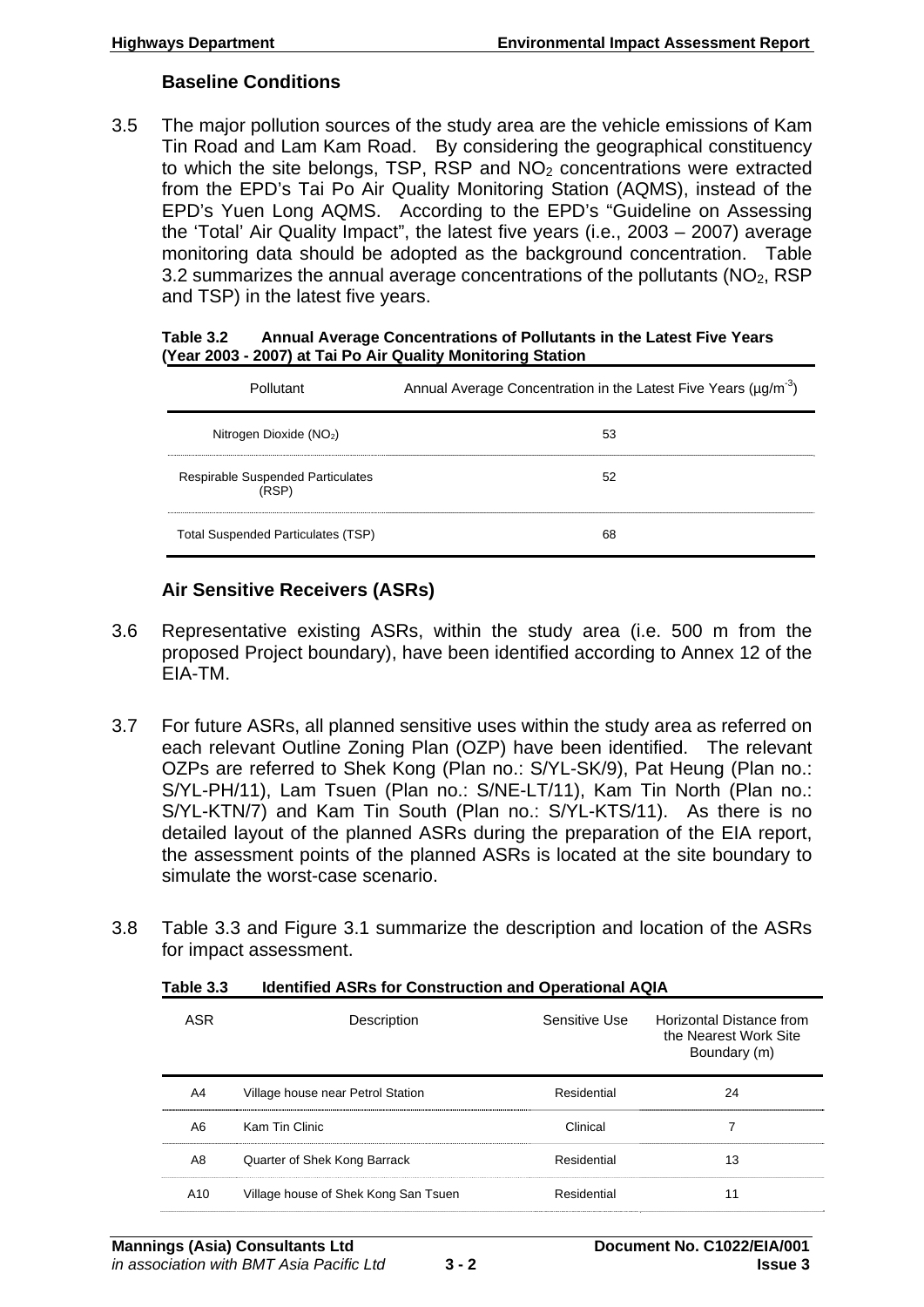| <b>ASR</b> | Description                                               | Sensitive Use    | Horizontal Distance from<br>the Nearest Work Site<br>Boundary (m) |
|------------|-----------------------------------------------------------|------------------|-------------------------------------------------------------------|
| A11        | <b>Education Centre of Shek Kong Barrack</b>              | Educational      | $\overline{7}$                                                    |
| A13        | Village house near Season Villas                          | Residential      | 3                                                                 |
| A14        | Church of Shek Kong Barrack                               | Place of worship | 13                                                                |
| A18        | Village house, Chung Ying Yuen                            | Residential      | 19                                                                |
| A19        | Village house, Ching Yuen                                 | Residential      | $\overline{7}$                                                    |
| A24        | Village house, Lee Ka Yuen                                | Residential      | 13                                                                |
| A27        | Village house near Petrol Station (under<br>construction) | Residential      | 6                                                                 |
| A31        | Village house, 30, Wang Toi Shan Lo Uk Tsuen              | Residential      | 15                                                                |
| A32        | Block 9, Evergreen Intl Hong Kong Association             | Home for Aged    | 25                                                                |
| A33        | Village house                                             | Residential      | 19                                                                |
| A34        | Village house, Fau Wan Court                              | Residential      | 26                                                                |
| A35        | Village house near Pine Hill Villa                        | Residential      | 29                                                                |
| A38        | Village house                                             | Residential      | 24                                                                |
| A39        | Village house near Pat Heung Old Temple                   | Residential      | 3                                                                 |
| A40        | Pat Heung Rural Committee                                 | Office           | 18                                                                |
| A43        | Village house                                             | Residential      | 22                                                                |
| A45        | Village house                                             | Residential      | 27                                                                |
| A49        | Village house                                             | Residential      | 12                                                                |
| A50        | Village house                                             | Residential      | 27                                                                |
| A51        | Village house (No. 151 Lam Kam Road)                      | Residential      | 22                                                                |
| A53        | Village house (No. 70 Lam Kam Road)                       | Residential      | 7                                                                 |
| A54        | Village house (opposite Kadoorie Experimental<br>Farm)    | Residential      | 11                                                                |
| P01        | Planned village development (V Zone)                      | Residential      | 34                                                                |
| P02        | Planned residential development (R(D) Zone)               | Residential      | At Project Boundary                                               |
| P03        | Planned village house                                     | Residential      | 36                                                                |
| P04        | Planned residential development (R(D) Zone)               | Residential      | At Project Boundary                                               |
| P05        | Planned village development (V Zone)                      | Residential      | 75                                                                |
| P06        | Planned village development (V Zone)                      | Residential      | At Project Boundary                                               |
| P07        | Planned residential development (R(D) Zone)               | Residential      | At Project Boundary                                               |
| P08        | Planned residential development (R(C)2 Zone)              | Residential      | At Project Boundary                                               |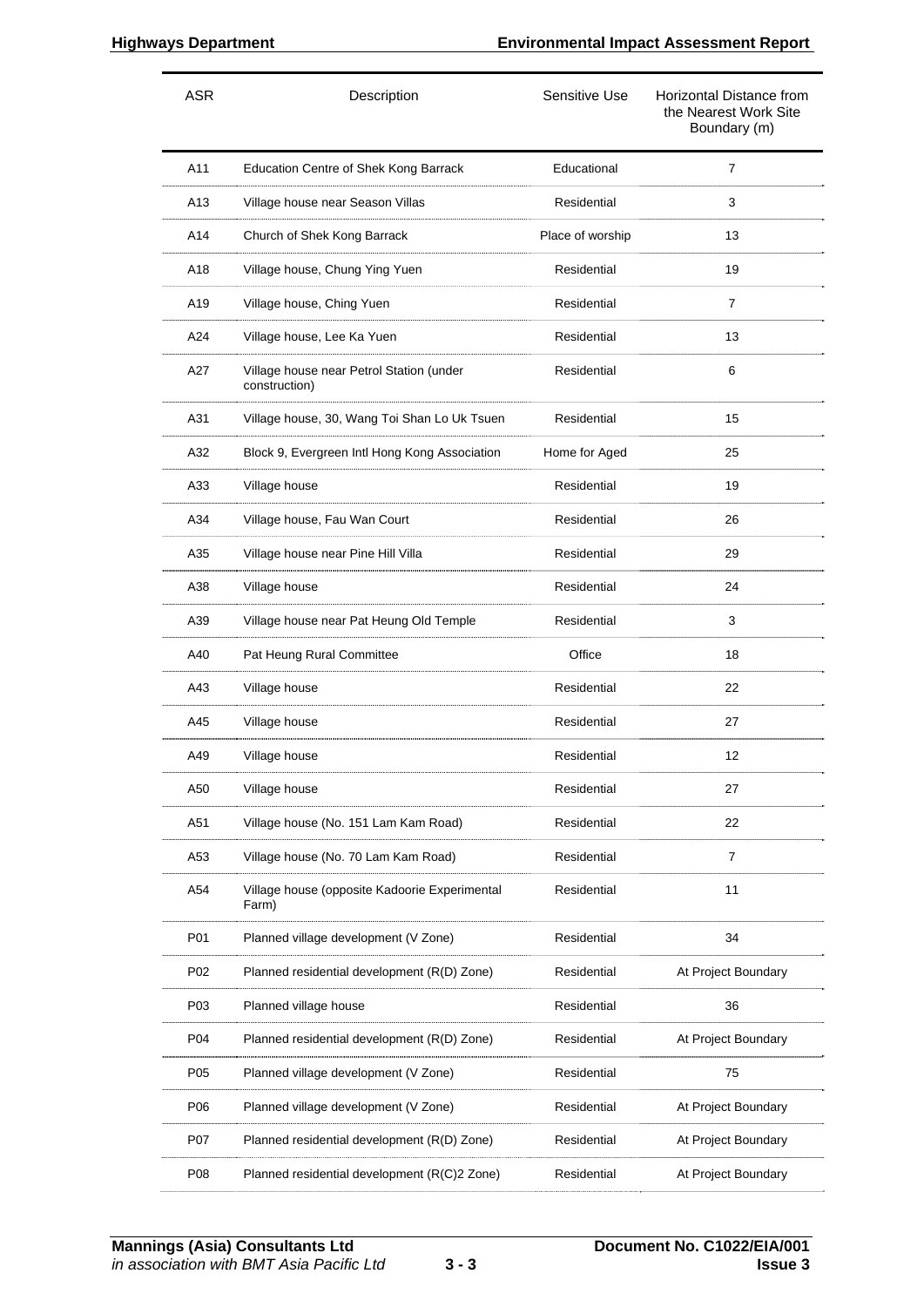| <b>ASR</b>      | Description                                 | Sensitive Use | Horizontal Distance from<br>the Nearest Work Site<br>Boundary (m) |
|-----------------|---------------------------------------------|---------------|-------------------------------------------------------------------|
| P <sub>09</sub> | Planned village development (V Zone)        | Residential   | At Project Boundary                                               |
| P <sub>10</sub> | Planned village development (V Zone)        | Residential   | At Project Boundary                                               |
| P <sub>11</sub> | Planned residential development (R(D) Zone) | Residential   | At Project Boundary                                               |
| P <sub>12</sub> | Planned village development (V Zone)        | Residential   | At Project Boundary                                               |
| P <sub>13</sub> | Planned village development (V Zone)        | Residential   | At Project Boundary                                               |

3.9 Three elevations of 1.5 m above local ground level (which is the average height of the human breathing zone), 4.5 m and 7.5 m above local ground level have been chosen for the assessment.

#### **Construction Air Quality Impact Assessment**

#### *Impacts Identification and Evaluation*

- 3.10 Fugitive dust may be generated from works activities including site clearance, excavation, handling of construction materials, concrete breaking and from minor wind erosion. Due to site constraints and road traffic management arrangements for Kam Tin Road section between CH0+00 and CH19+00, each active construction activity location shall occupy about 50 m in length of the Project alignment at any one time, and with a distance separation more than 300m between each location. The area of the work front would be about 175  $m<sup>2</sup>$  (50 m x 3.5 m). The total volume of generated C&D materials is estimated to be 45,000  $\text{m}^3$ . The construction programme is about 54 working months and 26 working days for each working month are assumed for this Project. Therefore, the amount of excavated/handled materials for all work fronts per day is about 32  $m<sup>3</sup>$ , which is small amount of excavated materials. Given that each works area and the amount of excavated/handled materials for all work fronts is small, dust impacts during the construction phases are anticipated to be insignificant with the adoption of mitigation measures stipulated in the Air Pollution Control (Construction Dust) Regulation. As such, a quantitative dust impact assessment is not necessary.
- 3.11 In addition, activities that may induce significant dust emissions such as extensive site formation and blasting are not required for Project development.
- 3.12 Small amount of sulphur dioxide  $(SO<sub>2</sub>)$ , nitrogen dioxide  $(NO<sub>2</sub>)$  and smoke shall be emitted from the diesel-powered construction equipment, Under normal operation, however, such properly maintained equipment shall not contribute any significant smoke or gaseous emissions. As such, it is not anticipated that Air Quality Objectives (AQOs) for these pollutants would be exceeded during the construction phase.

#### *Potential Cumulative Impacts*

3.13 As stated in Section 2, there is only one designated project within 500m of the Project boundary (i.e., *Hong Kong Section of Guangzhou - Shenzhen - Hong*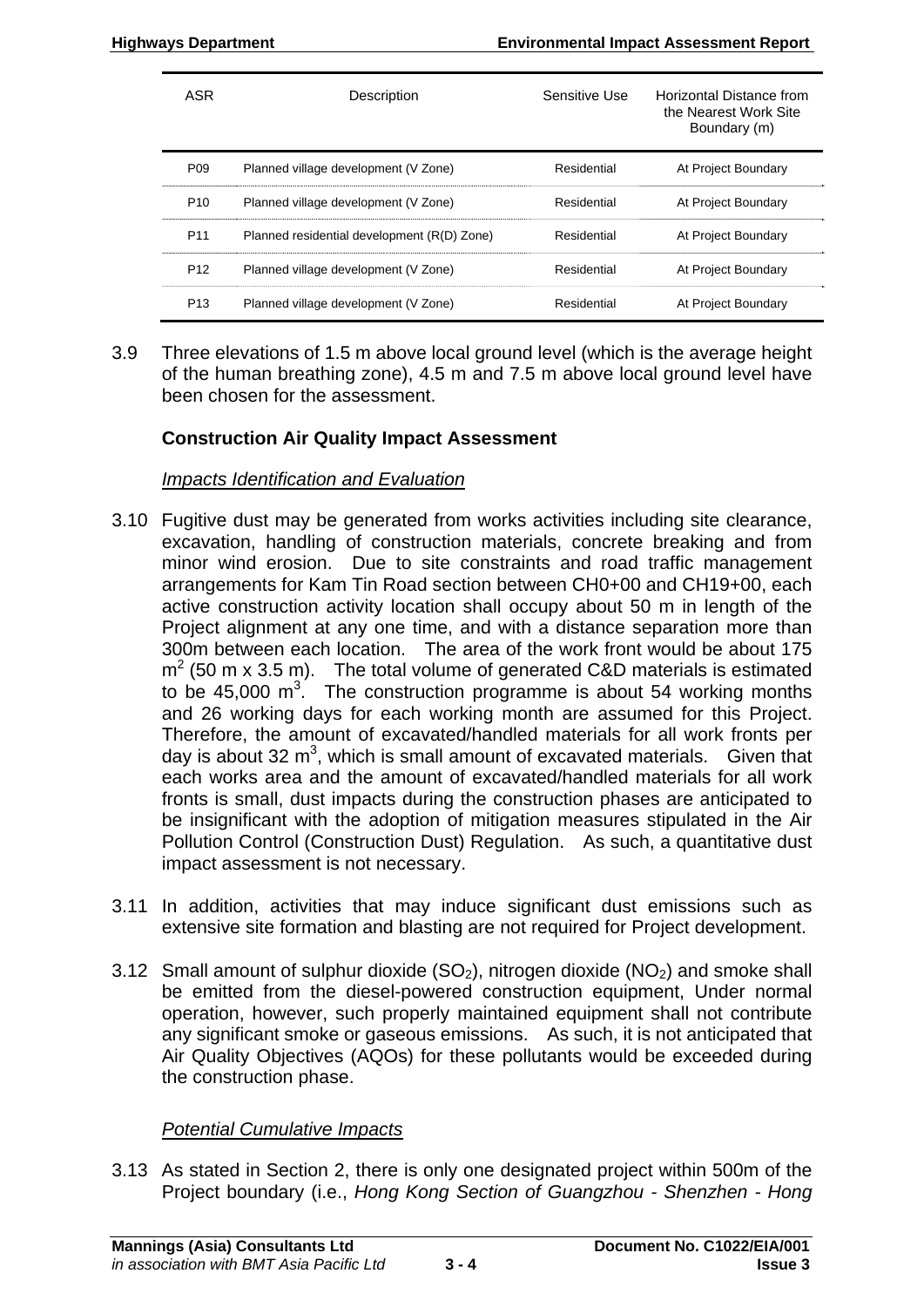*Kong Express Rail Link*) and will potentially be constructing concurrently with this project. As the EIA study of this railway project is in progess, there is no detailed construction methods and programme can be reviewed. As such, the EIA study of this railway project should take into account the potential cumulative impacts arising from the proposed Project. According to the Project Profile of this railway project (application no.: ESB-197/2008), most of the construction works would be carried out in underground condition. Therefore, no significant cumulative impacts are anticipated. Concurrent non-designated projects have been summarized in Section 2, and specifically Table 2.1. Only minor local-scale dust impacts arising from the construction activities of these projects are anticipated. For the concurrent water mains and sewerage projects undertaken along the Kam Tin Road and Lam Kam Road, there shall be only one active construction site within 300 m due to necessary traffic management arrangements. Regarding the water mains laying works near Au Tau (PWP 337WF), these shall be at 300 m from the proposed Project. In general, the construction works of water and sewerage project will likely be constructed section by section in small work front areas within a short period. Therefore, the quantity of the spoil materials from the concurrent water mains and sewerage projects unlikely to be large enough to cause a significant dust nuisance. As such, the cumulative dust impacts as a result of concurrent works within the study area are not expected given the large distance separation and provided that the recommended dust suppression measures are implemented.

# *Mitigation Measures*

- 3.14 Although no adverse construction phase air quality impacts are anticipated, as a best practice measure to ensure compliance with the Air Pollution Control (Construction Dust) Regulation it is suggested that the following control measures be incorporated into contract documentation:
	- Works area for site clearance shall be sprayed with water before, during and after the operation so as to maintain the entire surface wet;
	- All dusty materials shall be sprayed with water immediately prior to any loading, unloading or transfer operation so as to maintain the dusty materials wet;
	- Hoarding of not less than 2.4 m above ground shall be provided, as far as practicable, along the site boundary which is next to the public areas;
	- Restricting heights not higher than 1.5m above ground from which materials are to be dropped, as far as practicable to minimise the fugitive dust arising from unloading/ loading;
	- Any stockpile of dusty materials shall be covered entirely by impervious sheeting; and/ or placed in an area sheltered on the top and 4 sides;
	- Immediately before leaving a construction site, all vehicles shall be washed to remove any dusty materials from its body and wheels; and
	- Where a vehicle leaving a construction site is carrying a load of dusty materials, the load shall be covered entirely by clean impervious sheeting to ensure that the dusty materials do not leak from the vehicle.

#### *Residual impacts*

3.15 No adverse residual impacts are anticipated during the construction phase.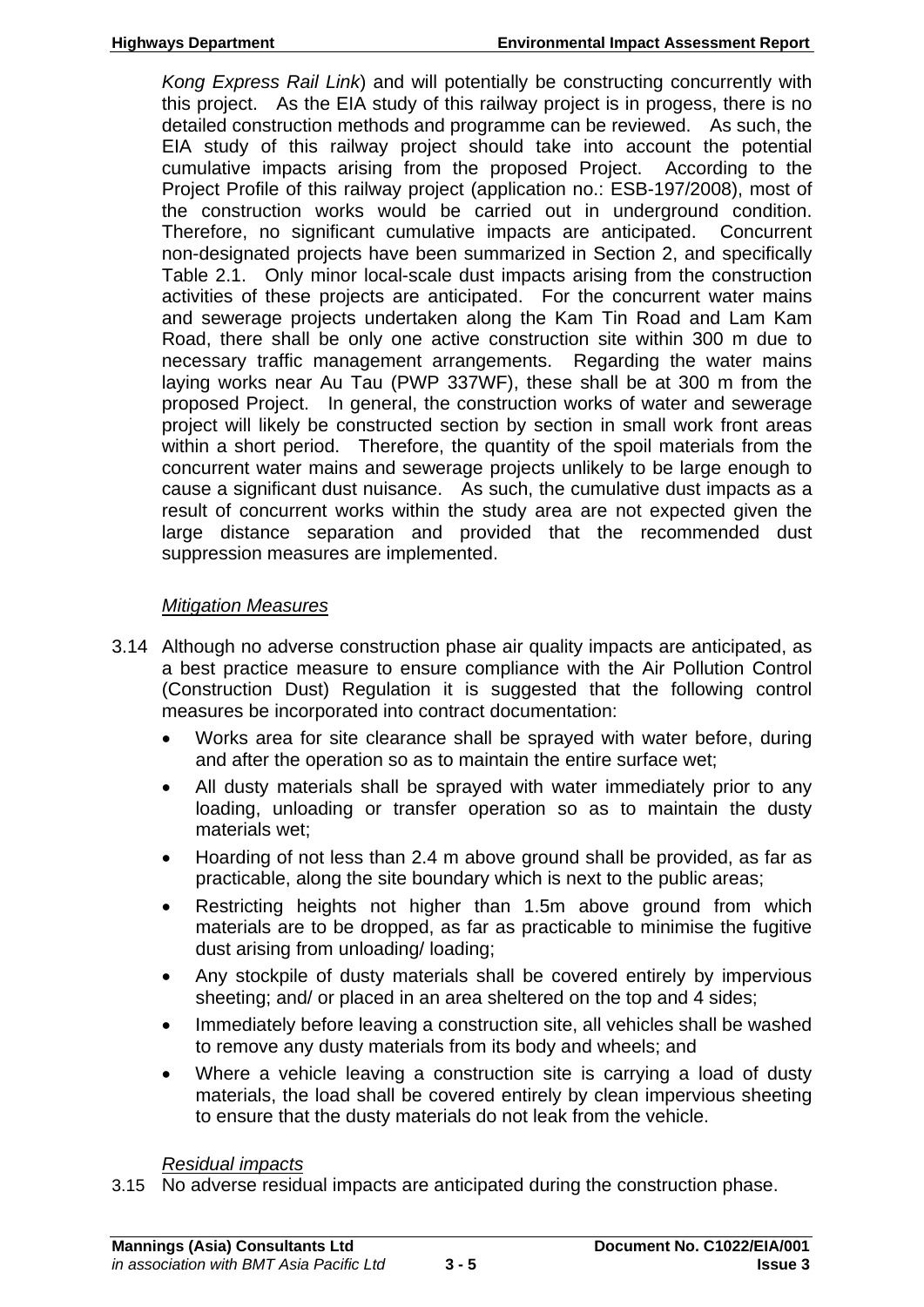# **Operational Air Quality Impact Assessment**

#### *Impact Identification*

3.16 Vehicular emissions from open road sections of the existing and widened Kam Tin Road and Lam Kam Road are the potential air impact to the surrounding ASRs during Project operation.

#### *Methodology*

- 3.17 Fuel combustion of road vehicles generate air pollutants such as Carbon Monoxide (CO), Nitrogen Dioxide  $(NO<sub>2</sub>)$  and Respirable Suspended Particulates (RSP). Owing to much higher AQO limit comparing with other major parameters of air quality impact, non-compliance of CO is not envisaged in general given that the  $NO<sub>2</sub>$  concentrations are below the AQO standards. Therefore,  $NO<sub>2</sub>$  and RSP are considered as the key air pollutant parameters and the averaging time of the 1-hour concentration of  $NO<sub>2</sub>$  and 24-hour concentrations of  $NO<sub>2</sub>$  and RSP were selected for the assessment of air quality impact associated with vehicular emission and compared against the AQO limits.
- 3.18 The EPD recommended air dispersion model, CALINE4, was adopted to predict the pollution of vehicle exhaust from the Project and surrounding roads. All major roads within the study area were included in the model.
- 3.19 The completion of the Project would be in Year 2015. The predicted peak traffic flows in year 2030 is the highest compared to those within the next 15 years after the operation of the Project. As such, the morning and afternoon peak traffic flows in year 2030 is adopted to represent the worst-case scenario and is given in Appendix A1.
- 3.20 The hourly profile in year 2008 was adopted and assumed as the hourly profile of all roads within the Study Area. The same traffic breakdown was applied for all hours.
- 3.21 The methodology and assumptions of producing the hourly profile in 2008, traffic flow and traffic breakdown in 2030 were accepted by Transport Department (see Appendix A2).

# *Fleet Average Emission Factors*

3.22 The emission model EMFAC-HK was adopted to calculate the vehicle emission factors of  $NO<sub>x</sub>$  and RSP. The following details the input assumptions of the model.

# *Vehicle Classes*

- 3.23 The vehicle composition of the roads was broken down into 16 vehicle classes according to the EMFAC-HK model. The vehicle classifications as detailed in Appendix I – EMFAC-HK Vehicle Classification (July 2005) have been provided by EPD.
- 3.24 Table 3.4 summarizes the 16 vehicle classes to be modelled using EMFAC-HK.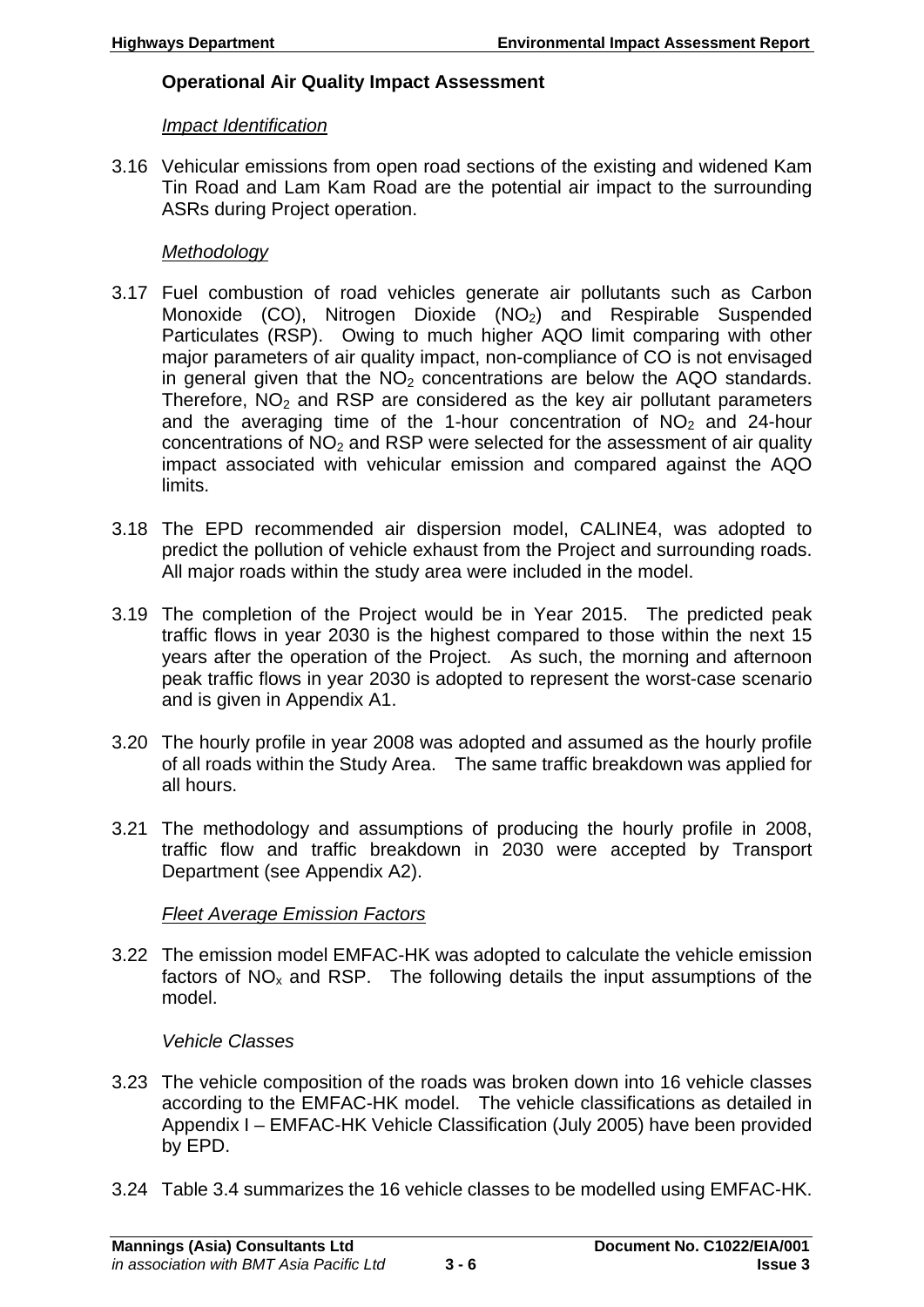| Vehicle Class*  | Description                                           | Fuel          | Gross Weight  |
|-----------------|-------------------------------------------------------|---------------|---------------|
| MC <sub>1</sub> | Petrol Private Cars (PC) & Light Goods Vehicles (LGV) | Petrol        | all           |
| MC <sub>3</sub> | Diesel PC & LGV                                       | Diesel        | $\leq 2.5t$   |
| MC4             | Diesel PC & LGV                                       | Diesel        | $>2.5 - 3.5t$ |
| MC <sub>5</sub> | Public Light Buses (PLB)                              | LPG, Diesel   | all           |
| MC <sub>6</sub> | LGV                                                   | Diesel        | $>3.5 - 5.5t$ |
| MC7             | Medium & Heavy Goods Vehicles (MGV & HGV)             | Diesel        | $>5.5-15t$    |
| MC8             | <b>MGV &amp; HGV</b>                                  | Diesel        | >15t          |
| <b>MC10</b>     | Double Deck Franchised Buses (DDFB)                   | Diesel        | all           |
| <b>MC11</b>     | Motor Cycles (MC)                                     | Petrol        | all           |
| Taxi3           | Taxi                                                  | <b>LPG</b>    | all           |
| Taxi4           | Private Light Buses (PrLB)                            | LPG, Diesel   | $\leq 3.5t$   |
| Taxi5           | PrLB                                                  | LPG, Diesel   | >3.5t         |
| Taxi6           | Non-franchised Buses (NFB)                            | Diesel        | $\leq$ =6.4t  |
| Taxi7           | <b>NFB</b>                                            | Diesel        | $>6.4-15t$    |
| Taxi8           | <b>NFB</b>                                            | Diesel        | >15t          |
| Taxi10          | Single Deck Franchised Buses (SDFB)                   | <b>Diesel</b> | all           |

#### **Table 3.4 Vehicle Classes in EMFAC-HK Model**

\* MC/Taxi – Sub-model of EMFAC – HK: EMFAC – HK MC v1.2/ EMFAC – HK Taxi v1.2; e.g. MC1 – Vehicle Class 1 defined in the sub-model EMFAC – HK MC v1.2

#### *Road Grouping*

3.25 As the road characteristics within the study area is similar and the speed limit of the road was 50kph except a portion of Kam Tin Bypass (as shown in Appendix A1) was 70kph. Only single road type was assumed and a single set of emission factors were calculated.

#### *Modelling Modes*

3.26 As suggested in EPD guideline, "Burden mode" was selected. Vehicular emissions for each hour and for daily totals were output.

#### *Technology Fractions*

- 3.27 In different years each vehicle class has a different exhaust technology group index and technology fraction. Each technology group represents a distinct emission control technology. The technology fractions input to the model are based on the "Up to Date Vehicle Licensed Number by Age and Technology Group Fractions" provided by EPD. Since the exhaust technology fractions are only presented up to the year 2003, those after this time have been projected in accordance with the EPD Guideline on Modelling Vehicle Emissions Appendix II - "The Implementation Schedule of Vehicle Emission Standards in Hong Kong (Updated as at 17 August 2005)" and Appendix III - "The Technology Group Indexes".
- 3.28 Since sufficient information is not available for the projected breakdown in percentage of the exhaust technology fractions for petrol PC & LGV, diesel PC & LGV and PrLB (> 3.5t, diesel & LPG) from Year 2004 to 2030, the projected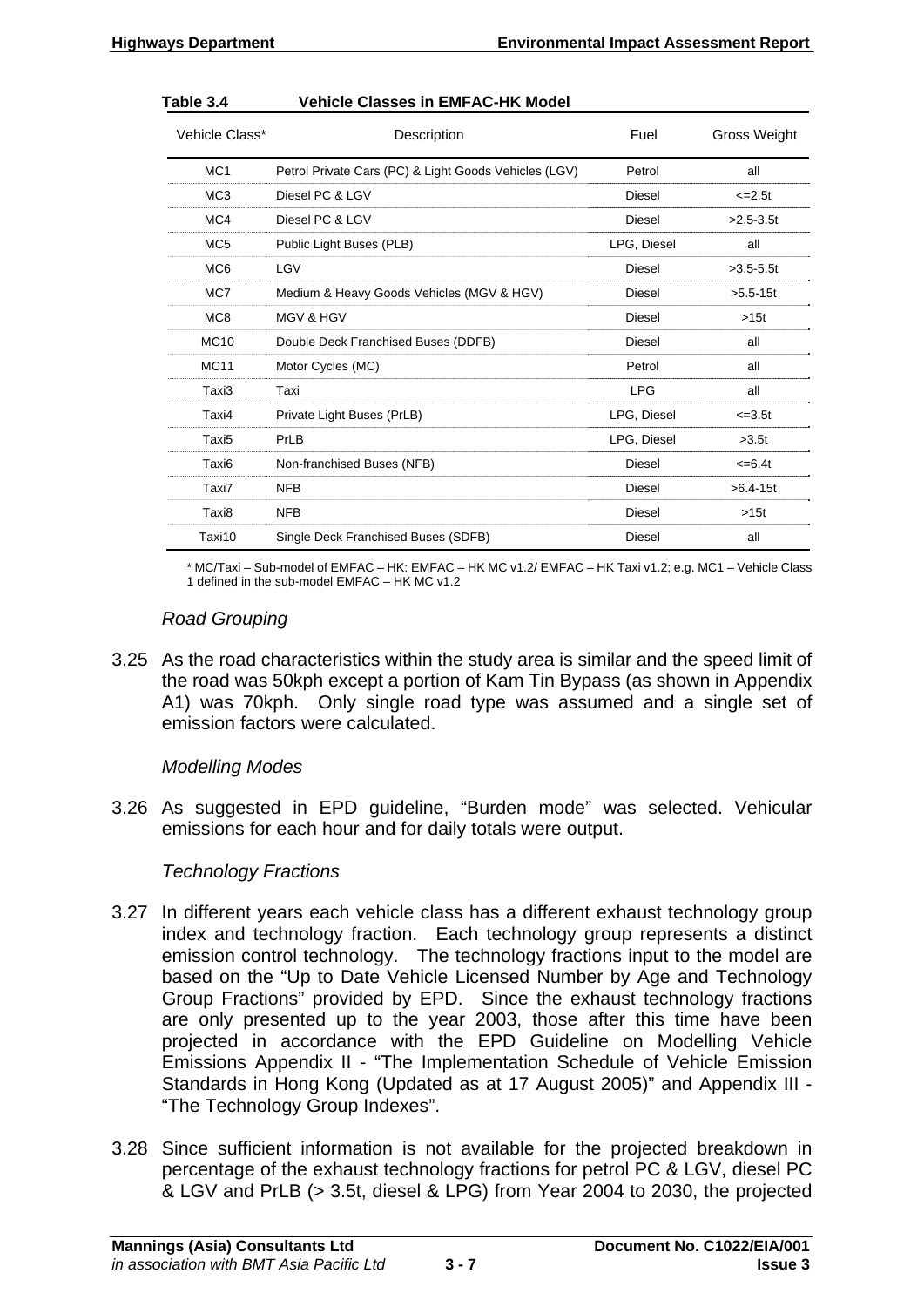breakdowns have been made reference to the default values of the EMFAC-HK model. It is justified that the existing vehicle emission control programs were included in the model according to the EPD's "Guideline on Modeling Vehicle Emissions".

- 3.29 For SDFB, the Euro II emission standards were assumed in Year 2001 2005. The emission standards after Year 2005 have been followed the "Implementation Schedule of Vehicle Emission Standards in Hong Kong".
- 3.30 The technology fractions adopted have been presented in Appendix B1. The fractions for the period 2025 – 2030 were assumed to be the same as those for the year 2024.
- 3.31 Default values were used for the evaporative technology fraction.

#### *Vehicle Population*

3.32 As recommended in EPD's "Guideline on Modelling Vehicle Emissions", the latest vehicle age distribution data provided in the EPD's website (i.e. the Vehicle Population in 2003) was adopted, except the population of private car and taxi. Corresponding population has been calculated and shown in Appendix B2. Details on the rationales adopted for the abovementioned vehicle population are presented below.

Private Car

3.33 As the implementation of Vehicle Emission Standards, there was no new registration of diesel private car in Hong Kong after 1998. Hence, population of private car is considered 100% using petrol fuel in this Study, and number of diesel private car subsequent to year 1998 is regrouped into petrol type.

Taxi

3.34 As the implementation of Vehicle Emission Standards, new registration of diesel taxi was banned in Hong Kong on from 2001. 100% of LPG taxi was therefore assumed in this study and diesel taxi subsequent to year 2001 was regrouped into LPG fuel type.

Light Bus

3.35 Environment, Transport and Works Bureau (ETWB) implemented an incentive scheme to encourage the early replacement of diesel light buses with LPG or electric ones since 2002. As a conservative approach, the incentive scheme for light buses would not be considered in this assessment as a conservative approach.

# *Accrual Rate*

3.36 The "Default values and compositions" were adopted referred to EMFAC-HK Guideline.

# *Diurnal Variation of Daily Trips*

3.37 The daily trips were used to estimate the cold start emissions of the petrol vehicles only. Hence, trips for vehicle other than petrol type vehicle would be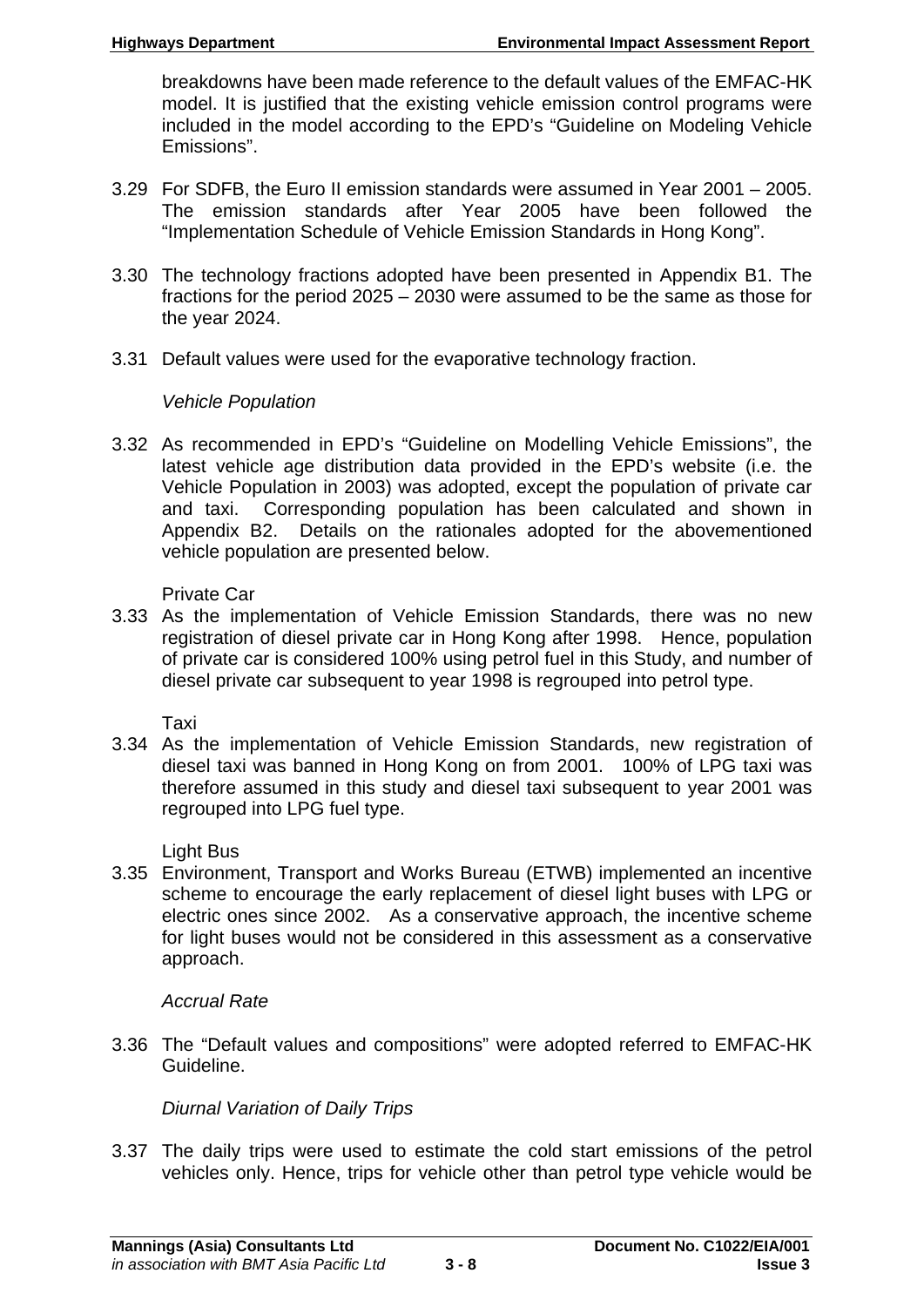assumed zero. The number of vehicle trips in the study area was calculated by the following equation:

Vehicle Trip of Class 1 in the Study Area at hour 1 = VMT for vehicle Class 1 in the Study Area at hour 1 x Vehicle trip of Class 1 in the territory / VMT for vehicle Class 1 in the territory.\*

\* Default data of EMFAC-HK model

*Diurnal Variation of Daily Vehicle Mile-Travelled (VMT)* 

3.38 The VMT was calculated by multiplying the number of vehicles from the forecast hourly traffic flow in Year 2030 by the length of road travelled. The adopted daily trips and VMT are summarized in Appendix B3.

*Hourly Temperature and Relative Humidity Profile* 

3.39 According to the information provided by Hong Kong Observatory (HKO), Shek Kong meteorological station was the nearest station of the Project and was adopted for the model input. As Year 2007 meteorological data from the Shek Kong meteorological station more than 10% data are invalid, Year 2006 meteorological data for hourly temperature and relative humidity profiles were adopted.

#### *Speed Fraction*

- 3.40 The speed limits of all roads within the Study Area (except a portion of Kam Tin Bypass) would be 50kph, whereas the speed limit of the portion of Kam Tin Bypass would be 70kph. It was assumed that all vehicle classes had the same speed profile in the model.
- 3.41 To simulate the effect of different road speed during the rush and non-rush hour, sensitivity test had been carried out. The design road speed limits were assumed for representing the situation during non-rush hour; while the vehicle speed of peak hour flow in Year 2030 was adopted representing the situation during the rush hour. The estimated speed fractions provided by the traffic consultant were shown in Appendix B4 and the acceptance by the Transport Department is provided in Appendix A2.
- 3.42 In the model, same road speeds were applied to all hours to demonstrate the effect of using peak flow speed and design speed. A sensitivity test based on 2015 model year has been conducted to compare the total emission for all vehicle classes using design road speed limits and peak hour speed profile at morning peak and afternoon peak traffic flow respectively.
- 3.43 From the results of the sensitivity test shown in Appendix B5, it indicated that higher total daily  $NO<sub>x</sub>$  and RSP emissions would be obtained at morning peak hour traffic flow. Therefore, the emission factor at morning peak traffic flow was considered worse than that of afternoon peak traffic flow.
- 3.44 In addition, the results of the sensitivity test indicated a higher total daily  $NO<sub>x</sub>$ and RSP emissions would be obtained at a lower road speed. Therefore, the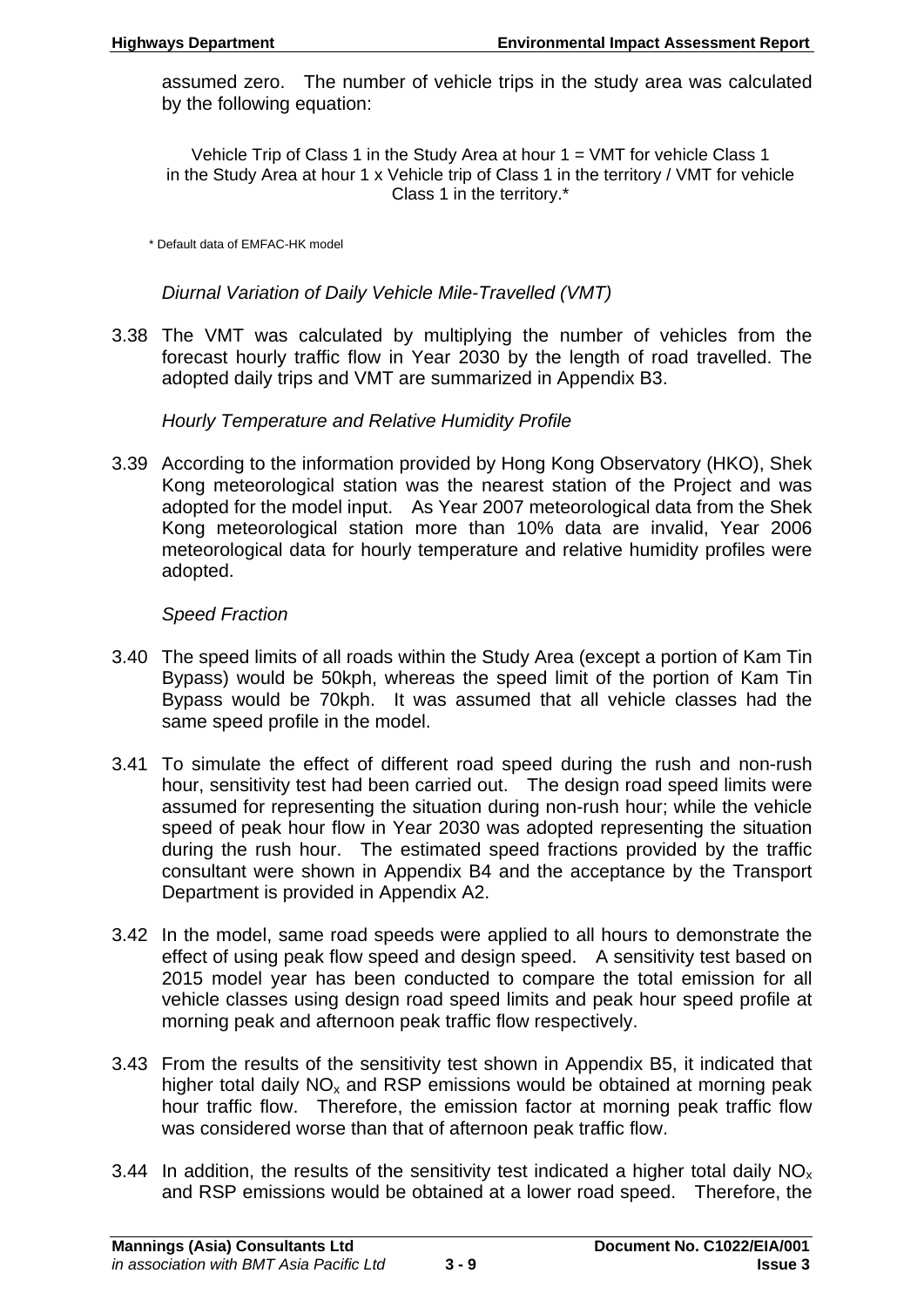peak hour flow speed at speed limit of 50kph of roads was applied to all hours for predicting the total hourly emissions in this assessment as a conservative approach.

*Model Year* 

- 3.45 For the purpose of finding the worst emission year, a sensitivity test has been conducted to calculate the vehicle exhaust emissions in different year by using the same VMT and the flow speed fractions. By using the peak hour flow speed at speed limit of 50kph of roads at all hours and Year 2030 morning peak VMT, the total daily  $NO<sub>x</sub>$  an RSP emissions by 16 vehicle classes in different vehicle exhaust emission year from 2015 to 2030 are summarized in Appendix B6.
- 3.46 Comparing the total daily  $NO<sub>x</sub>$  and RSP emissions under different vehicle exhaust emission years from Year 2015 to 2030, the highest vehicle emissions were found in Year 2015 and were decreased from Year 2015 to 2030. Therefore, as a conservative approach, the emissions using emission control scenario in Year 2015 were adopted for this Project.

#### *Predicted Emission Factors by EMFAC-HK*

3.47 As the output hourly emissions from the EMFAC-HK model are in tonnes per hour, they were firstly divided by the 2030 morning VMT to obtain the emission factors in grams per mile per vehicle. The calculated hourly maximum vehicle emission factors, as displayed by Table 3.5, at particular hours were then selected for incorporation into the air dispersion model as a conservative approach. These factors were adopted together with the forecasted morning peak traffic flow for year 2030 for the assessment. The calculation of fleet vehicle emission by 16 vehicle classes is provided in Appendix B7.

| <b>Vehicle Class</b> | Description              | 2015 Emission Factors (grams/mile/vehicle) |            |
|----------------------|--------------------------|--------------------------------------------|------------|
|                      |                          | NO <sub>x</sub>                            | <b>RSP</b> |
| MC <sub>1</sub>      | PC & LGV                 | 0.1846                                     | 0.0099     |
| MC <sub>3</sub>      | Diesel PC & LGV<2.5t     | 0.5041                                     | 0.2159     |
| MC4                  | Diesel PC & LGV 2.5-3.5t | 0.3198                                     | 0.1234     |
| MC <sub>5</sub>      | <b>PLB</b>               | 0.4030                                     | 0.3769     |
| MC <sub>6</sub>      | LGV>3.5t                 | 2.7024                                     | 0.2785     |
| MC7                  | MGV & HGV 5.5-15t        | 5.5289                                     | 0.4734     |
| MC8                  | MGV & HGV $> = 15t$      | 6.8559                                     | 0.4344     |
| <b>MC10</b>          | <b>DDFB</b>              | 3.8658                                     | 0.1683     |
| <b>MC11</b>          | <b>MC</b>                | 1.0838                                     | 0.0703     |
| Taxi3                | Taxi                     | 0.2987                                     | 0.0415     |
| Taxi4                | PrLB < 3.5t              | 0.3525                                     | 0.2783     |
| Taxi <sub>5</sub>    | PrLB > 3.5t              | 0.4467                                     | 0.3955     |
| Taxi6                | NFB < 6.4t               | 2.0539                                     | 0.1411     |
| Taxi7                | NFB 6.4-15t              | 4.7710                                     | 0.3132     |
| Taxi8                | NFB > 15t                | 4.9947                                     | 0.2675     |

| Table 3.5<br><b>Emission Factors for Year 2015 for Different Vehicle Classes</b> |  |
|----------------------------------------------------------------------------------|--|
|----------------------------------------------------------------------------------|--|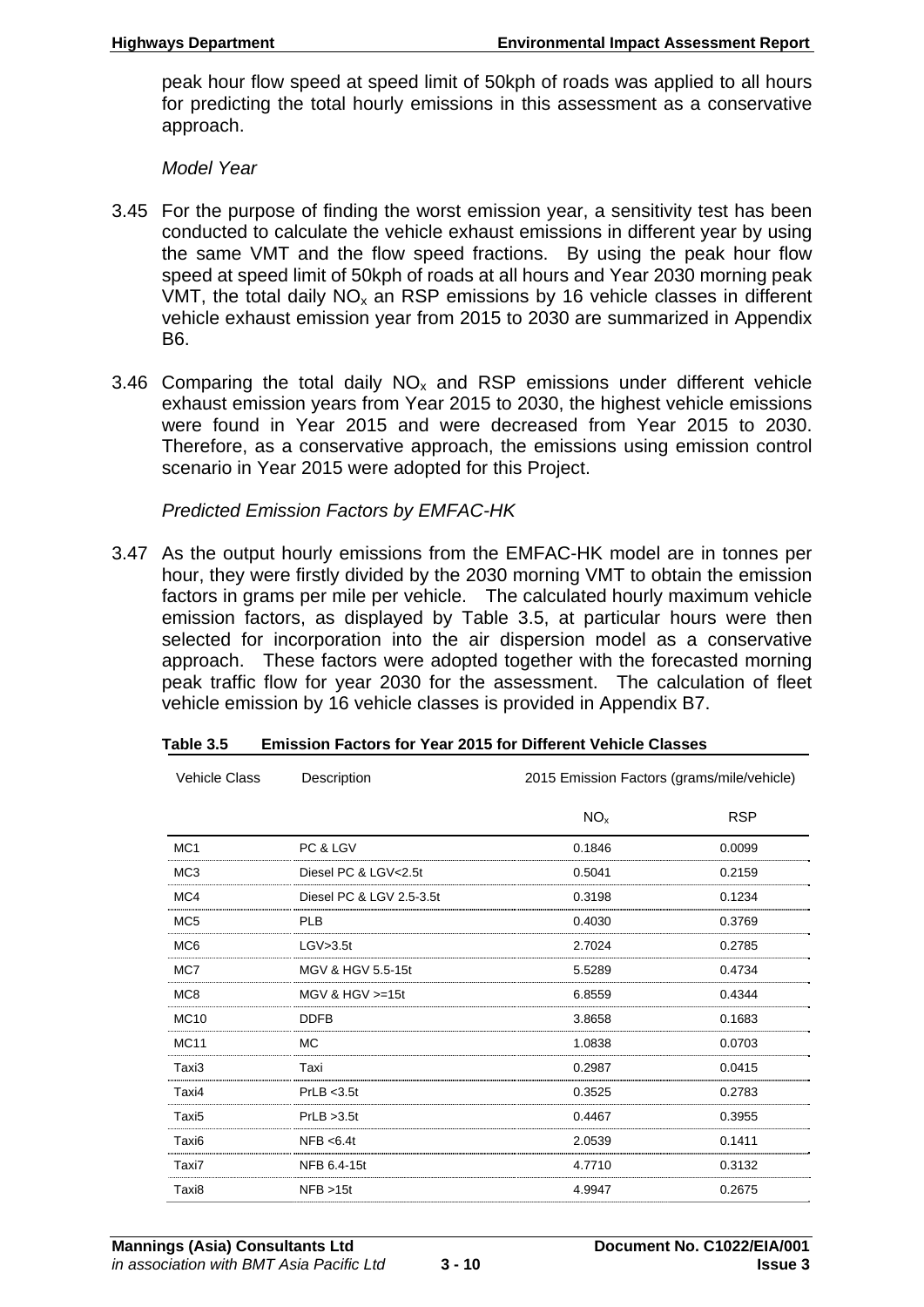| Vehicle Class | Description | 2015 Emission Factors (grams/mile/vehicle) |            |
|---------------|-------------|--------------------------------------------|------------|
|               |             | $NO_{x}$                                   | <b>RSP</b> |
| Taxi10        | <b>SDFB</b> | $0.0000*$                                  | $0.0000*$  |

\* The value is zero since there is no single deck franchised bus (SDFB) travelled within the study area

#### *Inputs for CALINE4 Model*

- 3.48 The composite fleet emission factors for the road links were calculated based on the Year 2030 morning peak hour traffic flow, vehicle composition and the fleet vehicle emission factors as presented in Table 3.5. The detailed calculation of the composited fleet average emission factors as inputs to the CALINE4 model are provided in Appendix B8.
- 3.49 The following are the meteorological conditions as inputs to the CALINE4 model:
	- Wind speed: 1 m/s
	- Wind direction: worst case wind directions
	- Stability class: D
	- Wind variability: 12˚
	- Surface roughness: 1 m
	- Mixing height: 500 m
- 3.50 Since CALINE4 model can only predict maximum hourly concentrations, the 24-hour average pollutants levels have been calculated by multiplying the 1-hour pollutants levels by a factor of 0.4, which is suggested by "Screening Procedures for Estimating the Air Quality Impact of Stationary Sources, Revised, USEPA, EPA-454/R-92-019".  $NO<sub>2</sub>$  has been modelled by the ambient ratio method which assumes 20% of  $NO<sub>x</sub>$  to be  $NO<sub>2</sub>$ .

#### *Impact Prediction and Evaluation*

3.51 Taking into account vehicle emissions from open road networks and the background pollutant concentrations, the predicted 1-hour average  $NO<sub>2</sub>$ , 24-hour average  $NO<sub>2</sub>$  and 24-hour average RSP concentrations were predicted and the highest pollutant concentrations at each ASR under the worst wind directions were calculated. Table 3.6 summarized the predicted maximum 1-hour average  $NO<sub>2</sub>$ , 24-hour average  $NO<sub>2</sub>$  and 24-hour average RSP concentrations and the detailed predicted pollutant concentrations at different assessment levels are provided in Appendix B9.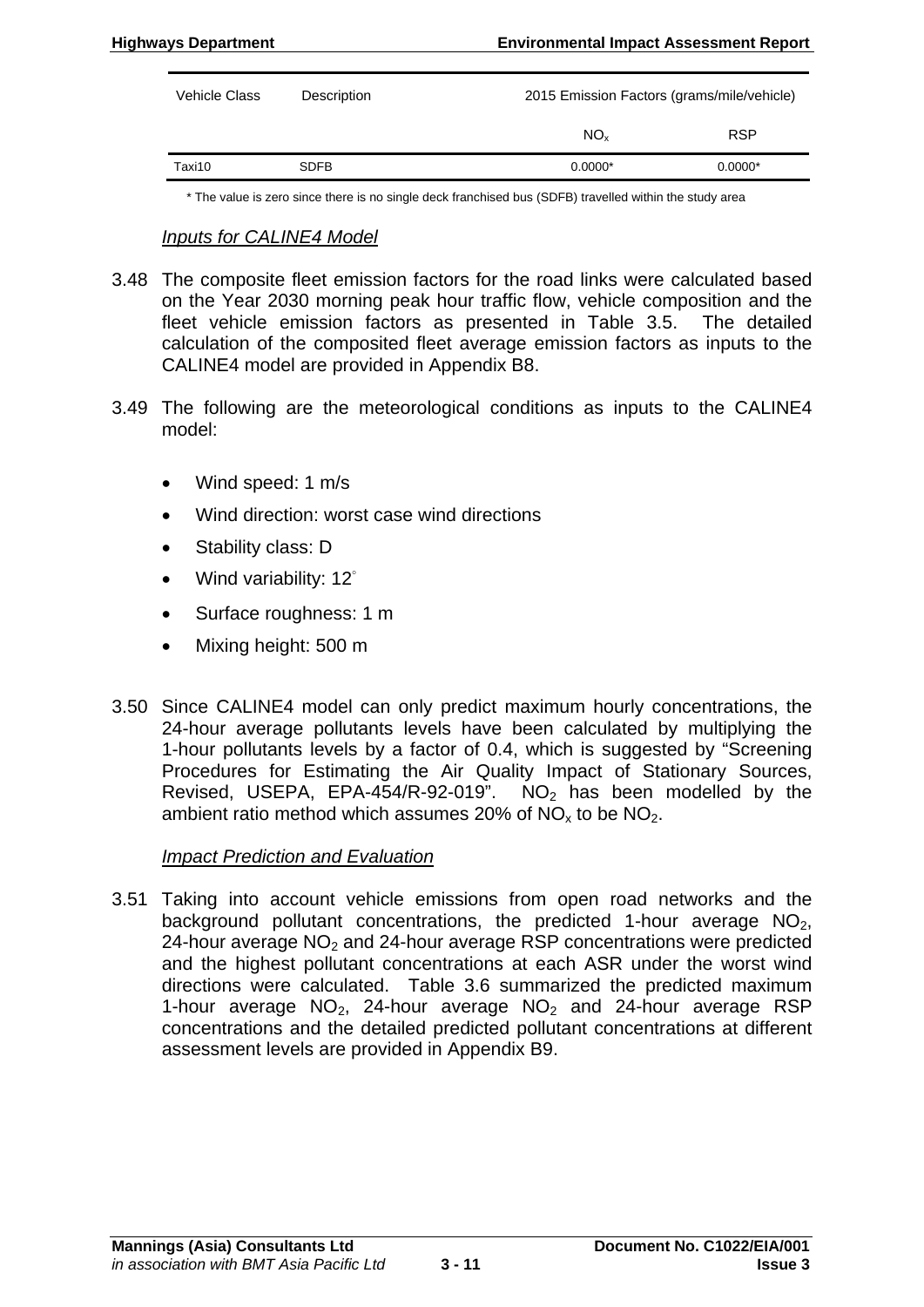| ${\sf ASR}$    | Pollutant Concentration (µg/m <sup>3</sup> ) |                 |               |  |
|----------------|----------------------------------------------|-----------------|---------------|--|
|                | $NO2$ (1-hour)                               | $NO2$ (24-hour) | RSP (24-hour) |  |
| <b>AQO</b>     | 300                                          | 150             | 180           |  |
| A4             | 75                                           | 62              | 57            |  |
| A <sub>6</sub> | 133                                          | 85              | 69            |  |
| $\mathsf{A}8$  | $90\,$                                       | 68              | 60            |  |
| A10            | 79                                           | 63              | 58            |  |
| A11            | 93                                           | 69              | 61            |  |
| A13            | 126                                          | 82              | 68            |  |
| A14            | $90\,$                                       | 68              | 60            |  |
| A18            | 87                                           | 67              | 59            |  |
| A19            | 110                                          | ${\bf 76}$      | 64            |  |
| A24            | $80\,$                                       | 64              | 57            |  |
| A27            | 113                                          | $77\,$          | 64            |  |
| A31            | 81                                           | 64              | 57            |  |
| A32            | 76                                           | 62              | 57            |  |
| A33            | 80                                           | 64              | 57            |  |
| A34            | 68                                           | 59              | 55            |  |
| A35            | 78                                           | 63              | 57            |  |
| A38            | $70\,$                                       | 60              | 55            |  |
| A39            | 107                                          | 75              | 63            |  |
| A40            | 78                                           | 63              | 57            |  |
| A43            | 85                                           | 66              | 58            |  |
| A45            | 66                                           | 58              | 55            |  |
| A49            | 86                                           | 66              | 59            |  |
| A50            | 66                                           | 58              | 55            |  |
| A51            | 68                                           | 59              | 55            |  |
| A53            | $70\,$                                       | 60              | 56            |  |
| A54            | $73\,$                                       | 61              | 56            |  |
| P01            | 85                                           | 66              | 59            |  |
| P02            | 91                                           | 68              | 60            |  |
| P03            | 74                                           | 62              | 56            |  |
| P04            | 106                                          | 74              | 62            |  |
| P05            | 117                                          | 79              | 66            |  |
| P06            | 144                                          | 89              | 72            |  |
| P07            | 128                                          | 83              | 68            |  |
| P08            | $77\,$                                       | 63              | 57            |  |
| P09            | 119                                          | 79              | 65            |  |
| P10            | 111                                          | ${\bf 76}$      | 63            |  |
| P11            | 116                                          | 78              | 64            |  |
| P12            | 110                                          | ${\bf 76}$      | 63            |  |
| P13            | 114                                          | $77\,$          | 66            |  |

#### **Table 3.6 Predicted Maximum Pollutiant Concentrations at the ASRs (Background Concentration Included)**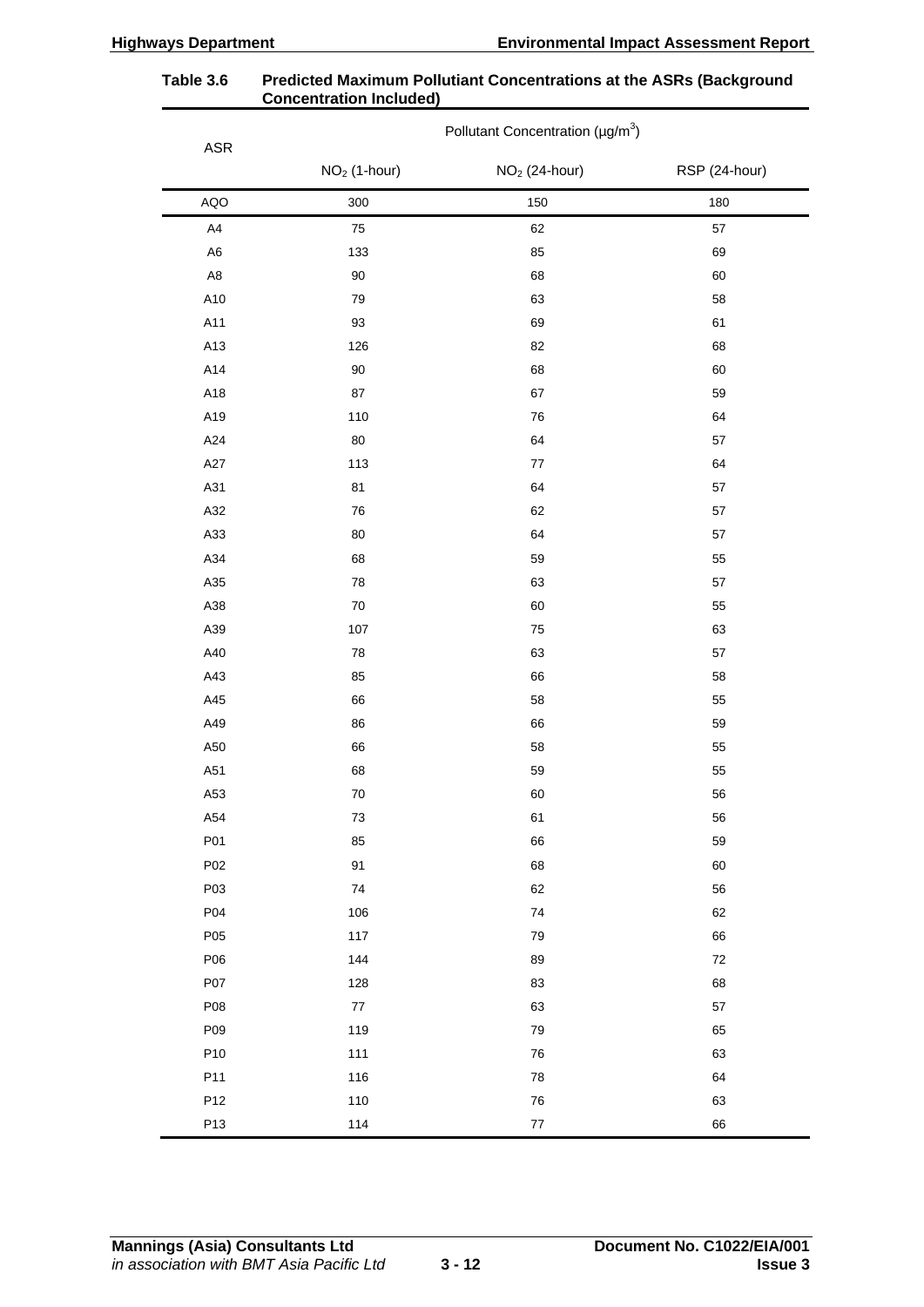- 3.52 Based on the assessment results presented above, the predicted concentrations of the key air pollutant parameters (i.e., 1-hour average  $NO<sub>2</sub>$ , 24-hour average  $NO<sub>2</sub>$  and 24-hour average RSP) would comply with the AQO.
- 3.53 From the results shown in Appendix B9, it is found that the maximum pollutant concentrations would occur at 1.5m above ground. The predicted maximum hourly average  $NO<sub>2</sub>$ , 24-hour average  $NO<sub>2</sub>$  and 24-hour average RSP concentration contours at 1.5m above local ground are shown in Figures 3.2 to 3.4 respectively. As illustrated in Figures 3.2 to 3.4, there is no ASR within the contours of exceeding AQO limits.
- 3.54 As all the predicted  $NO<sub>2</sub>$  and RSP concentrations comply with the AQOs, no mitigation measure is required.

#### *Residual impacts*

3.55 No adverse residual impact is predicted during the operational phase of the Project.

# **Environmental Monitoring and Audit (EM&A)**

- 3.56 It is recommended that construction phase EM&A is carried out with details provided in the separate EM&A manual.
- 3.57 Operational phase EM&A is considered not necessary as AQO are predicted to be achieved at all representative ASRs.

# **Conclusion**

3.58 With proper implementation of dust control measures as required under the Air Pollution Control (Construction Dust) Regulation, construction dust can be controlled to acceptable levels and no significant impacts are anticipated. Gaseous emissions from the construction equipment are expected to be minimal. Operational air quality impacts are also expected to be insignificant.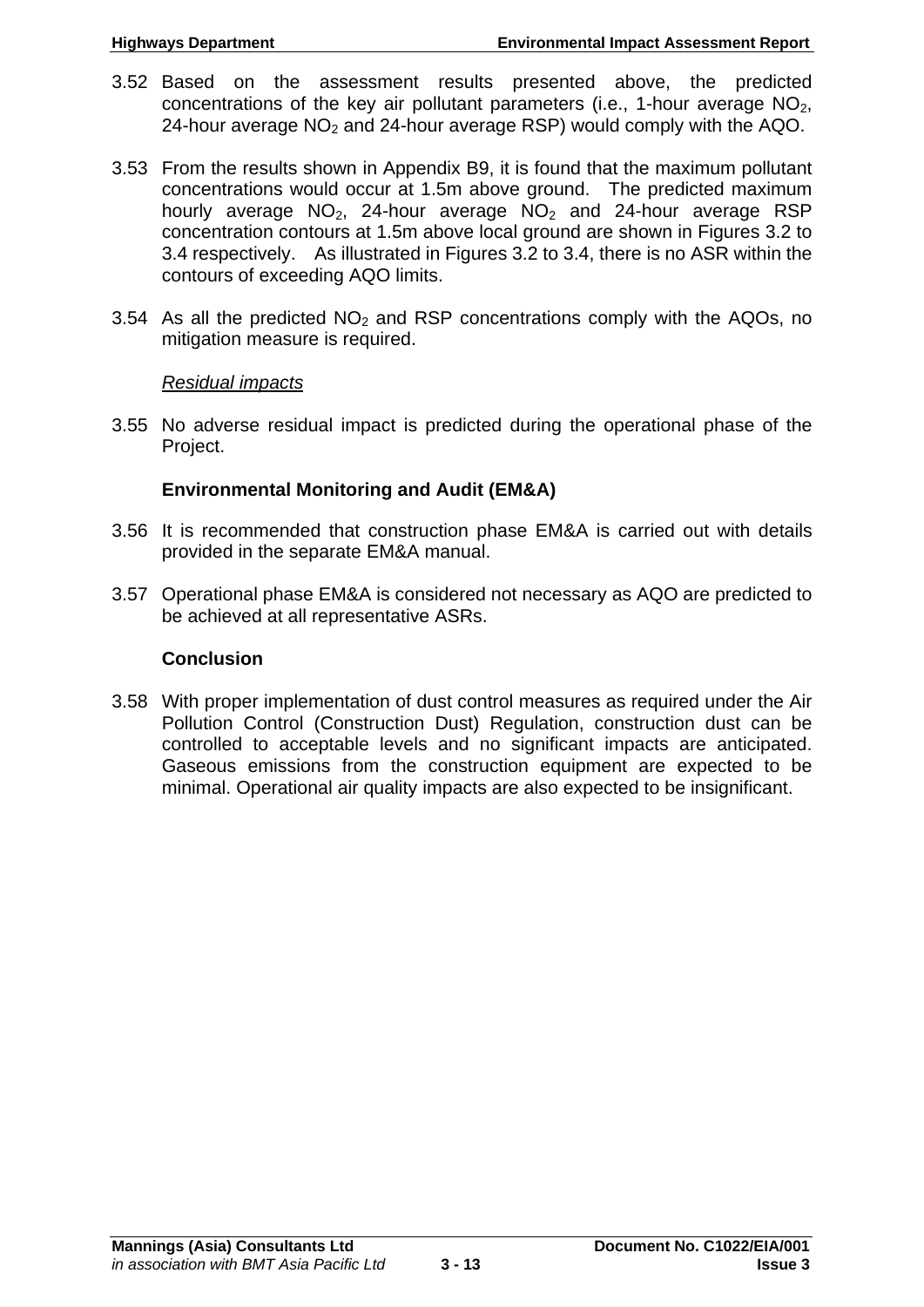#### <span id="page-26-0"></span>**4.0 NOISE IMPACT ASSESSMENT**

#### **Introduction**

4.1 This section addresses the noise impacts during the construction and operational phases of the Project. The noise impacts have been evaluated and assessed in accordance with Annexes 5 and 13 of the EIA-TM.

#### **Environmental Legislation, Standards and Guidelines**

- 4.2 Relevant environmental legislations governing noise control are Noise Control Ordinance (NCO) (Cap 400) and Environmental Impact Assessment Ordinance (EIAO) (Cap 499). Relevant assessment criteria and guidelines of the assessment approaches have been given in the following Technical Memoranda issued under the NCO and EIAO:
	- Technical Memorandum on Noise from Construction Work other than Percussive Piling (GW-TM);
	- Technical Memorandum on Noise from Construction Work in Designated Areas (DA-TM); and
	- Technical Memorandum on Environmental Impact Assessment Process (EIA-TM).

#### *Construction Noise*

4.3 Construction noise criteria for daytime hours of 07:00-19:00 hours on any day not being a Sunday or general holiday are stipulated in Annex 5 of EIA-TM and shown in Table 4.1 below.

#### **Table 4.1 Noise Criteria for Daytime Construction Activities**

| Uses / Noise Sensitive Receivers                                                                                               | 0700 to 1900 hours on any day not being a<br>Sunday or general holiday Leg(30 min) dB(A) |
|--------------------------------------------------------------------------------------------------------------------------------|------------------------------------------------------------------------------------------|
| Domestic Premises                                                                                                              | 75                                                                                       |
| Educational institutions including kindergartens, nurseries<br>and all others where unaided voice communication is<br>required | 70 (65 During Examinations)                                                              |

Note: The above standards apply to uses which rely on opened windows for ventilation.

#### *Operational Noise*

4.4 Annex 5 of the EIA-TM stipulates the traffic noise criteria during the operational phase, as shown in Table 4.2.

# **Table 4.2 Relevant Road Traffic Noise Criteria**

| Uses / Noise Sensitive Receivers | Peak Hour Traffic $L_{10(1 hour)}$ dB(A) |
|----------------------------------|------------------------------------------|
| Domestic Premises                | 70                                       |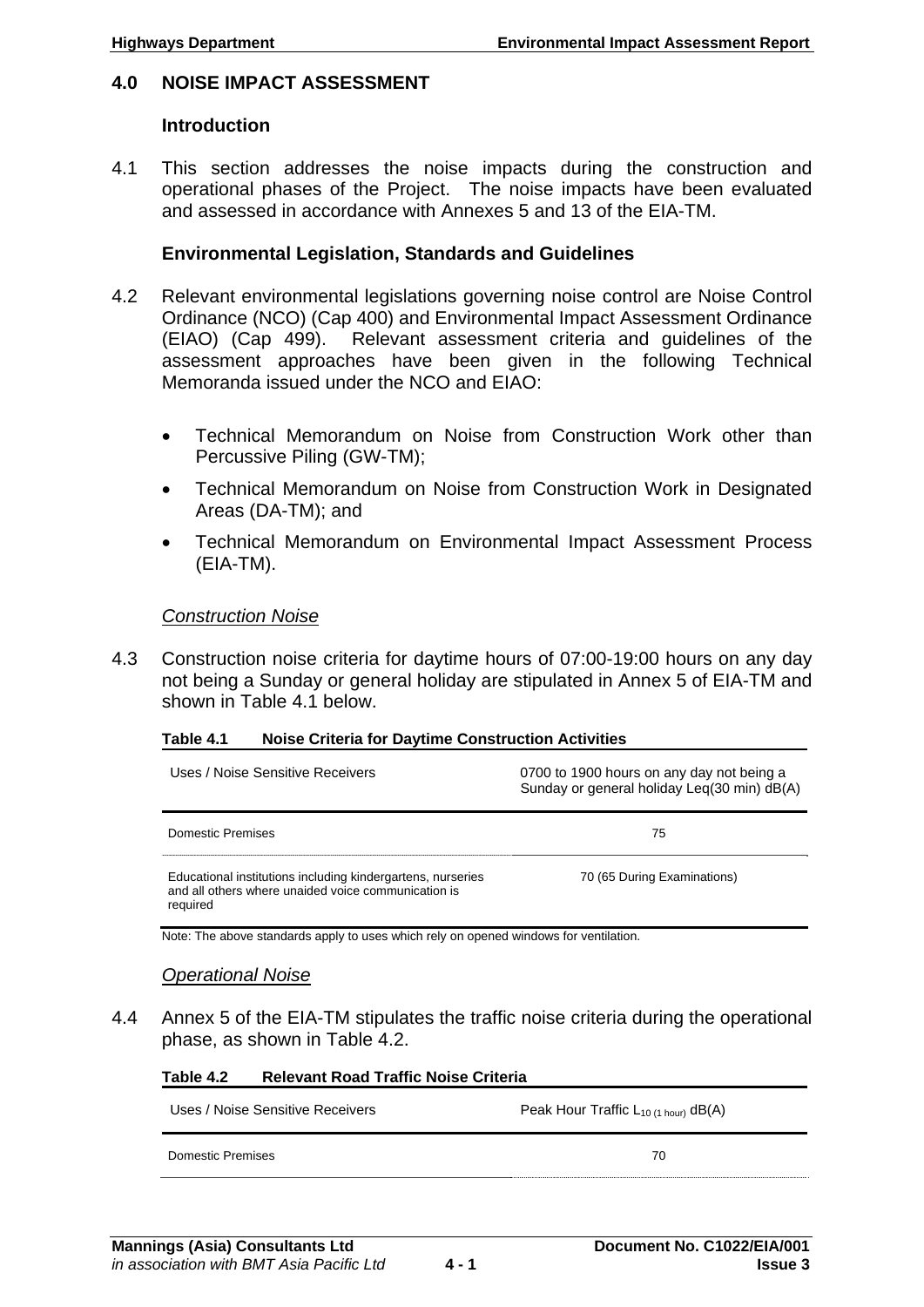| Educational institutions, Places of Public Worship | 65 |
|----------------------------------------------------|----|
| Clinics, homes for the aged                        | 55 |

Note: The above standards apply to uses which rely on opened windows for ventilation.

- 4.5 The above noise criteria shall be viewed as the maximum permissible noise levels assessed at 1m from the external façade of the noise sensitive uses which rely on opened windows for ventilation.
- 4.6 For the operational noise impact assessment on road traffic, roads within 300 m from the Project boundary have been included. Traffic noise impacts for the following scenarios are predicted:
	- 1. Original Scenario: assessment based on the peak hour traffic flow at the design year, i.e., maximum traffic projection within a 15 years period without the Project;
	- 2. Unmitigated Scenario: assessment based on the maximum traffic projection within 15 years of the design year after completion of the modification works;
	- 3. Mitigated Scenario: assessment with the proposed mitigation measures, only necessary when significant traffic noise impact is predicted; and
	- 4. Prevailing Scenario: assessment on existing traffic noise level only necessary when residual impact is predicted.
- 4.7 Given Kam Tin Road and Lam Kam Road (i.e., rural roads) are not within the meaning of Item A.1 of Schedule 2 of EIAO, the traffic noise impact is significant if the following conditions are met:
	- Predicted unmitigated traffic noise level (i.e., "Unmitigated Scenario") at the representative NSRs exceeds the noise criteria as listed in Table 4.2 by 1.0 dB(A) or more; and
	- Predicted unmitigated traffic noise level at the representative NSRs with the Project is greater than that without the Project (i.e., "Original Scenario") by 1.0 dB(A) or more.
- 4.8 If any of the NSR cannot be protected by the proposed direction noise mitigation measures, indirect technical remedies for those NSR may be adopted provided that the residual impacts satisfy all three criterion below:
	- 1. Predicted overall traffic noise level at the NSR must be above the specified noise level as listed in Table 4.2;
	- 2. Predicted overall noise level is at least 1.0 dB(A) more than the prevailing traffic noise level; and
	- 3. Noise contribution from the proposed road project (i.e. the new road) to the increase in predicted overall noise level is at least 1.0 dB(A).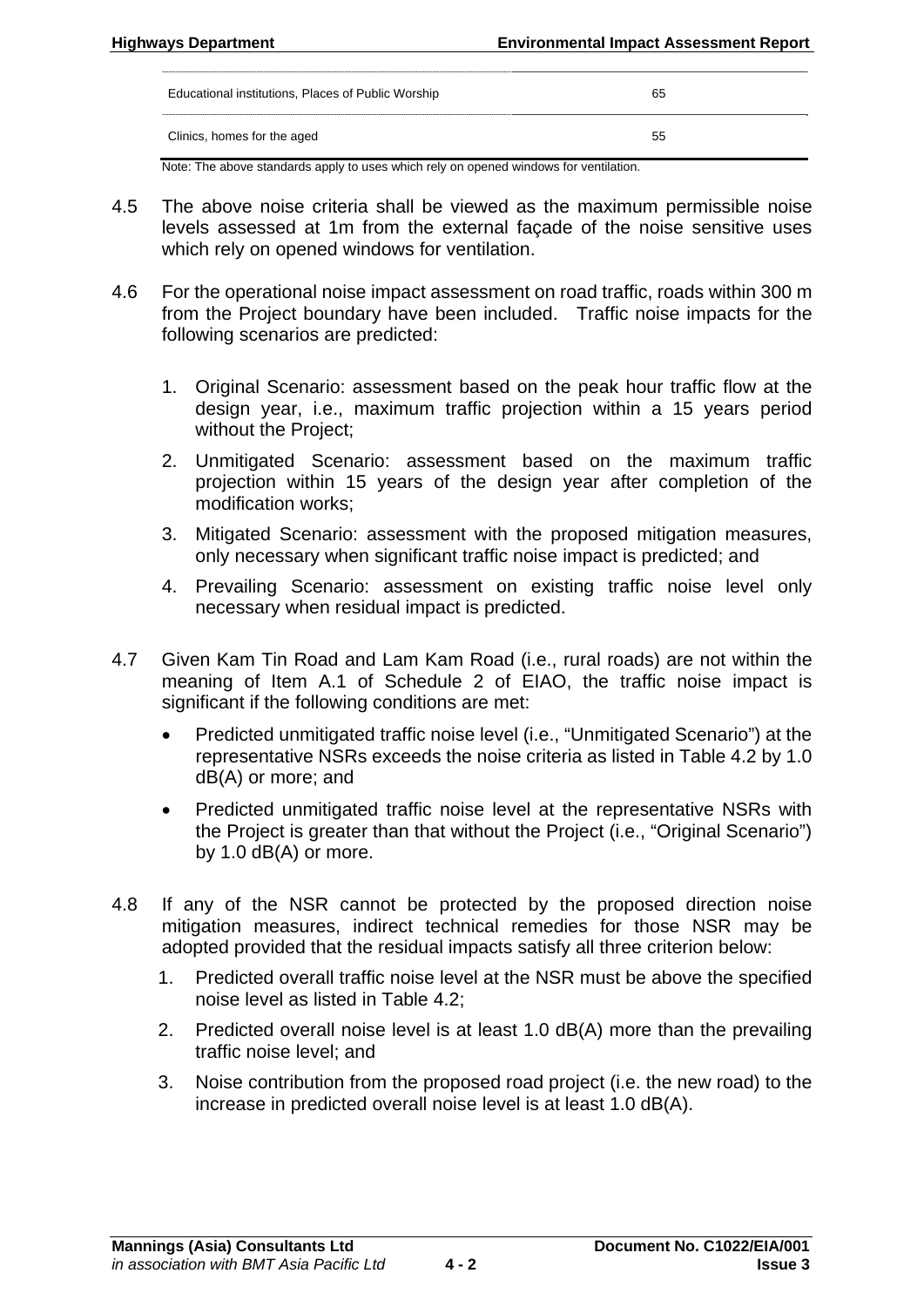# **Baseline Conditions**

4.9 The assessment area is rural in nature. The dominant existing source comes from the road traffic on Kam Tin Road and Lam Kam Road.

# **Noise Sensitive Receivers (NSRs)**

- 4.10 Existing and planned NSRs within 300 m from the Project boundary were identified in accordance with Section 3 in Annex 13 of the EIAO-TM.
- 4.11 In addition, it is confirmed that no noise sensitive uses within Pat Heung Division Police Station and Pat Heung Fire Station (refer to Appendix C4).
- 4.12 With reference to the confirmation from the Government Secretariat (refer to Appendix C2), there is no development schedule on the change of uses in the Shek Kong Barracks. In addition, the Government Secretariat also confirmed that there are some dormitory exists within the Shek Kong Barracks. According to the survey map published by Lands Department, "Church" and "Education Centre" was labelled within the Shek Kong Barracks. As confirmed by the Government Secretariat (refer to Appendix C2), the premises labelled as "Church" and "Education Centre" is currently used as office/recreational centre and warehouse, respectively, which is not considered as a NSR according to Annex 13 of EIAO-TM. Therefore, only the dormitory has been included in this assessment.
- 4.13 According to the map of the Kadoorie Farm and Botanic Garden (KFBG) provided in the KFBG's website and the site survey had been conducted within the KFBG in November 2008. No noise sensitive uses were found within the farm and only reception, office and animal exhibit were identified at nearby the Project boundary. As confirmed by the KFBG (refer to Appendix C3), there is no noise sensitive uses within KFBG.
- 4.14 Besides, planned NSRs on relevant published land use plans, including plans and drawings published by Lands Department has been checked and identified. These NSRs include all existing NSRs as well as potential planned/ committed noise sensitive uses earmarked on the relevant Outline Zoning Plans (OZPs), Outline Development Plans (ODPs) and layout plans.
- 4.15 According to Planning Department's record, there is no Outline Development Plan (ODP) within 300 m study area. With reference to the information in the Statutory Planning Portal of the Town Planning Board (TPB), all planned sensitive uses of all approved planning applications within the study area have been identified.
- 4.16 Representative NSRs considered to be potentially most affected by noise were selected for the assessment. In order to assess the worst-case scenario of the noise impacts upon the planned NSRs, representative assessment locations for the planned NSRs have been selected at the site / zoning boundary facing the Project. Even though a new NSR have been constructed and occupied before the commencement of the road works within the zoning, the selected planned NSRs already representing as the worst-case scenario. The representative NSRs for the construction and operational noise impact assessment are summarised in Table 4.3 below, with their locations illustrated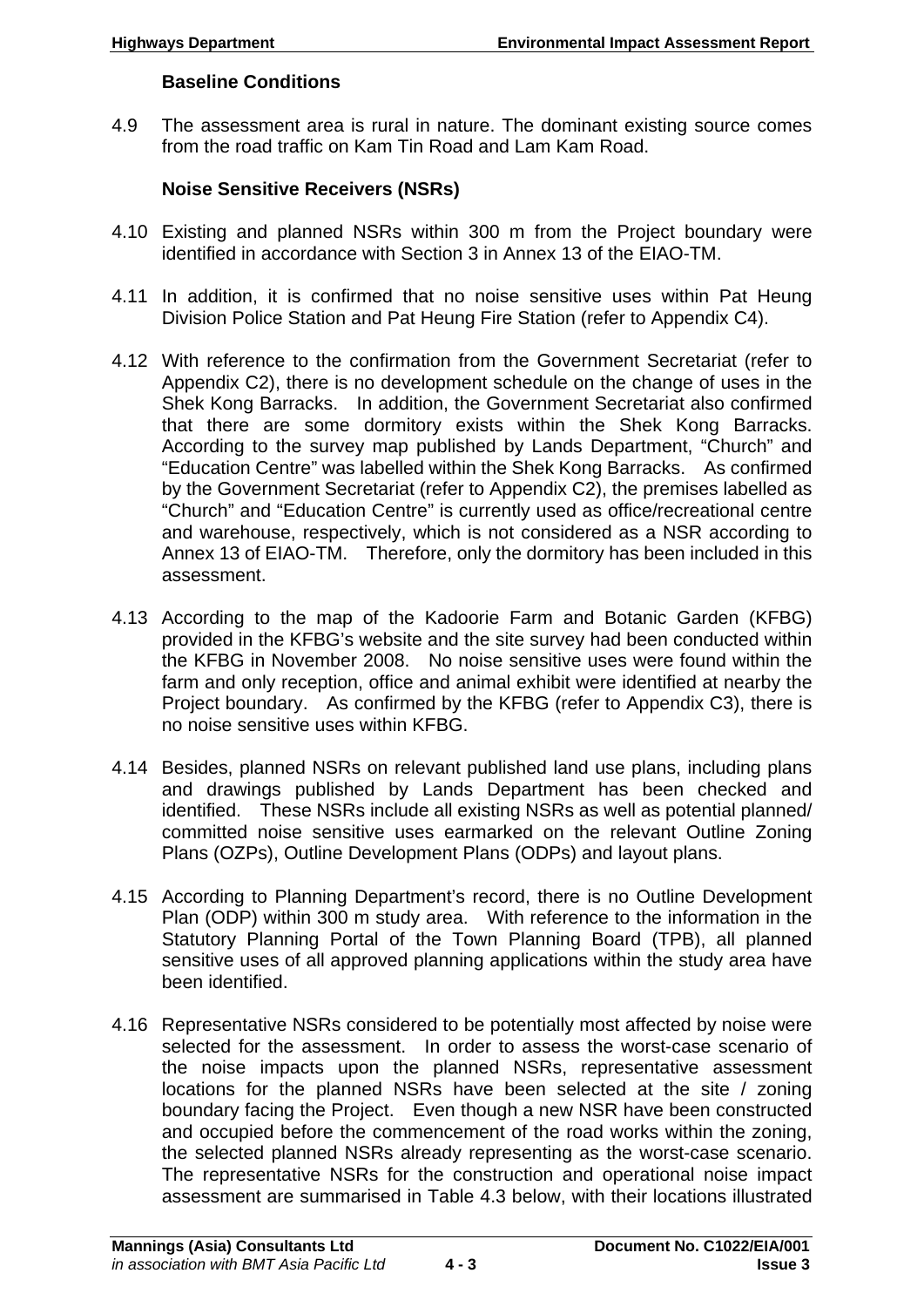in Figure 4.1. Photographs of the identified existing representative NSRs are provided in Appendix C1.

| <b>NSR</b>      | Description                                                                     | No. of<br>Storeys | Assessment<br>Level | mPD                  | Sensitive Use        |
|-----------------|---------------------------------------------------------------------------------|-------------------|---------------------|----------------------|----------------------|
| N1              | Kam Kwong Nepali Christian Church                                               | 1                 | 1F                  | 8.9                  | Place for<br>Worship |
| N2              | Village house at Kong Tai Road                                                  | $\mathbf{1}$      | 1F                  | 7.4                  | Residential          |
| N3              | Village house near Shek Kong                                                    | 2                 | 1F<br>2F            | 10.1<br>12.9         | Residential          |
| N4              | Village house near Petrol Station                                               | 2                 | 1F<br>2F            | 10.0<br>12.8         | Residential          |
| N <sub>5</sub>  | Residential development near Kiu Tau Tsuen<br>(under construction)              | 3                 | 1F<br>2F<br>3F      | 9.9<br>12.9<br>15.9  | Residential          |
| N6              | Kam Tin Clinic                                                                  | 2                 | 1F<br>2F            | 10.1<br>13.1         | Medical              |
| N7              | Village house, 18E, Shek Kong San Tsuen                                         | 1                 | 1F                  | 10.8                 | Residential          |
| N8              | Dormitory of Shek Kong Barrack                                                  | 3                 | 1F<br>2F<br>3F      | 11.7<br>14.5<br>17.3 | Residential          |
| N9              | Village house of Shek Kong San Tsuen                                            | $\mathbf{1}$      | 1F                  | 11.6                 | Residential          |
| N10             | Village house of Shek Kong San Tsuen                                            | 1                 | 1F                  | 10.9                 | Residential          |
| N <sub>12</sub> | Low-rise residential building, 136, Season<br>Villas                            | 2                 | 1F<br>2F            | 12.7<br>15.5         | Residential          |
| N <sub>13</sub> | Village house near Season Villas                                                | 2                 | 1F<br>2F            | 14.6<br>17.4         | Residential          |
| N <sub>15</sub> | Village house near Season Villas                                                | $\overline{2}$    | 1F<br>2F            | 12.3<br>15.1         | Residential          |
| N16             | Village house, 265, Kam Tin Road                                                | $\overline{2}$    | 1F<br>2F            | 13.0<br>15.8         | Residential          |
| <b>N17</b>      | Village house near Shek Kong Vegetable<br>Marketing Cooperation Society Limited | 2                 | 1F<br>2F            | 16.0<br>18.8         | Residential          |
| N <sub>18</sub> | Village house, Chung Ying Yuen                                                  | 2                 | 1F<br>2F            | 16.8<br>19.6         | Residential          |
| N <sub>19</sub> | Village house, Ching Yuen                                                       | 2                 | 1F<br>2F            | 17.2<br>20.0         | Residential          |
| N <sub>20</sub> | Village house, Lin Yuen                                                         | 3                 | 1F<br>2F<br>3F      | 18.0<br>20.8<br>23.6 | Residential          |
| N <sub>21</sub> | Village house near Pat Heung Police Station                                     | 2                 | 1F<br>2F            | 18.2<br>21.0         | Residential          |
| N22             | Village house, 82, Green Villa                                                  | 3                 | 1F<br>2F<br>3F      | 19.7<br>22.5<br>25.3 | Residential          |
| N24             | Village house, Lee Ka Yuen                                                      | $\overline{2}$    | 1F<br>2F            | 19.8<br>22.6         | Residential          |
| N <sub>25</sub> | Village house, 28A - 28B, Wang Toi Shan Yau<br>Uk Tsuen                         | 3                 | 1F<br>2F<br>3F      | 21.9<br>24.7<br>27.5 | Residential          |

| Table 4.3 |  | <b>Summary of the Identified Representative NSRs</b> |  |
|-----------|--|------------------------------------------------------|--|
|-----------|--|------------------------------------------------------|--|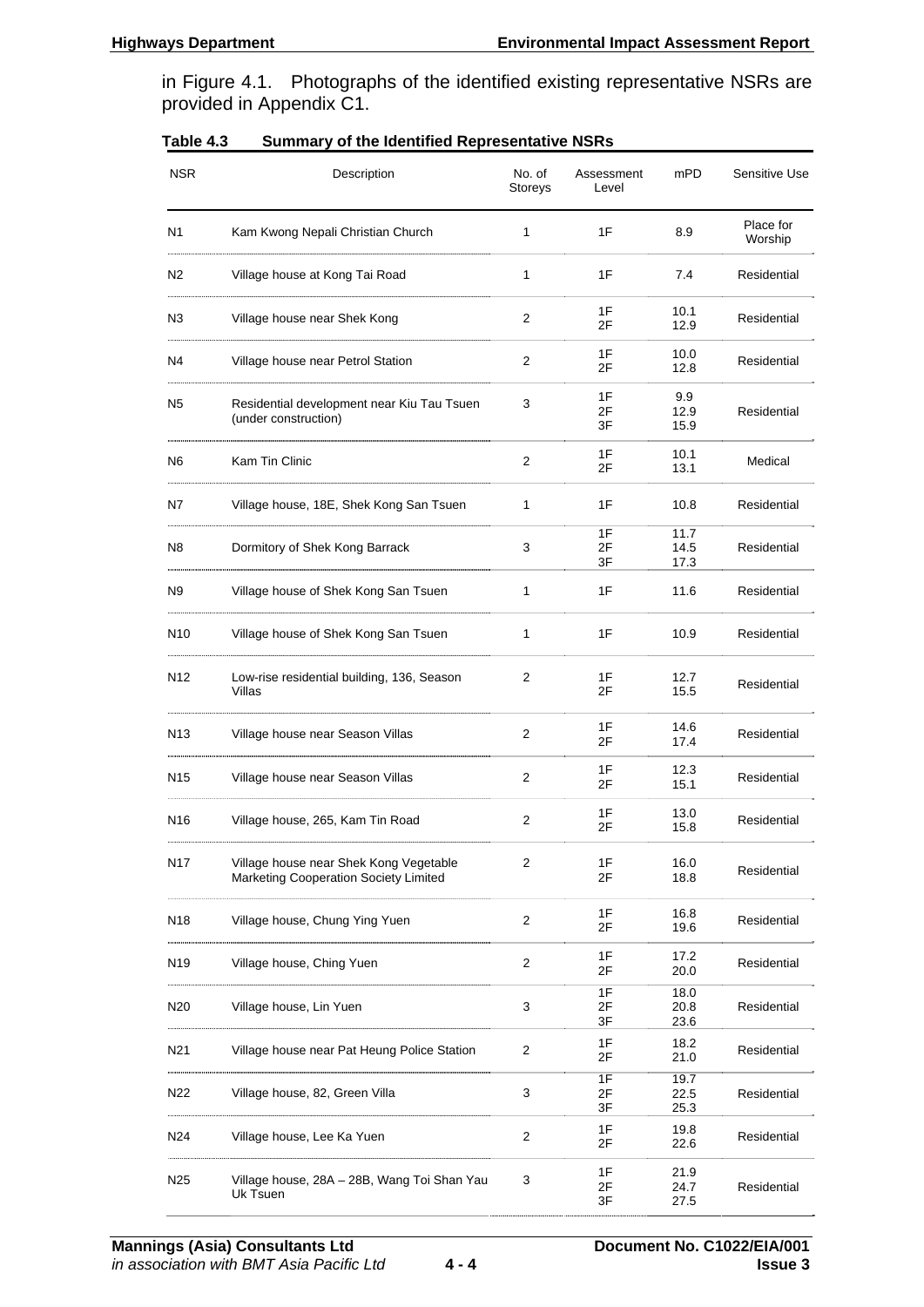#### **Highways Department Environmental Impact Assessment Report**

| <b>NSR</b> | Description                                               | No. of<br>Storeys | Assessment<br>Level        | mPD                                  | Sensitive Use |
|------------|-----------------------------------------------------------|-------------------|----------------------------|--------------------------------------|---------------|
| N26        | Yan Wo Home for Aged                                      | 3                 | 1F<br>2F<br>3F             | 23.0<br>25.8<br>28.6                 | Home for Aged |
| N27        | Village house near Petrol Station (under<br>construction) | 3                 | 1F<br>2F<br>3F             | 23.0<br>25.8<br>28.6                 | Residential   |
| N28        | Village house, 94B, Wang Toi Shan San<br>Tsuen            | 3                 | 1F<br>2F<br>3F             | 23.9<br>26.7<br>29.5                 | Residential   |
| N29        | Village house, 46 - 47, Wang Toi Shan Lo Uk<br>Tsuen      | 3                 | 1F<br>2F<br>3F             | 24.3<br>27.1<br>29.9                 | Residential   |
| N30        | Shun Fook Home for Aged                                   | 3                 | 1F<br>2F<br>3F             | 23.6<br>26.4<br>29.2                 | Home for Aged |
| N31        | Village house, 30, Wang Toi Shan Lo Uk<br>Tsuen           | 2                 | 1F<br>2F                   | 25.0<br>27.8                         | Residential   |
| N32        | Block 9, Evergreen International Hong Kong<br>Association | 3                 | 1F<br>2F<br>3F             | 26.0<br>28.8<br>31.6                 | Home for Aged |
| N33        | Village house                                             | $\overline{2}$    | 1F<br>2F                   | 29.4<br>32.2                         | Residential   |
| N34        | Village house, Fau Wan Court                              | 3                 | 1F<br>2F<br>3F             | 38.8<br>41.6<br>44.4                 | Residential   |
| N35        | Village house near Pine Hill Villa                        | 2                 | 1F<br>2F                   | 43.0<br>45.8                         | Residential   |
| N36        | Village house opposite to Pine Hill Villa                 | 2                 | 1F<br>2F                   | 42.6<br>45.4                         | Residential   |
| N37        | Village house, Pine Hill Villa                            | 3                 | 1F<br>2F<br>3F             | 47.7<br>50.5<br>53.3                 | Residential   |
| N38        | Village house                                             | 3                 | 1F<br>2F<br>3F             | 47.7<br>50.5<br>53.3                 | Residential   |
| N39        | Village house near Pat Heung Old Temple                   | 2                 | 1F<br>2F                   | 45.0<br>47.8                         | Residential   |
| N41        | Village house of Kiu Court                                | 3                 | 1F<br>2F<br>3F             | 45.8<br>48.6<br>51.4                 | Residential   |
| N42        | Village house near Pat Heung Rural<br>Committee           | $\overline{c}$    | 1F<br>2F                   | 47.8<br>50.6                         | Residential   |
| N43        | Village house                                             | 3                 | 1F<br>2F<br>3F             | 51.0<br>53.8<br>56.6                 | Residential   |
| N44        | Village house near Route Twisk                            | 3                 | 1F<br>2F<br>3F             | 52.4<br>55.2<br>58.0                 | Residential   |
| N45        | Village house                                             | 1                 | 1F                         | 54.1                                 | Residential   |
| N46        | Cheung Chau Court                                         | 5                 | 1F<br>2F<br>3F<br>4F<br>5F | 59.9<br>62.9<br>65.9<br>68.9<br>71.9 | Residential   |
| N47        | 4, Shropshire Road                                        | 2                 | 1F<br>2F                   | 71.4<br>74.4                         | Residential   |
| N48        | Village house                                             | 1                 | 1F                         | 61.8                                 | Residential   |
|            |                                                           |                   |                            |                                      |               |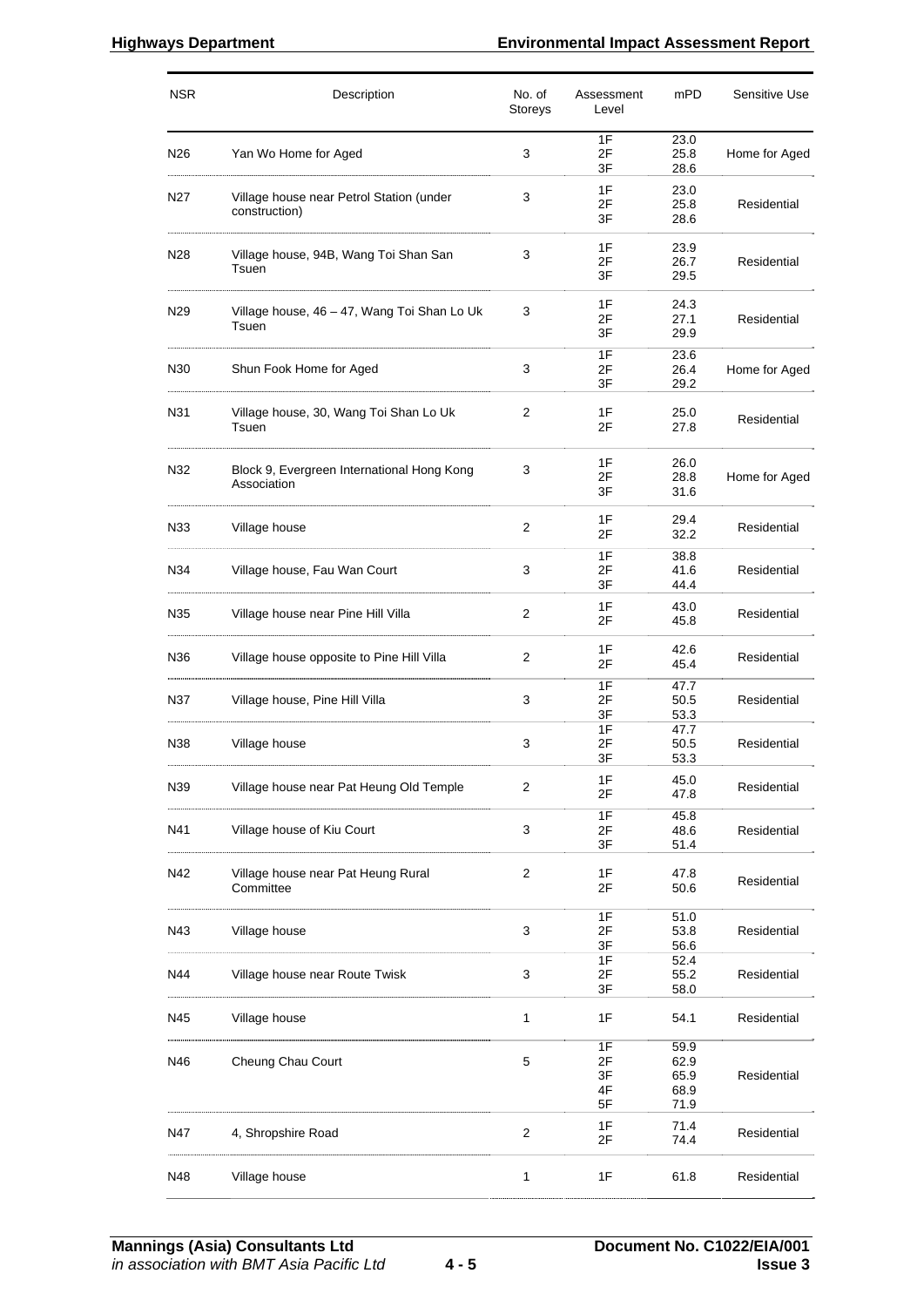| <b>NSR</b>              | Description                                                                                              | No. of<br>Storeys | Assessment<br>Level | mPD                  | Sensitive Use |
|-------------------------|----------------------------------------------------------------------------------------------------------|-------------------|---------------------|----------------------|---------------|
| N49                     | Village house                                                                                            | $\mathbf{1}$      | 1F                  | 71.5                 | Residential   |
| N50                     | Village house                                                                                            | $\overline{2}$    | 1F<br>2F            | 84.1<br>86.9         | Residential   |
| N <sub>51</sub>         | Village house (No. 151 Lam Kam Road)                                                                     | 1                 | 1F                  | 99.2                 | Residential   |
| N <sub>52</sub>         | Village house                                                                                            | 2                 | 1F<br>2F            | 135.7<br>138.5       | Residential   |
| N53                     | Village house (No. 70 Lam Kam Road)                                                                      | 1                 | 1F                  | 151.6                | Residential   |
| N <sub>54</sub>         | Village house (opposite side of Kadoorie<br>Experimental Farm)                                           | 1                 | 1F                  | 158.7                | Residential   |
| $P01^{(1)}$             | Planned village development (V Zone) at Kam<br>Tin South OZP [Statutory Plan No.:<br>S/YL-KTS/11]        | $3^*$             | 1F<br>2F<br>3F      | 9.0<br>11.8<br>14.6  | Residential   |
| $P02^{(1)}$             | Planned residential development [R(D) Zone]<br>at Kam Tin South OZP [Statutory Plan No.:<br>S/YL-KTS/11] | $2^*$             | 1F<br>2F            | 9.1<br>12.1          | Residential   |
| P03                     | Planned village house [Planning Application<br>Case No.: A/YL-PH/540]                                    | $3***$            | 1F<br>2F<br>3F      | 29.7<br>32.5<br>35.3 | Residential   |
| $P04^{(1)}$             | Planned residential development [R(D) Zone]<br>at Pat Heung OZP [Statutory Plan No.:<br>S/YL-PH/11]      | 2*                | 1F<br>2F            | 54.8<br>57.8         | Residential   |
| $P05^{(1)}$             | Planned village development (V Zone) at Kam<br>Tin North OZP [Statutory Plan No.:<br>S/YL-KTN/7]         | $3^*$             | 1F<br>2F<br>3F      | 8.8<br>11.6<br>14.4  | Residential   |
| $\mathsf{PO6}$ $^{(1)}$ | Planned village development (V Zone) at Kam<br>Tin North OZP [Statutory Plan No.:<br>S/YL-KTN/7]         | $3^*$             | 1F<br>2F<br>3F      | 9.4<br>12.2<br>15.0  | Residential   |
| P07 <sup>(1)</sup>      | Planned residential development (R(D) Zone)<br>at Kam Tin North OZP [Statutory Plan No.:<br>S/YL-KTN/7]  | $2^*$             | 1F<br>2F            | 11.1<br>14.1         | Residential   |
| $P08^{(1)}$             | Planned residential development (R(C)2 Zone)<br>at Kam Tin North OZP [Statutory Plan No.:<br>S/YL-KTN/7] | 3*                | 1F<br>2F<br>3F      | 10.3<br>13.3<br>16.3 | Residential   |
| $P09^{(1)}$             | Planned village development (V Zone) at Pat<br>Heung OZP [Statutory Plan No.: S/YL-PH/11]                | $3^*$             | 1F<br>2F<br>3F      | 21.1<br>23.9<br>26.7 | Residential   |
| $P10^{(1)}$             | Planned village development (V Zone) at Pat<br>Heung OZP [Statutory Plan No.: S/YL-PH/11]                | $3^*$             | 1F<br>2F<br>3F      | 26.7<br>29.5<br>32.3 | Residential   |
| $P11^{(1)}$             | Planned residential development (R(D) Zone)<br>at Pat Heung OZP [Statutory Plan No.:<br>$S/YL-PH/11$     | 2*                | 1F<br>2F            | 32.9<br>35.9         | Residential   |
| $P12^{(1)}$             | Planned village development (V Zone) at Shek<br>Kong OZP [Statutory Plan No.: S/YL-SK/9]                 | $3^*$             | 1F<br>2F<br>3F      | 47.4<br>50.2<br>53.0 | Residential   |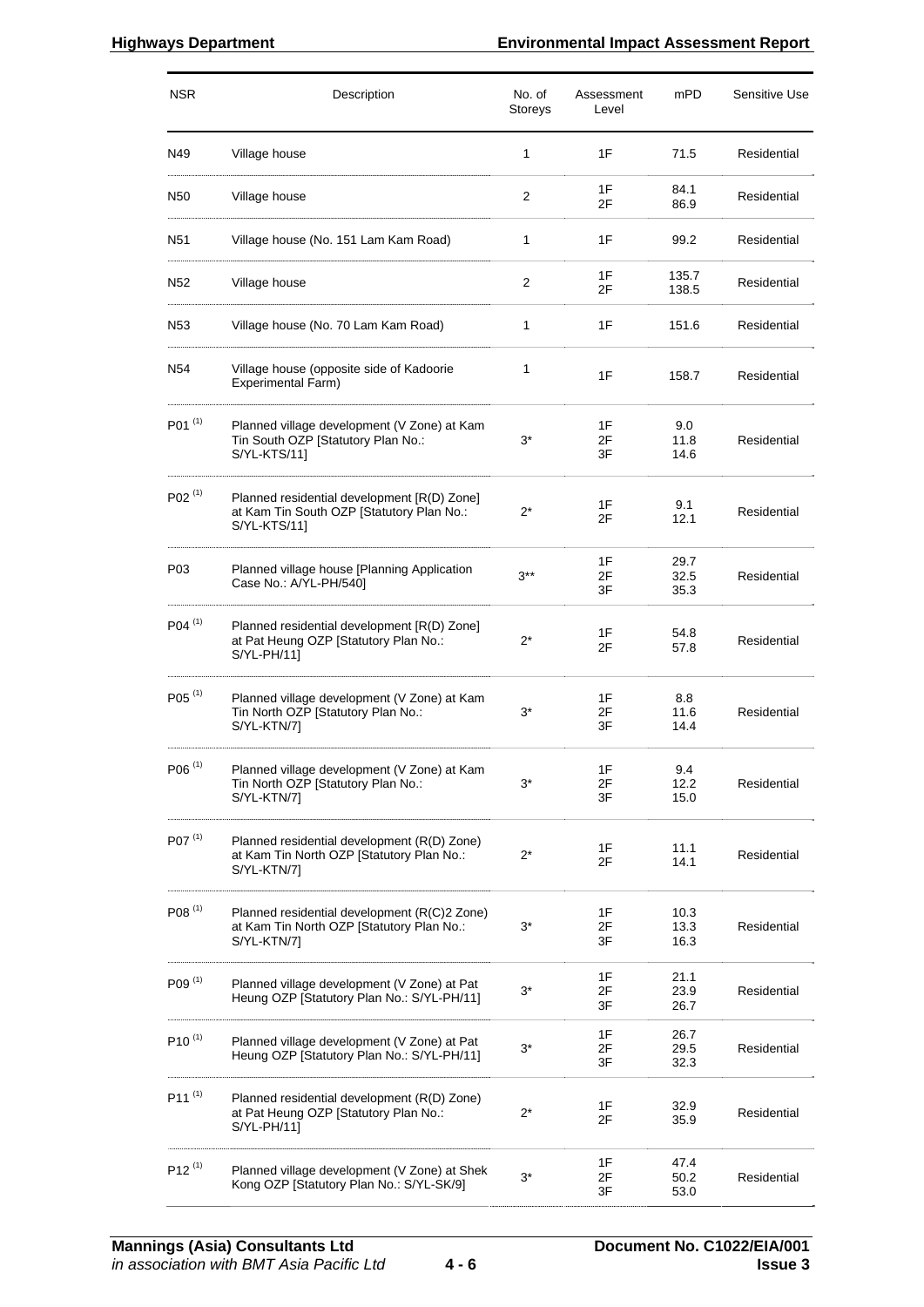| <b>NSR</b>  | Description                                                                              | No. of<br>Storeys | Assessment<br>Level | mPD                  | Sensitive Use |
|-------------|------------------------------------------------------------------------------------------|-------------------|---------------------|----------------------|---------------|
| $P13^{(1)}$ | Planned village development (V Zone) at Shek<br>Kong OZP [Statutory Plan No.: S/YL-SK/9] | $3^*$             | 1F<br>2F<br>3F      | 51.9<br>54.7<br>57.5 | Residential   |

Note:

For the planned NSR at the land use zoning of "V" or "R", the calculation of construction noise level is excluded as

no information showing the actual location of future noise sensitive development during Project construction. Permitted maximum building height or number of storey stated in the approved Outline Zoning Plan

\*\* Number of storey stated in the approved planning application

#### **Construction Noise Impact Assessment**

#### *Impact Identification*

4.17 In order to complete the works within scheduled timeframe, the use of Powered Mechanical Equipment (PME) is unavoidable. Therefore, the use of PME in daytime is expected to be the major noise source during the construction of the Project. No construction works are scheduled to be undertaken during noise control restricted hours of all days during the evening and night-time (i.e. 19:00-07:00 hours); and all time during Sundays and public holidays. Notwithstanding, it will be the Contractor's responsibility to apply for a Construction Noise Permit (CNP) for any construction works planned to be undertaken during restricted hours in accordance with the Noise Control Ordinance (NCO). No percussive piling works will be required within the proposed project area.

#### *Assessment Assumptions and Methodology*

- 4.18 The Project is scheduled to commence in first quarter of 2011 and to be completed in third quarter of 2015. All construction tasks would be carried out during unrestricted hours (0700 to 1900 hours Monday to Saturday excluding general holidays). Details of construction tasks are as follows:
	- Road upgrading (including minor excavation and minor slope works);
	- Road paving;
	- Geotechnical Work (Soil Nailing); and
	- Soldier Pile Wall Construction.
- 4.19 Due to temporary road traffic management is not allowing long road closure on one lane for dual carriageway, each active construction activity location shall be about 50 m in length at one lane of the road alignment at any one time. Assumed 50 m road work is constructed, the operation duration of each PME is estimated and tabulated in Table 4.4.

**Table 4.4 Operation Duration of PME for the Construction of Road Work** 

| <b>Construction Stage</b> | <b>Involved PME</b> | <b>Duration</b>        |
|---------------------------|---------------------|------------------------|
| Road Breaking             | Breaker + Generator | $1 - 2 \text{ day}(s)$ |
| Excavating                | Excavator           | $1 - 2 \text{ day(s)}$ |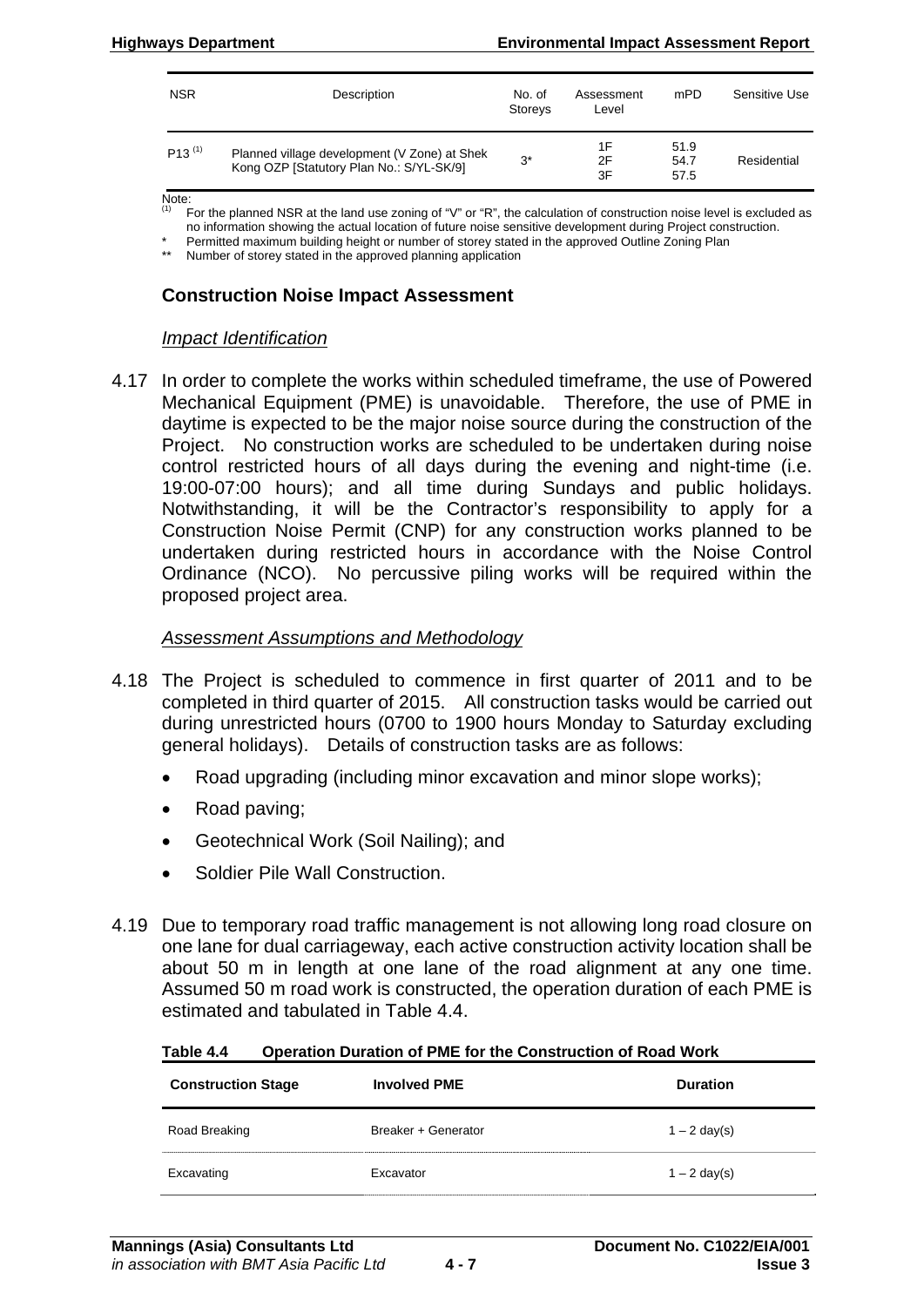| <b>Construction Stage</b> | <b>Involved PME</b>     | <b>Duration</b> |
|---------------------------|-------------------------|-----------------|
| Road Paving               | <b>Asphalt Paver</b>    | $0.5$ day       |
| Road Compacting           | <b>Vibratory Roller</b> | $0.5$ day       |

- 4.20 The geotechnical works and the soldier pile wall construction will only occur at the locations as indicates in Figure 4.1. There is only one work site for construction of soldier pile wall (as shown in Figure 4.1d). The geotechnical works have been included in the assessment on NSRs where locates within 100m from the work site. To represent a reasonable worst-case scenario it has been assumed that the geotechnical works will be undertaken concurrently with road works, unless specified in the later sections.
- 4.21 The construction of soldier pile wall has been included in the noise impacts assessment on NSRs N33, N34, N35 and P03. It is noted that there will be no concurrent use of PME for road works and construction of soldier pile wall except the use of breaker and generator within each work front.
- 4.22 The exact number and type of PME used for various construction activities will only be known after appointment of the works Contractor. However, assessment has been conducted based on the assumed PME inventory as listed in Appendix D1. The number for each PME has been assumed to be one within each construction work front. The percentage on-time for each PME has been assumed to be 100%, based on 30-minute working periods, except 50% on-time assumed for dump truck and lorry and 70% on-time assumed for rotary driller. The Project Proponent has confirmed that the PME inventory with the percentage on-time is practicable and practical to complete the works within scheduled timeframe and are available in Hong Kong (Appendix D2).
- 4.23 Similar to the assumptions on the PME inventory, the exact staging or phasing of construction arrangement will be determined by the contractor after appointment of the works. Assessment has been conducted based on the assumption that the length of each active construction site is up to 50m; and the minimum separation of construction sites is 300m. With reference to the findings in the Traffic Impact Assessment of the Project, the assumption is considered reasonable practicable. As such, cumulative construction noise from concurrent works of active construction sites is not anticipated. Accordingly, it is anticipated that each NSR can only be affected by one active construction site at any one time.
- 4.24 The construction noise impact at representative NSRs has been assessed based on standard acoustic principles and the assessment methodology as specified in the GW-TM and Annex 13 of the EIAO-TM.
- 4.25 The Sound Power Level (SWL) of the PME was determined from Table 3 of the GW-TM. The SWL also made reference to the British Standards BS 5228: Part 1:1997 – "Noise and Vibration Control on Construction and Open Sites".
- 4.26 It is assumed that all PME required for a particular construction activity would be located at the notional probable source position of the road section where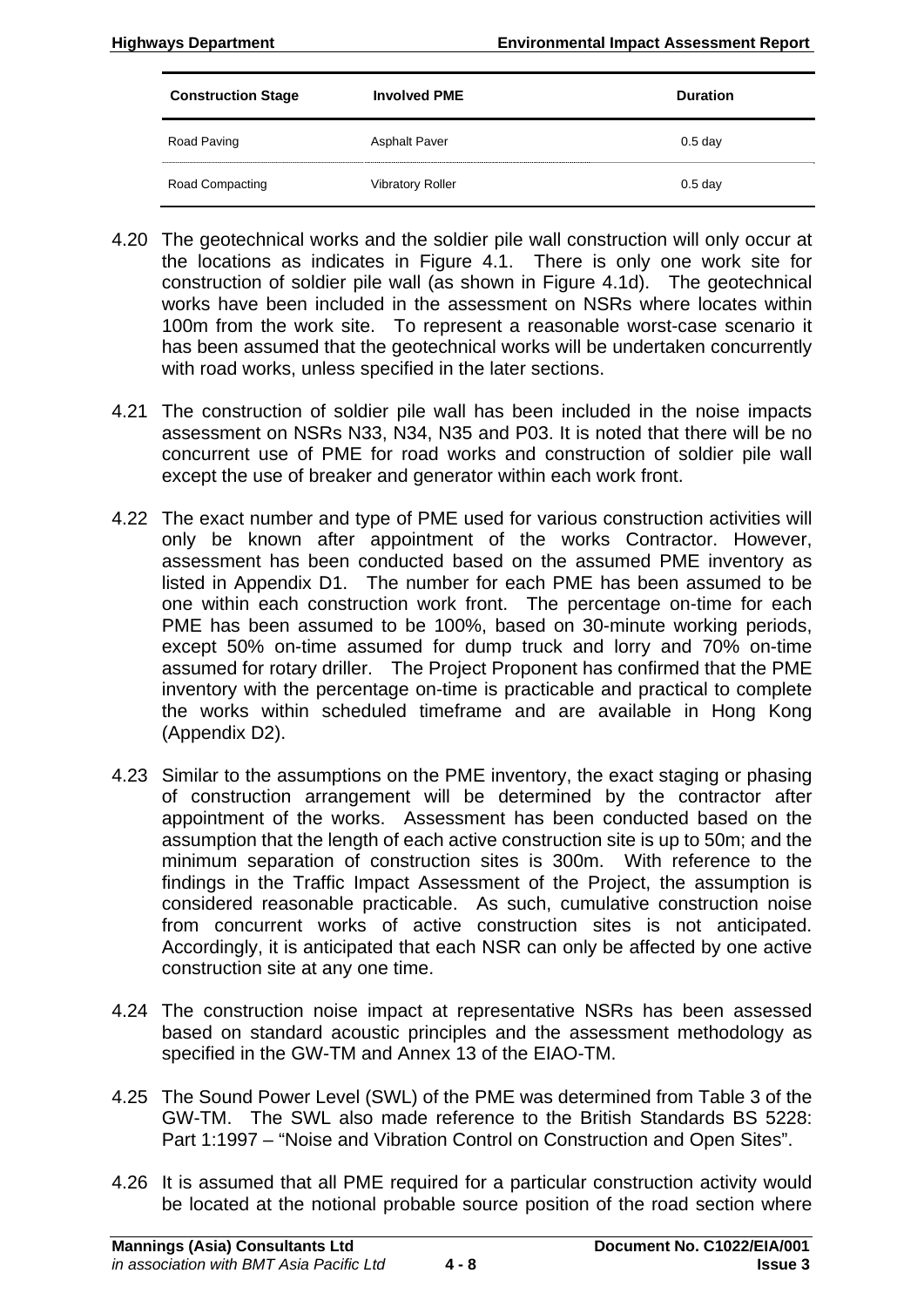such activity is to be performed. To predict the noise level, PME is divided into groups required for each construction task / stage. The sound pressure level of each construction task is calculated based on the number of PME and distance from the NSR. The noise levels at NSRs are then predicted by adding up the SWLs of all concurrent construction tasks.

4.27 A positive 3 dB(A) façade correction is added to the predicted noise levels in order to account for the facade effect at each NSR.

#### *Potential Cumulative Impacts*

- 4.28 As identified in Section 2, two of the designated projects (i.e., *Yuen Long, Kam Tin, Ngau Tam Mei & Tin Shui Wai Drainage Improvement Stage 1, Phase 2B - Kam Tin Secondary Drainage Channel KT13 (CE 67/98)* and *Drainage Improvement in Sha Tin and Tai Po Design and Construction (CE 50/2001)*) and one non-designated project (i.e., *Replacement and Rehabilitation of Water mains Stage 2; Mains in New Territories East – Investigation, Design and Construction (CE 6/2005)*) will be located at more than 1 km from this Project boundary. And 1 non-designated project (i.e. *Alternative Raw Water Supply to Yau Kom Tau Water Treatment Works from Au Tau Raw Water Pumping Station (Agreement No.: PWP 337WF)*) will be located at more than 300 m. Therefore, there should be no cumulative impacts from those projects.
- 4.29 Apart from the above, there are three non-designated projects (i.e., *Replacement and Rehabilitation of Water mains Stage 2 (Agreement No.: CE 1/2005), Replacement and Rehabilitation of Water mains Stage 4 (Agreement No.: CE 10/2008) and Yuen Long and Kam Tin Sewerage and Sewage Disposal (Agreement No.: PWP 4235DS)*) which will potentially be constructing concurrently with this project. However, according to the temporary traffic arrangement concerns, the distance separation of more than 300 m should be maintained between the two active construction sites. Given there will be sufficient distance separation between two construction sites, no cumulative construction noise impacts are anticipated. In addition, there is one designated project (i.e., *Hong Kong Section of Guangzhou - Shenzhen - Hong Kong Express Rail Link*) will potentially be constructing concurrently with this project. As the EIA study of this railway project is in progess, there is no detailed construction methods and programme can be reviewed. As such, the EIA study of this railway project should take into account the potential cumulative impacts arising from the proposed Project. According to the Project Profile of this railway project (application no.: ESB-197/2008), most of the construction works would be carried out in underground condition. Therefore, no significant cumulative impacts are anticipated.

# *Assessment of Construction Noise Impacts (un-mitigated scenario)*

4.30 Table 4.5 summarizes the predicted maximum construction noise levels at the representative NSRs under the un-mitigated scenario. Detailed calculations of the noise levels are provided in Appendix D3.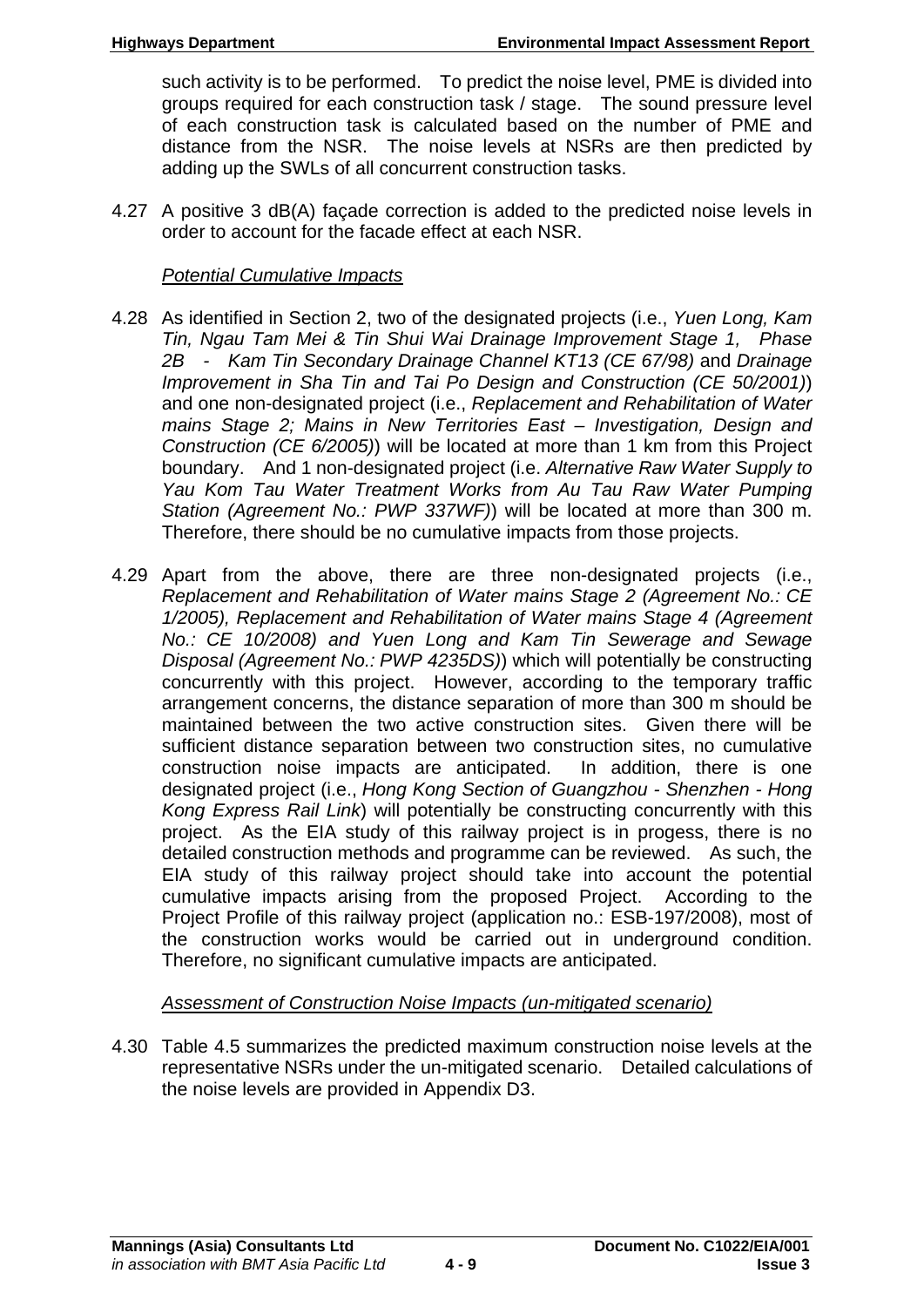#### **Table 4.5 Predicted Maximum Construction Noise Levels at the Representative NSRs (Un-mitigated Scenario)**

| <b>NSR</b>      | Description                                                                            | <b>Predicted Noise</b><br>Levels [Leq<br>$(30min)$ ], $dB(A)$ | Noise Criteria,<br>dB(A) |
|-----------------|----------------------------------------------------------------------------------------|---------------------------------------------------------------|--------------------------|
| N <sub>1</sub>  | Kam Kwong Nepali Christian Church                                                      | 70                                                            | 70                       |
| N2              | Village house at Kong Tai Road                                                         | 63                                                            | 75                       |
| N3              | Village house near Shek Kong                                                           | <u>76</u>                                                     | 75                       |
| N4              | Village house near Petrol Station                                                      | 80                                                            | 75                       |
| N5              | Residential development near Kiu Tau Tsuen (under<br>construction)                     | 75                                                            | 75                       |
| N6              | Kam Tin Clinic                                                                         | 92                                                            | 70                       |
| Ν7              | Village house, 18E, Shek Kong San Tsuen                                                | 92                                                            | 75                       |
| N8              | Dormitory of Shek Kong Barrack                                                         | <u>86</u>                                                     | 75                       |
| N9              | Village house of Shek Kong San Tsuen                                                   | 85                                                            | 75                       |
| N <sub>10</sub> | Village house of Shek Kong San Tsuen                                                   | <u>86</u>                                                     | 75                       |
| N <sub>12</sub> | Low-rise residential building, 136, Season Villas                                      | 71                                                            | 75                       |
| N <sub>13</sub> | Village house near Season Villas                                                       | 98                                                            | 75                       |
| N15             | Village house near Season Villas                                                       | <u>79</u>                                                     | 75                       |
| N <sub>16</sub> | Village house, 265, Kam Tin Road                                                       | 80                                                            | 75                       |
| N <sub>17</sub> | Village house near Shek Kong Vegetable Marketing<br><b>Cooperation Society Limited</b> | 82                                                            | 75                       |
| N18             | Village house, Chung Ying Yuen                                                         | 81                                                            | 75                       |
| N19             | Village house, Ching Yuen                                                              | 90                                                            | 75                       |
| N <sub>20</sub> | Village house, Lin Yuen                                                                | 79                                                            | 75                       |
| N21             | Village house near Pat Heung Police Station                                            | <u>79</u>                                                     | 75                       |
| N <sub>22</sub> | Village house, 82, Green Villa                                                         | <u>78</u>                                                     | 75                       |
| N24             | Village house, Lee Ka Yuen                                                             | 86                                                            | 75                       |
| N <sub>25</sub> | Village house, 28A - 28B, Wang Toi Shan Yau Uk Tsuen                                   | <u>78</u>                                                     | 75                       |
| N <sub>26</sub> | Yan Wo Home for Aged                                                                   | <u>83</u>                                                     | 75                       |
| N27             | Village house near Petrol Station (under construction)                                 | 93                                                            | 75                       |
| N28             | Village house, 94B, Wang Toi Shan San Tsuen                                            | 75                                                            | 75                       |
| N29             | Village house, 46 - 47, Wang Toi Shan Lo Uk Tsuen                                      | 86                                                            | 75                       |
| N30             | Shun Fook Home for Aged                                                                | <u>78</u>                                                     | 75                       |
| N31             | Village house, 30, Wang Toi Shan Lo Uk Tsuen                                           | 84                                                            | 75                       |
| N32             | Block 9, Evergreen International Hong Kong Association                                 | <u>79</u>                                                     | 75                       |
| N33             | Village house                                                                          | 82                                                            | 75                       |
| N34             | Village house, Fau Wan Court                                                           | 80                                                            | 75                       |
| N35             | Village house near Pine Hill Villa                                                     | <u>79</u>                                                     | 75                       |
| N36             | Village house opposite to Pine Hill Villa                                              | <u>79</u>                                                     | 75                       |
| N37             | Village house, Pine Hill Villa                                                         | 80                                                            | 75                       |
| N38             | Village house                                                                          | 81                                                            | 75                       |
| N39             | Village house near Pat Heung Old Temple                                                | <u>97</u>                                                     | 75                       |
| N41             | Village house of Kiu Court                                                             | 85                                                            | 75                       |
| N42             | Village house near Pat Heung Rural Committee                                           | 90                                                            | 75                       |
| N43             | Village house                                                                          | 81                                                            | 75                       |
| N44             | Village house near Route Twisk                                                         | <u>78</u>                                                     | 75                       |
| N45             | Village house                                                                          | <u>79</u>                                                     | 75                       |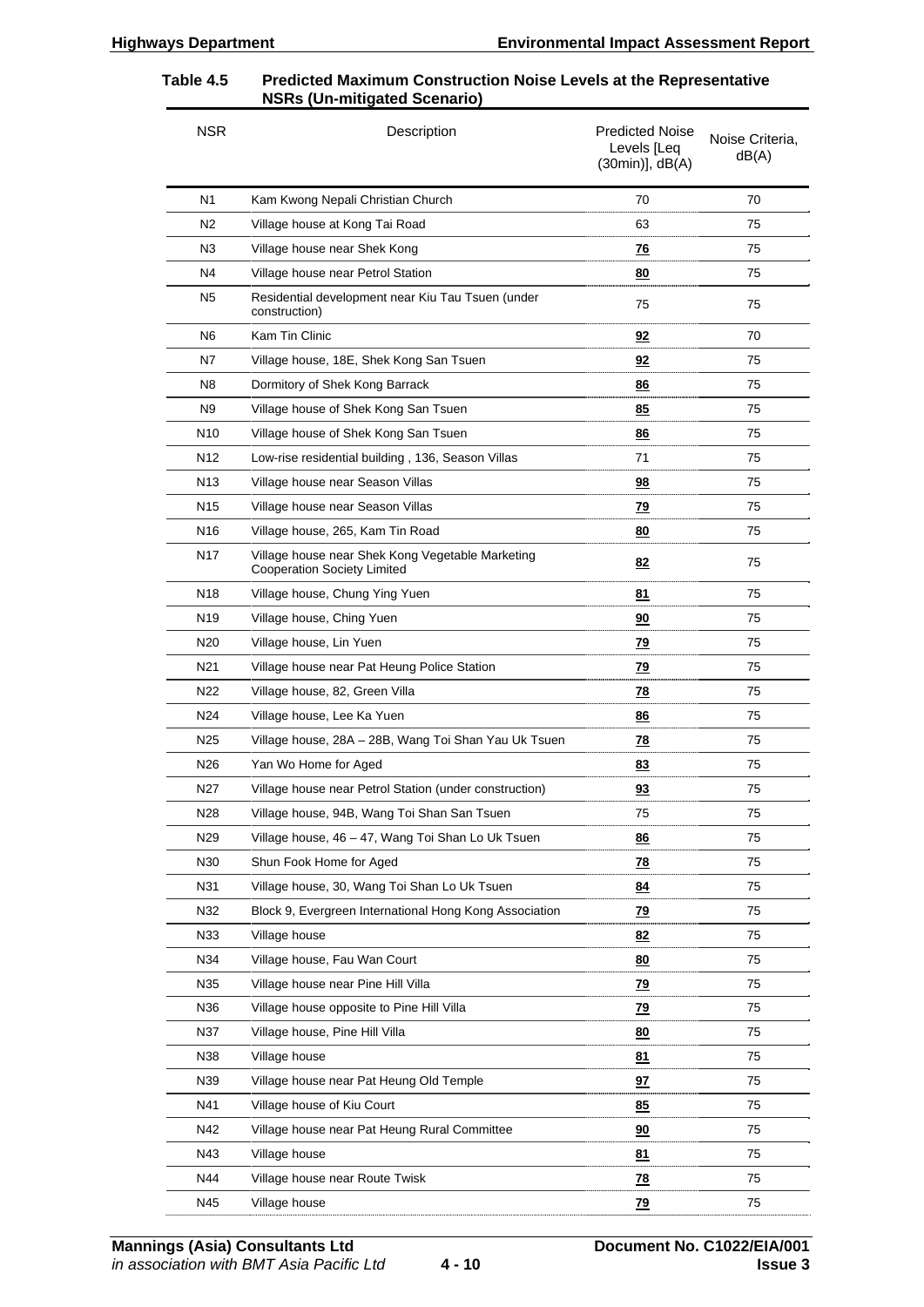| <b>NSR</b>      | Description                                                 | <b>Predicted Noise</b><br>Levels [Leq<br>$(30min)$ ], $dB(A)$ | Noise Criteria.<br>dB(A) |
|-----------------|-------------------------------------------------------------|---------------------------------------------------------------|--------------------------|
| N46             | Cheung Chau Court                                           | 65                                                            | 75                       |
| N47             | 4, Shropshire Road                                          | 64                                                            | 75                       |
| N48             | Village house                                               | 74                                                            | 75                       |
| N49             | Village house                                               | 88                                                            | 75                       |
| N <sub>50</sub> | Village house                                               | <u>78</u>                                                     | 75                       |
| N <sub>51</sub> | Village house (No. 151 Lam Kam Road)                        | <u>79</u>                                                     | 75                       |
| N <sub>52</sub> | Village house                                               | <u>79</u>                                                     | 75                       |
| N <sub>53</sub> | Village house (No. 70 Lam Kam Road)                         | 86                                                            | 75                       |
| N <sub>54</sub> | Village house (opposite side of Kadoorie Experimental Farm) | 66                                                            | 75                       |
| P <sub>03</sub> | Planned village house                                       | <u>77</u>                                                     | 75                       |

Note: Noise levels exceeding the construction noise criteria are **bolded and underlined**.

- 4.31 In the absence of noise mitigation measures, it is found that the predicted construction noise levels at most of the representative NSRs will exceed the noise criteria.
- 4.32 In order to alleviate the construction noise impacts at the affected NSRs, implementation of noise mitigation measures such as use of quieter PME and / or erection of movable noise barriers are recommended.
- 4.33 The planned NSRs (i.e., P01 to P02 and P04 to P13) at the noise sensitive land use zoning (e.g., village house or residential development) may be subjected to potential construction noise impact if new NSRs have been constructed and occupied before the commencement of the road works. However, the noise exceedance should be limited to a certain distance from the construction work front (i.e., 50 m in length). Noise exceedance at this NSR will be anticipated if the road upgrading work or road paving work are less than 50 m or 30 m from the NSR, respectively.

### *Noise Mitigation Measures*

4.34 Recommended noise mitigation measures include good site practices, the use of quieter PME, avoidance of concurrent construction activities within an active construction site, installation of acoustic enclosure for the hand-held breaker, erection of temporary noise barriers, application of the acoustic barrier for the rock drill and other measures as mentioned in the later Sections. The feasibility on application of these mitigation measures at the NSRs has been confirmed by the Project Proponents.

### *Implementation of Good Site Practices*

- 4.35 Good site practices can reduce the noise impacts on affected NSRs, although the effectiveness of these practices can vary depending on actual site conditions, and hence it is difficult to quantify effectiveness. The recommended practices are as follows:
	- PMEs should be kept to a minimum and the parallel use of them should be avoided;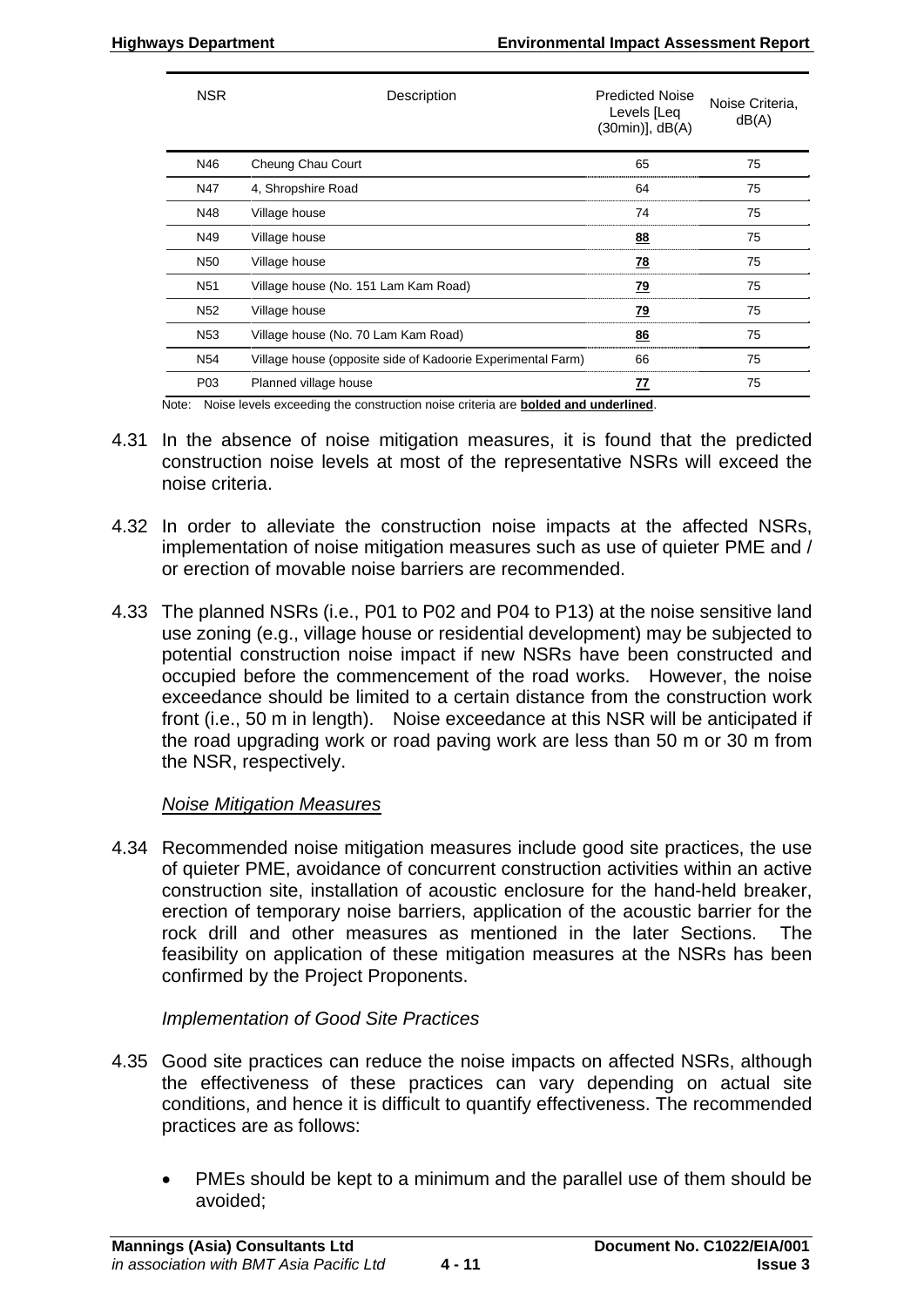- Intermittent use of PME which can be shut down between work periods or throttled down to a minimum;
- Mobile PME should be sited as far from NSRs as possible;
- PME known to emit noise strongly in one direction should be orientated to direct away from the nearby NSRs;
- Only well-maintained plant should be operated on-site and PME should be serviced regularly during the construction programme; and

# *Use of Quieter PME*

4.36 Using the quieter PME is considered as a practical measure to significantly reduce the noise impacts. Quieter PME are defined as having SWLs less than those listed in the GW-TM, and such PME for various construction activities are proposed in Table 4.6 and in accordance with BS 5228: Part I 1997 unless specified. These PME are known to be available in Hong Kong.

| <b>PME</b>                 | ID code*                   | SWL, dB(A) |
|----------------------------|----------------------------|------------|
| <b>Road Works</b>          |                            |            |
| Stage 1                    |                            |            |
| Excavator, wheeled/tracked | $C.8-15$ <sup>(1)</sup>    | 103        |
| Excavator, wheeled/tracked | QPME <sup>(2)</sup>        | 93         |
| Lorry                      | $C.825$ <sup>(1)</sup>     | 96         |
| Stage 2                    |                            |            |
| <b>Asphalt Paver</b>       | $C.8-24$ <sup>(1)</sup>    | 101        |
| Roller, vibratory          | $C.3 - 115$ <sup>(1)</sup> | 102        |
| <b>Soldier Pile Wall</b>   |                            |            |
| Excavator, wheeled/tracked | $C.8-15$ <sup>(1)</sup>    | 103        |
| Concrete Pump              | $C.6 - 36$ <sup>(1)</sup>  | 106        |

**Table 4.6 List of Proposed Quieter PME for Construction Phase** 

(1) Those PME with format C.X-XXX are quiet equipment with SWLs extracted from BS5228: Part 1: 1997.

(2) Details of the plant with code "QPME" can be assessed from the EPD's webpage:

(<http://www.epd.gov.hk/cgi-bin/npg/qpme/index.pl?lang=eng>)

4.37 It should be noted that the Contractor has the flexibility to select preferred quieter PME models on the condition that the total SWLs of the selected quieter PME plants are less than or equal to the SWLs shown in Appendix D1.

*Avoidance of Concurrent Works* 

4.38 Restriction on road works and geotechnical works should be avoided to be undertaken concurrently near NSR N53. The Project Proponent has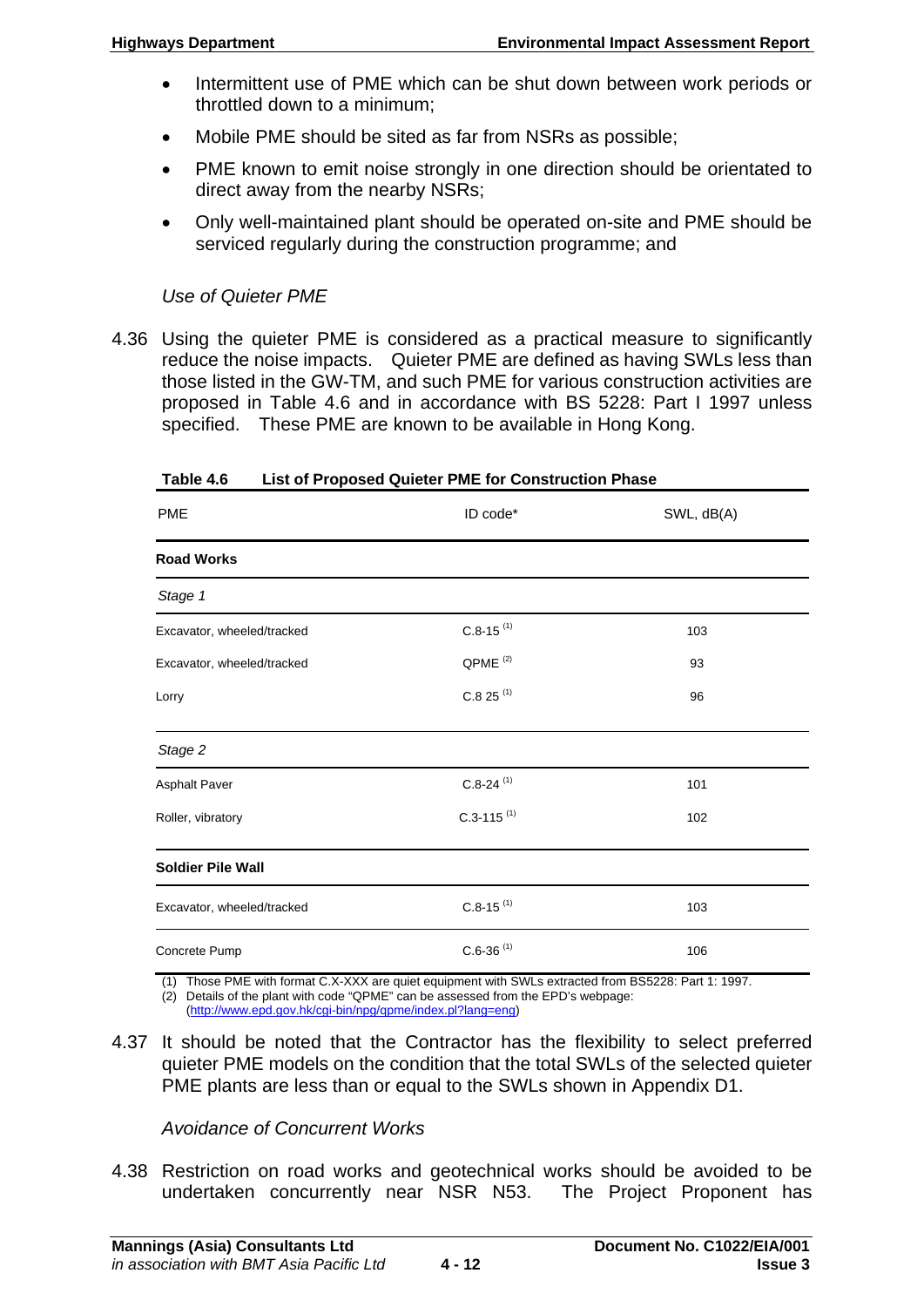confirmed that this restriction is practicable. By considering the effectiveness of the noise mitigation measure, it is considered that implementation on other NSRs are not necessary.

*Erection of Temporary Noise Barriers* 

- 4.39 The erection of temporary noise barriers provide noise attenuation by screening NSRs from stationary and mobile plants from direct line-of-sight in shadow zone. The use of movable barriers with skid footing and a small cantilevered upper portion can be adopted. The height of the noise barriers shall be designed such that the active PME cannot be directly viewed from the affected NSRs and with a length to height ratio at least 5:1 and a superficial material surface density  $> 10$  kgm<sup>-2</sup>. With this temporary noise barrier configuration a noise reduction of 10 dB(A) and 5 dB(A) can be achieved for stationary and mobile PME, respectively.
- 4.40 Due to the site constraints, only N27 have been found practicable for erection of temporary noise barrier. Figure 4.2 shown a typical cross-section diagram of the proposed temporary noise barrier at NSR N27.

### *Acoustic Screen / Enclosure*

- 4.41 Acoustic enclosures, which completely cover the noisy part of PME, can provide significant noise reduction. Enclosing the hand-held breaker in an acoustic enclosure with suitable ventilation can provide a noise reduction up to 20 dB(A) (Table B.1 of BS5228 refers). Adopting a conservative approach, a noise reduction of 10 dB(A) was assumed in the calculation. The enclosure shall be built with a material density of  $> 7$  kgm<sup>-2</sup> with sound absorption lining of at least 25mm thick, 80kg/m<sup>3</sup> mineral wool to reduce the noise reverberation and noise being reflected out through openings and enclosed the hand-held breaker as much as possible.
- 4.42 For the geotechnical work and soldier pile wall construction, an acoustic screen shall be installed at the crawler rig in order to block the line of sight from the elevated noise source to the affected NSRs. It is assumed 5 dB(A) noise reduction could be achieved from the screen with minimum 50mm thick sound absorbing lining (e.g.  $96 \text{ kgm}^3$  mineral wool) and 6mm thick steel backing.

*Summary of Noise Mitigation Measures* 

4.43 Table 4.7 presents the proposed noise mitigation measures to be implemented at the NSRs during construction.

| <b>Implemented at the NSRs during Construction</b> |             |                                          |                                     |                                                           |  |
|----------------------------------------------------|-------------|------------------------------------------|-------------------------------------|-----------------------------------------------------------|--|
|                                                    |             |                                          | <b>Proposed Mitigation Measures</b> |                                                           |  |
| <b>NSR</b>                                         | Quieter PME | <b>Temporary Noise</b><br><b>Barrier</b> | Enclosure for Breaker               | Noise Screen for<br>Rock Drill / Rotary<br><b>Driller</b> |  |
| N <sub>1</sub>                                     |             |                                          |                                     |                                                           |  |
| N <sub>2</sub>                                     |             |                                          | ٠                                   |                                                           |  |
| N <sub>3</sub>                                     | V(1)        | -                                        | $\blacksquare$                      |                                                           |  |
| N <sub>4</sub>                                     | V(1)        |                                          |                                     |                                                           |  |

**Table 4.7 Locations of Adoption of Proposed Noise Mitigation Measures to be**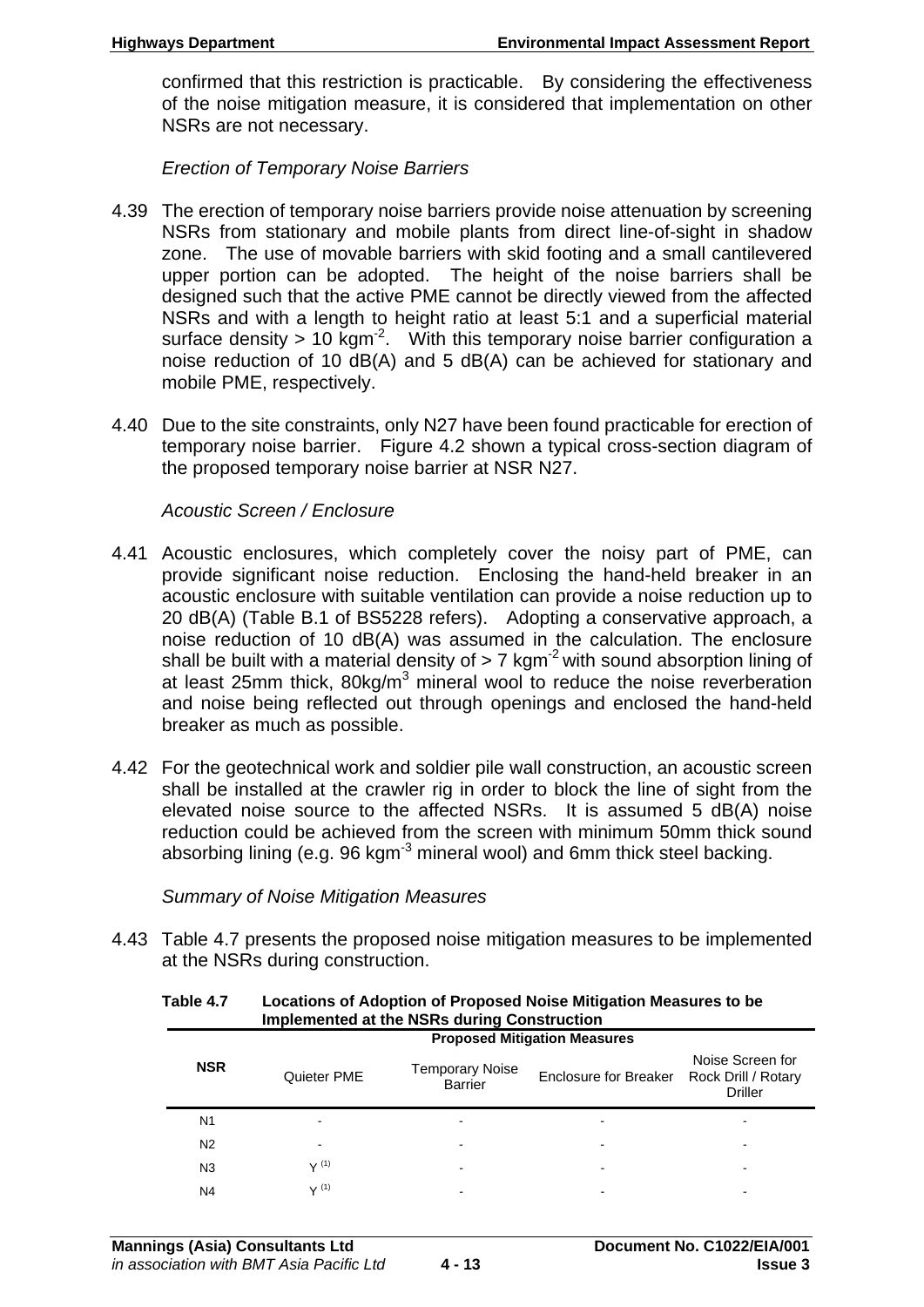|                 | <b>1 Ipposed Minganon Measures</b> |                                          |                       |                                                           |
|-----------------|------------------------------------|------------------------------------------|-----------------------|-----------------------------------------------------------|
| <b>NSR</b>      | Quieter PME                        | <b>Temporary Noise</b><br><b>Barrier</b> | Enclosure for Breaker | Noise Screen for<br>Rock Drill / Rotary<br><b>Driller</b> |
| N <sub>5</sub>  | $\blacksquare$                     | $\blacksquare$                           | $\blacksquare$        | $\blacksquare$                                            |
| N <sub>6</sub>  | $Y^{(2)}$                          |                                          | Υ                     |                                                           |
| N7              | $\Upsilon^{(2)}$                   |                                          | Υ                     |                                                           |
| N <sub>8</sub>  | $\Upsilon^{(1)}$                   |                                          | Υ                     |                                                           |
| N <sub>9</sub>  | $Y^{(1)}$                          |                                          | Υ                     |                                                           |
| N10             | $Y^{\,(1)}$                        |                                          | Υ                     |                                                           |
| N12             | $\blacksquare$                     |                                          | $\blacksquare$        |                                                           |
| N13             | $\mathsf{Y}^{(2)}$                 |                                          | Υ                     |                                                           |
| <b>N15</b>      | $Y^{\, (1)}$                       |                                          |                       |                                                           |
| N16             | $Y^{\,(1)}$                        |                                          |                       |                                                           |
| <b>N17</b>      | $Y^{(1)}$                          |                                          | Υ                     |                                                           |
| N18             | $Y^{\,(1)}$                        |                                          | Υ                     |                                                           |
| N19             | $Y^{(2)}$                          |                                          | Υ                     |                                                           |
| N20             | $Y^{\,(1)}$                        |                                          |                       |                                                           |
| N21             | $Y^{\, (1)}$                       |                                          |                       |                                                           |
| N22             | $Y^{\,(1)}$                        |                                          | -                     |                                                           |
| N24             | $Y^{(1)}$                          |                                          | Υ                     |                                                           |
| N <sub>25</sub> | $Y^{(1)}$                          |                                          | $\blacksquare$        |                                                           |
| N26             | $Y^{\,(1)}$                        | ÷                                        | Υ                     |                                                           |
| <b>N27</b>      | $Y^{(2)}$                          | Υ                                        | Υ                     |                                                           |
| N28             | $\blacksquare$                     |                                          | $\frac{1}{2}$         |                                                           |
| N29             | $\mathsf{Y}^{(1)}$                 |                                          | Υ                     |                                                           |
| N30             | $Y^{\,(1)}$                        |                                          | $\frac{1}{2}$         |                                                           |
| N31             | $Y^{\, (1)}$                       |                                          | Υ                     |                                                           |
| N32             | $Y^{\,(1)}$                        |                                          | -                     |                                                           |
| N33             | $\Upsilon^{(1)}$                   |                                          | Υ                     |                                                           |
| N34             | $Y^{(1)}$                          |                                          | Y                     | Y                                                         |
| N35             | $\Upsilon$ $^{(1)}$                |                                          |                       |                                                           |
| N36             | $\Upsilon$ $^{(1)}$                |                                          |                       |                                                           |
| <b>N37</b>      | $\mathsf{Y}^{(1)}$                 |                                          |                       |                                                           |
| N38             | $\Upsilon$ $^{(1)}$                |                                          |                       |                                                           |
| N39             | $\mathsf{Y}^{(2)}$                 |                                          | Υ                     |                                                           |
| N41             | $Y^{\, (1)}$                       |                                          | Υ                     |                                                           |
| N42             | $\mathsf{Y}^{(2)}$                 |                                          | Υ                     |                                                           |
| N43             | $Y^{\,(1)}$                        |                                          |                       |                                                           |
| N44             | $\Upsilon$ $^{(1)}$                |                                          |                       |                                                           |
| N45             | $\Upsilon$ $^{(1)}$                |                                          |                       |                                                           |
| N46             | -                                  |                                          |                       |                                                           |
| N47             |                                    |                                          |                       |                                                           |
| N48             |                                    |                                          |                       |                                                           |
| N49             | $\mathsf{Y}^{(2)}$                 |                                          | Υ                     | Υ                                                         |
| <b>N50</b>      | $Y^{\,(1)}$                        |                                          |                       |                                                           |
| <b>N51</b>      | $\mathsf{Y}^{(1)}$                 |                                          |                       |                                                           |
| N52             | $Y^{\left( 1\right) }$             |                                          |                       |                                                           |
| N53             | $Y^{\,(1)}$                        |                                          | Υ                     | Υ                                                         |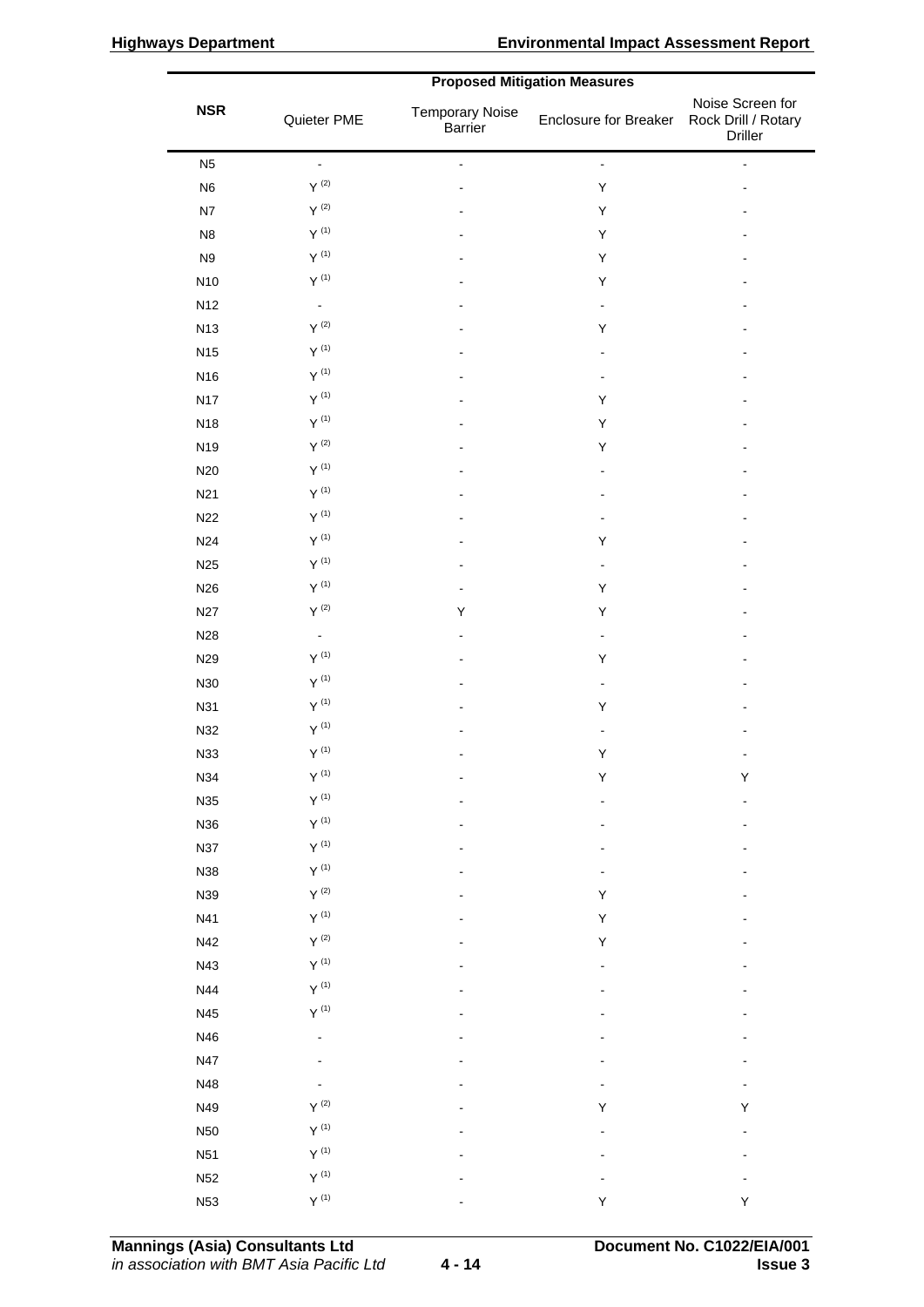|                  | <b>Proposed Mitigation Measures</b> |                                          |                                           |                                    |  |  |  |
|------------------|-------------------------------------|------------------------------------------|-------------------------------------------|------------------------------------|--|--|--|
| <b>NSR</b>       | Quieter PME                         | <b>Temporary Noise</b><br><b>Barrier</b> | Enclosure for Breaker Rock Drill / Rotary | Noise Screen for<br><b>Driller</b> |  |  |  |
| N <sub>54</sub>  |                                     |                                          |                                           | -                                  |  |  |  |
| P <sub>0</sub> 3 | $\sqrt{(1)}$                        | -                                        |                                           | ۰                                  |  |  |  |
| Note:            |                                     |                                          |                                           |                                    |  |  |  |

1) Use of QPME with medium size excavator.

2) Use of QPME with mini-size excavator.

#### *Assessment of Construction Noise Impacts (mitigated scenario)*

4.44 After implementation of mitigation measures (as proposed in Table 4.7), the predicted maximum construction noise levels at the representative NSRs are summarized in Table 4.8 and detailed calculations are provided in Appendix D3.

|                 | NONS (MILIYALEU OLEHAHU)                                                               |                                                              |                 |
|-----------------|----------------------------------------------------------------------------------------|--------------------------------------------------------------|-----------------|
| <b>NSR</b>      | Description                                                                            | <b>Predicted Noise</b><br>Levels [Leq<br>$(30min)$ , $dB(A)$ | Criteria, dB(A) |
| N <sub>1</sub>  | Kam Kwong Nepali Christian Church                                                      | 70                                                           | 70              |
| N2              | Village house at Kong Tai Road                                                         | 63                                                           | 75              |
| N <sub>3</sub>  | Village house near Shek Kong                                                           | 70                                                           | 75              |
| N4              | Village house near Petrol Station                                                      | 74                                                           | 75              |
| N <sub>5</sub>  | Residential development near Kiu Tau Tsuen (under<br>construction)                     | 75                                                           | 75              |
| N <sub>6</sub>  | Kam Tin Clinic                                                                         | <u>79</u>                                                    | 70              |
| N7              | Village house, 18E, Shek Kong San Tsuen                                                | <u>79</u>                                                    | 75              |
| N <sub>8</sub>  | Dormitory of Shek Kong Barrack                                                         | 75                                                           | 75              |
| N <sub>9</sub>  | Village house of Shek Kong San Tsuen                                                   | 74                                                           | 75              |
| N <sub>10</sub> | Village house of Shek Kong San Tsuen                                                   | 75                                                           | 75              |
| N12             | Low-rise residential building, 136, Season Villas                                      | 71                                                           | 75              |
| N13             | Village house near Season Villas                                                       | 84                                                           | 75              |
| N <sub>15</sub> | Village house near Season Villas                                                       | 73                                                           | 75              |
| N16             | Village house, 265, Kam Tin Road                                                       | 74                                                           | 75              |
| N17             | Village house near Shek Kong Vegetable Marketing<br><b>Cooperation Society Limited</b> | 71                                                           | 75              |
| N <sub>18</sub> | Village house, Chung Ying Yuen                                                         | 70                                                           | 75              |
| N <sub>19</sub> | Village house, Ching Yuen                                                              | <u>78</u>                                                    | 75              |
| N20             | Village house, Lin Yuen                                                                | 74                                                           | 75              |
| N21             | Village house near Pat Heung Police Station                                            | 73                                                           | 75              |
| N <sub>22</sub> | Village house, 82, Green Villa                                                         | 72                                                           | 75              |
| N24             | Village house, Lee Ka Yuen                                                             | 75                                                           | 75              |
| N25             | Village house, 28A – 28B, Wang Toi Shan Yau Uk Tsuen                                   | 72                                                           | 75              |
| N <sub>26</sub> | Yan Wo Home for Aged                                                                   | 72                                                           | 75              |
| N27             | Village house near Petrol Station (under construction)                                 | <u>77</u>                                                    | 75              |
| N28             | Village house, 94B, Wang Toi Shan San Tsuen                                            | 75                                                           | 75              |
| N29             | Village house, 46 - 47, Wang Toi Shan Lo Uk Tsuen                                      | 75                                                           | 75              |

#### **Table 4.8 Predicted Maximum Construction Noise Levels at the Representative NSRs (Mitigated Scenario)**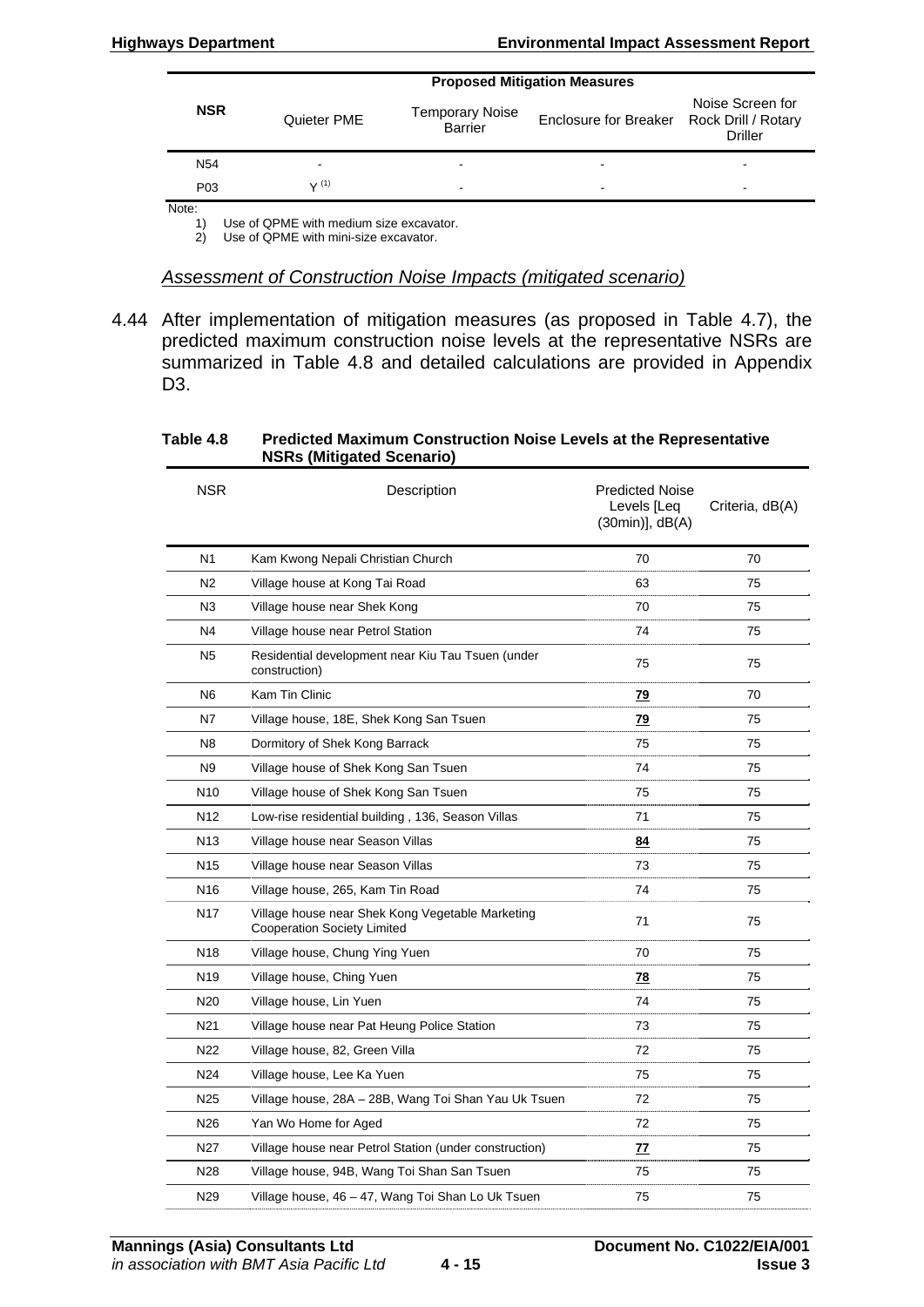| <b>NSR</b>      | Description                                                 | <b>Predicted Noise</b><br>Levels [Leq<br>$(30min)$ ], $dB(A)$ | Criteria, dB(A) |
|-----------------|-------------------------------------------------------------|---------------------------------------------------------------|-----------------|
| N30             | Shun Fook Home for Aged                                     | 72                                                            | 75              |
| N31             | Village house, 30, Wang Toi Shan Lo Uk Tsuen                | 73                                                            | 75              |
| N32             | Block 9, Evergreen International Hong Kong Association      | 74                                                            | 75              |
| N33             | Village house                                               | 71                                                            | 75              |
| N34             | Village house, Fau Wan Court                                | 73                                                            | 75              |
| N35             | Village house near Pine Hill Villa                          | 75                                                            | 75              |
| N36             | Village house opposite to Pine Hill Villa                   | 73                                                            | 75              |
| N37             | Village house, Pine Hill Villa                              | 74                                                            | 75              |
| N38             | Village house                                               | 75                                                            | 75              |
| N39             | Village house near Pat Heung Old Temple                     | 83                                                            | 75              |
| N41             | Village house of Kiu Court                                  | 74                                                            | 75              |
| N42             | Village house near Pat Heung Rural Committee                | 75                                                            | 75              |
| N43             | Village house                                               | 75                                                            | 75              |
| N44             | Village house near Route Twisk                              | 72                                                            | 75              |
| N45             | Village house                                               | 73                                                            | 75              |
| N46             | Cheung Chau Court                                           | 65                                                            | 75              |
| N47             | 4, Shropshire Road                                          | 64                                                            | 75              |
| N48             | Village house                                               | 74                                                            | 75              |
| N49             | Village house                                               | 75                                                            | 75              |
| N50             | Village house                                               | 73                                                            | 75              |
| N <sub>51</sub> | Village house (No. 151 Lam Kam Road)                        | 73                                                            | 75              |
| N <sub>52</sub> | Village house                                               | 74                                                            | 75              |
| N <sub>53</sub> | Village house (No. 70 Lam Kam Road)                         | 74                                                            | 75              |
| N <sub>54</sub> | Village house (opposite side of Kadoorie Experimental Farm) | 66                                                            | 75              |
| P03             | Planned village house                                       | 73                                                            | 75              |

Note: Noise levels exceeding the construction noise standards are **bolded and underlined**.

- 4.45 In view of the results listed in Table 4.8, the predicted construction noise levels with noise mitigation measures at the majority of the representative NSRs shall comply with the corresponding construction noise criteria. However, 6 existing NSRs may exceed the noise criteria at the different stages of construction works.
- 4.46 By comparing against the affected area of the unmitigated scenario as stated in Section 4.33, after the adoption of quieter equipment and the implementation of mitigation measures, the affected area with noise exceedance should be reduced to 10 m and 12 m for the road upgrading work and road paving work, respectively.

### *Residual Impacts during Construction Phase*

4.47 After implementing all practical noise mitigation measures, including the adoption of quieter PME, avoidance of concurrent works, acoustic enclosure for the hand-held breaker, erection of temporary noise barriers, application of the acoustic screen for the rock drill and rotary driller and other measures, the predicted mitigated noise levels at most NSRs will comply with noise criteria.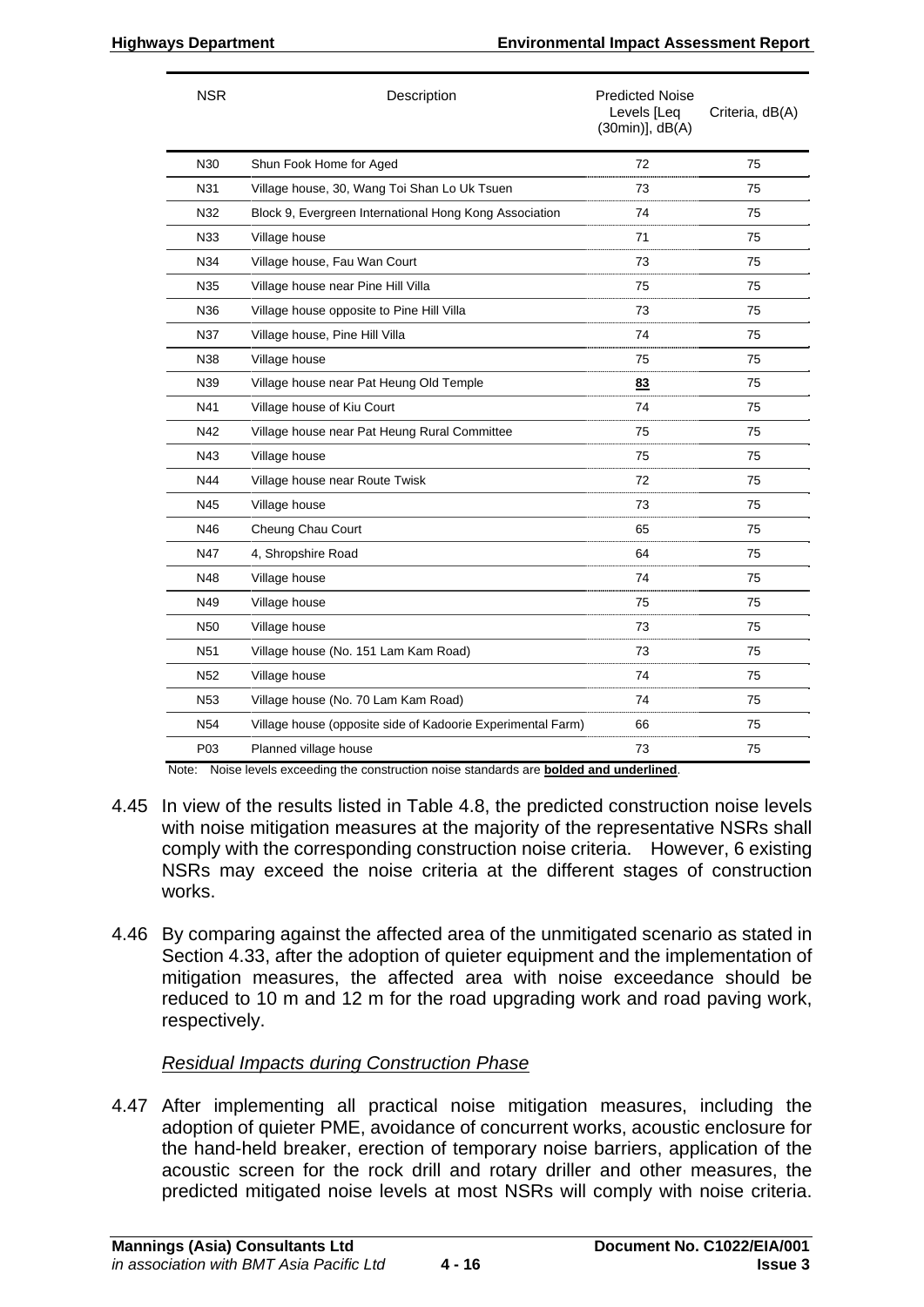However, residual impacts at some NSRs are still anticipated. The list of NSRs subject to residual construction noise impacts are summarized in Table 4.9.

| Table 4.9 | <b>NSRs Subjected Residual Construction Noise Impacts</b> |  |
|-----------|-----------------------------------------------------------|--|
|           |                                                           |  |

|    | Description                                                   | Predicted Noise Levels [L <sub>eq (30min)</sub> ], dB(A)<br>Road Up-grading Road Paving |    | Criteria. |
|----|---------------------------------------------------------------|-----------------------------------------------------------------------------------------|----|-----------|
|    | N6 Kam Tin Clinic                                             |                                                                                         |    | 70        |
| N7 | Village house, 18E, Shek Kong San Tsuen                       |                                                                                         | 79 | 75        |
|    | N13 Village house near Season Villas                          |                                                                                         |    | 75        |
|    | N <sub>19</sub> Village house, Ching Yuen                     |                                                                                         |    | 75        |
|    | N27 Village house near Petrol Station (under<br>construction) |                                                                                         |    | 75        |
|    | N39 Village house near Pat Heung Old Temple                   |                                                                                         |    | 75        |

Note: Noise levels exceeding the construction noise standards are **bold and underlined**.

- 4.48 Due to close proximity to the construction work, the predicted construction noise level at the above 6 NSRs will exceed the noise criteria even though the proposed mitigation measures have been implemented. The exceedance of 1 to 9 dB(A) above the noise criteria are mainly contributed due to the road paving work.
- 4.49 Table 4.10 summaries the site specific measures implemented at the 6 NSRs subjected to residual construction noise impact.

**Table 4.10 Site Specific Mitigation Measures Implemented at NSRs Subjected to Residual Construction Noise Impact** 

|                 |                           |                                     | <b>Residual Construction Noise impact</b>                            |                                            |                                                                                                                                                                                     |
|-----------------|---------------------------|-------------------------------------|----------------------------------------------------------------------|--------------------------------------------|-------------------------------------------------------------------------------------------------------------------------------------------------------------------------------------|
| <b>NSR</b>      | Use of<br>Quieter<br>PME* | Avoidance of<br>Concurrent<br>Works | Erection of<br>Noise<br>Enclosure for<br>Hand-held<br><b>Breaker</b> | Erection of<br>Temporary<br><b>Barrier</b> | Constraints Encountered for Erection of<br><b>Temporary Barrier</b>                                                                                                                 |
| N <sub>6</sub>  | Υ                         | Y                                   | Y                                                                    | N                                          | Insufficient space at construction area;<br>Erection of Temporary Barrier is considered<br>not feasible due to vehicle access need to<br>be maintained at the nearby houses / uses. |
| N7              | Y                         | Υ                                   | Υ                                                                    | N                                          | Insufficient space at construction area;<br>Erection of Temporary Barrier is considered<br>not feasible due to vehicle access need to<br>be maintained at the nearby houses / uses. |
| N <sub>13</sub> | Y                         | Υ                                   | Υ                                                                    | N                                          | Insufficient space at construction area;<br>Erection of Temporary Barrier is considered<br>not feasible due to vehicle access need to<br>be maintained at the nearby houses / uses. |
| N <sub>19</sub> | Y                         | Y                                   | Υ                                                                    | N                                          | Insufficient space at construction area;<br>Erection of Temporary Barrier is considered<br>not feasible due to vehicle access need to<br>be maintained at the nearby houses / uses. |
| N <sub>27</sub> | Y                         | Υ                                   | Υ                                                                    | Υ                                          | N/A                                                                                                                                                                                 |
| N39             | Υ                         | Y                                   | Y                                                                    | N                                          | Insufficient space at construction area;<br>Erection of Temporary Barrier is considered<br>not feasible due to vehicle access need to<br>be maintained at the nearby houses / uses. |

Note:

\* Use of Quieter PME (see the list of Quieter PME in Table 4.6) including implementation of good site practices.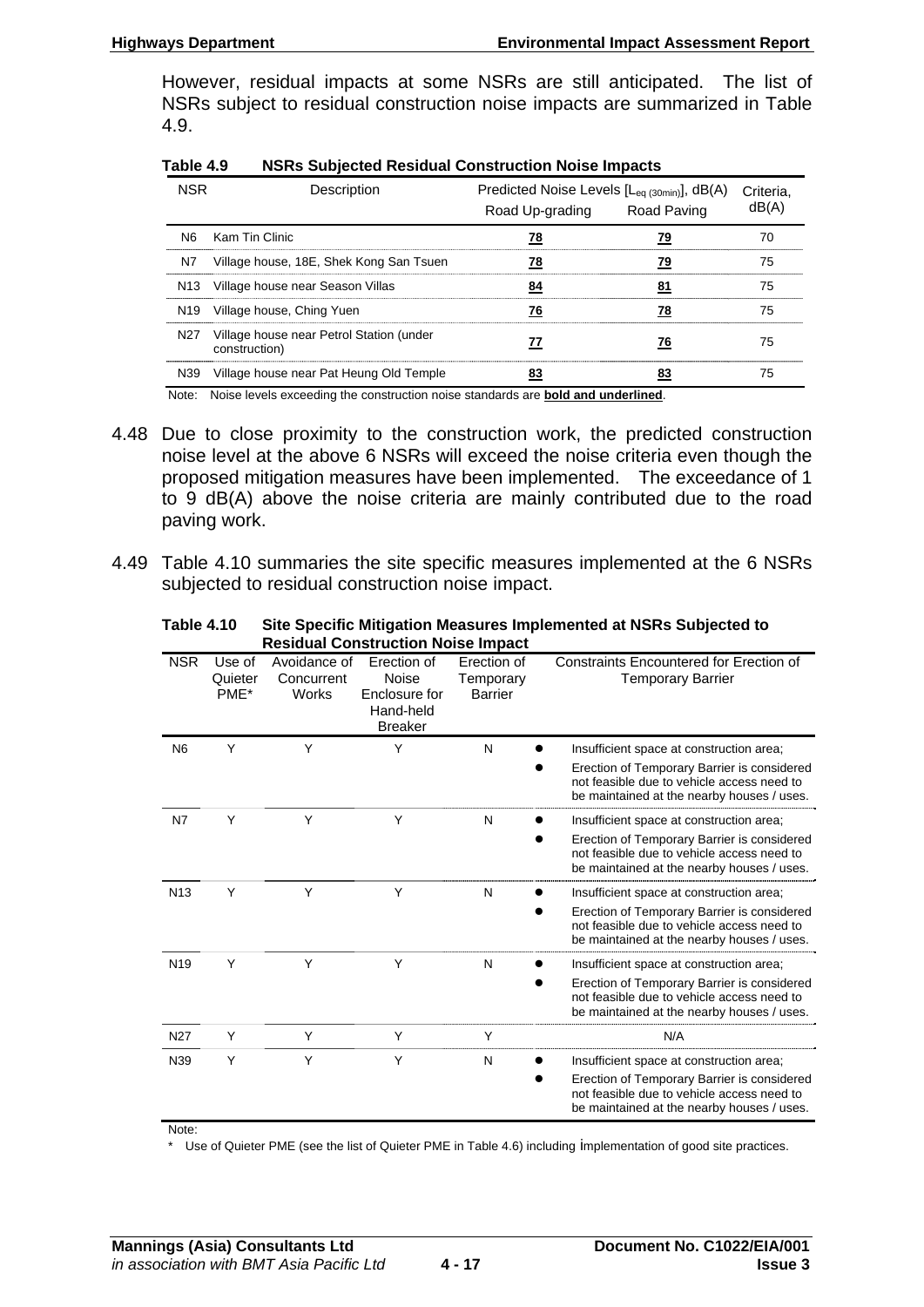- 4.50 The alternative quieter PME have been considered and listed in Table 4.6. The noisy equipments have been replaced by the quieter PME such as the use of lorry to replace the dump truck. In order to further mitigate the construction noise impact upon the concerned locations (i.e., NSRs N6, N7, N13, N19, 27 and N39), the Contractor should explore to select commonly available and quieter PME models that the SWLs of the selected quieter PME plants are less than or equal to the SWLs shown in Appendix D1.
- 4.51 The use of quieter alternative construction method have been considered as stated in Section 2.7. As Kam Tin Road and Lam Kam Road are two-lane carriageway, construction noise impact can be reduced through the bound by bound construction of one lane. The affected area due to Project construction will be limited as each active work front will be restricted to about 50 m in length and about 300 m distance separation between two active work fronts should be maintained. Therefore, the duration of Project construction at each work front would be shorten at one time. In addition, avoidance of concurrent use of PME have been implemented.
- 4.52 The use of acoustic enclosures to the hand-held breaker have been considered to mitigate the noise impacts. On the other hand, the construction work front will direct face to those NSRs, a temporary vehicle access will be maintained. However, the erection of temporary noise barrier will create an obstruction to the vehicle access upon the NSRs N6, N7, N13, N19 and N39. In addition, the space for the footing of the temporary noise barrier is about 2m width. There is not enough space at the construction site for the erection of temporary noise barrier near those NSRs. Therefore, the erection of temporary noise barriers are not considered practicable near NSRs N6, N7, N13, N19 and N39. The exceedance of noise criteria by 2 dB(A) at NSR N27 is still anticipated even though the erection of temporary noise barrier.
- 4.53 Therefore, all practical effective noise mitigation measures have been fully explored and exhausted to reduce the nuisance to the public arising from the construction works.
- 4.54 Although the construction of the entire 5.2 km road Project could last for 4 to 5 years, the scale of the construction works at each active construction site is relatively small (i.e., 50 m in length). Therefore, the time of road work construction involved use of PME is relatively short as listed in Table 4.4. In addition, the exceedance should be limited to a certain time periods where the road works are carried out very close to the NSRs (e.g., by less than 12m from N13).
- 4.55 As Kam Tin Road and Lam Kam Road are two-lane carriageway, only one lane road closure will be allowed. Therefore, the duration of exceedance is assumed to be from two active construction sites of two lanes. The duration of the residual impacts on the subjected NSRs are estimated based on the operation duration of the PME (as listed in Table 4.4) and are summarized in Table 4.11.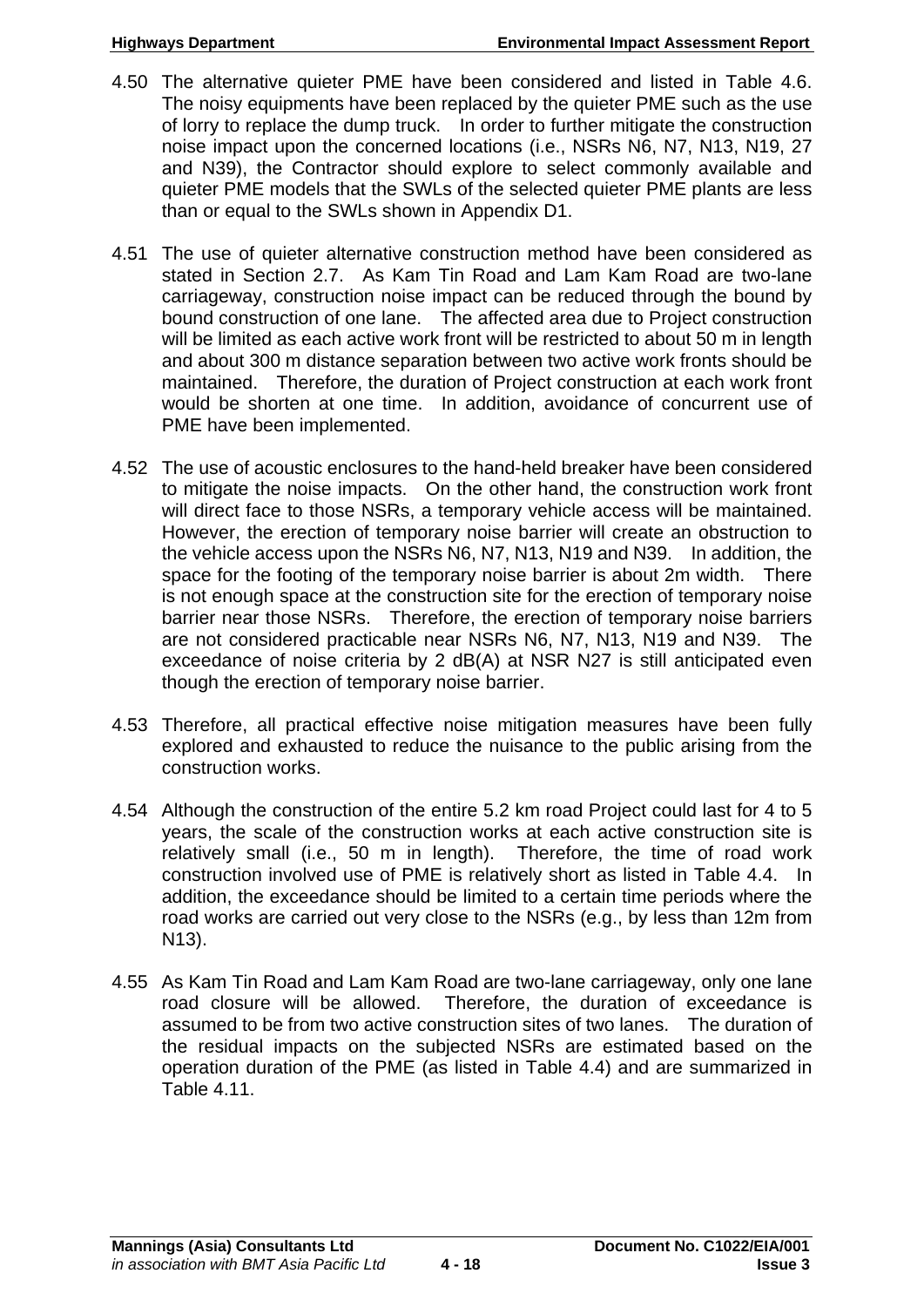| Table 4.11 |  |  | <b>Residual Impacts on the NSRs</b> |
|------------|--|--|-------------------------------------|
|------------|--|--|-------------------------------------|

|                 |                            | <b>Stage of Construction</b>        |                           |                                     |                           |  |
|-----------------|----------------------------|-------------------------------------|---------------------------|-------------------------------------|---------------------------|--|
| <b>NSR</b>      | No. of<br><b>Dwellings</b> | Road Up-grading                     |                           | Road Paving                         |                           |  |
|                 |                            | Max. Residual<br>Noise Level, dB(A) | Duration of<br>Exceedance | Max. Residual<br>Noise Level, dB(A) | Duration of<br>Exceedance |  |
| N <sub>6</sub>  |                            | 78                                  | $2 - 3$ days              | 79                                  | Within 2 days             |  |
| N7              | 1                          | 78                                  | $2 - 3$ days              | 79                                  | Within 2 days             |  |
| N <sub>13</sub> | 1                          | 84                                  | 6 days                    | 81                                  | Within 2 days             |  |
| N <sub>19</sub> |                            | 76                                  | $2 - 3$ days              | 78                                  | Within 2 days             |  |
| N <sub>27</sub> | 3                          | 77                                  | $2 - 3$ days              | 76                                  | Within 2 days             |  |
| N39             |                            | 83                                  | 6 days                    | 83                                  | Within 2 days             |  |

Note: The duration of exceedance is estimated based on two work fronts for the construction of two-lane carriageway.

- 4.56 As mentioned in Section 4.16, there are some land use zoning in the vicinity of the proposed Project which may have potential planned NSRs such as village houses located close to the construction work front in future. They may be affected by the construction works of the Project if they are occupied prior to the construction. As mentioned in Section 4.33, noise exceedance at these potential NSRs will be anticipated if the road upgrading work or road paving work are less than 50 m or 30 m from the NSR, respectively. The above mentioned noise mitigation measures would be adopted to minimize the potential construction noise impact. After the adoption of quieter equipment and the implementation of mitigation measures, the affected area with noise exceedance should be reduced to 10 m and 12 m for the road upgrading work and road paving work, respectively. Assumed the potential planned NSRs located at the construction work boundary, the duration of the residual impacts on those NSRs are estimated less than 6 days for the road upgrading work and 2 days for the road paving work.
- 4.57 It is recommended that more detailed construction work programme should be established by the Contractor before actual construction work and applicable noise mitigation measures should be implemented according to the actual site condition and constraints in order to minimize the potential construction noise impact.
- 4.58 In addition, a detailed work programme according to the environmental monitoring and audit manual should be provided by the Environmental Team (ET) of the Contractor, and to be approved by Independent Environmental Checker (IEC) before actual implementation.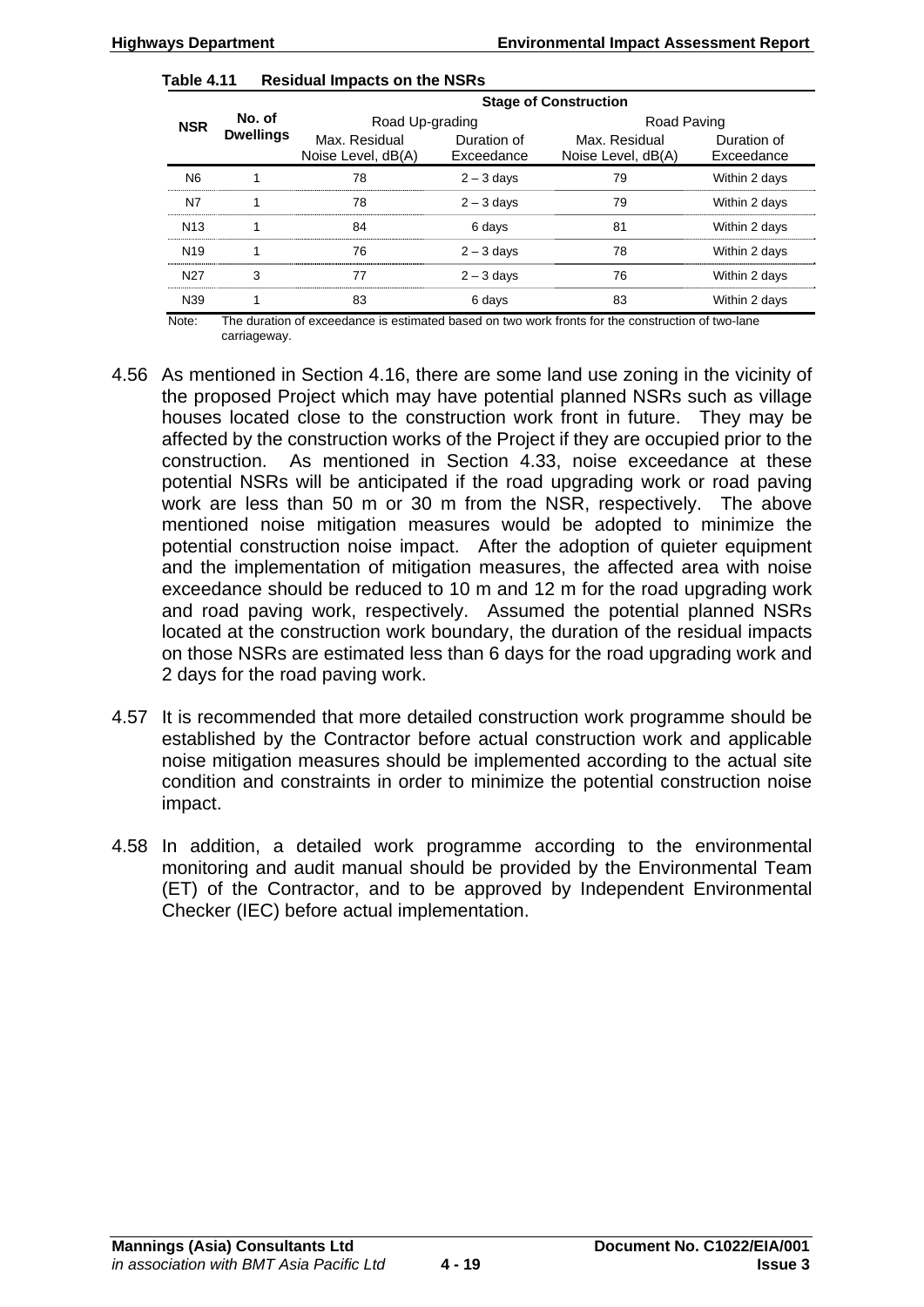### **Operational Noise Impact Assessment**

### *Impact Identification*

- 4.59 During the operation of the Project, it may increase the road traffic noise impacts on the nearby NSRs. In order to determine whether the road traffic noise impact due to a road improvement project would be considered significant, the road traffic noise impact assessment was carried out.
- 4.60 Road traffic noise from Kam Tin Road and Lam Kam Road within the proposed Project area is the major noise sources during operational phase.
- 4.61 As confirmed by the Project Proponent (Appendix D2), the existing road type (Kam Tin Road and Lam Kam Road are rural road) will not be changed after completion of the Project. Therefore, the Project is not within the meaning under item A.1 of Part 1, Schedule 2 of the EIAO: "*A road which is an expressway, trunk road, primary distributor road or district distributor road including new roads, and major extensions or improvements to existing roads*".

### *Assessment Methodology*

- 4.62 According to Section 5.1 in Annex 13 of the EIAO-TM and EIAO Guidance Note No. 12/2005, traffic noise impact is assessed based on the peak hour traffic flow for the worst year within 15 years upon commencement of operation of the Project (i.e., design year). The proposed upgrading roads under the Project are scheduled to be operated in Year 2015. Therefore, the projected year 2030 traffic data in the Final Traffic Impact Assessment (TIA) Report as accepted by Transport Department is adopted in the assessment. The morning and afternoon peak hour traffic flows are presented in Appendix A1.
- 4.63 Appendix A2 contains relevant correspondences with Transport Department on the agreement of traffic data and assessment assumptions. It should be noted that the Project will not affect the traffic volume on the existing roads.
- 4.64 As shown in Appendix A1, roads within 300m from the boundary of the proposed study area have been included in the assessment. The traffic speed for all roads including Kam Tin Road and Lam Kam Road adopted in the traffic noise model is 50 kph and a section of Kam Tin Bypass (~40 m in length within the study area) is 70 kph.
- 4.65 The road surface type of the existing road (i.e., bitumen or concrete) was assumed except a section of Kam Tin Bypass at 70 kph (i.e., pervious road surface). With reference to the confirmation from the Highways Department (refer to Appendix D2), the road surface type of the existing road shown in Appendix A1 is considered valid and bitumen surface will be paved along the entire road sections of the Project.
- 4.66 The existing roadside noise barriers along Kam Tin Bypass and Tung Wui Road have been included in the assessment. As-built drawings for these barriers have been attached in Append D4.
- 4.67 The road alignments, surrounding buildings and all other structures that could have noise screening are inputted in the road traffic noise model. The roads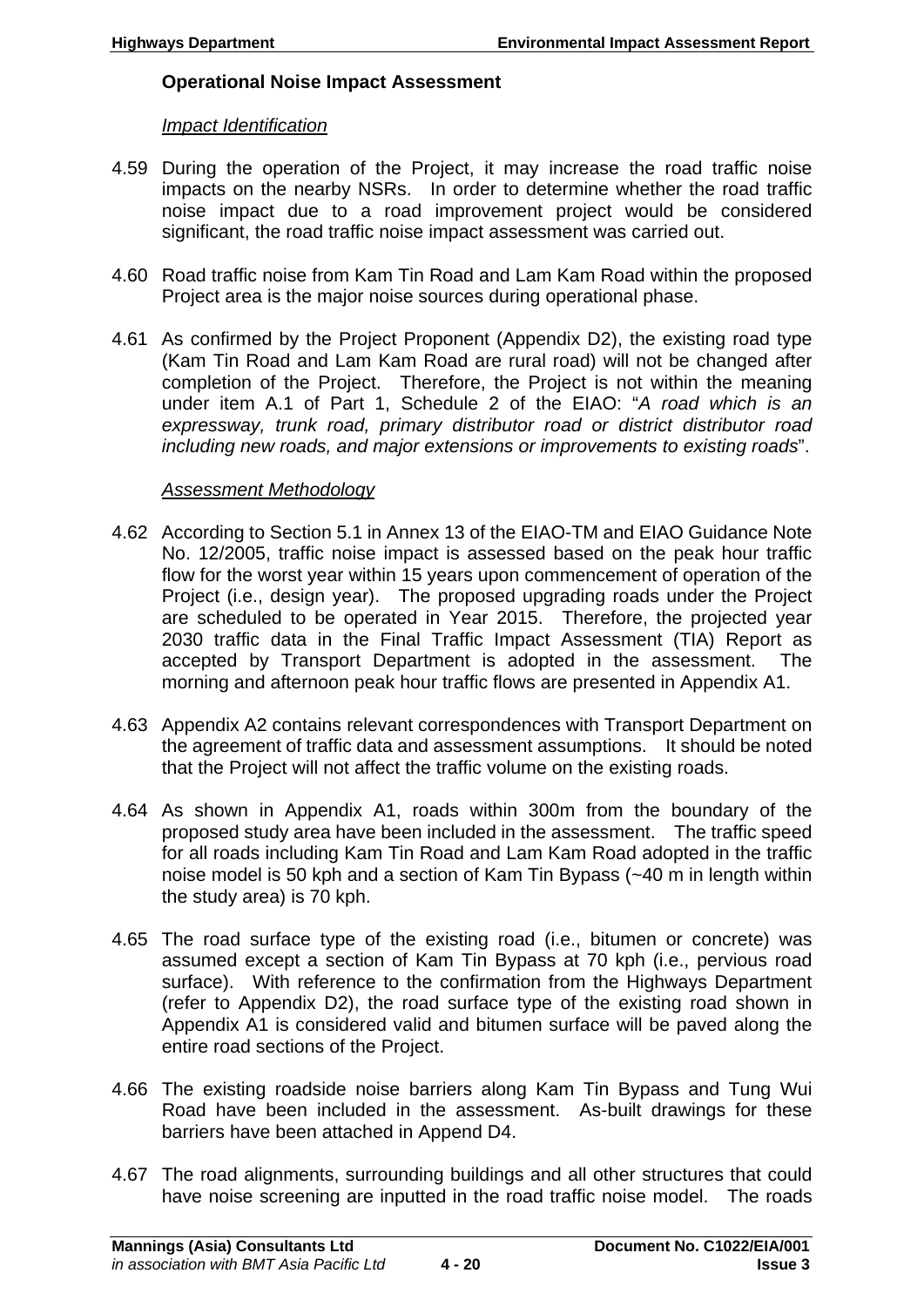are divided into segments and each of the road segment assigned a road width, road surface type, road design speed and traffic volume with percentage of heavy vehicles. Traffic noise levels are calculated at the noise assessment point, 1.2 m above each floor and 1 m away from the façade of the selected representative NSRs. A sample input file with the computer plot of the roadNoise model used in the traffic noise prediction are given in Appendix D5.

- 4.68 Traffic noise levels are predicted by the roadNoise model with algorithm based on the UK Department of Transport Calculation of Road Traffic Noise (CRTN) 1988 developed by the UK Department of Transport.
- 4.69 The operational noise impacts are predicted under the following scenarios:
	- "Original Scenario", i.e., "without Project" scenario at Year 2030; and
	- "Unmitigated Scenario", i.e., "with Project" scenario at Year 2030.
- 4.70 Road traffic noise level are presented in terms of noise levels exceeded for 10% of the one-hour period for the hour having the peak traffic flow (i.e.  $L_{10.1\text{-hour}}$ , dB(A)).

### *Assessment Results*

4.71 Operational noise impact assessment under the "Original Scenario" and "Unmitigated Scenario" has been conducted at the identified existing and planned NSRs. The results at each level of the identified representative NSRs based on morning and afternoon peak traffic flow are presented in Table 4.12 and Table 4.13, respectively.

| <b>NSR</b>     | <b>Floor</b>   | Height,<br>mPD | "Original<br>Scenario" | "Unmitigated<br>Scenario" | <b>Difference</b><br>("Unmitigated<br>Scenario" -<br>"Original<br>Scenario") | <b>Noise</b><br><b>Standard</b><br>under<br><b>EIAO-TM</b> | <b>Noise Impact</b><br>considered as<br>significant <sup>(1)</sup> |
|----------------|----------------|----------------|------------------------|---------------------------|------------------------------------------------------------------------------|------------------------------------------------------------|--------------------------------------------------------------------|
| N <sub>1</sub> | $\mathbf{1}$   | 8.9            | 77.0                   | 77.0                      | 0.0                                                                          | 65                                                         | <b>No</b>                                                          |
| N <sub>2</sub> | 1              | 7.4            | 67.6                   | 67.6                      | 0.0                                                                          | 70                                                         | No                                                                 |
| N3             | 1              | 10.1           | 72.2                   | 72.2                      | 0.0                                                                          | 70                                                         | No                                                                 |
|                | 2              | 12.9           | 73.8                   | 73.6                      | $-0.2$                                                                       | 70                                                         | No                                                                 |
| N <sub>4</sub> | 1              | 10.0           | 75.1                   | 75.0                      | $-0.1$                                                                       | 70                                                         | No                                                                 |
|                | 2              | 12.8           | 76.1                   | 76.0                      | $-0.1$                                                                       | 70                                                         | No                                                                 |
| N <sub>5</sub> | 1              | 9.9            | 65.2                   | 65.2                      | 0.0                                                                          | 70                                                         | <b>No</b>                                                          |
|                | $\overline{2}$ | 12.9           | 70.2                   | 70.2                      | 0.0                                                                          | 70                                                         | No                                                                 |
|                | 3              | 15.9           | 73.0                   | 73.0                      | 0.0                                                                          | 70                                                         | No                                                                 |
| <b>N6</b>      | 1              | 10.1           | 81.0                   | 81.8                      | 0.8                                                                          | 55                                                         | <b>No</b>                                                          |
|                | $\overline{2}$ | 13.1           | 81.8                   | 82.4                      | 0.6                                                                          | 55                                                         | <b>No</b>                                                          |
| N7             | 1              | 10.8           | 80.7                   | 80.7                      | 0.0                                                                          | 70                                                         | No                                                                 |
| N <sub>8</sub> | 1              | 11.7           | 78.4                   | 78.8                      | 0.4                                                                          | 70                                                         | <b>No</b>                                                          |
|                | $\overline{2}$ | 14.5           | 79.3                   | 79.7                      | 0.4                                                                          | 70                                                         | <b>No</b>                                                          |
|                | 3              | 17.3           | 79.5                   | 79.8                      | 0.3                                                                          | 70                                                         | No                                                                 |
| N <sub>9</sub> | 1              | 11.6           | 78.2                   | 78.1                      | $-0.1$                                                                       | 70                                                         | <b>No</b>                                                          |

#### **Table 4.12 Predicted Road Traffic Noise Level at Each Identified NSR (Morning Peak) Predicted Noise Level, L10 (1-hr) dB(A)**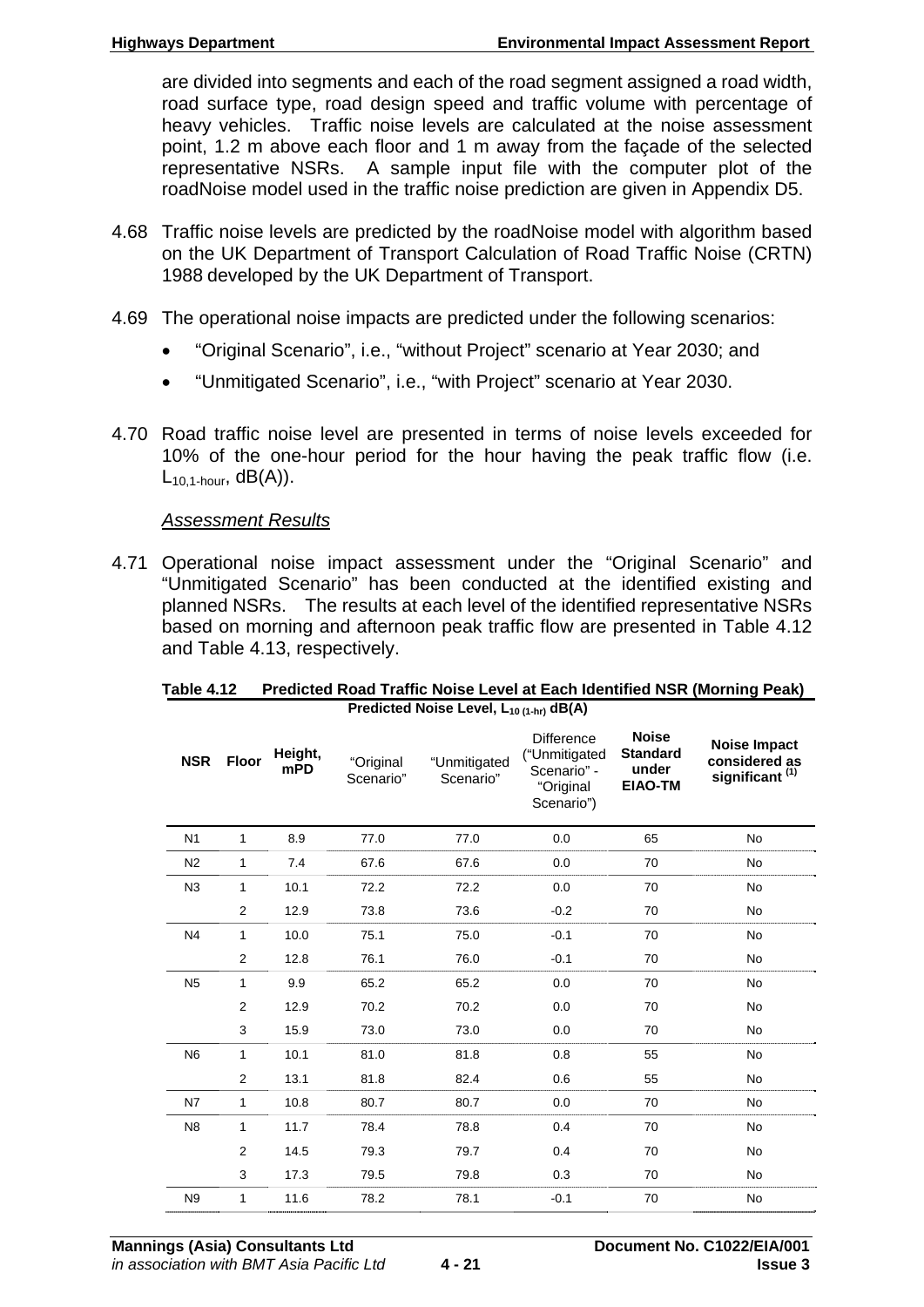|                 | Predicted Noise Level, $L_{10(1-hr)}$ dB(A) |                |                        |                           |                                                                       |                                                            |                                                                    |
|-----------------|---------------------------------------------|----------------|------------------------|---------------------------|-----------------------------------------------------------------------|------------------------------------------------------------|--------------------------------------------------------------------|
| <b>NSR</b>      | <b>Floor</b>                                | Height,<br>mPD | "Original<br>Scenario" | "Unmitigated<br>Scenario" | Difference<br>("Unmitigated<br>Scenario" -<br>"Original<br>Scenario") | <b>Noise</b><br><b>Standard</b><br>under<br><b>EIAO-TM</b> | <b>Noise Impact</b><br>considered as<br>significant <sup>(1)</sup> |
| N <sub>10</sub> | $\mathbf{1}$                                | 10.9           | 75.0                   | 75.0                      | 0.0                                                                   | 70                                                         | No                                                                 |
| N12             | 1                                           | 12.7           | 69.7                   | 69.8                      | 0.1                                                                   | 70                                                         | No                                                                 |
|                 | $\overline{2}$                              | 15.5           | 70.2                   | 70.3                      | 0.1                                                                   | 70                                                         | No                                                                 |
| N13             | $\mathbf{1}$                                | 14.6           | 81.4                   | 82.3                      | 0.9                                                                   | 70                                                         | No                                                                 |
|                 | $\overline{c}$                              | 17.4           | 82.1                   | 82.8                      | 0.7                                                                   | 70                                                         | No                                                                 |
| N <sub>15</sub> | $\mathbf{1}$                                | 12.3           | 74.0                   | 74.1                      | 0.1                                                                   | 70                                                         | No                                                                 |
|                 | $\boldsymbol{2}$                            | 15.1           | 75.1                   | 75.2                      | 0.1                                                                   | 70                                                         | No                                                                 |
| N16             | $\mathbf{1}$                                | 13.0           | 74.9                   | 74.9                      | 0.0                                                                   | 70                                                         | No                                                                 |
|                 | $\overline{2}$                              | 15.8           | 75.8                   | 75.7                      | $-0.1$                                                                | 70                                                         | No                                                                 |
| N <sub>17</sub> | $\mathbf{1}$                                | 16.0           | 76.5                   | 76.9                      | 0.4                                                                   | 70                                                         | No                                                                 |
|                 | $\overline{2}$                              | 18.8           | 77.1                   | 77.7                      | 0.6                                                                   | 70                                                         | No                                                                 |
| N18             | $\mathbf{1}$                                | 16.8           | 75.6                   | 76.2                      | 0.6                                                                   | 70                                                         | No                                                                 |
|                 | $\overline{2}$                              | 19.6           | 76.4                   | 77.2                      | 0.8                                                                   | 70                                                         | No                                                                 |
| N19             | 1                                           | 17.2           | 78.8                   | 77.9                      | $-0.9$                                                                | 70                                                         | No                                                                 |
|                 | $\overline{c}$                              | 20.0           | 81.3                   | 80.5                      | $-0.8$                                                                | 70                                                         | No                                                                 |
| N20             | 1                                           | 18.0           | 75.5                   | 74.6                      | $-0.9$                                                                | 70                                                         | No                                                                 |
|                 | $\overline{2}$                              | 20.8           | 76.3                   | 75.6                      | $-0.7$                                                                | 70                                                         | No                                                                 |
|                 | 3                                           | 23.6           | 76.7                   | 76.0                      | $-0.7$                                                                | 70                                                         | No                                                                 |
| N21             | $\mathbf{1}$                                | 18.2           | 75.7                   | 75.7                      | 0.0                                                                   | 70                                                         | No                                                                 |
|                 | $\overline{2}$                              | 21.0           | 76.1                   | 76.3                      | 0.2                                                                   | 70                                                         | No                                                                 |
| N22             | 1                                           | 19.7           | 73.3                   | 73.1                      | $-0.2$                                                                | 70                                                         | No                                                                 |
|                 | $\overline{c}$                              | 22.5           | 74.2                   | 74.0                      | $-0.2$                                                                | 70                                                         | No                                                                 |
|                 | 3                                           | 25.3           | 74.7                   | 74.5                      | $-0.2$                                                                | 70                                                         | No                                                                 |
| N24             | 1                                           | 19.8           | 76.8                   | 76.7                      | $-0.1$                                                                | 70                                                         | No                                                                 |
|                 | $\overline{2}$                              | 22.6           | 78.0                   | 77.8                      | $-0.2$                                                                | 70                                                         | No                                                                 |
| N25             | $\mathbf{1}$                                | 21.9           | 72.0                   | 72.0                      | 0.0                                                                   | 70                                                         | No                                                                 |
|                 | $\overline{2}$                              | 24.7           | 72.7                   | 72.8                      | 0.1                                                                   | 70                                                         | No                                                                 |
|                 | 3                                           | 27.5           | 73.1                   | 73.2                      | 0.1                                                                   | 70                                                         | No                                                                 |
| N26             | $\mathbf{1}$                                | 23.0           | 75.5                   | 75.6                      | 0.1                                                                   | 55                                                         | No                                                                 |
|                 | 2                                           | 25.8           | 76.3                   | 76.4                      | 0.1                                                                   | 55                                                         | No                                                                 |
|                 | 3                                           | 28.6           | 76.6                   | 76.6                      | 0.0                                                                   | 55                                                         | No                                                                 |
| N27             | $\mathbf{1}$                                | 23.0           | 80.1                   | 80.6                      | 0.5                                                                   | 70                                                         | No                                                                 |
|                 | $\overline{2}$                              | 25.8           | 80.5                   | 80.8                      | 0.3                                                                   | 70                                                         | No                                                                 |
|                 | 3                                           | 28.6           | 79.9                   | 80.2                      | 0.3                                                                   | 70                                                         | No                                                                 |
| N28             | $\mathbf{1}$                                | 23.9           | 71.2                   | 71.2                      | 0.0                                                                   | 70                                                         | No                                                                 |
|                 | $\overline{2}$                              | 26.7           | 71.8                   | 71.8                      | 0.0                                                                   | 70                                                         | No                                                                 |
|                 | 3                                           | 29.5           | 72.2                   | 72.2                      | 0.0                                                                   | 70                                                         | No                                                                 |
| N29             | $\mathbf{1}$                                | 24.3           | 76.2                   | 76.6                      | 0.4                                                                   | 70                                                         | No                                                                 |
|                 | $\overline{2}$                              | 27.1           | 77.1                   | 77.5                      | 0.4                                                                   | 70                                                         | No                                                                 |
|                 | 3                                           | 29.9           | 77.3                   | 77.6                      | 0.3                                                                   | 70                                                         | No                                                                 |
| N30             | $\mathbf{1}$                                | 23.6           | 72.7                   | 72.8                      | 0.1                                                                   | 55                                                         | No                                                                 |
|                 | $\overline{c}$                              | 26.4           | 73.6                   | 73.6                      | 0.0                                                                   | 55                                                         | $\operatorname{\mathsf{No}}$                                       |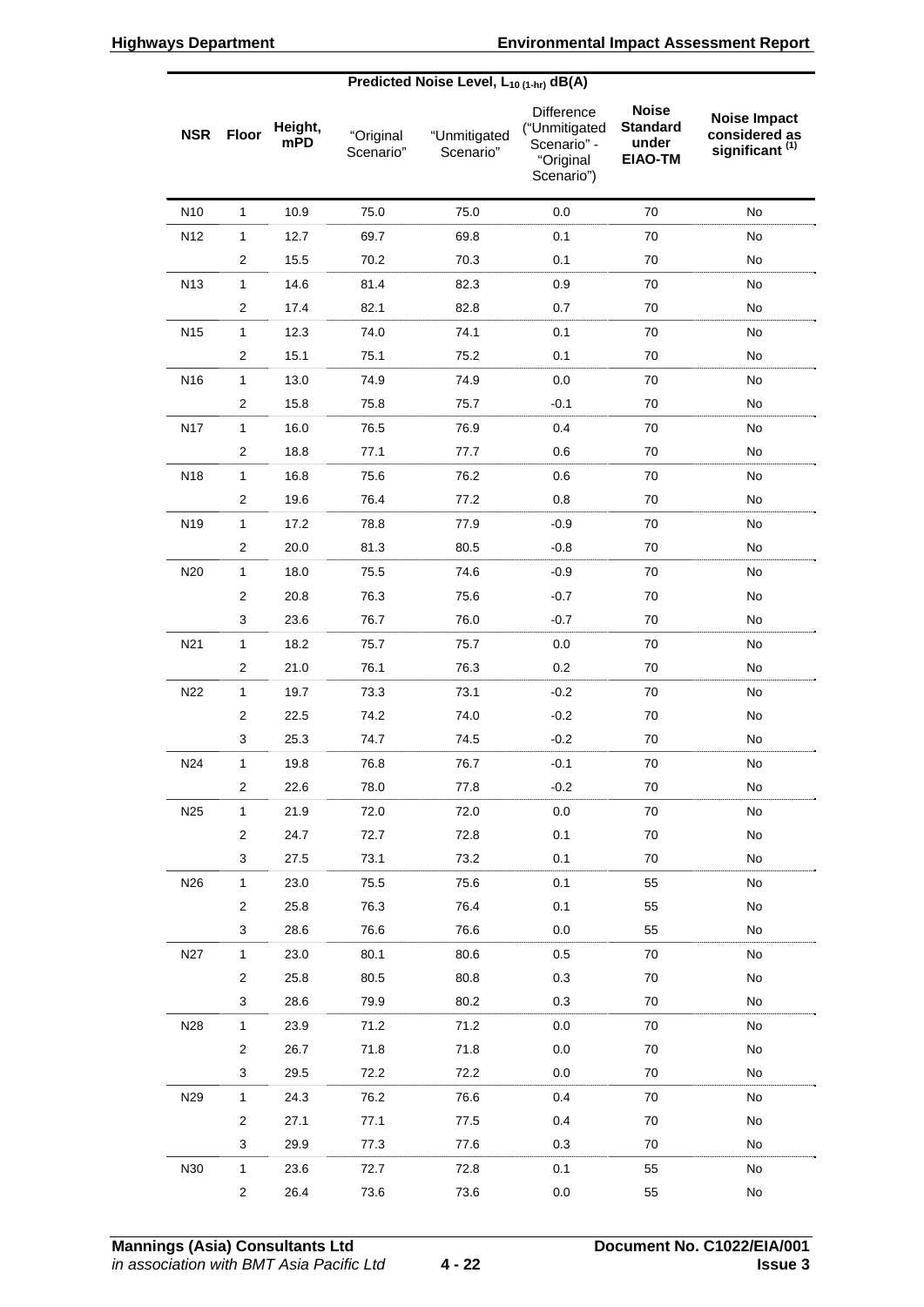|            | Predicted Noise Level, $L_{10(1-hr)}$ dB(A) |                |                        |                           |                                                                       |                                                            |                                                                    |
|------------|---------------------------------------------|----------------|------------------------|---------------------------|-----------------------------------------------------------------------|------------------------------------------------------------|--------------------------------------------------------------------|
| <b>NSR</b> | <b>Floor</b>                                | Height,<br>mPD | "Original<br>Scenario" | "Unmitigated<br>Scenario" | Difference<br>("Unmitigated<br>Scenario" -<br>"Original<br>Scenario") | <b>Noise</b><br><b>Standard</b><br>under<br><b>EIAO-TM</b> | <b>Noise Impact</b><br>considered as<br>significant <sup>(1)</sup> |
|            | 3                                           | 29.2           | 74.1                   | 74.1                      | 0.0                                                                   | 55                                                         | No                                                                 |
| N31        | 1                                           | 25.0           | 75.4                   | 75.6                      | 0.2                                                                   | 70                                                         | No                                                                 |
|            | $\overline{2}$                              | 27.8           | 76.4                   | 76.6                      | 0.2                                                                   | 70                                                         | No                                                                 |
| N32        | $\mathbf{1}$                                | 26.0           | 73.6                   | 73.7                      | 0.1                                                                   | 55                                                         | No                                                                 |
|            | $\overline{c}$                              | 28.8           | 74.2                   | 74.4                      | 0.2                                                                   | 55                                                         | No                                                                 |
|            | 3                                           | 31.6           | 74.6                   | 74.7                      | 0.1                                                                   | 55                                                         | No                                                                 |
| N33        | $\mathbf{1}$                                | 29.4           | 75.2                   | 75.4                      | 0.2                                                                   | 70                                                         | No                                                                 |
|            | $\overline{2}$                              | 32.2           | 76.0                   | 76.1                      | 0.1                                                                   | 70                                                         | No                                                                 |
| N34        | $\mathbf{1}$                                | 38.8           | 72.8                   | 72.8                      | 0.0                                                                   | 70                                                         | No                                                                 |
|            | $\overline{2}$                              | 41.6           | 74.3                   | 74.2                      | $-0.1$                                                                | 70                                                         | No                                                                 |
|            | $\mathbf{3}$                                | 44.4           | 75.0                   | 75.0                      | 0.0                                                                   | 70                                                         | No                                                                 |
| N35        | $\mathbf{1}$                                | 43.0           | 73.9                   | 74.1                      | 0.2                                                                   | 70                                                         | No                                                                 |
|            | $\overline{2}$                              | 45.8           | 74.7                   | 74.8                      | 0.1                                                                   | 70                                                         | No                                                                 |
| N36        | $\mathbf{1}$                                | 42.6           | 72.9                   | 72.9                      | 0.0                                                                   | 70                                                         | No                                                                 |
|            | $\overline{2}$                              | 45.4           | 74.1                   | 74.1                      | 0.0                                                                   | 70                                                         | No                                                                 |
| <b>N37</b> | $\mathbf{1}$                                | 47.7           | 74.3                   | 74.5                      | 0.2                                                                   | 70                                                         | No                                                                 |
|            | $\overline{2}$                              | 50.5           | 75.0                   | 75.1                      | 0.1                                                                   | 70                                                         | No                                                                 |
|            | $\mathbf{3}$                                | 53.3           | 75.2                   | 75.4                      | 0.2                                                                   | 70                                                         | No                                                                 |
| N38        | $\mathbf{1}$                                | 47.7           | 73.8                   | 74.0                      | 0.2                                                                   | 70                                                         | No                                                                 |
|            | $\overline{2}$                              | 50.5           | 74.7                   | 74.9                      | 0.2                                                                   | 70                                                         | No                                                                 |
|            | 3                                           | 53.3           | 75.1                   | 75.3                      | 0.2                                                                   | 70                                                         | No                                                                 |
| N39        | $\mathbf{1}$                                | 45.0           | 81.8                   | 81.9                      | 0.1                                                                   | 70                                                         | No                                                                 |
|            | 2                                           | 47.8           | 82.0                   | 82.0                      | 0.0                                                                   | 70                                                         | No                                                                 |
| N41        | 1                                           | 45.8           | 76.4                   | 76.5                      | 0.1                                                                   | 70                                                         | No                                                                 |
|            | $\overline{2}$                              | 48.6           | 77.4                   | 77.5                      | 0.1                                                                   | 70                                                         | No                                                                 |
|            | 3                                           | 51.4           | 77.7                   | 77.8                      | 0.1                                                                   | 70                                                         | No                                                                 |
| N42        | $\mathbf{1}$                                | 47.8           | 77.7                   | 77.6                      | $-0.1$                                                                | 70                                                         | No                                                                 |
|            | $\overline{c}$                              | 50.6           | 78.6                   | 78.5                      | $-0.1$                                                                | 70                                                         | No                                                                 |
| N43        | $\mathbf{1}$                                | 51.0           | 76.0                   | 76.2                      | 0.2                                                                   | 70                                                         | No                                                                 |
|            | $\overline{2}$                              | 53.8           | 76.8                   | 76.9                      | 0.1                                                                   | 70                                                         | No                                                                 |
|            | 3                                           | 56.6           | 77.1                   | 77.1                      | 0.0                                                                   | 70                                                         | No                                                                 |
| N44        | $\mathbf{1}$                                | 52.4           | 74.8                   | 75.0                      | 0.2                                                                   | 70                                                         | No                                                                 |
|            | $\overline{2}$                              | 55.2           | 75.6                   | 75.7                      | 0.1                                                                   | 70                                                         | No                                                                 |
|            | 3                                           | 58.0           | 76.0                   | 76.0                      | 0.0                                                                   | 70                                                         | No                                                                 |
| N45        | $\mathbf{1}$                                | 54.1           | 68.8                   | 69.4                      | 0.6                                                                   | 70                                                         | No                                                                 |
| N46        | $\mathbf{1}$                                | 59.9           | 68.1                   | 68.2                      | 0.1                                                                   | 70                                                         | No                                                                 |
|            | $\overline{c}$                              | 62.9           | 68.9                   | 69.1                      | 0.2                                                                   | 70                                                         | No                                                                 |
|            | 3                                           | 65.9           | 69.4                   | 69.5                      | 0.1                                                                   | 70                                                         | No                                                                 |
|            | 4                                           | 68.9           | 69.7                   | 69.9                      | 0.2                                                                   | 70                                                         | No                                                                 |
|            | 5                                           | 71.9           | 70.1                   | 70.2                      | 0.1                                                                   | 70                                                         | No                                                                 |
| N47        | $\mathbf{1}$                                | 71.4           | 67.3                   | 67.7                      | 0.4                                                                   | 70                                                         | No                                                                 |
|            | $\overline{c}$                              | 74.4           | 67.7                   | 68.0                      | 0.3                                                                   | 70                                                         | $\operatorname{\mathsf{No}}$                                       |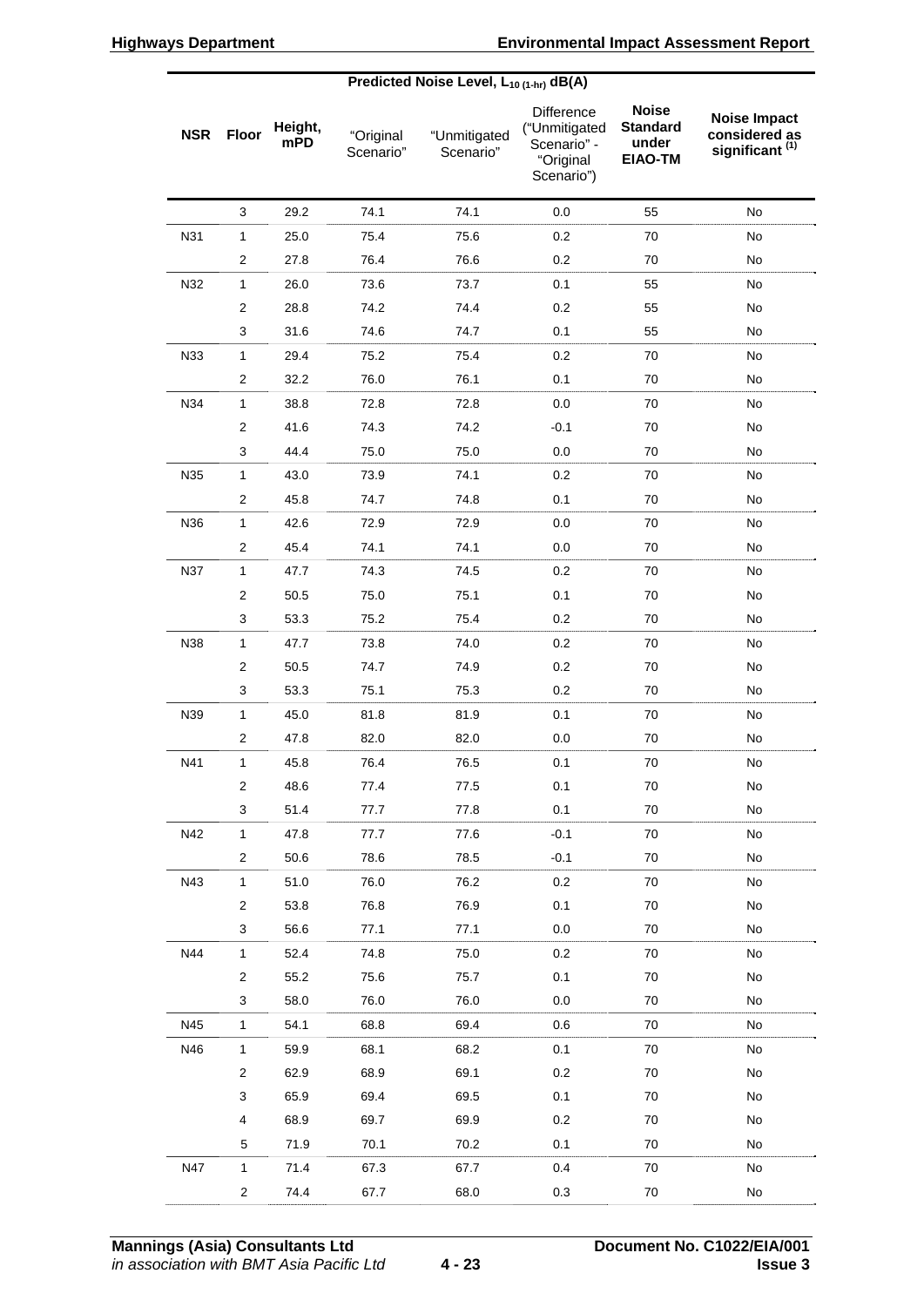|                 | Predicted Noise Level, $L_{10(1-hr)}$ dB(A) |                |                        |                           |                                                                       |                                                            |                                                                    |
|-----------------|---------------------------------------------|----------------|------------------------|---------------------------|-----------------------------------------------------------------------|------------------------------------------------------------|--------------------------------------------------------------------|
| <b>NSR</b>      | <b>Floor</b>                                | Height,<br>mPD | "Original<br>Scenario" | "Unmitigated<br>Scenario" | Difference<br>("Unmitigated<br>Scenario" -<br>"Original<br>Scenario") | <b>Noise</b><br><b>Standard</b><br>under<br><b>EIAO-TM</b> | <b>Noise Impact</b><br>considered as<br>significant <sup>(1)</sup> |
| N48             | 1                                           | 61.8           | 68.5                   | 68.9                      | 0.4                                                                   | 70                                                         | No                                                                 |
| N49             | 1                                           | 71.5           | 78.3                   | 79.1                      | 0.8                                                                   | 70                                                         | No                                                                 |
| N50             | $\mathbf{1}$                                | 84.1           | 68.6                   | 68.7                      | 0.1                                                                   | 70                                                         | No                                                                 |
|                 | $\mathbf{2}$                                | 86.9           | 70.3                   | 70.3                      | 0.0                                                                   | 70                                                         | No                                                                 |
| N <sub>51</sub> | $\mathbf{1}$                                | 99.2           | 69.1                   | 68.6                      | $-0.5$                                                                | 70                                                         | No                                                                 |
| N <sub>52</sub> | $\mathbf{1}$                                | 135.7          | 72.2                   | 72.3                      | 0.1                                                                   | 70                                                         | No                                                                 |
|                 | $\mathbf{2}$                                | 138.5          | 73.9                   | 74.0                      | 0.1                                                                   | 70                                                         | No                                                                 |
| N <sub>53</sub> | $\mathbf{1}$                                | 151.6          | 81.4                   | 81.5                      | 0.1                                                                   | 70                                                         | No                                                                 |
| N <sub>54</sub> | 1                                           | 158.7          | 74.9                   | 75.2                      | 0.3                                                                   | 70                                                         | No                                                                 |
| P01             | $\mathbf{1}$                                | 9.0            | 79.3                   | 79.3                      | 0.0                                                                   | 70                                                         | No                                                                 |
|                 | $\overline{c}$                              | 11.8           | 79.2                   | 79.2                      | 0.0                                                                   | 70                                                         | No                                                                 |
|                 | 3                                           | 14.6           | 79.0                   | 79.0                      | 0.0                                                                   | 70                                                         | No                                                                 |
| P02             | $\mathbf{1}$                                | 9.1            | 78.5                   | 78.5                      | 0.0                                                                   | 70                                                         | No                                                                 |
|                 | $\overline{\mathbf{c}}$                     | 12.1           | 78.4                   | 78.4                      | 0.0                                                                   | 70                                                         | No                                                                 |
| P03             | 1                                           | 29.7           | 72.6                   | 72.9                      | 0.3                                                                   | 70                                                         | No                                                                 |
|                 | $\overline{c}$                              | 32.5           | 73.3                   | 73.7                      | 0.4                                                                   | 70                                                         | No                                                                 |
|                 | 3                                           | 35.3           | 73.7                   | 74.0                      | 0.3                                                                   | 70                                                         | No                                                                 |
| P04             | $\mathbf{1}$                                | 54.8           | 79.6                   | 79.8                      | 0.2                                                                   | 70                                                         | No                                                                 |
|                 | $\overline{c}$                              | 57.8           | 79.1                   | 79.3                      | 0.2                                                                   | 70                                                         | No                                                                 |
| P05             | $\mathbf{1}$                                | 8.8            | 81.5                   | 81.5                      | 0.0                                                                   | 70                                                         | No                                                                 |
|                 | $\boldsymbol{2}$                            | 11.6           | 81.3                   | 81.3                      | 0.0                                                                   | 70                                                         | No                                                                 |
|                 | 3                                           | 14.4           | 81.0                   | 81.0                      | 0.0                                                                   | 70                                                         | No                                                                 |
| P06             | 1                                           | 9.4            | 83.0                   | 83.0                      | 0.0                                                                   | 70                                                         | No                                                                 |
|                 | $\overline{2}$                              | 12.2           | 83.3                   | 83.4                      | 0.1                                                                   | 70                                                         | No                                                                 |
|                 | 3                                           | 15.0           | 82.6                   | 82.7                      | 0.1                                                                   | 70                                                         | No                                                                 |
| P07             | $\mathbf{1}$                                | 11.1           | 83.3                   | 83.3                      | 0.0                                                                   | 70                                                         | No                                                                 |
|                 | $\overline{2}$                              | 14.1           | 83.6                   | 83.6                      | 0.0                                                                   | 70                                                         | No                                                                 |
| P08             | $\mathbf{1}$                                | 10.3           | 75.3                   | 75.3                      | 0.0                                                                   | 70                                                         | No                                                                 |
|                 | $\overline{2}$                              | 13.3           | 77.0                   | 76.9                      | $-0.1$                                                                | 70                                                         | No                                                                 |
|                 | $\mathbf{3}$                                | 16.3           | 77.7                   | $77.7\,$                  | 0.0                                                                   | 70                                                         | No                                                                 |
| P09             | $\mathbf{1}$                                | 21.1           | 81.3                   | 81.3                      | 0.0                                                                   | 70                                                         | No                                                                 |
|                 | $\overline{2}$                              | 23.9           | 81.6                   | 81.6                      | 0.0                                                                   | 70                                                         | No                                                                 |
|                 | 3                                           | 26.7           | 80.9                   | 80.9                      | 0.0                                                                   | 70                                                         | No                                                                 |
| P10             | $\mathbf{1}$                                | 26.7           | 82.0                   | 81.9                      | $-0.1$                                                                | 70                                                         | No                                                                 |
|                 | $\overline{2}$                              | 29.5           | 82.2                   | 82.2                      | 0.0                                                                   | 70                                                         | No                                                                 |
|                 | 3                                           | 32.3           | 81.6                   | 81.6                      | 0.0                                                                   | 70                                                         | No                                                                 |
| P11             | $\mathbf{1}$                                | 32.9           | 81.9                   | 81.8                      | $-0.1$                                                                | 70                                                         | No                                                                 |
|                 | $\overline{c}$                              | 35.9           | 81.5                   | 81.5                      | 0.0                                                                   | 70                                                         | No                                                                 |
| P12             | $\mathbf{1}$                                | 47.4           | 81.6                   | 81.7                      | 0.1                                                                   | 70                                                         | No                                                                 |
|                 | $\overline{c}$                              | 50.2           | 82.1                   | 82.2                      | 0.1                                                                   | 70                                                         | No                                                                 |
|                 | 3                                           | 53.0           | 81.4                   | 81.6                      | 0.2                                                                   | 70                                                         | No                                                                 |
| P13             | $\mathbf{1}$                                | 51.9           | 83.3                   | 83.4                      | 0.1                                                                   | $70\,$                                                     | No                                                                 |
|                 |                                             |                |                        |                           |                                                                       |                                                            |                                                                    |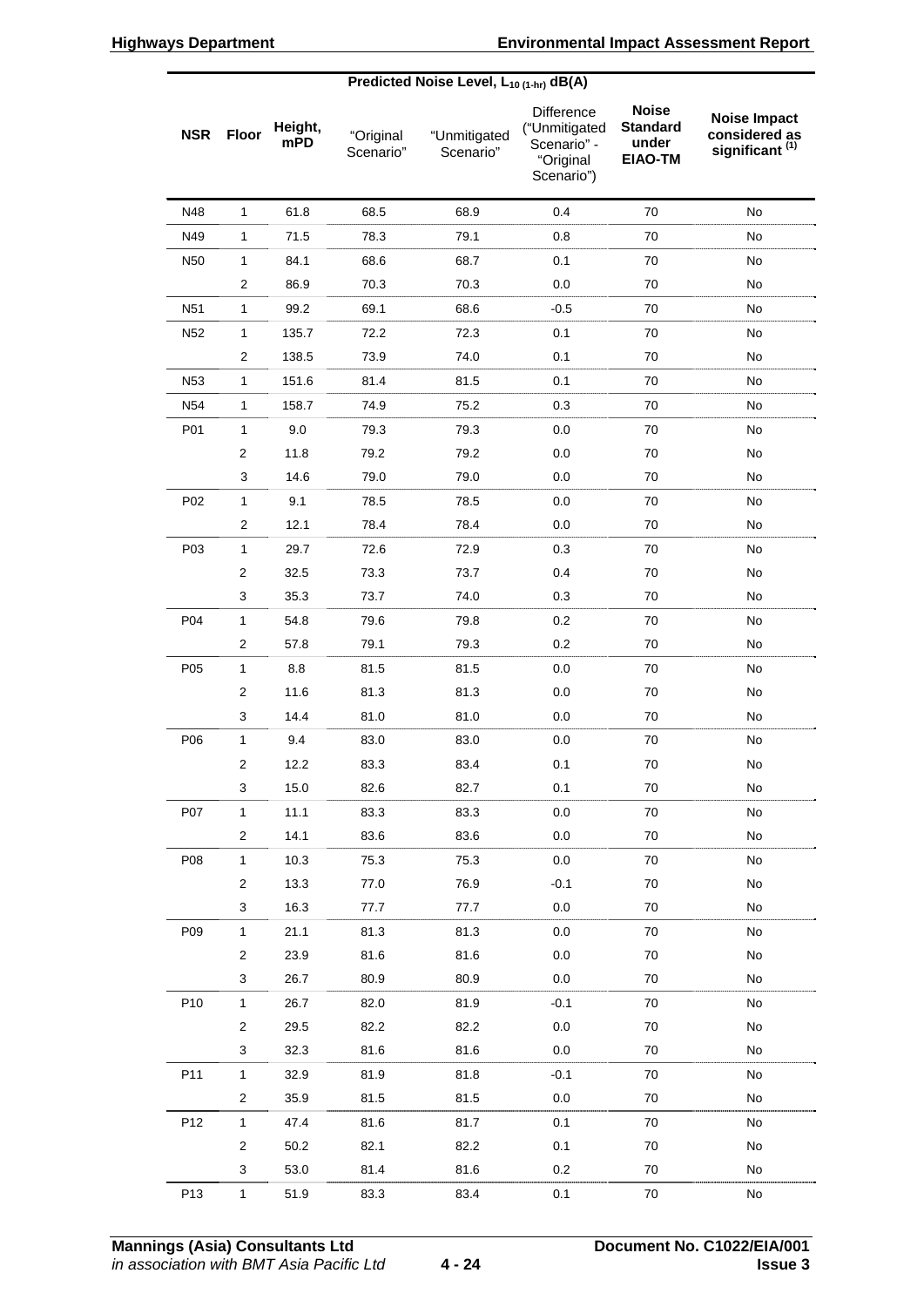| Predicted Noise Level, $L_{10(1-hr)}$ dB(A) |              |                |                        |                           |                                                                              |                                                            |                                                             |
|---------------------------------------------|--------------|----------------|------------------------|---------------------------|------------------------------------------------------------------------------|------------------------------------------------------------|-------------------------------------------------------------|
| <b>NSR</b>                                  | <b>Floor</b> | Height,<br>mPD | "Original<br>Scenario" | "Unmitigated<br>Scenario" | <b>Difference</b><br>("Unmitigated<br>Scenario" -<br>"Original<br>Scenario") | <b>Noise</b><br><b>Standard</b><br>under<br><b>EIAO-TM</b> | Noise Impact<br>considered as<br>significant <sup>(1)</sup> |
|                                             | 2            | 54.7           | 83.4                   | 83.5                      | 0.1                                                                          | 70                                                         | No                                                          |
|                                             | 3            | 57.5           | 82.6                   | 82.8                      | 0.2                                                                          | 70                                                         | No                                                          |

Note:

1) The noise considered as significant if predicted noise level of "Unmitigated Scenario" > noise standards under EIAO-TM and the traffic noise level with the road project (i.e., "Unmitigated Scenario") is equal or greater than that without the road project (i.e., "Original Scenario") at the design year by 1.0 dB(A) or more.

| Table 4.13 | Predicted Road Traffic Noise Level at Each Identified NSR (Afternoon |
|------------|----------------------------------------------------------------------|
|            | Peak)                                                                |

|                 | Predicted Noise Level, $L_{10(1-hr)}$ dB(A) |                |                        |                           |                                                                       |                                                            |                                                                    |  |
|-----------------|---------------------------------------------|----------------|------------------------|---------------------------|-----------------------------------------------------------------------|------------------------------------------------------------|--------------------------------------------------------------------|--|
| <b>NSR</b>      | <b>Floor</b>                                | Height,<br>mPD | "Original<br>Scenario" | "Unmitigated<br>Scenario" | Difference<br>("Unmitigated<br>Scenario" -<br>"Original<br>Scenario") | <b>Noise</b><br><b>Standard</b><br>under<br><b>EIAO-TM</b> | <b>Noise Imapct</b><br>considered as<br>significant <sup>(1)</sup> |  |
| N <sub>1</sub>  | 1                                           | 8.9            | 78.0                   | 78.0                      | 0.0                                                                   | 65                                                         | No                                                                 |  |
| N <sub>2</sub>  | 1                                           | 7.4            | 68.2                   | 68.2                      | 0.0                                                                   | 70                                                         | No                                                                 |  |
| N3              | 1                                           | 10.1           | 72.8                   | 72.8                      | 0.0                                                                   | 70                                                         | No                                                                 |  |
|                 | $\mathbf{2}$                                | 12.9           | 74.4                   | 74.2                      | $-0.2$                                                                | 70                                                         | No                                                                 |  |
| N <sub>4</sub>  | 1                                           | 10.0           | 75.7                   | 75.6                      | $-0.1$                                                                | 70                                                         | No                                                                 |  |
|                 | 2                                           | 12.8           | 76.7                   | 76.6                      | $-0.1$                                                                | 70                                                         | No                                                                 |  |
| N <sub>5</sub>  | $\mathbf{1}$                                | 9.9            | 65.8                   | 65.8                      | 0.0                                                                   | 70                                                         | No                                                                 |  |
|                 | $\overline{\mathbf{c}}$                     | 12.9           | 70.8                   | 70.8                      | 0.0                                                                   | 70                                                         | No                                                                 |  |
|                 | 3                                           | 15.9           | 73.6                   | 73.6                      | 0.0                                                                   | 70                                                         | No                                                                 |  |
| N <sub>6</sub>  | 1                                           | 10.1           | 81.6                   | 82.4                      | 0.8                                                                   | 55                                                         | No                                                                 |  |
|                 | $\overline{c}$                              | 13.1           | 82.4                   | 83.0                      | 0.6                                                                   | 55                                                         | No                                                                 |  |
| N7              | $\mathbf{1}$                                | 10.8           | 81.3                   | 81.3                      | 0.0                                                                   | 70                                                         | No                                                                 |  |
| N <sub>8</sub>  | 1                                           | 11.7           | 79.0                   | 79.4                      | 0.4                                                                   | 70                                                         | No                                                                 |  |
|                 | $\overline{2}$                              | 14.5           | 79.9                   | 80.3                      | 0.4                                                                   | 70                                                         | No                                                                 |  |
|                 | 3                                           | 17.3           | 80.1                   | 80.4                      | 0.3                                                                   | 70                                                         | No                                                                 |  |
| N <sub>9</sub>  | 1                                           | 11.6           | 78.8                   | 78.7                      | $-0.1$                                                                | 70                                                         | No                                                                 |  |
| N10             | $\mathbf{1}$                                | 10.9           | 75.6                   | 75.6                      | 0.0                                                                   | 70                                                         | No                                                                 |  |
| N <sub>12</sub> | $\mathbf{1}$                                | 12.7           | 70.3                   | 70.4                      | 0.1                                                                   | 70                                                         | No                                                                 |  |
|                 | $\overline{\mathbf{c}}$                     | 15.5           | 70.8                   | 70.9                      | 0.1                                                                   | 70                                                         | No                                                                 |  |
| N <sub>13</sub> | $\mathbf{1}$                                | 14.6           | 82.0                   | 82.9                      | 0.9                                                                   | 70                                                         | No                                                                 |  |
|                 | $\overline{\mathbf{c}}$                     | 17.4           | 82.7                   | 83.4                      | 0.7                                                                   | 70                                                         | No                                                                 |  |
| N <sub>15</sub> | 1                                           | 12.3           | 74.6                   | 74.7                      | 0.1                                                                   | 70                                                         | No                                                                 |  |
|                 | 2                                           | 15.1           | 75.7                   | 75.8                      | 0.1                                                                   | 70                                                         | No                                                                 |  |
| N16             | 1                                           | 13.0           | 75.5                   | 75.5                      | 0.0                                                                   | 70                                                         | No                                                                 |  |
|                 | $\overline{c}$                              | 15.8           | 76.4                   | 76.3                      | $-0.1$                                                                | 70                                                         | No                                                                 |  |
| <b>N17</b>      | $\mathbf{1}$                                | 16.0           | 77.1                   | 77.5                      | 0.4                                                                   | 70                                                         | No                                                                 |  |
|                 | $\overline{\mathbf{c}}$                     | 18.8           | 77.7                   | 78.3                      | 0.6                                                                   | 70                                                         | No                                                                 |  |
| N <sub>18</sub> | $\mathbf{1}$                                | 16.8           | 76.2                   | 76.8                      | 0.6                                                                   | 70                                                         | No                                                                 |  |
|                 | $\overline{c}$                              | 19.6           | 77.0                   | 77.8                      | 0.8                                                                   | 70                                                         | No                                                                 |  |
| N19             | $\mathbf{1}$                                | 17.2           | 79.4                   | 78.4                      | $-1.0$                                                                | 70                                                         | No                                                                 |  |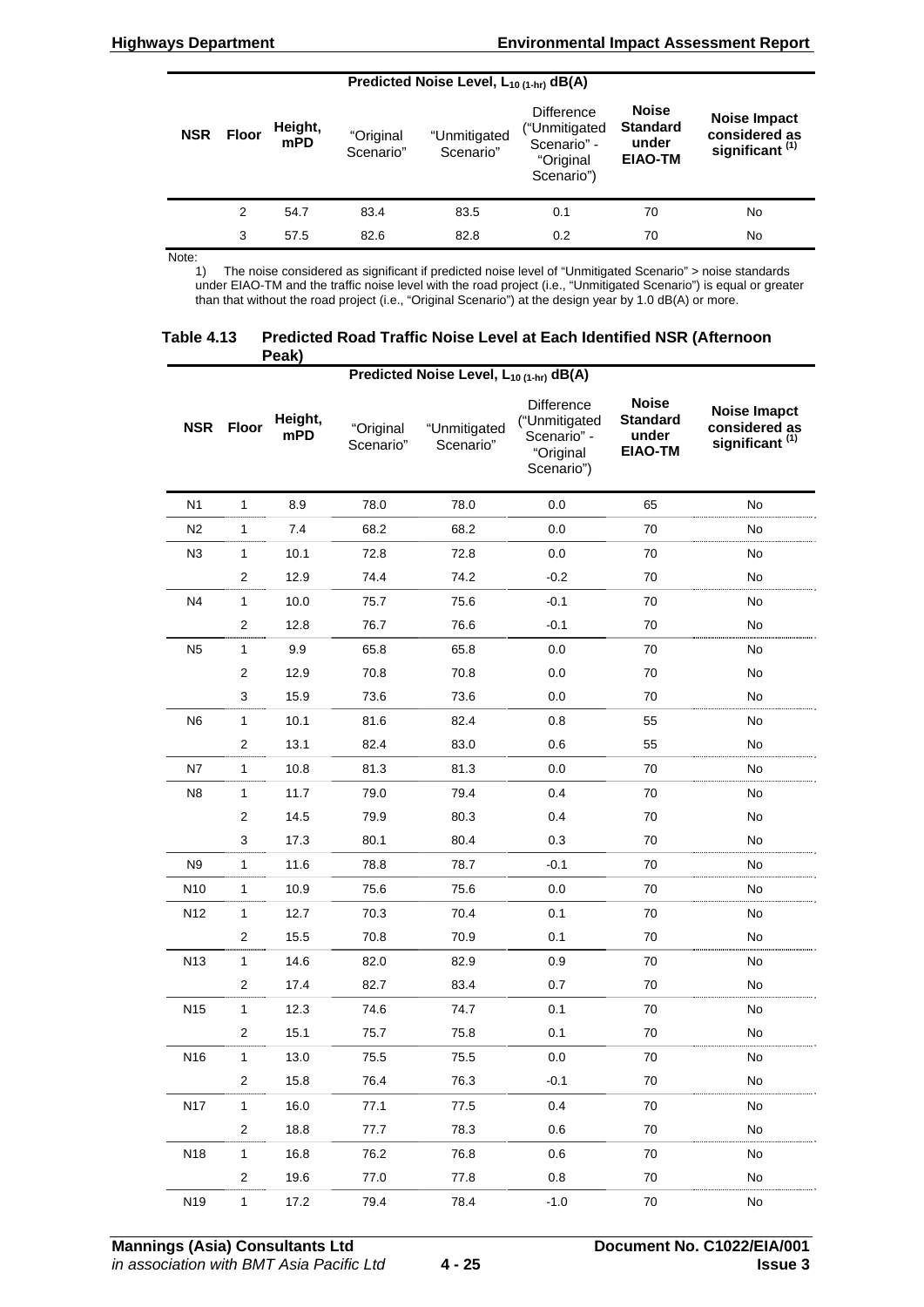| Predicted Noise Level, $L_{10(1-hr)}$ dB(A) |                         |                |                        |                           |                                                                       |                                                            |                                                                    |
|---------------------------------------------|-------------------------|----------------|------------------------|---------------------------|-----------------------------------------------------------------------|------------------------------------------------------------|--------------------------------------------------------------------|
| <b>NSR</b>                                  | <b>Floor</b>            | Height,<br>mPD | "Original<br>Scenario" | "Unmitigated<br>Scenario" | Difference<br>("Unmitigated<br>Scenario" -<br>"Original<br>Scenario") | <b>Noise</b><br><b>Standard</b><br>under<br><b>EIAO-TM</b> | <b>Noise Imapct</b><br>considered as<br>significant <sup>(1)</sup> |
|                                             | $\mathbf{2}$            | 20.0           | 81.9                   | 81.0                      | $-0.9$                                                                | 70                                                         | No                                                                 |
| N20                                         | $\mathbf{1}$            | 18.0           | 76.1                   | 75.1                      | $-1.0$                                                                | 70                                                         | No                                                                 |
|                                             | 2                       | 20.8           | 76.9                   | 76.1                      | $-0.8$                                                                | 70                                                         | No                                                                 |
|                                             | 3                       | 23.6           | 77.2                   | 76.5                      | $-0.7$                                                                | 70                                                         | No                                                                 |
| N <sub>21</sub>                             | $\mathbf{1}$            | 18.2           | 76.2                   | 76.2                      | 0.0                                                                   | 70                                                         | No                                                                 |
|                                             | $\overline{c}$          | 21.0           | 76.7                   | 76.8                      | 0.1                                                                   | 70                                                         | No                                                                 |
| N22                                         | $\mathbf{1}$            | 19.7           | 73.6                   | 73.4                      | $-0.2$                                                                | 70                                                         | No                                                                 |
|                                             | $\overline{\mathbf{c}}$ | 22.5           | 74.5                   | 74.3                      | $-0.2$                                                                | 70                                                         | No                                                                 |
|                                             | 3                       | 25.3           | 75.0                   | 74.8                      | $-0.2$                                                                | 70                                                         | No                                                                 |
| N24                                         | $\mathbf{1}$            | 19.8           | 77.1                   | 76.9                      | $-0.2$                                                                | 70                                                         | No                                                                 |
|                                             | $\mathbf{2}$            | 22.6           | 78.3                   | 78.1                      | $-0.2$                                                                | 70                                                         | No                                                                 |
| N25                                         | $\mathbf{1}$            | 21.9           | 72.2                   | 72.2                      | 0.0                                                                   | 70                                                         | No                                                                 |
|                                             | $\overline{c}$          | 24.7           | 72.9                   | 73.0                      | 0.1                                                                   | 70                                                         | No                                                                 |
|                                             | 3                       | 27.5           | 73.4                   | 73.4                      | 0.0                                                                   | 70                                                         | No                                                                 |
| N <sub>26</sub>                             | $\mathbf{1}$            | 23.0           | 75.7                   | 75.8                      | 0.1                                                                   | 55                                                         | No                                                                 |
|                                             | $\overline{c}$          | 25.8           | 76.5                   | 76.6                      | 0.1                                                                   | 55                                                         | No                                                                 |
|                                             | 3                       | 28.6           | 76.8                   | 76.8                      | 0.0                                                                   | 55                                                         | No                                                                 |
| N <sub>27</sub>                             | 1                       | 23.0           | 80.3                   | 80.8                      | $0.5\,$                                                               | 70                                                         | No                                                                 |
|                                             | $\mathbf{2}$            | 25.8           | 80.7                   | 81.0                      | 0.3                                                                   | 70                                                         | No                                                                 |
|                                             | 3                       | 28.6           | 80.1                   | 80.4                      | 0.3                                                                   | 70                                                         | No                                                                 |
| N28                                         | $\mathbf{1}$            | 23.9           | 71.4                   | 71.4                      | 0.0                                                                   | 70                                                         | No                                                                 |
|                                             | $\overline{\mathbf{c}}$ | 26.7           | 72.0                   | 72.0                      | 0.0                                                                   | 70                                                         | No                                                                 |
|                                             | 3                       | 29.5           | 72.4                   | 72.4                      | 0.0                                                                   | 70                                                         | No                                                                 |
| N29                                         | $\mathbf{1}$            | 24.3           | 76.4                   | 76.8                      | 0.4                                                                   | 70                                                         | No                                                                 |
|                                             | 2                       | 27.1           | 77.3                   | 77.7                      | 0.4                                                                   | 70                                                         | No                                                                 |
|                                             | 3                       | 29.9           | 77.5                   | 77.8                      | 0.3                                                                   | 70                                                         | No                                                                 |
| N30                                         | $\mathbf{1}$            | 23.6           | 72.9                   | 73.0                      | 0.1                                                                   | 55                                                         | No                                                                 |
|                                             | $\overline{c}$          | 26.4           | 73.8                   | 73.8                      | 0.0                                                                   | 55                                                         | No                                                                 |
|                                             | 3                       | 29.2           | 74.3                   | 74.3                      | 0.0                                                                   | 55                                                         | No                                                                 |
| N31                                         | $\mathbf{1}$            | 25.0           | 75.6                   | 75.8                      | 0.2                                                                   | 70                                                         | No                                                                 |
|                                             | $\overline{c}$          | 27.8           | 76.6                   | 76.8                      | 0.2                                                                   | 70                                                         | No                                                                 |
| N32                                         | $\mathbf{1}$            | 26.0           | 73.8                   | 73.9                      | 0.1                                                                   | 55                                                         | No                                                                 |
|                                             | $\overline{c}$          | 28.8           | 74.4                   | 74.6                      | 0.2                                                                   | 55                                                         | No                                                                 |
|                                             | 3                       | 31.6           | 74.8                   | 74.9                      | 0.1                                                                   | 55                                                         | No                                                                 |
| N33                                         | $\mathbf{1}$            | 29.4           | 75.4                   | 75.6                      | 0.2                                                                   | 70                                                         | No                                                                 |
|                                             | 2                       | 32.2           | 76.2                   | 76.3                      | 0.1                                                                   | 70                                                         | No                                                                 |
| N34                                         | $\mathbf{1}$            | 38.8           | 73.0                   | 73.0                      | 0.0                                                                   | 70                                                         | No                                                                 |
|                                             | $\overline{c}$          | 41.6           | 74.5                   | 74.4                      | $-0.1$                                                                | 70                                                         | No                                                                 |
|                                             | 3                       | 44.4           | 75.2                   | 75.2                      | 0.0                                                                   | 70                                                         | No                                                                 |
| N35                                         | 1                       | 43.0           | 74.1                   | 74.3                      | 0.2                                                                   | 70                                                         | No                                                                 |
|                                             | $\overline{c}$          | 45.8           | 74.9                   | 75.0                      | 0.1                                                                   | 70                                                         | No                                                                 |
| N36                                         | $\mathbf{1}$            | 42.6           | 73.1                   | 73.1                      | 0.0                                                                   | 70                                                         | No                                                                 |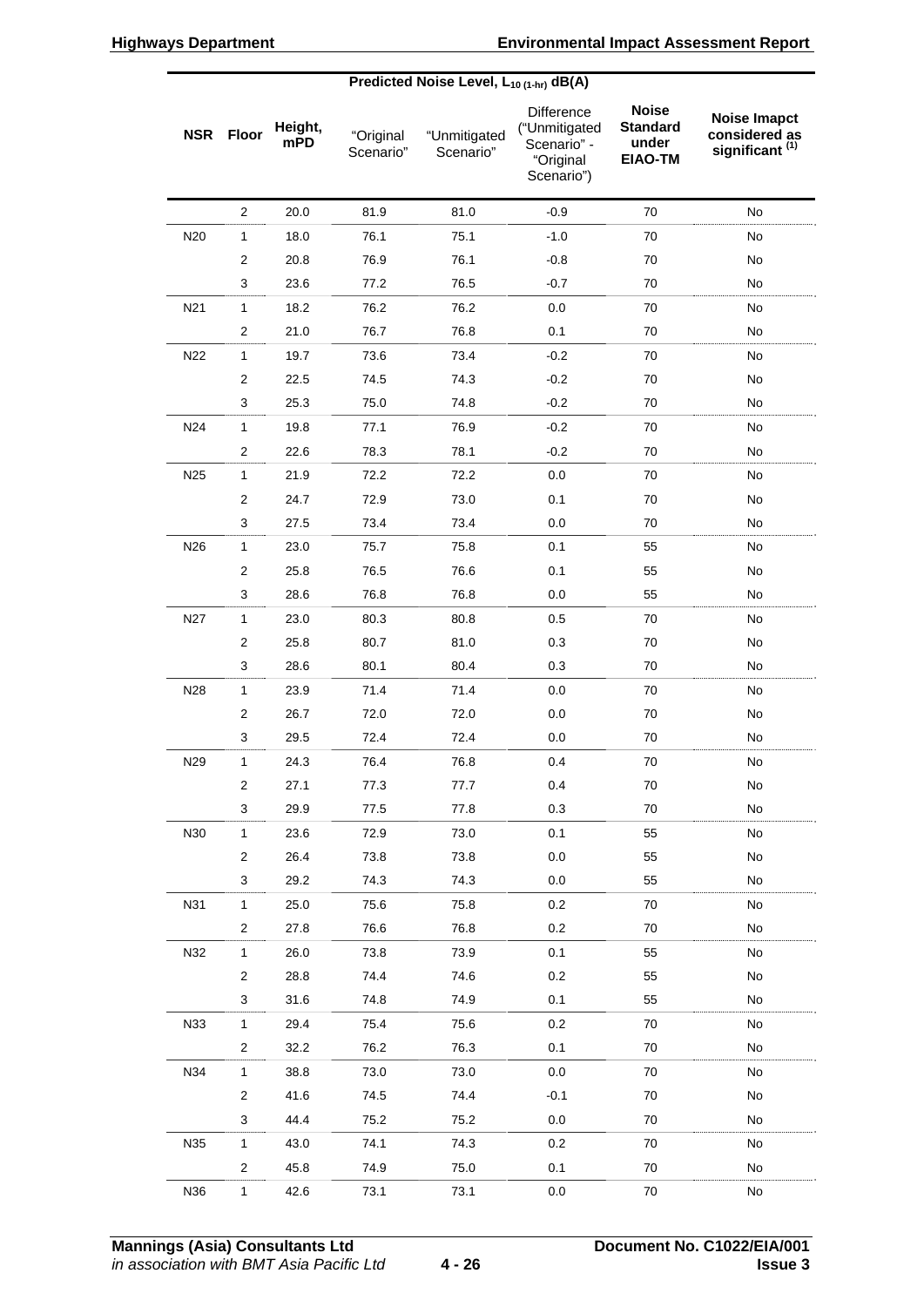|                 | Predicted Noise Level, $L_{10(1-hr)}$ dB(A) |                |                        |                           |                                                                              |                                                            |                                                                    |
|-----------------|---------------------------------------------|----------------|------------------------|---------------------------|------------------------------------------------------------------------------|------------------------------------------------------------|--------------------------------------------------------------------|
|                 | <b>NSR</b> Floor                            | Height,<br>mPD | "Original<br>Scenario" | "Unmitigated<br>Scenario" | <b>Difference</b><br>("Unmitigated<br>Scenario" -<br>"Original<br>Scenario") | <b>Noise</b><br><b>Standard</b><br>under<br><b>EIAO-TM</b> | <b>Noise Imapct</b><br>considered as<br>significant <sup>(1)</sup> |
|                 | $\overline{2}$                              | 45.4           | 74.3                   | 74.3                      | 0.0                                                                          | 70                                                         | No                                                                 |
| <b>N37</b>      | 1                                           | 47.7           | 74.5                   | 74.7                      | 0.2                                                                          | 70                                                         | No                                                                 |
|                 | 2                                           | 50.5           | 75.2                   | 75.3                      | 0.1                                                                          | 70                                                         | No                                                                 |
|                 | 3                                           | 53.3           | 75.4                   | 75.6                      | 0.2                                                                          | 70                                                         | No                                                                 |
| N38             | $\mathbf{1}$                                | 47.7           | 74.0                   | 74.2                      | 0.2                                                                          | 70                                                         | No                                                                 |
|                 | 2                                           | 50.5           | 74.9                   | 75.1                      | 0.2                                                                          | 70                                                         | No                                                                 |
|                 | 3                                           | 53.3           | 75.3                   | 75.5                      | 0.2                                                                          | 70                                                         | No                                                                 |
| N39             | $\mathbf{1}$                                | 45.0           | 82.0                   | 82.1                      | 0.1                                                                          | 70                                                         | No                                                                 |
|                 | $\overline{2}$                              | 47.8           | 82.2                   | 82.2                      | 0.0                                                                          | 70                                                         | No                                                                 |
| N41             | $\mathbf{1}$                                | 45.8           | 76.6                   | 76.7                      | 0.1                                                                          | 70                                                         | No                                                                 |
|                 | $\overline{2}$                              | 48.6           | 77.6                   | 77.7                      | 0.1                                                                          | 70                                                         | No                                                                 |
|                 | 3                                           | 51.4           | 77.9                   | 78.0                      | 0.1                                                                          | 70                                                         | No                                                                 |
| N42             | 1                                           | 47.8           | 77.9                   | 77.8                      | $-0.1$                                                                       | 70                                                         | No                                                                 |
|                 | 2                                           | 50.6           | 78.8                   | 78.7                      | $-0.1$                                                                       | 70                                                         | No                                                                 |
| N43             | $\mathbf{1}$                                | 51.0           | 76.1                   | 76.2                      | 0.1                                                                          | 70                                                         | No                                                                 |
|                 | $\overline{2}$                              | 53.8           | 76.8                   | 76.9                      | 0.1                                                                          | 70                                                         | No                                                                 |
|                 | 3                                           | 56.6           | 77.1                   | 77.2                      | 0.1                                                                          | 70                                                         | No                                                                 |
| N44             | 1                                           | 52.4           | 74.8                   | 75.0                      | 0.2                                                                          | 70                                                         | No                                                                 |
|                 | 2                                           | 55.2           | 75.6                   | 75.7                      | 0.1                                                                          | 70                                                         | No                                                                 |
|                 | 3                                           | 58.0           | 76.0                   | 76.0                      | 0.0                                                                          | 70                                                         | No                                                                 |
| N45             | $\mathbf{1}$                                | 54.1           | 67.9                   | 68.5                      | 0.6                                                                          | 70                                                         | No                                                                 |
| N46             | $\mathbf{1}$                                | 59.9           | 68.9                   | 69.0                      | 0.1                                                                          | 70                                                         | No                                                                 |
|                 | $\overline{2}$                              | 62.9           | 69.6                   | 69.7                      | 0.1                                                                          | 70                                                         | No                                                                 |
|                 | 3                                           | 65.9           | 70.0                   | 70.1                      | 0.1                                                                          | 70                                                         | No                                                                 |
|                 | 4                                           | 68.9           | 70.3                   | 70.4                      | 0.1                                                                          | 70                                                         | No                                                                 |
|                 | 5                                           | 71.9           | 70.6                   | 70.7                      | 0.1                                                                          | 70                                                         | No                                                                 |
| N47             | $\mathbf{1}$                                | 71.4           | 67.7                   | 68.0                      | 0.3                                                                          | 70                                                         | No                                                                 |
|                 | $\overline{2}$                              | 74.4           | 67.9                   | 68.2                      | 0.3                                                                          | 70                                                         | No                                                                 |
| N48             | $\mathbf{1}$                                | 61.8           | 67.5                   | 68.0                      | 0.5                                                                          | 70                                                         | No                                                                 |
| N49             | $\mathbf{1}$                                | 71.5           | 77.3                   | 78.1                      | 0.8                                                                          | 70                                                         | No                                                                 |
| N <sub>50</sub> | $\mathbf{1}$                                | 84.1           | 67.7                   | 67.7                      | 0.0                                                                          | 70                                                         | No                                                                 |
|                 | $\overline{c}$                              | 86.9           | 69.3                   | 69.3                      | 0.0                                                                          | 70                                                         | No                                                                 |
| N <sub>51</sub> | $\mathbf{1}$                                | 99.2           | 68.1                   | 67.6                      | $-0.5$                                                                       | 70                                                         | No                                                                 |
| N <sub>52</sub> | $\mathbf{1}$                                | 135.7          | 71.2                   | 71.3                      | 0.1                                                                          | 70                                                         | No                                                                 |
|                 | $\overline{\mathbf{c}}$                     | 138.5          | 72.9                   | 73.0                      | 0.1                                                                          | 70                                                         | No                                                                 |
| N <sub>53</sub> | 1                                           | 151.6          | 80.4                   | 80.5                      | 0.1                                                                          | 70                                                         | No                                                                 |
| N <sub>54</sub> | $\mathbf{1}$                                | 158.7          | 73.9                   | 74.2                      | 0.3                                                                          | 70                                                         | No                                                                 |
| P01             | $\mathbf{1}$                                | 9.0            | 80.1                   | 80.1                      | 0.0                                                                          | 70                                                         | No                                                                 |
|                 | 2                                           | 11.8           | 80.0                   | 80.0                      | 0.0                                                                          | 70                                                         | No                                                                 |
|                 | 3                                           | 14.6           | 79.8                   | 79.8                      | 0.0                                                                          | 70                                                         | No                                                                 |
| P <sub>02</sub> | $\mathbf{1}$                                | 9.1            | 79.8                   | 79.8                      | 0.0                                                                          | 70                                                         | No                                                                 |
|                 | $\overline{\mathbf{c}}$                     | 12.1           | 79.7                   | 79.7                      | 0.0                                                                          | 70                                                         | $\mathsf{No}$                                                      |
|                 |                                             |                |                        |                           |                                                                              |                                                            |                                                                    |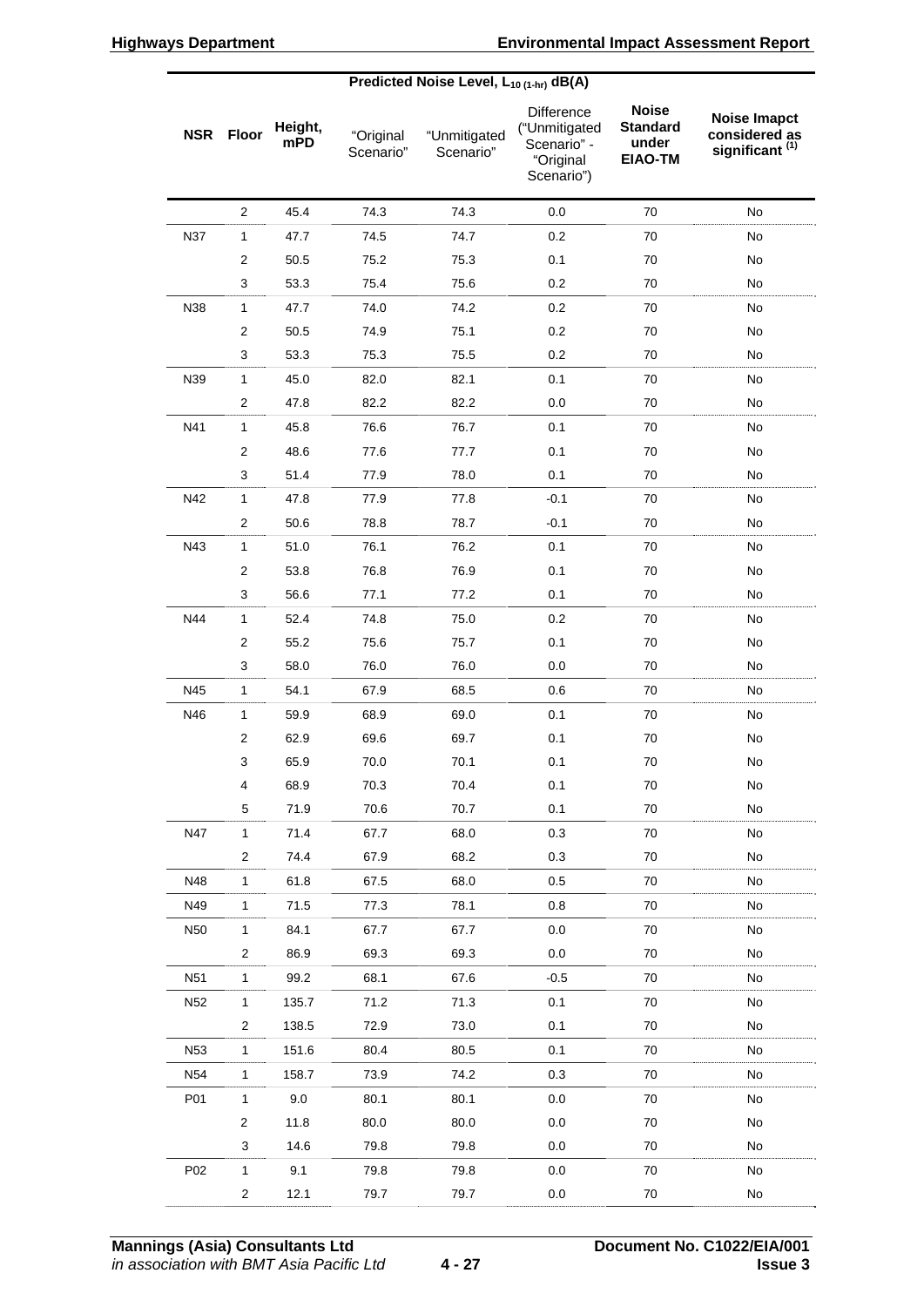|                 | Predicted Noise Level, $L_{10(1-hr)}$ dB(A) |                |                        |                           |                                                                       |                                                            |                                                                    |
|-----------------|---------------------------------------------|----------------|------------------------|---------------------------|-----------------------------------------------------------------------|------------------------------------------------------------|--------------------------------------------------------------------|
| <b>NSR</b>      | <b>Floor</b>                                | Height,<br>mPD | "Original<br>Scenario" | "Unmitigated<br>Scenario" | Difference<br>("Unmitigated<br>Scenario" -<br>"Original<br>Scenario") | <b>Noise</b><br><b>Standard</b><br>under<br><b>EIAO-TM</b> | <b>Noise Imapct</b><br>considered as<br>significant <sup>(1)</sup> |
| P03             | $\mathbf{1}$                                | 29.7           | 72.8                   | 73.2                      | 0.4                                                                   | 70                                                         | No                                                                 |
|                 | $\mathbf{2}$                                | 32.5           | 73.5                   | 73.9                      | 0.4                                                                   | 70                                                         | No                                                                 |
|                 | 3                                           | 35.3           | 73.9                   | 74.2                      | 0.3                                                                   | 70                                                         | No                                                                 |
| P04             | 1                                           | 54.8           | 79.8                   | 80.0                      | 0.2                                                                   | 70                                                         | No                                                                 |
|                 | $\overline{\mathbf{c}}$                     | 57.8           | 79.3                   | 79.5                      | 0.2                                                                   | 70                                                         | No                                                                 |
| P05             | 1                                           | 8.8            | 82.5                   | 82.5                      | 0.0                                                                   | 70                                                         | No                                                                 |
|                 | $\overline{\mathbf{c}}$                     | 11.6           | 82.3                   | 82.3                      | 0.0                                                                   | 70                                                         | No                                                                 |
|                 | 3                                           | 14.4           | 82.0                   | 82.0                      | 0.0                                                                   | 70                                                         | No                                                                 |
| P06             | $\mathbf{1}$                                | 9.4            | 83.6                   | 83.6                      | 0.0                                                                   | 70                                                         | No                                                                 |
|                 | $\overline{\mathbf{c}}$                     | 12.2           | 83.9                   | 84.0                      | 0.1                                                                   | 70                                                         | No                                                                 |
|                 | 3                                           | 15.0           | 83.2                   | 83.3                      | 0.1                                                                   | 70                                                         | No                                                                 |
| P07             | 1                                           | 11.1           | 83.9                   | 83.9                      | 0.0                                                                   | 70                                                         | No                                                                 |
|                 | 2                                           | 14.1           | 84.2                   | 84.2                      | 0.0                                                                   | 70                                                         | No                                                                 |
| P08             | $\mathbf{1}$                                | 10.3           | 75.9                   | 75.9                      | 0.0                                                                   | 70                                                         | No                                                                 |
|                 | $\overline{\mathbf{c}}$                     | 13.3           | 77.6                   | 77.5                      | $-0.1$                                                                | 70                                                         | No                                                                 |
|                 | 3                                           | 16.3           | 78.3                   | 78.3                      | 0.0                                                                   | 70                                                         | No                                                                 |
| P09             | $\mathbf{1}$                                | 21.1           | 81.5                   | 81.5                      | 0.0                                                                   | 70                                                         | No                                                                 |
|                 | $\overline{\mathbf{c}}$                     | 23.9           | 81.8                   | 81.8                      | 0.0                                                                   | 70                                                         | No                                                                 |
|                 | 3                                           | 26.7           | 81.1                   | 81.1                      | 0.0                                                                   | 70                                                         | No                                                                 |
| P10             | 1                                           | 26.7           | 82.2                   | 82.1                      | $-0.1$                                                                | 70                                                         | No                                                                 |
|                 | $\mathbf{2}$                                | 29.5           | 82.4                   | 82.4                      | 0.0                                                                   | 70                                                         | No                                                                 |
|                 | 3                                           | 32.3           | 81.8                   | 81.8                      | 0.0                                                                   | 70                                                         | No                                                                 |
| P11             | 1                                           | 32.9           | 82.1                   | 82.0                      | $-0.1$                                                                | 70                                                         | No                                                                 |
|                 | $\overline{\mathbf{c}}$                     | 35.9           | 81.7                   | 81.7                      | 0.0                                                                   | $70\,$                                                     | No                                                                 |
| P12             | 1                                           | 47.4           | 81.8                   | 81.9                      | 0.1                                                                   | $70\,$                                                     | No                                                                 |
|                 | $\overline{\mathbf{c}}$                     | 50.2           | 82.3                   | 82.4                      | 0.1                                                                   | $70\,$                                                     | No                                                                 |
|                 | 3                                           | 53.0           | 81.6                   | 81.7                      | 0.1                                                                   | 70                                                         | No                                                                 |
| P <sub>13</sub> | $\mathbf{1}$                                | 51.9           | 83.3                   | 83.4                      | 0.1                                                                   | 70                                                         | No                                                                 |
|                 | $\overline{c}$                              | 54.7           | 83.4                   | 83.5                      | 0.1                                                                   | 70                                                         | No                                                                 |
|                 | 3                                           | 57.5           | 82.7                   | 82.8                      | 0.1                                                                   | $70\,$                                                     | No                                                                 |

Note:

1) The noise considered as significant if predicted noise level of "Unmitigated Scenario" > noise standards under EIAO-TM and the traffic noise level with the road project (i.e., "Unmitigated Scenario") is equal or greater than that without the road project (i.e., "Original Scenario") at the design year by 1.0 dB(A) or more.

- 4.72 As presented in Table 4.12 and Table 4.13, the predicted traffic noise levels with the road project (i.e., "Unmitigated Scenario") are not greater than that without the road project (i.e., "Original Scenario") at the design year by 1.0 dB(A) or more, the traffic noise impact from the Project is considered not significant.
- 4.73 The proposed road works would upgrade the existing road sections into 7.3m wide single two lane carriageway and the associated pedestrian access on both sides of the roads. Therefore, to widen the pedestrian access may increase the distance between some of the NSRs and the roads as a result of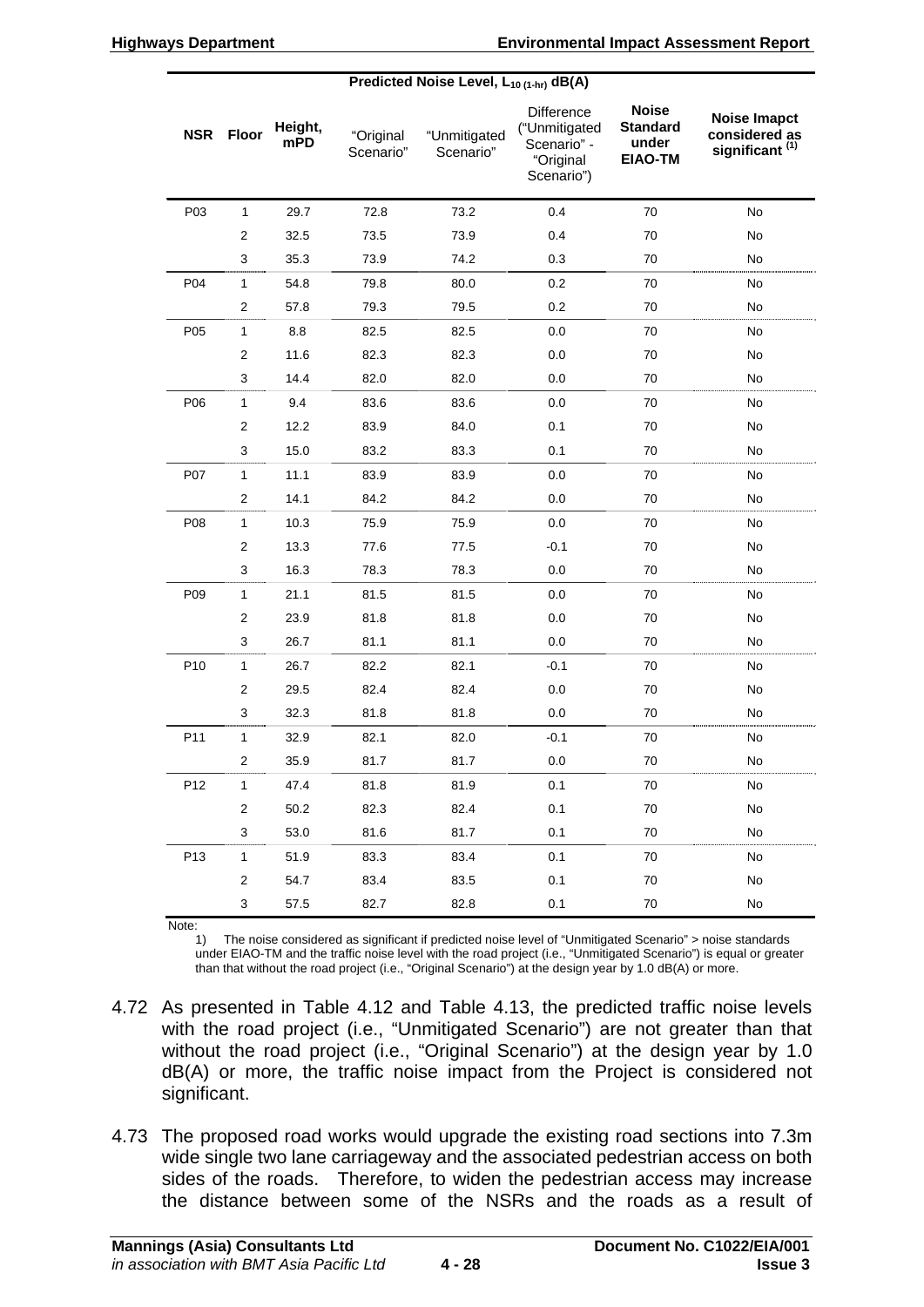decreasing in traffic noise levels (if the road alignment is shifted away from the NSR). Moreover, the 2-lane road sections will be separated by central divider (e.g., CH17+10 to CH18+80) which will also increase the distance separation between one road lane and the NSR as a result of decreasing in traffic noise levels as well. Therefore, the traffic noise levels at some representative NSRs would have no change or even decrease after the Project and all NSRs will not experience any significant additional noise impact after the operation of the Project.

# *Noise Mitigation Measures*

4.74 Direct noise mitigation measures are not considered necessary as the increases of traffic noise impacts are less than 1.0 dB(A) at any of the representative NSRs.

# *Residual Impacts during Operation*

4.75 Although the overall noise levels at some NSRs would exceed the traffic noise criterion, noise exceedances at these NSRs are due to the existing roads. No residual impact is predicted during the operational phase of the Project.

# **Environmental Monitoring and Audit (EM&A)**

- 4.76 Since it is anticipated that there will be potential adverse impacts during construction, construction phase EM&A shall be conducted to ensure the recommended mitigation measures are effectively implemented.
- 4.77 Operational noise monitoring is not considered necessary.

# **Conclusion**

- 4.78 Practical noise mitigation measures such as use of quieter PMEs and erection of temporary noise barriers are proposed to minimize the noise impact during the construction phase. It is recommended that more detailed construction work programme should be established by the contractor and applicable noise mitigation measures should be implemented according to the actual site condition and constraints, in order to minimize the residual construction noise impact. EM&A has been proposed to ensure the implementation and effectiveness of the mitigation measures.
- 4.79 Operational road traffic noise impact has been predicted based on morning and afternoon peak traffic flow at the design year of 2030. The predicted traffic noise levels with the project (i.e., "Unmitigated Scenario") are not greater than that without the road project (i.e., "Original Scenario") at the design year by 1.0 dB(A) or more. It is concluded that the traffic noise impact due to the project is considered insignificant. Hence, direct noise mitigation measures are not considered necessary.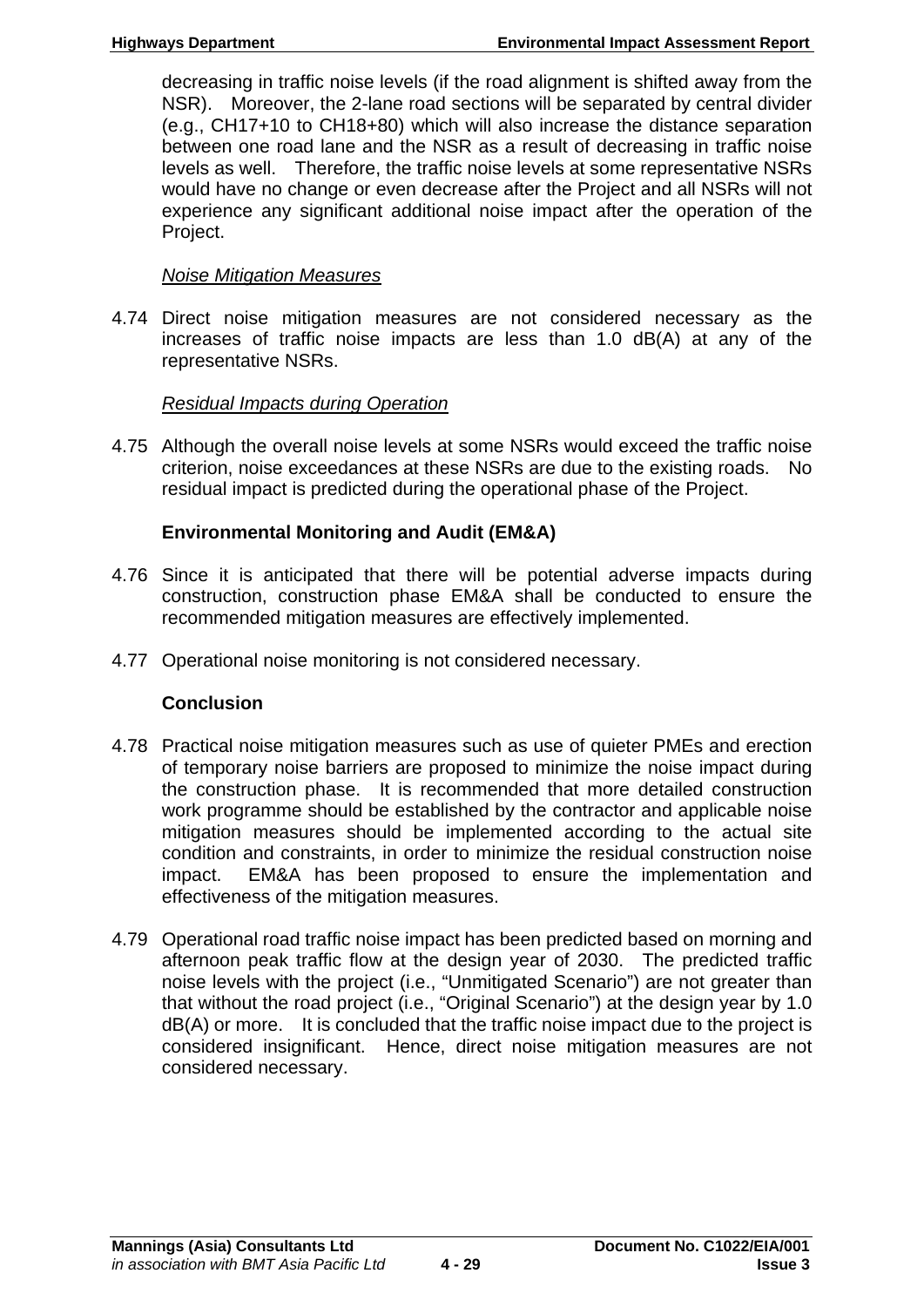### **5.0 WATER QUALITY IMPACT ASSESSMENT**

#### **Introduction**

- 5.1 This section presents a background of the current condition of surface waters in the form of streams and channels in the Project area, and describes the potential impacts on water quality associated with Project construction and operation. Mitigation measures are proposed and residual impacts are evaluated as appropriate.
- 5.2 The water quality assessment and evaluation has been conducted in accordance with the guidelines and criteria as presented in Annexes 14 and 6 of the Technical Memorandum on Environmental Impact Assessment Process (EIA-TM), respectively.

### **Legislation, Standards and Practice Notes**

- 5.3 The following legislation, Standards and Practice Notes were considered in the assessment:
	- Water Pollution Control Ordinance (Cap. 358): Water Quality Objectives (WQOs) for Deep Bay Water Control Zone (WCZ);
	- Water Pollution Control Ordinance (Cap. 358): WQOs for Tolo Harbour Supplementary WCZ;
	- Water Pollution Control Ordinance (Cap. 358): Technical Memorandum on Standards for Effluents Discharged into Drainage and Sewerage Systems, Inland and Coastal Waters;
	- EIAO (Cap. 499): Annexes 6 and 14 of TM-EIAO;
	- EPD's Practice Notes for Professinal Persons ProPECC PN 1/94 "Construction Site Drainage"; and,
	- Water Supplies Department (WSD) guidelines on protection of Water Gathering Ground (Appendix E1).
- 5.4 Table 5.1 summarises the objectives for inland waters of the Deep Bay and Tolo Harbour Supplementary WCZ.

| .                            | $114101$ $\leq$ $160111$ $\leq$ $19011100$ $\leq$ $1911100100$ $\leq$ |  |  |  |  |  |
|------------------------------|-----------------------------------------------------------------------|--|--|--|--|--|
| Parameters                   | <b>Water Quality Objectives</b>                                       |  |  |  |  |  |
| рH                           | $6.5 - 8.5$                                                           |  |  |  |  |  |
| Suspended solids (SS)        | Annual median 20 mg/L                                                 |  |  |  |  |  |
| Dissolved oxygen (DO)        | 4 mg/L                                                                |  |  |  |  |  |
| Chemical oxygen demand (COD) | 15 $mg/L$                                                             |  |  |  |  |  |

### **Table 5.1 Water Quality Objectives for Inland Waters**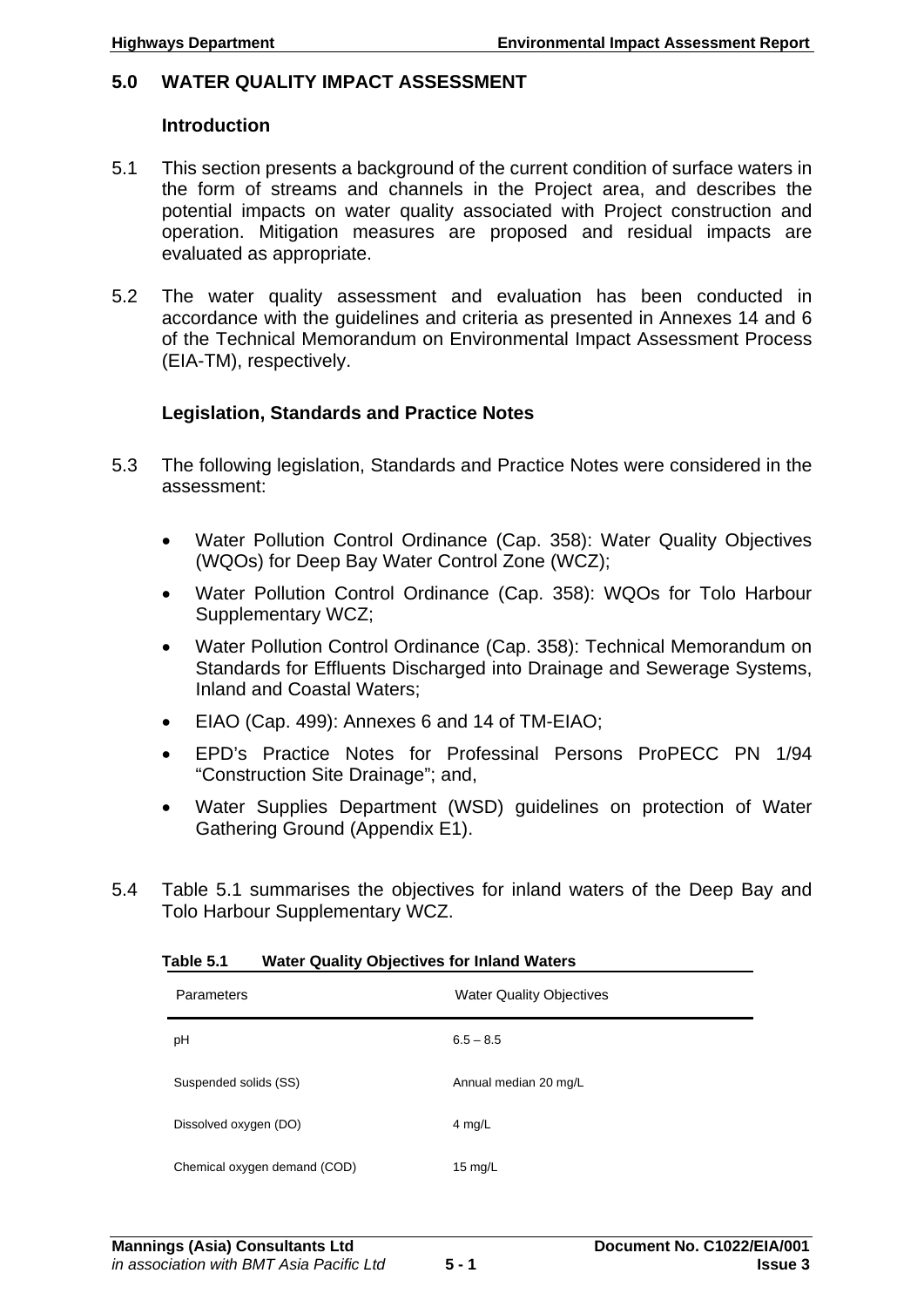5-day Biochemical Oxygen Demand (BOD5) 3 mg/L

### **Baseline Conditions**

- 5.5 Water courses within the project area comprise the channelized Kam Tin River and a number of natural streams with unpolluted and polluted sections. The direction of flow is towards the Kam Tin River and ultimately Inner Deep Bay to the northwest for those water courses near Shek Kong Barracks and Wang Toi Shan Shan Tsuen, and the towards Lam Tsuen River and ultimately Tolo Harbour to the east for those water courses near Kadoorie Experimental Farm.
- 5.6 Observations during site visits conducted in April and May 2008 indicate that streams at the east of the project area were clean. By contrast, surface waters at the east of the Project area were grey and turbid with occasional odour detected, indicating organic pollution. These field observations are consistent with the latest EPD's water quality index (WQI), with Lam Tsuen River classed as "Excellent" but Kam Tin River classed as having a "bad" or "very bad" WQI in 2006.
- 5.7 Table 5.2 shows the water quality monitoring data at Lam Tsuen River and Kam Tin River in 2006. $<sup>1</sup>$  These indicated that the water quality in Lam Tsuen River is</sup> much better than in Kam Tin River, with higher DO but lower SS, BOD5, COD, *E. coli* and NH3-N.

| Parameter           | TR12H (Lam Tsuen River) | KT2 (Kam Tin River)               |
|---------------------|-------------------------|-----------------------------------|
| DO(mg/l)            | $8.6(7.8 - 9.5)$        | $2.7(1.1 - 6.1)$                  |
| рH                  | $7.3(7.1 - 7.6)$        | $7.3(7.2 - 7.5)$                  |
| SS (mg/l)           | $1(1-3)$                | $40(9 - 140)$                     |
| BOD5 (mg/l)         | $1(1 - 1)$              | $61(11 - 120)$                    |
| COD (mg/l)          | $4(2-6)$                | $130(23 - 300)$                   |
| E. coli (cfu/100ml) | $580(230 - 3,200)$      | $1,200,000$ (130,000 - 4,300,000) |
| $NH3-N$ (mg/l)      | $0.02(0.01 - 0.04)$     | $18.00(4.20 - 40.00)$             |

#### **Table 5.2 Summary of EPD Water Quality Monitoring Data for Lam Tsuen River and Kam Tin River in 2006**

5.8 The overall compliance of the WQOs in Lam Tsuen River is 95% due to the continued enforcement of the WPCO, the implementation of the Tolo Harbour Sewerage Master Plan Stage 1 and connection of village houses to the public sewer. As sewerage works continue in the area, the water quality of the water course is likely to improve further in the coming years.

River Water Quality in Hong Kong in 2006, published by EPD.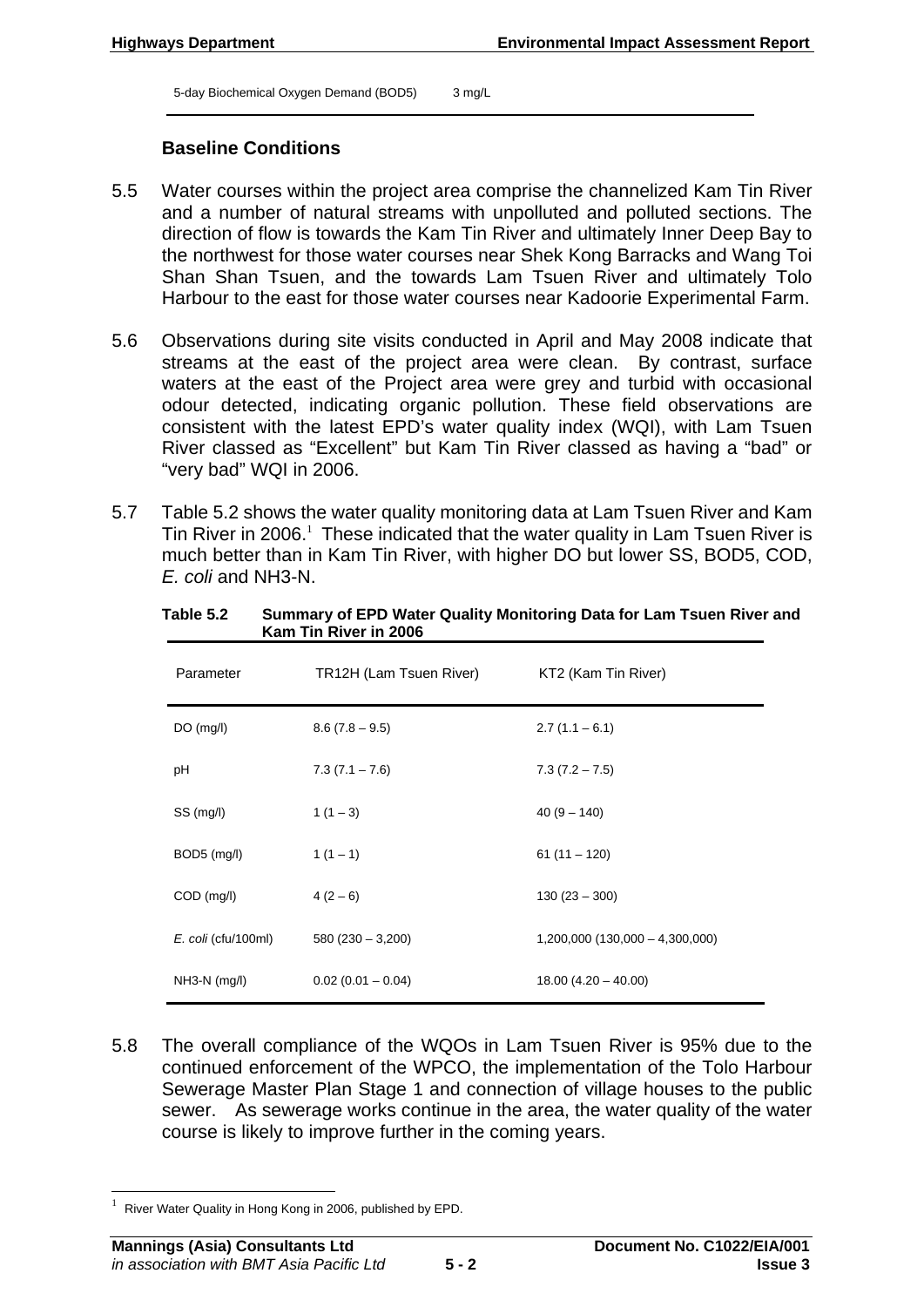- 5.9 Overall compliance of the WQOs in Kam Tin River is 39%, due to pollution from livestock farms and unsewered villages. With the implementation of the Livestock Waste Control Scheme and Yuen Long & Kam Tin Swerage Master Plan, the situation is expected to gradually improve.
- 5.10 It is noted that there is an encroachment of about 60m of the water gathering zone located at the eastern end of the Project (Figure 5.1).

# **Water Sensitive Receivers (WSRs)**

5.11 Identified WSRs within 300m of the Project boundary include water gathering ground from the project eastern end, local streams near Kadoorie Experimental Farm, Ling Wan Monastery, Wong Chuk Yuen, Sheung Tsuen and Kam Tin Bypass; nullah near Wang Toi Shan Hung Mo Tam, Shek Kong Barracks and the channelized Kam Tin River. Locations of the WSRs are provided in Figure 5.1.

# **Construction Phase Impact Assessment**

# *Impact Identification*

- 5.12 Potential water quality impacts may arise from general road construction works and associated facilities. Key sources of impact may include:
	- Surface runoff from rainfall and wind erosion of exposed surface areas, and material stockpiles and vehicle wheel washing facilities;
	- Wash water from dust suppression measures;
	- Spillage of chemicals, lubrication oils, solvent and petroleum products; and
	- Sewage from the construction workforce.
- 5.13 In particular, surface run-off into receiving water courses during and immediately after rainstorm events is a concern. Sediment laden run-off would result in deteriorating water quality and may result in induced effects on aquatic ecological resources. However, given both the magnitude and duration of works it is anticipated that unacceptable water quality impacts can be avoided with the proper implementation of appropriate construction run-off management practices referred in ProPECC PN 1/94 Construction Site Drainage.
- 5.14 Domestic sewage generated by the construction workforce shall be appropriately managed to avoid the potential adverse impacts of uncontrolled sewage discharge into nearby water courses. Portable chemical toilets shall be appropriately located on site in proximity to all key works areas where they shall remain and be maintained in good working order for the convenience of the workforce for the duration of the works.

# *Potential Cumulative Impacts during Construction Phase*

5.15 As stated in Section 2, there is only one designated project within 500m of the Project boundary (i.e., *Hong Kong Section of Guangzhou - Shenzhen - Hong Kong Express Rail Link*) and will potentially be constructing concurrently with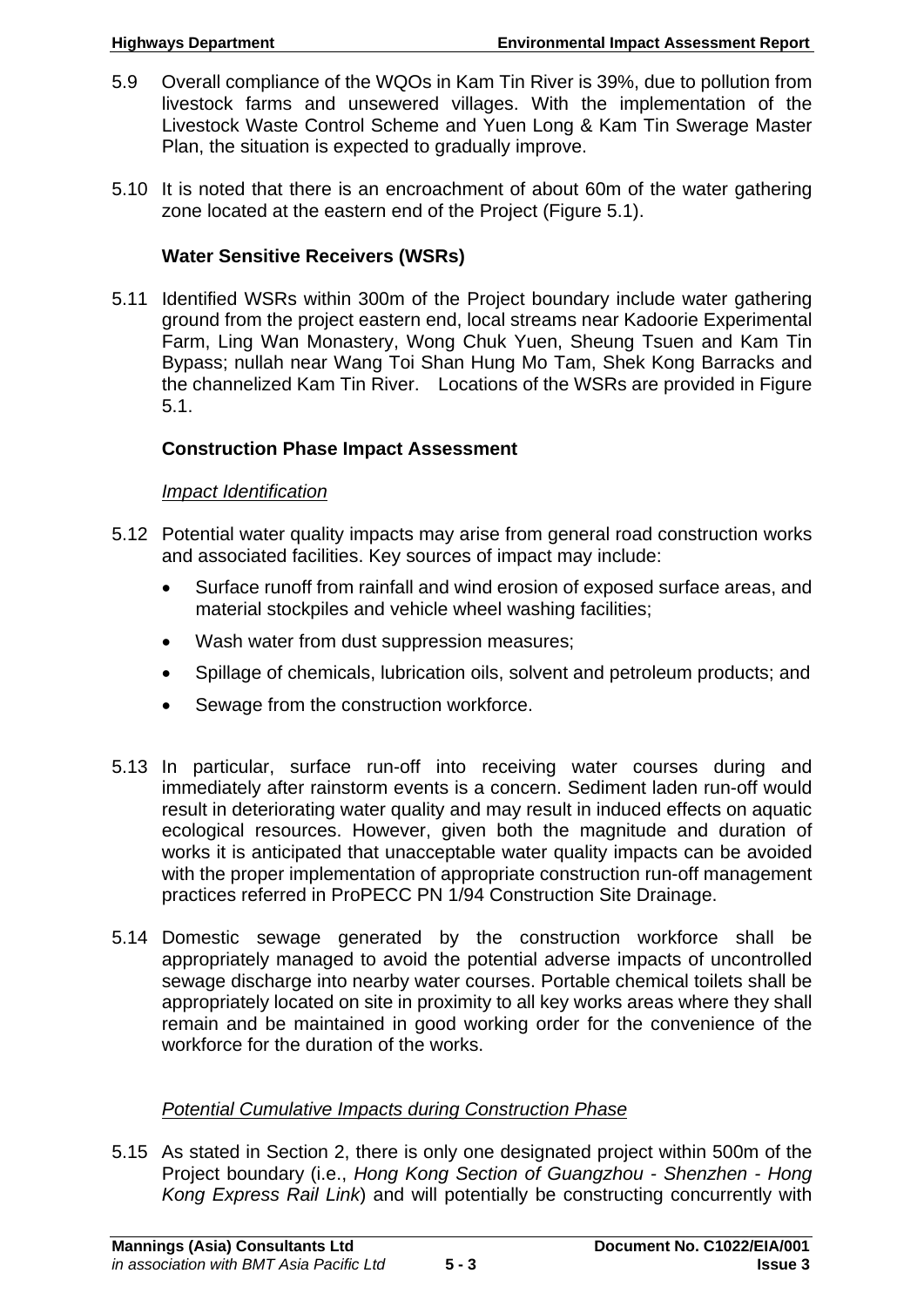this project. According to the Project Profile of this railway project (application no.: ESB-197/2008), most of the construction works would be carried out in underground condition. Therefore, no significant cumulative impacts are anticipated. Concurrent non-designated projects in the vicinity of the Project have been summarized in Table 2.1. Only minor local-scale impacts arising from the construction activities of these projects are anticipated. With these concurrent projects are distant from the proposed Project area, no significant cumulative impacts are anticipated.

# *Specific Protection of the Water Gathering Ground*

- 5.16 As the Project boundary fall within about 60m of the water gathering ground located at the eastern end of the Project, potential water quality impacts associated with the Project construction may be arise. The contractor shall comply with the "Condition of Working within Water Gathering Ground" (attached in Appendix E1) during Project construction.
- 5.17 In addition, the following control measures should be implemented during Project construction:
	- The provision of temporary toilet facilities within the Water Gathering Ground, if any, is subject to approval of the Director of Water Supplies. As a minimum requirement temporary toilet facilities must be located more than 30m from any watercourse.
	- The contractor should be measures taken to minimise rainfall into the working areas and the perimeter of the work sites will be bounded to prevent ingress of rainfall during storm events; and to prevent off site migration of materials.
	- Notices should be posted at conspicuous locations to remind the workers not to discharge any sewage or wastewater into the nearby environment.
- 5.18 As the Project should not have any permanent adverse effect on the gathering ground and the such measures in place, the water quality impact during the Project construction is considered insignificant.

# *Best Practice Control Measures*

- 5.19 Details of the best practice measures are provided below:
	- Wastewater from temporary site facilities should be controlled to prevent direct discharge to surface waters;
	- Storm drainage shall be directed to storm drains via adequately designed sand/silt removal facilities such as sand traps, silt traps and sediment basins. Channels, earth bunds or sand bag barriers should be provided on site to properly direct stormwater to such silt removal facilities. Catchpits and perimeter channels should be constructed in advance of site formation works and earthworks;
	- Silt removal facilities, channels and manholes shall be maintained and any deposited silt and grit shall be removed regularly, including specifically at the onset of and after each rainstorm;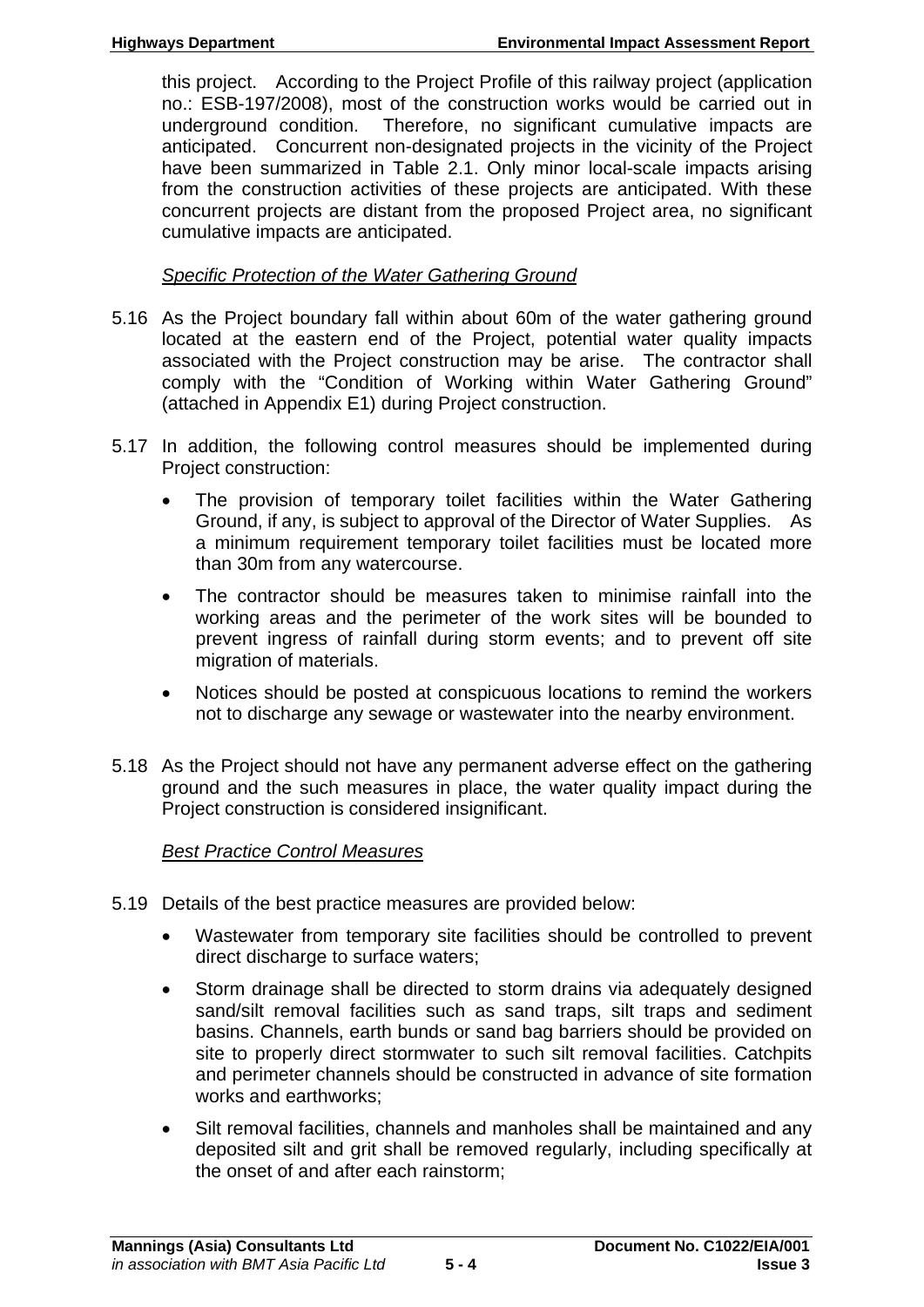- Rainwater pumped out from trenches or surface excavations should be discharged into storm drains via silt removal facilities;
- Open stockpiles (e.g. aggregates, sand and fill material) should be covered with a tarpaulin to avoid erosion during rainstorms;
- Exposed soil surface should be paved as soon as possible;
- Measures should be taken to prevent the washout of construction materials, soil, silt or debris into any drainage system;
- Discharges of surface run-off into foul sewers must always be prevented in order not to unduly overload the foul sewerage system;
- Vehicles and plant should be cleaned before they leave the construction site to ensure that no earth, mud or debris is deposited by them on roads. A wheel washing bay shall be provided at every site exit, as far as practicable;
- Wheel-wash overflow shall be directed to silt removal facilities before being discharged to the storm drain;
- Regular inspections of stilling basins and/or silt traps to ensure that sediment is not conveyed into the existing drainage system;
- Surface excavation should be carefully programmed to avoid wet-season operation. If it is unavoidable, any exposed top soils should be covered with a tarpaulin or other means;
- The contractor shall prepare an oil / chemical cleanup plan and ensure that leakages or spillages are contained and cleaned up immediately;
- Any fuels should be stored in bunded areas such that spillage can be easily collected. Waste oil should be collected and stored for recycling or disposal, in accordance with the Waste Disposal Ordinance.
- Sewage effluent should be handled by portable chemical toilets or sewage holding tanks. A licensed contractor is responsible for the sewage facilities maintenance, and regular sewage collection and disposal.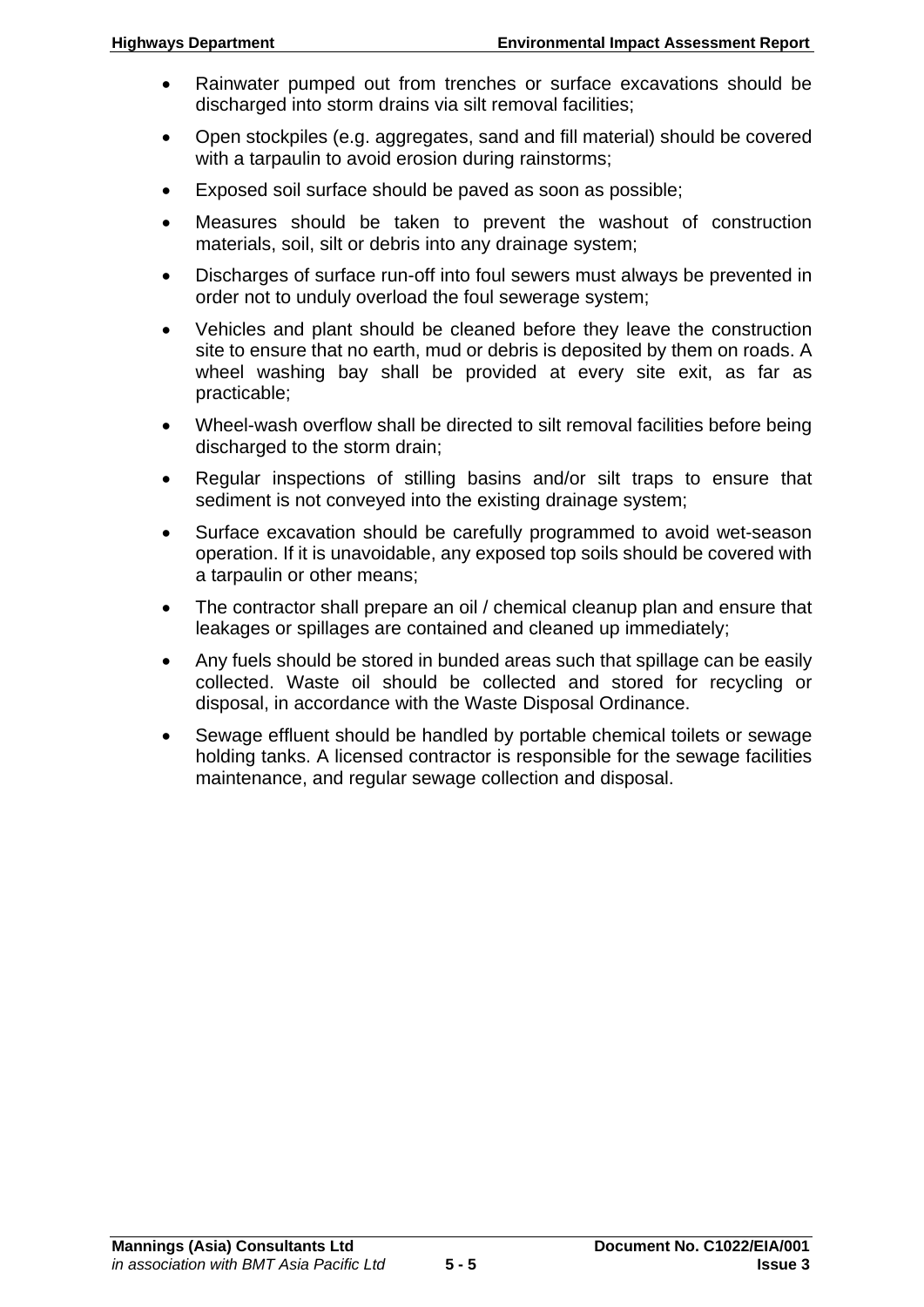### **Operational Phase Impact Assessment**

### *Impact Identification*

- 5.20 Potential water quality impacts during the operational phase may arise from highway discharge. Material deposited and accumulated on the road surface, including dust / sediment, heavy metals and vehicle oil, will be washed from the carriageway during rainfall events into silt traps and the existing / proposed drainage system.
- 5.21 Given the negligible change in the forecast traffic volume and composition, the nature and volume of highway discharge will not significantly increase during Project operation. In addition, there will be no sewage generation during Project operation, no adverse impacts are anticipated.

# **Environmental Monitoring and Audit**

5.22 Since no significant water quality impacts are expected during the construction and operational phases, water quality monitoring is not considered necessary. However, regular site inspections are recommended to be conducted during construction phase in order to ensure the mitigation measures are implemented properly.

# **Conclusion**

5.23 With the implementation of the mitigation measures during the construction and operation phases of the Project, no significant water quality impacts are anticipated. The implementation of the mitigation measures shall be included to the works contracts. Regular site inspections are recommended during construction to ensure the measures are implemented properly.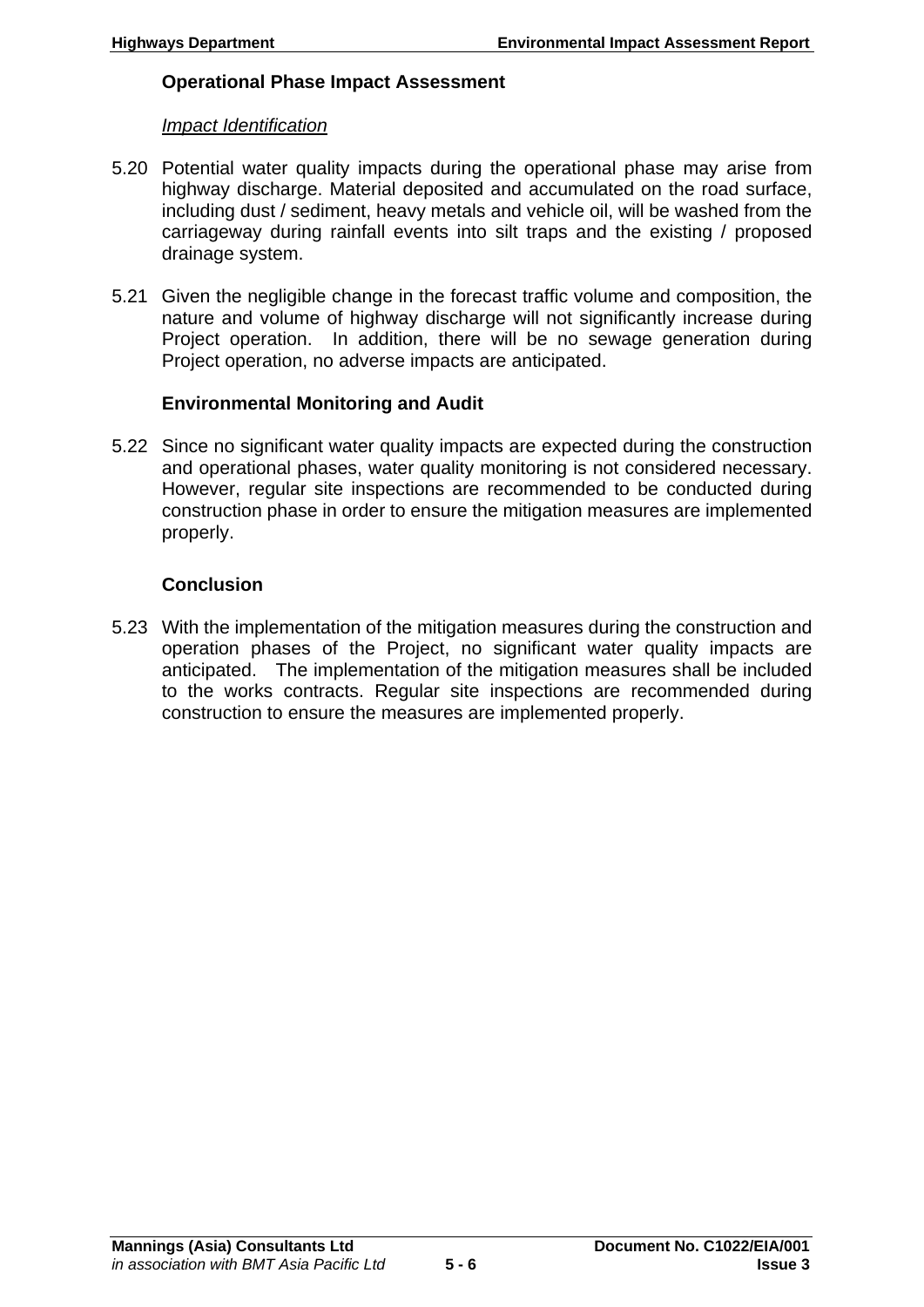### **6.0 WASTE MANAGEMENT**

### **Introduction**

- 6.1 This section provides an evaluation of the potential waste management implications associated with the construction and operation phases of the Project, and assesses the potential environmental impacts associated with the handling and disposal of wastes and materials.
- 6.2 The operation phase of the upgrading of Kam Tin Road and Lam Kam Road would generate wastes associated with roadside littering and road maintenance activities, and the amount would be expected to be minimal. The potential environmental impacts arising from the handling and disposal of the small quantity of waste are anticipated to be negligible and therefore have not been evaluated.
- 6.3 The potential hazard and land contamination issues and impacts associated with the upgrading of Kam Tin Road and Lam Kam Road were assessed in accordance with Section 3.4.4.2(iii) of the EIA Study Brief (ESB-170/2007) in this section.

# **Environmental Legislation and Criteria**

### *Waste Management*

- 6.4 The criteria and guidelines for evaluating and assessing waste management implications are set out in Annex 7 and Annex 15 of the EIAO-TM.
- 6.5 In carrying out the assessment, reference has been made to the Waste Disposal Ordinance (Cap. 354) and subsidiary legislation such as the Waste Disposal (Chemical Waste) (General) Regulation sets requirements for the storage, handling and transportation of all waste types.
- 6.6 Other relevant documents and guidelines are also applicable to waste management and disposal in Hong Kong:
	- Works Branch Technical Circular No. 2/93, Public Dumps;
	- ETWB Technical Circular (Works) No. 33/2002, "Management of Construction and Demolition Material Including Rock";
	- ETWB Technical Circular (Works) No. 19/2005, "Environmental Management on Construction Sites";
	- ETWB Technical Circular (Works) No. 15/2003, "Waste Management on Construction Sites"; and
	- Works Bureau Technical Circular No. 6/2002, "Enhanced Specification for Site Cleanliness and Tidiness".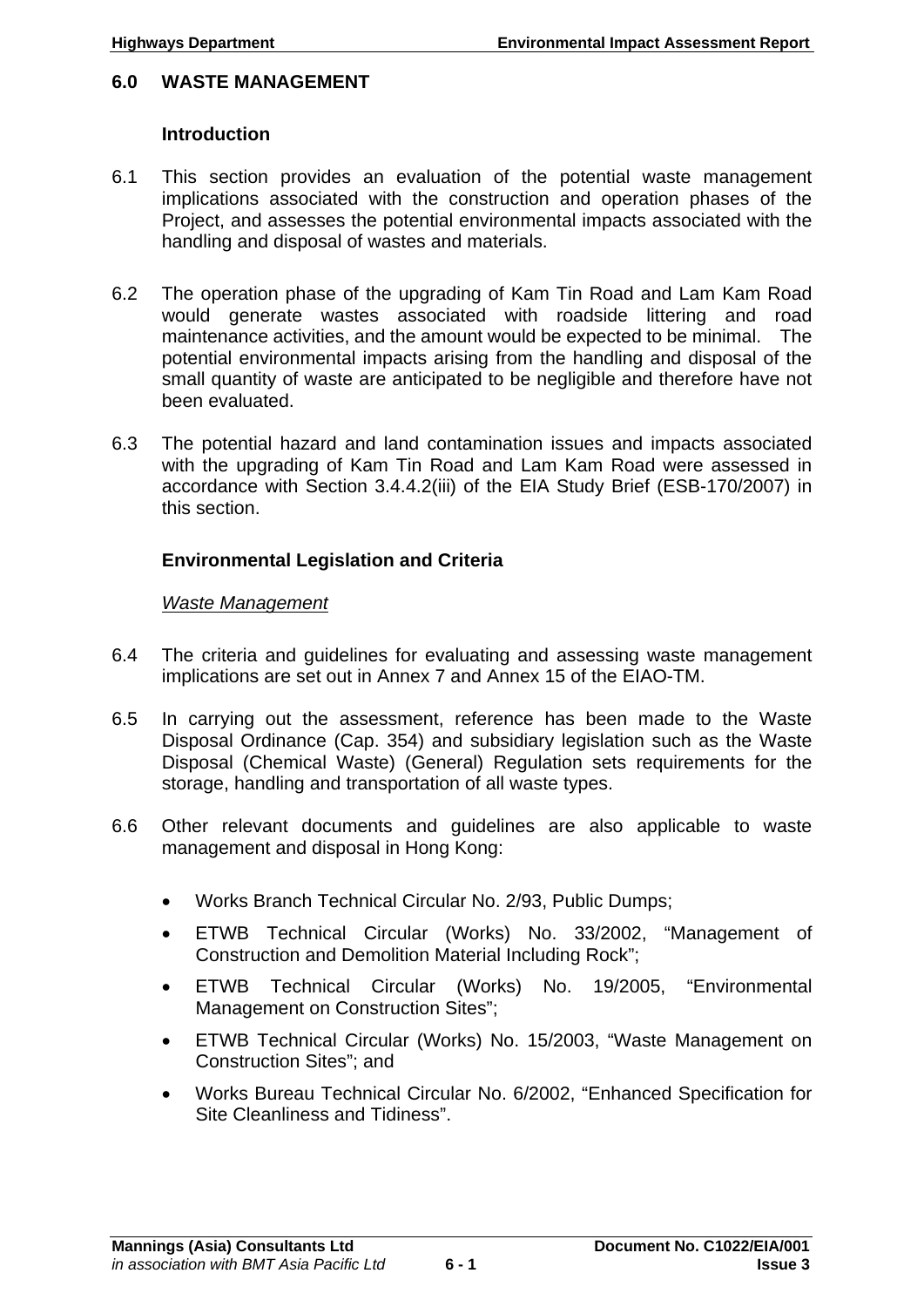### *Land Contamination*

- 6.7 Land contamination impact assessment was conducted with reference to the "Guidance Note for Contaminated Land Assessment and Remediation" and "Guidance Notes for Investigation and Remediation of Contaminated Sites of Petrol Filling Stations, Boatyards and Car Repair /Dismantling Workshop" issued by EPD. In addition, the Risk-based Remediation Goals (RBRGs) stipulated in the "Guidance Manual for Use of Risk-based Remediation Goals for Contaminated Land Management" issued by EPD should be adopted as the criteria for assessing soil and groundwater contamination.
- 6.8 Further consideration of contamination issues is provided in Section 3 (Potential Contaminated land Issues) of Annex 19 "Guidelines for Assessment of Impact on Sites of Cultural Heritage and Other Impacts" of the Technical Memorandum on Environmental Impact Assessment Process (EIAO-TM).

### **Waste Impact Assessment**

### *Assessment Methodology*

- 6.9 The criteria for evaluating the potential construction waste management implications are set out in Annex 7 of the EIAO-TM. The methods for assessing potential waste management impacts during construction follow those presented in Annex 15 of the EIAO-TM and include the following:
	- Estimation of the types and quantities of the wastes to be generated;
	- Assessment of the secondary environmental impacts due to the management of waste with respect to potential hazards, air and odour emissions, noise, wastewater discharges and public transport; and
	- Assessment of the potential impacts on the capacity of waste collection, transfer and disposal facilities.

# *Impact Assessment & Evaluation*

- 6.10 The following types of wastes are anticipated during the construction of the Project:
	- Construction and demolition (C&D) material;
	- Chemical wastes; and
	- General refuse.

# *Construction and demolition (C&D) material*

6.11 C&D material would be generated from the road upgrading works, associated slope and landscaping works on Kam Tin Road and Lam Kam Road during the course of the works between Year 2010 and 2015. The types of C&D material during the construction works would be soil, fill and artificial hard materials (e.g.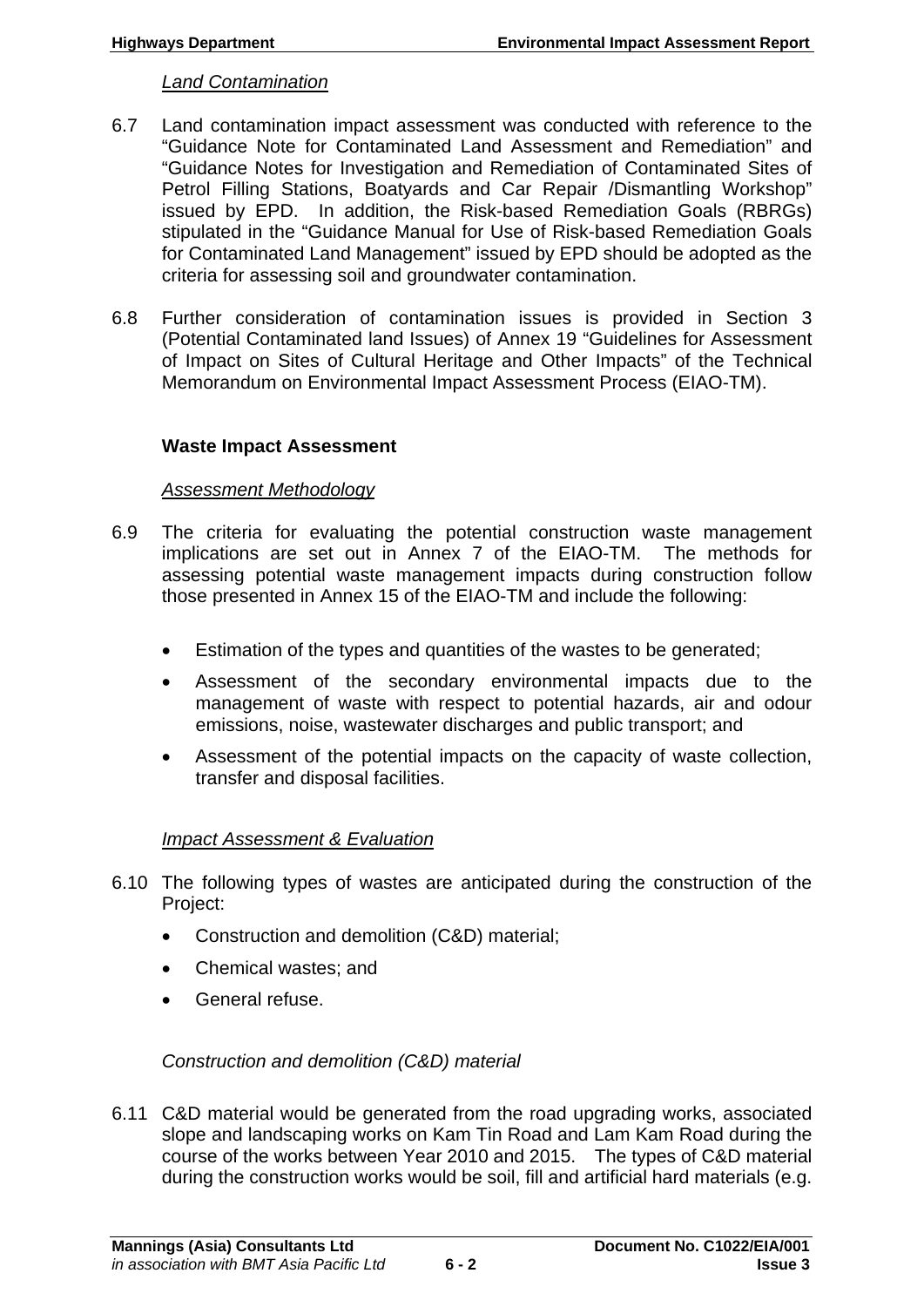concrete/bituminous pavement). It is estimated that the total volume of the C&D material generated from the Project would be approximately 45,000m<sup>3</sup>.

- 6.12 All C&D materials generated shall be sorted on site into inert portion "inert C&D materials" including soil, building debris, broken rock, concrete, etc., and the non-inert portion is the "C&D wastes" comprising timber, paper, plastics, general refuse etc. The inert C&D materials, the reusable and/or recyclable materials shall be recovered before disposal of the waste portion off site as a last resort. The waste portion of the inert C&D materials may be disposed of at the public fill reception facility at Tuen Mun Area 38, and the C&D wastes at North East New Territories (NENT) Landfill in Ta Kwu Ling.
- 6.13 Different kinds of wooden materials are essential to the construction project. All wooden materials used on site should be kept separate from other wastes. Wooden boards will be reused on site several times until the quality of the boards is no longer suitable for re-use. On completion of construction project, remaining reusable wooden material can be sorted and used at other construction sites by the contractor.
- 6.14 Reusable steel and concrete panels shall be used as a preferred alternative to wooden formwork, falsework, and site fencing.
- 6.15 Methods to minimise the generation of C&D material will be addressed during detail design and in planning of the construction works. A Waste Management System will be incorporated into the Waste Management Plan (WMP) to effectively manage and avoid/reduce/minimise the generation of C&D material during construction.
- 6.16 To prevent fly-tipping of C&D materials, a Trip Ticket System will be implemented to monitor C&D wastes from the Project, a truck carrying debris should first obtain a ticket on leaving the construction site, then dump the debris at the designated location and finally have the ticket stamped and returned to the construction site.
- 6.17 The estimated amount of C&D waste to be disposed of landfill and public filling reception facility would be  $2,000\text{m}^3$  and  $20,000\text{m}^3$  respectively.

# *Chemical Waste*

- 6.18 Construction plant and vehicle maintenance may generate a small amount of chemical wastes during construction works, such as cleaning fluids, solvents, lubrication oil and fuel.
- 6.19 The volume of chemical waste is difficult to quantify since it will depend upon the maintenance requirements and total number of plant utilised on site. However, the potential volume of chemical waste would be limited and anticipated in few cubic metres per month. The amount of chemical waste to be generated will be quantified in the site Waste Management Plan to be prepared by the Contractor.
- 6.20 Materials classified as chemical wastes will require special handling and storage arrangements before removal for appropriate treatment at the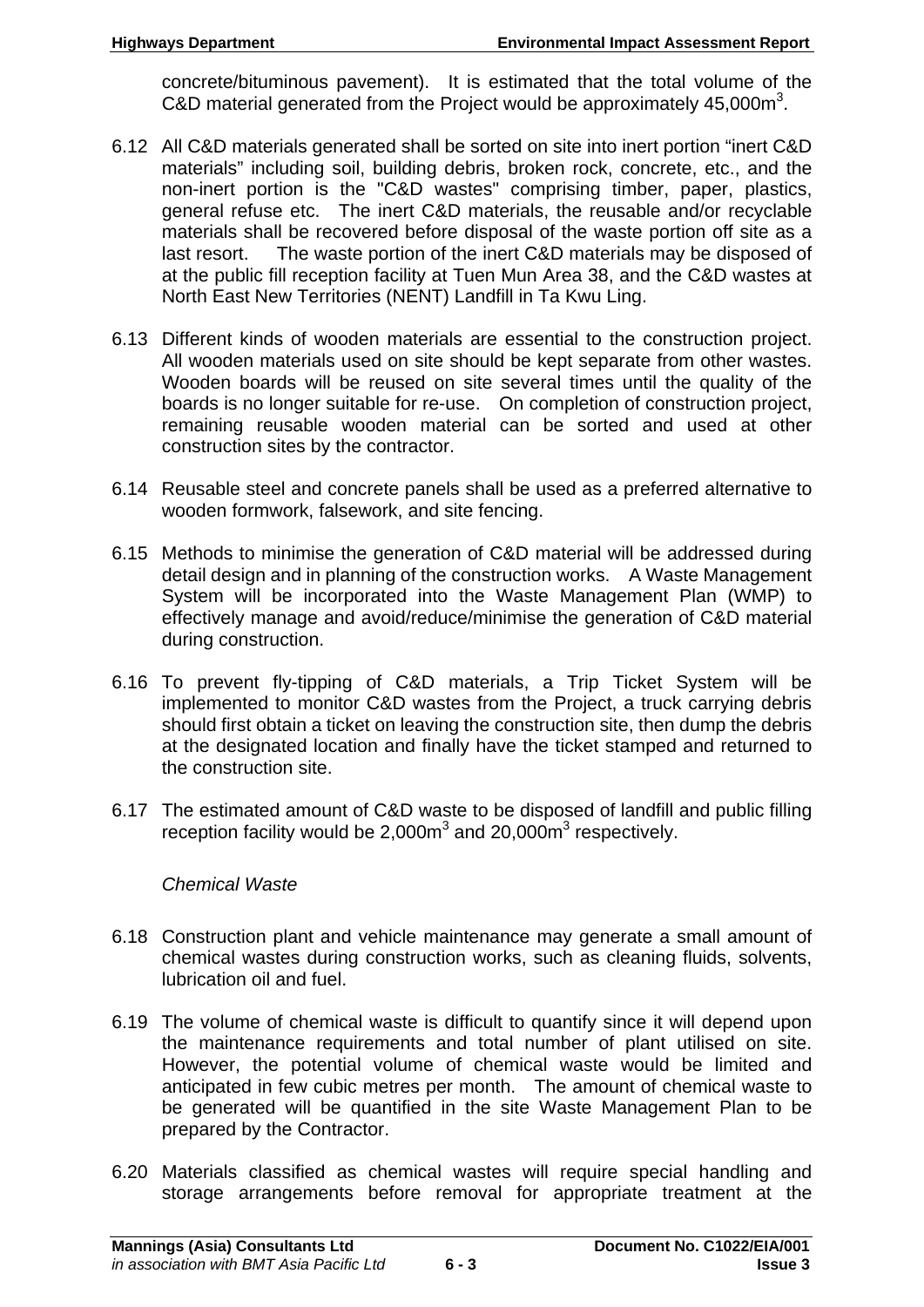Chemical Waste Treatment Facility (CWTF) or other licensed facilities. Wherever possible opportunities should be taken to reuse and recycle materials.

6.21 Storage, handling, transport and disposal of chemical waste should be arranged in accordance with the Code of Practice on the Packaging, Labelling and Storage of Chemical Waste published by the EPD. Provided that this occurs, and the chemical waste is disposed of at a licensed chemical waste treatment and disposal facility, the potential environmental impacts arising from the storage, handling and disposal of a small amount of chemical waste generated from the construction activities will be negligible.

### *General Refuse*

- 6.22 The workforce would generate refuse comprising food scraps, waste paper, empty containers, etc. Such refuse will be properly collected on-site and transfer to the nearby refuse collection point. Disposal of refuse at sites other than approved waste transfer or disposal facilities will be prohibited. Effective collection of site wastes will prevent waste materials being blown around by wind, or creating an odour nuisance or pest and vermin problem. Waste storage areas will be well maintained and cleaned regularly.
- 6.23 The maximum number of construction workers to be employed is estimated to be about 80 workers. Based on a generation rate of 0.65 kg per worker per day, the maximum daily arising of general refuse during the construction period would be approximately 52 kg and this waste can be effectively controlled by normal measures. With the implementation of good waste management practices at the site, adverse environmental impacts are not expected to arise from the storage, handling and transportation of workforce wastes.

# *Summary of Waste Materials*

6.24 Based on the assessment above, Table 6.1 presents the estimated volume of waste generation. In general, the inert portion of C&D materials should be disposed of to Public Fill Banks or other Public Filling Areas while the non-inert portion should be sent to landfill for disposal. Any potential for reuse of materials on site should be explored prior to disposal.

| <b>Material Type</b>     | Source(s)                                                    | Quantity                                                                                                                                                                     | Handling                                                                                                                                         | Disposal / Treatment                                                                                                                                                                                                         |
|--------------------------|--------------------------------------------------------------|------------------------------------------------------------------------------------------------------------------------------------------------------------------------------|--------------------------------------------------------------------------------------------------------------------------------------------------|------------------------------------------------------------------------------------------------------------------------------------------------------------------------------------------------------------------------------|
| <b>C&amp;D Materials</b> | Excavation, minor<br>modification of slope<br>and road works | Excavation for drain<br>laying = 20,000 m <sup>3</sup><br>Excavation for road<br>$resurfacing =$<br>20,000 $m3$<br><b>Excavation for slope</b><br>work = $5,000 \text{ m}^3$ | Sort on-site into<br>inert C&D material<br>(public fill) and<br>non-inert C&D<br>waste<br>23,000 $m3$ of inert<br>C&D material<br>reused on-site | 20,000 $m3$ of inert C&D<br>material (public fill) to be<br>disposed of at public fill<br>reception facility at Tuen<br>Mun Area 38 for other<br>beneficial uses<br>2,000 $m3$ of non-inert<br>C&D waste to NENT<br>landfill |

#### **Table 6.1 Summary of Waste Generation during Construction Phase**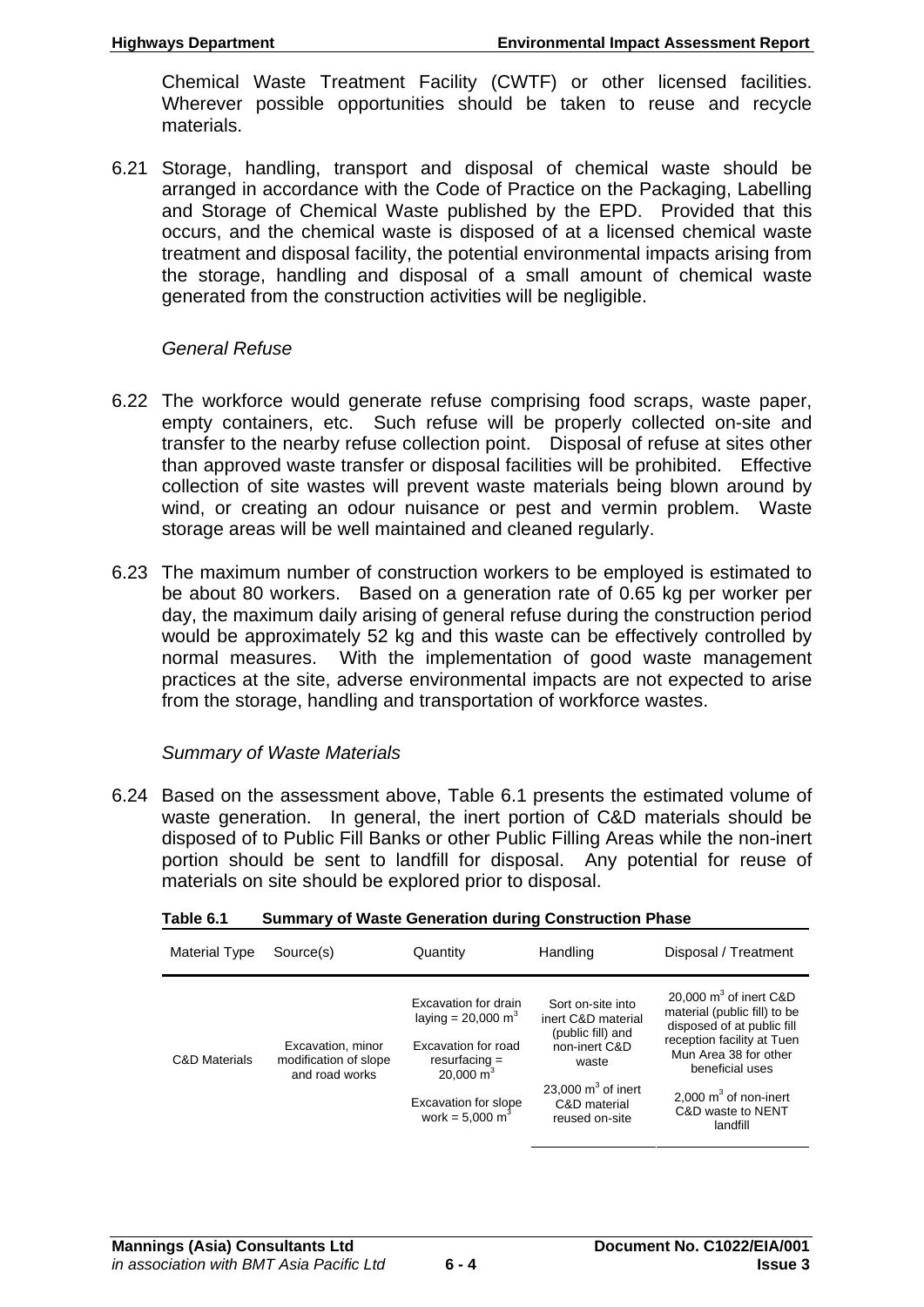| Material Type         | Source(s)                                                                                             | Quantity                                                                           | Handling                                                                                           | Disposal / Treatment                                                                |
|-----------------------|-------------------------------------------------------------------------------------------------------|------------------------------------------------------------------------------------|----------------------------------------------------------------------------------------------------|-------------------------------------------------------------------------------------|
|                       |                                                                                                       | Total = $45,000 \text{ m}^3$                                                       | Wooden Material<br>(reusable as lower<br>grade shuttering or<br>fencing on-site or<br>other sites) | Final disposal to NENT<br>Landfill                                                  |
|                       |                                                                                                       |                                                                                    | Scrap metals<br>(Reusable steel<br>panels shall be<br>used as site<br>fencing)                     | To NENT Landfill if<br>rejected by recycling<br>companies.                          |
| Chemical<br>Waste     | Cleansing fluids,<br>solvent. lubrication oil<br>and fuel from<br>construction plant and<br>equipment | A few cubic metres<br>per month<br>(preliminary<br>estimate)                       | Recycle on-site or<br>by licensed<br>companies and<br>stored on-site in the<br>designed containers | <b>To Chemical Waste</b><br><b>Treatment Facility or</b><br>other licensed facility |
| <b>General Refuse</b> | Waste paper,<br>discarded containers.<br>etc. generated from<br>workforce                             | Approximate 52 kg<br>per day (preliminary<br>estimate based on<br>workforce of 80) | Provide on-site<br>refuse collection<br>points                                                     | To NENT landfill                                                                    |

### *Best Management Practices*

- 6.25 While potentially significant waste management impacts are not envisaged, given the potential for secondary impacts (e.g., dust, noise, water quality and visual impacts) mitigation measures are required to ensure proper waste handling, storage, transportation and disposal throughout the construction works.
- 6.26 In line with Government's position on waste minimisation, the practice of avoiding and minimising waste generation and waste recycling should be adopted as far as practicable. Recommended mitigation measures to be implemented throughout the course of the construction phase:
	- An on-site environmental co-ordinator should be identified at the outset of the works. The co-ordinator shall prepare an Environmental Management Plan (EMP) incorporating waste management in accordance with the requirements set out in the ETWB TCW No. 19/2005, Environmental Management on Construction Sites. The EMP shall include monthly and yearly Waste Flow Tables (WFT) that indicate the amounts of waste generated, recycled and disposed of (including final disposal site), and which should be regularly updated;
	- Spoil generated from the piling activities will need to be properly handled to minimise contamination to surface waters and any exposed ground areas due to leakage or improper storage (i.e. onto bare ground instead of into tanks);
	- The reuse/ recycling of all materials on site shall be investigated prior to treatment/ disposal off- site;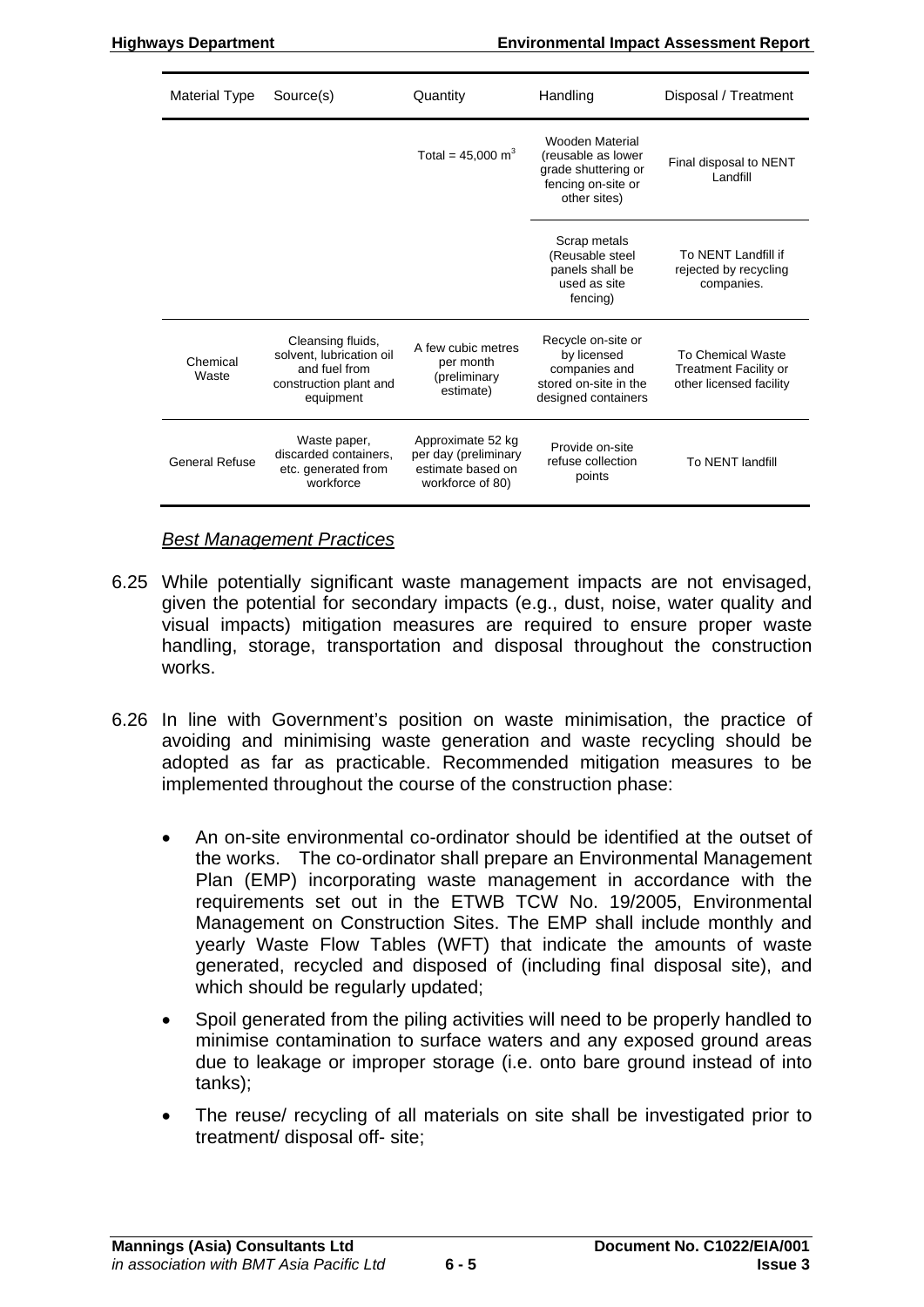- Good site practices shall be adopted from the commencement of works to avoid the generation of waste, reduce cross contamination of waste and to promote waste minimisation;
- All waste materials shall be sorted on-site into inert and non-inert C&D materials, and where the materials can be recycled or reused, they shall be further segregated. Inert material, or public fill will comprise stone, rock, masonry, brick, concrete and soil which is suitable for land reclamation and site formation whilst non-inert materials include all other wastes generated from the construction process such as plastic packaging and vegetation (from site clearance);
- The Contractor shall be responsible for identifying what materials can be recycled/ reused, whether on-site or off-site. In the event of the latter, the Contractor shall make arrangements for the collection of the recyclable materials. Any remaining non-inert waste shall be collected and disposed of to the Public Filling Areas whilst any inert C&D materials shall be re-used on site as far as possible. Alternatively, if no use of the inert material can be found on-site, the materials can be delivered to a Public Fill Area or Public Fill Bank after obtaining the appropriate licence;
- With reference to ETWBTC (W) No.31/2004, Trip-ticket System for Disposal of Construction and Demolition Material, a trip ticket system should be established at the outset of the construction of the NLH/ helipad to monitor the disposal of C&D and solid wastes from the site to public filling facilities and landfills;
- Under the Waste Disposal (Chemical Waste) (General) Regulation, the Contractor shall register as a Chemical Waste Producer if chemical wastes such as spent lubricants and paints are generated on site. Only licensed chemical waste collectors shall be employed to collect any chemical waste generated at site. The handling, storage, transportation and disposal of chemical wastes shall be conducted in accordance with the Code of Practice on the Packaging, Labelling and Storage of Chemical Wastes and A Guide to the Chemical Waste Control Scheme both published by EPD;
- A sufficient number of covered bins shall be provided on site for the containment of general refuse to prevent visual impacts and nuisance to the sensitive surroundings. These bins shall be cleared daily and the collected waste disposed of to the refuse transfer station. Further to the issue of ETWB TCW No. 6/2002A, Enhanced Specification for Site Cleanliness and Tidiness, the Contractor is required to maintain a clean and hygienic site throughout the Project works;
- All chemical toilets, if any, shall be regularly cleaned and the night-soil collected and transported by a licensed contractor to a Government Sewage Treatment Works facility for disposal;
- Tool-box talks should be provided to workers about the concepts of site cleanliness and appropriate waste management procedures, including waste reduction, reuse and recycling;
- The Contractor shall comply with all relevant statutory requirements and guidelines and their updated versions that may be issued during the course of Project construction.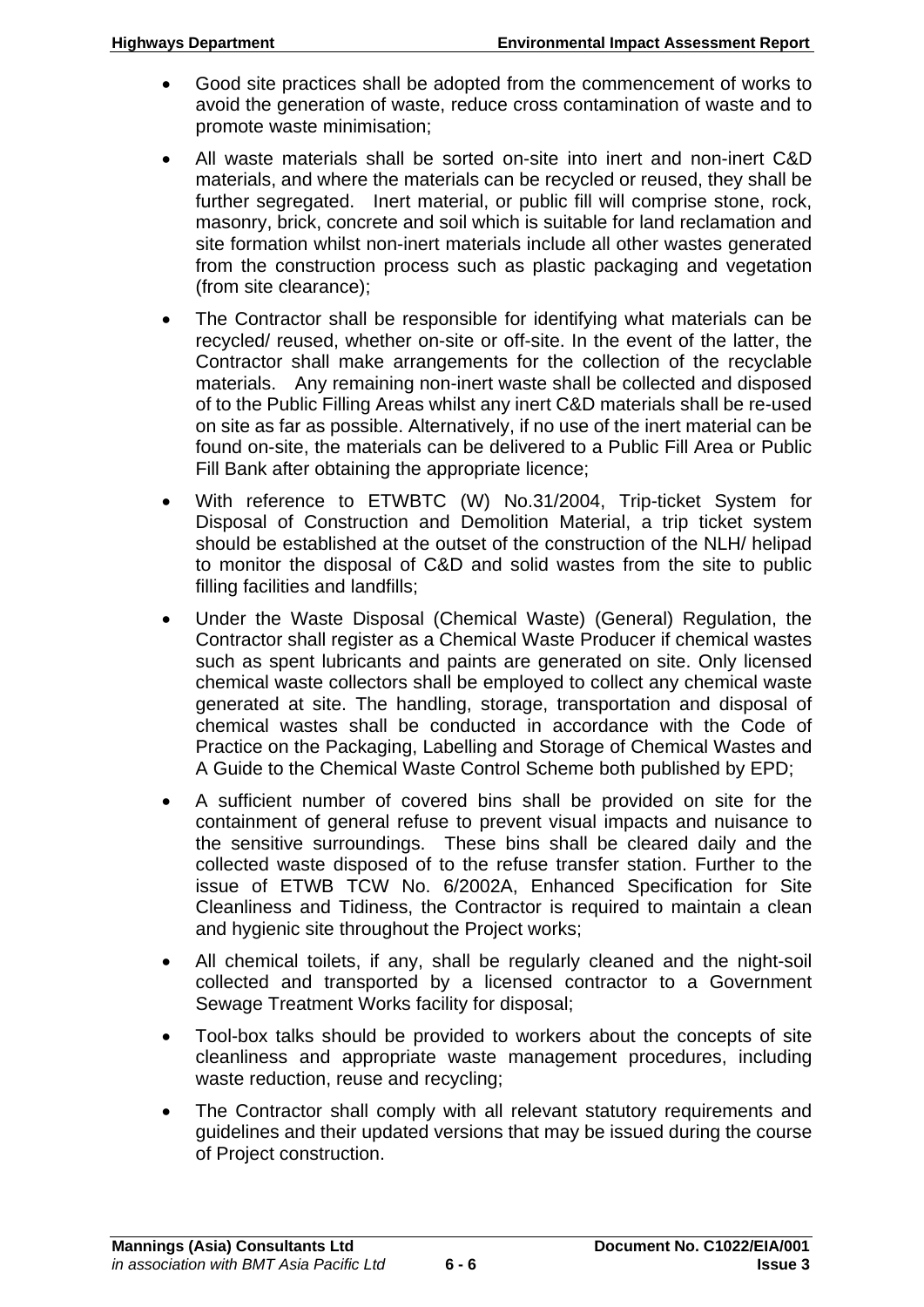# **Land Contamination Impact Assessment**

# *Assessment Methodology*

- 6.27 In order to identify and evaluate the potential contamination impacts associated with the Project, the following tasks have been undertaken in accordance with ProPECC PN 3/94 and the EPD Guidance Notes:
	- Desktop study to review the current and historical land uses; and
	- Site inspection to confirm the existing land uses.
- 6.28 In addition, the following sources of information have been collected and reviewed:
	- Aerial photographs from Lands Department;
	- Records and photographs from site visits.

# *Baseline Conditions*

*Site History* 

6.29 Table 6.2 shows the historical aerial photographs (as shown in Appendix F2) covering the study area was reviewed to evaluate any land use changes associated with potential contamination implication within the Project boundary.

| Year | Ref. No.                                                | Observations                                                                                                    |  |
|------|---------------------------------------------------------|-----------------------------------------------------------------------------------------------------------------|--|
| 1964 | 3445, 3448, 3451, 3454, 3989, 4379, 4389, 4393          | Kam Tin Road was constructed and the<br>surrounding areas were mainly occupied by                               |  |
| 1981 | 38309, 38321, 38317                                     | farmland and village housing. Lam Kam<br>Road was constructed and mainly<br>surrounded by undeveloped land.     |  |
| 1985 | A01333, A01337, A01341, A01344,                         |                                                                                                                 |  |
| 1991 | A26496, A26497                                          | There was no apparent change in the road<br>alignment noted in the period 1991 to 1995.                         |  |
| 1995 | CN10315, CN10313, CN10281, CN10244, CN10285             | Village houses, clinic, open storage areas,<br>parks and barracks were developed around<br>the Project boundary |  |
| 2004 | CW57522, CW57519, CW57619, CW57676, CW57704,<br>CW57708 | No further change in road alignment /<br>layout within the Project boundary was<br>evident by 2004              |  |

**Table 6.2 Summary of Historical Aerial Photograph Review** 

Source of historical aerial photographs: Survey and Mapping Office, Lands Department.

# *Site Inspection*

6.30 A site inspection was conducted in April 2008 to identify any contamination hotspots within the Project boundary. All accessible areas were inspected as far as practicable to collect information about the current activities undertaken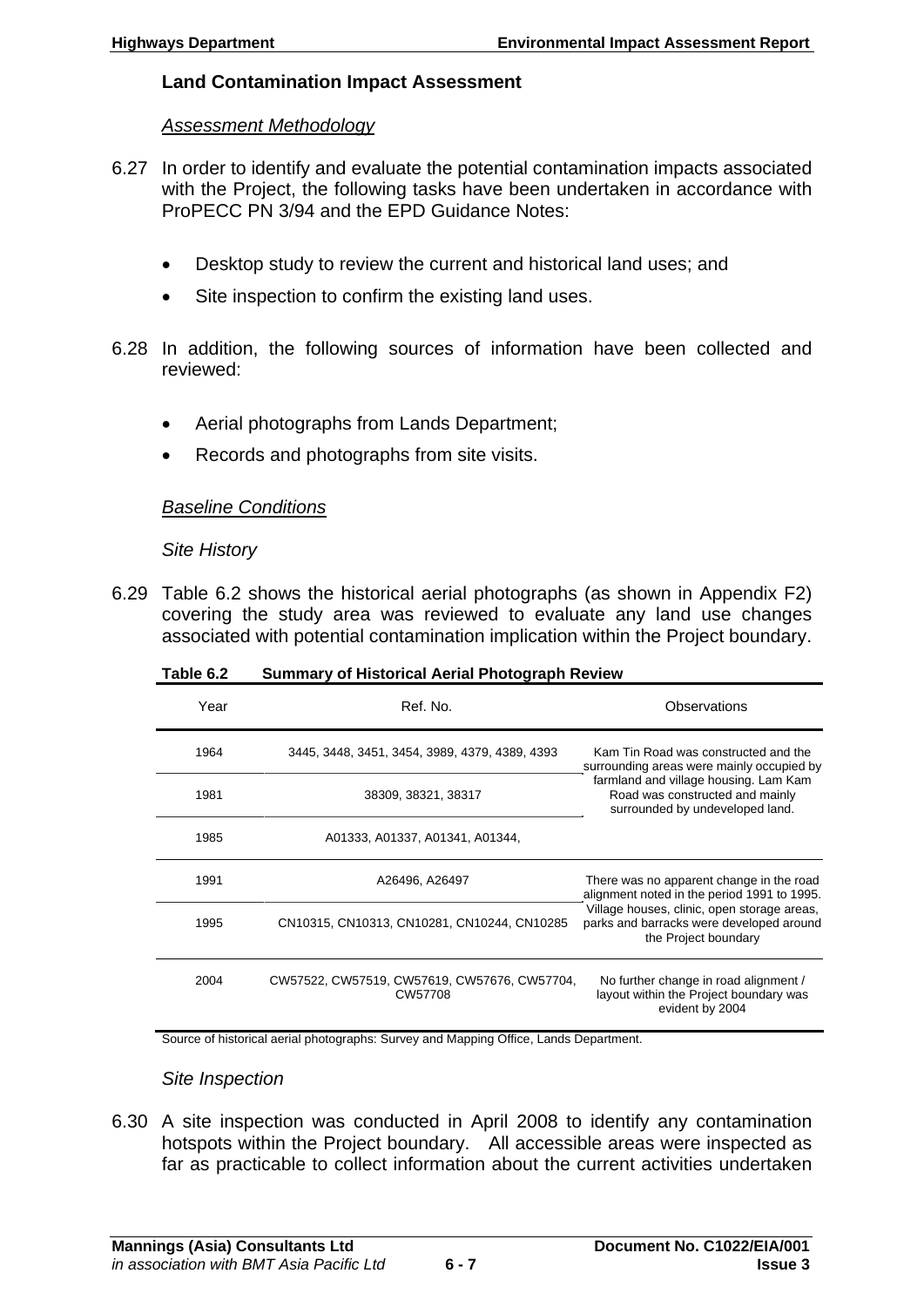within the Project site. Photo-documentation was also undertaken if possible and provided in Appendix F1.

- 6.31 Based on the site observations, the areas around Lam Kam Road are mainly surrounded by the undeveloped area while Kam Tin Road is mainly surrounded by Shek Kong barracks, village houses and open space. Since the areas within the Project boundary have been covered by the existing Lam Kam Road and Kam Tin Road, it is therefore unlikely to have potential land contamination impacts from the existing land uses.
- 6.32 During the site inspections, some car repairing workshops and petrol filling stations were identified along the Kam Tin Road and Lam Kam Road which may potentially be existed contaminated soil.

### *Identification of Sensitive Receivers*

- 6.33 During the Project construction, construction workers might be exposed to potential contaminated materials when they carry out the excavation and foundation works. The principal exposure path for workers include:
	- Direct ingestion of contaminated soils through eating or drinking/ smoking on site;
	- Dermal contact with contaminated soils: and
	- Inhalation of contamination if the contaminants are volatile.
- 6.34 During the Project operation, no sensitive receivers are identified by considering the surrounding environment of the Project area.

### *Prediction of Potential Impacts*

*Potential Contaminated Sites near Project Boundary* 

- 6.35 Based on the findings obtained from the desktop studies and site inspections, it was found that five petro filling stations (i.e., PFS 1 to PFS 5 as shown in Figure 6.1) and nine car repairing workshops (i.e., Site 1 to Site 9 as shown in Figure 6.1) were identified in the vicinity of the proposed Project. Photo-documentation of these petro filling stations and car repairing workshops was provided in Appendix F5.
- 6.36 After review the historical aerial photographs from Lands Department, the operation periods of the petrol filling stations and car repairing workshops was estimated and summarized in Table 6.3.

| <b>VYUI NSHUUS</b>            |                          |
|-------------------------------|--------------------------|
| <b>Petrol Filling Station</b> | <b>Operation Periods</b> |
| PFS <sub>1</sub>              | After 1998 to current    |
| PFS <sub>2</sub>              | After 1998 to current    |
| PFS <sub>3</sub>              | After 1998 to current    |

#### **Table 6.3 Operation Periods of the Petrol Filling Stations and Car Repairing Workshops**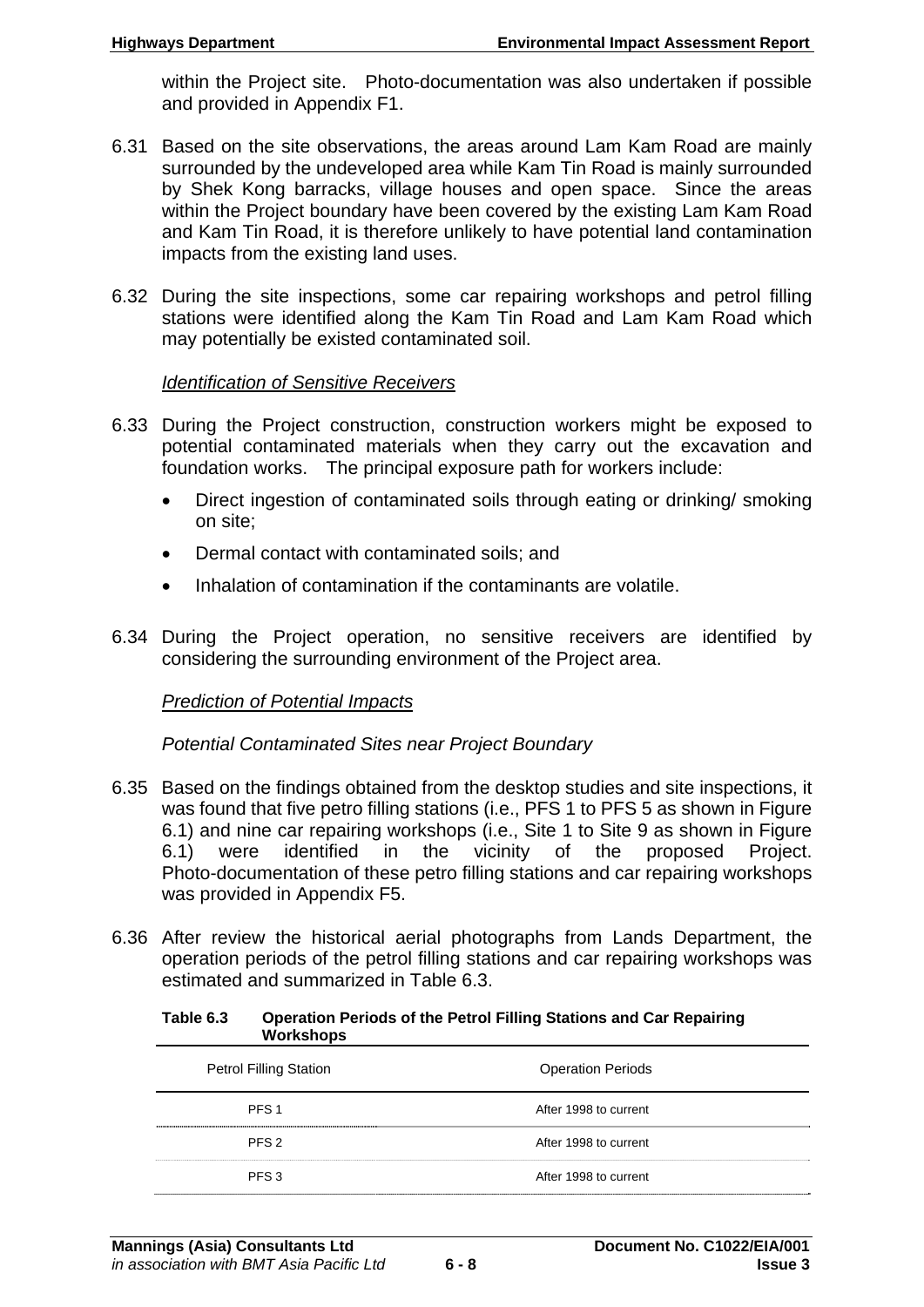| <b>Petrol Filling Station</b> | <b>Operation Periods</b> |
|-------------------------------|--------------------------|
| PFS <sub>4</sub>              | After 1990 to current    |
| PFS <sub>5</sub>              | After 1949 to 2008       |
| Site 1                        | After 1993 to current    |
| Site 2                        | After 1998 to current    |
| Site 3                        | After 1985 to current    |
| Site 4                        | After 1985 to current    |
| Site 5                        | After 1993 to current    |
| Site 6                        | After 1993 to current    |
| Site 7                        | After 1998 to current    |
| Site 8                        | After 1993 to current    |
| Site 9                        | After 1993 to current    |

- 6.37 Currently, PFS 1 to PFS 4 is still operating while PFS 5 is closed. The petrol filling stations were all concrete paved and tidy suggesting that potential land surface contamination from petrol filling activities is not anticipated. According to the response from the Feoso Oil Company (as shown in Appendix F3), there is no significant contamination at PFS1. Besides, no leakage of the underground fuel storage tanks was recorded at PFS1.
- 6.38 According to the incident records covered the operation periods of all five petrol filling stations (i.e., PFS 1 to PFS 5) provided by Fire Services Department (as shown in Appendix F4), there is no oil leakage incident recorded for the concerned five petrol filling stations. As there is no oil leakage happened in the petrol filling stations, there is no indication of any significant contamination and it can be assumed that the underground fuel storage tanks are subject to appropriate integrity testing to prevent leakage. Furthermore, since petrol filling station usually would execute their product lose prevention checking for the underground tanks and associated pipelines; and filling facilities, possibility of unattended product loss is unlikely. Migration of contaminates from these petrol filling station to the Project area is not anticipated.
- 6.39 In addition, as the five petrol filling stations (i.e., PFS 1 to PFS 5) would not encroach upon the Project area, the land of these petrol filling stations will not be handed over to the Project Proponent either in whole or in portion. Therefore, further site investigation for these petrol filling stations will not be recommended.
- 6.40 As the car repairing workshops of Site 2, Site 5 to Site 9 would be located outside the Project boundary, it is anticipated that contaminated materials would not be encountered for these area during the construction of the Project. The land of these car repairing workshops will not be handed over to the Project Proponent either in whole or in portion. Therefore, further site investigation for these car repairing workshops will not be recommended.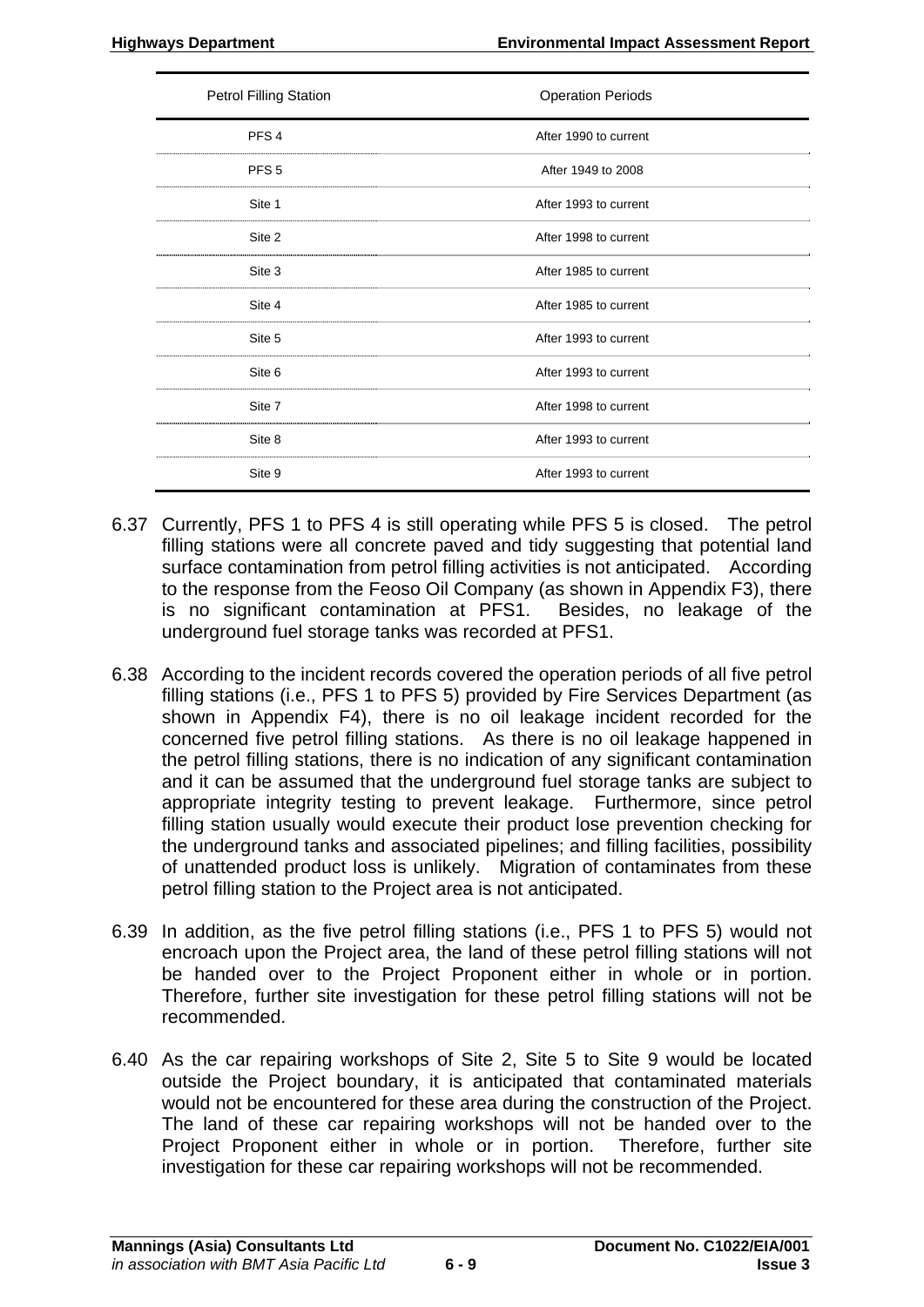- 6.41 The car repairing workshops of Site 1, Site 3 and Site 4 would potentially be encroached upon the Project boundary. During the site inspection of Site 1, an observable area of Site 1 is concrete-paved where no apparent oil stain was found, and no chemical storage was observed. The car repairing and dismantling activities was observed within the encroached area upon the Project boundary.
- 6.42 The car repairing workshops of Site 3 and Site 4 was observed that area is concrete-paved where no apparent oil stain was found, and no chemical storage was observed. The car repairing and dismantling activities was observed within the car repairing workshops but outside the Project boundary. contaminating activities are only happened at the inner portion of the car repairing workshops that is away from the project boundary. The encroached area upon the Project boundary is not involved the contaminating activities.
- 6.43 According to Table 2.3 of "Guidance Notes for Investigation and Remediation of Contaminated Sites of Petrol Filling Stations, Boatyards and Car Repair /Dismantling Workshop" issued by EPD, a full-scale site investigation should be conducted as the length of operation of these car repairing workshops is more than 5 years and there is no practice of recording spill incidents. However, detailed site investigation for contamination is not possible at this stage as these car repairing workshops is still under operation by the site operator. The further site investigation and soil sampling confirm the likelihood of contamination could be conducted during project construction after these sites have been handed over or access can be arranged for site investigation.

# *Further Investigations*

6.44 As there could be possibilities of land contamination at the area of the car repairing workshops (i.e., Site 1, Site 3 and Site 4) encroached upon the project boundary, a land contamination investigation shall be carried out at these sites to identify the possible land contamination at these locations. The project proponent will engage a competent and experienced professional to carry out a detailed contamination assessment and remediation, if necessary.

# *Sampling Plan for Site Investigation*

6.45 Site investigation have identified that the area of the car repairing workshops (i.e., Site 1, Site 3 and Site 4) encroached upon the project boundary are potential contaminated area. A total of 8 trial pits are proposed for the purpose of initial screening of the potential contaminated area. The indicative location plans of the proposed Site Investigation (SI) sampling locations are illustrated in Figure 6.2. The selection of potential chemicals of concern recommended for laboratory analysis at each proposed sampling location is referenced from the nature of each area. As recommended in the "Guidance Notes for Investigation and Remediation of Contaminated Sites of Petrol Filling Stations, Boatyards and Car Repair /Dismantling Workshop", sampling parameters for each location have been selected and shown in Table 6.4.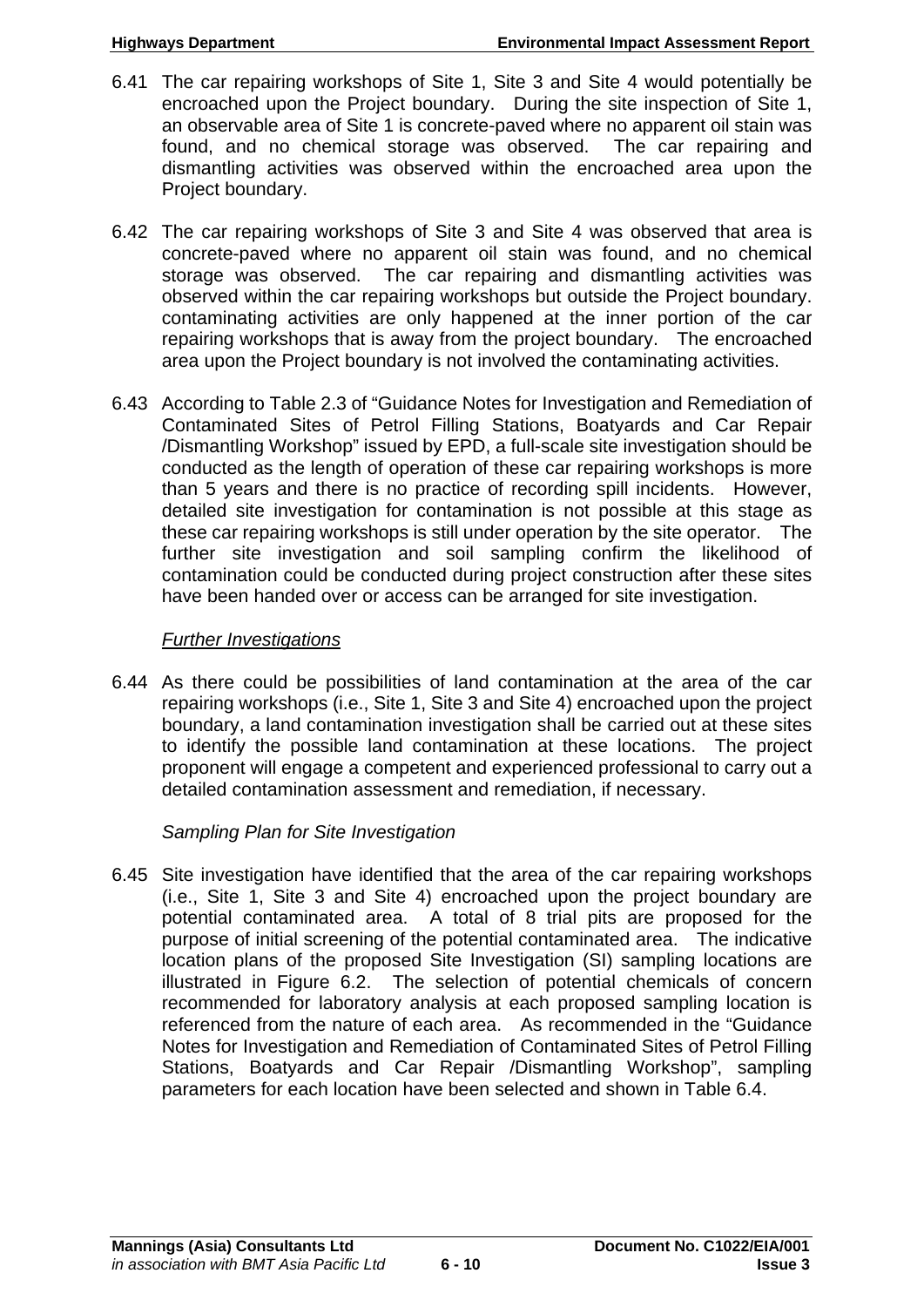| Table 6.4 | <b>Sampling and Testing Plan</b>                |                                          |                                                      |                                                                            |
|-----------|-------------------------------------------------|------------------------------------------|------------------------------------------------------|----------------------------------------------------------------------------|
| Location  | Area encroached<br>upon the project<br>boundary | Proposed no.<br>of trial pit<br>location | Sampling Depth and<br>Frequency                      | <b>Testing Parameters</b>                                                  |
| Site 1    | $\sim$ 160 m <sup>2</sup>                       | 4                                        | Soil samples at depths of 0.5,<br>1.5 and 3.0 m bgl. | Heavy metals (lead,<br>chromium, zinc, copper),<br>VOCs (benzene, toluene, |
|           |                                                 |                                          | One groundwater sample per                           | ethylbenzene, xylene) and                                                  |

|        |                          |   | location if encountered.                                                                                       | SVOCs (polyaromatic<br>hydrocarbons), TPH                                                                                                                        |
|--------|--------------------------|---|----------------------------------------------------------------------------------------------------------------|------------------------------------------------------------------------------------------------------------------------------------------------------------------|
| Site 3 | $\sim$ 70 m <sup>2</sup> | 2 | Soil samples at depths of 0.5,<br>1.5 and 3.0 m bgl.<br>One groundwater sample per<br>location if encountered. | Heavy metals (lead,<br>chromium, zinc, copper),<br>VOCs (benzene, toluene,<br>ethylbenzene, xylene) and<br>SVOCs (polyaromatic<br>hydrocarbons), TPH             |
| Site 4 | $\sim$ 30 m <sup>2</sup> | 2 | Soil samples at depths of 0.5,<br>1.5 and 3.0 m bgl.<br>One groundwater sample per<br>location if encountered. | Heavy metals (lead,<br>chromium, zinc, copper),<br>VOCs (benzene, toluene,<br>ethylbenzene, xylene) and<br>SVOC <sub>s</sub> (polyaromatic<br>hydrocarbons), TPH |

location if encountered.

- 6.46 The exact sampling locations of the SI shall be determined on site and subject to fine adjustment due to site specific conditions (e.g. locations, presence of foundations, underground utilities, delivery pipes and services). The location should be agreed with competent and experienced professional prior to drilling/excavation and sampling.
- 6.47 If serious contamination is revealed during the SI, more sampling locations or more number of samples at the specific trial pit / borehole should be recommended to determine the exact extent of contamination.

*Soil Sampling and Depth of Sampling* 

- 6.48 As the excavation work should not be more than 3.0m below the encroach area of Site 1, Site 3 and Site 4, drilling of trial pit and collection of soil samples should be conducted at depths of 0.5m, 1.5m and 3.0m. The on-site competent and experienced professional will decide the appropriate depths for sampling on a point by point basis.
- 6.49 At each sampling location/depth, sufficient quantity of soil sample (as specified by the laboratory) should be taken. All soil samples should be uniquely labeled. All samples should be stored at 0 - 4 ºC whilst in the field or in transit. *Strata Logging*
- 6.50 Strata logging for boreholes should be undertaken during the course of drilling/digging and sampling by experienced field personnel. The logs should include the general stratigraphic description, depth of soil sampling, sample notation and level of groundwater (if encountered). The presence of rocks/boulders/cobbles and foreign materials such as metals, wood and plastics should also be recorded.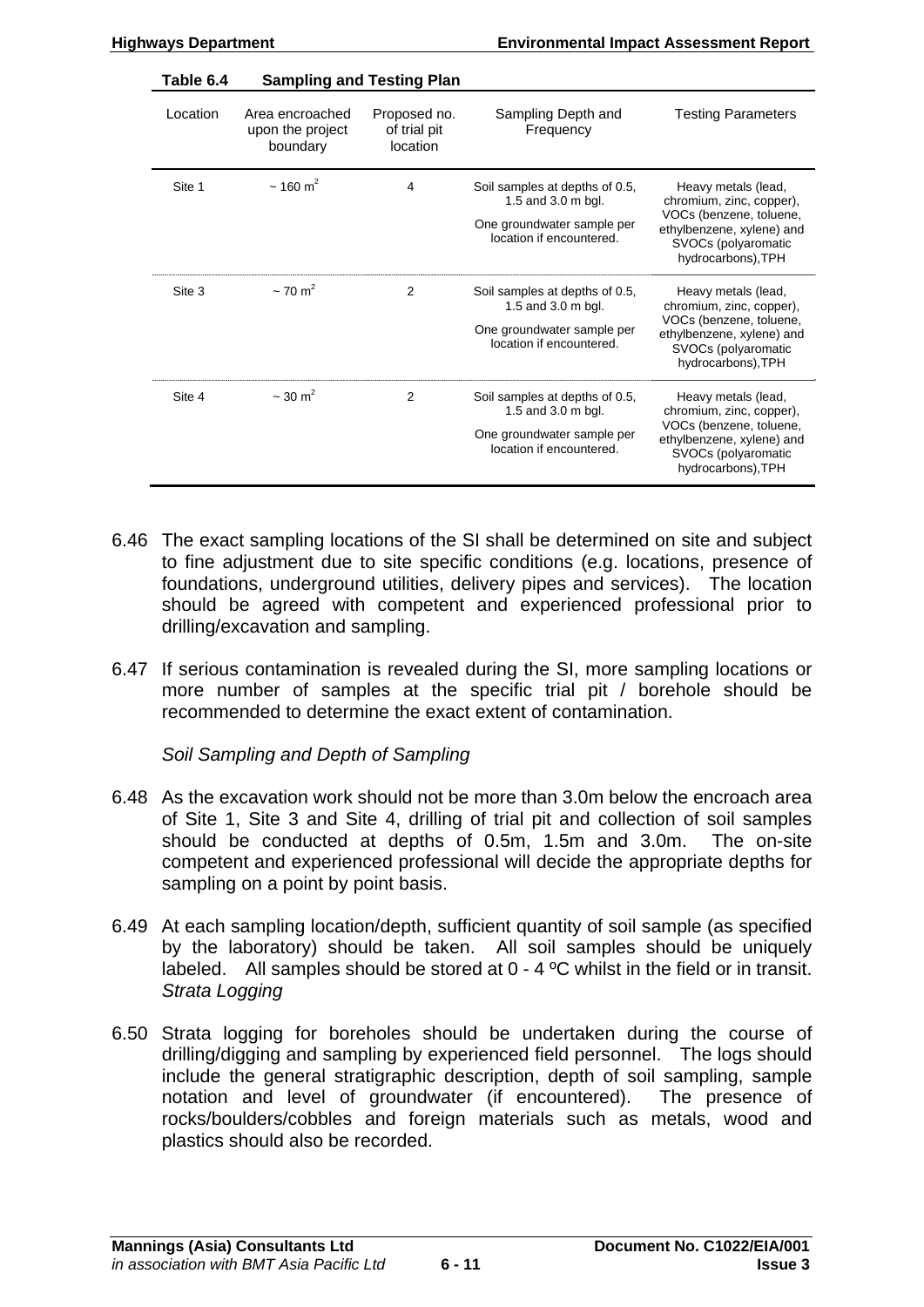*Groundwater Sampling* 

- 6.51 It is proposed to collect groundwater samples if groundwater is encountered at the sampling locations. For each proposed borehole sampling location, a groundwater sampling well should be installed into the boreholes if groundwater is encountered. After installation of the monitoring wells, the depth to water table at all monitoring wells should be measured. The wells should then be allowed to stand for a day to permit groundwater conditions to equilibrate.
- 6.52 Prior to groundwater sampling, the monitoring wells should be purged to remove fine-grained materials and to collect freshly refilled representative groundwater samples. Time for each groundwater purging/recharge should be recorded as well as the estimated groundwater flow.
- 6.53 After purging, one groundwater sample should then be collected at each well using Teflon bailer and decanted into appropriate sample vials or bottles in a manner that minimizes agitation and volatilization of VOCs from the samples. All samples should be uniquely labeled.
- 6.54 Immediately after collection, groundwater samples should be transferred to new, clean, laboratorysupplied glass jars for sample storage/transport. The sampling glass jars should be of "darken" type. Groundwater samples should be placed in the glass jars with zero headspace and promptly sealed with a septum-lined cap. Immediately following collection, samples should be placed in ice chests, cooled and maintained at a temperature of 0 - 4ºC until delivered to the analytical laboratory.

*Sample Size and Handling Procedures* 

- 6.55 All equipment in contact with the ground should be thoroughly decontaminated between each excavation, drilling and sampling event to minimise the potential for cross contamination. The equipment (including drilling pit, digging tools and soil/groundwater samplers) should be decontaminated by steam cleaning or high-pressure hot water jet, then washed by phosphate-free detergent and finally rinsed by distilled / deionised water.
- 6.56 Prior to sampling, the laboratory responsible for analysis should be consulted on the particular sample size and preservation procedures that are necessary for each chemical analysis.
- 6.57 The sample containers should be laboratory cleaned, sealable, water-tight, made of glass or other suitable materials with aluminum or Teflon-lined lids, so that the container surface will not react with the sample or adsorb contaminants. No headspace should be allowed in the containers which contain samples to be analysed for VOCs, Petroleum Carbons Range or other volatile chemicals.
- 6.58 The containers should be marked with the sampling location codes and the depths at which the samples were taken. If the contents are hazardous, this should be clearly marked on the container and precautions taken during transport. Samples should be stored at between 0 - 4 ºC but never frozen. Samples should be delivered to laboratory within 24 hours of the samples being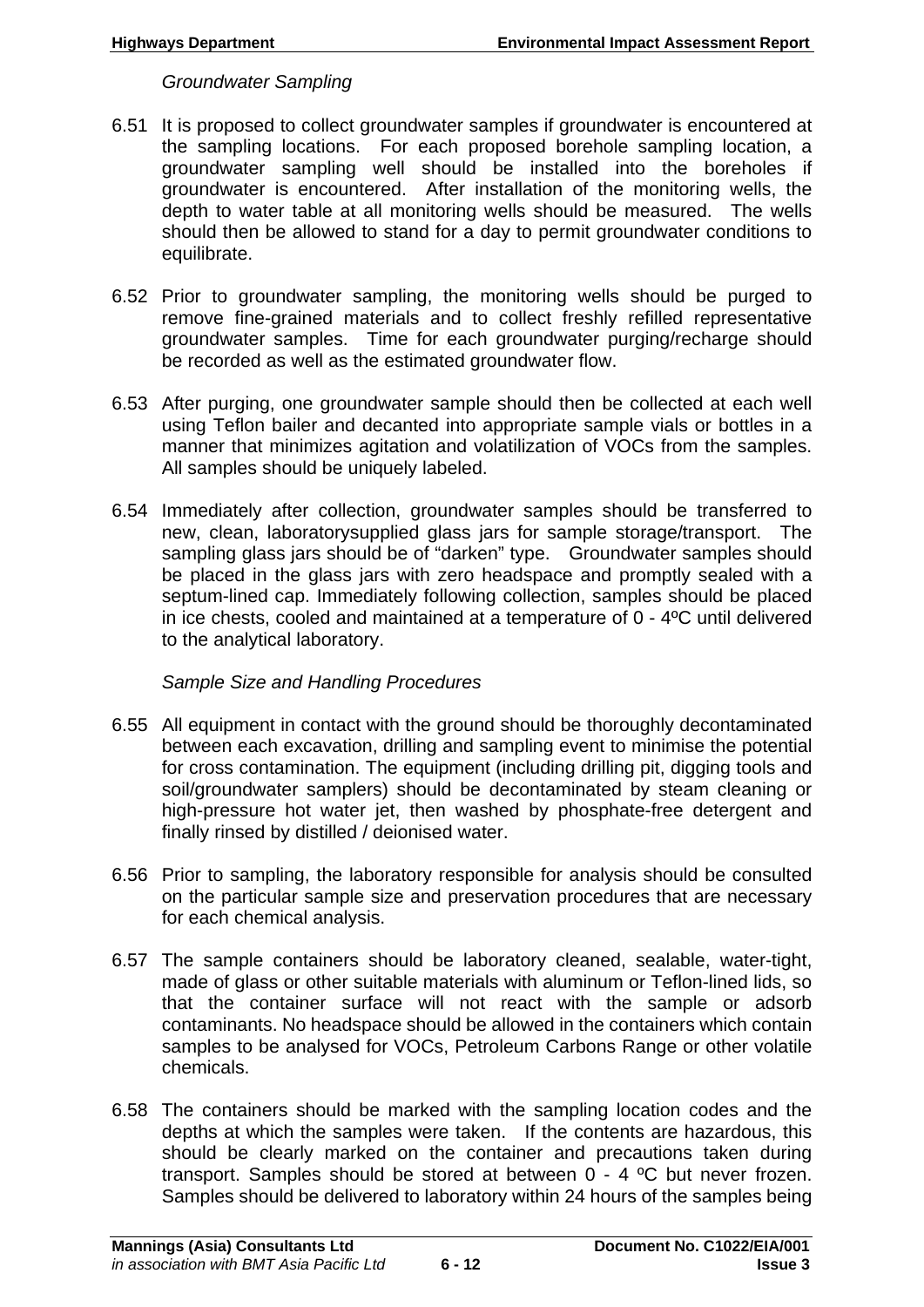collected and analysed within the respective retention period but should not more than 10 days.

*Quality Control and Quality Assurance (QA/QC)* 

- 6.59 A proper QA/QC program shall be established to ensure that the data collected are accurate and representative of actual soil and groundwater conditions. The QA/QC programme shall include the following:
	- Laboratory blanks;
	- Batch duplicates;
	- Duplicate control samples;
	- Certificated reference materials; and
	- Single control sample.

# *Interpretation of Results*

- 6.60 With reference to the "Guidance Note for Contaminated Land Assessment Remediation", interpretation of results should make reference from the "Guidance Manual for Use of Risk-based Remediation Goals for Contamination Management". The soil and groundwater samples collected for this study will be compared with Risk-based Remediation Goals (RBRGs) as stipulated in Table 2.1 and Table 2.2 of the "Guidance Manual for Use of Risk-based Remediation Goals for Contamination Management".
- 6.61 The RBRGs are developed based on a risk assessment approach to suit the local environmental conditions and community needs in Hong Kong. Decisions on contaminated soil and groundwater remediation are based on the nature and extent of the potential risks that are posed to human receptors as a result of exposure to chemicals in the soil and/or groundwater. Four types of land use scenarios are set under RBRGs to reflect the typical physical settings in Hong Kong under which people could be exposed to contaminated soil and groundwater. A description of each land use is as follows:
	- Urban residential Sites located in an urban area where main activities involve habitation by individuals. The typical physical setting is a high rise residential building situated in a housing estate that has amenity facilities such as landscaped yards and children's playgrounds. The receptors are residents who stay indoors most of the time except for a short period each day, during which they are outdoors and have the chance of being in direct contact with soil at landscaping or play areas within the estate.
	- Rural residential Sites located in a rural area where the main activities involve habitation by individuals. These sites typically have village-type houses or low rise residential blocks surrounded by open space. The receptors are rural residents who stay at home and spend some time each day outdoors on activities such as gardening or light sports. The degree of contact with the soil under the rural setting is more than that under the urban setting both in terms of the intensity and frequency of contact.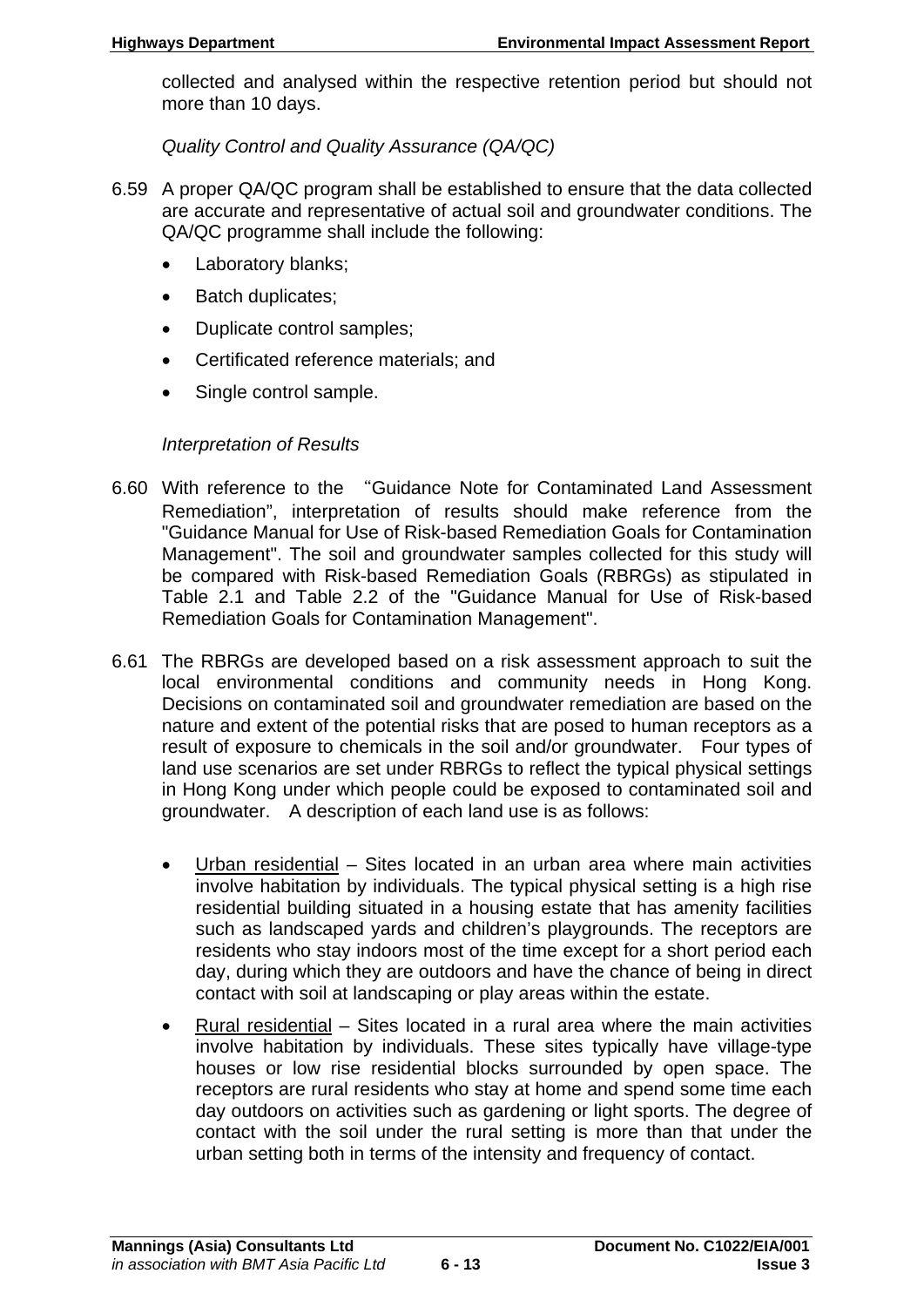- Industrial Any site where activities involve manufacturing, chemical or petrochemical processing, storage of raw materials, transport operations, energy production or transmission, etc. Receptors include those at sites where part of the operation is carried out directly on land and the workers are more likely to be exposed to soil than those working in multi-storey factory buildings.
- Public parks Receptors include individuals and families who frequent parks and play areas where there is contact with soil present in lawns, walkways, gardens and play areas. Parks are considered to be predominantly hard covered with limited areas of predominantly landscaped soil. Furthermore, public parks are not considered to have buildings present on them.
- 6.62 In addition to the RBRGs, screening criteria (soil saturation limits, Csat, developed for Non-aqueous Phase Liquid (NAPL) in soil and water solubility limits for NAPL in groundwater) for the more mobile organic chemicals must be considered to determine whether a site requires further action.
- 6.63 Since this Project involves the construction of road including pedestrian walkway, the Study Area is considered to be occupied for industrial or public purpose in the future and the RBRGs for Industrial/ Public Park will be adopted as the assessment criteria for this land contamination assessment.
- 6.64 Following the Contamination Assessment Plan (CAP), a Contamination Assessment Report (CAR) will be prepared. The CAR will present the findings of the further site investigation where site access can be obtained and evaluate the level and extent of potential contamination within the project boundary. The CAR will evaluate the potential environmental and human health impacts based on the extent of potential contamination identified. If remediation is required, a Remediation Action Plan (RAP) will be prepared.

# *Possible Remediation Methods*

- 6.65 Assumed that all excavated materials from the car repairing workshops of Site 1, Site 3 and Site 4 are contaminated. The amount of contaminated soil to be treated will be in the order of approximately 780  $m^3$  [i.e., 260  $m^2$  (total encroached area) x 3 m (maximum excavation depth)]. However, the actual quantity of contaminated soils, if any, will need to be confirmed subject to further investigation, and expected to be less than that estimated under the worst-case scenario.
- 6.66 The actual remediation methods, if required, would depend on a number of factors including nature and extent of contamination as well as site and time availability. Therefore, a complete comparison of pros and cons of all possible remediation options is to be provided in the future RAP submission so as to justify the proposed remediation options and determine the best feasible option for contaminated soil treatment. The possible remediation measures for the contaminated soil is listed in follow:
	- Recovery trenches or wells;
	- Soil venting;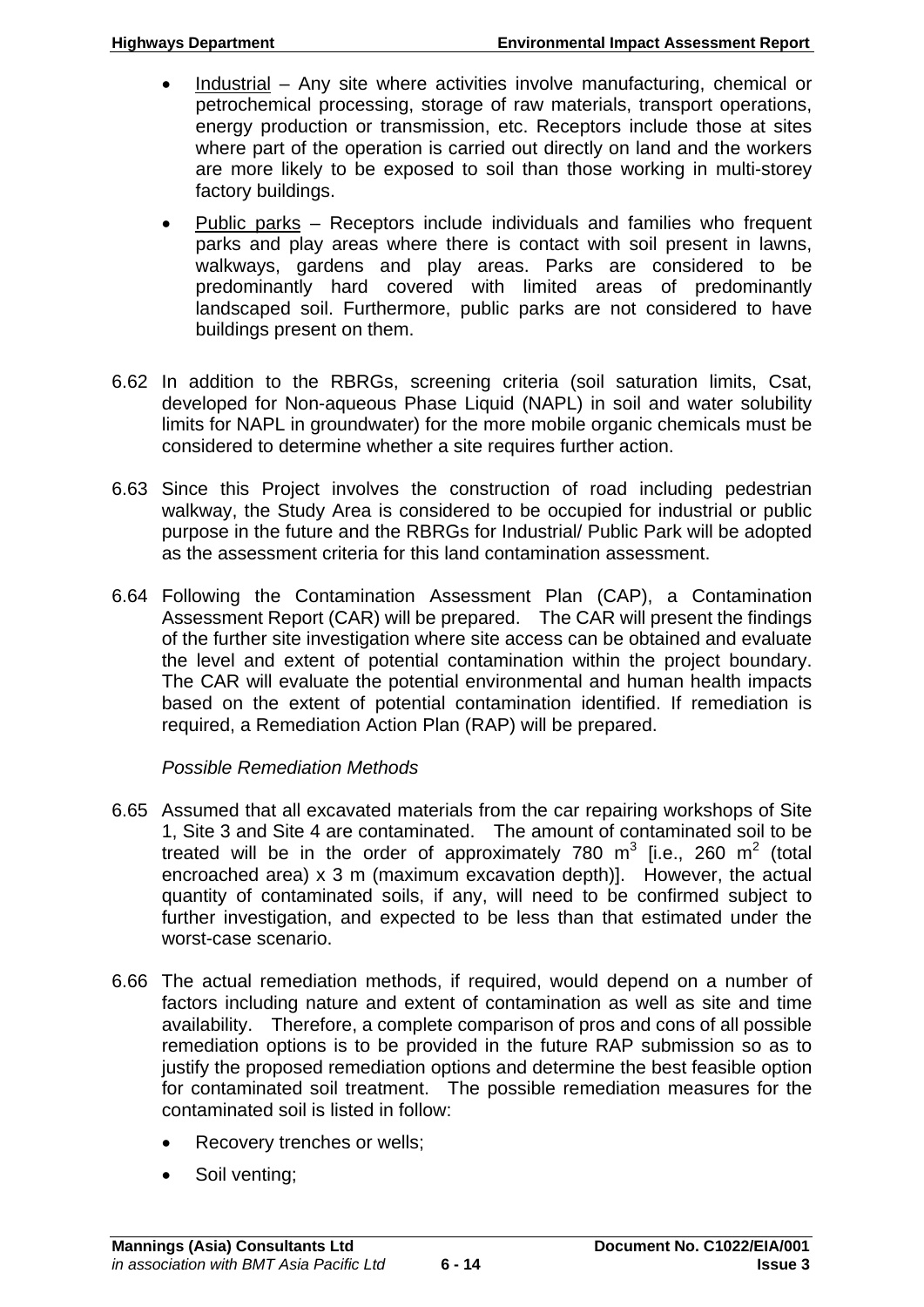- Biotreatment:
- Immobilization; and
- Excavation followed by disposal at landfills.

## *Recommandations and Mitigation Measures*

#### *Recommandations*

- 6.67 The Project Proponent shall engage a competent and experienced professional to prepare a detailed CAP for EPD's approval prior to the investigation.
- 6.68 Upon approval of the CAP, the Project Contractor shall carry out site investigation and sampling works in accordance with the approved CAP. If contamination was identified, CAR and RAP shall also be prepared and submitted to EPD for approval. Remediation measures as recommended in the RAP shall be fully implemented by the Project Contractor prior to commencement of construction works.
- 6.69 With regard to the above, all the land contamination assessments, including site investigations, supervision during the sampling works, preparation of the CAP, CAR and RAP shall be conducted by the competent and experienced professional who shall have adequate experience in land contamination assessment, investigation and remediation.

#### *Mitigation Measures*

- 6.70 As a general measures, the following environmental and safety precautionary measures should be implemented during construction works, in order to minimize the potential impact on health and contamination exposure to the site workers:
	- Exposure to any contaminated materials can be minimised by the wearing of appropriate clothing and personal protective equipment;
	- Adequate training and instructions of the potential hazards associated with the contaminated materials shall be provided to site staff and workers;
	- Measures shall be implemented to prevent non-workers from approaching the identified potential contamination areas in order to avoid exposure to contaminants;
	- Where appropriate, the use of bulk handling equipment should be maximised to reduce the potential contacts between excavated contaminated materials and associated workers;
	- All temporary stockpiles of the materials shall be completely covered with waterproof material to avoid leaching of contaminants, especially during rainy season; and
	- Surface water shall be diverted around any contaminated areas or stockpiles to minimise potential runoff into excavations.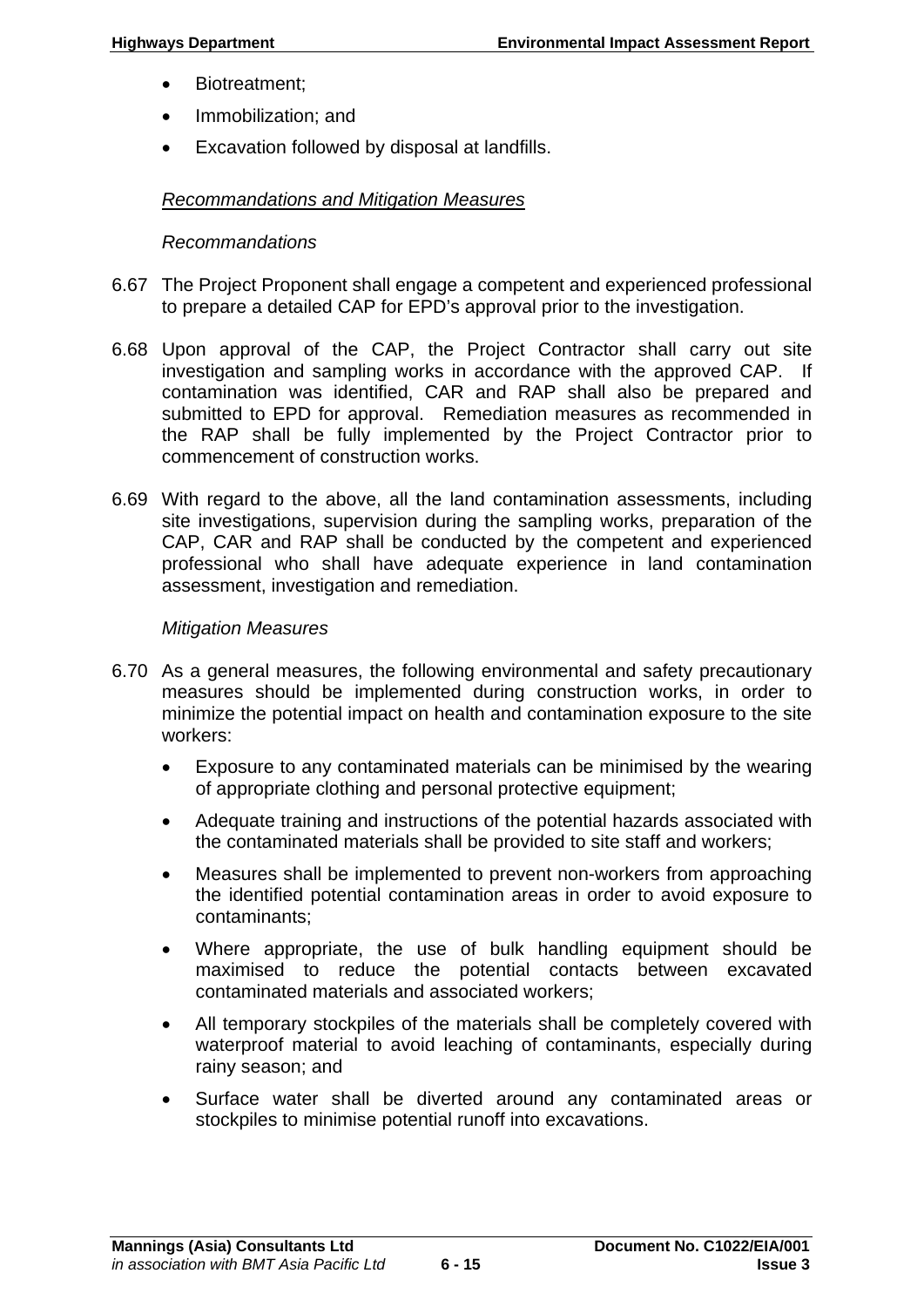## *Evaluation of Residual Impacts*

6.71 With the implementation of the recommended mitigation measures for the handling of any contaminated materials, no residual impact is anticipated during the construction of the proposed Project.

## **Environmental Monitoring and Audit**

6.72 The areas of car repairing workshops (i.e., Site 1, Site 3 and Site 4) encroached upon the project boundary have been proposed for further investigation. A detailed CAP should be submitted to EPD for endorsement prior to conducting the contamination assessment works. Contamination assessment at the potential contaminated areas should follow the requirements laid out in the CAP. A CAR and RAP, where necessary, should be prepared based on the results obtained from the site investigation and submitted for EPD's approval. The contaminated area shall be remediated in accordance with the approved CAR/RAP. The specific EM&A requirements are detailed in the separate EM&A Manual.

## **Conclusion**

- 6.73 An assessment of waste generation has been conducted, from which estimated quantities of key sources and types of waste have been estimated. Appropriate handling and treatment / disposal of the wastes shall ensure no adverse environmental impacts.
- 6.74 As a best practice measure it is proposed that regular site inspections and audits of construction phase waste management be undertaken as part of a broader construction phase EM&A programme.
- 6.75 An investigation of the historical and existing land uses in respect of land contamination, including a desktop study and site inspection has been conducted around the Project boundary. Recommendations for investigation and mitigation measures have been proposed for the potential contaminated sites, which shall be fully implemented accordingly.
- 6.76 It is considered that the potential land contamination issues can be adequately controlled with suitably planned construction and works in accordance with the remediation action plan and the recommended precautionary protection measures for workers.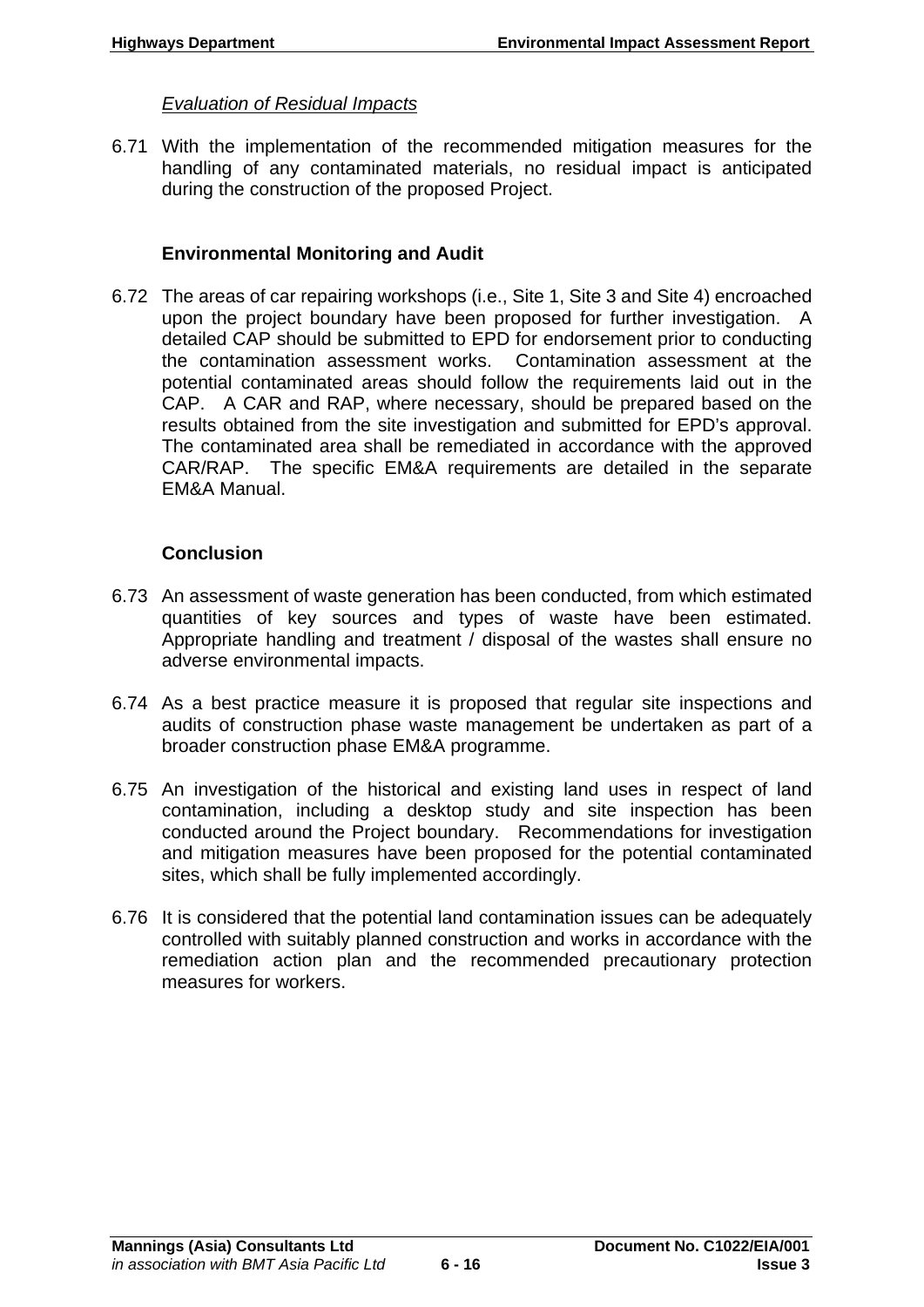## **7.0 ECOLOGICAL IMPACT ASSESSMENT**

#### **Introduction**

- 7.1 This section presents the approach to and the findings of the ecological impact assessment. The assessment shall identify and quantify the potential ecological impacts to the natural environment and the associated wildlife groups and habitats / species arising from the proposed Project. Special attention shall be paid to avoid impacts on wildlife groups or habitats / species of conservation interests.
- 7.2 The proposed road upgrading works is a DP under the EIAO due to minor encroachment into the "Conservation Area" ("CA") zones adjacent to Kam Tin Road (OZP S/YL-PH/11) and Lam Kam Road (OZP S/YL-SK/9) that function as buffers to Lam Tsuen Country Park and Tai Mo Shan Country Park, respectively. A third outline zoning plan (OZP S/YL-KTN/7) covering part of the Study Area includes a CA zone along the northern side of the Kam Tin By-pass alignment, although this CA zone is not affected by the Project.
- 7.3 The CA zones adjacent to Lam Tsuen Country Park and Tai Mo Shan Country Park were established to give added protection to the Country Parks area. The "CA" adjacent to Kam Tin By-pass alignment was zoned to reflect the presence of the reconstructed wetland to compensate the loss of ecological sensitive areas from development of West Rail and Kam Tin By-pass.

## **Objectives**

- 7.4 The aim of the ecological impact assessment is to examine the species and other components of the ecological habitats within the assessment area in order to protect, maintain or rehabilitate the natural environment. The assessment area (or Study Area) for the purpose of terrestrial ecological assessment shall include all areas within 500 metres from the Project site boundary and the areas likely to be impacted by the Project. For aquatic ecology, the Study Area shall be the same as the water quality impact assessment, i.e., all aquatic areas within 300 metres from the Project site boundary.
- 7.5 Specific objectives of the assessment include:
	- Conduct desktop study and field surveys of at least four-months duration covering the wet season to establish an updated ecological baseline profile for the Study Area;
	- **IDENTIFY and predict potential ecological impacts during Project** construction and operation;
	- Evaluate the significance and acceptability of the identified impacts;
	- Recommend effective and practicable alternatives and mitigation measures;
	- Recommend the need for and the scope of an appropriate monitoring and audit programme.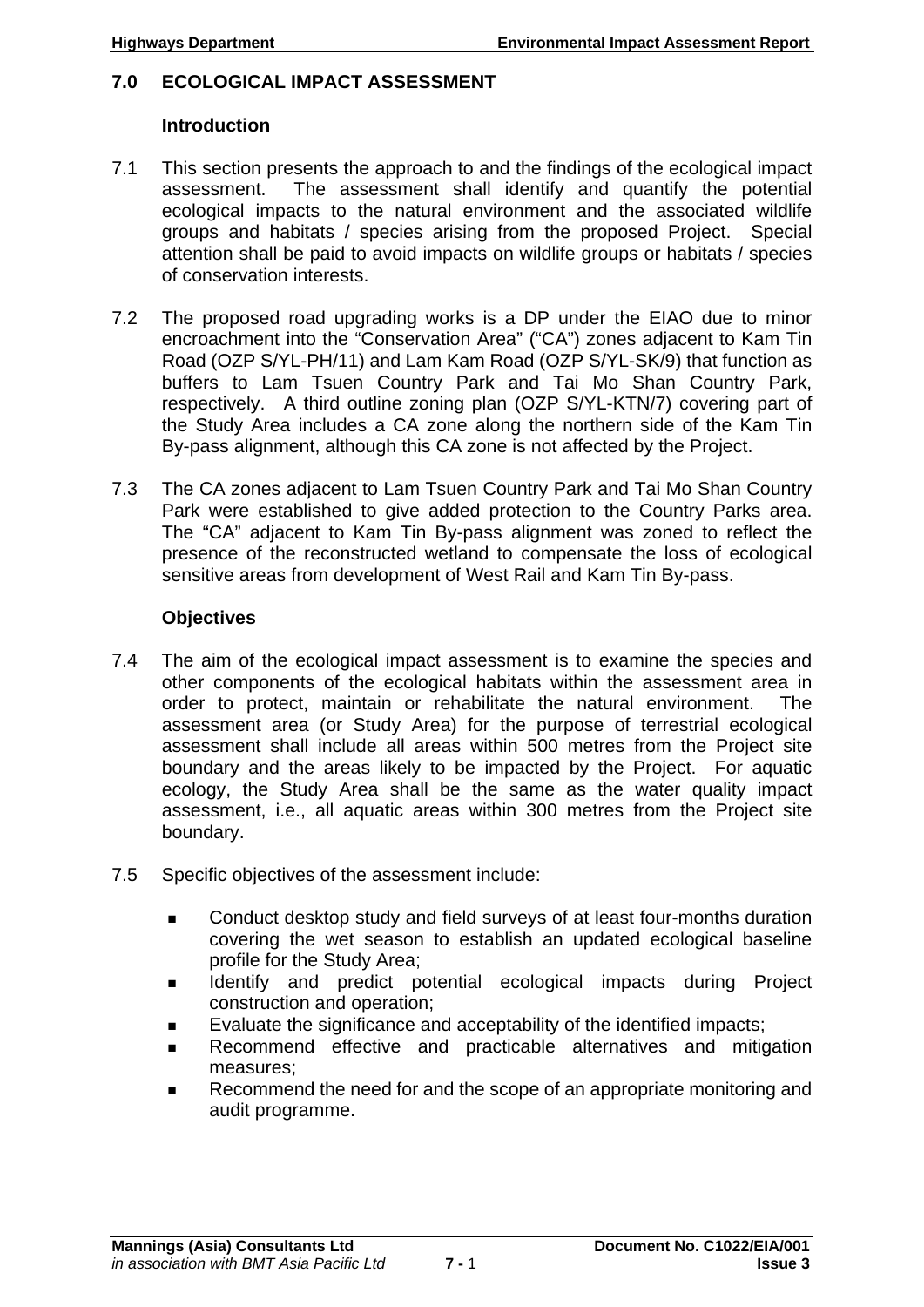## **Legislation, Standards & Guidelines**

- 7.6 This ecological impact assessment has been conducted in accordance with a number of local legislation and guidelines on protection of species or habitats of conservation concern:
	- Annexes 8 and 16 of the EIA-TM
	- Forest and Countryside Ordinance (Cap. 96)
	- Town Planning Ordinance (Cap. 131)
	- Wild Animals Protection Ordinance (Cap. 170)
	- The Environmental Impact Assessment Ordinance (Cap. 499)
	- **Protection of Endangered Species of Animals and Plants Ordinance** (Cap. 586)
	- International Union for Conservation of Nature and Natural Resources (IUCN) Red Data Book
	- **Convention on International Trade in Endangered Species**
	- List of National Key Protected Species in the Mainland PRC
	- EIAO Guidance Note Nos. 6/2002, 7/2002, 10/2004

## **Assessment Methodology**

#### *Literature Review*

- 7.7 A literature review of ecological resources within and in proximity to the Study Area was undertaken for this assignment to guide survey methodologies and fieldwork locations. Key information and data sources under review include:
	- **Memoirs of the Hong Kong Natural History Society.**
	- EIA Report (EIA-074/2002) for Yuen Long and Kam Tin Sewerage and Sewage Disposal Stage 1 Packages 1A-1T and 1B-1T – Kam Tin Trunk Sewerage Phase I and II.
	- Kadoorie Farm and Botanic Garden (KFBG) 2005 Fauna Checklist.
	- Fauna species recorded at KFBG up to 2008.
	- Wildlife updates and sightings by KFBG (In: Porcupine!, Vol. 30 33)
	- Shek, C.K., Chan, C.S.M. & Wan, Y.F. (2007) Camera Trap Survey of Hong Kong Terrestrial Mammals in 2002-06. Hong Kong Biodiversity. Agriculture, Fisheries and Conservation Department (AFCD) Newsletter. Issue No. 15, 1 – 11.
	- Data extracted from 2002 2008 Territory-wide long term monitoring survey on major taxon groups (AFCD, unpublished data).
	- Hong Kong Biodiversity Database (AFCD).
- 7.8 For nomenclature, local status and abundance of fauna species, reference was made to the Hong Kong Biodiversity Database [\(http://www.afcd.gov.hk](http://www.afcd.gov.hk/), retrieved in August 2008). While for plant species nomenclature, reference was made to the Flora of Hong Kong (Volume 1 and Volume 2). For plant species origins and local abundance, reference was made to Xing et al. (2002) and Leung (2006), of which the local abundance refers to only the distribution of wild or spontaneous population / naturalized species.

#### *Field Survey Methodology*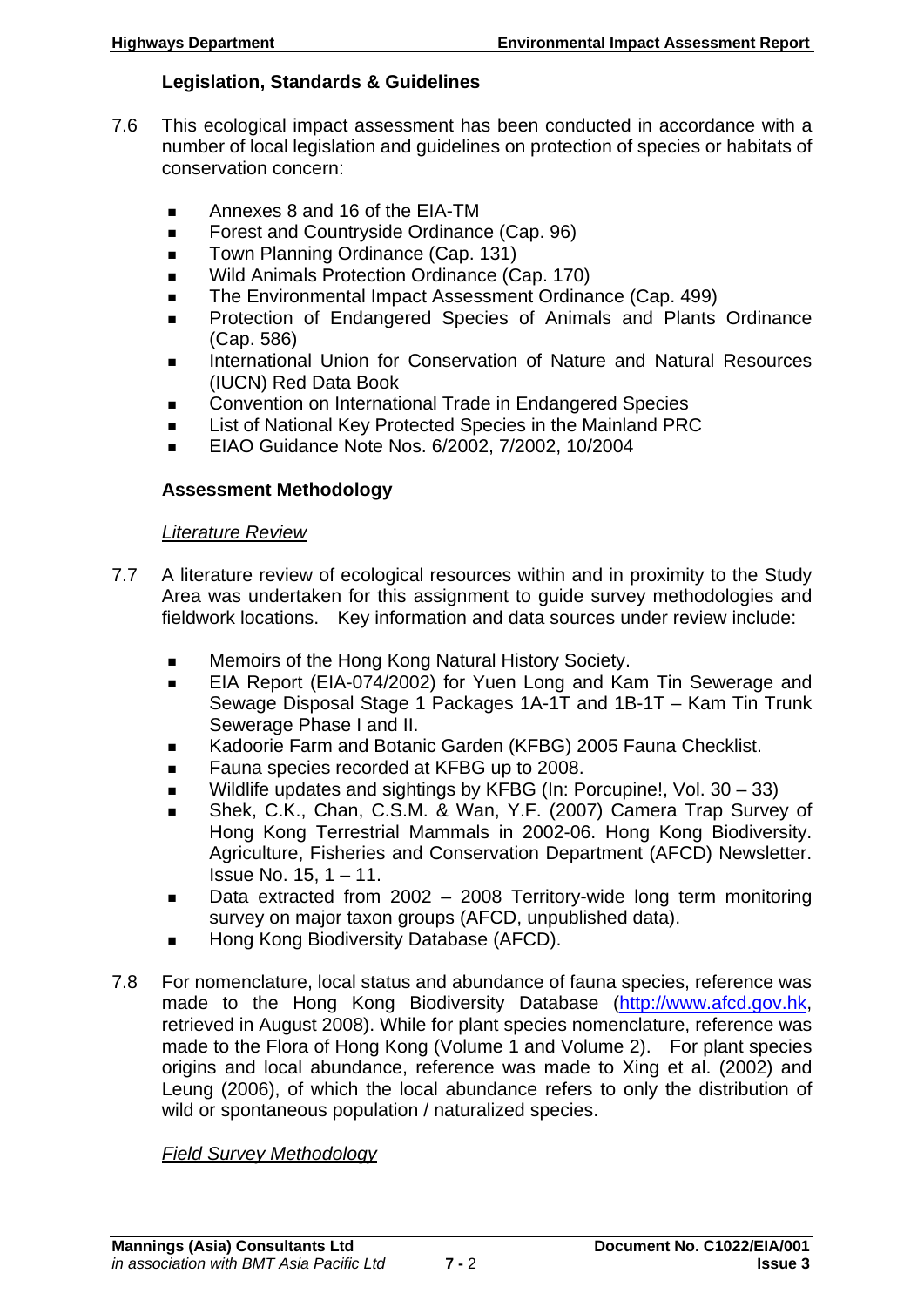- 7.9 Under each of the following sub-headings details for each of the focused field survey methodologies are presented. Prior to survey commencement all proposed methodologies were presented in an Inception Report to seek comments and gain approval by relevant government authorities, including but not limited to AFCD.
- 7.10 Figure 7.1 displays the Study Area and ecological baseline survey locations.

# *Habitat Survey / Mapping*

- 7.11 A reconnaissance survey was first performed at the commencement of the survey period to characterize habitats and to select representative areas for detailed baseline surveys. Special attention shall be paid to the areas zoned "Conservation Areas" on outline zoning plans which will be directly impacted or encroached upon the proposed road works, and to all other areas in the Study Area deemed to be of actual conservation importance.
- 7.12 Following the reconnaissance survey, detailed habitat surveys were then performed and colour photographs of all habitat types, and any species or habitat features of ecological or conservation importance were taken. Habitats were identified and mapped within the Study Area based on Government aerial photos and verified / updated during the habitat surveys.
- 7.13 Key habitats along Lam Kam Road for survey include low shrub / grassland and plantation woodland associated with engineered slopes. The habitat character along Kam Tin Road is considerably more urbanized, although there are remnants of agricultural land, short sections of stream and small pockets of woodland where focused surveys have been undertaken.

# *Vegetation Survey*

- 7.14 Due to the limited footprint of the proposed Project (Figure 2.1), most impacts upon vegetation will be limited to roadside clearance. The vegetation survey therefore aims to generate an inventory of plant species that occur within the project footprint and its 5m buffer zone which represents the typical extent of works from the existing road alignment. All efforts were made to identify species protected under local regulations, or any species of conservation importance either locally or regionally.
- 7.15 For the remaining locations within the Study Area that are more distant from the Project alignment, broad vegetation survey was conducted to identify key vegetation communities and dominant plant species that define / characterise the habitat types.
- 7.16 All vegetation surveys were conducted in parallel with the habitat surveys. Unlike fauna species, the seasonal / temporal effect on the occurrence of flora species is minimal, and hence there was no need to conduct monthly surveys throughout the EIA study period. Nevertheless, sufficient field surveys were performed to identify all areas of vegetation that will potentially be subject to site clearance activities.
- 7.17 Preliminary vegetation and habitat reconnaissance surveys were conducted in May 2008, with detailed surveys conducted in July and August 2008.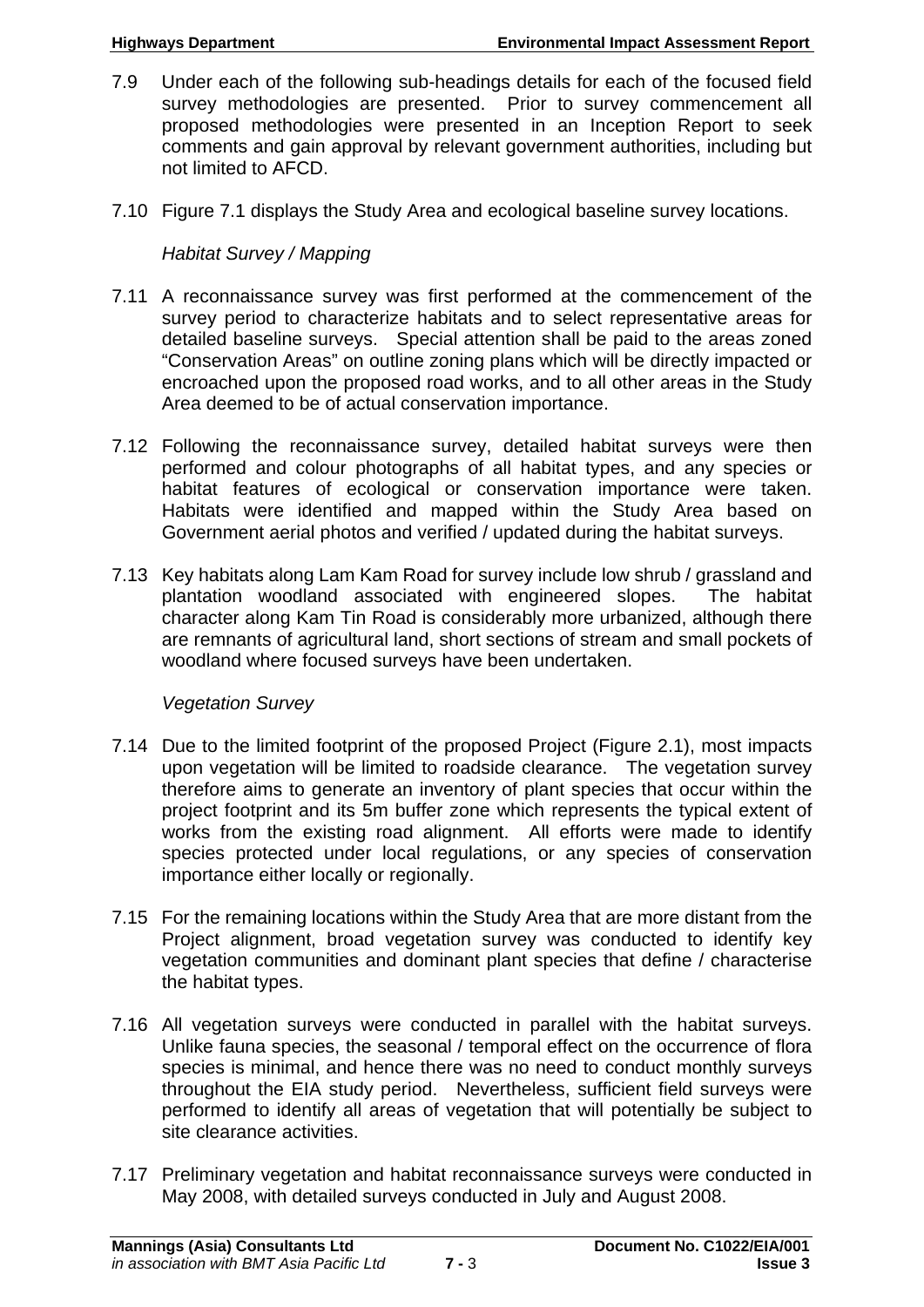*Avifauna Survey* 

- 7.18 A reconnaissance survey was conducted (in parallel with the habitat survey) to identify any habitats or areas of potential ecological importance for avifauna within the Study Area. A detailed baseline survey of avifauna was conducted using the point-count method within the selected sampling locations (Locations #1 - #4 in Figure 7.1) in order to estimate bird abundance for key habitats / areas.
- 7.19 Point-counts for avifauna survey were conducted in May, June and August 2008 in order to cover a 4-month period as specified in the EIA Study Brief. In each sampling event, ten minutes bird counts were conducted to record all birds seen or heard at each of 4 sampling locations that represent key project / habitat interface zones. Apart from fixed-point counts, transect surveys were also performed around the sampling locations in area at least 100m away from roadsides, including all areas to be encroached due to the proposed Project, so as to collect field data in more remote area.
- 7.20 Bird species were also actively searched and recorded in other locations within the Study Area to generate a complete list of bird species and to supplement the findings of point-count surveys. Any key bird activities such as feeding and breeding were also identified and described.
- 7.21 Avifauna surveys were undertaken on the following dates:  $23<sup>rd</sup>$  May,  $26<sup>th</sup>$  May, 27<sup>th</sup> May, 20<sup>th</sup> June, 23<sup>rd</sup> June, 13<sup>th</sup> August and 17<sup>th</sup> August 2008. Surveys were conducted during early morning (08:00 – 11:00) and late afternoon (16:00 – 18:00) during which birds are expected to be most active.

*Stream Fauna (including Crustaceans and Fish) and Herpetofauna Survey* 

- 7.22 Water quality induced impacts on stream ecology such as potential surface runoff / discharge may arise from the proposed road upgrading works. The baseline water quality conditions in the Study Area are referred in Section 5 of this EIA Study Report. Specifically to support the ecological impact assessment, "walk-over" surveys were conducted through stream courses, channels or nullahs, and along the adjacent riparian habitats at Locations #3 and #4 (which includes the nearby Meander B) (Figure 7.2) in order to compile a list of key fauna species where the water courses intercept with works areas.
- 7.23 Additional stream fauna surveys were also conducted at the semi-natural stream near Location #1 (Figure 7.1), although this location is outside the Project footprint and no encroachment is anticipated.
- 7.24 Stream fauna were studied through active searching, direct observation and netting. Surveys of stream fauna and herpetofauna were conducted on 22<sup>nd</sup> May 2008 (night survey),  $28^{th}$  May 2008 (daytime survey),  $20^{th}$  June 2008 (day time survey),  $30<sup>th</sup>$  June 2008 (night survey) and  $12<sup>th</sup>$  August 2008 (daytime and night time surveys).

*Invertebrate Survey (Butterflies and Dragonflies)* 

7.25 Butterfly surveys were conducted in parallel with, and at the same four locations as, the bird survey as displayed in Figure 7.1. Surveys were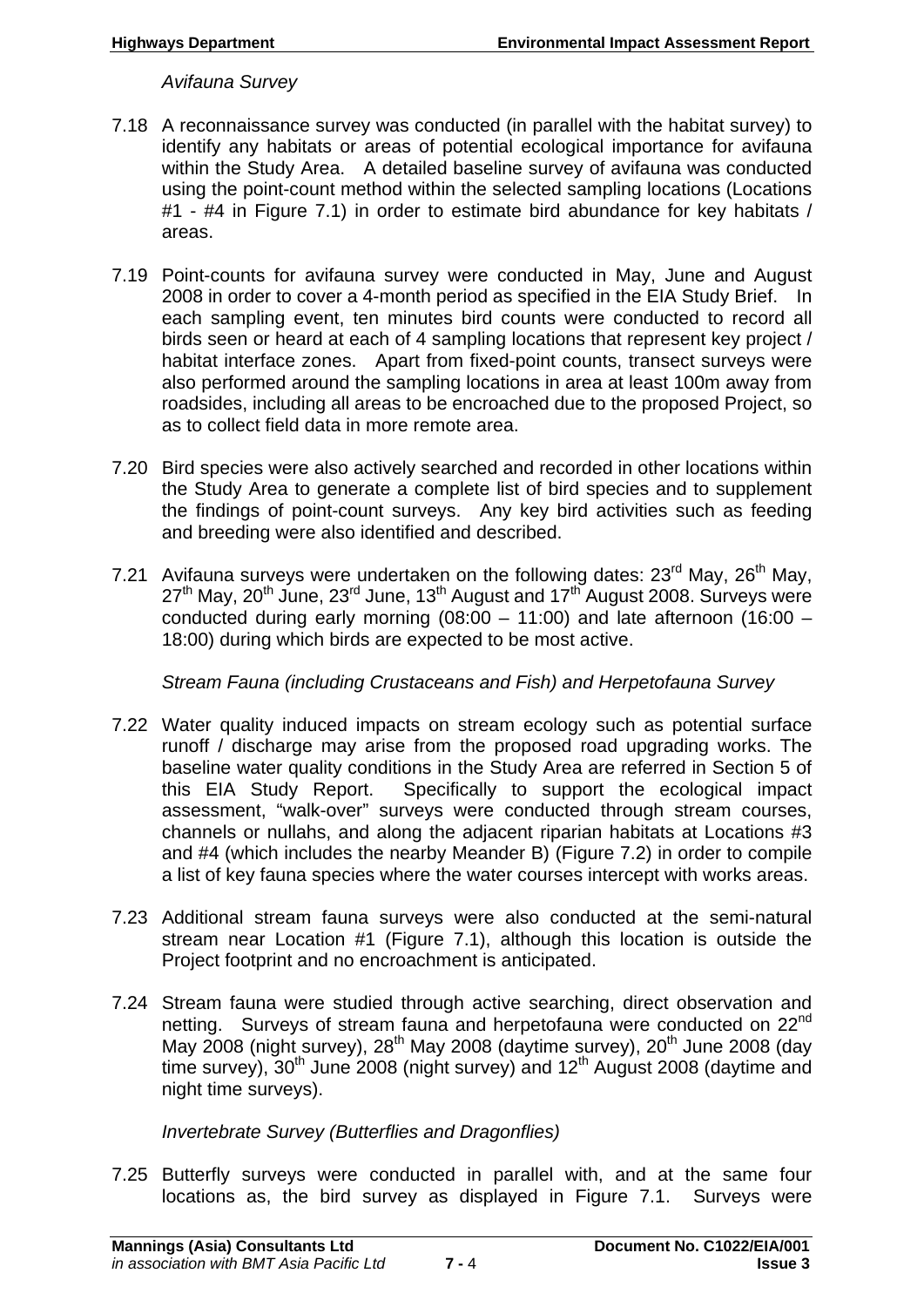conducted during the warmest part of the day, with all adult butterflies identified to species level. Similar to avifauna surveys, transect surveys were performed around each sampling location and covered areas at least 100m away from roadsides.

- 7.26 Butterfly surveys were conducted on  $26<sup>th</sup>$  May,  $27<sup>th</sup>$  May,  $20<sup>th</sup>$  June,  $23<sup>rd</sup>$  June,  $13<sup>th</sup>$  and 17<sup>th</sup> August 2008.
- 7.27 Dragonfly surveys were conducted in parallel with, and at the same locations as, the stream surveys in May, June and August 2008.
- 7.28 At each survey location an ordinal scale were used to indicate relative abundance. Identification of species was aided by use 8 x 32 binoculars and a long-handled net.

## *Mammal Survey*

7.29 It is expected that the well-maintained wildlife records by KFBG, and the data of on-going monitoring programmes for bat and other terrestrial mammal conducted by AFCD provide sufficient information of terrestrial mammal activity in the Study Area. Additional sings of mammal activity, such as tracks and scats, were also under observation during all field surveys in order to supplement information available through desk-top research.

# **Baseline Ecological Conditions**

# *Habitat Types*

- 7.30 The characteristics of each of the habitat types within the Study Area are presented under the following sub-headings. Habitat characterization is based upon the typical vegetation communities present and the degree of habitat stratification.
- 7.31 Table 7.1 below summarises the type and the approximate area of each different land habitat type within the Study Area. The approximate area of each defined land habitat type also includes area of stream courses / channels that pass through the habitat.
- 7.32 A total of 5.18 ha (~5.07 km) of channels and 6.85 ha (~6.73 km) semi-natural stream courses were identified within 500m Study Area.

| . .                |                 |                   |
|--------------------|-----------------|-------------------|
| Habitat Type       | Area (hectares) | Area (% of Total) |
| Agriculture        | 81.3            | 12.9              |
| Artificial Wetland | 0.7             | 0.1               |
| Grassland          | 50.4            | 8.0               |
| Secondary Woodland | 83.0            | 13.2              |

| Table 7.1 | <b>Habitat Types within the Study Area (Land)</b> |  |  |
|-----------|---------------------------------------------------|--|--|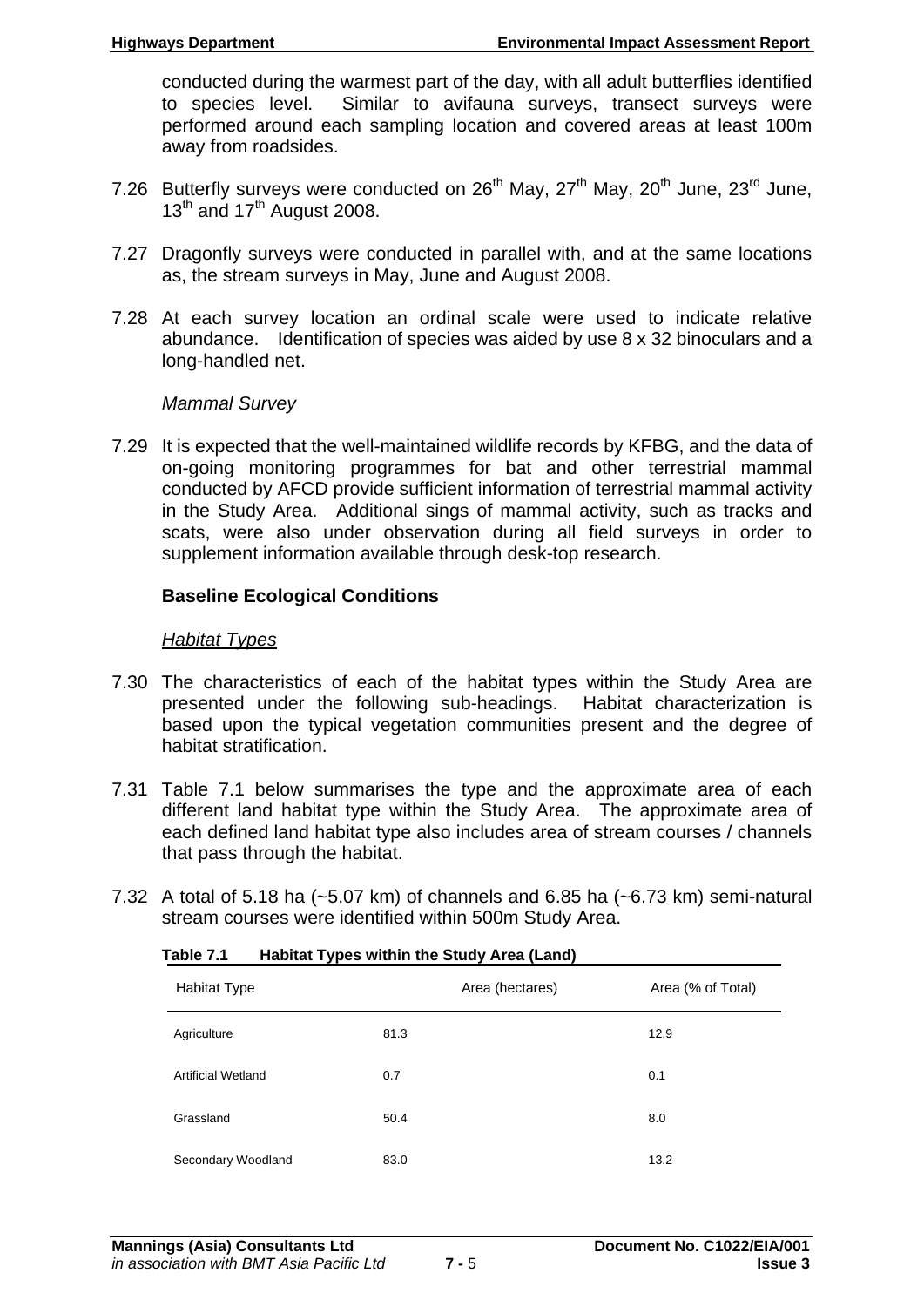| <b>Highways Department</b>   |       | <b>Environmental Impact Assessment Report</b> |
|------------------------------|-------|-----------------------------------------------|
| Urbanized / Disturbed Area   | 414.3 | 65.8                                          |
| Study Area (for Terrestrial) | 629.7 | 100%                                          |

7.33 Figure 7.2 displays the habitat map for the entire Study Area. More specific details of the various habitat types in the Study Area, including dominant and other notable species present, are provided in the following sub-sections.

*Agriculture (Active and Abandoned)* 

- 7.34 Approximately 12.9% (or 81.3 hectares) of the Study Area is classified as agricultural land (Photo 1 in Appendix G1). However, active cultivation was only occasionally found along the streams on the southern side of Kam Tin Road. These areas are dominated by remnants of orchards and small-scale gardens interspersed with village houses. Dominant vegetation types on cultivated land generally include fruit tree species *Carica papaya*, *Clausena lansium*, *Dimocarpus longan*, *Litchi chinensis*, *Mangifera indica*, *Manihot esculenta* and *Syzygium jambos*, and ornamental tree species such as *Michelia x alba* adjacent to village houses and alongside footpaths.
- 7.35 Much of the area on the northern side of Kam Tin Road is dominated by abandoned fields / cultivation interspersed with remnants of open storage. Vegetation of these abandoned fields is dominated by weedy herbaceous species.

# *Artificial Wetland*

- 7.36 Approximately 0.1 % (or 0.7 hectares) of the Study Area located along the northern boundary of the Kam Tin Bypass alignment belongs to artificial wetland (Photo 2 in Appendix G1), which serves as ecological compensation for the West Rail and Kam Tin Bypass projects. The wetland consists of some ornamental roadside tree plantings and common weedy herbaceous species such as *Bidens alba* and *Panicum maximum*. On-going monitoring surveys conducted by AFCD have recorded the scarce winter breeding resident, Greater Painted-snipe *Rostratula benghalensis* in the artificial wetland.
- 7.37 This habitat type is outside of the footprint of the proposed road widening works. No Greater Painted-snipe was recorded during the field surveys.

# *Grassland*

- 7.38 Secondary grassland is mainly located in the upland area of Lam Tsuen Country Park, constituting approximately 8% (or 50.4 hectares) of the Study Area (Photo 3 in Appendix G1). This fire-maintained, semi-natural habitat is dominated by typical pioneer vegetation such as the fern *Dicranopteris pedata*, the grass species such as *Ischaemum* sp., *Paspalum* sp., *Arundinella setosa*, *Neyraudia reynaudiana*, and the shrub *Rhodomyrtus tomentosa*.
- 7.39 This habitat type is not present in the footprint of the proposed road widening works.

*Secondary Woodland*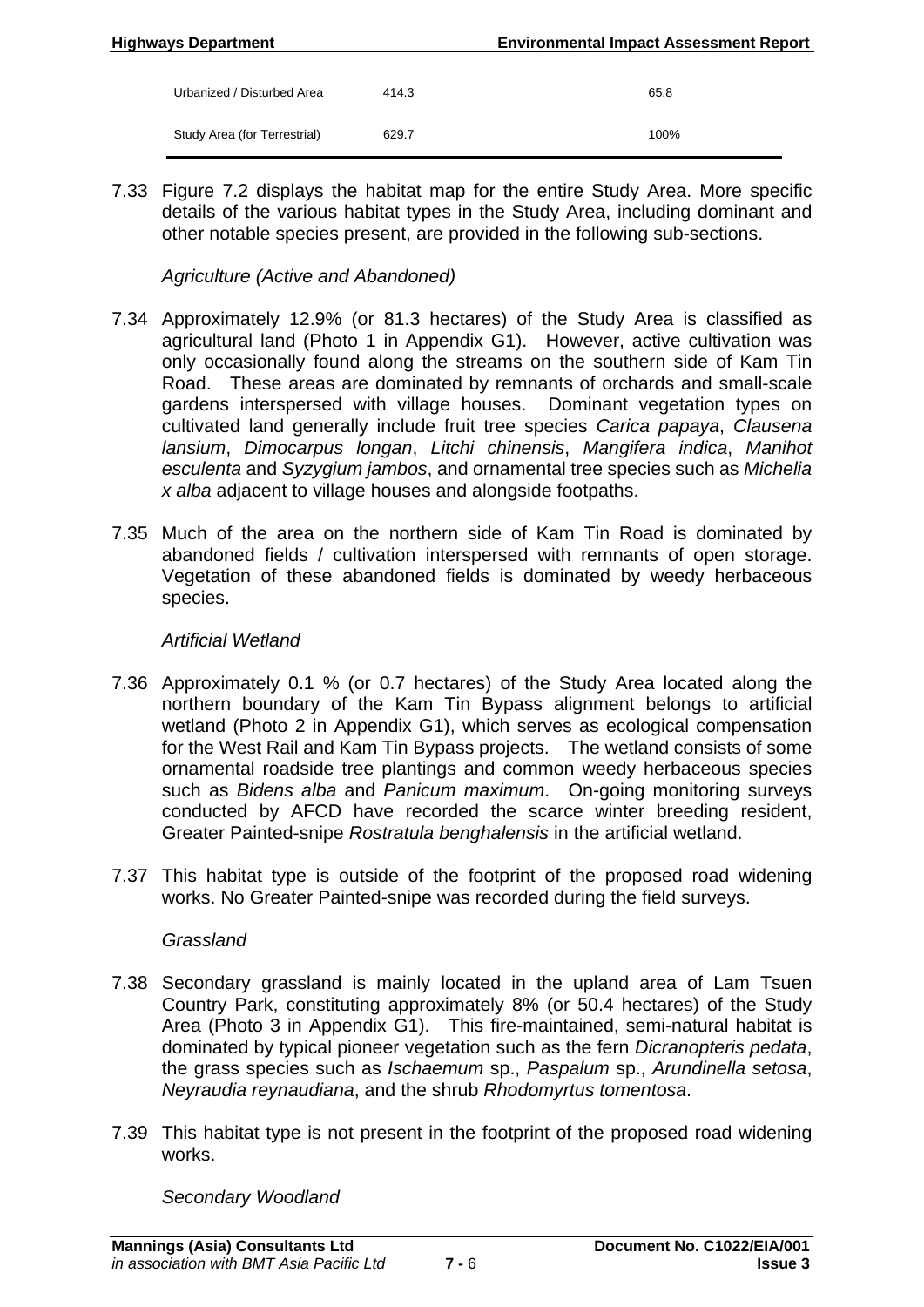- 7.40 Approximately 13.2% (or 83.0 hectares) of the Study Area belongs to secondary woodland (Photo 4 in Appendix G1). This type of habitat comprises of young secondary woodland established on engineered slopes along Lam Kam Road and Kam Tin Road, and the relatively less disturbed plantation woodland interspersed with naturally regenerating native vegetation towards the upland of Lam Tsuen Country Park and Tai Mo Shan Country Park.
- 7.41 The secondary woodland established on or atop those engineered slopes alongside the existing roads consists of mainly the exotic plantation species, *Acacia confusa*, and a low diversity of typical native species of disturbed vegetation types, such as *Alangium chinense*, *Bridelia tomentosa*, *Celtis sinensis*, *Cratoxylum cochinchinense*, *Ficus microcarpa*, *Ficus hispida*, *Litsea glutionsa*, *Macaranga tanarius* and *Microcos paniculata*.
- 7.42 More diverse and less disturbed secondary woodland was found toward uphill of Lam Tsuen Country Park, and the upland area behind the Kadoorie Farm and Botanic Garden and Kadoorie Agricultural Research Centre of the University of Hong Kong. These secondary woodland areas consist of pockets of *Acacia confusa* plantation and naturally regenerating *Machilus* dominating secondary native forest. The native forest communities consist of relatively denser understory vegetation dominated by typical understory species of native secondary forest, such as *Psychotria asiatica*.

*Stream Courses / Channels / Meanders* 

- 7.43 A total of 5.18 ha (~5.07 km) of channels (Photo 5 in Appendix G1) and 6.85 ha (~6.73 km) semi-natural stream courses (Photo 6 in Appendix G1) were identified within 500m Study Area. All the channelized water courses within the Study Area belong to the Kam Tin water catchment and form parts of the Kam Tin River. Lowland semi-natural stream courses that run across or adjacent to the existing Lam Kam Road and Kam Tin Road sections flow from the headwaters of Tai Mo Shan and Tai To Yan.
- 7.44 The majority of Kam Tin River on the northern side of Kam Tin Road has been engineered, with concrete / grasscrete banks dominated by exotic weeds such as *Bidens pilosa* and *Panicum maximum*. The original riparian vegetation and its associated stream fauna have been lost. According to the on-going wetland monitoring reports for the West Rail, namely "MTRC West Rail Contract No. TSA-026: West Rail Ecological Monitoring and Adaptive Management Services" (Asia Ecological Consultants Ltd. 2007, 2008a, 2008b), there are a total of 12 land parcels of compensatory wetlands established in area to the north of the proposed Project Area for regular bird monitoring of the rare breeding and winter visitor species, Greater Painted-snipe and some other bird species by use of radio-tracking and field observation. Although all these wetland compensation areas are away from the proposed Project site boundary (outside of 500m ecological study area), detections of GPS were made at the drainage channel on the northern side of Kam Tin Road which is approximately 300m from the proposed Project boundary. However, no Greater Painted-snipe was recorded in field surveys of this EIA. Due to the limited footprint of the proposed road upgrading works and the distance (~300m) away from the Project site boundary, the proposed Project will not encroach into these roosting or breeding ground of Greater Painted-snipe. Several isolated meanders located next to Kam Tin River (Meanders A, B and C as displayed in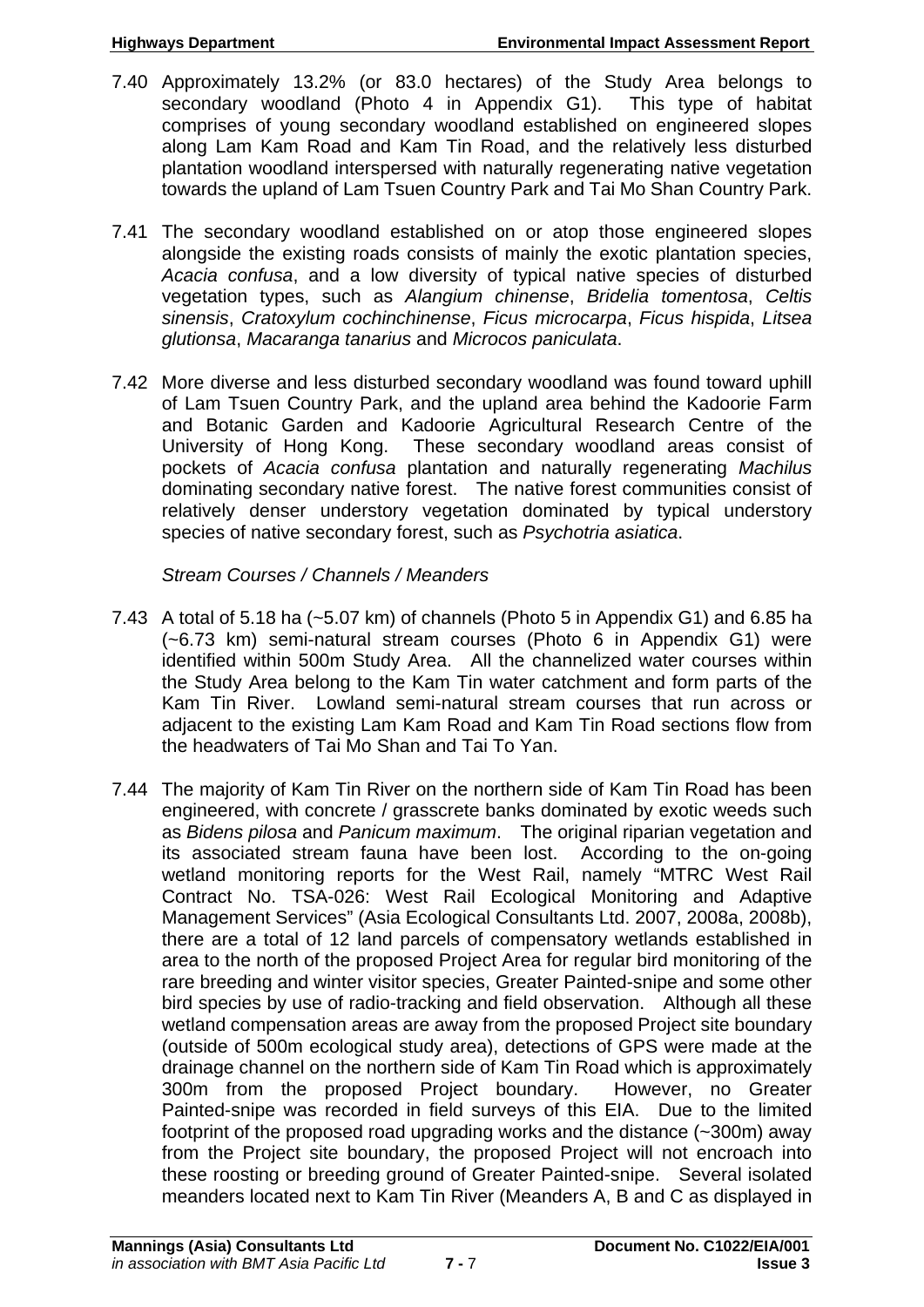Figure 7.2) were assessed to have "medium" to "high" bird use in a consultancy study of AFCD (Black and Veatch Hong Kong Limited, 2005). Due to necessary geotechnical stability works, a gabion retaining wall will be constructed at the periphery of Meander B that lies immediately adjacent to the roadside as displayed in Figure 7.2a. The proposed retaining wall is approximately 90m in length, of which approximately 54m will lie along the periphery of Meander B. Approximately 117m<sup>2</sup> of the periphery of Meander B will be encroached due to the stability works. No encroachment is anticipated for Meander A and Meander C as they are all outside of the proposed works footprint. There will also be minor encroachment (approximately of  $208m^2$ ) onto the drainage channel located at the western end of the road alignment, where a drainage discharge point will be constructed to connect the drainage of the existing Kam Tin Road. However, this section of drainage channel to be encroached upon has long been disturbed and polluted with domestic discharges.

- 7.45 There are a few streams that run through the lowland villages of Leung Uk Tsuen and Pat Heung, and intercept with the existing Kam Tin Road (at Location #3 and Location #4 in Figure 7.1). These lowland streams have been severely polluted (as shown in Photo 7 in Appendix G1) by domestic discharge from nearby villages. The riparian vegetation has been chronically disturbed and heavily invaded by exotic weeds such as *Panicum maximum* and *Mikania micrantha*. Most stream banks within the Study Area are comprised of stone or concrete retaining walls, with outlet pipes. Due to the high level of human disturbance and pollution, limited wildlife is expected.
- 7.46 There are semi-natural stream sections passing through the lowland woodland of KFBG and at the KFBG seedling nursery on Lam Kam Road. The stream habitat is less disturbed and well-vegetated, and partially sheltered by the woodland trees with dominant species include *Steculia lanceolata* and *Cleistocalyx operculatus*. These two streams are outside of the proposed works footprint and no encroachment will be anticipated.

# *Urbanized / Disturbed Area*

7.47 This habitat type consists mainly of traffic roads, parks, village houses, open storage, construction sites and wasteland land. Dominant vegetation types include common weedy species in wasteland and along roadside, ornamental plantings adjacent to village houses and alongside Kam Tin Road and Lam Kam Road. The most common roadside tree plantings include the native tree *Celtis sinensis*, and exotic tree species *Casuarina equisetifolia* and *Melaleuca cajuputi* subsp*. cumingiana*., *Acacia confusa*. All the roadside planting species within the Study Area are widely planted locally. Detailed information of the roadside vegetation is presented under the sub-heading "Vegetation Survey" below.

# *Vegetation Survey*

7.48 A total of 167 plant species were identified within the Project site boundary and its 5m buffer area, including 72 native species and 95 exotic species. A list of plant species recorded in the vegetation survey is presented in Appendix G2. Two tree individuals of *Aquilaria sinensis*, including the tree specimen no. 1717 (Figure 9.3G) and an undersized small tree (with height approximately 2.5m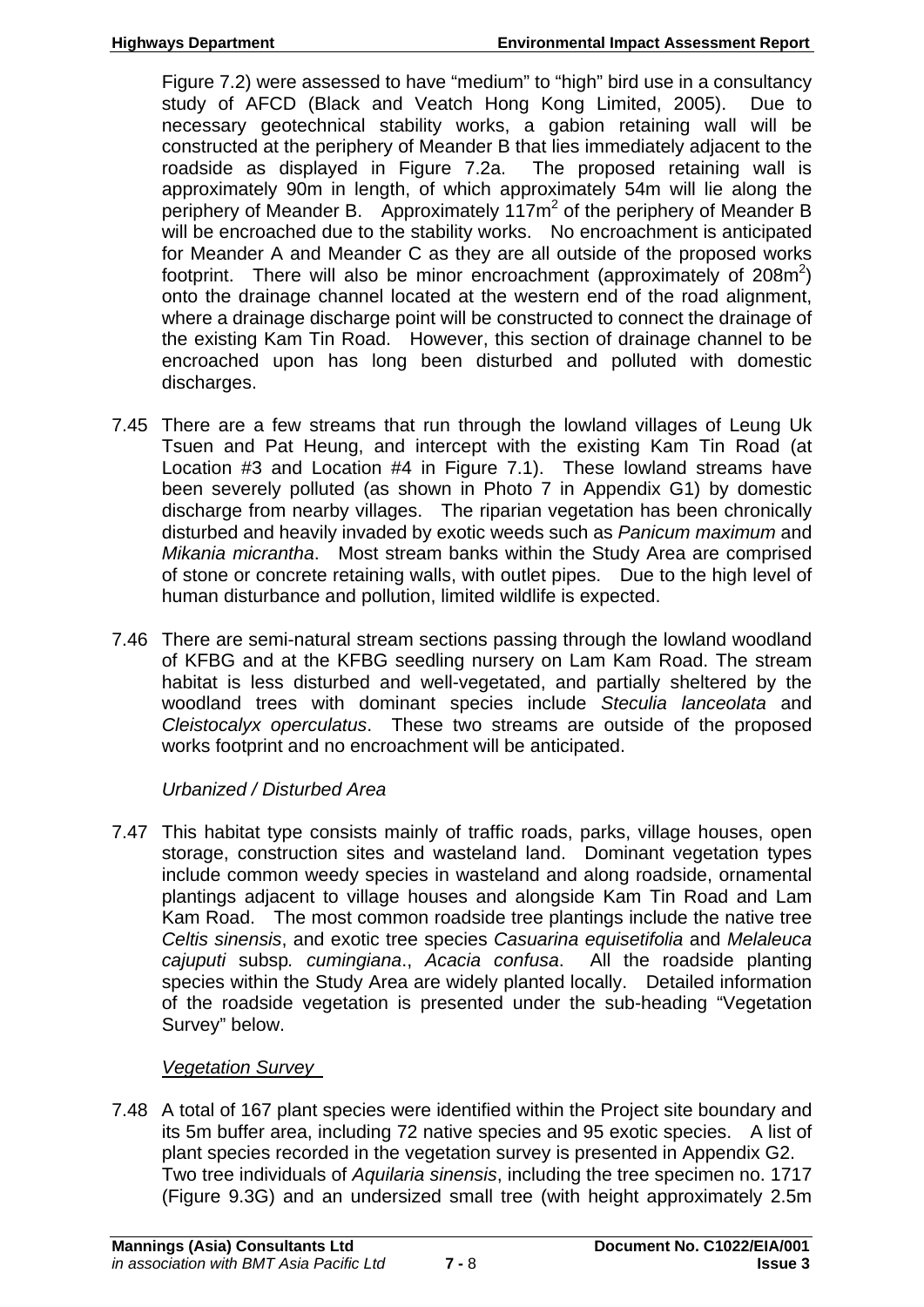and 80mm DBH), were recorded on two slopes (on the southern side of the alignment) at CHB 42+50, and between CHB 51+00 and CHB 51+10 respectively, as displayed in Figure 7.3. *Aquilaria sinensis* is listed as "vulnerable" in the IUCN Red List and scheduled under Protection of Endangered Species of Animals and Plants Ordinance (Cap. 586). However, these two trees will not be affected due to the proposed Project. Appendix G19 displays the photographs of these two tree individuals.

- 7.49 Among the exotic species, 58 species are ornamental / landscape planting species, 13 species belong to fruit tree species and 24 species are naturalized exotic weeds or weeds of uncertain origins (pantropical or cosmopolitan species). The species composition represents typical vegetation communities of roadside habitats, which are usually dominated by ornamental plantings and naturalized weeds.
- 7.50 Of the native species recorded, the most dominant species such as *Ficus* sp., *Bridelia tomentosa*, *Macaranga tanarius*, *Celtis sinensis* are typical pioneer species that occur in disturbed lowland vegetation, such as those of forest margins, roadsides and wasteland.
- 7.51 The EIA Report (EIA-074/2002) for Yuen Long and Kam Tin Sewerage and Sewage Disposal Stage 1 Packages 1A-1T and 1B-1T – Kam Tin Trunk Sewerage Phase I and II identified one 3-metre tall Humped Fig Tree *Ficus tinctoria* subsp. *gibbosa* on the concreted stream bank near Location #4 (Figure 7.1). The local abundance of this species is described as "restricted" in Xing et al. (2000). However, this tree specimen was missing during the vegetation survey in this EIA study.
- 7.52 Except for one tree individual of *Aquilaria sinensis*, no other rare or protected native plant species was recorded during the vegetation survey. Some planted exotic species are listed as "rarely recorded in wild population" under "Local Abundance" in Appendix G2, to indicate the abundance of wild populations of their cultivated escapes.

# *Avifauna*

# *Literature Review*

- 7.53 A total of 177 bird species were recorded in KFBG from 1995 to 2005 (Kendrick, 2005), of which only 53 species were recorded in the lower part of KFBG located at the eastern end of the proposed Project site. A list of bird species recorded in the lower part of KFBG was given in Appendix G3.
- 7.54 Among the 53 species recorded in the lower part of KFBG, most of them are resident species and are abundant in KFBG. These species include Spotted Dove *Streptopelia chinensis*, Red-whiskered bulbul *Pycnonotus jocosus*, Oriental Magpie Robin *Copsychus saularis*, Common Tailorbird *Orthotomus sutorius*, Great Tit *Parus major*, Fork-tailed Sunbird *Aethopyga christinae*, Japanese White-eye *Zosterops japonicus* and Eurasian Tree Sparrow *Passer montanus*. These species are also common in urban areas of Hong Kong.
- 7.55 A few records of common winter visitors and common passage migrants were also recorded in KFBG, including Asian House Martin *Delichon dasypus*, Red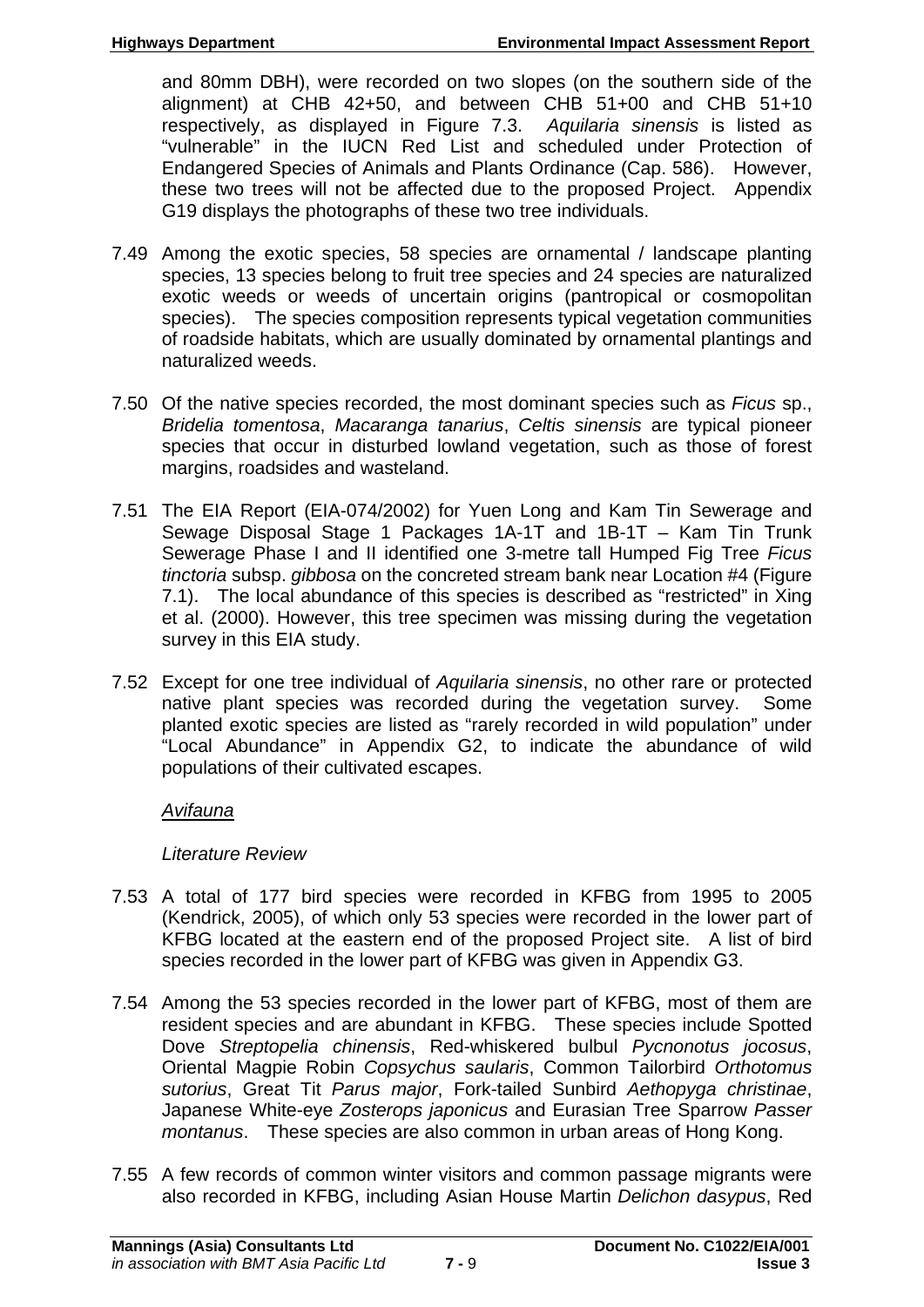Turtle Dove *Streptopelia tranquebarica*, Scarly Thrush *Zoothera daumaand* and White Wagtail *Motacilla alba* (Kendrick, 2005). However, some scarce visitor bird species, such as Eurasian Woodcock *Scolopax rusticola* were also recorded within the lower part of KFBG (Ades et al, 2006).

7.56 According to the ecological baseline monitoring data from 2002 to 2008 provided by AFCD (unpublished data), a total of 26 bird species were recorded within the Study Area (Appendix G4), of which 25 species are very common and widespread in Hong Kong. One uncommon resident species, Blue-winged Minla *Minla cyanouroptera* was previously recorded within Lam Tsuen Country Park by AFCD.

# *Field Surveys*

- 7.57 A total of 35 species have been recorded in the Study Area from field survey. The counts of birds recorded range from 5 birds at Location #2 in June to 34 birds at Location #3 in August. Appendix G5 summaries the species richness and relative abundance of the birds recorded at each of the location points and those in the transect survey (along the proposed alignment in area up to 100m away from roadside).
- 7.58 The majority of bird species recorded in the survey locations belong to typical and common urban bird species, such as Chinese bulbul *Pycnonotus sinensis*, Common Tailorbird *Orthotomus sutorius*, Eurasian Tree Sparrow *Passer montanus*, Japanese White-eye *Zosterops japonica* and Red-whiskered bulbul *Pycnonotus jocosus*. These were also dominant species in the KFBG fauna checklist (Kendrick, 2005).
- 7.59 However, four bird species, including Common Myna *Acridotheres tristis*, Crested Goshawk *Accipiter Trivirgatus*, Orange-bellied Leafbird *Chloropsis hardwickii* and Rufous-capped Babbler *Stachyris ruficeps* are regarded as "uncommon" in the AFCD biodiversity database. These species were only occasionally observed during the survey and were recorded away from roadside (80-100m away from roads).

# *Stream Fauna and Herpetofauna*

# *Literature Review*

- 7.60 Fifty-six species of herpetofauna were recorded in KFBG from 1995 to 2005 (Appendix G6), including four protected species under the Wild Animals Protection Ordinance (Cap. 170): Hong Kong Newt *Paramesotriton hongkongensis*, Hong Kong Cascade Frog *Amolops hongkongensis*, Romer's Tree Frog *Philautus romeri* and Big-headed Terrapin *Platysternon megacephalum* (Kendrick, 2005). And the Big-headed Terrapin *P. megacephalum* is also listed as "endangered" in both IUCN red list and China red data book status.
- 7.61 Chinese Cobra *Naja atra* and King Cobra *Ophiophagus hannah*, which are protected under the Protection of Endangered Species of Animals and Plants Ordinance (Cap. 586) and regarded as "vulnerable" and "critically-endangered" on the China red data book status respectively, were also recorded in KFBG and within the EIA Study Area. And Banded Krait *Bungarus fasciatus* is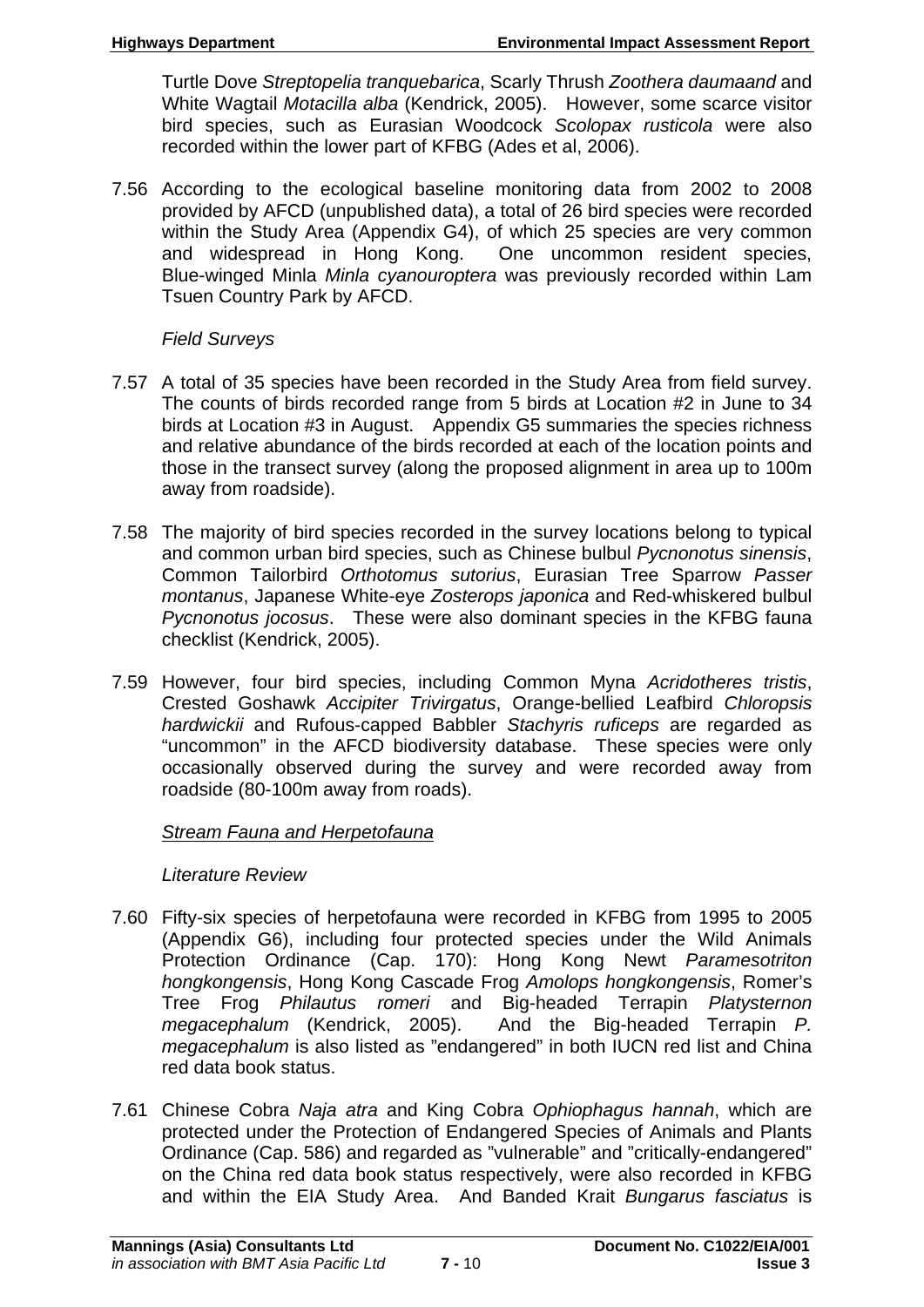regarded as "endangered" in China red data book status. All protected species mentioned are widespread in Hong Kong. Most of them were found in the middle or upper part of KFBG which is far from the Proposed project boundary.

- 7.62 Two additional herpetofauna species were recorded from 2005 to 2006. And they are Mountain wolf snake and Chinese water snake (Ades et al, 2006). They were found in the lower part of KFBG.
- 7.63 Eleven amphibian species were recorded by AFCD from 2002 to 2008 within the EIA Study Area (Appendix G7). All are typical and common species of riparian habitat.
- 7.64 Five fish species were recorded in KFBG from 1995 to 2005, including Striped Loach *Schistura fasciolata*, Flat-headed loach *Oreonectes platycephalus*, Broken-band hillstream loach *Liniparhomaloptera disparis*, Sucker-belly loach *Pseudogastromyzon myersi* and Vietnam Catfish *Pterocryptis cochinchinensis* (Appendix G8)*.* All of them are widespread species in Hong Kong.
- 7.65 Four fish species were recorded by AFCD from 2002 to 2008 in the EIA Study Area (Appendix G9), of which *L. disparis*, *P. myersi* and *S. fasciolata* were also recorded within KFBG. All the four species are common and widespread in Hong Kong.

## *Field Surveys*

- 7.66 Most herpetofauna species were recorded at the adjacent agriculture land instead of stream courses. In total, nine amphibian and three reptile species were recorded from the surveyed streams and riparian habitats. The abundance of amphibian was relatively higher during the surveys conducted in June. Most recorded herpetofauna were common species in Hong Kong (Stephen et al, 1998). The recorded herpetofauna species in three streams was given in Appendix G10. Appendix 11 displays the site photos taken during the stream fauna surveys.
- 7.67 Except for Spotted Narrow-mouthed frog *Kalophrynus interlineatus*, the remaining seven species recorded by field surveys were also recorded by AFCD. All amphibian species recorded were widespread in Hong Kong.
- 7.68 Three common fish species were recorded, including *Gambusia affinis*, *Rhinogobius giurinus* and *Schistura fasciolata*.
- 7.69 Others stream fauna were recorded, including three species of Crustacea, two species of Diptera, one species of Trichoptera, two species of heteroptera, one species of Hirudinea and four species of Mollusc.
- 7.70 Water quality was poor with odour owing to the discharge of domestic sewage at stream #4 and downstream of stream #3. Pollution-tolerant benthos such as *Tubifex sp*. (Photo 8 in Appendix G11) and filament bacteria (Photo 9 in Appendix G11) were commonly seen on the stream bottom. However, the water quality was found better at the upstream of Stream #3. Some stream species such as *Macrobrachium hainanense* (Photo 10 in Appendix G11) and *Crytopotamon anacoluthon* (Photo 11 in Appendix G11) which indicate good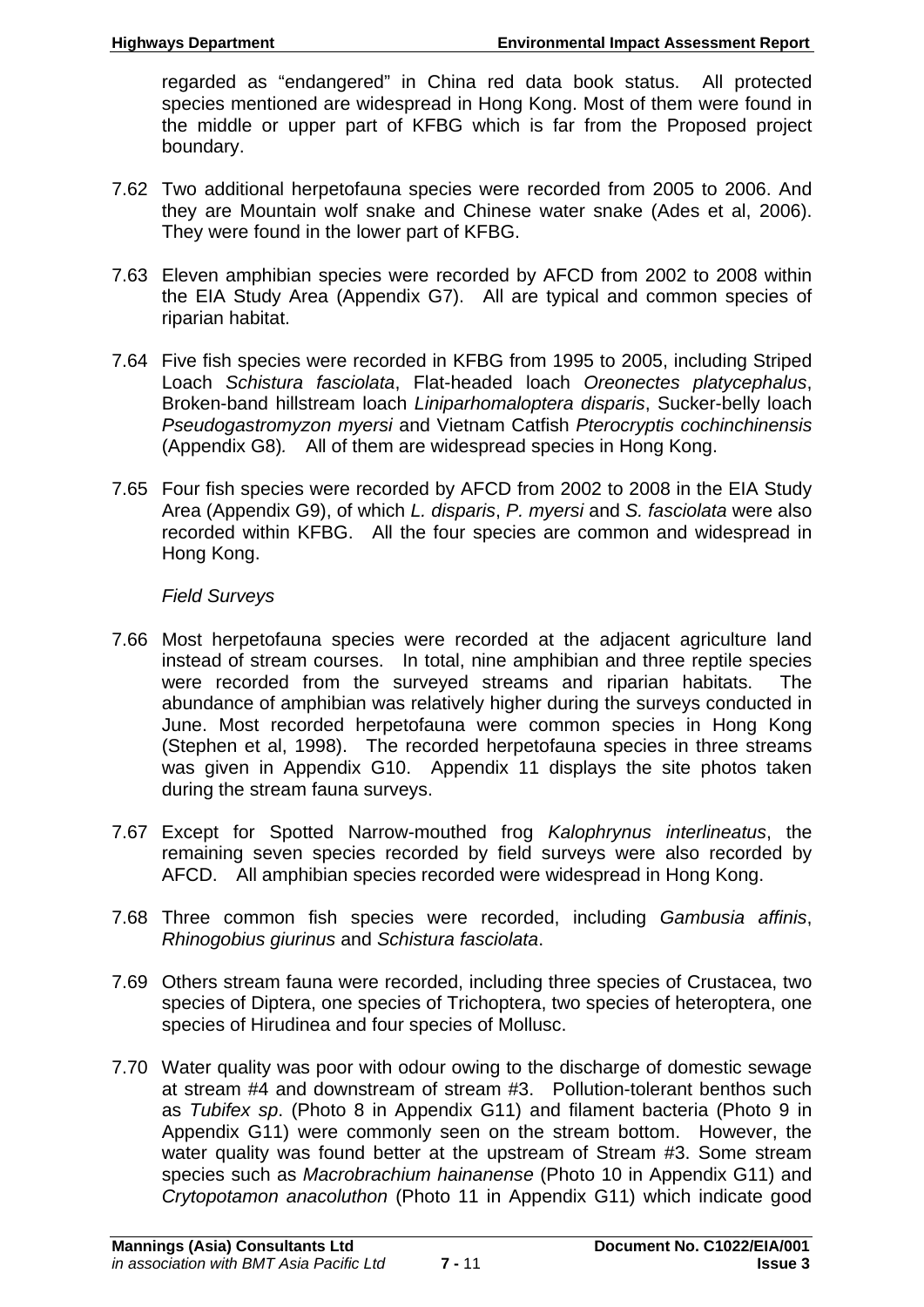water quality were recorded. Moreover, the number of benthos species was also higher at upstream #3 and stream #1. Appendix G12 displays the recorded in-stream fauna.

7.71 A few individuals of Hong Kong Newt *Paramesotriton hongkongensis* were recorded only in the additional surveys conducted in July and August 2008 at the stream near Location #1. This species is considered to have potential global concern (Fellowes et al, 2002), although it is widely distributed throughout the New Territories, Lantau Island and Hong Kong Island (AFCD Biodiversity Database). It is noted that this stream is located some 50m from the Project boundary, and would not be affected by the works.

# *Invertebrate (Butterflies and Dragonflies)*

## *Literature Review*

- 7.72 There is no background information on butterflies available in the study area.
- 7.73 There is no background information on dragonflies available in the study area.

## *Field Surveys*

- 7.74 In total, 41 species of butterfly were recorded in the stream survey (Appendix G13), of which 31 species are common or widely disturbed species in Hong Kong. There were 8 species recorded which are regarded as "uncommon" species in AFCD biodiversity database, of which *Troides aeacus* is protected under Cap.586 and considered to have "local concern" (Fellowes et al, 2002). All the uncommon species recorded are widespread in Hong Kong. Two rare butterfly species including *Celastrina lavendularis* and *Graphium cloanthus* at the sampling locations. These two species could also be occasionally found in KFBG (AFCD unpublished data).
- 7.75 There were 16 species of butterfly recorded among 3 representative streams. More butterfly species were recorded at stream #3 and #4 during the survey in June. Among the recorded species, Gaudy Baron *Euthalia lubentina lubentina* (Photo 6 in Appendix G11) is uncommon butterfly species in Hong Kong (Yiu at el, 2002). It was recorded at the agricultural land (Photo 4 in Appendix G11) adjacent to stream #3.
- 7.76 In addition, three dragonfly species and seven damselfly species were recorded along streams at Location #3 and #4. Relatively more dragonflies and damselflies were recorded in June. All recorded dragonfly and damselfly species were common in Hong Kong (Keith, 2003). Appendix G14 displays insect species recorded in the stream fauna surveys*.*

# *Mammals*

# *Literature Review*

7.77 There were 23 mammal species recorded from 1995 to 2005 in KFBG, of which 16 species are protected under Cap.170, including bats, primates, Chinese Pangolin, porcupine, squirrels, mongooses, civet and Reeves' Muntjac. The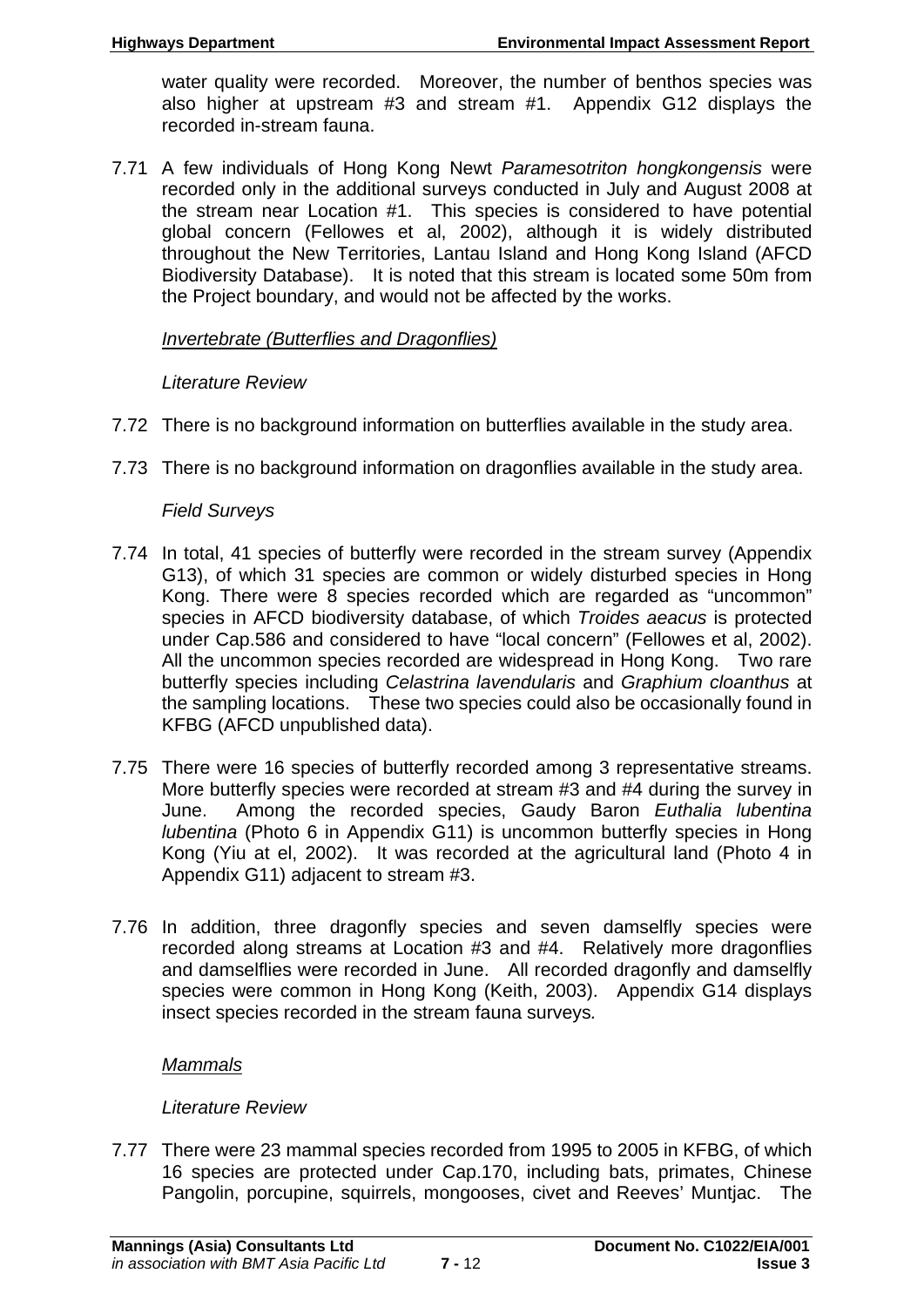Chinese Pangolin *Manis pentadactyla auritus*, Leopard Cat *Prionailurus bengalensis* and Rhesus Macaque *Macaca mulatta* are species protected under Cap. 586. Species richness was found highest in the middle part of KFBG (Kendrick, 2005). A list of mammal species recorded in KFBG from 1995 to 2005 is shown in Appendix G15.

- 7.78 A camera trapping and droppings study conducted from 2007 to mid 2008 in KFBG suggests that mammals in larger size including East Asia Porcupine *Hystrix brachyura*, Masked Palm Civet *Paguma larvata*, Small Indian Civet *Viverricula indica*, Leopard Cat *Prionailurus bengalensis*, Rhesus Macaque *Macaca mulatta*, Eurasian Wild Pig *Sus srcofa* and Red Muntjac *Muntiacus muntjak* occur much more frequently at the upper level of the garden (*pers. comm*. Wan, 2008). As human activities are concentrated in the lower part of KFBG near the entrance, the upper part of KFBG may provide a relatively less disturbed habitat for mammals.
- 7.79 *A* Yellow-bellied weasel *Mustela kathiah* was recorded near KFBG lower stream area in April 2006 (Ades et al, 2006). This species is regarded as "rare" by AFCD assessment and of "local concern" (Fellowes et al, 2002).
- 7.80 Three mammals were recorded by ACFD in territory-wide long-term monitoring survey from 2002 to 2008, including Short-nosed Fruit Bat *Cynopterus sphinx*, Brown Noctule *Nyctalus noctula* and Pallas's squirrel *Callosciurus erythraeus*. All of them are common and widespread in Hong Kong.

# *Field Surveys*

7.81 No mammal was recorded at the four ecological baseline survey locations. However, a roost of Short-nosed Fruit Bat *Cynopterus sphinx* was found on the Chinese Fan-palm *Livistona chinensis* opposite to the main entrance of KFBG (Appendix G16). This fruit bat species is commonly distributed in the urban areas of Hong Kong. (Shek et al, 2006).

## **Ecological Evaluation of Various Habitats and Sites of Conservation Importance**

7.82 Tables 7.2 to 7.7 summarise the evaluation of ecological habitats of concern in the Study Area. The results of desktop study and field surveys show that the artificial wetland adjacent to the western boundary of the Project Area, the drainage channel and several isolated meanders on the northern side of Kam Tin Road are areas of conservation importance within the Study Area due to their relatively high bird usage and / or presence of the rare winter breeding bird species, Greater Painted-snipe. The grassland connected to Lam Tsuen Country Park, the secondary woodland toward uphill of Lam Tsuen Country Park and that in the upland area behind the Kadoorie Farm and Botanic Garden and Kadoorie Agricultural Research Centre of the University of Hong Kong, and the semi-natural stream near sampling Location #1 (Figure 7.1 refers) were considered to have moderate ecological value. However, due to the limited footprint of the proposed Project, only minor encroachment is anticipated upon the periphery of Meander B (Figure 7.2a). No other habitats of ecological importance will be encroached upon.

#### **Table 7.2 Ecological Evaluation of Agricultural Land**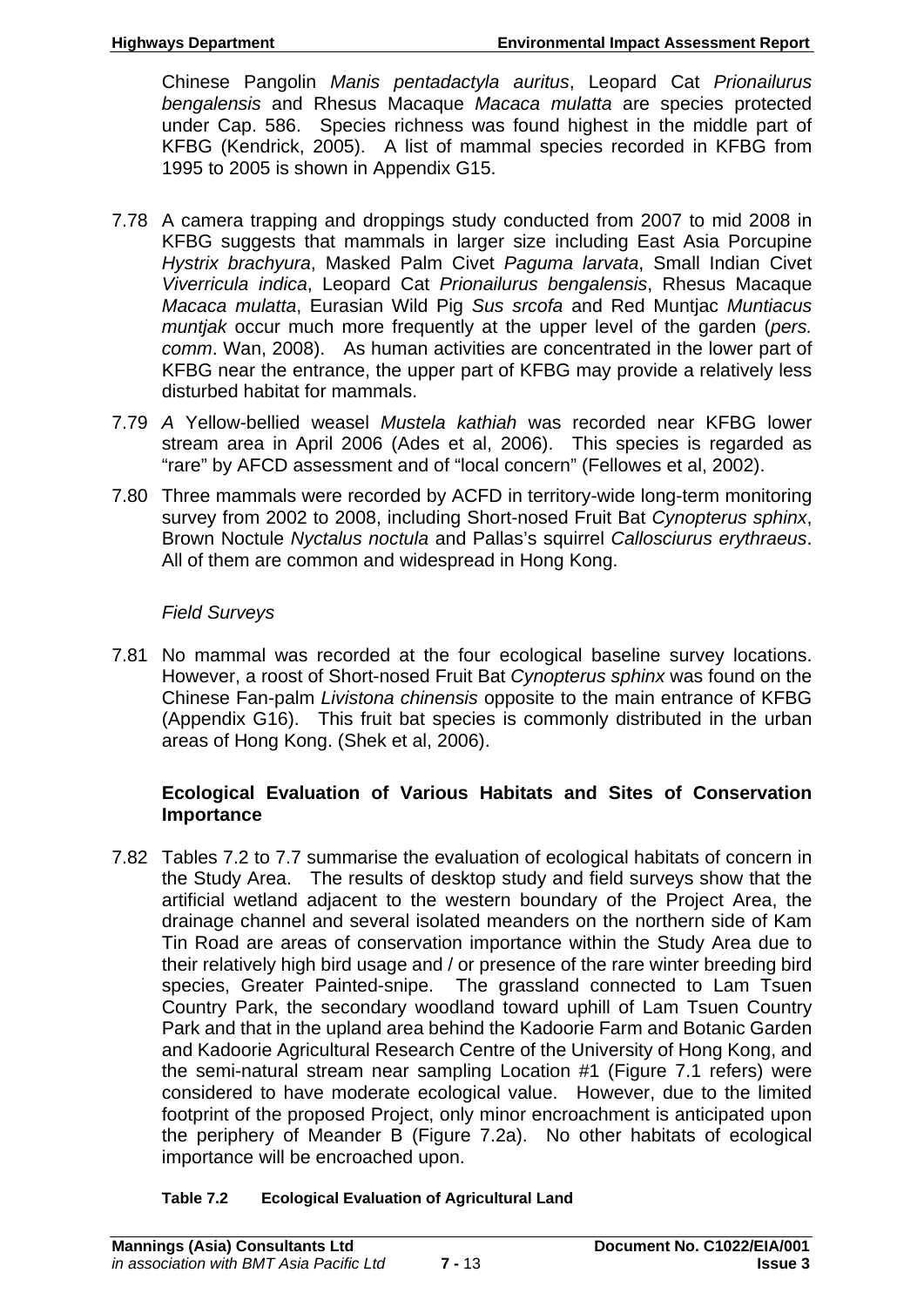| Criteria                         | Remarks                                                                                              |
|----------------------------------|------------------------------------------------------------------------------------------------------|
| <b>Naturalness</b>               | Human modified habitat                                                                               |
| Size                             | 81.3 hectares                                                                                        |
| Diversity                        | Low species diversity. Dominated by common fruit trees, ornamental<br>plants and weedy vegetation.   |
| Rarity                           | Not rare                                                                                             |
| Re-creatability                  | Readily re-creatable                                                                                 |
| Fragmentation                    | Highly fragmented by roads, footpaths, village houses, abandoned land<br>and open storage.           |
| <b>Ecological Linkage</b>        | Generally connected to nearby stream courses and channels.                                           |
| <b>Potential Value</b>           | Potential value for habitat enhancement through re-vegetation                                        |
| Nursery / Breeding Ground        | A potential nursery ground for herpetofauna, insects and ground birds.                               |
| Age                              | Artificial habitat at early succession stage dominated by pioneer species<br>and introduced species. |
| Abundance / Richness of Wildlife | Low                                                                                                  |
| <b>Ecological Value</b>          | Low                                                                                                  |

#### **Table 7.3 Ecological Evaluation of Artificial Wetland**

| Criteria                  | Remarks                                                                                                      |
|---------------------------|--------------------------------------------------------------------------------------------------------------|
| <b>Naturalness</b>        | Human-modified habitat                                                                                       |
| Size                      | 0.7 hectares                                                                                                 |
| Diversity                 | Low species diversity dominated by roadside plantings and weedy<br>vegetation.                               |
| Rarity                    | Relatively rare                                                                                              |
| Re-creatability           | Can be recreated within a few years                                                                          |
| Fragmentation             | Fragmented by roads and other developments                                                                   |
| Ecological Linkage        | Connected to Kam Tin River channels of low species diversity.                                                |
| <b>Potential Value</b>    | Moderate potential value. Potential for habitat enhancement through<br>re-vegetation and habitat management. |
| Nursery / Breeding Ground | A potential nursery ground for herpetofauna, insects and birds.                                              |
| Age                       | Young                                                                                                        |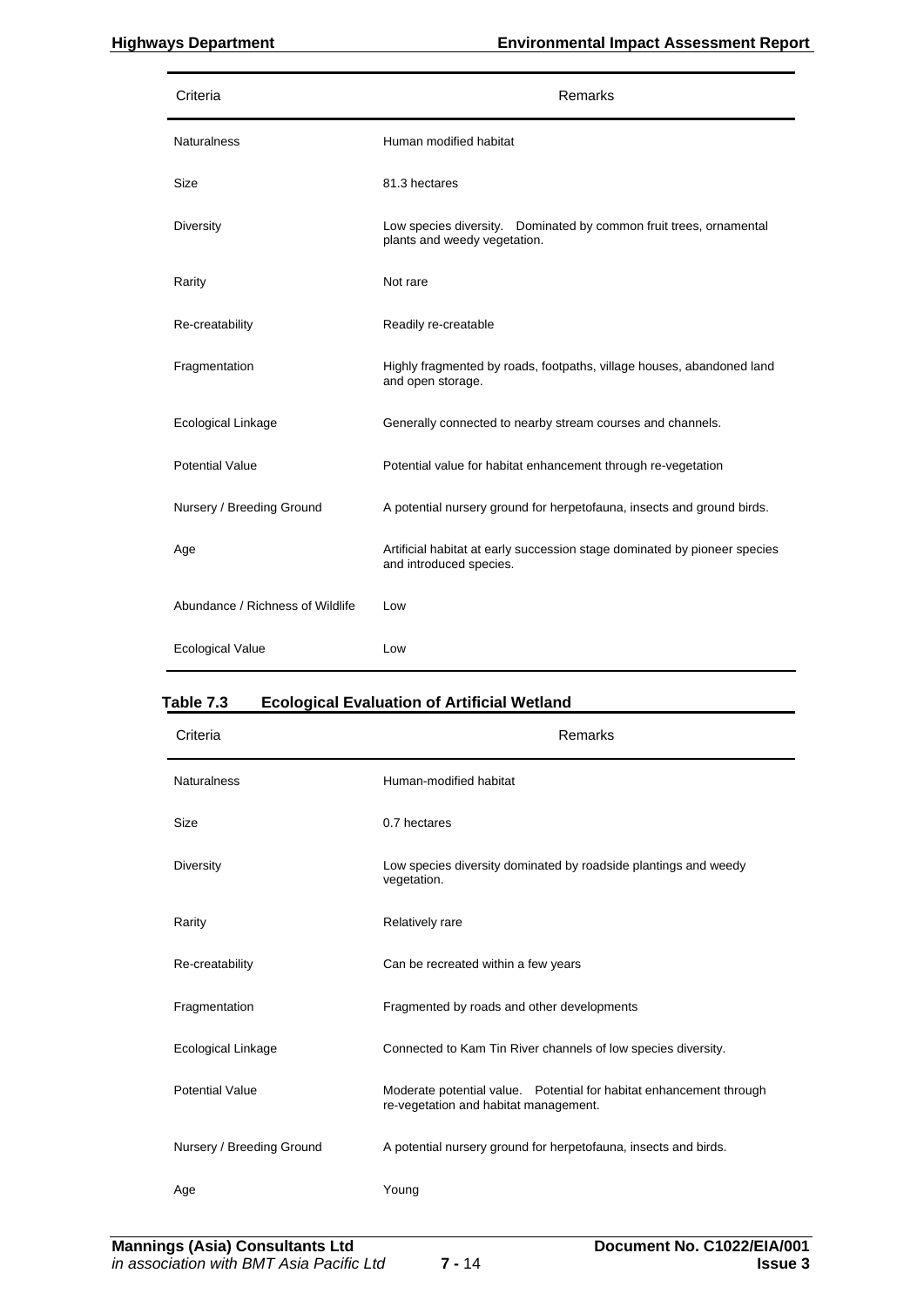| Criteria                         | Remarks        |
|----------------------------------|----------------|
| Abundance / Richness of Wildlife | Medium to High |
| Ecological                       | Medium         |

| Criteria                         | Remarks                                                                                                            |
|----------------------------------|--------------------------------------------------------------------------------------------------------------------|
| <b>Naturalness</b>               | Anthropogenic fire-maintained semi-natural habitat                                                                 |
| Size                             | 50.4 hectares                                                                                                      |
| <b>Diversity</b>                 | Low                                                                                                                |
| Rarity                           | Common in upland area of Hong Kong                                                                                 |
| Re-creatability                  | It takes about <3 years for regeneration of secondary grassland after<br>deforestation or hill fires.              |
| Fragmentation                    | Continuous                                                                                                         |
| Ecological Linkage               | Connected to the upland grassland of Lam Tsuen Country Park                                                        |
| <b>Potential Value</b>           | Low but can be increased through control of hill fire. Secondary session<br>can be speeded up if hill fire ceases. |
| Nursery / Breeding Ground        | Low value                                                                                                          |
| Age                              | Relatively recent habitat though it can be quite persistent due to<br>intermittent hill fires.                     |
| Abundance / Richness of Wildlife | Low                                                                                                                |
| <b>Ecological Value</b>          | Moderate due to its naturalness                                                                                    |

**Table 7.4 Ecological Evaluation of Grassland** 

#### **Table 7.5 Ecological Evaluation of Secondary Woodland**

| Criteria           | <b>Remarks</b>                                                                                                                                                      |
|--------------------|---------------------------------------------------------------------------------------------------------------------------------------------------------------------|
| <b>Naturalness</b> | Semi-natural habitat modified by afforestation                                                                                                                      |
| Size               | 83.0 hectares                                                                                                                                                       |
| Diversity          | Moderate diversity dominated by both pioneer vegetation of disturbed<br>habitat types, plantation species, and native secondary forest species.                     |
| Rarity             | Not rare                                                                                                                                                            |
| Re-creatability    | Plantation woodland can be readily re-created through afforestation.<br>However, it would probably take up to 10 years for native secondary forest<br>regeneration. |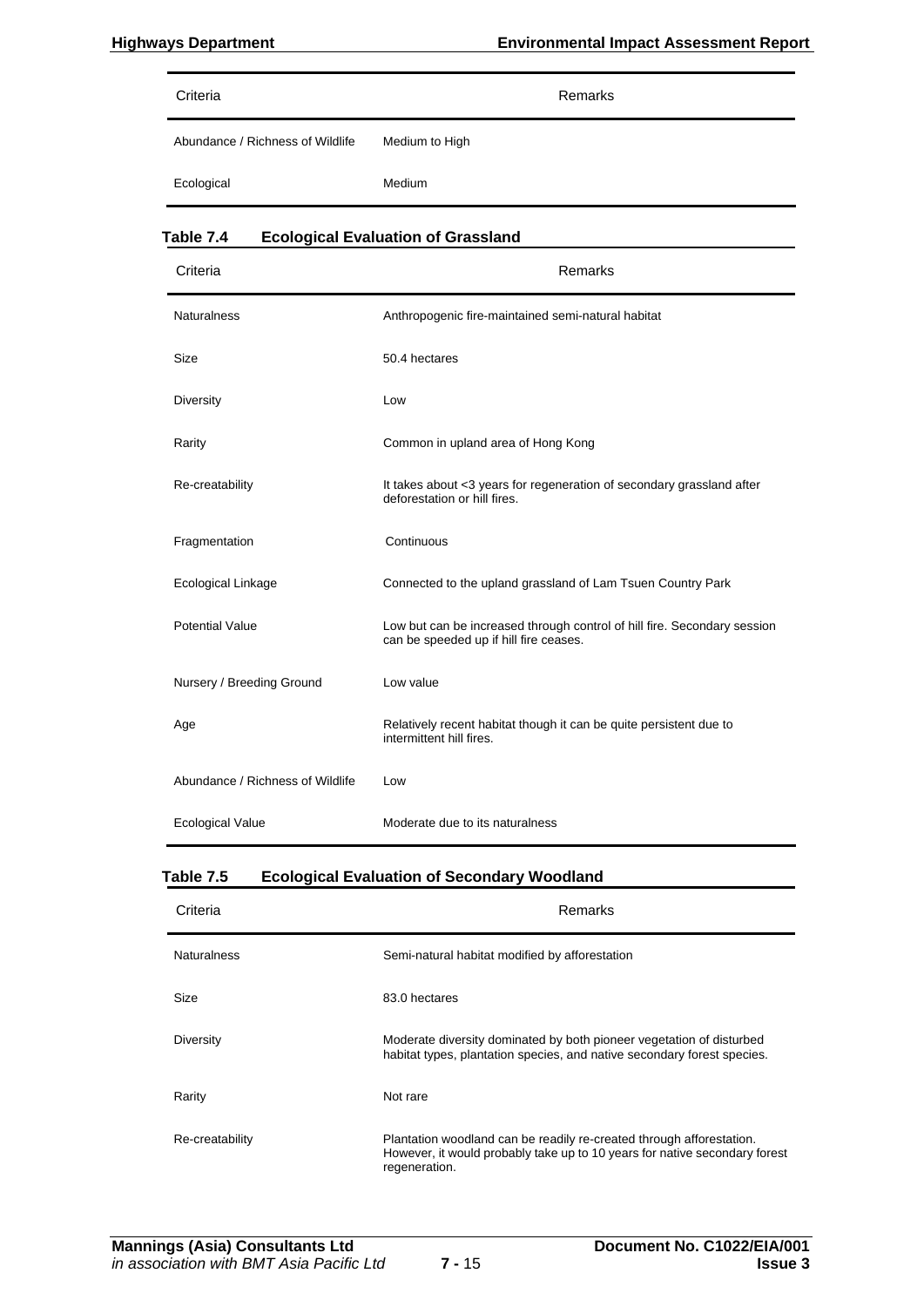| Criteria                         | Remarks                                                                                                                                                 |
|----------------------------------|---------------------------------------------------------------------------------------------------------------------------------------------------------|
| Fragmentation                    | The habitat is fragmented by Lam Kam Road.                                                                                                              |
| Ecological Linkage               | Connected to the secondary woodland of Lam Tsuen Country Park and<br>Tai Mo Shan Country Park                                                           |
| <b>Potential Value</b>           | Moderate potential value for woodland birds and other fauna species.<br>The potential value can change over time and increase with habitat<br>maturity. |
| Nursery / Breeding Ground        | No record of nursery or breeding ground.                                                                                                                |
| Age                              | Relatively more mature                                                                                                                                  |
| Abundance / Richness of Wildlife | Moderate                                                                                                                                                |
| <b>Ecological Value</b>          | Moderate                                                                                                                                                |

### **Table 7.6 Ecological Evaluation of Streams / Meanders**

| Criteria                         | Remarks                                                                                                                                                                                                                    |
|----------------------------------|----------------------------------------------------------------------------------------------------------------------------------------------------------------------------------------------------------------------------|
| <b>Naturalness</b>               | Semi-natural lowland stream habitats                                                                                                                                                                                       |
| Size                             | 6.85 ha / 6.73 km (within 500m from Project boundary)                                                                                                                                                                      |
| Diversity                        | Low diversity of in-stream fauna in heavily polluted lowland streams at<br>Locations #3 an #4. Most of the herpetofauna species were recorded at<br>adjacent agricultural land.                                            |
|                                  | More diverse in-stream fauna in stream near Location #1 where the<br>stream is relatively less disturbed and more sheltered by nearby woodland<br>vegetation.                                                              |
|                                  | Several isolated meanders (Meander A, B, C as displayed in Figures 7.2)<br>were assessed to have high bird use.                                                                                                            |
| Rarity                           | Not rare.                                                                                                                                                                                                                  |
| Re-creatability                  | Difficult to re-create after channelization                                                                                                                                                                                |
| Fragmentation                    | Continuous                                                                                                                                                                                                                 |
| Ecological Linkage               | Connected to headwaters from upland area                                                                                                                                                                                   |
| <b>Potential Value</b>           | Potential value can be increased if pollution problem can be alleviated                                                                                                                                                    |
| Nursery / Breeding Ground        | Potential nursery / breeding ground for herpetofauna and in-stream fauna                                                                                                                                                   |
| Age                              | Old                                                                                                                                                                                                                        |
| Abundance / Richness of Wildlife | Low species abundance / richness of wildlife for the lowland stream<br>courses interception with Kam Tin Road at Locations #3 and #4. Low to<br>moderate abundance / richness of wildlife for the stream near Location #1. |
|                                  | Moderate species richness for the isolated meanders due to past records<br>of high bird use.                                                                                                                               |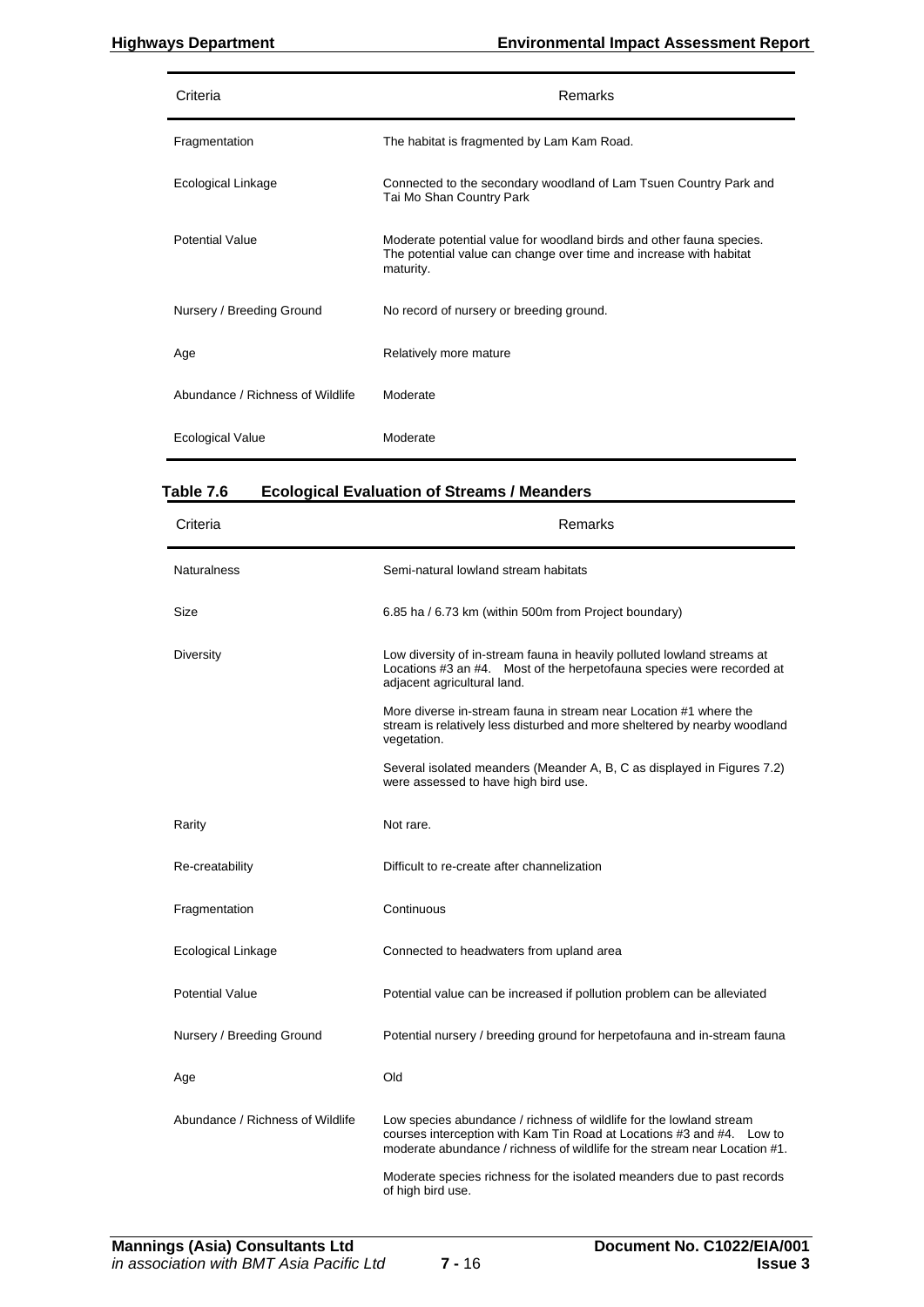| Criteria                | Remarks                                                                                                                                                                                                           |
|-------------------------|-------------------------------------------------------------------------------------------------------------------------------------------------------------------------------------------------------------------|
| <b>Ecological Value</b> | Low value for the lowland stream courses interception with Kam Tin Road<br>at Locations #3 and #4. Low to moderate value for the stream near<br>Location #1. Moderate ecological value for the isolated meanders. |

| $a$ wig $\ldots$<br>Criteria     | -cological Evaluation of Onamicis<br>Remarks                                                                                                                                                                                                                                             |
|----------------------------------|------------------------------------------------------------------------------------------------------------------------------------------------------------------------------------------------------------------------------------------------------------------------------------------|
| <b>Naturalness</b>               | Artificial channels of Kam Tin River (on the northern side of Kam Tin<br>Road)                                                                                                                                                                                                           |
| Size                             | 5.18 ha / 5.07 km (within 500m from Project boundary)                                                                                                                                                                                                                                    |
| Diversity                        | Channels: minimal wildlife due to loss of original stream habitats and<br>riparian vegetation. However, the rare and restricted winter vistor /<br>breeding bird, Greater Painted-snipe (GPS) was occasionally detected at<br>the drainage channel of the northern side of Kam Tin Road. |
| Rarity                           | Not rare.                                                                                                                                                                                                                                                                                |
| Re-creatability                  | Easy to re-create                                                                                                                                                                                                                                                                        |
| Fragmentation                    | Continuous                                                                                                                                                                                                                                                                               |
| Ecological Linkage               | Connected to semi-natural lowland stream courses                                                                                                                                                                                                                                         |
| <b>Potential Value</b>           | Potential value can be increased if pollution problem can be alleviated                                                                                                                                                                                                                  |
| Nursery / Breeding Ground        | Potential nursery / breeding ground for herpetofauna and in-stream fauna                                                                                                                                                                                                                 |
| Age                              | Recently created habitat                                                                                                                                                                                                                                                                 |
| Abundance / Richness of Wildlife | Generally low species abundance and richness of wildlife for the channels<br>within the study area due to loss of originally stream habitats and riparian<br>vegetation.                                                                                                                 |
| Ecological Value                 | Generally low value for the channels within the study area except for the<br>drainage channel at the northern side of Kam Tin Road where high value<br>was rated due to the presence of the restricted and rare breeding winter<br>visitor, Greater Painted-snipe.                       |

#### **Table 7.7 Ecological Evaluation of Channels**

### **Table 7.8 Ecological Evaluation of Urbanized / Disturbed Area**

| Criteria           | Remarks                                                                                                                                         |  |  |
|--------------------|-------------------------------------------------------------------------------------------------------------------------------------------------|--|--|
| <b>Naturalness</b> | Human-created habitats                                                                                                                          |  |  |
| Size               | 414.3 hectares                                                                                                                                  |  |  |
| <b>Diversity</b>   | Low diversity. Consists of mainly roadside or wasteland vegetation and<br>mainly of naturalized exotic / weedy species of low ecological value. |  |  |
| Rarity             | Not rare.                                                                                                                                       |  |  |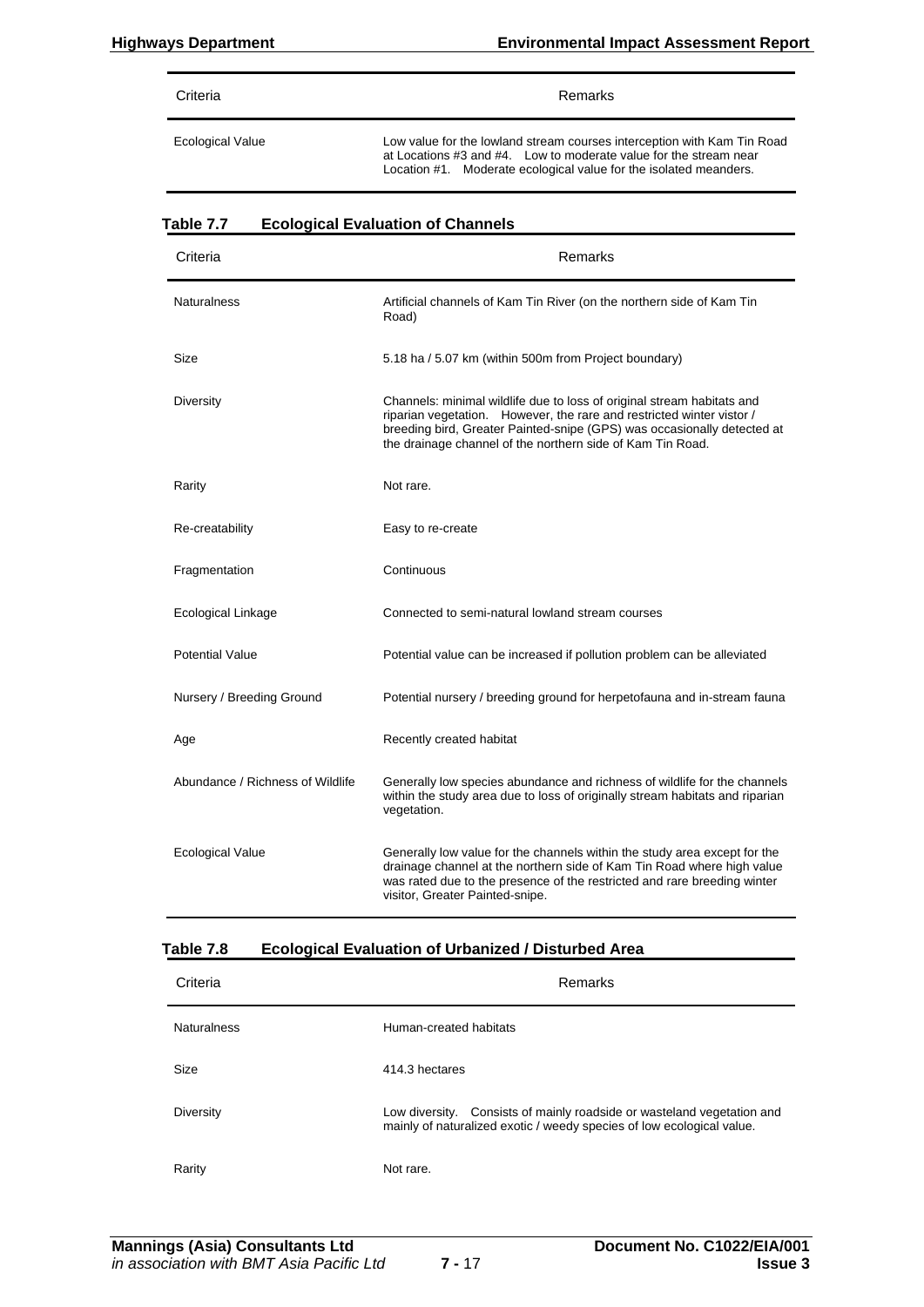| Criteria                         | Remarks                                                        |
|----------------------------------|----------------------------------------------------------------|
| Re-creatability                  | Readily to be re-created                                       |
| Fragmentation                    | Fragmented by semi-natural habitats, e.g. stream and woodland. |
| Ecological Linkage               | Low ecological linkage due to habitat fragmentation            |
| <b>Potential Value</b>           | Low potential value.                                           |
| Nursery / Breeding Ground        | No nursery / breeding ground                                   |
| Age                              | Relatively more recent habitat                                 |
| Abundance / Richness of Wildlife | Low                                                            |
| Ecological Value                 | Low                                                            |

# **Impact Assessment and Evaluation**

#### *Construction Impacts*

- 7.83 Construction activities for the proposed projects may include site clearance, site formation for geotechnical works (cut and fill) on slopes alongside Lam Kam Road and Kam Tin Road, road paving, etc. The works shall be implemented from September 2010 through March 2015, i.e. a total of 48 months of construction works shall be anticipated.
- 7.84 Potential construction impacts due to the proposed road upgrading works shall include:
	- **vegetation clearance / habitat loss:**
	- Disturbance to wildlife:
	- Induced disturbance to species / habitats
- 7.85 Details of the construction impacts are presented under the following sub-headings.

*Vegetation Clearance / Habitat Loss* 

- 7.86 The Works task with the most potential for vegetation impacts is the removal of roadside vegetation and slope vegetation / trees where geotechnical works will be involved to facilitate the proposed road upgrading works.
- 7.87 As evaluated from the habitat map overlaid with the proposed Project site boundary, a total of 6.6 hectares of additional land will be needed for the proposed road widening / upgrading works, which include 0.76 ha of (of which 0.75 ha belongs to human created habitats zoned as 'CA', including roadside and engineering slopes) secondary woodland, 0.53 ha of agricultural land and 5.31 ha of urbanized / disturbed land.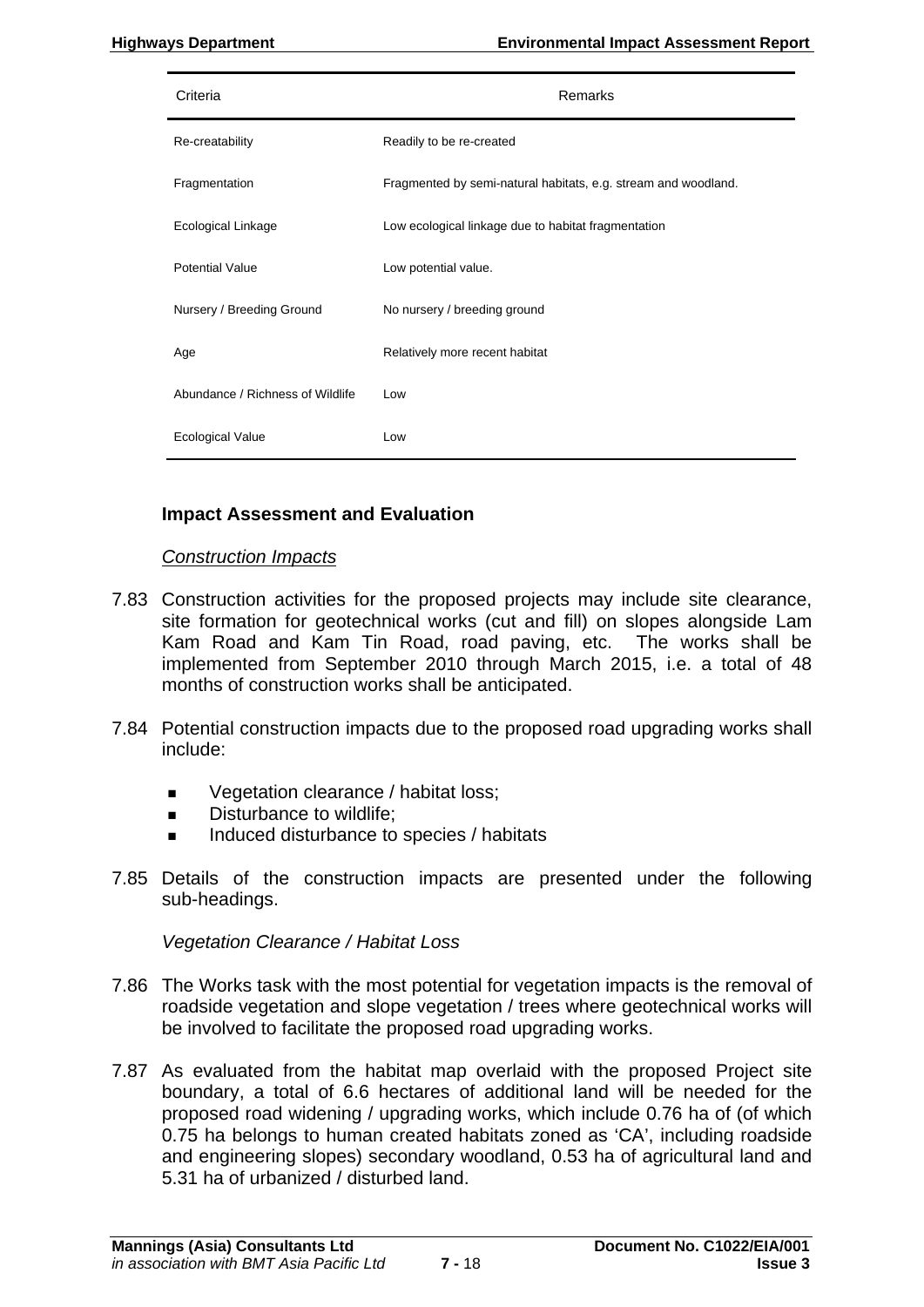- 7.88 The proposed slope works will only encroach into CA zoned (land) areas at five main locations:
	- **Location (1): construction of a Soldier Pile Wall at section between CHB** 28+90 and CHB 30+00 (Figure 2.2a);
	- Location (2): soil nailing at 2m stagger at section between CHB 49+40 and CHB 50+00 (Figure 2.2c);
	- Location (3): construction of retaining wall on mini-piles at section between CHB50+40 and CHB 51+20 (Figure 2.2c);
	- Location (4): fill slope re-compaction at section between CHB 50+10 and CHB 51+30 (Figure 2.2c);
	- Location (5): soil nailing and rock slope stabilization measures at section between CHB 51+20 and CHB 52+90 (Figure 2.2c);

There will also be minimal road works encroached into CA areas (Location (6)) at section between CHB 44+40 and CH 44+80 (Figure 2.2b).

- 7.89 Appendix G17 displays the site photos of those CA areas which will be marginally encroached due to proposed slope works. As reviewed from the baseline surveys, the potential encroachment due to the proposed works will be limited only to roadside areas dominated by common roadside tree plantings (Photos 4 and 5 of Appendix G17), ornamental plantings and weedy vegetation (Photo 2 of Appendix G17), or existing concrete structures (Photos 1 and 3 of Appendix G17). Although approximately 0.75 ha of "CA" zone along Lam Kam Road and Kam Tin Road will be encroached upon, these areas are all disturbed roadside habitats or margins of engineered slopes / concrete structures.
- 7.90 Apart from encroachment into roadside vegetation, approximately 117 $m<sup>2</sup>$  of the periphery of Meander B and approximately 208m<sup>2</sup> of the drainage channel at the western end of the road alignment (Figure 7.2a), no habitat encroachment is anticipated for other surveyed habitat types, including stream courses, the majority of existing channels, abandoned meanders (Meanders A and C as displayed in Figure 7.2), naturally regenerating / spontaneous secondary woodland, artificial wetland, active agricultural land and grassland. As new roadside planting will be reprovided as presented in Section 9, and the drainage channel at the western end of the alignment will be subject to drainage improvement works only, no permanent habitat loss is anticipated in these areas. Permanent habitat loss is only limited to the periphery of the isolated meander (Meander B) which will be encroached by the gabion retaining wall. As there will only be minor excavation (approx. depth  $= 0.8$ m) followed with backfilling of rock fill for formation of the wall foundation (Appendix G18), the construction phase impact is considered to be low. In addition, gabion embankment is considered to have "moderate ecological value" in the "Guidelines on Environmental Considerations for River Channel Design", Drainage Services Department Practice Note No. 1/2005, as the measure can allow establishment of new ecosystem within the newly constructed areas by providing habitat roughness and space for re-vegetation.

# *Disturbance to Wildlife*

7.91 During construction there is potential for visual and noise disturbance of wildlife such as birds that may occasionally visit roadside habitats, although none were seen during the course of field surveys due to highly disturbed roadside environment. Wildlife use preference will be given to areas of secondary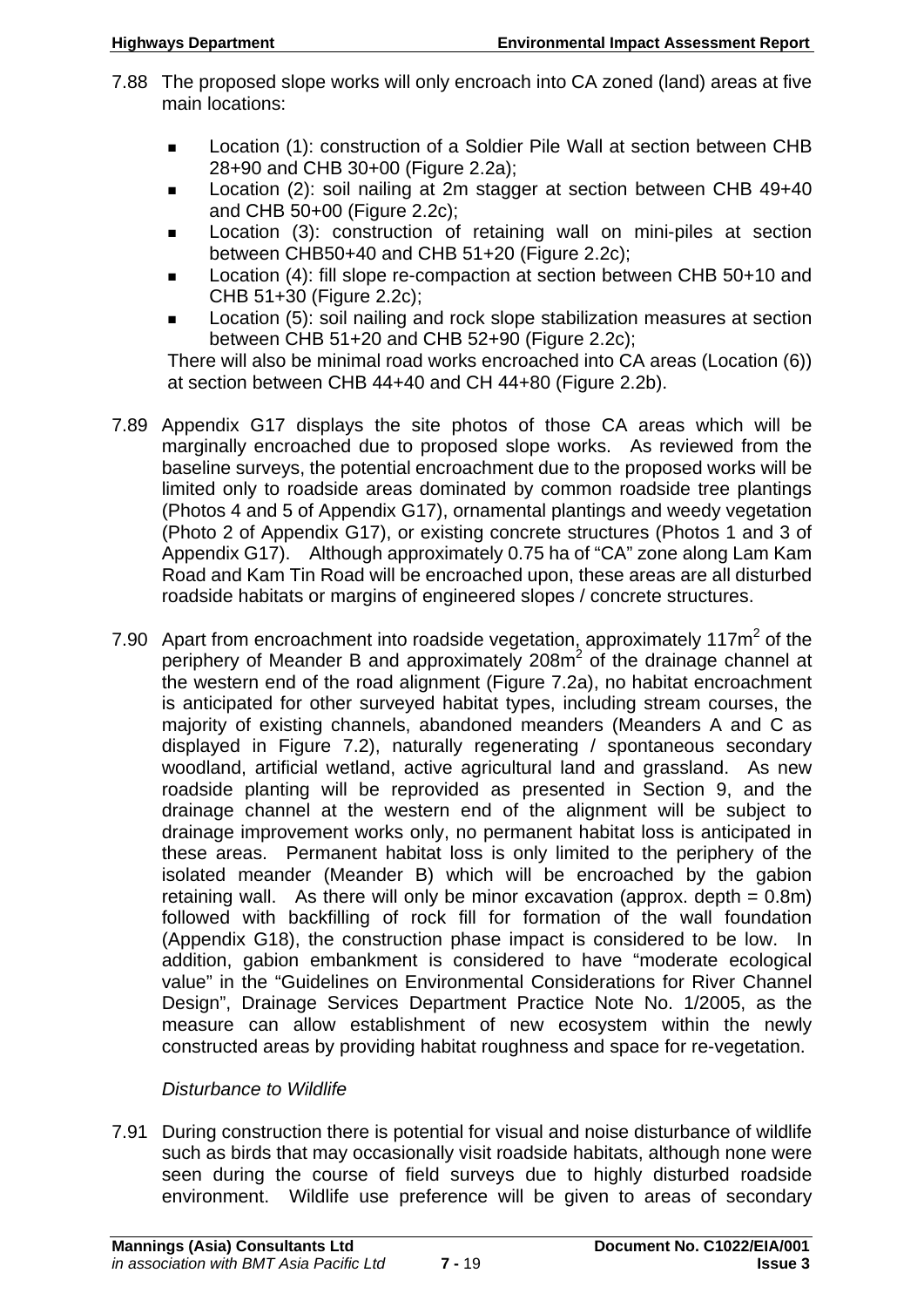woodland and lowland stream courses distant from the existing roads where shelter, nesting, feeding opportunities are greater and disturbance can be avoided.

- 7.92 As evidenced by the data in KFBG Fauna Checklist (KFBG, 2005), most of the fauna species recorded are concentrated in the middle and upper part of the Garden, i.e., beyond 500m from the proposed Project site boundary (Figures 7.1 and 7.2). As such, the existing utilisation of habitats away from the road will continue once the Project has been developed, and as such no adverse disturbance impacts are anticipated. Although species of conservation concern (Appendix G5) were occasionally recorded away from roadside habitat in the baseline survey, including Black Kite, Chinese Pond Heron, Crested Goshawk, Greater Coucal, Orange-bellied Leafbird, Rufous-capped Babbler and White-breasted Waterhen, these species are not considered sensitive to the proposed road upgrading project as they are mainly confined to the woodland area away from roadside (except for Black Kite which was only observed at high level away from the ground).
- 7.93 One exception to the general rule of utilising undisturbed habitats where they exist was the presence of a Short-nosed Fruit Bat roost in a Chinese Fan-palm along Lam Kam Road opposite to the entrance of KFBG. This tree is widely planted in the HKSAR, including along urban roads, and there are many examples where such bats have established roosts in urban Hong Kong (e.g., Kowloon Park and Victoria Park; *pers. obs*.) where manipulation of the palm leaf rib enables the bat to form a protective shield that avoids / limits human disturbance. This roost is located some 20m outside the proposed Project footprint and will not be directly affected by the works, although precautionary protective measures as provided in section 7.102 below shall be provided to ensure no adverse impacts on this tree / roost.
- 7.94 Overall, given the low ecological baseline value of the project footprint area and the readily accessible adjacent habitat of higher ecological value and less disturbance, the Project is not anticipated to generate any significant adverse disturbance impacts upon wildlife.

# *Induced Disturbance to Species / Habitats*

- 7.95 There is potential for induced or secondary ecological impacts to arise from the Project should appropriate control measures not be taken. Impact sources primarily relate to construction run-off, waste materials and dust deposition on vegetation.
- 7.96 With the implementation of adequate avoidance / control measures as presented in Section 5 and Section 6 for the control of water quality and construction wastes, no adverse impacts are anticipated.

# *Operational Impacts*

7.97 Road traffic is the only possible resultant disturbance to wildlife during Project operation. Due to close proximity to existing road traffic and the existing (high) level of disturbance along roadside, wildlife use preference is given in areas more remote from the roadside. In addition, the proposed works shall not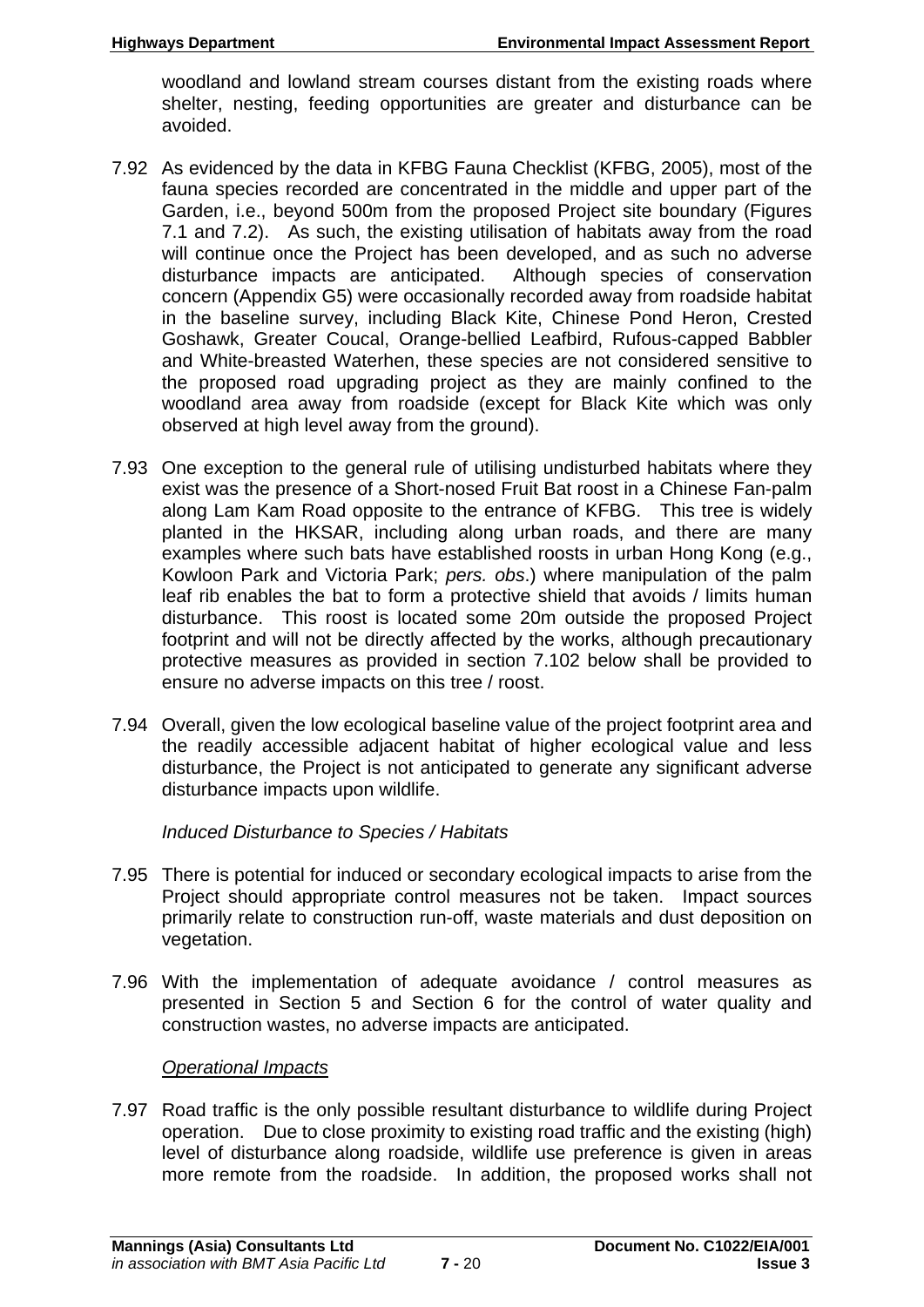involve any change in the existing road alignment. As such, there shall be no significant visual intrusion upon Project operation.

7.98 Likewise, and as referred in Section 4, traffic noise from the operational Project will not change significantly from existing baseline conditions. Therefore, no significant disturbance to wildlife upon project operation is anticipated. Table 7.9 below summarises the signifiance of ecological impacts during construction and operation of the proposed Project in accordance with Annex 8 "*Criteria for Evaluating Ecological Impact*" of the Technical Memorandum of EIAO.

| Criteria               | Remarks                                                                                                                                                                                                                                                                                                                                                                                                                                                                                                                                           |  |  |  |
|------------------------|---------------------------------------------------------------------------------------------------------------------------------------------------------------------------------------------------------------------------------------------------------------------------------------------------------------------------------------------------------------------------------------------------------------------------------------------------------------------------------------------------------------------------------------------------|--|--|--|
| <b>Habitat Quality</b> | Construction of the Project will only result in minor encroachment into<br>roadside habitats of low ecological value, and the periphery of Meander B<br>(Figure 7.2) which was found to have high bird usage. No other habitats<br>of ecological importance will be affected due to construction of the Project.                                                                                                                                                                                                                                  |  |  |  |
| <b>Species</b>         | No ecologically important species or their habitat(s) will be affected due to<br>construction of the Project.                                                                                                                                                                                                                                                                                                                                                                                                                                     |  |  |  |
| Size / Abundance       | A total of 6.6 hectares of additional land will be needed for the proposed<br>road widening / upgrading works, which mainly includes human created<br>roadside and engineering slopes and urbanized / disturbed land.<br>Construction of the Project will only result in minor encroachment into<br>these roadside habitats of low species abundance, and the periphery of<br>Meander A (Figure 7.2) which \ was found to have high bird usage. No<br>other habitats of ecological importance will be lost due to construction of<br>the Project. |  |  |  |
| Duration               | The impact on roadside habitat is of short-term as new roadside plantings<br>/ vegetation will be reprovided after construction of the Project, though<br>there will be permanent loss of approximately 117m <sup>2</sup> meander periphery<br>(Meander A of Figure 7.2) with replacement of gabion structures.                                                                                                                                                                                                                                   |  |  |  |
| Reversibility          | The impact (loss of roadside vegetation) is reversible as the the roadside<br>habitat is readily re-creatable through revegetation / landscaping.<br>The<br>loss of the periphery of the meander is irreversible.                                                                                                                                                                                                                                                                                                                                 |  |  |  |
| Magnitude              | Low due to limited footprint of the project / limited area of habitats to be<br>affected / encroached.                                                                                                                                                                                                                                                                                                                                                                                                                                            |  |  |  |

#### **Table 7.9 Evaluation of Significance of Ecological Impacts**

#### **Mitigation / Enhancement Measures and Construction Management**

#### *Mitigation / Enhancement Measures*

7.99 As evaluated in the above sub-sections, impacts from direct habitat loss / vegetation clearance due to construction of the Project are considered low. No ecological mitigation measures are needed for vegetation clearance due to the proposed Project However, landscaping mitigation measures including compensatory planting by use of a mix of native plant species, and re-vegetation of the upgraded Kam Tin Road and Lam Kam Road, and the slopes subject to necessary geotechnical works, as provided in Section 9 may serve as ecological enhancement measures to provide wider range of habitats for wildlife use.

#### *Construction Management*

7.100 The best practice guidelines for control of construction site run-off and for managing construction waste as given in Section 5 and Section 6 respectively shall be implemented as far as practicable, in order to avoid any indirect / induced construction impacts upon wildlife.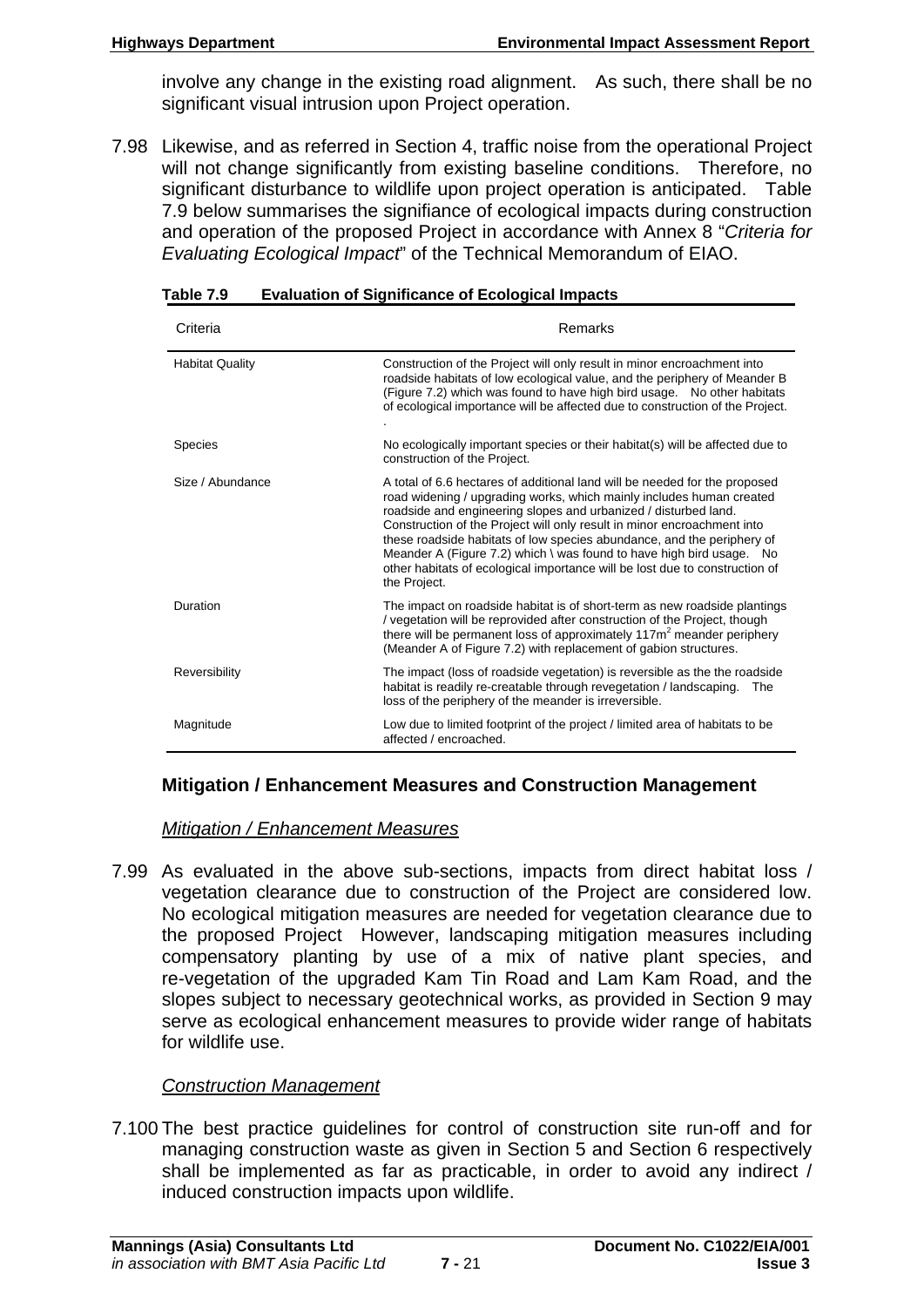- 7.101 The following precautionary measures as referred in ETWB TC No. 5/2005 to avoid any possible impacts on natural stream courses and/ or nearby vegetation during construction phase shall be implemented:
	- Temporary storage of construction materials shall be properly covered and located away from any stream courses.
	- Construction debris and spoil shall be covered properly and disposed of as soon as possible to avoid being washed into nearby stream courses.
	- Temporary access to the site shall be carefully planned and located to avoid disturbance impacts upon surface waters.
	- Consideration shall be given to conducting the proposed works during the dry season when stream flow is low.
- 7.102 No plant species of conservation concern including *Aquilaria sinensis* shall be removed due to the Project. Identification labels shall be attached to the two tree specimens of *Aquilaria sinensis* to notify the site workers that the two tree individuals or any tree specimens of *A. sinensis* shall not be removed or damaged during construction works. Protection measures shall be implemented to avoid any possible construction impacts upon the fruit bat roost on the Chinese Fan-palm *Livistona chinensis* on Lam Kam Road. These measures shall include but not limited to the following:
	- Establishment of a Tree Protection Zone in accordance with Environment, Transport and Works Bureau Technical Circular (Works) No. 29/2004, clause 17. No construction activities or construction storage shall be intruded into the designated Tree Protection Zone.
	- Provision of a tree identification label to notify the site workers to protect the tree from construction damage throughout the construction period.

# **Potential Cumulative Impact**

7.103 As stated in Section 2, there is only one designated project within 500m of the Project boundary (i.e., Hong Kong Section of Guangzhou - Shenzhen - Hong Kong Express Rail Link) and will potentially be constructing concurrently with this project. As the EIA study of this railway project is in progess, there are no detailed construction methods and programme can be reviewed. As such, the EIA study of this railway project should take into account the potential cumulative impacts arising from the proposed Project.

# **Residual Impacts**

7.104 With the implementation of the mitigation measures and management guidelines as described above, no residual impact during in the construction and operational phases is anticipated.

# **Environmental Audit & Review**

7.105 Since the impact from habitat loss due to the Project is predicted to be low, and there is no significant and adverse impact from disturbance to wildlife and indirect / induced impacts resulted from the proposed works during construction and operation, ecological monitoring is considered not necessary. However, regular site inspection is recommended to ensure adequate mitigation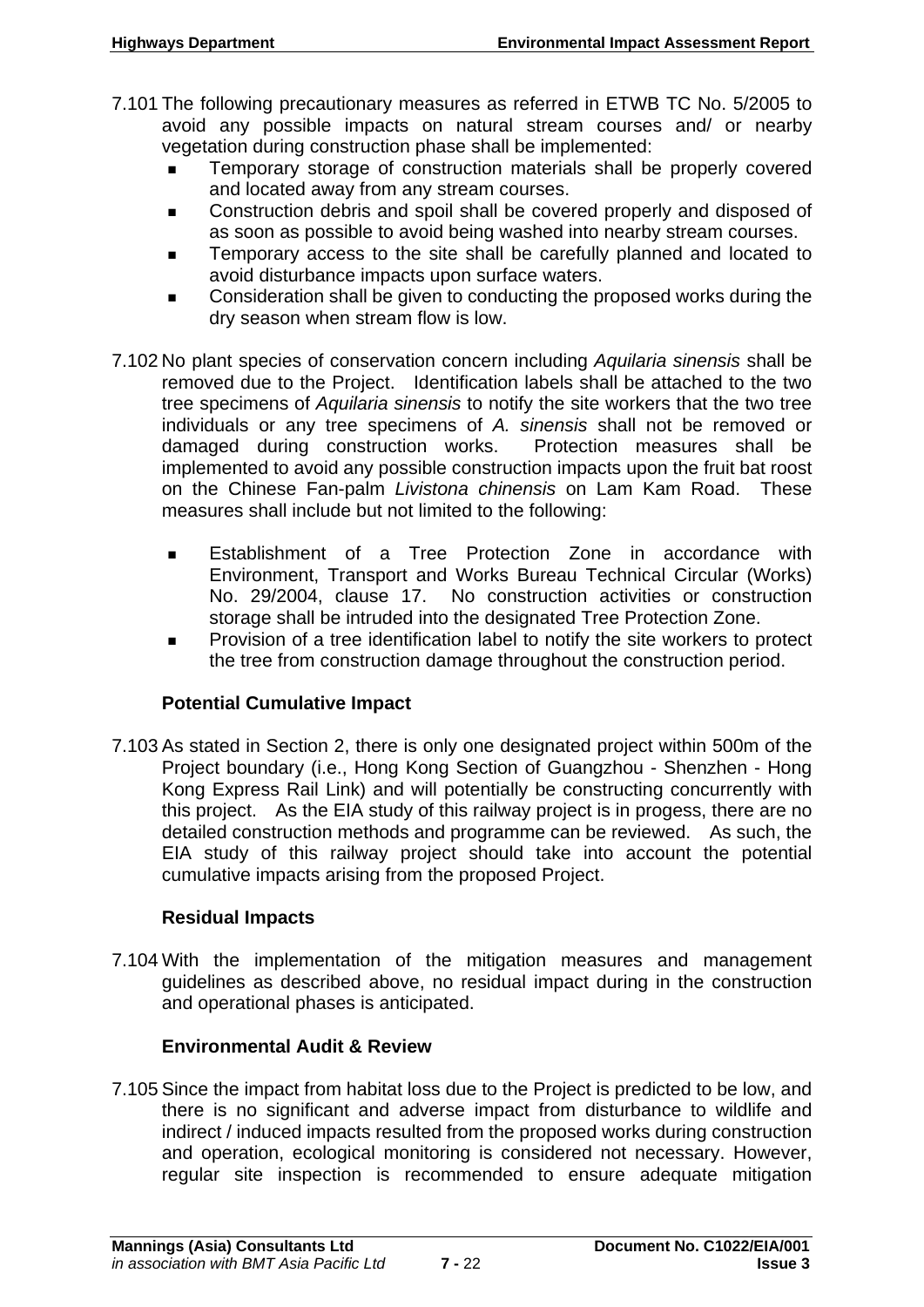measures / best practice guidelines are implemented throughout construction of the Project.

# **Conclusion**

7.106 With the implementation of the mitigation measures and guidelines for construction management during the construction of the Project, no significant and adverse ecological impact shall be anticipated. The implementation of the mitigation measures / protection measures for the fruit bat roost shall be included to the works contracts. Regular site inspections are recommended during construction phase in order to ensure the mitigation measures are implemented properly.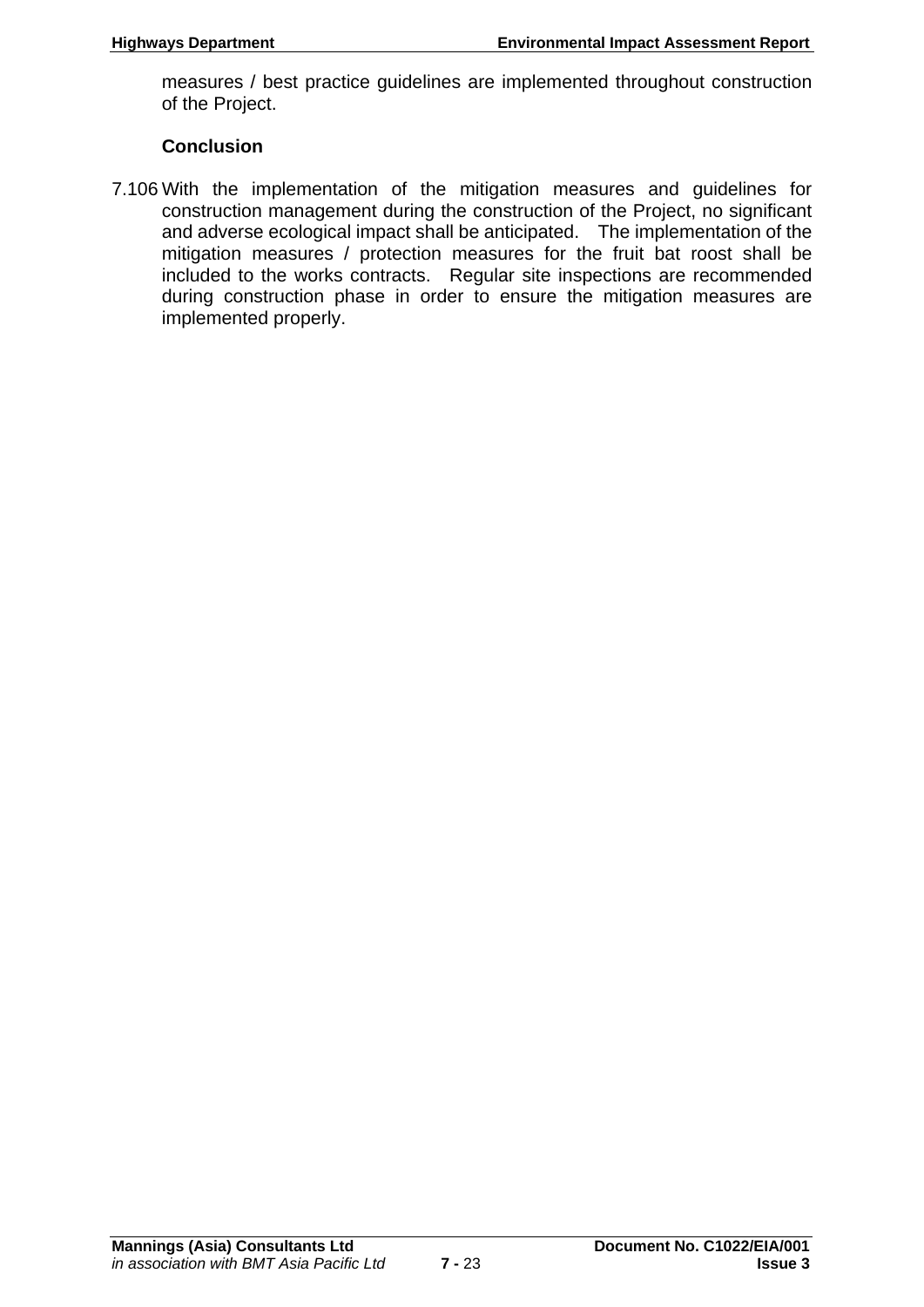#### **References**

Ades, G., Kendrick, R., Crow, P., Haig, A and Cheung, L. (2005) Kadoorie Farm & Botanic Garden – Wildlife Updates & Sighting. *Porcupine!* 32: 16 – 20.

Ades, G., Kendrick, R., Haig, A., Grioni, A., and Wong, C. (2005) Kadoorie Farm & Botanic Garden – Wildlife Updates & Sighting. *Porcupine!* 33: 15 – 20.

Ades, G., Kendrick, R., Haig, A., Tan, K.S., Paul van Dijik, P and Wong, C. (2006) Kadoorie Farm & Botanic Garden – Wildlife Updates & Sighting. *Porcupine!* 34: 31 – 35.

Asia Ecological Consultants Ltd. (2008a) KCRC West Rail Contract No. TSA-026, West Rail Wetland Ecological Monitoring and Adaptive Management Services. Quarterly Report – Winter 2007 / 2008.

Asia Ecological Consultants Ltd. (2008b) KCRC West Rail Contract No. TSA-026, West Rail Wetland Ecological Monitoring and Adaptive Management Services. Annua Report 2007.

Asia Ecological Consultants Ltd. (2007) KCRC West Rail Contract No. TSA-026, West Rail Wetland Ecological Monitoring and Adaptive Management Services. Annual Report 2006.

Black and Veatch Hong Kong Limited (2005) Agreement No. CE 64/98: Study on Wetland Compensation, Final Report. Submitted to Agriculture, Fisheries and Conservation Department.

Fellowes, J.R., Lau, M.W.N., Dudgeon, D., Reels, G.T., Ades, G.W.J., Wilson, K.D.P. & Yu, Y.T. (2002). Fauna of Conservation Concern. Memoirs of the Hong Kong Natural History Society, 25:123 – 159.

Flora of Hong Kong, Volume 1 (2007) edited by Hong Kong Herbarium, Agriculture, Fisheries and Conservation Department (AFCD) and South China Botanical Garden, Chinese Academy of Sciences. Hong Kong SAR.

Flora of Hong Kong, Volume 2 (2008) edited by Hong Kong Herbarium, Agriculture, Fisheries and Conservation Department (AFCD) and South China Botanical Garden, Chinese Academy of Sciences. Hong Kong SAR.

Karsen, S.J., Lau, M.W.N. and Bogadek, Anthony (1998) *Hong Kong Amphibians and Reptiles*. Hong Kong Urban Council.

Keith, D.P. (2003) *Field Guide to the Dragonflies of Hong Kong*. Agriculture, Fisheries and Conservation Department.

Kendrick, R.C. (2005) *Kadoorie Farm & Botanic Garden 2005 Fauna Checklist*. Kadoorie Farm & Botanic Garden Corporation.

Leung, G.P.C. (2006) Exotic Plant Invasion of Upland Plant Communities in Hong Kong, China. MPhi Thesis. The University of Hong Kong. Hong Kong SAR.

Shek, C.T. and Chan, C.S.M. (2006) Survey on the Short-nosed Fruit Bat (Cynopterus sphinx) in the Urban Areas of Hong Kong. *Hong Kong Biodiversity* 11: 8 – 10.

Xing, F.W., Ng, S.C. and Chau, L.K.C. (2000) Gymonsperms and Angiosperms of Hong Kong. Memoirs of the Hong Kong Natural History Society, 23: 21 – 136.

Yiu, Vor and Young, J.J. (2002) *Butterfly watching In Hong Kong*. Wan Li Book Co. Ltd

Hong Kong Biodiversity web site:

[http://www.afcd.gov.hk/tc\\_chi/conservation/hkbiodiversity/hkbiodiversity.html](http://www.afcd.gov.hk/tc_chi/conservation/hkbiodiversity/hkbiodiversity.html) (retrieved in August 2008)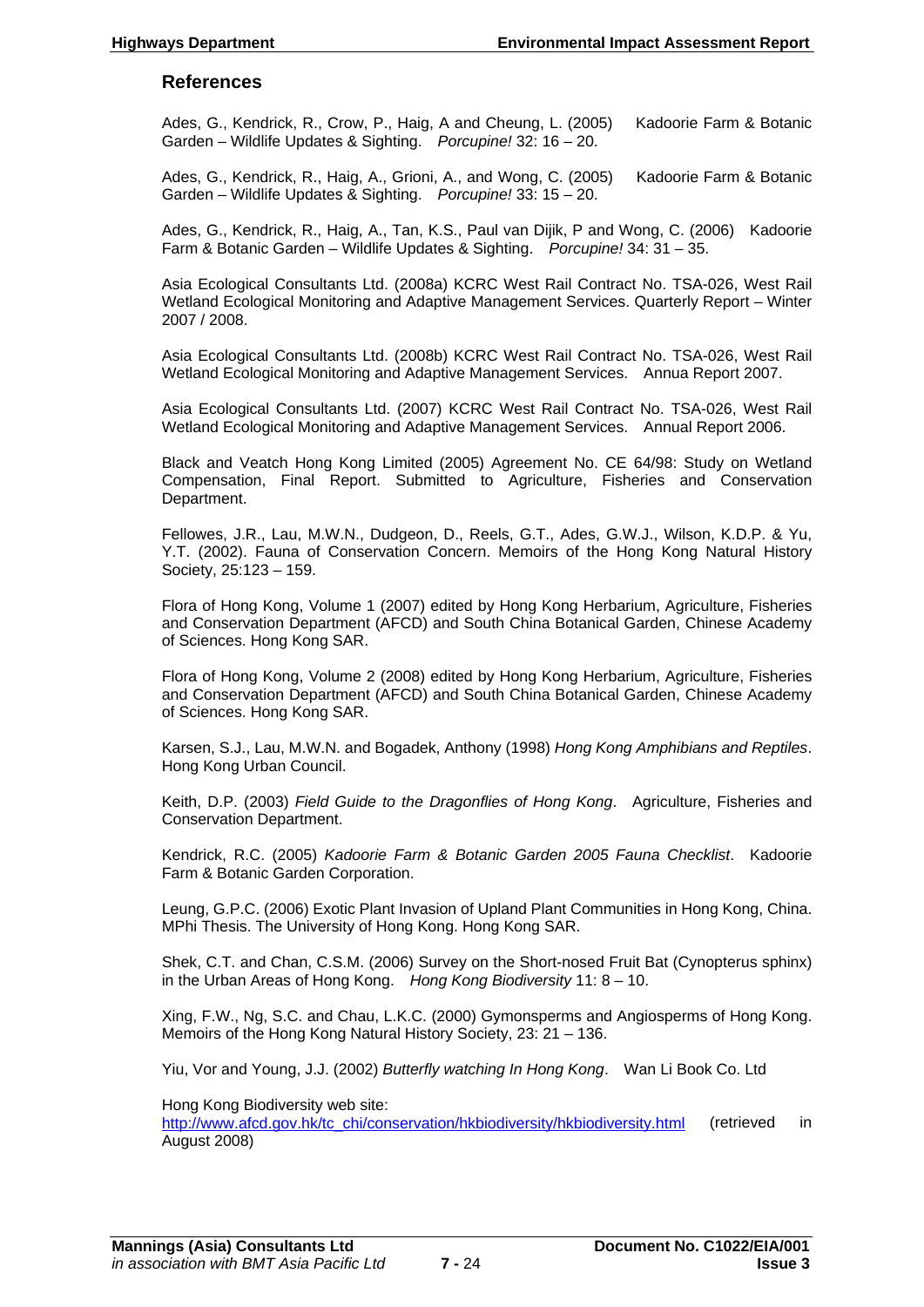## **8.0 CULTURAL HERITAGE IMPACT ASSESSMENT**

#### **Introduction**

- 8.1 The works for the project include the widening of approximately 5.2 kilometre road sections into 7.3 metres wide single two lane carriageways, provision of right turning lanes at approaches to major accesses, provision of laybys at suitable locations, provision of appropriate crossing facilities with refuge islands to meet pedestrian demands and associated slope and drainage works.
- 8.2 A stated in the project Study Brief any negative impacts to any identified Sites of Cultural Heritage should be identified for both the construction and operational phases of the project and measures should be proposed to mitigate any such identified impacts. As well, an Archaeological Impact Assessment will be conducted following the requirements listed in the EIA Study Brief.

#### **Environmental Legislation, Policies, Plans, Standards and Criteria**

- 8.3 Legislation, Standards, Guidelines and Criteria relevant to the consideration of Cultural Heritage impacts under this study include the following:
	- Antiquities and Monuments Ordinance;
	- Environmental Impact Assessment Ordinance;
	- Hong Kong Planning Standards and Guidelines;
	- Technical Memorandum on Environmental Impact Assessment Process;
	- Guidelines for Archaeological Impact Assessment; and
	- DEVB TC(W) No. 11/2007.

# *Antiquities and Monuments Ordnance*

- 8.4 The Antiquities and Monuments Ordinance (the Ordinance) provides the statutory framework to provide for the preservation of objects of historical, archaeological and palaeontological interest. The Ordinance contains the statutory procedures for the Declaration of Monuments. The proposed monument can be any place, building, site or structure, which is considered to be of public interest by reason of its historical, archaeological or palaeontological significance.
- 8.5 Under Section 6 and subject to sub-section (4) of the Ordinance, the following acts are prohibited in relation to certain monuments, except under permit;
	- To excavate, carry on building works, plant or fell trees or deposit earth or refuse on or in a proposed monument or monument;
	- To demolish, remove, obstruct, deface or interfere with a proposed monument or monument.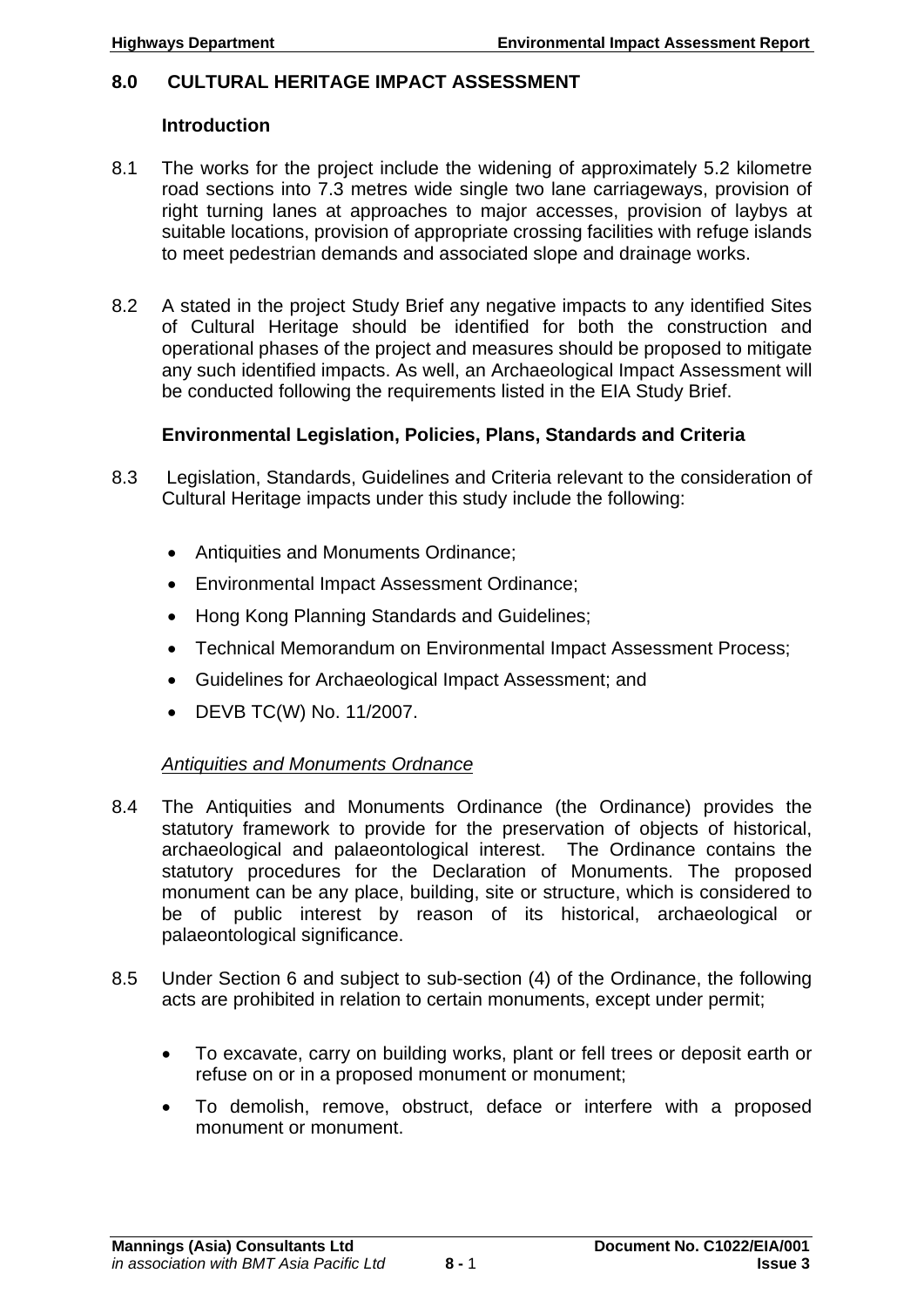- 8.6 The discovery of an Antiquity, as defined in the Ordinance must be reported to the Antiquities Authority (the Authority), or a designated person. The Ordinance also provides that, the ownership of every relic discovered in Hong Kong after the commencement of this Ordinance shall vest in the Government from the moment of discovery. The Authority on behalf of the Government may disclaim ownership of the relic.
- 8.7 No archaeological excavation may be carried out by any person, other than the Authority and the designated person, without a licence issued by the Authority. A licence will only be issued if the Authority is satisfied that the applicant has sufficient scientific training or experience to enable him to carry out the excavation and search satisfactorily, is able to conduct, or arrange for, a proper scientific study of any antiquities discovered as a result of the excavation and search and has sufficient staff and financial support.

# *Environmental Impact Assessment Ordinance*

8.8 The Environmental Impact Assessment Ordinance (EIA/O) was implemented on 1 April 1998. Its purpose is to avoid, minimise and control the adverse impact on the environment of designated projects, through the application of the EIA process and the Environmental Permit (EP) system.

# *Hong Kong Planning Standards and Guidelines*

8.9 Chapter 10 of the HKPSG details the principles of conservation of natural landscape and habitats, historical buildings and archaeological sites. It also addresses the issue of enforcement. The appendices list the legislation and administrative controls for conservation, other conservation related measures in Hong Kong, and Government departments involved in conservation.

# *Technical Memorandum on Environmental Impact Assessment Process*

8.10 The general criteria and guidelines for evaluating and assessing impacts to Cultural Heritage are listed in Annexes 10 and 19 of the Technical Memorandum on Environmental Impact Assessment Process (EIAO-TM). The guidelines state that preservation in totality and measures for the integration of sites of cultural heritage into the proposed project will be a beneficial impact. It also states that destruction of a Site of Cultural Heritage must only be undertaken as a last resort.

# *Guidelines for Archaeological Impact Assessment*

8.11 This document, as issued by the Antiquities and Monuments Office, outlines the specific technical requirement for conducting a terrestrial archaeological study. It includes the parameters and scope for desk-based research, and if required the field evaluation and the reporting requirements.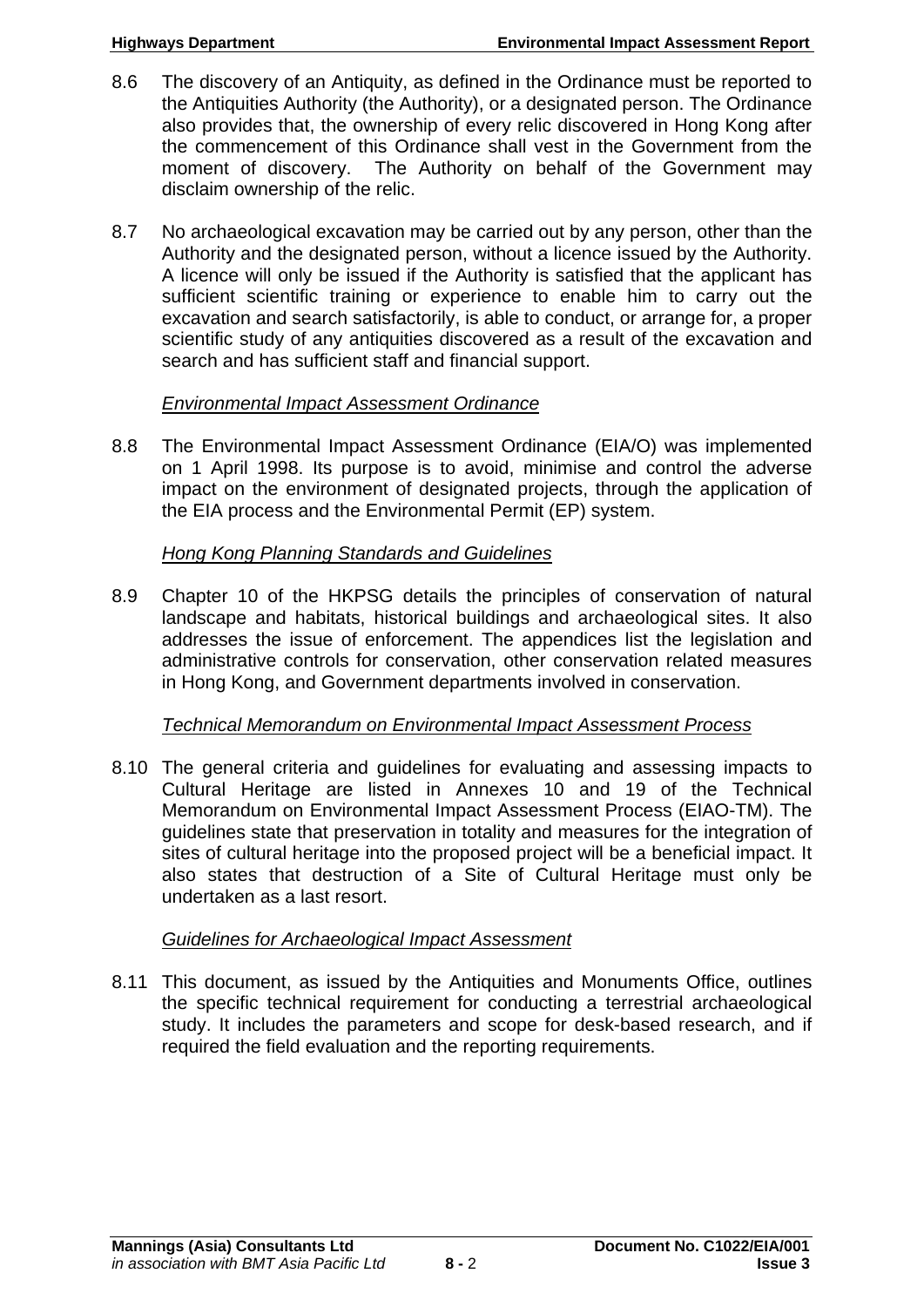*Development Bureau Technical Circular (Works) No. 11/2007: Heritage Impact Assessment Mechanism for Capital Works Projects*

8.12 The technical circular contains the procedures and requirements for assessing heritage impact arising from the implementation of capital works projects. The circular defines the "heritage sites" that will be covered under the TC and outlines the details of the heritage impact assessment mechanism.

# **Archaeology**

## *Assessment Methodology*

# *Baseline Study*

- 8.13 As stated in the Guidelines for Archaeological Impact Assessment, the purpose of the baseline study is to compile a comprehensive inventory of all sites of archaeological interest within a project Study Area. The results must be presented in a report that must include concrete evidence to show that the required processes have been satisfactorily completed. It also required to include a detailed inventory of all identified sites of archaeological interest and a full description of their cultural significance.
- 8.14 The first step that is undertaken is to identify all known sites of archaeological interest within and in the vicinity of the project Study Area and to calculate the archaeological potential of Study Areas that do not contain any known archaeological sites. The current project Study Area contains one archaeological site the Pat Heung Sheung Tsuen Archaeological Site. The following tasks are undertaken as required to gather the information necessary for the compilation of the report of the baseline study;

# *Task 1: Desk-based research*

- 8.15 Firstly, desk-based research is carried out in order to identify and evaluate any areas of archaeological potential within the project Study Area. Cartographic sources, such as historical and geological maps, will be consulted for identification of former landforms. Area's that are determined to be of archaeological potential will then be examined for the presence of existing impacts, this will include the identification of past land uses as well as the presence of utilities and road construction.
- 8.16 As well as the above research, the following is a non-exhaustive list of resources that will be consulted as part of the research programme: the Antiquities and Monuments Office published and unpublished papers and studies; publications on relevant historical studies; unpublished archival, papers, records; collections and libraries of tertiary institutions; historical documents which can be found in Public Records Office, Lands Registry, District Lands Office, District Office, Museum of History; cartographic and pictorial documentation and any previous archaeological impact assessment studies that have been previously conducted in the project study area.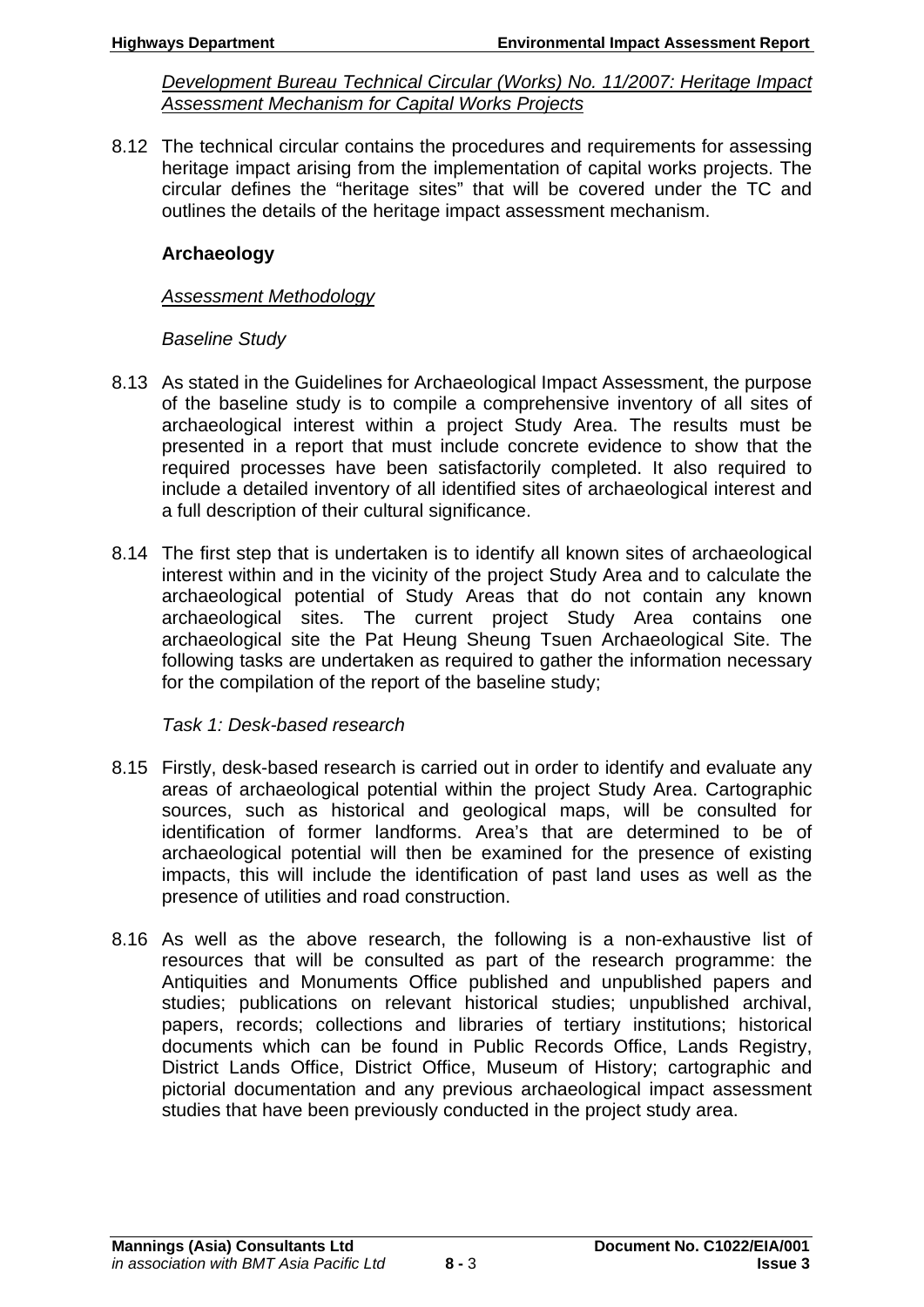*Task 2: Site visit* 

8.17 To supplement the information gathered in the desk-based study, a site visit will be undertaken to identify current usage at any sites identified in the desk-based study as containing archaeological potential.

# *Task 3: Archaeological Field Investigation (if required)*

- 8.18 If the results of the desk-based study and site visit indicate that there is insufficient data for purposes of identification of sites of archaeological interest, determination of cultural significance and assessment of impacts, an archaeological field investigation programme will be designed and submitted to the AMO for approval. Once approved, a qualified archaeologist must apply for a licence to undertake the archaeological excavation, which must be approved by the Antiquities Authority before issuance. The archaeological field investigation will consist of the following steps;
- 8.19 Test pit excavations are carried out to verify the archaeological potential within a certain area and to establish the horizontal spread of cultural material deposits and vertical sequence of cultural materials. The choice for the location of the test pit excavation will depend on various factors such as desk-based information, landforms as well as access issues. Hand digging of test pits measuring between 1m x 1m and 1.5 x 1.5m is carried out in order to determine the presence/absence of archaeological deposits and their stratigraphy. The contexts, finds and features identified in the test pit are recorded, soils described and relevant depths measured. Artefacts are recorded and collected. Photographs of sections and other relevant information are taken and section and ground plans, if required, are drawn. Hand excavation will continue until rock or decomposing rock or virgin soils are reached and no potential for archaeological soils or deposits exist. Additionally the test pit will be abandoned when the depth poses safety problems. The hand excavated test pit is backfilled and the site restored after full recording.

# *Reporting and Submission of Archive*

8.20 A report of the findings of the archaeological survey will be compiled following the requirements as outlined in Guidelines for Archaeological Reports as issued by the AMO. Field records containing information regarding the physical location of the test pit, weather conditions, size, temporary bench mark, description of the soils and their measured depths, artefact and feature finds are kept for each pit. Photographs are taken and drawings and plans produced, finds are bagged, labelled and will form part of the project archive. The processing of recovered archaeological material and preparation of the project archive will follow the Guidelines for Archaeological Reports and Handling of Archaeological Finds and Archives as issued by the AMO.

*Impact Assessment*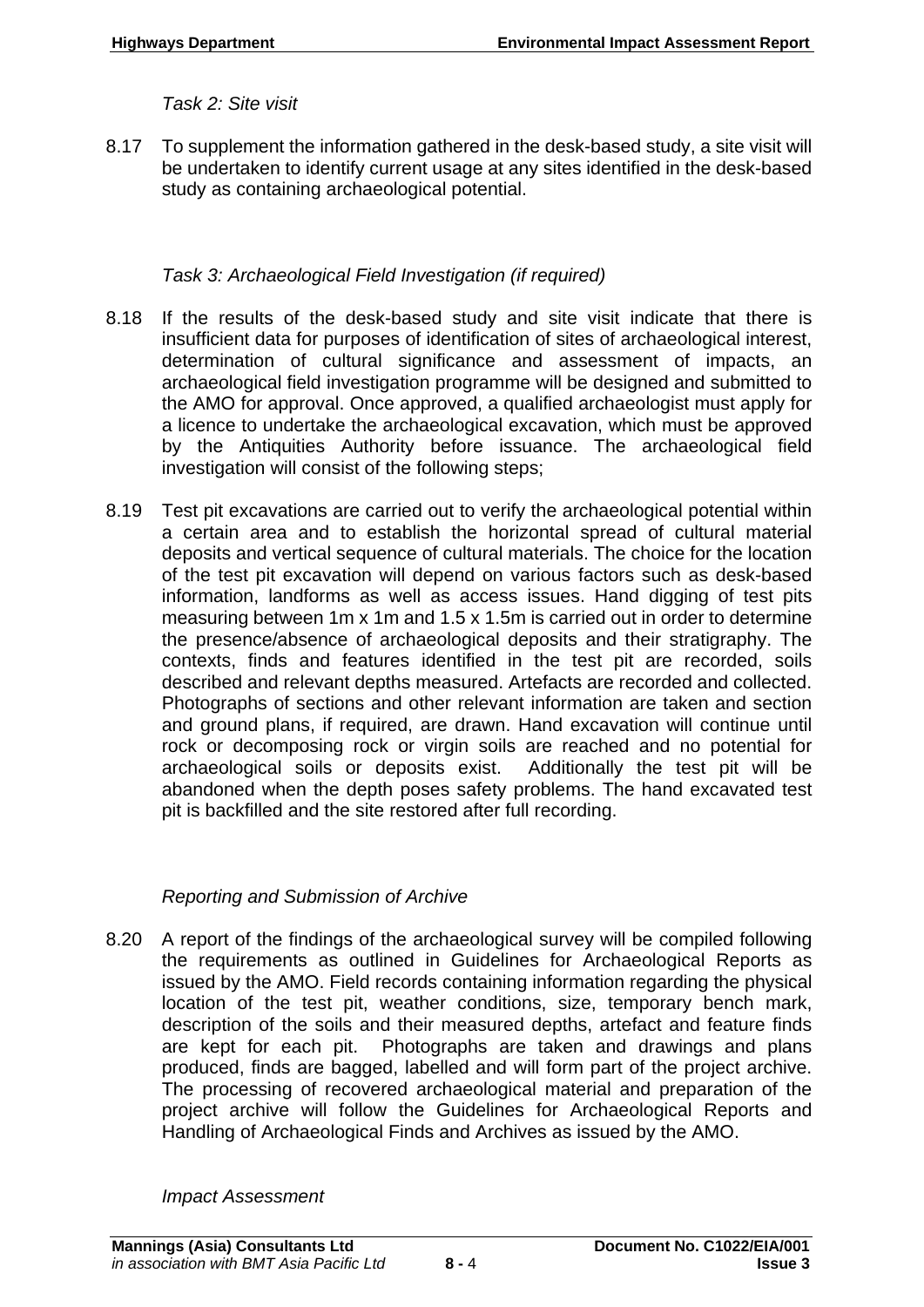8.21 The prediction and evaluation of both direct and indirect impacts must be undertaken to identify any potential adverse affects to all identified sites of archaeological interest within a project Study Area. A detailed description of the works and all available plans (with their relationship to the identified resources clearly shown) should be included, to illustrate the nature and degree of potential impacts. The impact assessment must adhere to the detailed requirements of Annexes 10 and 19 of the Technical Memorandum on Environmental Impact Assessment Process and the Guidelines for Archaeological Impact Assessment.

# *Mitigation Measures*

8.22 As stated in the Guidelines for Archaeological Impact Assessment "Preservation in totality must be taken as the first priority". If such preservation is not feasible, as in the case where the need for a particular development can be shown to have benefits that outweigh the significance of the site of archaeological interest, a programme of mitigation measures must be designed and submitted to the AMO for approval. The mitigation measures must be clearly listed and the party responsible for implementation and timing of the measures must also be included. Examples of mitigation measures include; rescue excavation and archaeological watching brief.

# *Desk-based review*

# *Known Archaeological Sites*

8.23 There is one archaeological site in the project Study Area, the Pat Heung Sheung Tsuen Archaeological Site (AM04-2022). The boundary of the archaeological site can be found in Figure 8.1. The site was originally identified as part of a survey undertaken in the area in 1999. Field testing was conducted and a total of 60 sherds (celadon and white porcelain) dating from the Song Dynasty were recovered. Based upon, the type, nature and quality of the finds it was postulated that Pat Heung Sheung Tsuen was a residential site dating from the Song period (HKIA 1999).

*Previous Investigations in the Study Area* 

- 8.24 Agreement No CE 33/1999 Yuen Long and Kam Tin Sewerage and Sewage Disposal Stage 1: Sewers, Rising Mains and Ancillary Pumping Stations Environmental Impact Assessment and Traffic Impact Assessment Study Non-Designated Projects (ERM 1999).
- 8.25 The Pat Heung Sheung Tsuen Archaeological Site was within the vicinity of the Study Area for the above cited project. Auger holes were undertaken in the near the village of Wang Toi Shan Yau Uk Tsuen to the Northeast of Kam Tin Road, the map from the above cited report showing the relevant auger holes (36 through 42) can be seen in Figure 8.2a. No archaeological findings were reported from these auger holes.

*The 1999 HKIA Archaeological Survey in Kam Tin Road Area, Yuen Long*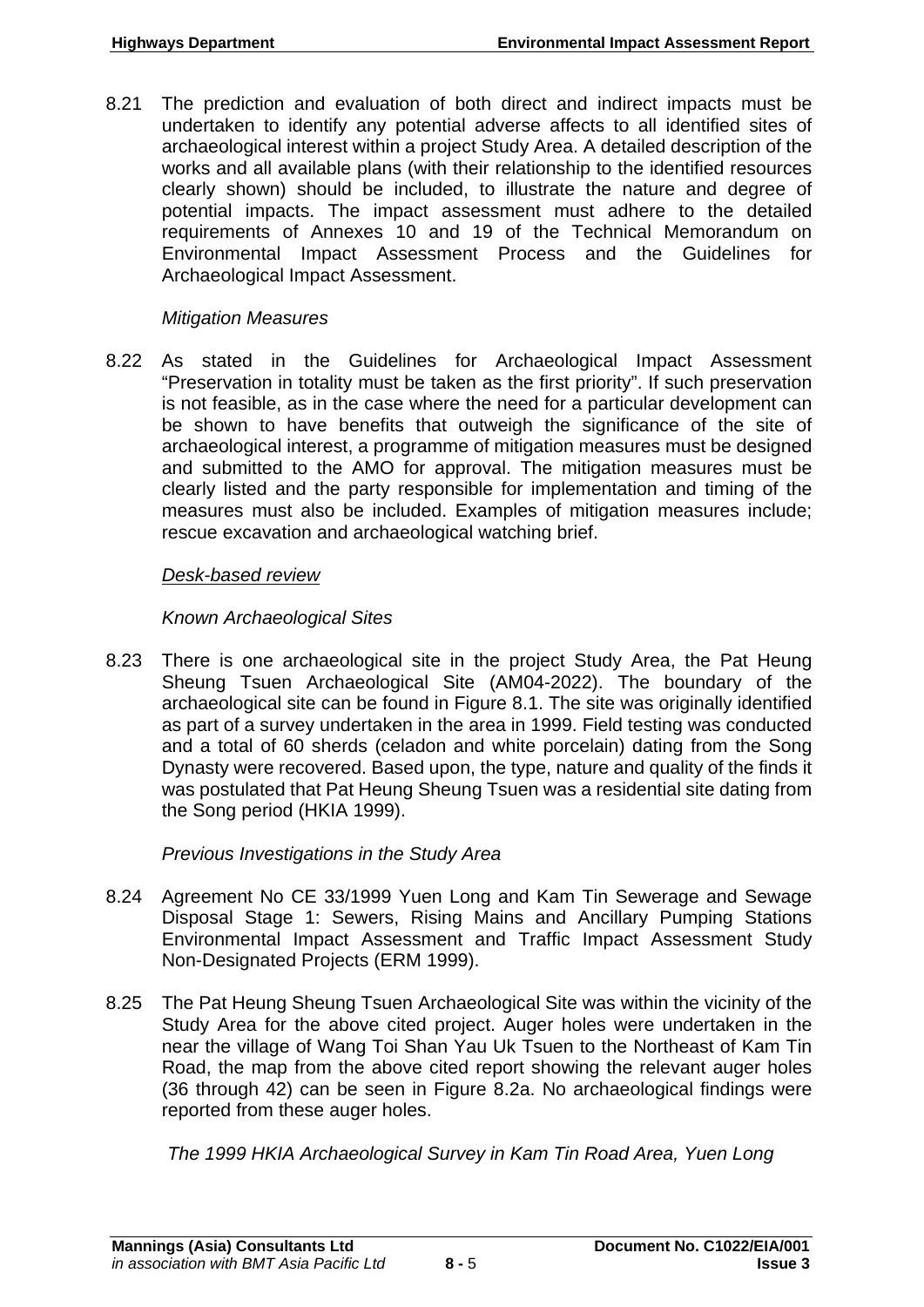8.26 The survey for the project conducted test pits and auger holes along the length of Kam Tin Road, see map in Figure 8.2b for the approximate locations of the auger holes and test pits. The testing revealed a large quantity of Song Dynasty material in the vicinity of the Pat Heung Temple and based upon the findings of the survey, the report postulated that the material recovered indicated that the area contained a Song period residential site. As the extent of the area containing archaeological material could not be determined at the time of the survey, an area around the tested sections in the vicinity of the Pat Heung Temple was marked as the "Pat Heung Sheung Tsuen Archaeological Site". No other areas containing archaeological material were identified in the survey.

# *Geological and Topographical Background*

| Table 8.1<br>the Alignment                                                      |                              |                                                                                                                                                                                                                           | Geological and Topographical Description of the Kam Tin Road Section of                                                                              |
|---------------------------------------------------------------------------------|------------------------------|---------------------------------------------------------------------------------------------------------------------------------------------------------------------------------------------------------------------------|------------------------------------------------------------------------------------------------------------------------------------------------------|
| Section of Alignment<br>(Kam Tin Road)                                          | Map Ref                      | <b>Geological Description</b>                                                                                                                                                                                             | Topographical<br>Description                                                                                                                         |
| From the Shek Kong<br>Barracks to Wang Toi<br>Shan Lo Uk Tsuen                  | See Figures<br>$2.1a - 2.1c$ | Pleistocene<br>terraced<br>alluvium with<br>a small<br>of<br>Holocene<br>section<br>alluvium near the Shek<br>Kong Camp                                                                                                   | alignment<br><b>The</b><br>runs<br>relatively<br>flat,<br>along<br>land<br>lowlying<br>with<br>elevations<br>ranging<br>between 7 mPD and 28<br>m PD |
|                                                                                 | See Figures<br>$2.1c - 2.1e$ | See Figure 8.3                                                                                                                                                                                                            |                                                                                                                                                      |
| Wang Toi Shan Lo Uk<br>Tsuen to the north of<br>San<br>Sheung<br>Tsuen<br>Tsuen |                              | Pleistocene debris flow<br>deposits and grandiorite<br>outcrops                                                                                                                                                           | The alignment in this<br>area runs through a hilly<br>with<br>elevations<br>area<br>between 30 m PD and                                              |
|                                                                                 |                              | See Figure 8.3                                                                                                                                                                                                            | 42 m PD                                                                                                                                              |
| San<br>Sheung<br>Tsuen<br>Tsuen to start of Lam<br>Kam Road                     | See Figure<br>2.1e           | section<br>Northern<br>(at<br>river) is characterised<br>by Holocene alluvium<br>and the remainder of<br>the alignment down to<br>the connection with Lam<br>Kam Road consists of<br>Pleistocene devris flow<br>deposits. | This.<br>section<br>of the<br>alignment<br>is<br>again<br>situated on relatively flat<br>land with an elevation of<br>approximately 50 m PD          |

See Figure 8.3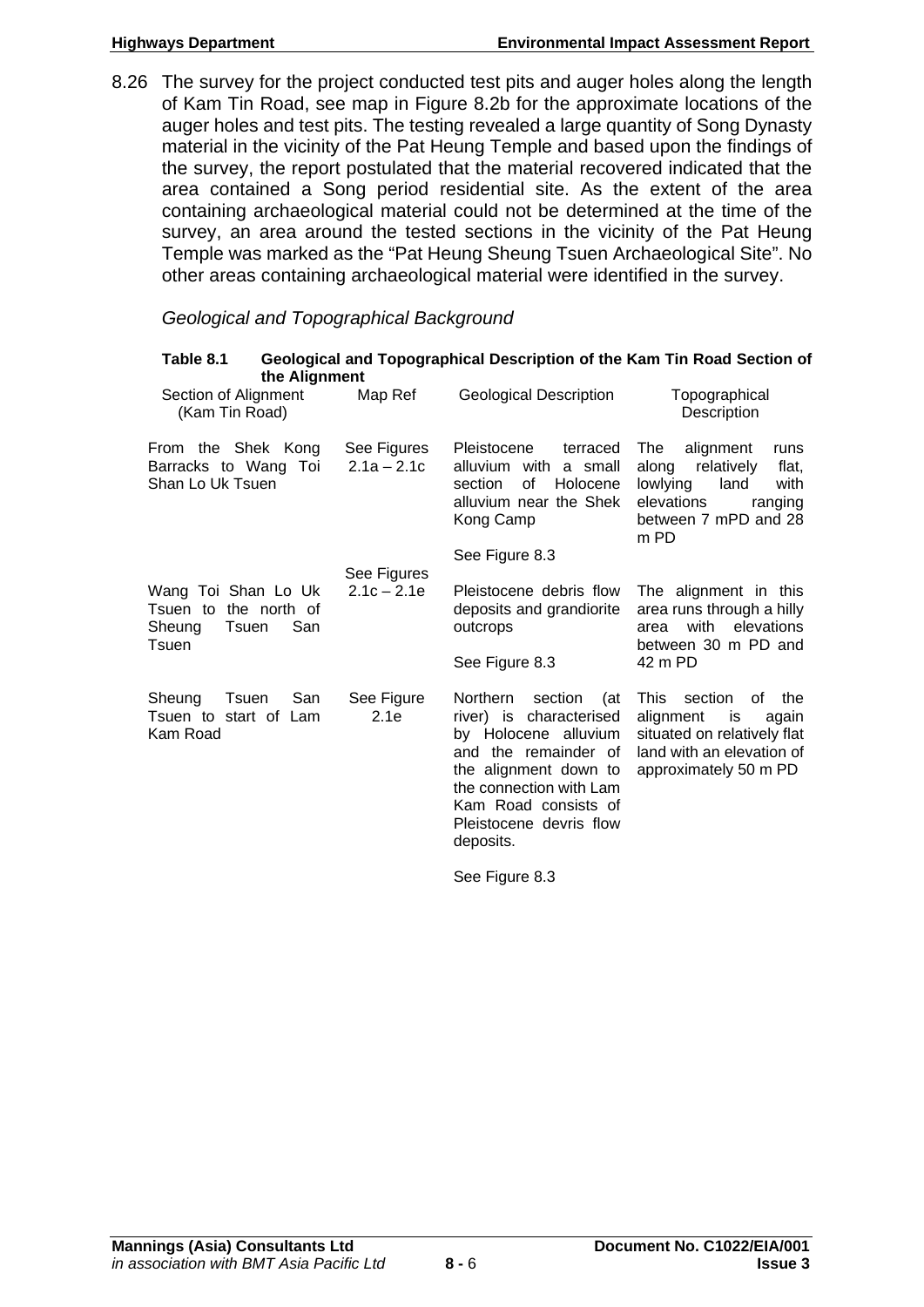| Table 8.2                                                 | the Alignment                                  |                                                                                                                                                                                                                                                                                                                                  |  |                                                                                            |                                     | Geological and Topographical Description of the Lam Kam Road Section of                                                                                |
|-----------------------------------------------------------|------------------------------------------------|----------------------------------------------------------------------------------------------------------------------------------------------------------------------------------------------------------------------------------------------------------------------------------------------------------------------------------|--|--------------------------------------------------------------------------------------------|-------------------------------------|--------------------------------------------------------------------------------------------------------------------------------------------------------|
| Section of Alignment<br>(Lam Kam Road)                    |                                                | Map Ref                                                                                                                                                                                                                                                                                                                          |  | <b>Geological Description</b>                                                              |                                     | Topographical<br>Description                                                                                                                           |
| From connection of<br>Kam Tin Road to end<br>of alignment |                                                | See Figures<br>$2.1e - 2.1f$                                                                                                                                                                                                                                                                                                     |  | Pleistocene debris flow<br>deposits and grandiorite<br>outcrops<br>See Figures 8.4 and 8.5 |                                     | The section of the<br>alignment begins at an<br>approximate elevation<br>of 50 m PD and follows<br>a steep hill side up to an<br>elevation of 180 mPD. |
| <b>Existing Impacts</b>                                   |                                                |                                                                                                                                                                                                                                                                                                                                  |  |                                                                                            |                                     |                                                                                                                                                        |
| <b>Table 8.3:</b><br>Section of<br>Alignment              |                                                | <b>Section of the Alignment</b><br>Map Ref                                                                                                                                                                                                                                                                                       |  | Underground<br><b>Utilities</b>                                                            |                                     | Existing Impacts associated with the Kam Tin Road and Lam Kam Road<br><b>Adjacent Land Use</b>                                                         |
| Kam Tin Road                                              | (06NE14A),<br>06NE14D),<br>Towngas<br>(16:4:0) | <b>CLP Facilities Records Maps</b><br>(06NE12B/06NE13A),<br>(06NE13A/06NE13B),<br>(06NE08D/06NE13B),<br>(06NE08D/06NE14A/<br>06NE09C/06NE13B),<br>(06NE14A/06NE14B),<br>(06NE14B/06NE15C/06NE15A/<br>(06NE15A/06NE14D/06NE15C<br><b>PCCW Survey Map</b><br>(06NE14A/14B/14D/15A/15C)<br>$(16:1:35)$ , $(16:2:23)$ , $(16:3:3)$ , |  | $\bullet$ CLP<br>cables<br>• PCCW<br>cables<br>Towngas<br>pipeline                         | $\bullet$<br>$\bullet$<br>$\bullet$ | Light industrial and<br>commercial units<br><b>Residential units</b><br>Open storage areas<br><b>Temporary structures</b>                              |
| Lam Kam<br>Road                                           |                                                | <b>PCCW Survey Map</b><br>(06NE14A/14B/14D/15A/15C)                                                                                                                                                                                                                                                                              |  | <b>PCCW</b><br>cables<br>$T$ and $m$ and $n$                                               |                                     | The alignment is<br>situated on steep hill<br>alanga and thara in                                                                                      |

Towngas (16:8:5) (16:5:53)

- Towngas pipeline
- slopes and there is no area for development on the sides of the road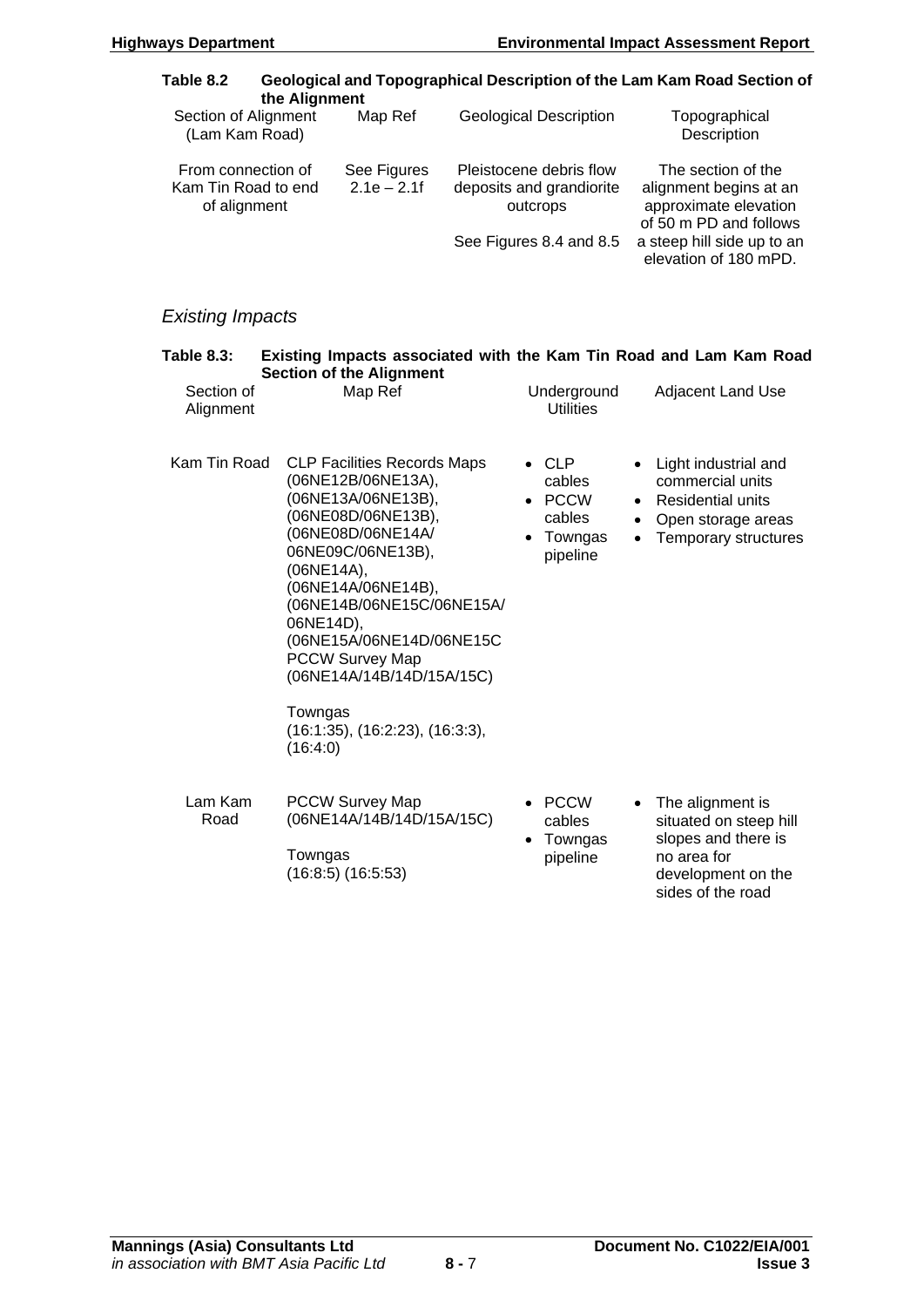#### *Assessment of Archaeological Potential*

*Kam Tin Road (Area within the Boundary of the Pat Heung Sheung Tsuen AS)*  8.27 Based upon the findings of the archaeological survey undertaken in 1999 by the Hong Kong Institute of Archaeology, the section of the project study area that falls within the Pat Heung Sheung Tsuen Archaeological Site has the potential to contain archaeological deposits. As the works will be limited to areas immediately adjacent to the existing road (see Figure 2.1e), existing impacts from underground utilities and previously undertaken road works make it unlikely for undisturbed archaeological deposits to be present. The detailed of underground utilities as shown in Appendix H1. This, however, does not preclude the existence of isolated or disturbed archaeological material to exist within the proposed works areas. However, as the previous disturbances to the impacted areas will limit the information that can be obtained from any archaeological material that may still exist within the project study area, no further investigation is recommended.

*Kam Tin Road (Area outside the Boundary of the Pat Heung Sheung Tsuen AS)* 

8.28 Field surveys undertaken during the 1999 archaeological investigations (ERM 1999; HKIA 1999) did not identify any areas of archaeological potential outside of the Pat Heung Sheung Tsuen Archaeological Site in the Study Area of the alignment for the current project. No further investigation of the sections of the alignment that fall outside of the archaeological site are recommended.

#### *Lam Kam Road*

8.29 The Study Area for this section of the alignment is situated on steep hillsides running from approximately 50 mPD to 180 mPD in an area containing granite outcrops and characterised by debris flow deposits. As such, the area does not have the potential to contain archaeological deposits and no further investigation is recommended.

## **Construction Phase Impact Assessment**

## *Kam Tin Road*

*Area within the Boundary of the Pat Heung Sheung Tsuen AS* 

8.30 The proposed works have the potential to impact on isolated and/ or disturbed archaeological material.

## *Area outside the Boundary of the Pat Heung Sheung Tsuen AS*

8.31 Field surveys undertaken during the 1999 archaeological investigations (ERM 1999; HKIA 1999) did not identify any areas of archaeological potential outside of the Pat Heung Sheung Tsuen Archaeological Site in the Study Area of the alignment for the current project.

## *Lam Kam Road*

8.32 The Study Area for this section of the alignment is situated on steep hillsides running from approximately 50 mPD to 180 mPD in an area containing granite outcrops and characterised by debris flow deposits. As such, the area does not have the potential to contain archaeological deposits.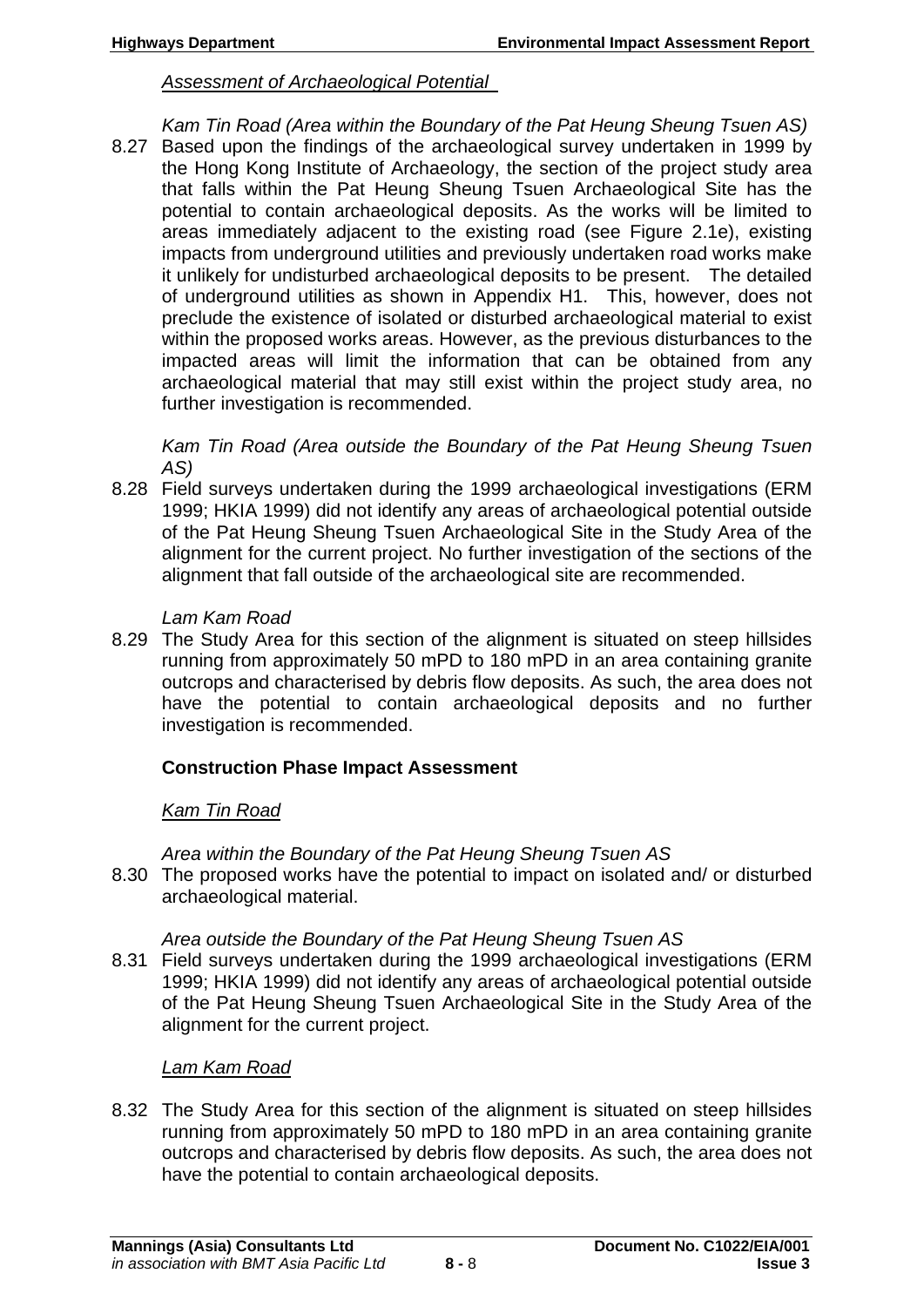# **Operational Phase Impact Assessment**

8.33 No impacts are expected to occur during the operational phase of the project.

# **Mitigation Recommendations**

## *Kam Tin Road*

#### *Area within the Boundary of the Pat Heung Sheung Tsuen AS*

8.34 As stated in Section 8.27, there is potential for disturbed or isolated archaeological material to be present in the project Study Area. The information that can be retrieved from such material is limited and does not warrant an archaeological watching brief. However, as precautionary measure, it will be a requirement of the EM&A Manual that if any antiquity or supposed antiquity is discovered during the course of the excavation works undertaken by the contractor, the project proponent shall report the discovery to the AMO immediately and shall take all necessary archaeological mitigation measures to preserve it'.

# *Area outside the Boundary of the Pat Heung Sheung Tsuen AS*

8.35 No mitigation will be required for this section of the alignment during either the construction or operational phases of the project. However, as precautionary measure, it will be a requirement of the EM&A Manual that if any antiquity or supposed antiquity is discovered during the course of the excavation works undertaken by the contractor, the project proponent shall report the discovery to the AMO immediately and shall take all necessary archaeological mitigation measures to preserve it'.

## *Lam Kam Road*

8.36 No mitigation will be required for this section of the alignment during either the construction or operational phases of the project. No mitigation will be required for this section of the alignment during either the construction or operational phases of the project. However, as precautionary measure, it will be a requirement of the EM&A Manual that if any antiquity or supposed antiquity is discovered during the course of the excavation works undertaken by the contractor, the project proponent shall report the discovery to the AMO immediately and shall take all necessary archaeological mitigation measures to preserve it'.

# **Built Heritage Impact Assessment**

## *Introduction*

8.37 As stated in the project Study Brief any Sites of Cultural Heritage that may be adversely impacted by the proposed project during either the construction or operational phases must be identified and mitigation measures proposed as appropriate. A Site of Cultural Heritage is "an antiquity or monument, whether being a place, building, site or structure or a relic, as defined in the Antiquities and Monuments Ordinance (Cap. 53) and any place, building, site or structure or a relic identified by the Antiquities and Monuments Office to be of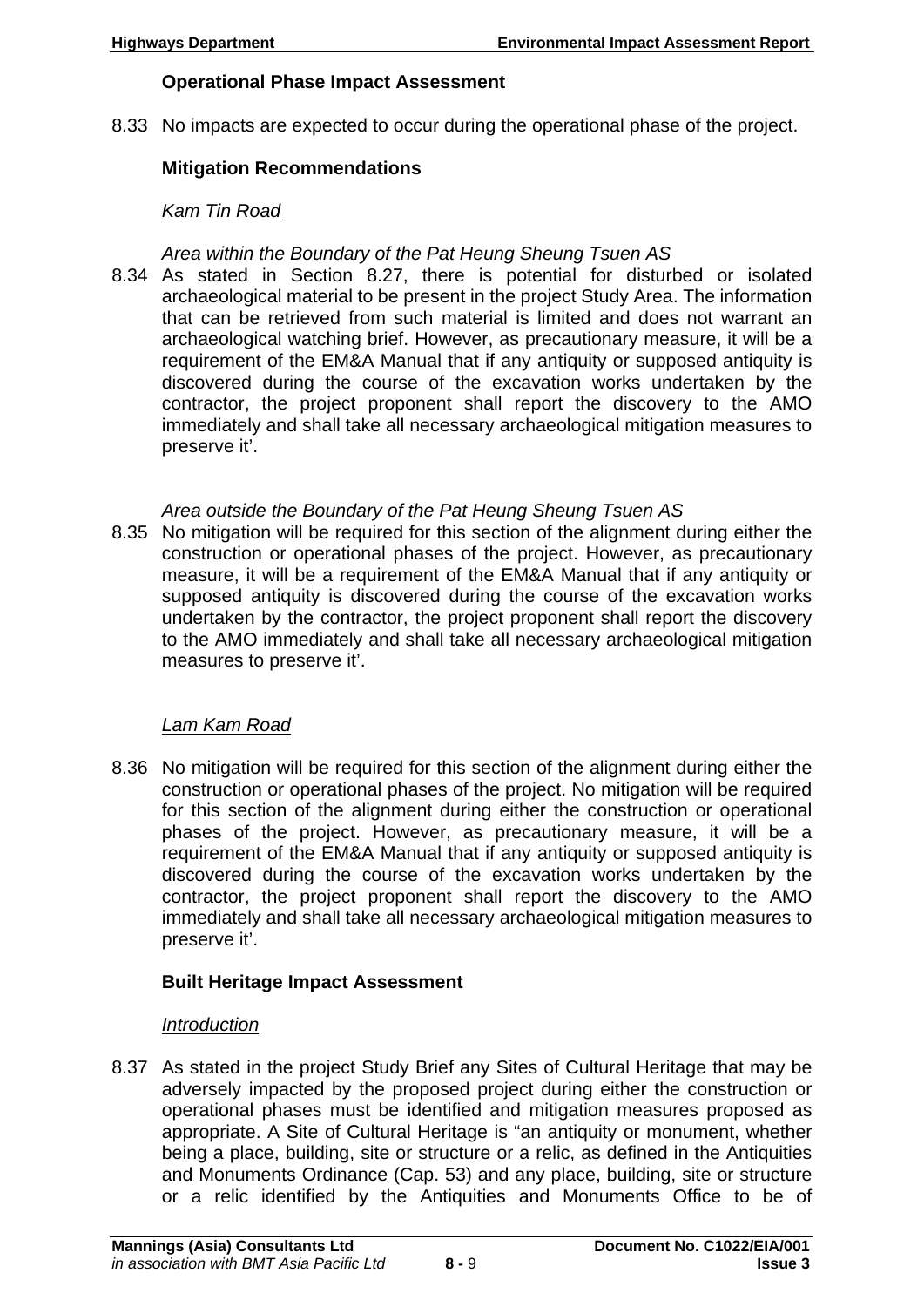Archaeological, historical or Palaeontological significance." No built heritage resources were identified as Sites of Cultural Heritage in the Study Brief.

#### *Methodology*

- 8.38 All works areas and a boundary of 50 metres from the identified works areas will make up the Study Area for the project.
- 8.39 A desk-based study to be undertaken to determine the presence of Sites of Cultural Heritage in the project Study Area. Sources such as those listed were consulted; the list of Declared Monuments and Graded Buildings as issued by the AMO; published and unpublished papers and studies; publications on relevant historical, anthropological and other cultural studies; unpublished archival, papers, records; collections and libraries of tertiary institutions; historical documents which can be found in Public Records Office, Lands Registry, District Lands Office, District Office, Museum of History; cartographic and pictorial documentation. The desk-based study has also included a review of previous BHIA's in the project Study Area.
- 8.40 A site visit to be conducted to ensure that no built heritage resources (that could qualify as Sites of Cultural Heritage as defined under the EIA/O) were present in the project Study Area.

## *Results of the Desk-based Study*

8.41 No Sites of Built Cultural Heritage were identified in the desk-based study.

#### *Results of the Site Visit*

8.42 Although the desk-based study did not reveal the presence of any built heritage resources that could qualify as Sites of Built Cultural Heritage, a site visit was undertaken to confirm that no such sites with the potential to qualify as such were present in the project study area. The site visit confirmed that the Study Area does not contain any Sites of Built Cultural Heritage.

## **Construction and Operational Phase Impact Assessment**

8.43 As no Sites of Built Cultural Heritage were identified in the project study area, no adverse impacts will arise during either phase of the project.

#### **Mitigation Recommendations**

8.44 No mitigation measures will be required during either phase of the project.

## **Conclusion**

## *Archaeology*

8.45 No further investigation is recommended for archaeological resources as the proposed works are limited to areas with existing impacts that would have damaged or destroyed any existing archaeological material. However, as a precautionary measure it will be a requirement of the EM &A Manual that if any antiquity or supposed Antiquity is discovered during the course of the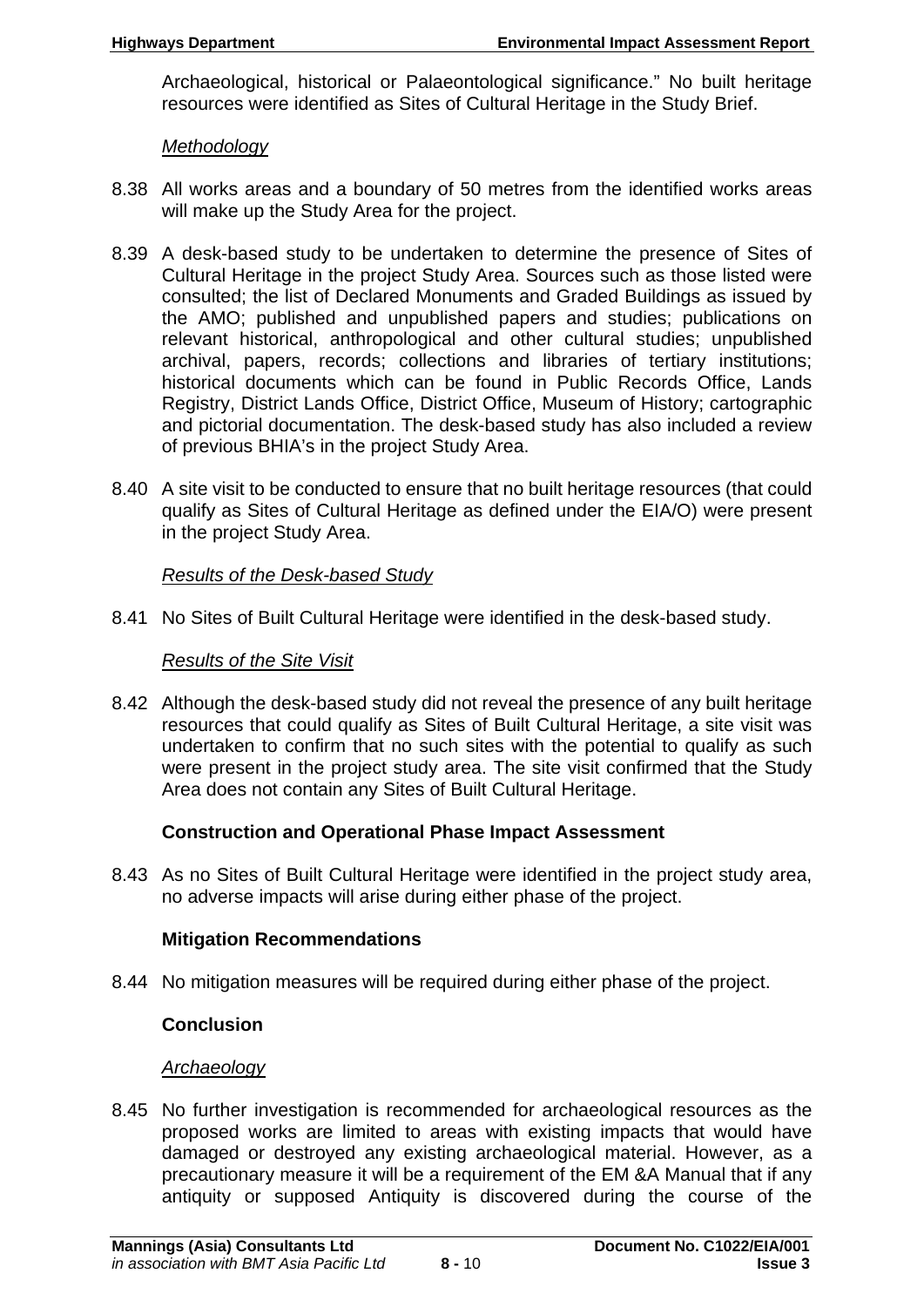excavation works undertaken by the contractor, the project proponent shall report the discovery to the AMO immediately and shall take all necessary archaeological mitigation measures to preserve it'.

8.46 One Site of Cultural Heritage, the Pat Heung Sheung Tsuen Archaeological Site has been identified in the project Study Area, the impact assessment has concluded that no adverse impacts will arise from the project and no mitigation measures will be required for either the construction or operational phases.

#### *Built Heritage*

8.47 No Sites of Built Cultural Heritage were identified in the project Study Area, no mitigation will be required.

#### **References**

- 1) AMO File Pat Heung Sheung Tsuen Archaeological Site (AMO 04-2022).
- 2) Agreement No CE 33/1999 Yuen Long and Kam Tin Sewerage and Sewage Disposal Stage 1: Sewers, Rising Mains and Ancillary Pumping Stations Environmental Impact Assessment and Traffic Impact Assessment Study Non-Designated Projects (ERM 1999).
- 3) The 1999 Archaeological Survey in Kam Tin Road Area, Yuen Long (HKIA 1999)
- 4) Fung C M 1996. Yung Long Historical Relics and Monuments, Yung Long District Board, Hong Kong.
- 5) Cheng P H 2002. Century of New Territories Roads and Streets, Joint Publishing (H.K.) Company Limited, Hong Kong.
- 6) Survey and Mapping Office (Lands Dept) 2007 Hong Kong in Old Times: A Collection of Aerial Photographs Taken in 1964, Hong Kong
- 7) List of Graded Historic Buildings in Hong Kong (as at May 16 2008)
- 8) Antiquities and Monuments Office Leisure and Cultural Services Department (HKSAR Government) Website listing of Declared Monuments in Hong Kong (updated on July 11 2008)
- 9) Government Historic Sites as Identified by AMO (as at 7 December 2007)
- 10) List of Recorded Sites of Archaeological Interest in Hong Kong (as of December 2007)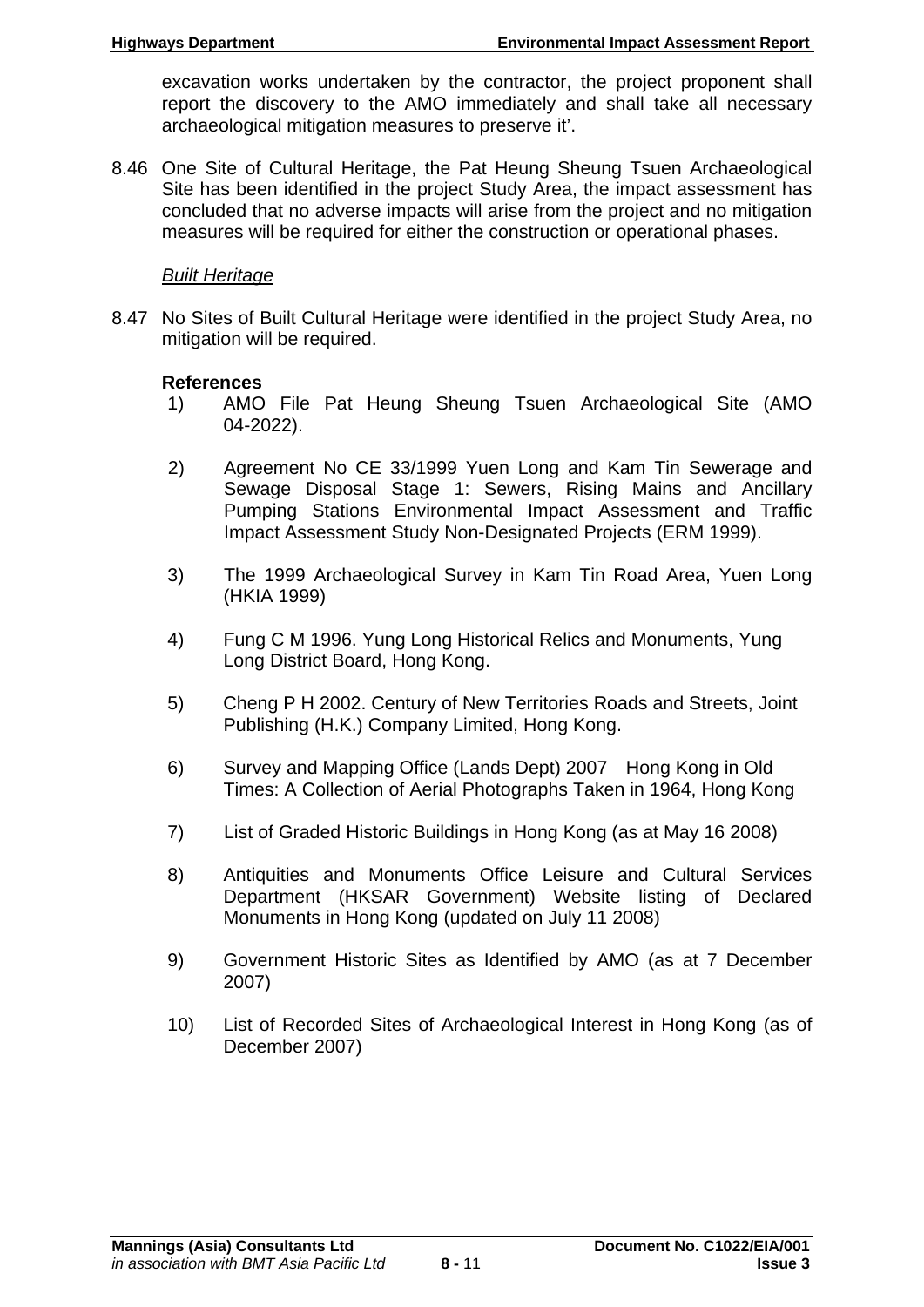# **9.0 LANDSCAPE AND VISUAL IMPACT ASSESSMENT**

#### **Introduction**

- 9.1 This section of report addresses the potential landscape and visual impacts arising from the upgrading of the remaining 5.2km long section of Kam Tin Road and Lam Kam Road. In accordance with the criteria and guidelines as stated in Annex 10 and 18 of the TM and EIAO, Cap. 449, any potential landscape and visual impacts in the project resulted from both construction and operational phases will be assessed.
- 9.2 This aim of this report is to outline the landscape baseline conditions of existing landscape resources (LRs) and landscape character area (LCAs), the visual amenity, visually sensitive receivers (VSRs) and the planning and development control frameworks. Any potential impacts arising from the proposed road upgrading works will be identified in detail. Finally the report concludes by making recommendations for mitigation measures to alleviate the predicted construction and operational phase impacts and residual effect apparent after mitigation will also be discussed.

# **Environmental Legislation, Standards, Guidelines and Criteria**

- 9.3 Legislation, Standards, Guidelines and Criteria relevant to the consideration of landscape and visual impacts in this report include the following:
	- Environmental Impact Assessment Ordinance (Cap.499.S.16) and the Technical Memorandum on EIA Process (EIAO-TM), particularly Annexes 10 and 18;
	- Environmental Impact Assessment Ordinance Guidance Note 8/2002;
	- Town Planning Ordinance (Cap 131);
	- Study on Landscape Value Mapping of Hong Kong;
	- Hong Kong Planning Standards and Guidelines Chapter 4 and Chapter 11;
	- WBTC No. 25/92 Allocation of Space for Urban Street Trees;
	- WBTC No. 7/2002 Tree Planting in Public Works;
	- WBTC No. 25/93 Control of Visual Impact of Slopes;
	- WBTC No. 24/95 Specification Facilitating the Use of Concrete Paving Units made of Recycled Aggregates;
	- ETWB TCW No. 17/2002 Improvement to the Appearance of Slopes;
	- ETWB TCW No. 13/2003A Guidelines and Procedures for Environmental Impact Assessment of Government Projects and Proposals Planning for Provision of Noise Barriers;
	- ETWB TCW No. 34/2003 Community Involvement in Greening Works;
	- ETWB TCW No. 2/2004 Maintenance of Vegetation and Hard Landscape Features;
	- ETWB TCW No. 11/2004 Cyber Manual for Greening;
	- ETWB TCW No. 29/2004 Registration of Old and Valuable Trees, and Guidelines for their Preservation;
	- ETWB No. 36/2004 Advisory Committee on the Appearance of Bridges and Associated Structures (ACABAS);
	- ETWB TCW No. 10/2005 Planting on Footbridges and Flyovers;
	- ETWB TCW No. 3/2006 Tree Preservation;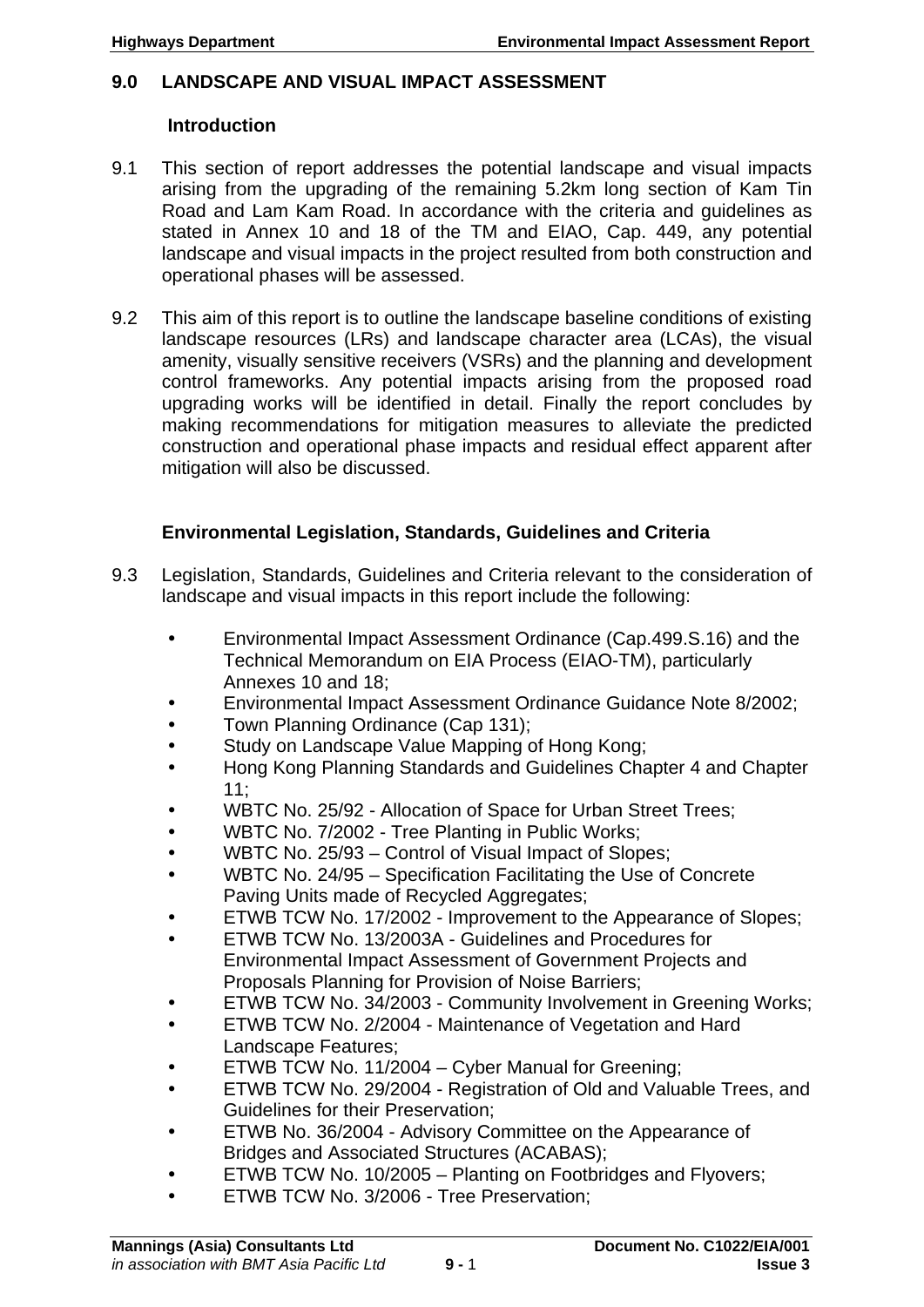- HyDTC No. 5/2000 Control in Use of Shotcrete (Sprayed Concrete) in Slope Works;
- HyDTC No. 10/2001 Visibility of Directional Signs;
- HyDTC No. 9/2003 Preservation of Granite Kerbs;
- HyDTC No. 3/2008 Independent Vetting of Tree Works under the Maintenance of Highways Department; and
- Land Administration Office Instruction (LAOI) Section D-12 Tree Preservation.

## **Assessment Methodology**

- 9.4 The Project is a Designated Project under the EIAO and the methodology adopted for the Project conforms to the requirements of the EIAO. The methodology consists of the following tasks:
	- Review of the Planning and Development Control Framework;
	- **Baseline study of landscape and visual resources;**
	- Landscape impact assessment;
	- Visual impact assessment;
	- Recommendation on landscape and visual mitigation measures; and
	- Identification of residual impacts.

# **Landscape Baseline Review and Impact Assessment**

- 9.5 The assessment of the potential impacts of a proposed scheme on the existing landscape comprises two distinct sections namely the baseline survey and the landscape impact assessment. Landscape Impact Assessment (LIA) Study Area is taken to include all areas within 500m of the site boundary.
- 9.6 A baseline survey of the existing landscape resources and landscape character has been undertaken based on a combination of desktop studies and site surveys. The landscape elements which contribute to the landscape character include:
	- Local topography;
	- Woodland extent and type;
	- Other vegetation types;
	- Built form (including scale and appearance);
	- Patterns of settlement;
	- Land use;
	- Scenic spots:
	- Details of local materials, styles, streetscapes, etc.;
	- Prominent watercourses; and
	- Cultural and religious identity.
- 9.7 The process of landscape characterisation draws on the information gathered in the desk top and site survey and provides an analysis of the way in which the elements including the identified landscape resources (LRs) interact to create the character of the landscape. The Study Area is then divided into broadly homogenous units of similar character which are called Landscape Character Areas (LCAs).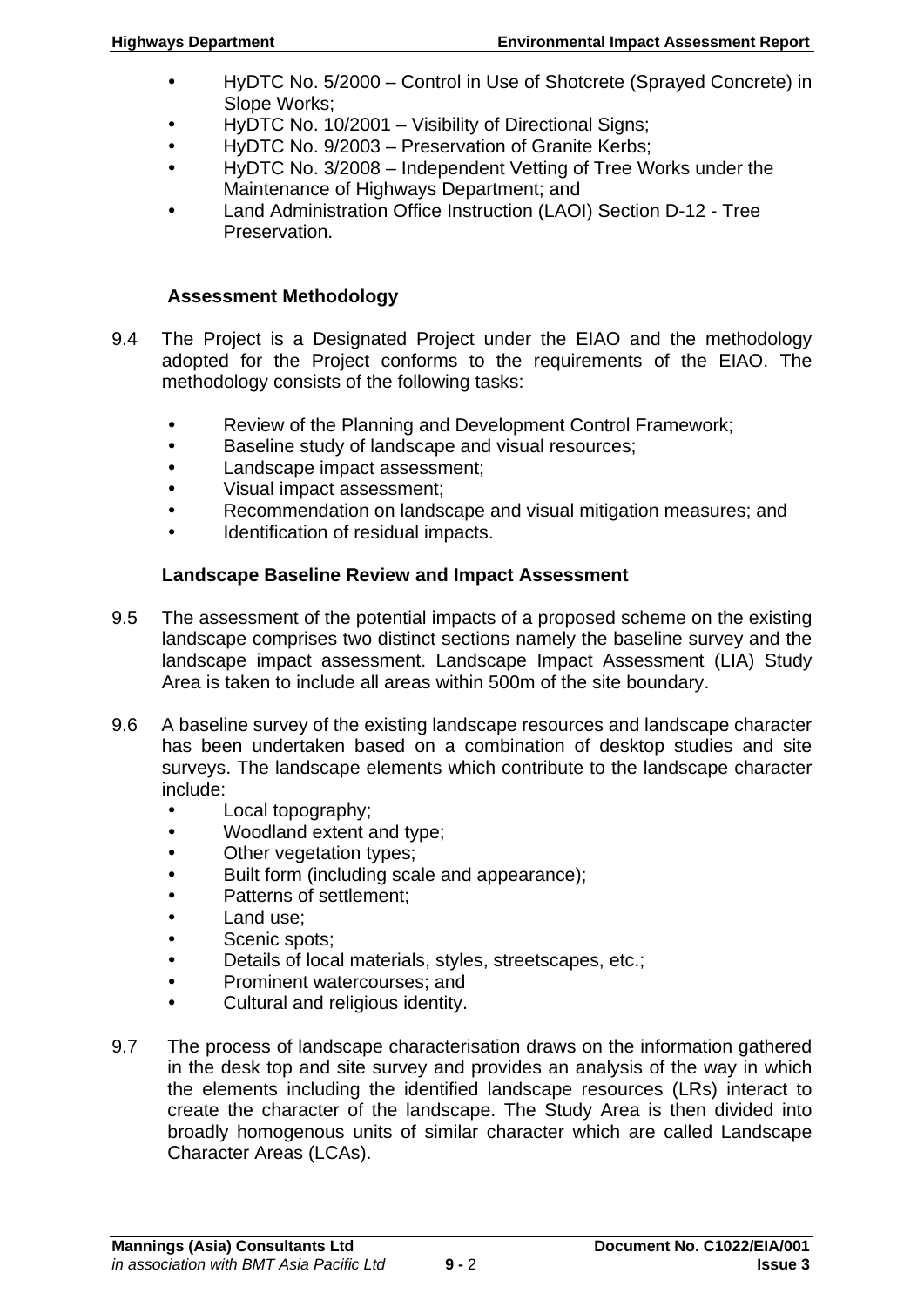- 9.8 The sensitivity of the individual LRs and LCAs to change is rated using low, medium or high depending on the following factors:
	- Condition, quality and maturity (maturity in this context refers to the age of the LR or LCA relative to its constituent components therefore a woodland containing mature trees would be considered to have a high level of maturity) of the LRs / LCAs;
	- Importance and rarity of special landscape elements (rarity being of either local, regional, national or global importance) and the significance of change to these LRs / LCAs from a local and regional/ LCAs from a local and regional perspective (therefore the sensitivity of a LR or LCA which is either rare in a local or regional context is greater than one which is common place);
	- Ability of the LRs / LCAs to accommodate change; and
	- Statutory or regulatory requirements relating to the landscape including its resources.
- 9.9 The next stage of the assessment process is the identification of the assessment of the magnitude of change (rated as negligible, small, intermediate or large) arising from the implementation of the proposals and the principal sources of impact based on the following factors:
	- Scale of the development and proposed access road;
	- Compatibility of the project with the surrounding landscape;
	- Duration of impacts (temporary or permanent) under construction and operational phases; and
	- Reversibility of change.
- 9.10 The degree of significance of landscape impact is derived from the magnitude of change which the proposals will cause to the existing landscape context and its ability to tolerate the change, i.e. its condition / quality and sensitivity. This makes a comparison between the landscapes which would have existed in the absence of the proposals with that predicted as a result of the implementation of the proposals. The significance threshold for impacts to LRs and LCAs is rated as significant, moderate, slight or negligible. The impacts may be beneficial or adverse.
- 9.11 The significance threshold is derived from the following matrix:

|                               | Large                                     | Moderate Impact                     | Moderate / Significant<br><i>Impact</i>    | Significant Impact                |
|-------------------------------|-------------------------------------------|-------------------------------------|--------------------------------------------|-----------------------------------|
| <b>Magnitude of</b><br>Change | Intermediate                              | <b>Slight or Moderate</b><br>Impact | Moderate Impact                            | Moderate or<br>Significant Impact |
| caused by<br><b>Proposals</b> | Small                                     | Slight Impact                       | <b>Slight or Moderate</b><br><i>Impact</i> | Moderate Impact                   |
|                               | Negligible                                | Negligible                          | Negligible                                 | Negligible                        |
|                               |                                           | Low                                 | <b>Medium</b>                              | High                              |
|                               | <b>Sensitivity of Landscape to Change</b> |                                     |                                            |                                   |

9.12 The above matrix will apply in the assessment of the majority of situations, however, in certain cases a deviation from this may occur, e.g. the impact may be so major that a significant impact may occur to a LCA or LR with a low sensitivity to change.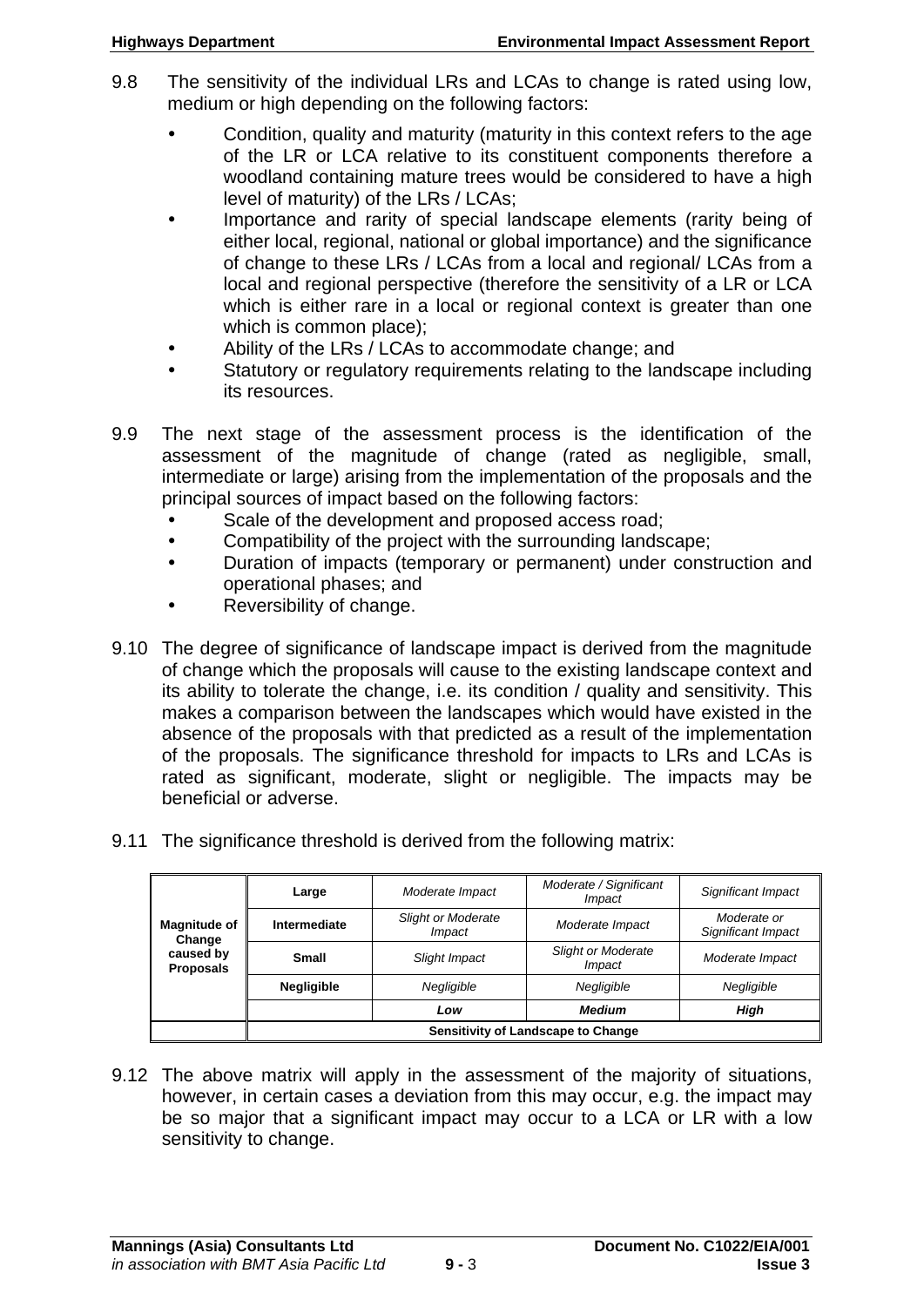#### **Visual Baseline Review and Impact Assessment**

- 9.13 The assessment of the potential visual impact of the scheme comprises two distinct parts:
	- Baseline survey; and,
	- Visual impact assessment which includes the identification of the sources of visual impact, and their magnitude, that would be generated during construction and operational phases of the proposed scheme; and, identification of the principal visual impacts primarily in consideration of the degree of change to the baseline conditions.
- 9.14 The assessment area for the Visual Impact Assessment (VIA) in accordance with the study brief, is defined by the Visual Envelope (VE) which includes all areas from which the scheme proposals can be seen, or the area forms the view shed formed by natural / manmade features such as existing ridgelines, built development and for example areas of woodland / large trees. Within the VE a number of Zones of Visual Influence (ZVIs) are identified to demonstrate the visibility of various aspects of the scheme proposals. This is achieved through a combination of detailed walkover surveys, and desk-top study of topographic maps and photographs, and preparation of cross-sections to determine visibility of the improvement works from various locations.
- 9.15 The baseline survey of all views towards the proposals is undertaken by identifying:
	- The VE and ZVIs as has been described above and may contain area where the proposals are either wholly or partially visible. This must also include indirect effects such as offsite construction activities; and
	- The visually sensitive receivers (VSRs) within the visual envelope whose views will be affected by the scheme.
- 9.16 The potential receivers are considered as four groups:
	- **Views from residences** the most sensitive of receivers due to the high potential of intrusion on the visual amenity and quality of life;
	- **View from workplaces / institutional and educational buildings**  less sensitive than above due to visual amenity being less important within these environments:
	- **Views from recreational landscapes** including all areas apart from the above, e.g., public parks, recreation grounds, recreational trials, cultural sites etc. Sensitivity of this group depends on the length of stay and nature of activity, e.g. sitting in a park as opposed to an active sporting pursuit; and
	- **Views from public roads and railways** including vehicle travellers and pedestrians with transitory views.
- 9.17 The assessment of sensitivity is also based on the quality and extent of the existing view. Therefore a view from a residential property, which would normally be considered the most sensitive view, may be less so if for example it is degraded by existing development or partially screened by intervening visual obstacles such as existing vegetation. Factors affecting the sensitivity of receivers for evaluation of visual impacts:
	- Value and quality of existing views;
	- Availability and amenity of alternative views;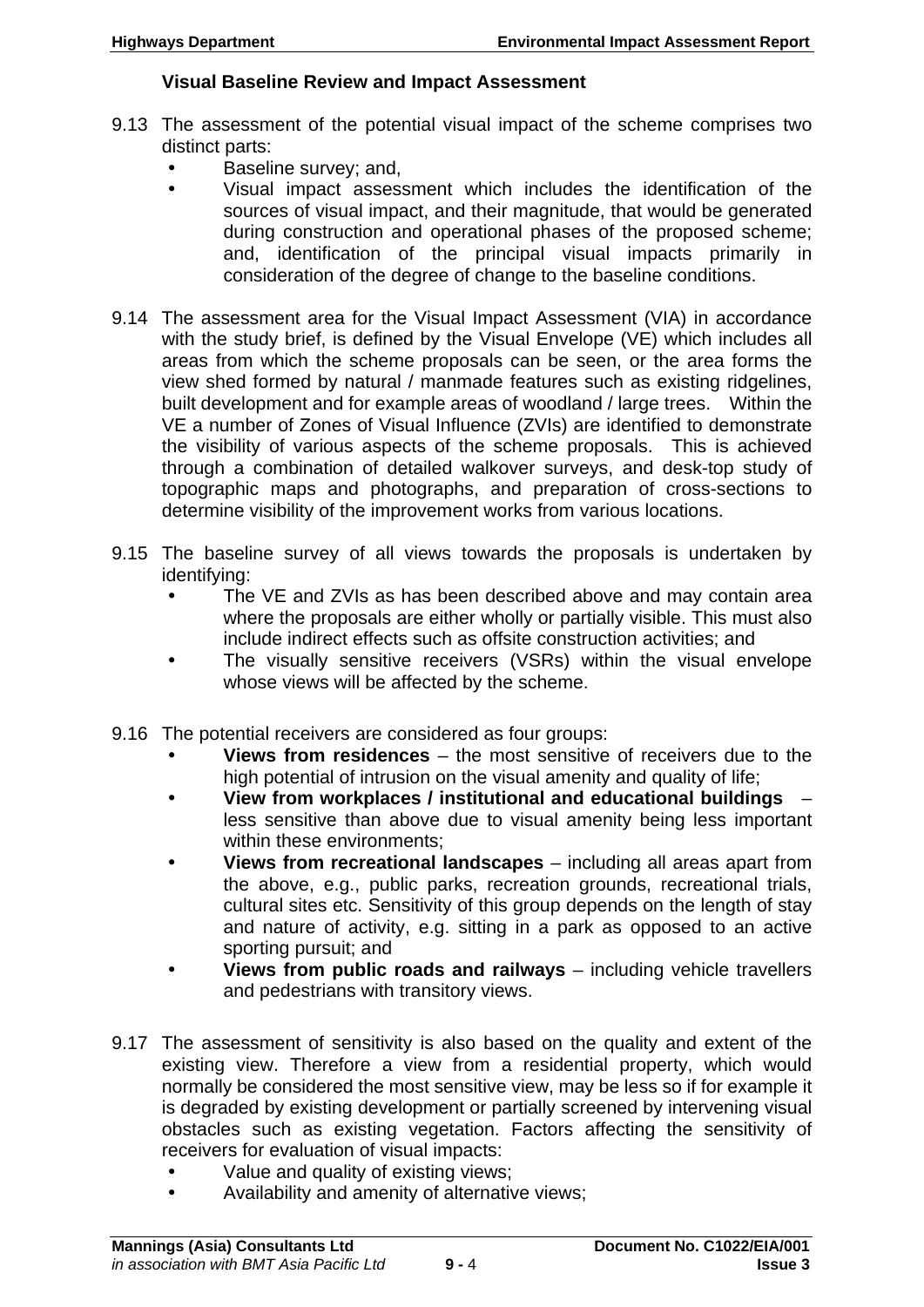- Type of receiver population and estimated number of affected receiver population;
- Duration or frequency of view; and,
- Degree of visibility.
- 9.18 The location and direction of its view relative to the scheme also influences the sensitivity of each group. Typical viewpoints from within each of the visually sensitive groups are identified and their views described. Both present and future (planned visually sensitive receivers (PVSRs) are considered.
- 9.19 The factors affecting the magnitude of change for assessing the visual impacts include the following:
	- Scale of the proposed project;
	- Compatibility of the project with the surrounding landscape forming the view; extent of visibility (level of potential blockage of the view described in the text);
	- Viewing distance;
	- Duration of impacts under construction and operational phases;
	- Reversibility of change; and
	- Night glare effect.
- 9.20 Views available to the identified VSRs are rated according to their sensitivity to change using low, medium or high. The magnitude of change to the views will be classified as follows:
	- Large: e.g. the majority of viewers affected / major change in view;
	- Intermediate: e.g. many viewers affected / moderate change in view;
	- Small: e.g. few viewers affected / minor change in view; and
	- Negligible: e.g. very few viewers affected / no discernible change in view.
- 9.21 The significance threshold for visual impact is rated in a similar fashion to the landscape impact, i.e. significant, moderate, slight and negligible. The impacts may be beneficial or adverse.
- 9.22 Therefore the impact is derived from the magnitude of change which the proposals will cause to the existing landscape context and its ability to tolerate the change, i.e. its quality and sensitivity. The significance threshold is derived from the following matrix:

|                               | Large                                | Moderate Impact          | Moderate / Significant<br><i>Impact</i> | Significant Impact               |
|-------------------------------|--------------------------------------|--------------------------|-----------------------------------------|----------------------------------|
| <b>Magnitude of</b><br>Change | Intermediate                         | Slight / Moderate Impact | Moderate Impact                         | Moderate / Significant<br>Impact |
| caused by<br><b>Proposals</b> | Small                                | Slight Impact            | Slight / Moderate Impact                | Moderate Impact                  |
|                               | <b>Negligible</b>                    | Negligible               | Negligible                              | Negligible                       |
|                               |                                      | Low                      | <b>Medium</b>                           | High                             |
|                               | <b>Sensitivity of View to Change</b> |                          |                                         |                                  |

9.23 The above matrix will apply in the assessment of the majority of situations, however, in certain cases a deviation from this may occur, e.g. the impact may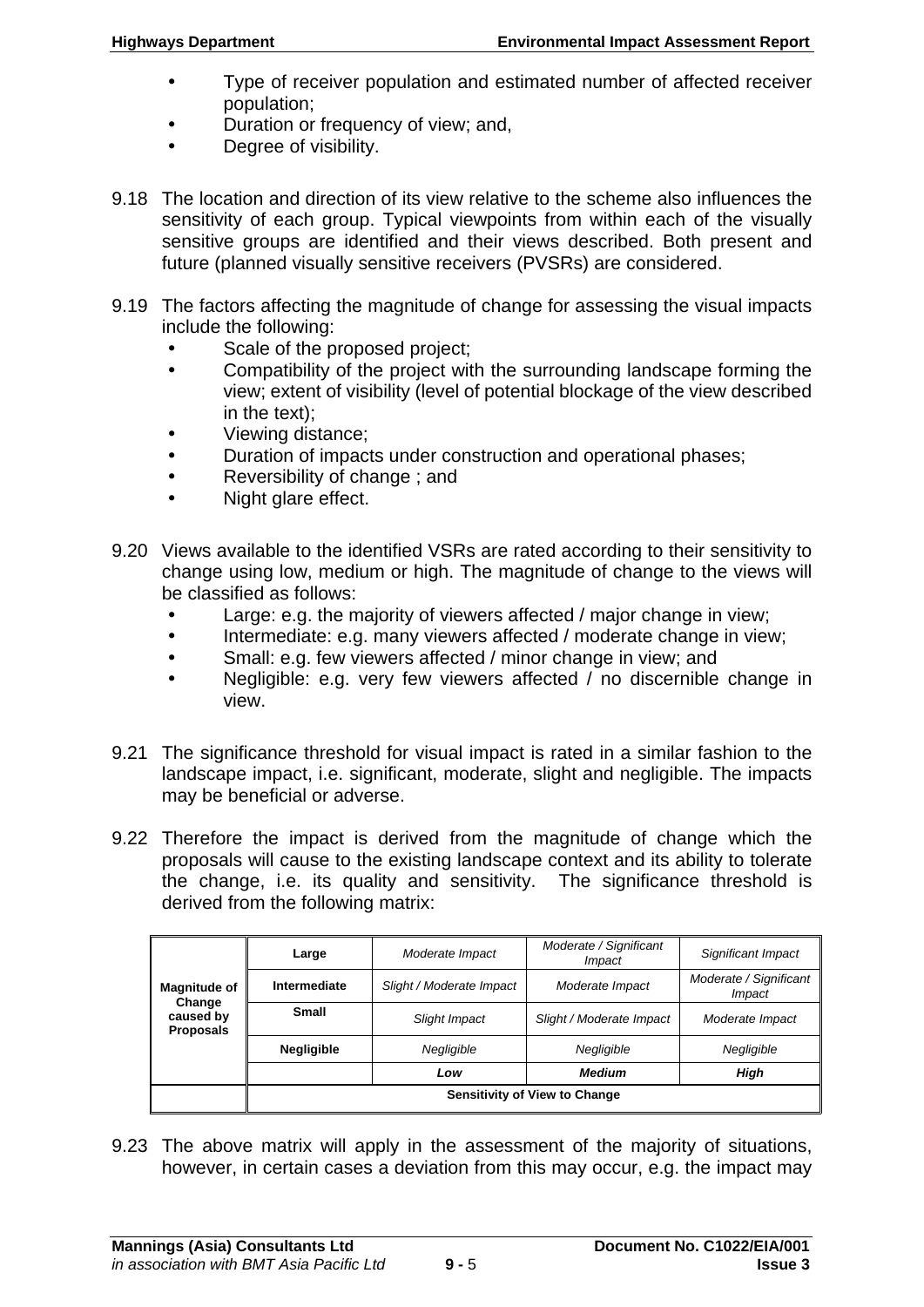be so major that a significant impact may occur to a view with a low sensitivity to change.

9.24 Table 9.1 below provides an explanation of the degree of impact for both landscape and visual aspects of the project.

| Table 9.1 | <b>Degree of Impact</b> |
|-----------|-------------------------|
|-----------|-------------------------|

| <b>Impact</b>     | <b>Description</b>                                                                                                                                                      |
|-------------------|-------------------------------------------------------------------------------------------------------------------------------------------------------------------------|
| Significant       | Adverse / beneficial impact where the proposal would cause significant<br>deterioration or improvement in existing landscape quality or visual<br>amenity.              |
| <b>Moderate</b>   | Adverse / beneficial impact where the proposal would cause a noticeable<br>deterioration or improvement in existing landscape quality or visual<br>amenity.             |
| <b>Slight</b>     | Adverse / beneficial impact where the proposal would cause a barely<br>perceptible deterioration or improvement in the existing landscape quality<br>or visual amenity. |
| <b>Negligible</b> | No discernible change in the existing landscape quality or visual amenity.                                                                                              |

#### **Identification of Potential Landscape and Visual Impact Mitigation Measures**

- 9.25 The purpose of mitigation is to avoid, reduce, and where possible remedy or offset any adverse effects on the environment arising from the proposed development. The ideal strategy for identifiable adverse impacts is avoidance. If this is not possible, alternative strategies of reduction, remediation and compensation should be explored.
- 9.26 Mitigation measures may be considered under two categories:
	- General mitigation measures that intrinsically comprise part of the development design through an iterative process. This form of mitigation is generally the most effective; and
	- Specific mitigation measures designed to specifically address the remaining (residual) adverse effects of the final development process.
- 9.27 General mitigation measures form integrated mainstream components of the project design focusing on the adoption of alternative designs or revisions to the basic engineering and architectural design to prevent and/or minimise adverse impacts including siting, access, layout, buildings and structures etc. The design philosophy can also describe the benefits to the design of alternative solutions, introduced to reduce potential adverse impacts, and indicate how these have been addressed.
- 9.28 Specific mitigation measures are specifically designed to mitigate the adverse impacts of the final development and are considered in the assessment of the landscape and visual impacts. These may take the form of remedial measures such as colour and textural treatment of building features; and compensatory measures such as the implementation of landscape design measures (e.g. tree planting, creation of new open space etc) to compensate for unavoidable adverse impacts and to attempt to generate potentially beneficial long-term impacts.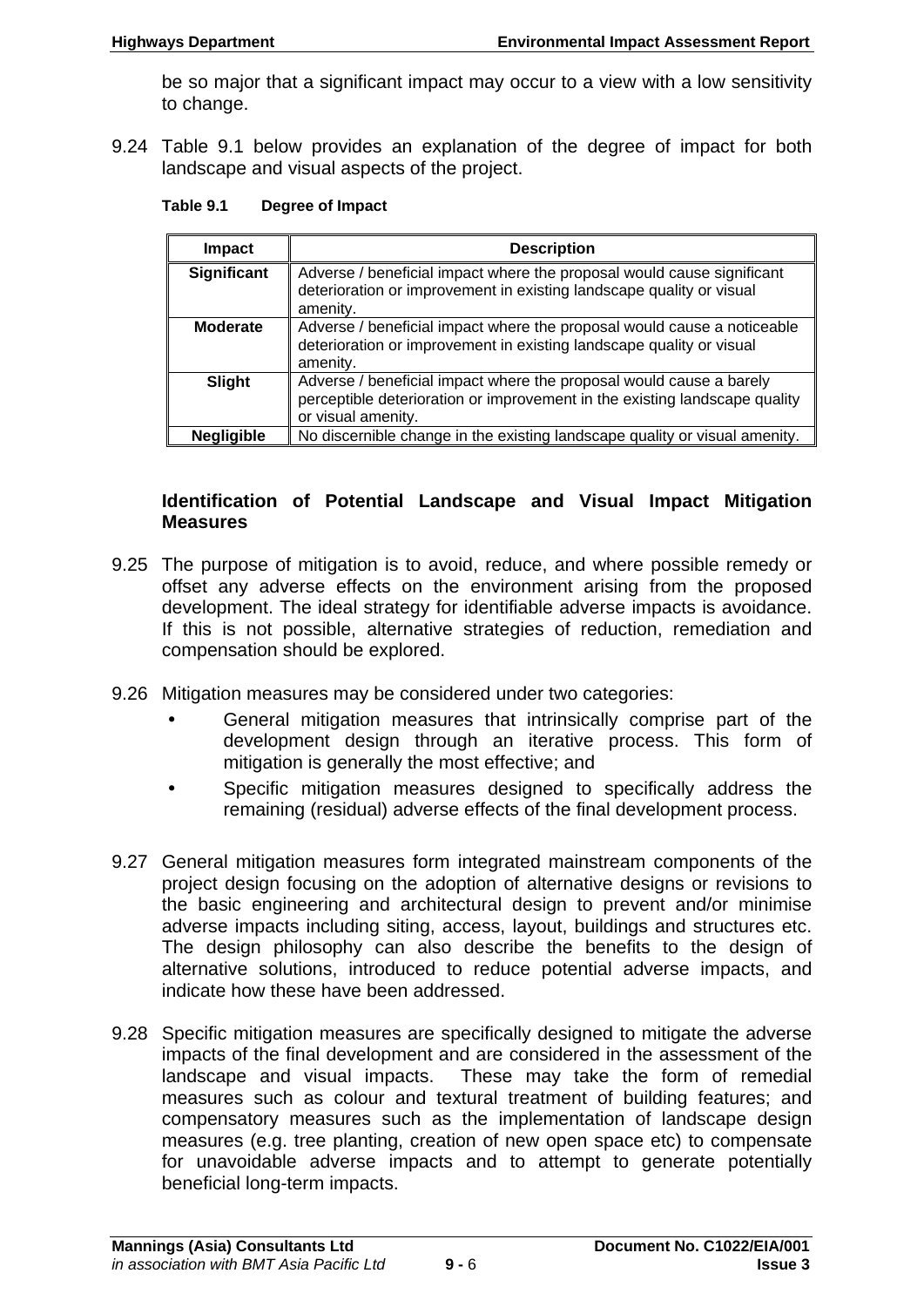9.29 The agencies responsible for the funding, implementation, management of the mitigation measures have been identified and their approval-in-principle will be sought.

# **Residual Impacts**

- 9.30 The Residual impacts are those, which remain after the proposed mitigation measures, have been implemented. This has been assessed both during the construction period and during the design year which is often taken to be 10 to 15 years after the proposed scheme has been opened to normal operation when the soft landscape mitigation measures are deemed to have reached a level of maturity which allows them to perform their original design objectives.
- 9.31 The level of impact is derived from the magnitude of change which the proposals will cause to the view which would have existed during this period if the proposed scheme had not been constructed and its ability to tolerate change, i.e. its quality and sensitivity taking into account the beneficial effects of the proposed mitigation. The significance threshold is derived from the matrices described separately above for the landscape and visual impacts.
- 9.32 In accordance with Annex 10 of the EIAO-TM a final conclusion is also made of the residual landscape and visual impacts attributable to the proposed scheme. The degree of residual impact is considered in accordance with the Residual Impact Significance Threshold Matrix in Table 9.2 below.

| Table 9.2 |  | <b>Residual Impact Significance Threshold Matrix</b> |
|-----------|--|------------------------------------------------------|

| <b>Residual</b><br><b>Impact</b> | <b>Description</b>                                                                                                                                                             |
|----------------------------------|--------------------------------------------------------------------------------------------------------------------------------------------------------------------------------|
| <b>Beneficial</b>                | The project will complement the landscape and visual character of its<br>setting, will follow the relevant planning objectives and will improve<br>overall and visual quality. |
| Acceptable                       | There will be no significant effects on the landscape and no significant<br>visual effects caused by the appearance of the project, or no interference<br>with key views.      |
| Acceptable                       | There will be some adverse effects, but these can be eliminated, reduced                                                                                                       |
| with                             | or offset to a large extent by specific measures.                                                                                                                              |
| mitigation                       |                                                                                                                                                                                |
| Unacceptable                     | The adverse affects are considered too excessive and are would not be                                                                                                          |
|                                  | reduced to an acceptable level by mitigation.                                                                                                                                  |
| <b>Undetermined</b>              | Significant adverse effects are likely but the extent to which they may                                                                                                        |
|                                  | occur or may be mitigated cannot be determined from the study. Further                                                                                                         |
|                                  | detailed study will be required for the specific effects in question.                                                                                                          |

# **Graphic Presentation of Mitigation Measures**

- 9.33 In order to illustrate these landscape and visual impacts and to demonstrate the effectiveness of the proposed landscape and visual mitigation measures, photomontages at selected representative viewpoints have been prepared to illustrate:
	- Existing conditions;
	- Day 1 of Operation Phase without Landscape and Visual Mitigation Measures;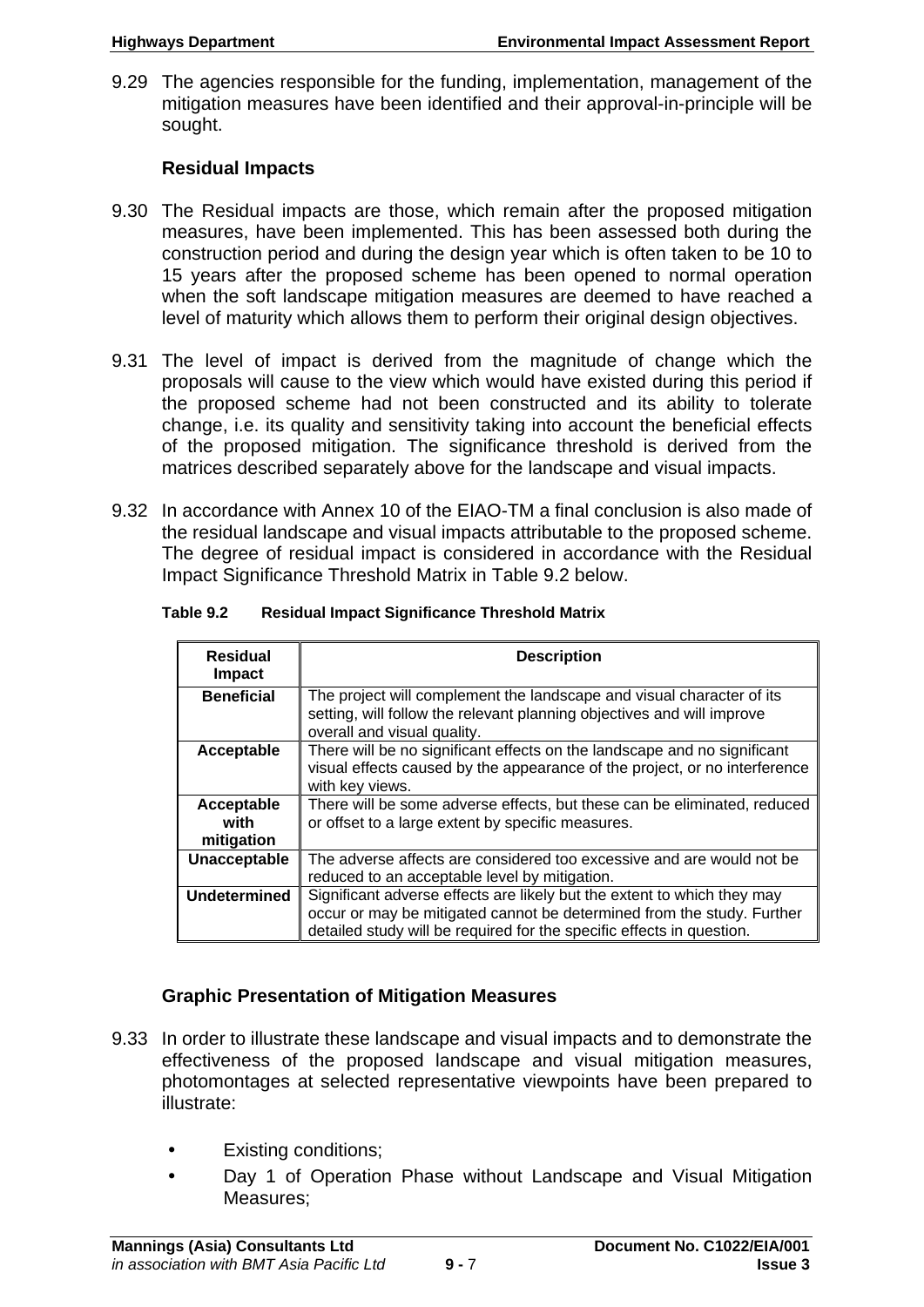- Day 1 of Operation Phase with Landscape and Visual Mitigation Measures; and
- Year 10 of Operation Phase with Landscape and Visual Mitigation Measures.
- 9.34 It is assumed that funding, implementation, management and maintenance of the mitigation proposals can be satisfactorily resolved according to the principles in ETWB TCW No. No. 2/2004 on Maintenance of Vegetation and Hard Landscape Features. All mitigation proposals in this report are practical and achievable within the known parameters of funding, implementation, management and maintenance. The suggested agents for the funding and implementation (and subsequent management and maintenance, if applicable) are indicated in Tables 9.16 and 9.17. Approval-in-principle to the implementation, management and maintenance of the proposed mitigation measures is required from the appropriate authorities.

# **Project Description**

- 9.35 This Project is to upgrade the remaining unimproved sections of Kam Tin Road and Lam Kam Road from a substandard single two-lane carriageway into a standard 7.3m wide carriageway. Figure 1 Preliminary Layout Plan shows the proposed upgrading scheme. The location of this study is at Kam Tin Road section between Kam Tin Bypass and Lam Kam Road; and Lam Kam Road section between Kam Tin Road and Kadoorie Farm. The upgraded main road will include the improvement of pedestrian facilities, public transport lay-bys and right-turning lanes at major junction road to reduce to potential road safety problems such as fast vehicular traffic, sharp bends, hidden points of access, sub-standard gradients, inadequate lateral clearance, frequent usage of heavy vehicles and insufficient pedestrian crossing facilities.
	- Carriageway to be widened to about 7.3m for a length of 2.7km utilising an asymmetrical widening approach with 0.7km of new pedestrian pavement;
	- Provision of right-turning lanes at approaches to major accesses (one located at CH 1060-CH1090);
	- Provision of lay-bys at suitable locations (including the existing bus stops) to accommodate the activities of buses and mini-buses (Located at CH440, CH480, CH800, CH820, CH1110, CH1540, CH1580, CH1920, CH2070, CH2170, CH2410, CH2460, CH2830, CH2850, CH3320, CH3440, CH3510, CH3670, CH4000, CH4250, CH4570, CH4620, CH5120 (total 23 lay-bys));
	- Provision of appropriate crossing facilities to meet pedestrian crossing demands (Located at CH415, CH760, CH1230, CH1520, CH1960, CH2390, CH2800, CH3540 and CH3820 (Total 9 crossing facilities without a Refuge Island);
	- Provision of appropriate crossing facilities with refuge islands to meet pedestrian crossing demands (Located at CH4270 and CH4540); and
	- Associated slope and drainage works traffic aids and street lighting modification, landscaping works and environmental mitigation measures of required.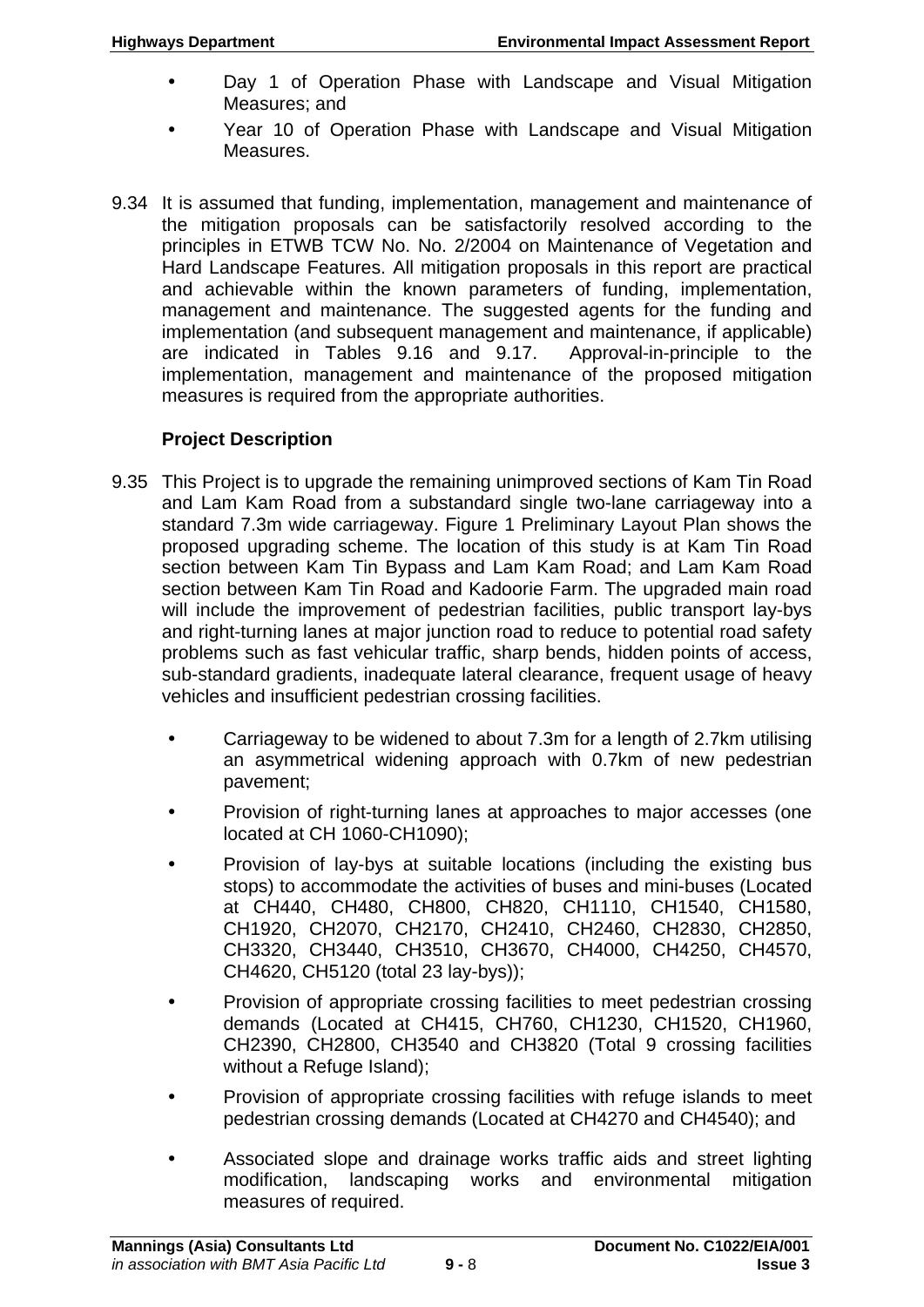- 9.36 An important consideration during the design of the proposed upgrading scheme was to minimise landscape and visual impacts wherever possible particularly the large trees which line the carriageway. This section of Kam Tin Road and Lam Kam Road which will be upgraded is a rural road serving many road side developments and is lined by existing trees. In order to minimise impacts the proposed road alignment follows closely the existing alignment. It is designed based on the principle of minimising land resumption and environmental impacts but must also respond to the requirements for traffic engineering and road safety concerns. Therefore the proposed alignment and scheme proposals balance all of these concerns with traffic safety being paramount. During the design of the original scheme (Option A) the existing trees (particularly the large *Melaleuca quinquenervia* and the large trees with a trunk diameter of over 500mm) and the character of the landscape formed a constraint to the design. Much of the alignment will be accommodated without impacting upon the existing trees however in some locations the conflict with existing trees was unavoidable. In these situations the following measures have been taken to minimise potential impacts. Figure 9.14A to H show the scheme proposals and the recommendations for the treatment of the existing trees.
	- In the section between Chainage CHA 4+20 and CHA 4+60 the location of the bus lay-by was determined by location of the junction and pedestrian crossing to the west of the carriageway. However the lay-by was moved as far west as possible to preserve two existing roadside trees.
	- In the embankment section between Chainage CHA 8+10 and CHA 9+20 a gabion wall is proposed to avoid impacting a group of trees on the edge of the carriageway and a number of trees within a vegetated area to the north.
	- In the section between Chainage CHA 10+60 and CHA 11+40 an L-shaped retaining wall is proposed to preserve existing trees to the north of the carriageway and reduce the potential impacts on adjacent village areas. The alignment in this section was determined by highway engineering and safety concerns.
	- The widening of the bridge realignment of the approach road between Chainage CHA 13+50 and CHA 14+60 is required from a vehicular safety perspective and to provide a continuous pedestrian footpath along the southern side of the carriageway. Creating a safe alignment will impact on the trees to the north and south of existing alignment although the refinement and minimisation of the proposed works will allow the preservation of a number of trees within this section of the proposed scheme.
	- In the section between Chainage CHA17+10 and CHA 18+90 of Kam Tin Road, the existing single carriageway is proposed to be widened by converting it to dual carriageway. Although it involves resumption of a larger area of private land, the adoption of this approach would allow the preservation of four additional mature trees (two numbers of which have trunk diameter of some 2,000mm).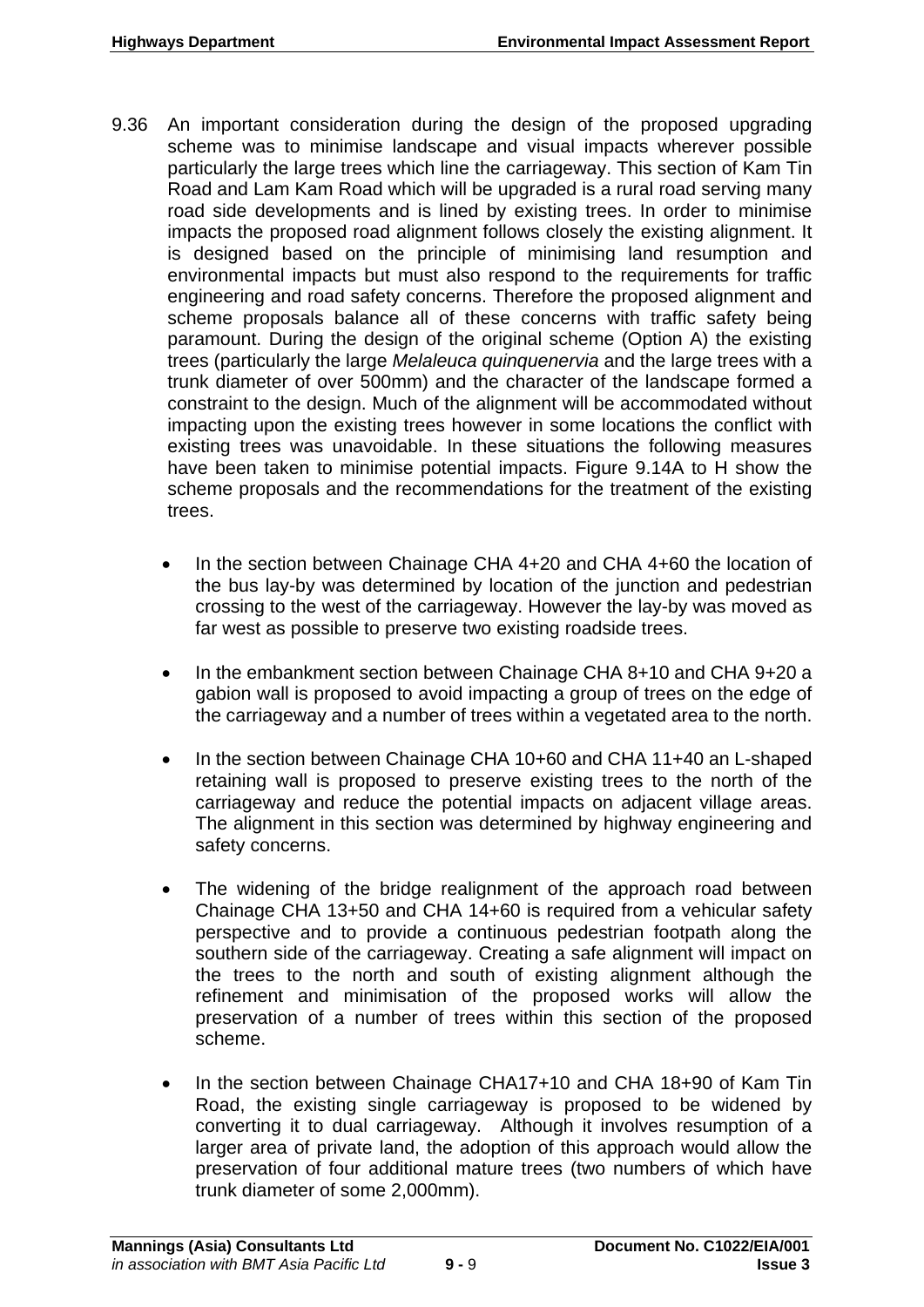- The creation of a 1.5m high concrete wall and soil nailing on the slope above between Chainage 32+50 and CHA 33+50 are designed to minimise the impact on the trees to the north of the carriageway including a number of large trees with a trunk diameter of larger than 500mm.
- The design of the junction at Chainage CHA 38+30 was dictated by the requirements for traffic safety although the widening of the eastern side of the junction is designed to avoid the existing trees to the west.
- The location of the proposed cutting between Chainage CHA 40+50 and CHA 40+80 is designed to utilise an existing slope area preserving the existing topography to the south and minimise potential impacts to the adjacent village areas.
- One of the most significant impacts on existing trees will occur in two sections between Chainage CHA 41+90 and CHA 48+10 where the road alignment has been determined by traffic engineering and safety considerations. In this section the engineering scheme requires the road alignment to be straightened in addition to being widened. However the proposals have preserved trees in locations between the two main features a new cut slope and 4m high L-Shaped retaining wall. The proposals will also preserve approximately 25 trees with a trunk diameter of larger than 500mm. In this section the proposed works have also designed to take advantage of the existing engineering works rather than impact the natural hill slope to the north.
- The section between Chainage CHA 50+20 and CHA 51+30 utilises an existing cut slope for the proposed widening preserving a natural hill slope on the other side of the carriageway and preserving the existing trees and vegetation of this slope.

# **Consideration of Alternative Schemes**

- 9.37 During the design development for the proposed scheme a number of alternative options were considered to avoid the potential landscape and visual impacts particularly the existing trees lining the road corridor. These alternatives to the design, working within the engineering and road safety constraints, formed the basis of Option B which is the preferred scheme. The sections forming the two alternative schemes (Option A and Option B) are shown on Figures 9.15 A to P Exploration of Alternative Schemes. Whilst the schemes share many of the same elements significant changes have been made at certain points along the road to preserve additional trees and minimise the potential impacts on landscape and visual amenity. Each section of Options A and B is shown next to each other to facilitate comparison. The main enhancements incorporated in Option B include the section between Chainage CHB41+90 and CHB49+30 of Lam Kam Road. Option A proposed to widen the carriageway northwards to avoid encroachment of the CA thereat while Option B is to widen southwards.
- 9.38 Upon a detailed comparison, Option B is adopted as the preferred option. A brief summary of the assessment findings is described below: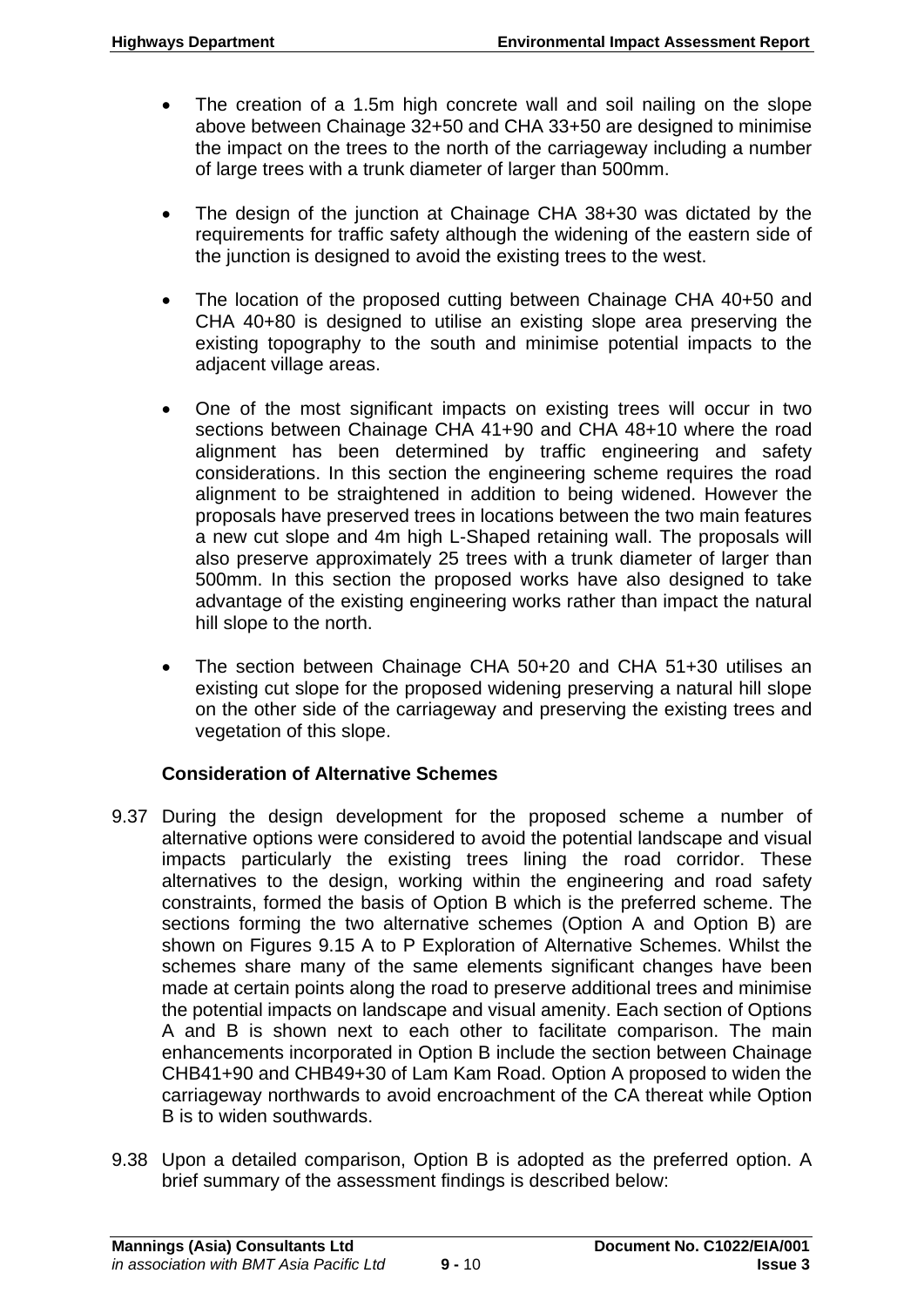- (i) Overall the preferred option can preserve 46 more mature trees. In particular, three numbers of trees with a trunk diameter of greater than 1m can be preserved.
- (ii) The preferred option can avoid affecting the existing slopes at the north of the concerned road sections. The reduced geotechnical works give rise to less waste, noise, air quality, and landscape and visual impacts.
- (iii) The preferred option slightly encroaches upon the Conservation Area (CA). However, the concerned area is a paved footway with isolated trees, and hence the potential impact in terms of the loss of vegetation or degradation of landscape character is considered to be low.
- (iv) Apart from CA encroachment, another disadvantage of the preferred option is the need to resume larger areas of private land.
- 9.39 In the section between Chainage CHB48+00 and CHB48+80 of Lam Kam Road, the southern footway is proposed to be set back in order to preserve the existing road side trees.
- 9.40 In the section between Chainage CHB49+10 and CHB52+90 of Lam Kam Road, the preferred option upgrades the carriageway and the northern footway, but does not add a footway to the southern side of the carriageway. This arrangement will minimise the extent of the potential CA encroachment. Besides, considering that extensive geotechnical works will be required for adding the concerned footway this arrangement will reduce the potential landscape and visual impacts.

## **Review of Planning and Development Control Framework**

- 9.41 A review of the existing planning studies and documents has been undertaken to gain an insight into the planned role of the site, its context and to help to determine if the project fits into the wider landscape context. The assessment does not consider all of the areas zoned on the OZP only those physically affected by the proposed works including the area within the Project Boundary and temporary construction or works areas. The location of these areas is shown on Figure 9.8. This review considered the following aspects of the identified planning designations:
	- Zoning areas which would be physically affected by the proposals, that is where the implementation of the proposal works would lead to the actual loss of an area;
	- The potential degradation of the landscape setting of an area which might effect the viability of it's landscape planning designation but not result in a loss of zoning area;
	- The visual amenity enjoyed by future residents or users; and
	- The general fit of the proposals into this future landscape.
- 9.42 The landscape relevant zoning within the Study Area include the following:
	- Kam Tin North OZP (S/YL-KTN/7);
	- Kam Tin South OZP (S/YL-KTS/11):
	- Pat Heung OZP (S/YL-PH/11);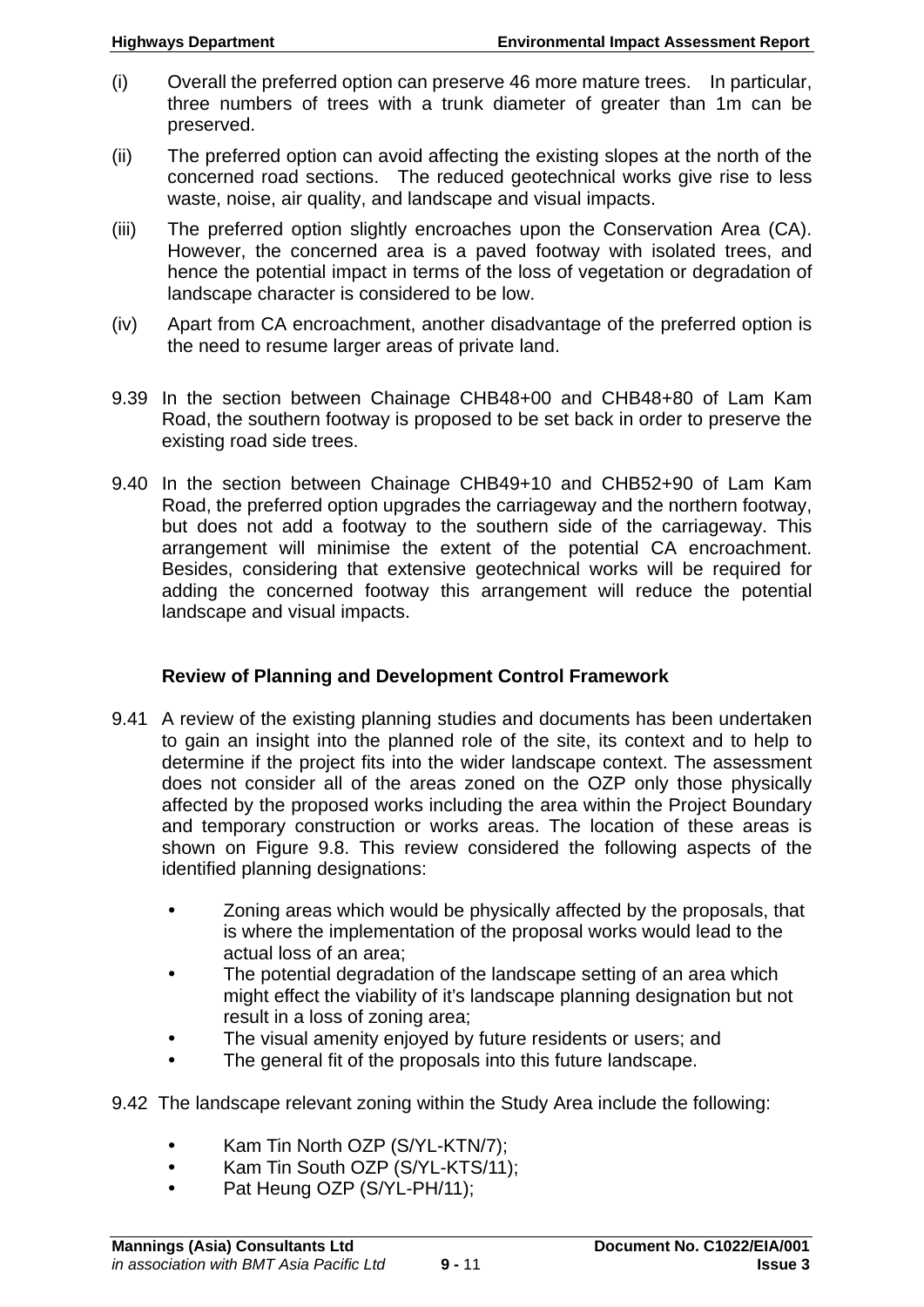- Shek Kong OZP (S/YL-SK/9); and
- Lam Tsuen OZP (S/NE-LT/11).

#### **Table 9.3 Review of Existing Planning and Development Control Framework**

| <b>Land Use</b><br><b>Zonings</b>     | <b>Landscape Planning,</b><br>Design and<br><b>Conservation Intention</b><br>of Zoning                                                                                                                                                                                                                                                                                                                                                            | <b>Potential</b><br><b>Impacts</b>                                                                                                                                                                                                                                              | <b>Mitigation Measures and</b><br><b>Future Outlook of the Area</b><br>with the Proposed Works                                                                                                                                                                                                                                                                                                                                                                                              |
|---------------------------------------|---------------------------------------------------------------------------------------------------------------------------------------------------------------------------------------------------------------------------------------------------------------------------------------------------------------------------------------------------------------------------------------------------------------------------------------------------|---------------------------------------------------------------------------------------------------------------------------------------------------------------------------------------------------------------------------------------------------------------------------------|---------------------------------------------------------------------------------------------------------------------------------------------------------------------------------------------------------------------------------------------------------------------------------------------------------------------------------------------------------------------------------------------------------------------------------------------------------------------------------------------|
|                                       | Outline Zoning Plan number S/YL-KTN/7 Kam Tin North OZP                                                                                                                                                                                                                                                                                                                                                                                           |                                                                                                                                                                                                                                                                                 |                                                                                                                                                                                                                                                                                                                                                                                                                                                                                             |
| 1. Village Type<br>Development<br>(V) | This zone encompasses<br>Wing Lung Wai and Kam<br>Tin San Tsuen<br>settlements. The planning<br>intention of this zone is to<br>reflect existing and other<br>villages, and to provide<br>land considered suitable<br>for village expansion and<br>reprovisioning of village<br>houses affected by<br>Government project.                                                                                                                         | The proposed road<br>upgrading works<br>will not affect this<br>zone.<br>$0m^2/0$ ha (0%)                                                                                                                                                                                       | Given that the road is<br>designed for the convenience<br>and road safety of both local<br>residential and general public;<br>hence the proposed works<br>are compatible to the planning<br>intention for this area. The<br>compensatory planting<br>proposal alongside of the<br>road will provide for the<br>mitigation of the proposed<br>engineering works and<br>enhance the landscape and<br>visual integration of the<br>proposals within a largely<br>rural / semi-rural landscape. |
| 2. Agriculture<br>(AGR)               | This zone encompasses<br>the active agriculture field<br>at Pang Ka Tsuen and the<br>area above Kam Ta Road<br>around Tsat Sing Kong.<br>This zone intended<br>primarily to retain and<br>safeguard good quality<br>agricultural land/<br>farm/fishponds for<br>agricultural purposes. It is<br>also intended to retain<br>fallow arable land with<br>good potential for<br>rehabilitation for<br>cultivation and other<br>agricultural purposes. | The proposed<br>works including<br>the regarding of<br>the existing<br>embankment and<br>construction of a<br>7m high gabion<br>wall and 3.5m high<br>L-shaped retaining<br>wall will encroach<br>on the existing<br>agricultural area.<br>290 m <sup>2</sup> / 0.0 ha<br>(<1%) | Given that the road is<br>designed for the convenience<br>and road safety of both local<br>residential and general public;<br>hence the proposed works<br>are compatible to the planning<br>intention for this area. The<br>compensatory planting<br>proposal alongside of the<br>road will provide for the<br>mitigation of the proposed<br>engineering works and<br>enhance the landscape and<br>visual integration of the<br>proposals within a largely<br>rural / semi-rural landscape. |
| 3. Residential<br>Group C<br>(R(C))   | This zone encompasses<br>Seasons Villas low-rise<br>residential development.<br>This zone is intended<br>primarily for low-rise,<br>low-density residential<br>developments where<br>commercial uses serving<br>the residential<br>neighbourhood may be<br>permitted.                                                                                                                                                                             | The proposed road<br>upgrading works<br>will not affect this<br>zone.<br>$0m^2/0$ ha (0%)                                                                                                                                                                                       | Given that the road is<br>designed for the convenience<br>and road safety of both local<br>residential and general public;<br>hence the proposed works<br>are compatible to the planning<br>intention for this area. The<br>compensatory planting<br>proposal alongside of the<br>road will provide for the<br>mitigation of the proposed<br>engineering works and<br>enhance the landscape and<br>visual integration of the<br>proposals within a largely                                  |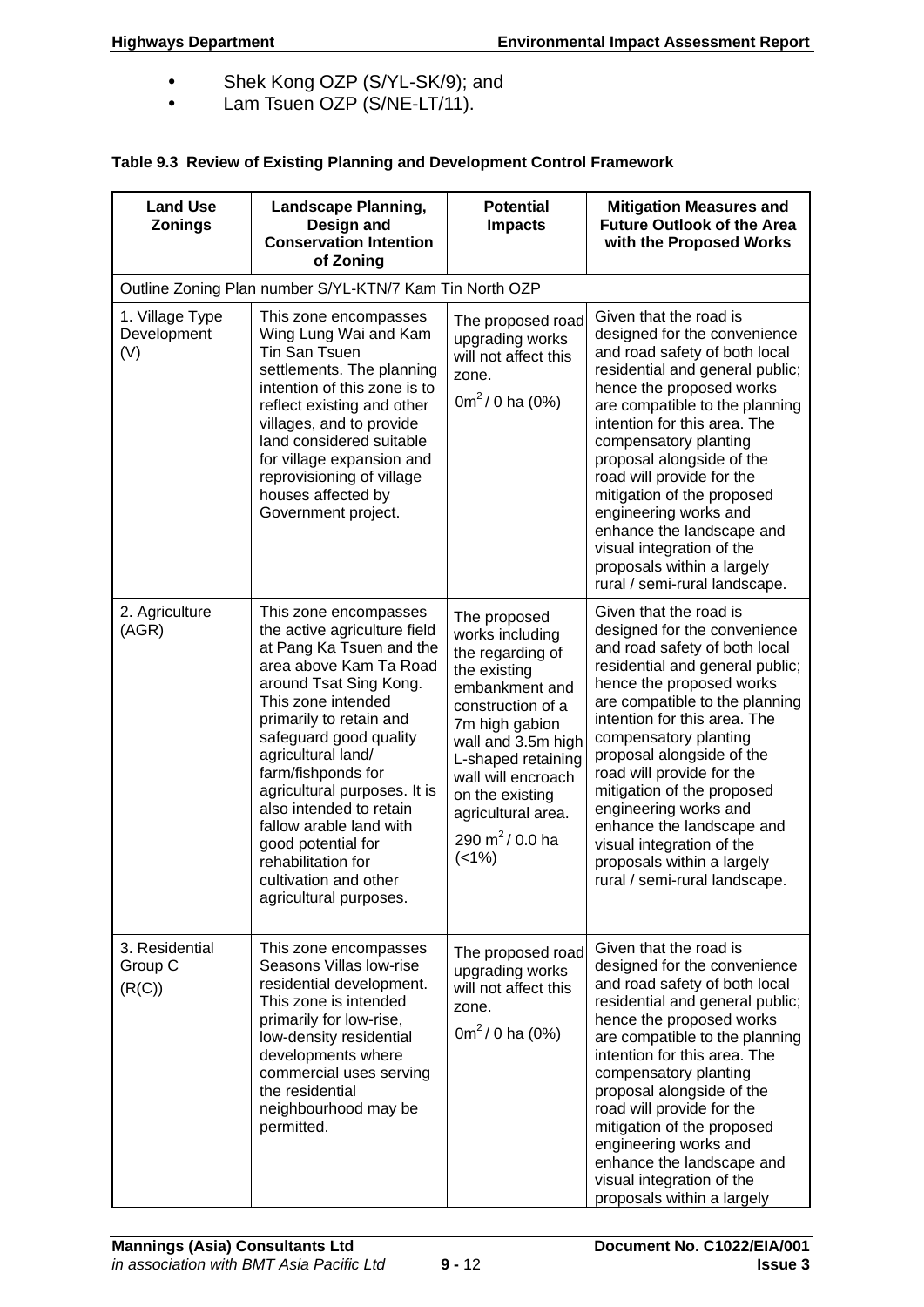| <b>Land Use</b><br><b>Zonings</b>                       | <b>Landscape Planning,</b><br>Design and<br><b>Conservation Intention</b><br>of Zoning                                                                                                                                                                                                                                                                                                                                                                           | <b>Potential</b><br><b>Impacts</b>                                                                                                                                                                                          | <b>Mitigation Measures and</b><br><b>Future Outlook of the Area</b><br>with the Proposed Works                                                                                                                                                                                                                                                                                                                                                                                              |
|---------------------------------------------------------|------------------------------------------------------------------------------------------------------------------------------------------------------------------------------------------------------------------------------------------------------------------------------------------------------------------------------------------------------------------------------------------------------------------------------------------------------------------|-----------------------------------------------------------------------------------------------------------------------------------------------------------------------------------------------------------------------------|---------------------------------------------------------------------------------------------------------------------------------------------------------------------------------------------------------------------------------------------------------------------------------------------------------------------------------------------------------------------------------------------------------------------------------------------------------------------------------------------|
|                                                         |                                                                                                                                                                                                                                                                                                                                                                                                                                                                  |                                                                                                                                                                                                                             | rural / semi-rural landscape.                                                                                                                                                                                                                                                                                                                                                                                                                                                               |
| 4. Residential<br>Group D<br>(R(D))                     | This area encompasses<br>Pang Ka Tsuen and Shek<br>Kong San Tsuen low-rise<br>village development. This<br>zone intended preliminary<br>for improvement and<br>upgrading of existing<br>temporary structures<br>within the rural areas<br>through redevelopment of<br>existing temporary<br>structure into permanent<br>building. It is also<br>intended for low-rise,<br>low-density residential<br>developments subject to<br>planning permission from<br>TPB. | The proposed road<br>upgrading works<br>will lead to the<br>limited loss of area<br>from this zone due<br>to the widening of<br>the carriageway<br>and the provision<br>of pedestrian<br>footpath.<br>$58m^2/0$ ha (0%)     | Given that the road is<br>designed for the convenience<br>and road safety of both local<br>residential and general public;<br>hence the proposed works<br>are compatible to the planning<br>intention for this area. The<br>compensatory planting<br>proposal alongside of the<br>road will provide for the<br>mitigation of the proposed<br>engineering works and<br>enhance the landscape and<br>visual integration of the<br>proposals within a largely<br>rural / semi-rural landscape. |
| 5. Open Space<br>(O)                                    | Two areas abutting Kam<br>Tin Road are zoned "O" to<br>cater for needs of the<br>local population. This<br>zone is intended primarily<br>for the provision of<br>outdoor open-air public<br>space for active and/or<br>passive recreational uses<br>serving needs of<br>residents as well as the<br>general public.                                                                                                                                              | The proposed road<br>upgrading works<br>will lead to the<br>limited loss of area<br>from this zone due<br>to the widening of<br>the carriageway<br>and the provision<br>of pedestrian<br>footpath.<br>400 $m^2$ / 0 ha (0%) | Given that the road is<br>designed for the convenience<br>and road safety of both local<br>residential and general public;<br>hence the proposed works<br>are compatible to the planning<br>intention for this area. The<br>compensatory planting<br>proposal alongside of the<br>road will provide for the<br>mitigation of the proposed<br>engineering works and<br>enhance the landscape and<br>visual integration of the<br>proposals within a largely<br>rural / semi-rural landscape. |
| 6. Other Specific<br>Uses<br>(OU)                       | This "OU" annotated<br>"Petrol Filling Station"<br>which situated to the<br>south of Kam Tin Road<br>near Shek Kong Barrack.<br>It is intended primarily for<br>the provision of petrol<br>filling station.                                                                                                                                                                                                                                                      | The proposed road<br>upgrading works<br>will lead to the<br>limited loss of area<br>from this zone due<br>to the widening of<br>the carriageway<br>and the provision<br>of pedestrian<br>footpath.<br>$30m^2/0$ ha (0%)     | Given that the road is<br>designed for the convenience<br>and road safety of both local<br>residential and general public;<br>hence the proposed works<br>are compatible to the planning<br>intention for this area. The<br>compensatory planting<br>proposal alongside of the<br>road will provide for the<br>mitigation of the proposed<br>engineering works and<br>enhance the landscape and<br>visual integration of the<br>proposals within a largely<br>rural / semi-rural landscape. |
| 7. Government /<br>Institution /<br>Community<br>(G/IC) | This zone encompasses<br>the existing clinic to the<br>south of Kam Tin Road<br>near the Shek Kong<br>Barracks. This zone is<br>intended primarily for the                                                                                                                                                                                                                                                                                                       | The proposed road<br>upgrading works<br>will lead to the<br>limited loss of area<br>from this zone due                                                                                                                      | Given that the road is<br>designed for the convenience<br>and road safety of both local<br>residential and general public;<br>hence the proposed works<br>are compatible to the planning                                                                                                                                                                                                                                                                                                    |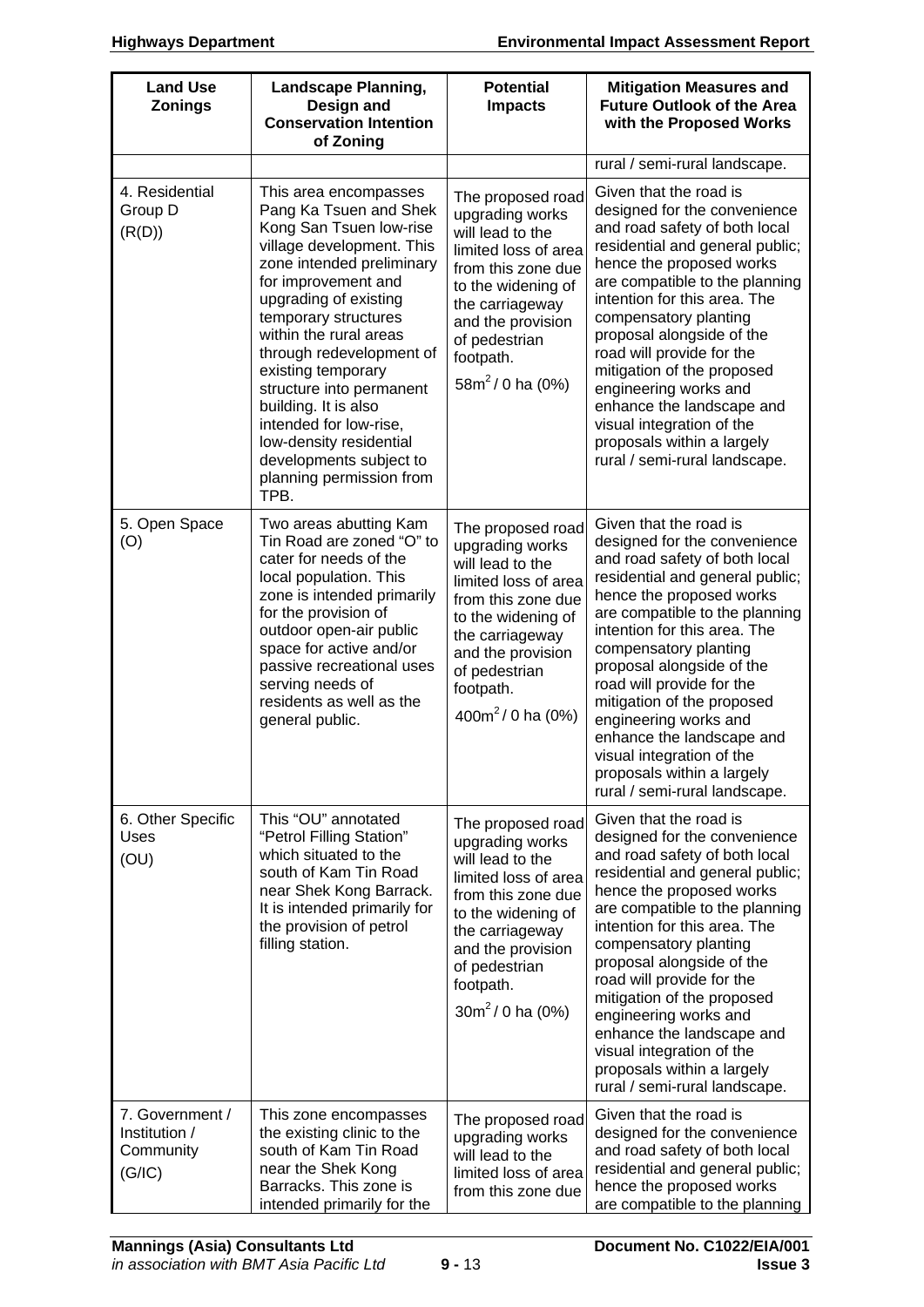| <b>Land Use</b><br><b>Zonings</b>     | <b>Landscape Planning,</b><br>Design and<br><b>Conservation Intention</b><br>of Zoning                                                                                                                                                                                                                                                                                                                                                     | <b>Potential</b><br><b>Impacts</b>                                                                                                                                                                                                                                                                                                         | <b>Mitigation Measures and</b><br><b>Future Outlook of the Area</b><br>with the Proposed Works                                                                                                                                                                                                                                                                                                                                                                                              |
|---------------------------------------|--------------------------------------------------------------------------------------------------------------------------------------------------------------------------------------------------------------------------------------------------------------------------------------------------------------------------------------------------------------------------------------------------------------------------------------------|--------------------------------------------------------------------------------------------------------------------------------------------------------------------------------------------------------------------------------------------------------------------------------------------------------------------------------------------|---------------------------------------------------------------------------------------------------------------------------------------------------------------------------------------------------------------------------------------------------------------------------------------------------------------------------------------------------------------------------------------------------------------------------------------------------------------------------------------------|
|                                       | provision of Government,<br>institution or community<br>facilities serving the<br>needs of the local<br>residents. It is also<br>intended to provide land<br>for uses directly related o<br>or in support of the work<br>of the Government,<br>organizations social<br>services to meet<br>community needs, and<br>other institution<br>establishments.                                                                                    | to the widening of<br>the carriageway<br>and the provision<br>of pedestrian<br>footpath and the<br>creation of anew<br>fill slope and 3.5m<br>high L-shaped<br>retaining wall.<br>$30m^2/0$ ha (0%)                                                                                                                                        | intention for this area. The<br>compensatory planting<br>proposal alongside of the<br>road will provide for the<br>mitigation of the proposed<br>engineering works and<br>enhance the landscape and<br>visual integration of the<br>proposals within a largely<br>rural / semi-rural landscape.                                                                                                                                                                                             |
|                                       | Outline Zoning Plan number S/YL-KTS/11 Kam Tin South OZP                                                                                                                                                                                                                                                                                                                                                                                   |                                                                                                                                                                                                                                                                                                                                            |                                                                                                                                                                                                                                                                                                                                                                                                                                                                                             |
| 8. Residential<br>Group D<br>(R(D))   | This zone encompasses<br>Ng Ka Tsuen low-rise<br>residential development.<br>This zone intended<br>preliminary for<br>improvement and<br>upgrading of existing<br>temporary structures<br>within the rural areas<br>through redevelopment of<br>existing temporary<br>structure into permanent<br>building. It is also<br>intended for low-rise,<br>low-density residential<br>developments subject to<br>planning permission from<br>TPB. | The proposed road<br>upgrading works<br>will lead to the<br>limited loss of area<br>from this zone due<br>to the widening of<br>the carriageway<br>and the provision<br>of pedestrian<br>footpath, and the<br>construction of a<br>1.5m high mass<br>concrete wall and<br>the regarding of<br>the existing slope.<br>120 $m^2$ / 0 ha (0%) | Given that the road is<br>designed for the convenience<br>and road safety of both local<br>residential and general public;<br>hence the proposed works<br>are compatible to the planning<br>intention for this area. The<br>compensatory planting<br>proposal alongside of the<br>road will provide for the<br>mitigation of the proposed<br>engineering works and<br>enhance the landscape and<br>visual integration of the<br>proposals within a largely<br>rural / semi-rural landscape. |
| 9. Village Type<br>Development<br>(V) | This zone encompasses<br>Kat Hing Wai village<br>settlement. The planning<br>intention of this zone is to<br>reflect existing and other<br>villages, and to provide<br>land considered suitable<br>for village expansion and<br>reprovisioning of village<br>houses affected by<br>Government project.                                                                                                                                     | The proposed road<br>upgrading works<br>will lead to the<br>limited loss of area<br>from this zone due<br>to the widening of<br>the carriageway<br>and the provision<br>of pedestrian<br>footpath.<br>$200m^2/0$ ha (0%)                                                                                                                   | Given that the road is<br>designed for the convenience<br>and road safety of both local<br>residential and general public;<br>hence the proposed works<br>are compatible to the planning<br>intention for this area. The<br>compensatory planting<br>proposal alongside of the<br>road will provide for the<br>mitigation of the proposed<br>engineering works and<br>enhance the landscape and<br>visual integration of the<br>proposals within a largely<br>rural / semi-rural landscape. |
| 10. Other Specific<br>Uses<br>(OU)    | This OU is annotated<br>"Rural Use" and this zone<br>is intended primarily for<br>the preservation of the<br>character of the rural<br>area. This zone is located<br>to the north of Shek Wu<br>Tong and bounded by                                                                                                                                                                                                                        | The proposed road<br>upgrading works<br>will lead to the<br>limited loss of area<br>from this zone due<br>to the widening of<br>the carriageway                                                                                                                                                                                            | Given that the road is<br>designed for the convenience<br>and road safety of both local<br>residential and general public;<br>hence the proposed works<br>are compatible to the planning<br>intention for this area. The<br>compensatory planting                                                                                                                                                                                                                                           |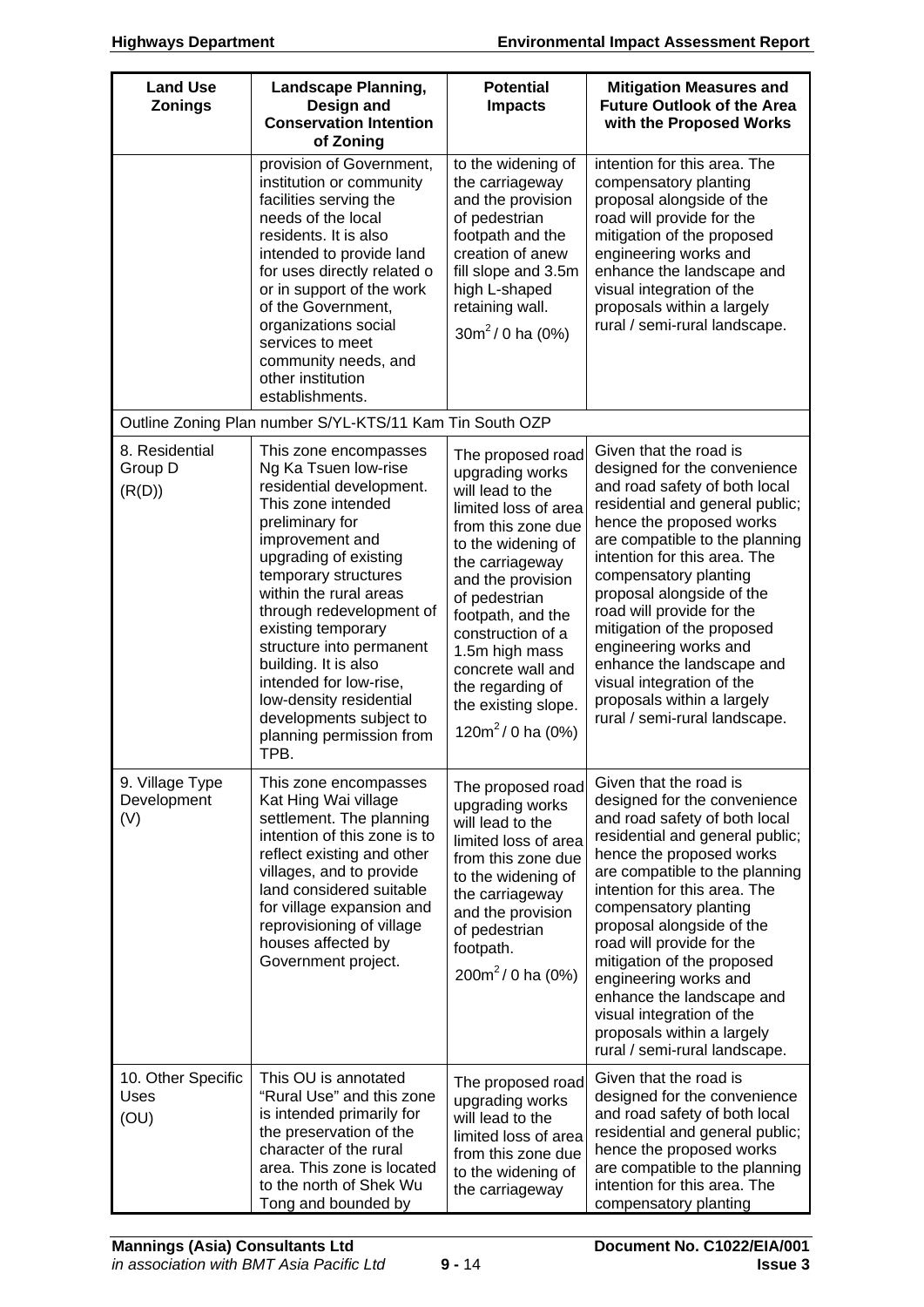| <b>Land Use</b><br><b>Zonings</b>     | <b>Landscape Planning,</b><br>Design and<br><b>Conservation Intention</b><br>of Zoning                                                                                                                                                                                                                                                                                                                                        | <b>Potential</b><br><b>Impacts</b>                                                                                                                                                                                                                                     | <b>Mitigation Measures and</b><br><b>Future Outlook of the Area</b><br>with the Proposed Works                                                                                                                                                                                                                                                                                                                                                                                              |
|---------------------------------------|-------------------------------------------------------------------------------------------------------------------------------------------------------------------------------------------------------------------------------------------------------------------------------------------------------------------------------------------------------------------------------------------------------------------------------|------------------------------------------------------------------------------------------------------------------------------------------------------------------------------------------------------------------------------------------------------------------------|---------------------------------------------------------------------------------------------------------------------------------------------------------------------------------------------------------------------------------------------------------------------------------------------------------------------------------------------------------------------------------------------------------------------------------------------------------------------------------------------|
|                                       | Kam Sheung Road to the<br>east, Kam Po Road to the<br>west and Tung Wui Road<br>to the north. It is defined<br>as the area of<br>archaeological potential.                                                                                                                                                                                                                                                                    | and the provision<br>of pedestrian<br>footpath, and the<br>reprovison of two<br>bus laybys.<br>$50m^2/0$ ha (0%)                                                                                                                                                       | proposal alongside of the<br>road will provide for the<br>mitigation of the proposed<br>engineering works and<br>enhance the landscape and<br>visual integration of the<br>proposals within a largely<br>rural / semi-rural landscape.                                                                                                                                                                                                                                                      |
|                                       | Outline Zoning Plan number S/YL-PH/11 Pat Heung OZP                                                                                                                                                                                                                                                                                                                                                                           |                                                                                                                                                                                                                                                                        |                                                                                                                                                                                                                                                                                                                                                                                                                                                                                             |
| 11. Village Type<br>Development (V)   | This zone encompasses<br>Leung Uk Tsuen, Wang<br>Toi Shan Lo Uk Tsuen<br>and Wang Toi Shan<br>village settlement. The<br>planning intention of this<br>zone is to reflect existing<br>and other villages, and to<br>provide land considered<br>suitable for village<br>expansion and<br>reprovisioning of village<br>houses affected by<br>Government project.                                                                | The proposed road<br>upgrading works<br>will lead to the<br>limited loss of area<br>from this zone due<br>to the widening of<br>the carriageway<br>and the provision<br>of pedestrian<br>footpath.<br>400 $m^2$ / 0 ha (0%)                                            | Given that the road is<br>designed for the convenience<br>and road safety of both local<br>residential and general public;<br>hence the proposed works<br>are compatible to the planning<br>intention for this area. The<br>compensatory planting<br>proposal alongside of the<br>road will provide for the<br>mitigation of the proposed<br>engineering works and<br>enhance the landscape and<br>visual integration of the<br>proposals within a largely<br>rural / semi-rural landscape. |
| 12. Open Storage<br>(OS)              | This zone encompasses<br>the area of Wang Toi<br>Shan Hung Mo Tam and<br>to the south of Kam Tin<br>Road at the south-eastern<br>corner of the area. This<br>zone is intended primarily<br>for the provision of land<br>for appropriate open<br>storage uses and to<br>regularize the already<br>haphazard proliferation of<br>open storage uses.                                                                             | The proposed road<br>upgrading works<br>will lead to the loss<br>of area from this<br>zone due to the<br>widening of the<br>carriageway and<br>the provision of<br>pedestrian<br>footpath.<br>2,250 $m^2$ / 0 ha<br>(0%)                                               | Given that the road is<br>designed for the convenience<br>and road safety of both local<br>residential and general public;<br>hence the proposed works<br>are compatible to the planning<br>intention for this area. The<br>compensatory planting<br>proposal alongside of the<br>road will provide for the<br>mitigation of the proposed<br>engineering works and<br>enhance the landscape and<br>visual integration of the<br>proposals within a largely<br>rural / semi-rural landscape. |
| 13. Industrial<br>(Group D)<br>(I(D)) | This zone encompasses<br>an area to the north of<br>Kam Tin near Shek Kong<br>Barracks. This zone<br>intended primarily for<br>industrial uses that<br>cannot be accommodated<br>in conventional flatted<br>factories due to extensive<br>lands and/or high ceiling<br>requirement. It is also<br>intended for the<br>redevelopment of existing<br>informal industrial uses,<br>which are operated in<br>workshop premises in | The proposed road<br>upgrading works<br>will lead to the loss<br>of area from this<br>zone due to the<br>widening of the<br>carriageway and<br>the provision of<br>pedestrian<br>footpath, and the<br>regrading of an<br>existing slope.<br>1,000 $m^2$ / 0 ha<br>(0%) | Given that the road is<br>designed for the convenience<br>and road safety of both local<br>residential and general public;<br>hence the proposed works<br>are compatible to the planning<br>intention for this area. The<br>compensatory planting<br>proposal alongside of the<br>road will provide for the<br>mitigation of the proposed<br>engineering works and<br>enhance the landscape and<br>visual integration of the<br>proposals within a largely                                  |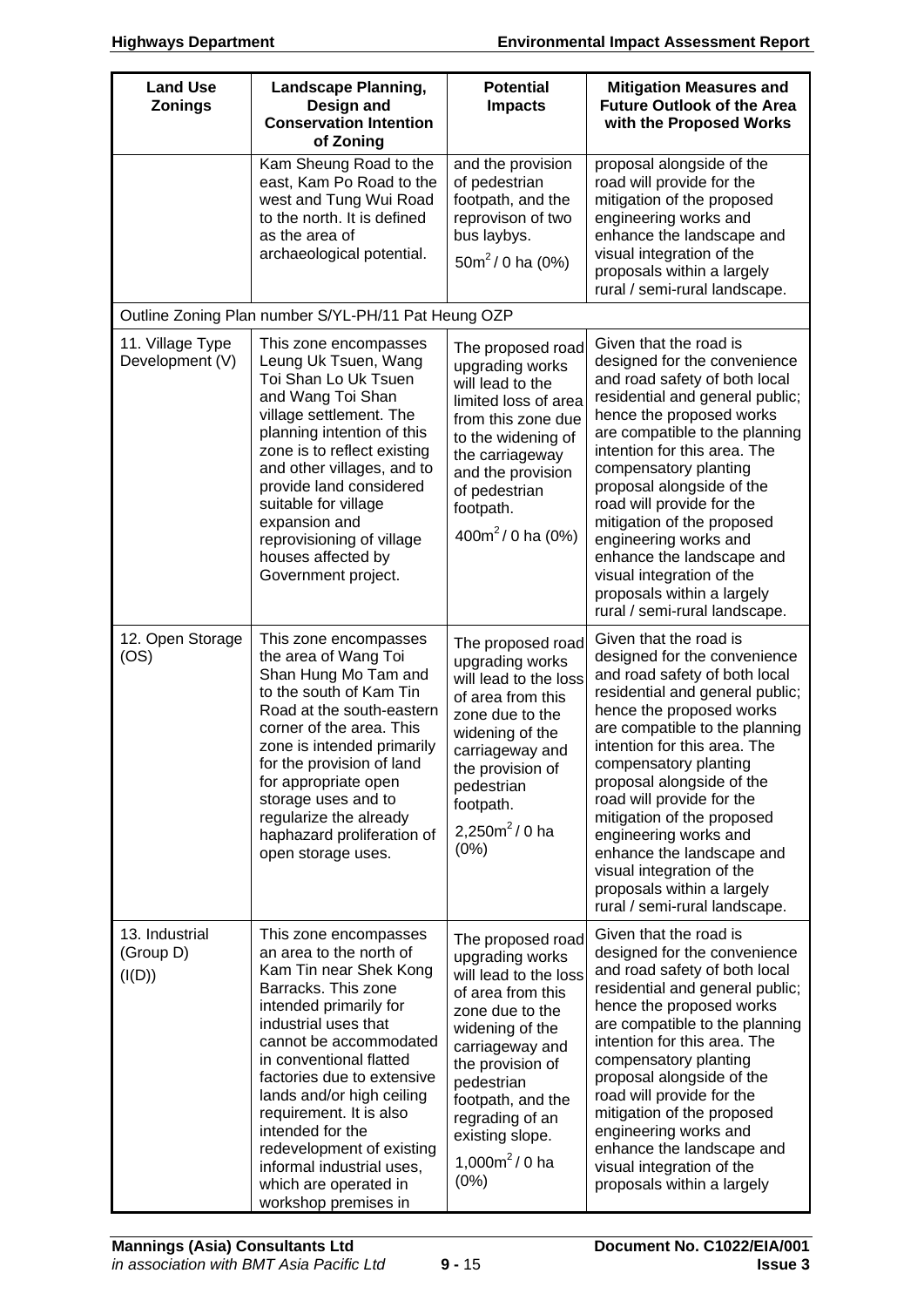| <b>Land Use</b><br><b>Zonings</b>                        | <b>Landscape Planning,</b><br>Design and<br><b>Conservation Intention</b><br>of Zoning                                                                                                                                                                                                                                                                                                                                                                                                    | <b>Potential</b><br><b>Impacts</b>                                                                                                                                                                                                                                                                                                   | <b>Mitigation Measures and</b><br><b>Future Outlook of the Area</b><br>with the Proposed Works                                                                                                                                                                                                                                                                                                                                                                                              |
|----------------------------------------------------------|-------------------------------------------------------------------------------------------------------------------------------------------------------------------------------------------------------------------------------------------------------------------------------------------------------------------------------------------------------------------------------------------------------------------------------------------------------------------------------------------|--------------------------------------------------------------------------------------------------------------------------------------------------------------------------------------------------------------------------------------------------------------------------------------------------------------------------------------|---------------------------------------------------------------------------------------------------------------------------------------------------------------------------------------------------------------------------------------------------------------------------------------------------------------------------------------------------------------------------------------------------------------------------------------------------------------------------------------------|
|                                                          | rural area, to properly<br>designed permanent<br>industrial buildings.                                                                                                                                                                                                                                                                                                                                                                                                                    |                                                                                                                                                                                                                                                                                                                                      | rural / semi-rural landscape.                                                                                                                                                                                                                                                                                                                                                                                                                                                               |
| 14. Government /<br>Institution /<br>Community<br>(G/IC) | This zone encompasses<br>Pat Heung Fire Station<br>and Pat Heung Police<br>Station. This zone is<br>intended primarily for the<br>provision of Government,<br>institution or community<br>facilities serving the<br>needs of the local<br>residents. It is also<br>intended to provide land<br>for uses directly related o<br>or in support of the work<br>of the Government,<br>organizations social<br>services to meet<br>community needs, and<br>other institution<br>establishments. | The proposed road<br>upgrading works<br>will lead to the loss<br>of area from this<br>zone due to the<br>widening of the<br>carriageway and<br>the provision of<br>pedestrian<br>footpath, and the<br>construction of a<br>1.5m high<br>L-shaped retaining<br>wall and the<br>regrading of<br>existing slopes.<br>$200m^2/0$ ha (0%) | Given that the road is<br>designed for the convenience<br>and road safety of both local<br>residential and general public;<br>hence the proposed works<br>are compatible to the planning<br>intention for this area. The<br>compensatory planting<br>proposal alongside of the<br>road will provide for the<br>mitigation of the proposed<br>engineering works and<br>enhance the landscape and<br>visual integration of the<br>proposals within a largely<br>rural / semi-rural landscape. |
| 15. Conservation<br>Area (CA)                            | This zone encompasses<br>the foot of Lam Tsuen<br>Country Park. The<br>planning intention is this<br>zone is to protect and<br>retain the existing natural<br>landscape, ecological or<br>topographical features of<br>the area for conservation,<br>educational and research<br>purposes and to separate<br>sensitive natural<br>environments such as<br>Country Park from<br>adverse effect of<br>development.                                                                          | The proposed road<br>upgrading works<br>will lead to the loss<br>of area from this<br>zone due to the<br>widening of the<br>carriageway and<br>the provision of<br>pedestrian<br>footpath, and the<br>construction of an<br>8m high soldier<br>pile wall.<br>$200m^2/0$ ha (0%)                                                      | Given that the road is<br>designed for the convenience<br>and road safety of both local<br>residential and general public;<br>hence the proposed works<br>are compatible to the planning<br>intention for this area. The<br>compensatory planting<br>proposal alongside of the<br>road will provide for the<br>mitigation of the proposed<br>engineering works and<br>enhance the landscape and<br>visual integration of the<br>proposals within a largely<br>rural / semi-rural landscape. |
|                                                          | Outline Zoning Plan number S/YL-SK/9 Shek Kong OZP                                                                                                                                                                                                                                                                                                                                                                                                                                        |                                                                                                                                                                                                                                                                                                                                      |                                                                                                                                                                                                                                                                                                                                                                                                                                                                                             |
| 16. Conservation<br>Area (CA)                            | This zone is<br>encompasses the slope in<br>the north-eastern and<br>southern parts of the area<br>for giving added<br>protection to Lam Tsuen<br>Country Park. The<br>planning intention is this<br>zone is to protect and<br>retain the existing natural<br>landscape, ecological or<br>topographical features of<br>the area for conservation,<br>educational and research<br>purposes and to separate<br>sensitive natural<br>environments such as<br>Country Park from               | The proposed road<br>upgrading works<br>will lead to the loss<br>of area from this<br>zone due to the<br>widening of the<br>carriageway and<br>the provision of<br>pedestrian<br>footpath, and the<br>regrading of<br>existing slopes.<br>$200m^2/0$ ha (0%)                                                                         | Given that the road is<br>designed for the convenience<br>and road safety of both local<br>residential and general public;<br>hence the proposed works<br>are compatible to the planning<br>intention for this area. The<br>compensatory planting<br>proposal alongside of the<br>road will provide for the<br>mitigation of the proposed<br>engineering works and<br>enhance the landscape and<br>visual integration of the<br>proposals within a largely<br>rural / semi-rural landscape. |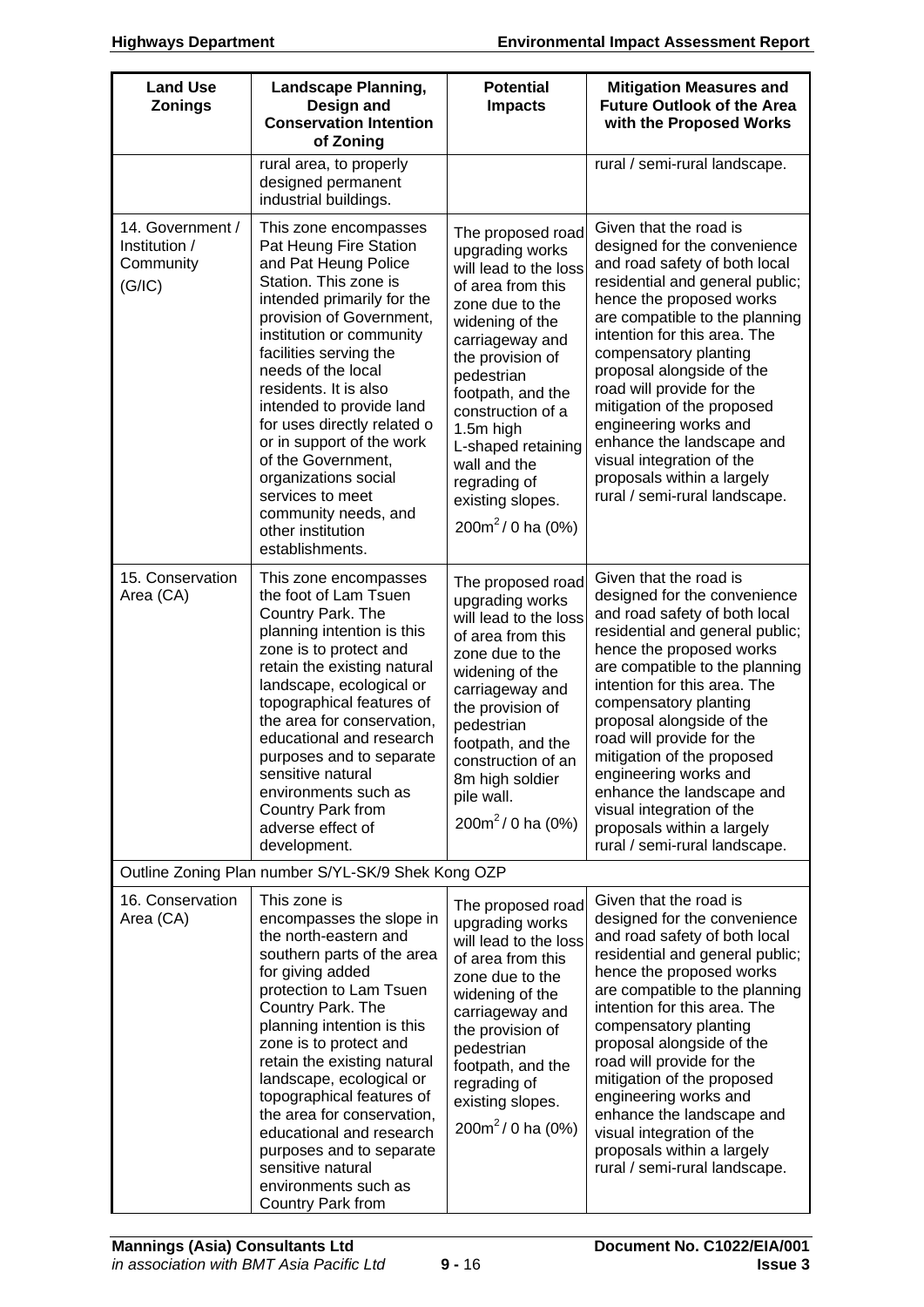| <b>Land Use</b><br><b>Zonings</b>                        | <b>Landscape Planning,</b><br>Design and<br><b>Conservation Intention</b><br>of Zoning                                                                                                                                                                                                                                                                                                                                                                                                          | <b>Potential</b><br><b>Impacts</b>                                                                                                                                                                                                                                                                                                           | <b>Mitigation Measures and</b><br><b>Future Outlook of the Area</b><br>with the Proposed Works                                                                                                                                                                                                                                                                                                                                                                                              |
|----------------------------------------------------------|-------------------------------------------------------------------------------------------------------------------------------------------------------------------------------------------------------------------------------------------------------------------------------------------------------------------------------------------------------------------------------------------------------------------------------------------------------------------------------------------------|----------------------------------------------------------------------------------------------------------------------------------------------------------------------------------------------------------------------------------------------------------------------------------------------------------------------------------------------|---------------------------------------------------------------------------------------------------------------------------------------------------------------------------------------------------------------------------------------------------------------------------------------------------------------------------------------------------------------------------------------------------------------------------------------------------------------------------------------------|
|                                                          | adverse effect of<br>development.                                                                                                                                                                                                                                                                                                                                                                                                                                                               |                                                                                                                                                                                                                                                                                                                                              |                                                                                                                                                                                                                                                                                                                                                                                                                                                                                             |
| 17. Government /<br>Institution /<br>Community<br>(G/IC) | This zone encompasses<br>the existing Kadoorie<br>Farm Agricultural<br>Research Centre. This<br>zone is intended primarily<br>for the provision of<br>Government, institution or<br>community facilities<br>serving the needs of the<br>local residents. It is also<br>intended to provide land<br>for uses directly related o<br>or in support of the work<br>of the Government,<br>organizations social<br>services to meet<br>community needs, and<br>other institution<br>establishments.   | The proposed road<br>upgrading works<br>will lead to the loss<br>of area from this<br>zone due to the<br>widening of the<br>carriageway and<br>the provision of<br>pedestrian<br>footpath, and the<br>construction of a<br>1.5m high<br>L-shaped retaining<br>wall and the<br>regrading of<br>existing slopes.<br>1,000 $m^2$ / 0 ha<br>(0%) | Given that the road is<br>designed for the convenience<br>and road safety of both local<br>residential and general public;<br>hence the proposed works<br>are compatible to the planning<br>intention for this area. The<br>compensatory planting<br>proposal alongside of the<br>road will provide for the<br>mitigation of the proposed<br>engineering works and<br>enhance the landscape and<br>visual integration of the<br>proposals within a largely<br>rural / semi-rural landscape. |
| 18. Village Type<br>Development (V)                      | This zone encompasses<br>Sheung Tsuen village<br>settlement. The planning<br>intention of this zone is to<br>reflect existing and other<br>villages, and to provide<br>land considered suitable<br>for village expansion and<br>reprovisioning of village<br>houses affected by<br>Government project.                                                                                                                                                                                          | The proposed road<br>upgrading works<br>will lead to the<br>limited loss of area<br>from this zone due<br>to the widening of<br>the carriageway<br>and the provision<br>of pedestrian<br>footpath.<br>$200m^2/0$ ha (0%)                                                                                                                     | Given that the road is<br>designed for the convenience<br>and road safety of both local<br>residential and general public;<br>hence the proposed works<br>are compatible to the planning<br>intention for this area. The<br>compensatory planting<br>proposal alongside of the<br>road will provide for the<br>mitigation of the proposed<br>engineering works and<br>enhance the landscape and<br>visual integration of the<br>proposals within a largely<br>rural / semi-rural landscape. |
| 19. Industrial<br>(Group D)<br>(I(D))                    | This zone encompasses<br>Wong Chuk Yuen, to the<br>north of Lam Kam Road<br>and east of Kam Tin<br>Road. This zone intended<br>primarily for industrial<br>uses that cannot be<br>accommodated in<br>conventional flatted<br>factories due to extensive<br>lands and/or high ceiling<br>requirement. It is also<br>intended for the<br>redevelopment of existing<br>informal industrial uses,<br>which are operated in<br>workshop premises in<br>rural area, to properly<br>designed permanent | The proposed road<br>upgrading works<br>will lead to the loss<br>of area from this<br>zone due to the<br>widening of the<br>carriageway and<br>the provision of<br>pedestrian<br>footpath, and the<br>regrading of an<br>existing slope.<br>820 $m^2$ / 0 ha (0%)                                                                            | Given that the road is<br>designed for the convenience<br>and road safety of both local<br>residential and general public;<br>hence the proposed works<br>are compatible to the planning<br>intention for this area. The<br>compensatory planting<br>proposal alongside of the<br>road will provide for the<br>mitigation of the proposed<br>engineering works and<br>enhance the landscape and<br>visual integration of the<br>proposals within a largely<br>rural / semi-rural landscape. |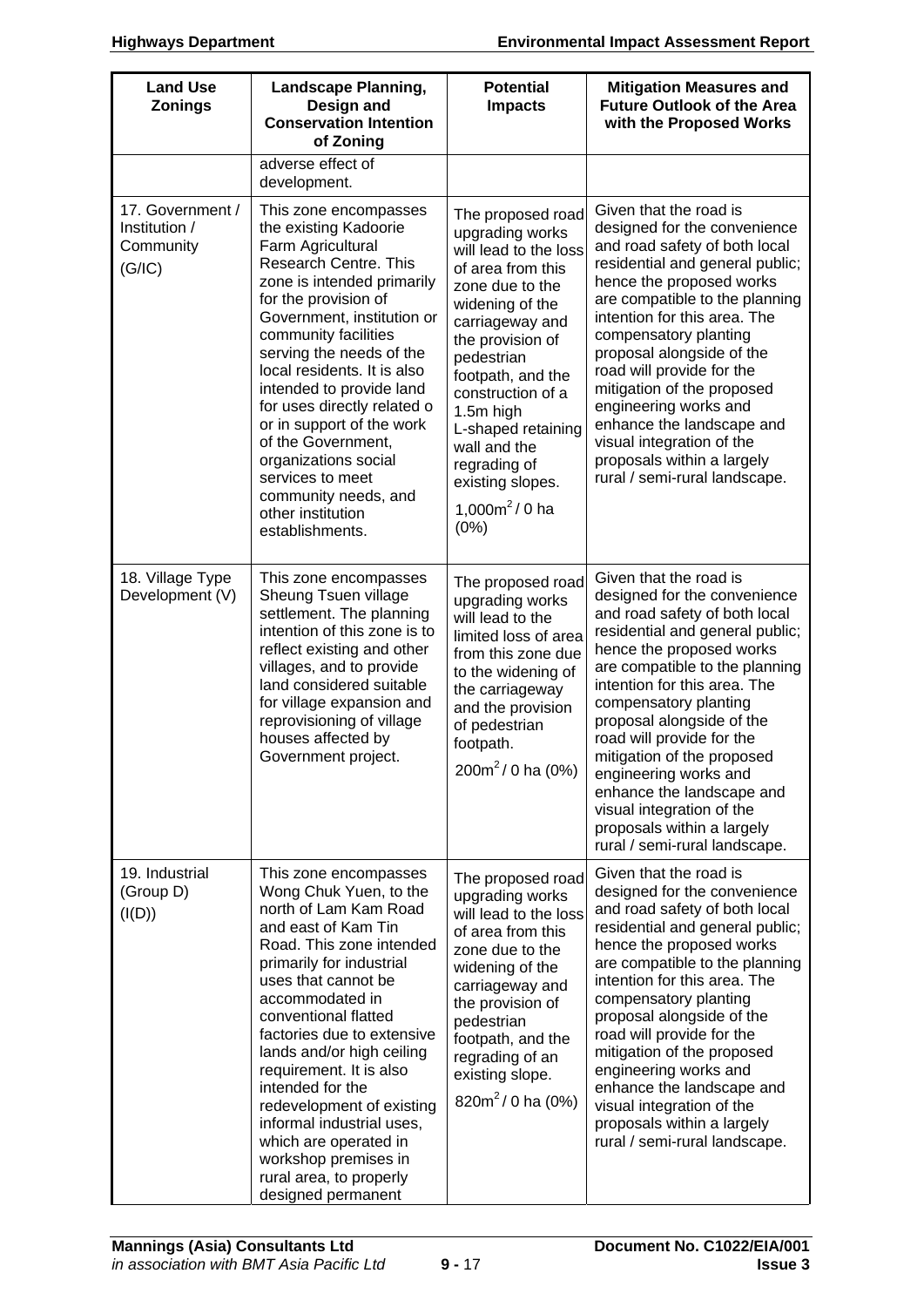| <b>Land Use</b><br><b>Zonings</b>                        | <b>Landscape Planning,</b><br>Design and<br><b>Conservation Intention</b><br>of Zoning                                                                                                                                                                                                                                                                                                                                                                                                        | <b>Potential</b><br><b>Impacts</b>                                                                                                                                                                                          | <b>Mitigation Measures and</b><br><b>Future Outlook of the Area</b><br>with the Proposed Works                                                                                                                                                                                                                                                                                                                                                                                              |
|----------------------------------------------------------|-----------------------------------------------------------------------------------------------------------------------------------------------------------------------------------------------------------------------------------------------------------------------------------------------------------------------------------------------------------------------------------------------------------------------------------------------------------------------------------------------|-----------------------------------------------------------------------------------------------------------------------------------------------------------------------------------------------------------------------------|---------------------------------------------------------------------------------------------------------------------------------------------------------------------------------------------------------------------------------------------------------------------------------------------------------------------------------------------------------------------------------------------------------------------------------------------------------------------------------------------|
|                                                          | industrial buildings.                                                                                                                                                                                                                                                                                                                                                                                                                                                                         |                                                                                                                                                                                                                             |                                                                                                                                                                                                                                                                                                                                                                                                                                                                                             |
| 20. Residential<br>Group $D(R((D)))$                     | This zone encompasses<br>the areas around Tai Ling<br>and Lui King Tin to the<br>west of Shek Kong<br>Village. This zone<br>intended preliminary for<br>improvement and<br>upgrading of existing<br>temporary structures<br>within the rural areas<br>through redevelopment of<br>existing temporary<br>structure into permanent<br>building. It is also<br>intended for low-rise,<br>low-density residential<br>developments subject to<br>planning permission from<br>TPB.                  | The proposed road<br>upgrading works<br>will not affect this<br>zone.<br>$0m^2/0$ ha (0%)                                                                                                                                   | Given that the road is<br>designed for the convenience<br>and road safety of both local<br>residential and general public;<br>hence the proposed works<br>are compatible to the planning<br>intention for this area. The<br>compensatory planting<br>proposal alongside of the<br>road will provide for the<br>mitigation of the proposed<br>engineering works and<br>enhance the landscape and<br>visual integration of the<br>proposals within a largely<br>rural / semi-rural landscape. |
|                                                          | Outline Zoning Plan number S/NE-LT/11 Lam Tsuen OZP                                                                                                                                                                                                                                                                                                                                                                                                                                           |                                                                                                                                                                                                                             |                                                                                                                                                                                                                                                                                                                                                                                                                                                                                             |
| 21. Green Belt<br>(GB)                                   | This zone encompasses<br>the northern wooded<br>foothill of kwan Yam<br>Keng. The planning<br>intention of this zone is<br>primarily for defining the<br>limits of urban and<br>sub-urban development<br>areas by natural features<br>and to contain urban<br>sprawl as well as provide<br>passive recreational<br>outlet.                                                                                                                                                                    | The proposed road<br>upgrading works<br>will lead to the<br>limited loss of area<br>from this zone due<br>to the widening of<br>the carriageway<br>and the provision<br>of pedestrian<br>footpath.<br>$200m^2/0$ ha (0%)    | Given that the road is<br>designed for the convenience<br>and road safety of both local<br>residential and general public;<br>hence the proposed works<br>are compatible to the planning<br>intention for this area. The<br>compensatory planting<br>proposal alongside of the<br>road will provide for the<br>mitigation of the proposed<br>engineering works and<br>enhance the landscape and<br>visual integration of the<br>proposals within a largely<br>rural / semi-rural landscape. |
| 22. Government /<br>Institution /<br>Community<br>(G/IC) | This zone encompasses<br>part of Kadoorie<br>Experimental and<br><b>Extension Farm. This</b><br>zone is intended primarily<br>for the provision of<br>Government, institution or<br>community facilities<br>serving the needs of the<br>local residents. It is also<br>intended to provide land<br>for uses directly related o<br>or in support of the work<br>of the Government,<br>organizations social<br>services to meet<br>community needs, and<br>other institution<br>establishments. | The proposed road<br>upgrading works<br>will lead to the<br>limited loss of area<br>from this zone due<br>to the widening of<br>the carriageway<br>and the provision<br>of pedestrian<br>footpath.<br>120 $m^2$ / 0 ha (0%) | Given that the road is<br>designed for the convenience<br>and road safety of both local<br>residential and general public;<br>hence the proposed works<br>are compatible to the planning<br>intention for this area. The<br>compensatory planting<br>proposal alongside of the<br>road will provide for the<br>mitigation of the proposed<br>engineering works and<br>enhance the landscape and<br>visual integration of the<br>proposals within a largely<br>rural / semi-rural landscape. |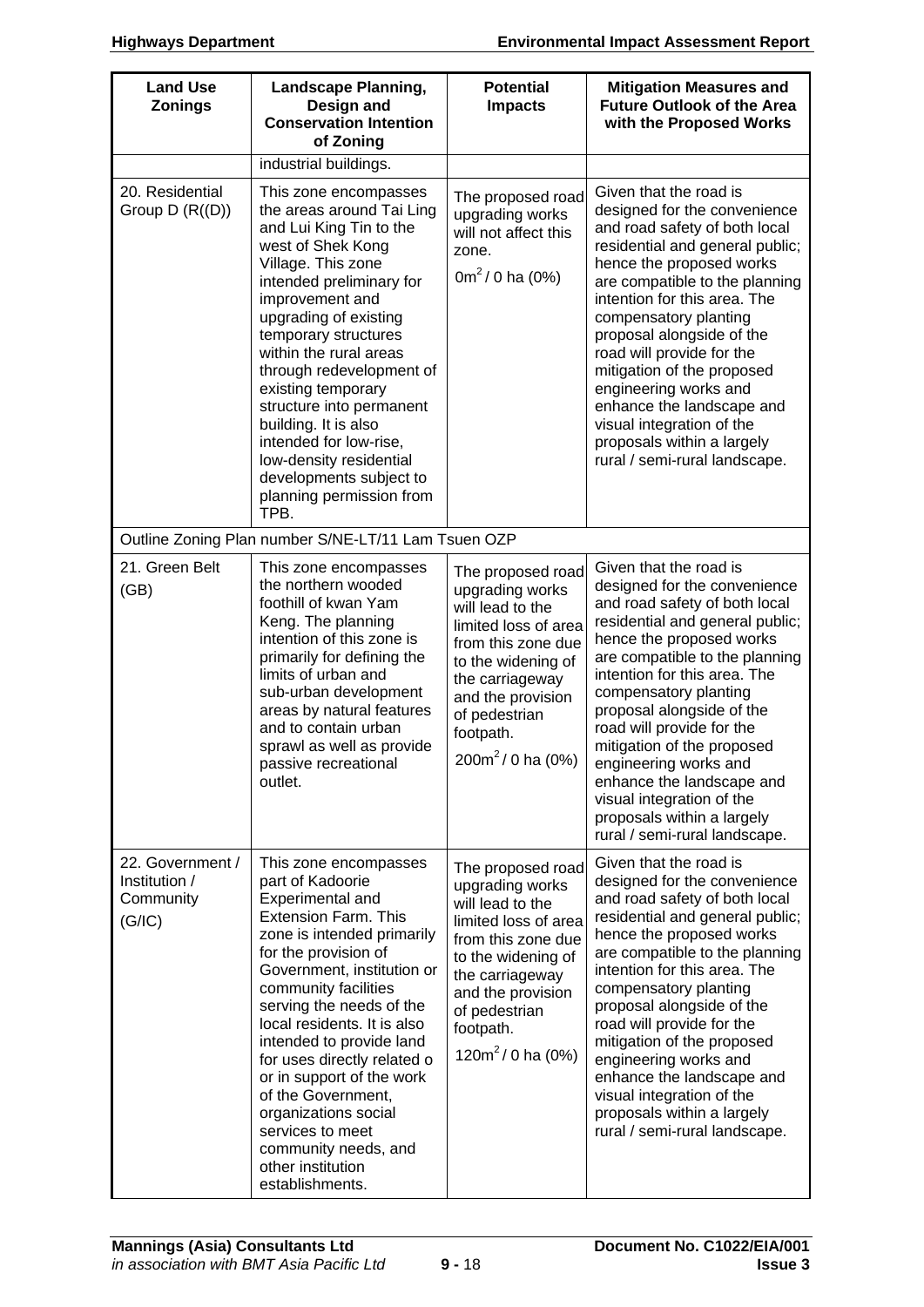## **Encroachment of the Conservation Areas**

9.43 The Project is a DP since part of its boundary encroaches upon the Conservation Area (CA) zoning as defined on relevant Outline Zoning Plans (OZPs), and as referred in Section 1.3 of the EIA Study Brief No. ESB -170/2007. The main areas of encroachment are described below:

*CA at north of section between Chainage CHB 28+70 and CHB 30+10 of Kam Tin Road*

 The proposed works within CA include construction of an earth retaining wall and reconstruction of existing footway. The concerned works are not arising from a change of road alignment. The earth retaining wall is to upgrade an existing roadside slope which has been assessed as being below the current safety standards. The footway reconstruction is required from a maintenance viewpoint.

#### *CA at south of section between Chainage CHB 44+30 to CHB 44+80 of Lam Kam Road*

 The proposed works within CA involve the widening of an existing carriageway, and the reconstruction of existing footway and carriageway. Options for the road alignment have been explored at this section and the current alignment is the preferred option. Although it slightly encroaches upon CA the alignment will allow the preservation of more mature trees.

#### *CA at south of section between Chainage CHB 48+00 to CHB 52+30 of Lam Kam Road*

• The proposed works within CA include the soil nailing of existing slopes and construction of a 2m high retaining wall. The concerned works are not due to the change of the road alignment. The proposed soil nailing is to upgrade the existing road side slopes which are assessed as being below the current safety standards. The proposed retaining wall is a safety measure to protect road users against the identified potential natural terrain hazards.

#### *CA at north of section between Chainage CHB 50+20 to CHB 52+40 of Lam Kam Road*

- The proposed works within CA include the widening of existing footway and carriageway, soil nailing of an existing slope, and re-compaction of an existing slope. Options for the road alignment have been explored at this section and the current alignment is the preferred option which will minimise geotechnical works and hence disturbance to existing areas. The proposed soil nailing and slope re-compaction are to upgrade an existing slope which is assessed as being below current safety standards.
- 9.44 The proposed works will encroach upon the land use zonings discussed in the LVIA including for example the loss of area zoned Conservation Area (CA) and some Open Space (OS) adjacent to the road. Other impacts include the loss of area in the Government / Institutional / Community (GI/C), Industrial (Group D) (I(D)), some loss of Residential (Group D) and Village Type Development (V) zonings although these are considered to be less significant from a landscape and visual perspective. Therefore although it is considered that the proposals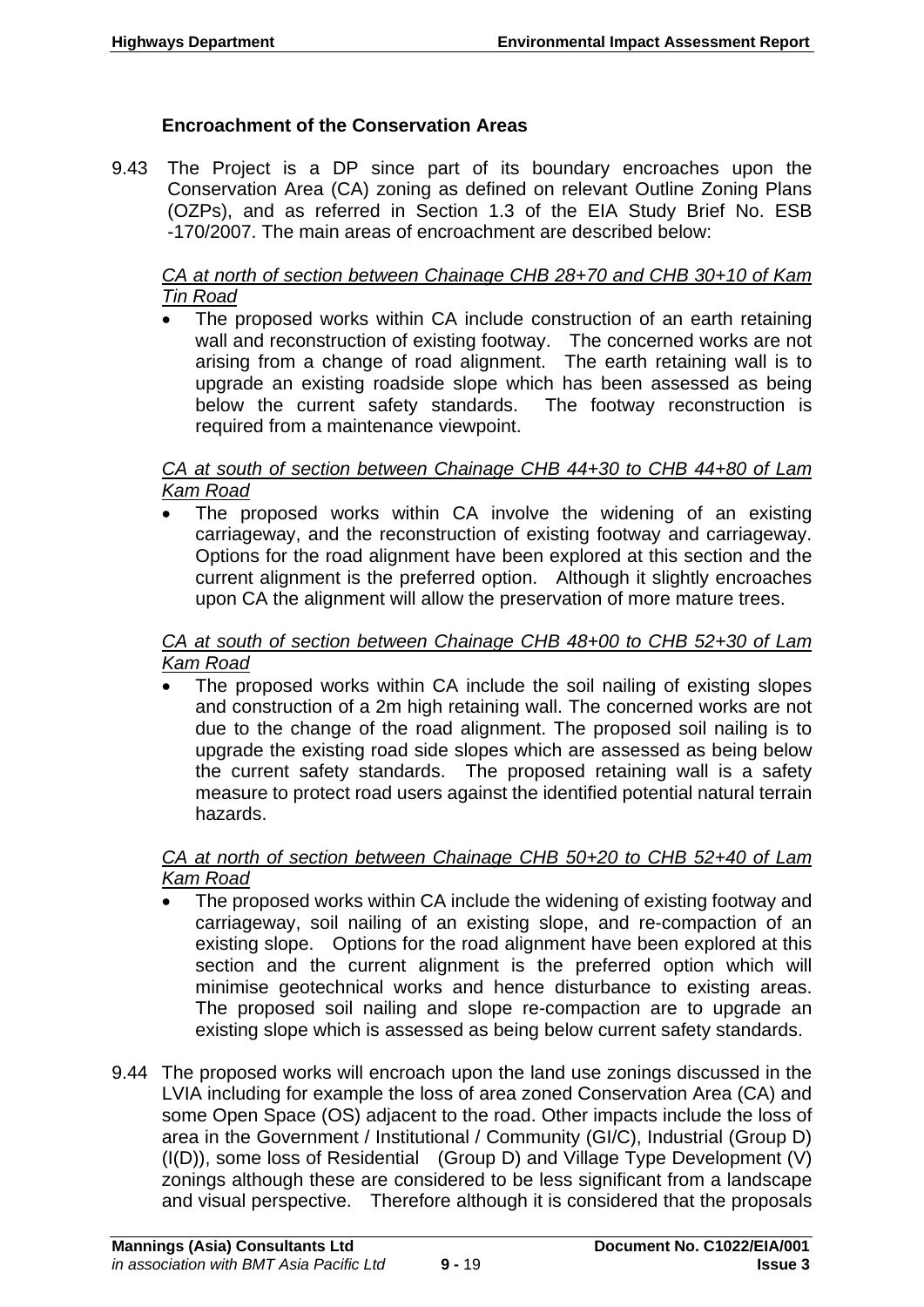will generally fit within the future landscape planning framework as represented by the OZPs some amendment to the published land use plans is required.Given the above summary, the proposed upgrading of Kam Tin and Lam Kam Road largely fits into the planning and development control framework and integrates with the future outlook of the rural landscape context. The proposed upgraded road will be gazetted under Roads (Works, Use and Compensation) Ordinance (Cap. 370) and hence some zoning boundaries affected by the works should be revised.

# **Landscape and Visual Baseline Study**

# *Baseline Conditions*

- 9.45 This section describes the baseline study which reviews of the existing landscape establishes broad characteristics, identifies landscape resources, landscape character and visual amenity of Study Area. Any changes which arise as a result of the project during the construction and operational phase will be assessed.
- 9.46 The baseline Figures 9.2A to C show the existing LRs found within the 500m Study Area, Figures 9.3A to H illustrate existing trees located with the works area, Figures 9.4A to C show the extent of identified LCAs and Figures 9.5 A to I demonstrate the quality of LCAs with site photographs.

# *Landscape Resources (LRs)*

*LR1 Major Road Corridor* 

9.47 This LR refers to the major roads including Kam Tin Road, Lam Kam Road and some smaller adjacent side roads used for transportation and residential access. The construction work would affect the main part of the Kam Tin Road corridor. Some existing plantation is found alongside the carriageway forming part of the original mitigation measures implemented when the road was constructed and through natural colonisation of native and naturalised tree species. These trees are important to the landscape and visual amenity of the road corridor and are described under LR3 Roadside Plantation. Given the nature of the existing road corridor it is considered to have a relatively low landscape and amenity value. It is also considered that the presence of existing highway structures and its engineered nature results in a landscape resource which has a high ability to accommodate change and a low sensitivity to change.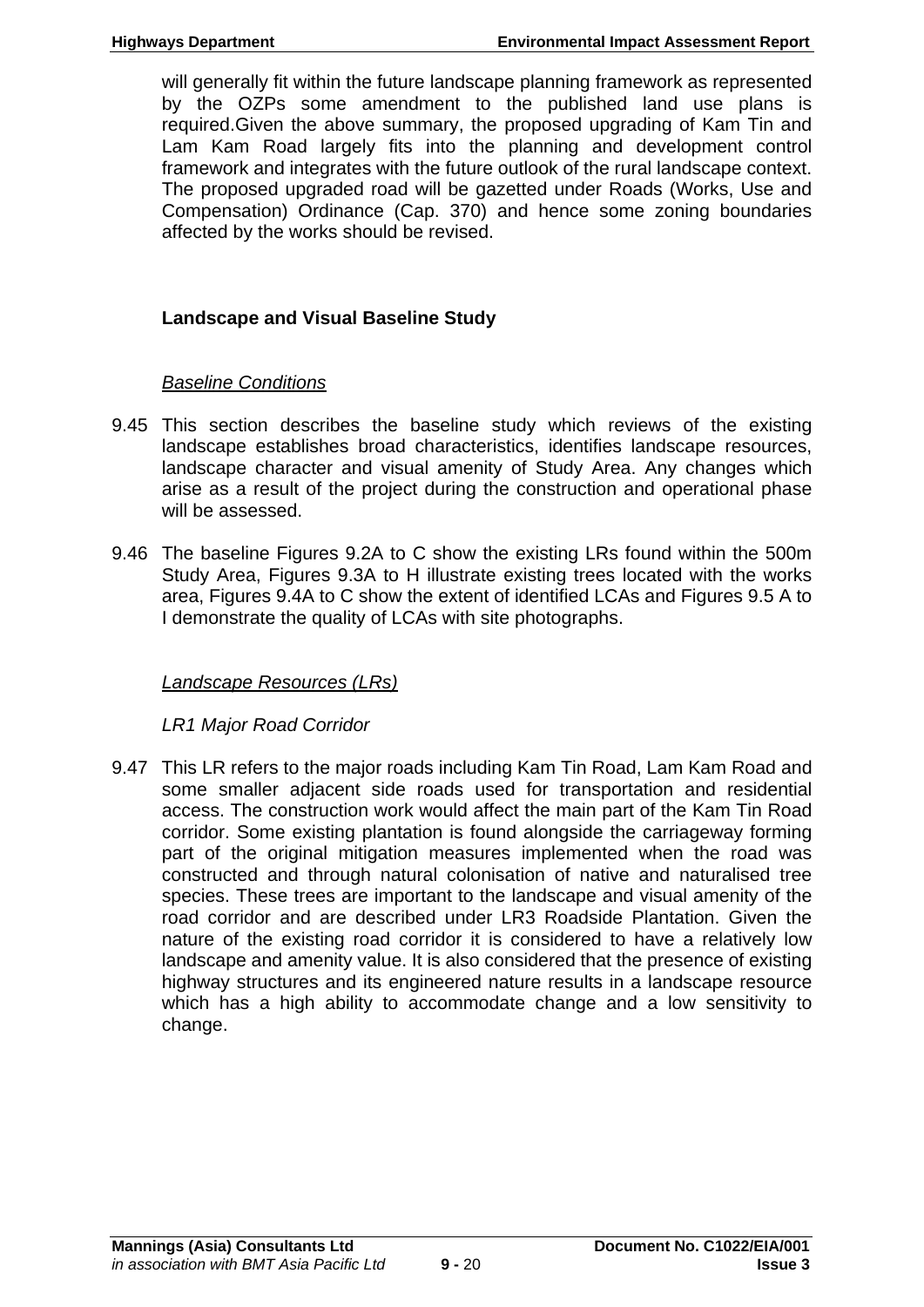#### *LR2 Agricultural Fields*

9.48 The Study Area contains extensive agricultural fields particularly associated with adjacent village settlements and includes areas which are both active and inactive. The remnant field areas are covered by a combination of grass and shrub areas with intermittent tree growth. The disturbed nature of many of the agricultural field areas, their fragmentary nature as a result of the encroachment of development and the cessation of agricultural activities in some areas has lead to the degradation of this resource. The landscape and amenity value of this LR is generally considered to be low with a medium ability to accommodate change and a low sensitivity to change.

#### *LR3 Roadside Plantation*

9.49 This LR refers to the buffer planting along the transportation corridors of Kam Tin Road and Lam Kam Road and some adjacent side roads. Most of the vegetation is mature and established as part of the landscape and visual mitigation of the original road scheme. The most dominant species identified in the tree survey include *Melaleuca quinquenervia, Celtis sinensis, Macaranga tanarius, Acacia confusa, Bauhinia variegata, Ficus microcarpa, Casuarina equisetifolia* and *Hibiscus tiliaceus*. Except for *Macaranga tanarius* which is a common native tree species spontaneously colonizing disturbed habitats, all other dominant tree species are extensively planted locally. In addition the mature *Melaleuca quinquenervia* planted to create an avenue effect along a number of roads in the New Territories are important in establishing the character of the road corridor and provide an historic link with the original road construction. Based on the survey data this area contains no trees which meet the criteria for Old and Valuable Trees or Potentially Registerable Old and Valuable Trees in accordance with ETWB TCW No. 29/2004. Section 9.73 to 9.83 provides a summary of the findings of the tree survey and Appendix I1 a Tree Survey Schedule identifying the species, size and condition of each of the trees surveyed. The preservation of these trees was one of the key objectives in the design of the upgrading proposals and further opportunities for tree preservation will be explored as part of the detailed design stage of the project. Where this is not possible a compensatory tree planting proposal will be prepared as part of the proposed landscape and visual mitigation measures. Given the importance of this LR to the landscape and visual amenity of the road corridor it is considered to have a low ability to accommodate change and a high sensitivity to change.

## *LR4 Village Settlement*

9.50 Village settlements are scattered alongside of the road corridor and the adjacent lowland rural landscape. They are characterized by extensive groups of 3-storey town houses which form the settlement pattern within the lowland landscape. The existing building forms include a combination of traditional dwellings although the majority of the buildings consist of newer type developments connected by narrow lanes and footpaths. Given the nature of the existing developments in these village areas this LR is considered to have a relatively low value. Further as much of it is already developed the LR is considered to have a medium ability to accommodate change and a medium sensitivity to development.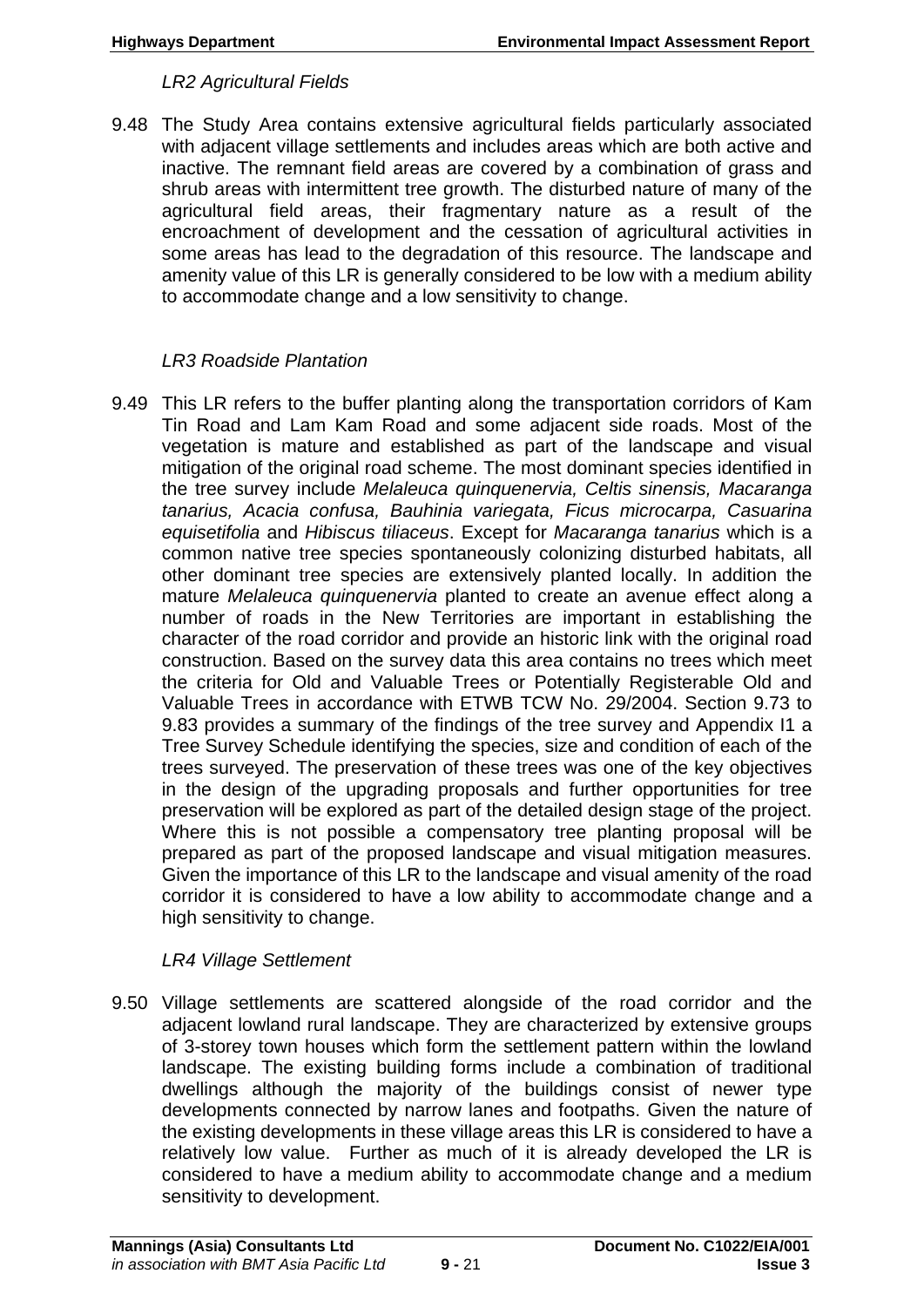#### *LR5 Hillside with Mixed Woodland*

9.51 To the north east of the Study Area, patches of mixed woodland strands or vegetated knolls are interspersed with village settlements near the foothills of the Lam Tsuen Country Park and covers the lower hill slopes and stream courses of the upland areas. The secondary woodland includes a combination of plantation woodland and native tree species which have naturally colonised the area. The main tree species include pockets of *Acacia confusa* plantation together with some native species such as *Alangium chinense*, *Bridelia tomentosa*, *Celtis sinensis*, *Cratoxylum cochinchinense*, *Ficus microcarpa*, *Ficus hispida*, *Litsea glutionsa*, *Macaranga tanarius* and *Microcos paniculata*. Within these areas the naturally regenerating *Machilus* dominates the secondary native forest. These woodlands have a relatively dense understory dominated by typical native secondary forest species including *Psychotria asiatica*. This LR is characterised as a rural landscape in Shek Kong and Pat Heung Districts and some of it is classified as 'Conservation Areas' protected under the proposals for the development of the NWNT. The landscape and amenity value of this LR is high; it has a medium ability to accommodate change and high sensitivity to change.

## *LR6 Developed Rural Land*

9.52 This area contains a combination of development types which are characteristic to rural areas of the NWNT. These include the conversion of agricultural fields to Open Storage and the facilities associated with institutional uses such as Shek Kong Barracks, light industrial buildings and junkyards. These areas extend for almost the entire length of the Study Area and have utilised the former agricultural fields between the village settlements. The Shek Kong Barracks site is characterised by regimented development pattern located either side of the central runway. The scale and form of the built structures are relatively alien to the smaller scale, organic layout of the village settlements. The replacement of the agricultural fields by these developments within the rural areas has significantly degraded the landscape and visual amenity of the area and so the LR is considered to have a low value. Given the piecemeal nature and level of development within this area is considered to have a high ability to accommodate change and a low sensitivity to change.

## *LR7 Grassland / Shrubland Mosaic*

9.53 The Grassland / Shrubland Mosaic has two distinct characters the first in the abandoned agricultural fields where natural succession has lead to the intermittent growth of trees and shrubs, and the second on the lower hill slopes of the adjacent mountain and hill ranges. Although this LR marks a return of the landscape to a natural condition the loss of the traditional field patterns has a degraded the character of the rural landscape. These areas are considered to have a medium ability to accommodate change and a medium sensitivity to change.

## *LR8 Modified Watercourses*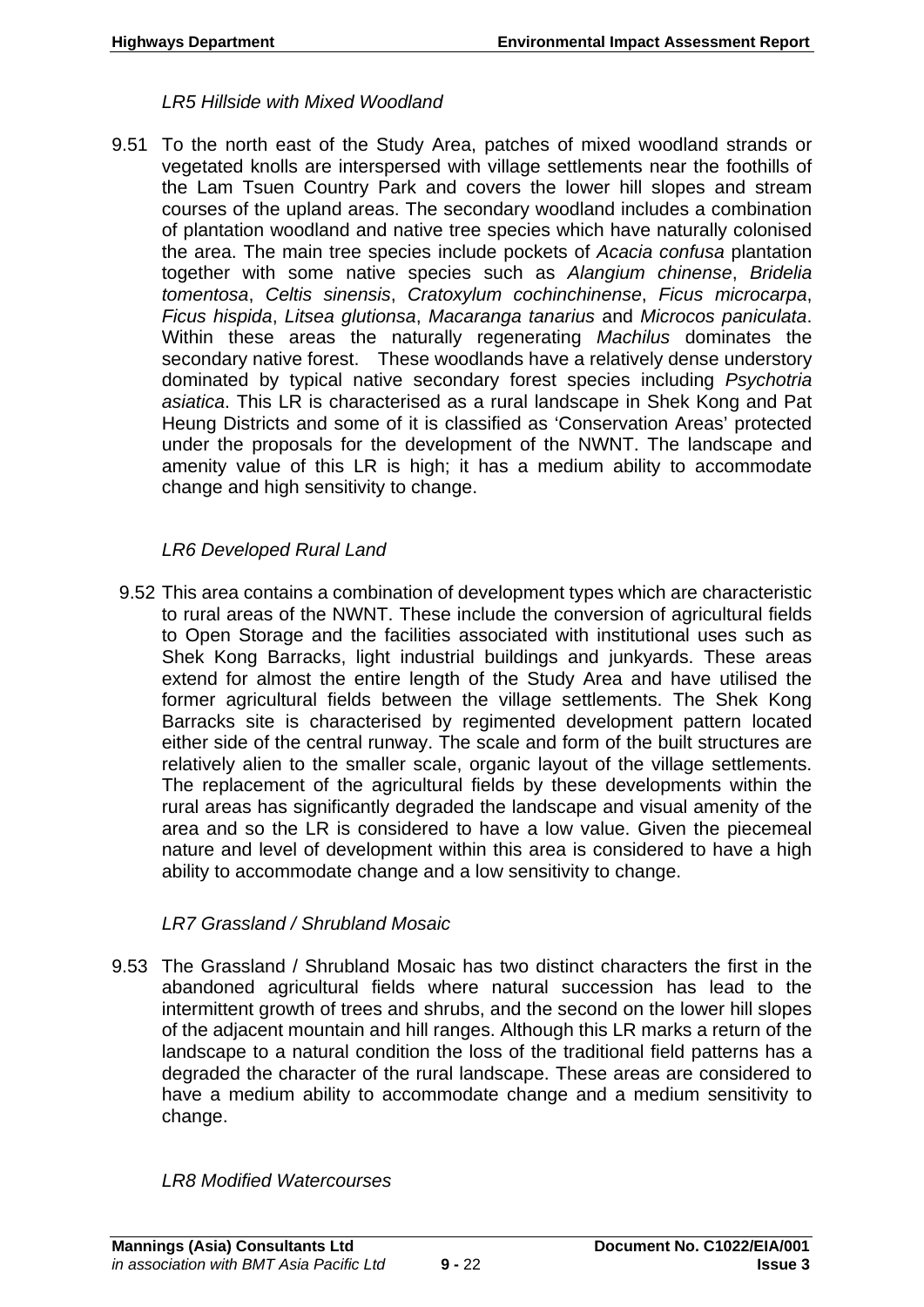9.54 A section of the Kam Tin River within the Study Area has been widened or modified in phases for drainage improvement of coastal plain and lowland areas in NWNT since 1990s to resolve the flooding problems within these areas. This has resulted in the creation of wide water channels characterised by their engineered form and the loss of the meandering form that once characterised the river and significant riverside vegetation. This has been redressed to an extent by the preservation of abandoned meanders and the planting of new tree and shrub areas by way of mitigation. Although these watercourses largely disturbed by engineering works, they are still scenic elements in the local landscape context. This resource is considered to have a medium ability to accommodate change and a medium sensitivity to change.

## *LR9 Open Spaces and Sports Fields*

- 9.55 The Study Area contains a number of open spaces and sports facilities including the sports pitches and athletics track in Shek Kong Barracks, a series of sports pitches in Wong Toi Shan, and three parks in Sheung Wan, and Shek Kong Village. These areas are characterised by closely mown, manicured lawn and traditional open space type landscapes. Although these facilities are contained within developed areas they are considered to have a low ability to accommodate change and a high sensitivity to change.
- 9.56 Table 9.4 provides an assessment of the sensitivity of the identified LRs and their sensitivity to change.

| ID. No.         | Landscape<br><b>Resource</b>                                               | <b>Quality of</b><br>Landscape | Importance<br>and Rarity | Ability to<br>accommodat | Local<br><b>Significance</b> | Regional<br><b>Significance</b> | <b>Maturity</b><br>(High / | Sensitivity to<br>Change |
|-----------------|----------------------------------------------------------------------------|--------------------------------|--------------------------|--------------------------|------------------------------|---------------------------------|----------------------------|--------------------------|
|                 | / Area $(m2)$                                                              | <b>Resource</b><br>(High /     | (High /<br>Medium / Low) | e Change<br>(High /      | of Potential<br>Change       | of Potential<br>Change          | Medium / Low<br>/ N/A)     | (High /<br>Medium / Low) |
|                 |                                                                            | Medium /                       |                          | Medium / Low)            | (High $/$                    | (High /                         |                            |                          |
|                 |                                                                            | Low)                           |                          |                          | Medium / Low) Medium / Low)  |                                 |                            |                          |
| LR <sub>1</sub> | Major Road<br>/114.915m <sup>2</sup>                                       | Low                            | Low                      | High                     | Low                          | Low                             | N/A                        | Low                      |
| LR <sub>2</sub> | Agricultural<br>Fields<br>/ 860,000 m <sup>2</sup>                         | Low                            | Low                      | Medium                   | Low                          | Low                             | Medium                     | Low                      |
| LR <sub>3</sub> | Road Side<br>Plantation<br>$/79,560m^2$                                    | Medium                         | High                     | Low                      | High                         | Medium                          | Medium                     | High                     |
| LR4             | Village<br><b>Settlements</b><br>1,342,000 $m2$                            | Low                            | Medium                   | Medium                   | Low                          | Low                             | High                       | Medium                   |
| LR <sub>5</sub> | Hillside with<br>Mixed<br>Woodland<br>1,170,650m <sup>2</sup>              | High                           | Medium                   | Medium                   | Medium                       | Medium                          | High                       | High                     |
| LR <sub>6</sub> | Developed<br><b>Rural Land</b><br>$2,009,600m^2$                           | Low                            | Low                      | High                     | Low                          | Low                             | Low                        | Low                      |
| LR7             | Grassland /<br>Shrubland<br>Mosaic<br>$\frac{1}{2}$ 336,400 m <sup>2</sup> | Medium                         | Medium                   | Medium                   | Low                          | Low                             | Medium                     | Medium                   |
| LR <sub>8</sub> | Modified<br>Watercourse<br>s                                               | Medium                         | Medium                   | Medium                   | Low                          | Low                             | Low                        | Medium                   |

#### **Table 9.4 Landscape Resources and their Sensitivity to Change**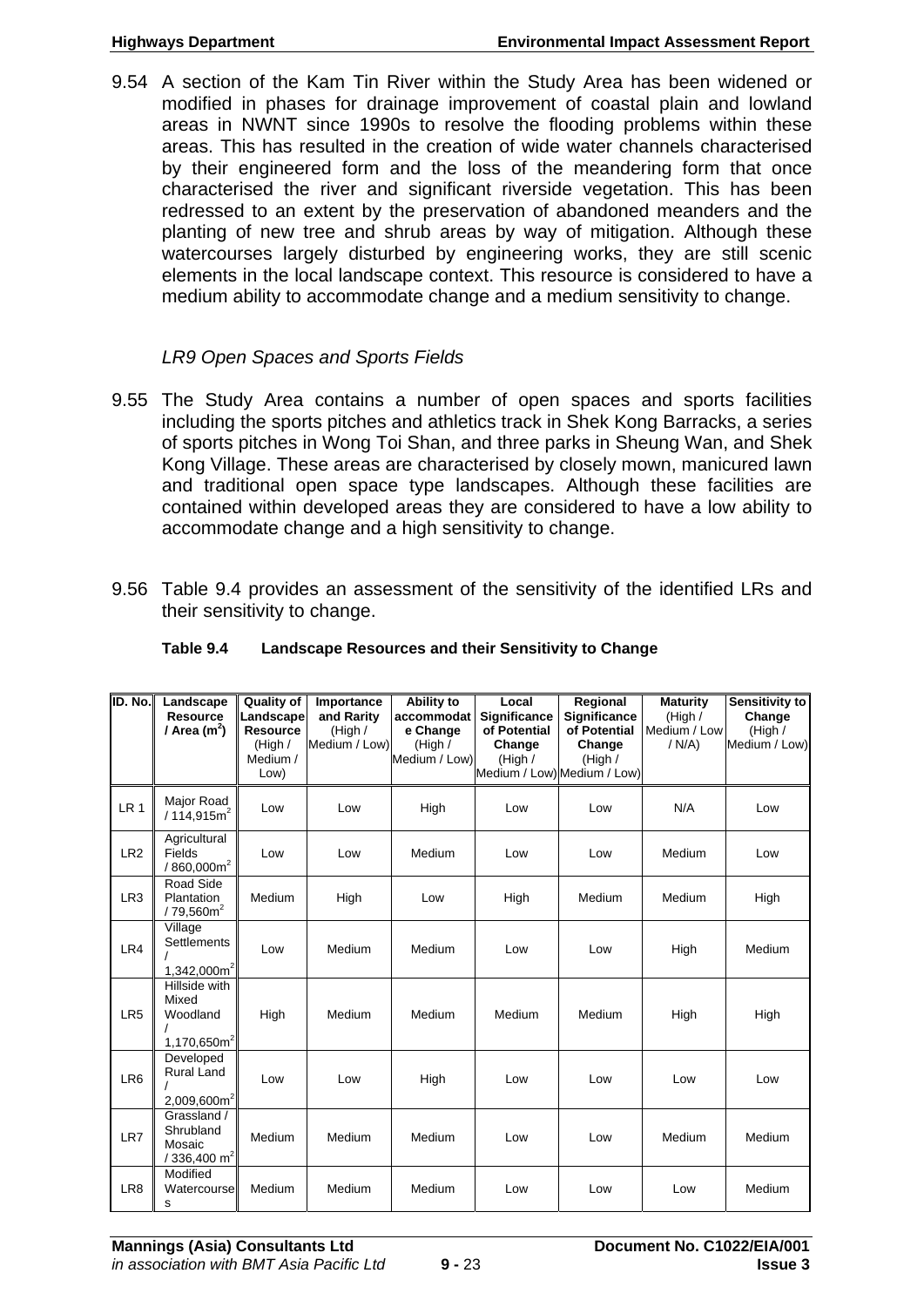| ID. No. | Landscape<br><b>Resource</b><br>Area $(m^2)$                                  | <b>Quality of</b><br>Landscape<br><b>Resource</b><br>(High $/$<br>Medium /<br>Low) | Importance<br>and Rarity<br>(High /<br>Medium / Low) | Ability to<br>accommodat<br>e Change<br>(High /<br>Medium / Low) | Local<br><b>Significance</b><br>of Potential<br>Change<br>(High / | Regional<br><b>Significance</b><br>of Potential<br>Change<br>(High /<br>Medium / Low) Medium / Low) | <b>Maturity</b><br>(High /<br>Medium / Low<br>/N/A | Sensitivity to<br>Change<br>(High /<br>Medium / Low) |
|---------|-------------------------------------------------------------------------------|------------------------------------------------------------------------------------|------------------------------------------------------|------------------------------------------------------------------|-------------------------------------------------------------------|-----------------------------------------------------------------------------------------------------|----------------------------------------------------|------------------------------------------------------|
|         | $217,330m^2$                                                                  |                                                                                    |                                                      |                                                                  |                                                                   |                                                                                                     |                                                    |                                                      |
| LR9     | Open<br>Spaces and<br>Sports<br><b>Fields</b><br>$^{\prime}$ 52,639 $\sf m^2$ | Medium                                                                             | Medium                                               | Low                                                              | High                                                              | Medium                                                                                              | Medium                                             | High                                                 |

# *Landscape Character Areas (LCAs)*

- 9.57 The landscape of the Study Area is characterized by a combination of the lowland village landscape with surrounded by largely abandoned agricultural fields and extensive open storage areas bounded by upland areas with wooded hill slopes giving way to shrub and coarse grassland. The lowland rural landscape is formed from the Kam Tin and Pat Heung Districts bisected by the course of the Kam Tin River and river retraining works. The main lowland landscape areas are situated in the western part of the Study Area. This lowland landscape gradually gives way to a more undulating and hill landscape in the eastern part of the Study Area. These upland areas include the Lam Tsuen Country Park and Kwun Yam Shan. The main village settlements are located adjacent to Kam Tin Road to the north and south of the alignment.
- 9.58 The rural landscape of the Study Area has been degraded due to the proliferation of Open Storage areas although significant fragments of active agricultural fields and scattered traditional village settlement patterns still exist. Figures 9.4A to C show the location of the LCAs which form the Study Area, and Figures 9.5A to I demonstrate how these various characters fit together and form the landscape context for the road corridor. The identified LCAs are briefly described below.

## *LCA1: Tsat Sing Kong Lowland Rural Landscape*

9.59 This LCA is located to the north-west of the Study Area and is set at some distance from the proposed works. This lowland is largely characterised agricultural fields many of which are abandoned and modified for open storage, warehouse and light industrial uses. Given that this rural character is typical throughout the NWNT and that the majority of the area is degraded by the occupation of open storage, the ability of this LCA to accommodate change high and its sensitivity to change medium.

## *LCA2: Pang Ka Tsuen Lowland Rural and Low-rise Residential Landscape*

9.60 This area, adjacent to the northern part of Kam Tin Road, is largely occupied by village settlements and residential developments. Pang Ka Tsuen is a typical village settlement with a combination of traditional and more modern 3-storey village houses. Of the newer residential developments Seasons Villa is typical and is classified as a medium scale extensive low-rise residential development. It characterised by 3-storey houses with private gardens and car parks. The modern architectural style of these houses contrasts with the more traditional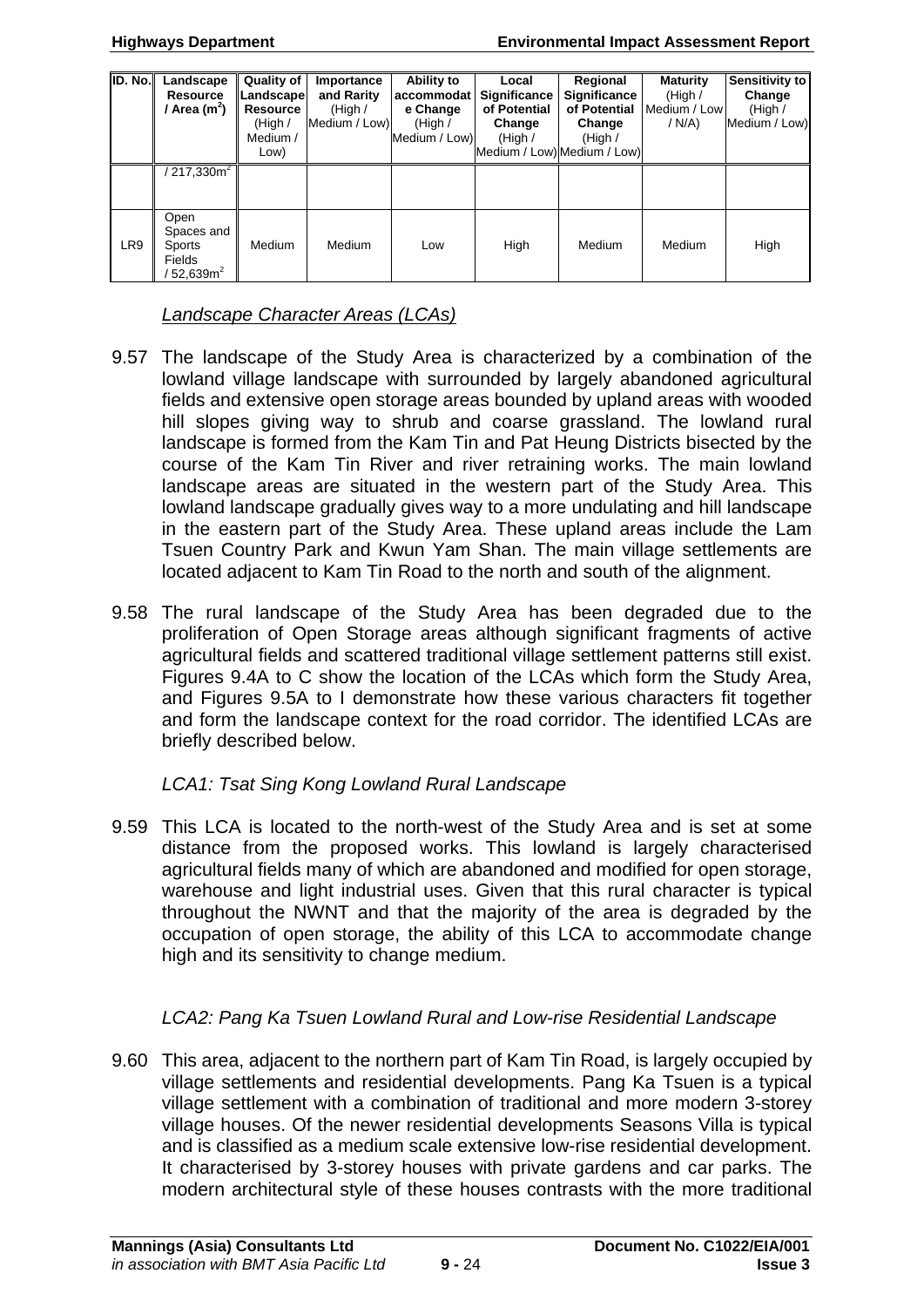village settlements and adjacent rural areas. Given the character of this area, the level of development and the relatively discordant nature of this development it is considered that this LCA has a high ability to accommodate change and a low sensitivity to change.

*LCA3: Kam Tin Lowland Rural Landscape* 

9.61 This area is located to the west of the study area adjacent to the Kam Tin Road roundabout. It is characterized by typical village settlements including Wing Lung Wai, Kam Tin San Tsuen, Kat Hing Wai and Tsz Tong Tsuen. Within and adjacent to these areas are a number of commercial and institution developments which again contribute to the discordant character of these areas particularly in juxtaposition to the fragmentary rural landscapes. Given the nature of this landscape it is considered that the ability of the LCA to accommodate change is high and its sensitivity to change is low.

# *LCA4: Shek Kong Barracks Landscape (Shek Kong)*

9.62 This LCA refers to the military property situated at the south-west of the Study Area and adjacent to the proposed upgraded road. Shek Kong Barracks is a restricted area with a 3m parameter fence restricting unauthorised access. It is characterised by the regimented nature of the site layout located to the north and south of a main runway and the scale of the buildings and structures which contrasts with the finer textured and more organic layout of the surrounding village areas. The built environment ranges from large hanger and maintenance buildings to the smaller 3-storey accommodation blocks. The periphery of the site is fenced and contains areas of plantation woodland. Given the scale and the character of this LCA it is considered to have a medium ability to accommodate change and medium sensitivity to change.

# *LCA5: Wang Toi Shan Village Landscape*

9.63 This area is characterized by extensive open storage and warehouse landuses and the settlement of Wang Toi Shan Village in the central part of Pat Heung. Different sections of Wang Shan Village are scattered throughout this area including Wang Toi Shan Law Uk Tsuen, Wang Toi Shan Yau Uk Tsuen, Wang Toi Shan Wing Ning Lei and Wang Toi Shan Shan Tsuen. The presence of extensive open storage and warehouse type developments has lead to a degradation of the landscape amenity of this LCA. The landscape is highly modified and disturbed due to the level, density and piecemeal nature of the existing development and this has lead to its fragmented character. Given these factors it is considered that the ability to accommodate change is high and sensitivity to change is low.

# *LCA6: Kam Tin Modified Water Course Landscape*

9.64 This section of Kam Tin River within the Study Area has been widened and its course modified in phases as part of the drainage improvement of coastal plain and lowland areas in NWNT. The works were started in the 1990s and designed to resolve the flooding problems in these areas. Although these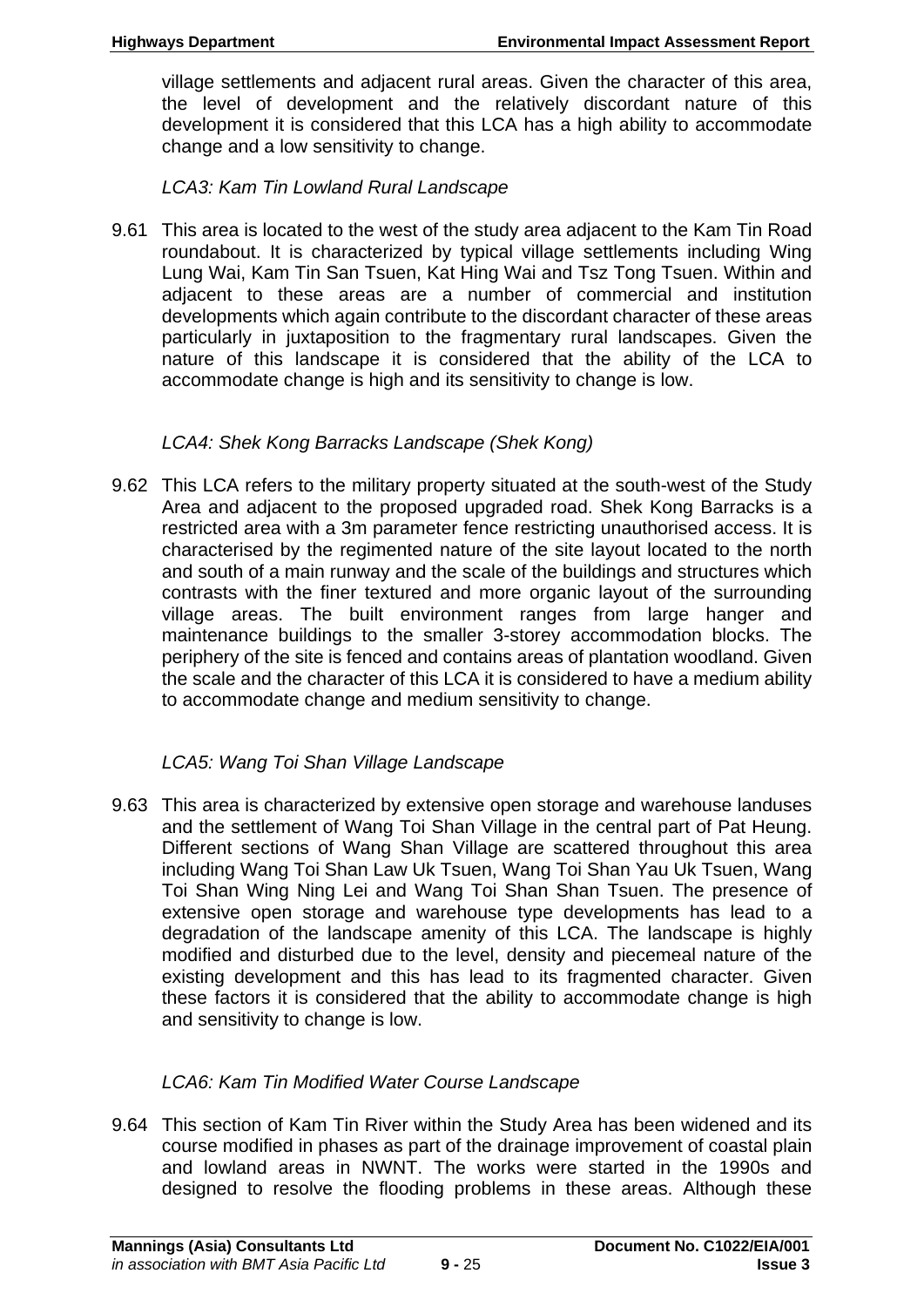watercourses are largely characterised by the engineered nature of their structures including the stabilisation of the river banks and maintenance access roads they still provide scenic elements in the local landscape context. They are reasonably tolerant to further development, hence it is considered to have a high ability to accommodate change and a medium sensitivity to change.

# *LCA7: Shek Kong Lowland Rural Landscape*

9.65 This area is dominated by open storage interspersed with abandoned agricultural field and scattered 3-storey village developments alongside of Kam Tin Road. This rural lowland character is typical in NWNT. The south eastern part of the LCA also contains some mature woodland and tree groups at the periphery and within the village areas. This woodland contains a number of mature specimens of *Ficus* sp., *Bridelia tomentosa*, *Macaranga tanarius* and *Celtis sinensis.* Given that a large proportion of this area is a built environment for open storage and warehouses, with the exception of the village areas surrounded by woodland in the south east, the ability of the LCA to accommodate change is considered to be high and its sensitivity to change low.

# *LCA8: Lam Tsuen Country Park Hillside Landscape*

9.66 This area refers to a conservation area which is situated to the north east of the Study Area. The coverage of this LCA includes the foothills of the Country Park and the landscape is characterised by the steep slopes of the uplands and the deeply incised valleys with its covering of woodland and shrubland giving way to grassland at higher elevations. Despite its proximity to developed areas within the surrounding lowlands and being crossed by a number of trails the landscape retains its natural landscape character. The landscape amenity of this LCA is high and is considered to have a low ability to accommodate change and a high sensitivity to change.

# *LCA9: Sheung Tsuen Lowland Rural Landscape*

9.67 This LCA has a similar character to LCA3 although it is smaller in scale. The LCA is characterised by a typical village settlement including a combination of traditional dwellings and temples, in addition to newer 3-storey houses separated by a network of narrow lanes and footpaths. The area has a scattering of mature trees and is bounded by a peripheral woodland belt and scrub adjacent to abandoned fields. Given the disturbed and fragmentary nature of this LCA, the level of existing development and the abandonment of the existing agricultural fields it is considered that its ability to accommodate change is high and its sensitivity to change medium.

# *LCA10: Shek Kong Barracks Landscape (Shek Kong Tsuen)*

9.68 This LCA refers to a military property situated to the south-east of the Study Area and adjacent to the proposed upgraded road. Shek Kong Barracks is a restricted area and is bounded by a 3m fence to prevent unauthorised access. The site is characterised by the regimented nature of its layout and the scale of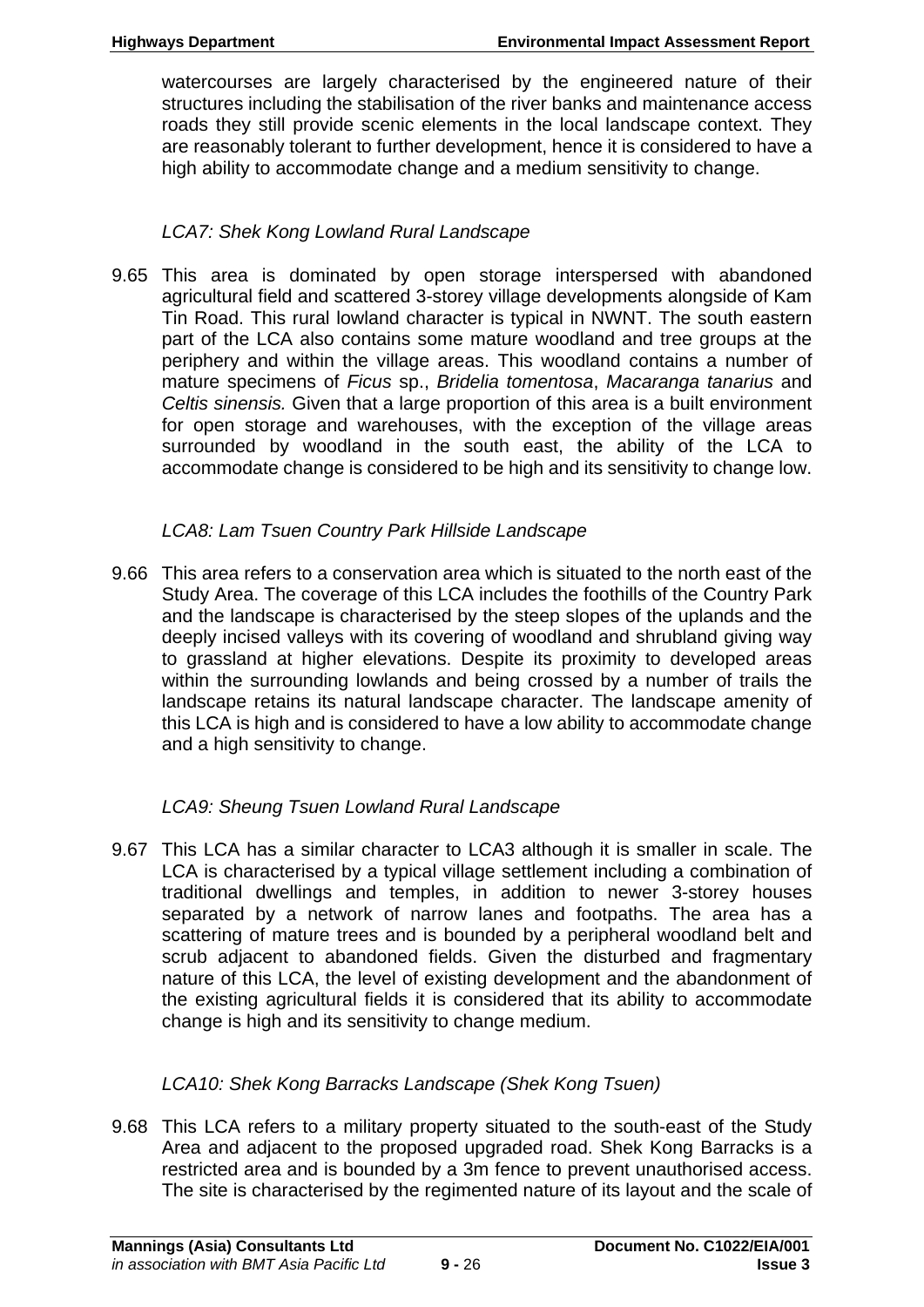the buildings and structures which contrasts with the finer textured and more organic village settlements which surround it. This landscape is comparatively rare in Hong Kong and is characterised by its low-rise institutional buildings and mature tree growth being reminiscent of a period in Hong Kong's development. Given its relative rarity it is considered to have a medium ability to accommodate change and a medium sensitivity to change.

# *LCA11: Kwun Yam Shan Miscellaneous Rural Fringe Landscape*

9.69 This area is occupied by Heliservices (Hong Kong) Limited and is characterised by the hard standing utilised by the landing area and the modified form of the landscape which surrounds it. Given the modification of the existing landscape this LCA is considered to have a high ability to accommodate change and a low sensitivity to change.

# *LCA12: Kwun Yam Shan Upland and Hillside Landscape*

9.70 This LCA within the Study Area is characterised by the Kadoorie Experimental and Extension Farm which situated in the foothills of Kwun Yam Shan. The area consists of the main buildings of the farm surrounded to the south, east and west by a combination of remnant natural hillside and landscaped gardens. Due to its rural and landscaped nature this site is considered to have a low ability to accommodate change and a high sensitivity to change.

# *LCA13: Kam Tin Road and Lam Kam Road Corridor*

- 9.71 This LCA is formed by the Kam Tin and Lam Kam Road corridors including the carriageway and part of the adjacent vegetation which lines it. The landscape is one characterised by the enclosure provided through a combination of the existing topography and the roadside trees. These features provide limited framed views extending towards the landscape beyond. Sections of the road corridor are lined by mature plantation woodland forming part of the original mitigation measures implemented when the road was constructed. In addition many of the trees have come to the site through natural colonisation of native and naturalised tree species. The dominant species identified include *Melaleuca quinquenervia, Celtis sinensis, Macaranga tanarius, Acacia confusa, Bauhinia variegata, Ficus microcarpa, Casuarina equisetifolia* and *Hibiscus tiliaceus*. Except for *Macaranga tanarius* which is a common native tree species spontaneously colonizing disturbed habitats, all other dominant tree species are extensively planted locally. In addition the mature *Melaleuca quinquenervia*  planted to create an avenue effect along a number of roads in the New Territories are important in establishing the character of the road corridor and provide an historic link with the original road construction. Given the nature of the existing road corridor it is considered to have a relatively low landscape and amenity value. It is also considered that the presence of existing highway structures and its engineered nature alleviated to an extent by the mature roadside trees ad plantation woodland results in a landscape character which has a medium ability to accommodate change and a medium sensitivity to change.
- 9.72 Table 9.5 provides an assessment of the sensitivity of the identified LCAs to change.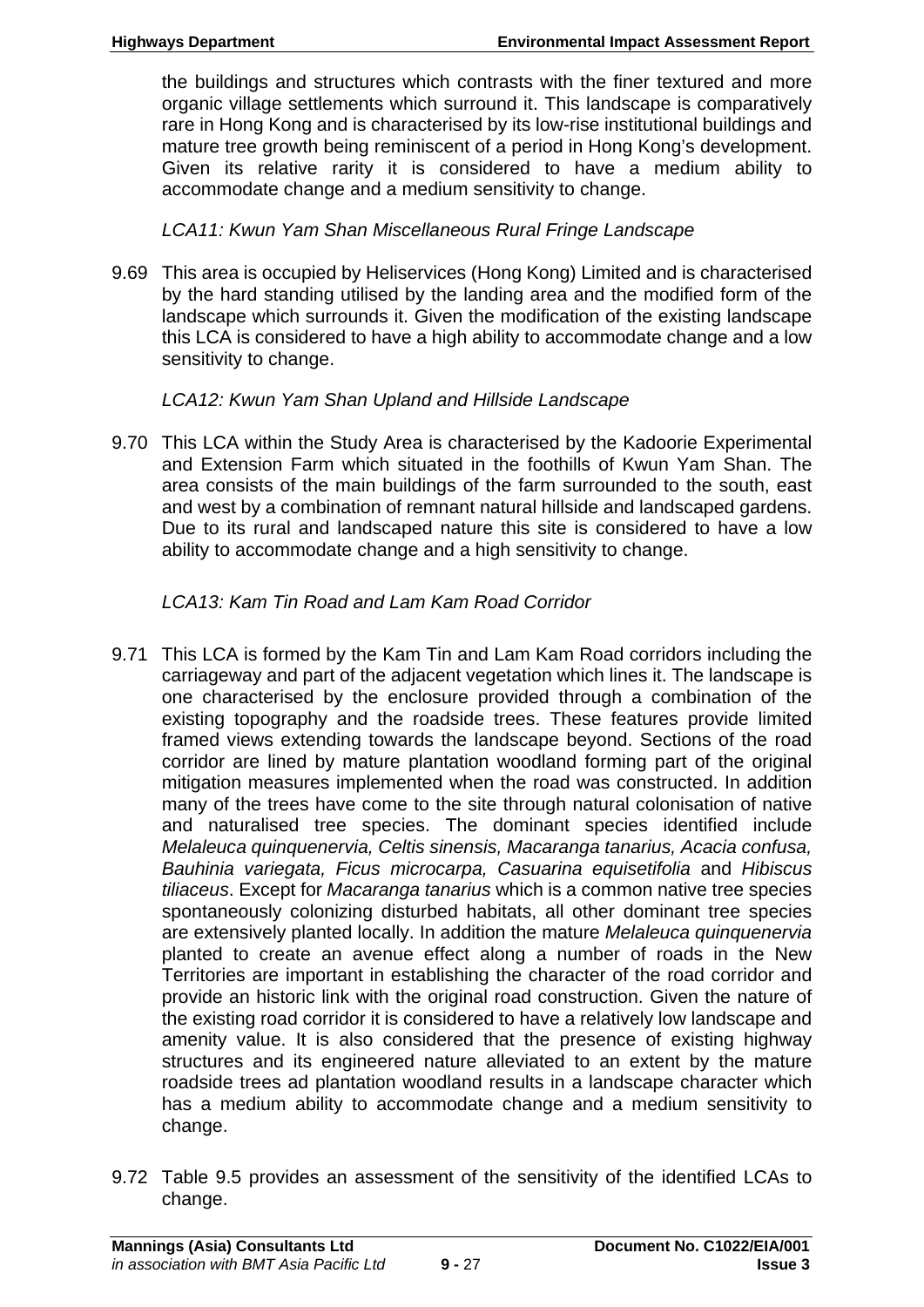| ID. No.          | Landscape                                                                                                       |                                                              | <b>Quality of Importance</b>                | <b>Ability to</b>                                 | Local                                                                     | Regional                                                               | Sensitivity to                     |
|------------------|-----------------------------------------------------------------------------------------------------------------|--------------------------------------------------------------|---------------------------------------------|---------------------------------------------------|---------------------------------------------------------------------------|------------------------------------------------------------------------|------------------------------------|
|                  | <b>Character Area</b><br>(LCA)<br>/ Area $(m2)$                                                                 | Landscape<br><b>Character</b><br>(High /<br>Medium /<br>Low) | and Rarity<br>(High $/$<br>Medium /<br>Low) | accommodate<br>Change<br>(High / Medium /<br>Low) | Significance of<br><b>Potential</b><br>Change<br>(High / Medium /<br>Low) | Significance of<br><b>Potential Change</b><br>(High / Medium /<br>Low) | Change<br>(High / Medium /<br>Low) |
| LCA1             | <b>Tsat Sing</b><br>Kong Lowland<br>Rural<br>Landscape<br>$/549,685$ m <sup>2</sup>                             | Medium                                                       | Low                                         | High                                              | Low                                                                       | Low                                                                    | Medium                             |
| LCA <sub>2</sub> | Pang Ka<br>Tsuen<br><b>Lowland Rural</b><br>and Low-rise<br>Residential<br>Landscape<br>/ 263,397m <sup>2</sup> | Medium                                                       | Low                                         | High                                              | Low                                                                       | Low                                                                    | Low                                |
| LCA3             | Kam Tin<br><b>Lowland Rural</b><br>Landscape<br>/413,495m <sup>2</sup>                                          | Medium                                                       | Low                                         | High                                              | Low                                                                       | Low                                                                    | Low                                |
| LCA4             | Shek Kong<br><b>Barracks</b><br>Landscape<br>(Shek Kong)<br>/ 759,160m <sup>2</sup>                             | Medium                                                       | Medium                                      | Medium                                            | Medium                                                                    | Medium                                                                 | Medium                             |
| LCA5             | Wang Toi<br>Shan Village<br>Landscape<br>/ $129,345m^2$                                                         | Medium                                                       | Low                                         | High                                              | Low                                                                       | Low                                                                    | Low                                |
| LCA6             | Kam Tin<br>Modified<br><b>Water Course</b><br>Landscape<br>/541,828m <sup>2</sup>                               | Medium                                                       | Low                                         | High                                              | Medium                                                                    | Medium                                                                 | Medium                             |
| LCA7             | Shek Kong<br><b>Lowland Rural</b><br>Landscape<br>/ 730,660m <sup>2</sup>                                       | Medium                                                       | Low                                         | High                                              | Low                                                                       | Low                                                                    | Low                                |
| LCA8             | Lam Tsuen<br><b>Country Park</b><br>Hillside<br>Landscape<br>$/1,131,802m^2$                                    | High                                                         | Medium                                      | Low                                               | High                                                                      | High                                                                   | High                               |
| LCA9             | <b>Sheung Tsuen</b><br>Lowland Rural<br>Landscape<br>/ 91,360m <sup>2</sup>                                     | Medium                                                       | Low                                         | High                                              | Medium                                                                    | Low                                                                    | Medium                             |
| LCA10            | Shek Kong<br><b>Barracks</b><br>Landscape<br>(Shek Kong<br>Tsuen)<br>$/312,450m^2$                              | Medium                                                       | Medium                                      | Medium                                            | Medium                                                                    | Medium                                                                 | Medium                             |
| LCA11            | Kwun Yam<br>Shan<br><b>Miscellaneous</b><br><b>Rural Fringe</b><br>Landscape<br>$/302,560m^2$                   | Low                                                          | Low                                         | High                                              | Low                                                                       | Low                                                                    | Low                                |
| LCA12            | Kwun Yam<br>Shan Upland<br>and Hillside<br>Landscape<br>/ 737,000m <sup>2</sup>                                 | High                                                         | Medium                                      | Low                                               | High                                                                      | High                                                                   | High                               |
| LCA13            | Kam Tin Road<br>and Lam Kam<br>Road Corridor<br>/ $47,555m^2$                                                   | Medium                                                       | Medium                                      | Medium                                            | Medium                                                                    | Medium                                                                 | Medium                             |

| Table 9.5 | Landscape Character Areas and their Sensitivity to Change |  |  |
|-----------|-----------------------------------------------------------|--|--|
|-----------|-----------------------------------------------------------|--|--|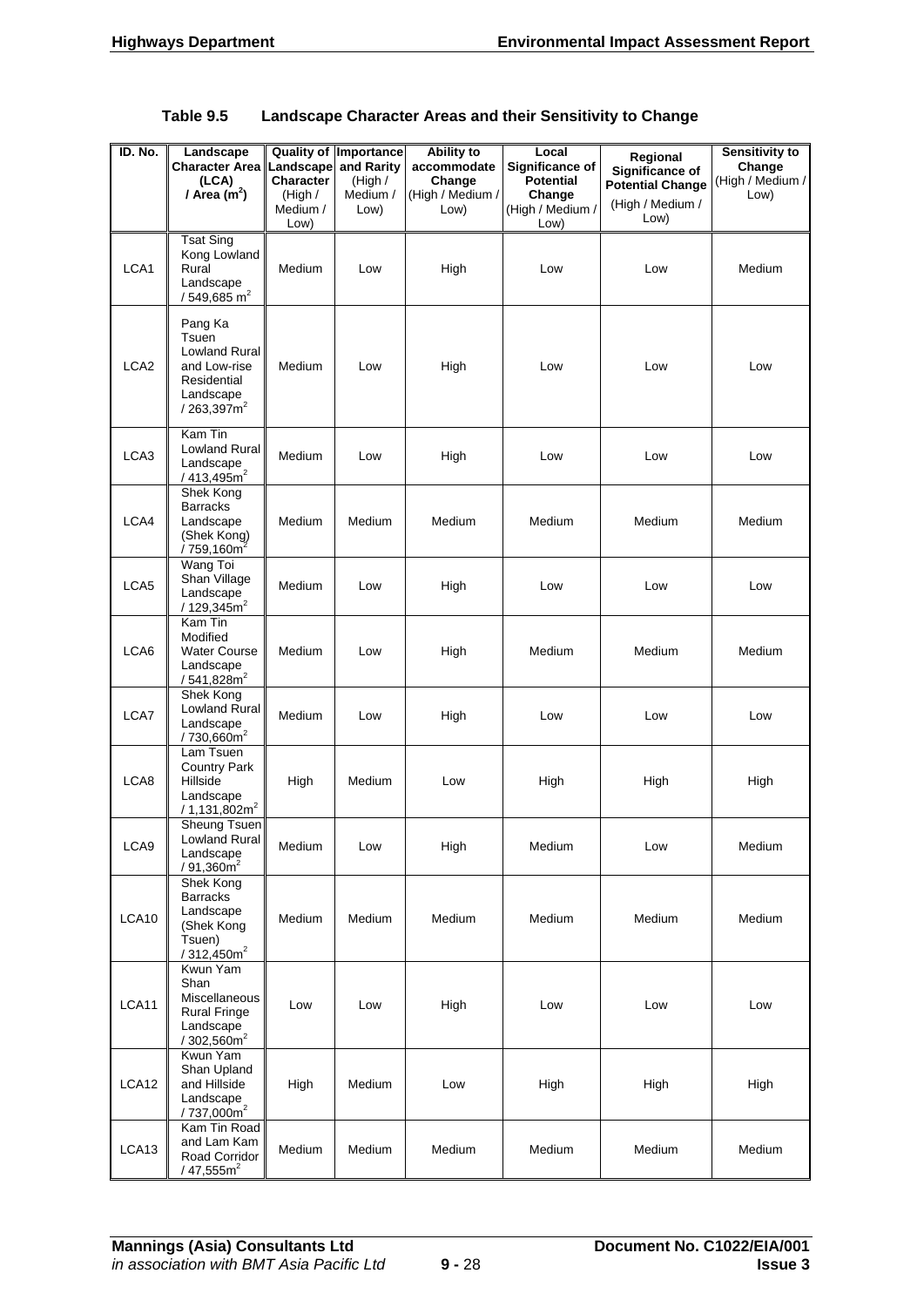#### *Existing Trees*

- 9.73 The main concentrations of existing trees are located in the eastern portion of the site on the existing embankments and cut slopes although there is intermittent tree planting throughout its entire length. A preliminary tree survey for the route alignment was undertaken by the consultants and a total of approximately 1763 trees composed of 91 species were identified. Figure 9.3 shows the location of the existing trees while Appendix I1 contains the tree survey schedule. A detailed tree survey and tree removal application will be prepared and submitted for approval by the relevant government departments in accordance with ETWB TCW No. 3/2006, 'Tree Preservation' during the detailed design phase of the project. This more detailed information will be used to identify further opportunities for the modification of the scheme proposals and preserve additional trees.
- 9.74 The dominant species identified in the tree survey include *Melaleuca quinquenervia, Celtis sinensis, Macaranga tanarius, Acacia confusa, Bauhinia variegata, Ficus microcarpa, Casuarina equisetifolia* and *Hibiscus tiliaceus*. Except for *Macaranga tanarius* which is a common native tree species spontaneously colonizing disturbed habitats, the other dominant tree species are extensively planted locally. Approximately 188 large *Melaleuca quinquenervia,* located within the Study Area, were planted alongside the road to create an avenue effect similar to a number of rural roads within the New Territories. These trees are relatively large and make significant contribution to the landscape of the road corridor.
- 9.75 Being located close to the edge of the carriageway of Lam Kam Road and Kam Tin Road, the majority of the surveyed trees are frequently disturbed by road traffic (e.g. mechanical damage from the passage of large vehicles). Of the total 1763 numbers of trees assessed on site, 814 numbers (or 46.2%) trees were found to have a relatively poor physical form, including 337 numbers of trees that were found to have a poor health condition. In addition 33 numbers of trees were found to be dead.
- 9.76 Some 91 tree species were recorded during the preliminary tree survey, 50 species are exotic / introduced species (including 11 fruit tree species) which were previously planted at the site. The remaining 41 species are native, among which *Celtis sinensis* (190 nos. / 10.8%), *Macaranga. tanarius* (76 nos. / 4.3%), *Ficus hispida* (39nos. / 2.3%), *Ficus microcarpa* (38 nos. / 2.2%), *Litsea glutinosa* (30nos. / 1.7%) and *Bridelia tomentosa* (13nos. / 0.8%) being the most dominant at the site. All these native tree species typically spontaneously colonize disturbed or human modified habitats such as roadside or wasteland, although *Celtis sinensis* and *Ficus microcarpa* are also widely planted along roadsides locally.
- 9.77 Although no trees which meet the criteria for an Old and Valuable Tree or Important Trees as defined by ETWB TCW No. 29/2004 and ETWB TCW No. 3/2006 or rare or protected tree species were recorded during the survey the Study Area does contain a number of relatively large roadside trees which will be preserved wherever possible. The proposals have been designed to avoid the location of these trees where practicable. As described in section 9.35 above the Option B Alternative Alignment was designed to avoid a number of significant trees and tree groups. The adoption of this option would allow the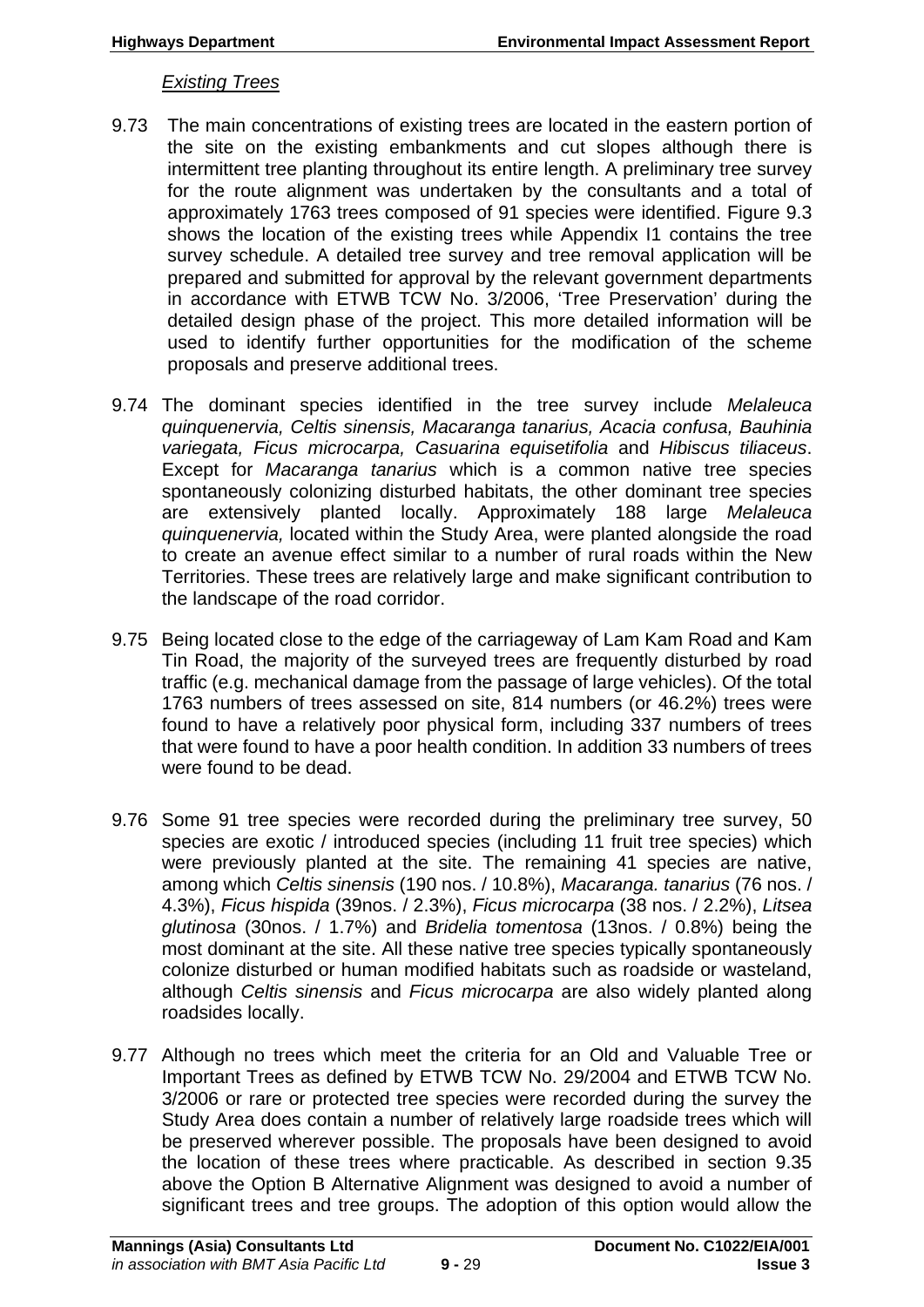preservation of an additional 46 number of trees. These proposals will be further refined during the detailed design stage of the project to explore further opportunities for tree retention.

#### *Tree Retention*

9.78 The tree survey report preliminarily identifies that out of the total 1763 nos. trees, 1286 nos. are to be retained at their original location. These retained trees include approximately 107 numbers of the large *Melaleuca quinquenervia*  planted in the past to create an avenue effect.

#### *Tree Transplantation Proposals*

9.79 Where trees cannot be retained in-situ, the general presumption is to conduct transplanting where this is justified. The feasibility and need for transplanting is determined on a case-by-case basis according to key factors such as species, access, tree health and amenity value. Therefore it is recommended that some 6 trees are transplanted to new locations within the road corridor.

#### *Tree Felling Proposals*

9.80 The remaining 431 nos. trees are in conflict with the road upgrading proposals, will not make good candidates for transplantation and so are recommended for felling. In addition a further 33 dead trees will be removed for public safety and arboricultural reasons.

#### *Tree Survey Summary*

9.81 Table 9.6 summarizes the findings of the preliminary tree survey and the proposed treatment of the existing trees.

#### **Table 9.6 Summary of Tree Recommendations**

| <b>Recommended Treatment</b>                                                        | <b>Tree Numbers</b> |
|-------------------------------------------------------------------------------------|---------------------|
| <b>Tree Retention</b><br>(Including 30 nos. of retained trees<br>requiring pruning) | 1286                |
| <b>Tree Transplantation</b>                                                         | ี                   |
| <b>Tree Felling</b>                                                                 | 431                 |
| Total                                                                               | 1723                |

*Note: It is also recommended that the 33 dead trees and 7 nos. Leucaena leucocephala identified during the survey be removed.*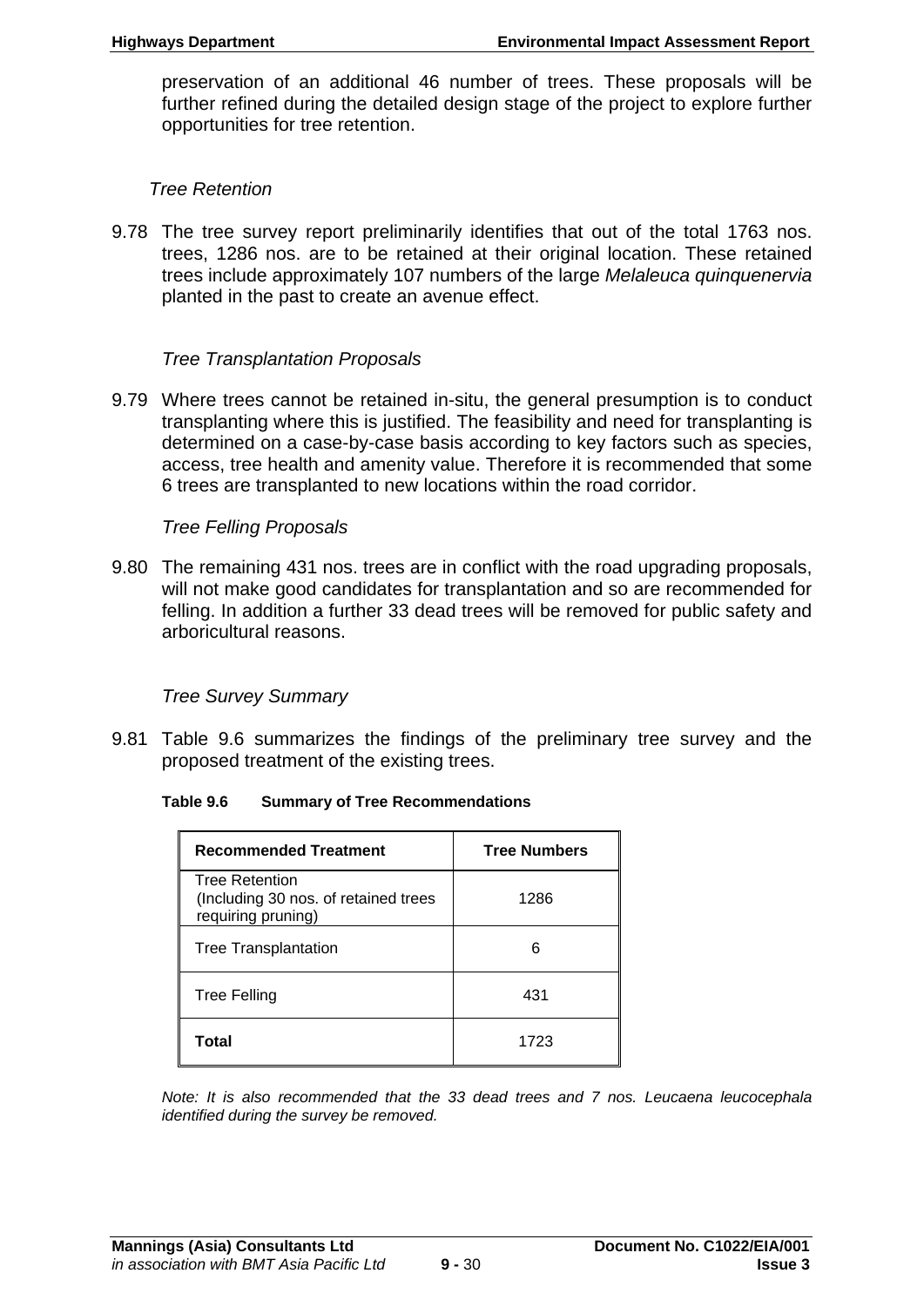9.82 The preservation of existing trees particularly the large *Melaleuca quinquenervia* which were planted to create an avenue effect and the trees with a trunk diameter of larger than 500mm was an important consideration in the design of the scheme proposals. These scheme proposals were further reviewed during the development of Option B to identify opportunities for further tree preservation. Table 9.7 below provides a summary of the potential tree impacts under Options A and B, and the potential impacts on the large trees.

| Table 9.7 | <b>Summary of Tree Recommendations for Options A and B</b> |
|-----------|------------------------------------------------------------|
|           |                                                            |

| <b>Recommended Treatment</b>                                                   | <b>Tree Numbers</b> |                 |  |
|--------------------------------------------------------------------------------|---------------------|-----------------|--|
|                                                                                | <b>Option A</b>     | <b>Option B</b> |  |
| <b>Tree Retention</b>                                                          |                     |                 |  |
| Overall tree retention                                                         | 1240                | 1286            |  |
| Melaleuca quinquenervia                                                        | 294                 | 335             |  |
| Trees with a trunk diameter of larger<br>than 500mm                            | 203                 | 224             |  |
| Trees requiring pruning                                                        | 30                  | 30              |  |
| <b>Tree Transplantation</b>                                                    | 29                  | 6               |  |
| <b>Tree Felling</b>                                                            | 454                 | 431             |  |
| (i) Nos. of Melaleuca quinquenervia<br>to be felled.                           | 184                 | 152             |  |
| (ii) Nos. of trees with a trunk diameter<br>of larger than 500mm to be felled. | 92                  | 81              |  |
| <b>Total</b>                                                                   | 1723                | 1723            |  |

*Note: It is also recommended that the 33 dead trees and 7 nos. Leucaena leucocephala identified during the survey be removed.* 

9.83 Based on the summary above it is apparent that the careful design of the scheme proposals will allow the preservation of the majority of the existing trees particularly those which have importance to the landscape character and visual amenity of the road corridor. However it should be noted that upgrading of the road including the widening of the carriageway can only adopt a parallel alignment to the tree lined existing road and so even with a combination of parallel or asymmetrical widening there is likely to be some impact on the existing trees. However the proposals have sought to minimise this potential impact wherever possible while also responding to concerns for road safety and engineering feasibility. The proposed treatment of the existing trees will be subject to the tree removal application which will be submitted to Lands Department for approval in the detailed design stage in accordance with ETWB TCW No. 03/2006 'Tree Preservation'.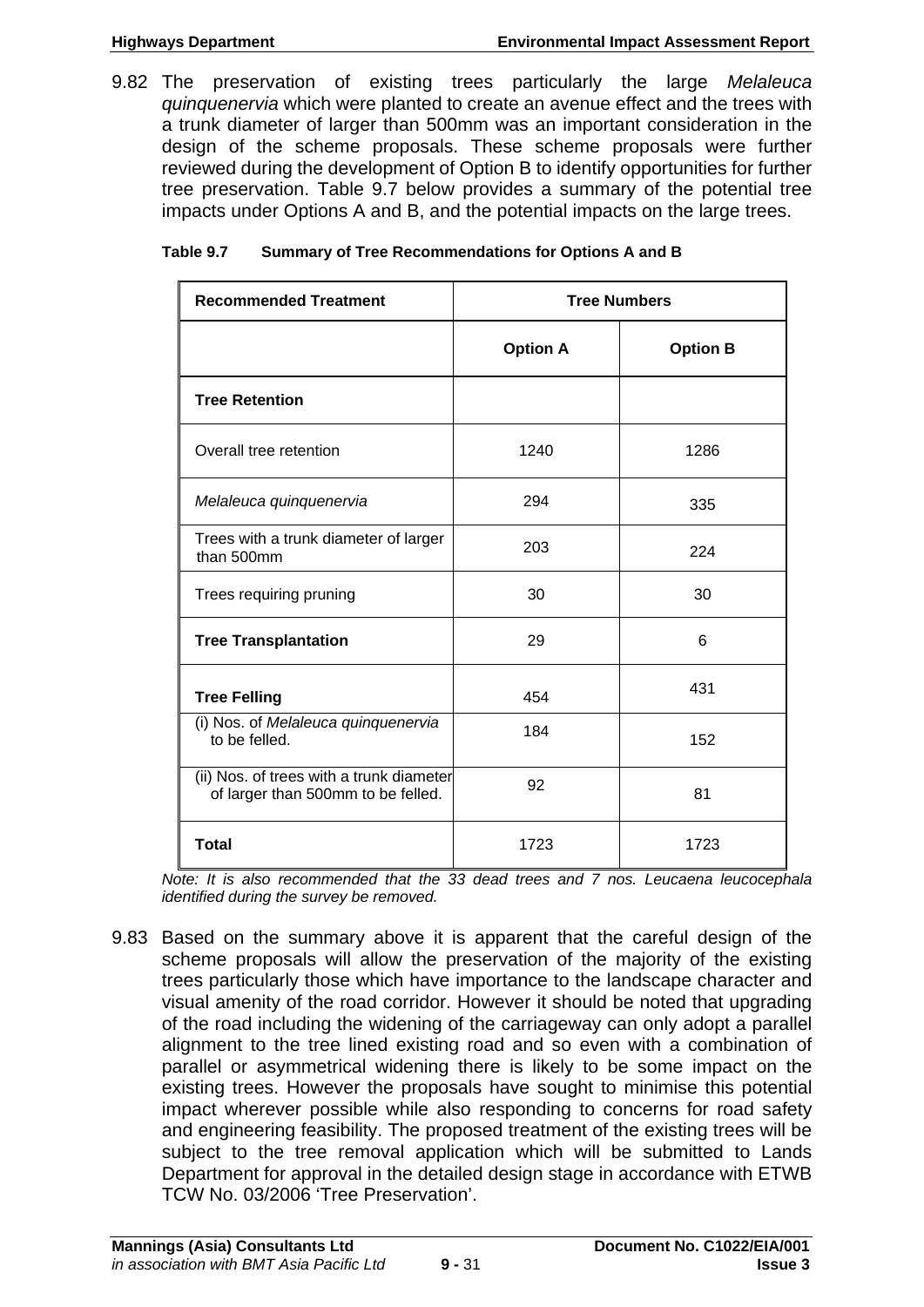#### *Existing Visual Context*

#### *Visual Envelope*

9.84 The Visual Envelope (VE), the area from which the proposed road widening works would be visible is largely limited by the existing vegetation and development lining the road corridor which limits views within the floor of the river valley. Therefore the majority of the engineering structures will only be visible to the village houses immediately adjacent to the road alignment and to vehicle travellers on Kam Tin and Lam Kam Road. As a result the extent of the visual envelope is confined to an area in relatively close proximity to the proposed road alignment. However longer distance, elevated views are available of the valley floor and the road alignment from the surrounding upland areas associated with the Lam Tsuen Country Park however the road corridor forms a small component of these views. The extent of the visual envelope and the locations of the identified VSRs are indicated on Figures 9.6A to C and Figure 9.7 provides an indication of the visual context.

#### *Visual Sensitive Receivers*

- 9.85 VSRs identified within the Zones of Visual Influence (ZVIs) are grouped according to village settlements, housing developments, vehicle travellers and pedestrians and occupational receivers whom have a view of the proposed road widening works. The selected VSRs are representative of the views available to people at each location and include the following:
	- VSR1: Residents of Kiu Tau Tsuen;
	- VSR2: Vehicle Travellers on Kam Tin Road to the north of Shek Kong Barracks (eastbound);
	- VSR3: Pedestrians on Lam Kam Road to the north of Shek Kong Barracks;
	- VSR4: Residents of Pang Ka Tsuen;
	- VSR5: Kam Tin Clinic;
	- VSR6: Residents of Shek Kong San Tsuen;
	- VSR7: Residents of Seasons Villas;
	- VSR8: An education centre within Shek Kong Barracks;
	- VSR9: Residents of Leung Uk Tsuen;
	- VSR10: Pat Heung Police Station;
	- VSR11: Residents of Wang Toi Shan Yau Uk Tsuen;
	- VSR12: Residents of Wang Toi Shan Lo Uk Tsuen;
	- VSR13: Residents of Wang Toi Shan San Tsuen;
	- VSR14: Vehicle Travellers on Kam Tin Road to the south of Wang Toi Shan Ho Lik Pui (eastbound);
	- VSR15: Pedestrians on Kam Tin Road to the north of Shek Kong;
	- VSR16: Residents of Wang Toi Shan Ho Lik Pui;
	- VSR17: Home for aged named Evergreen International (HK) Association;
	- VSR18: Residents of Pine Hill Villa;
	- VSR19: Residents of Cheung Uk Tsuen;
	- VSR20: Residents of Sheung Tsuen San Tsuen;
	- VSR21: Sheung Uk Park;
	- VSR22: Residents of Wong Chuk Yuen;
	- VSR22A: Lam Kam Road near Wong Chuk Yuen (East Bound);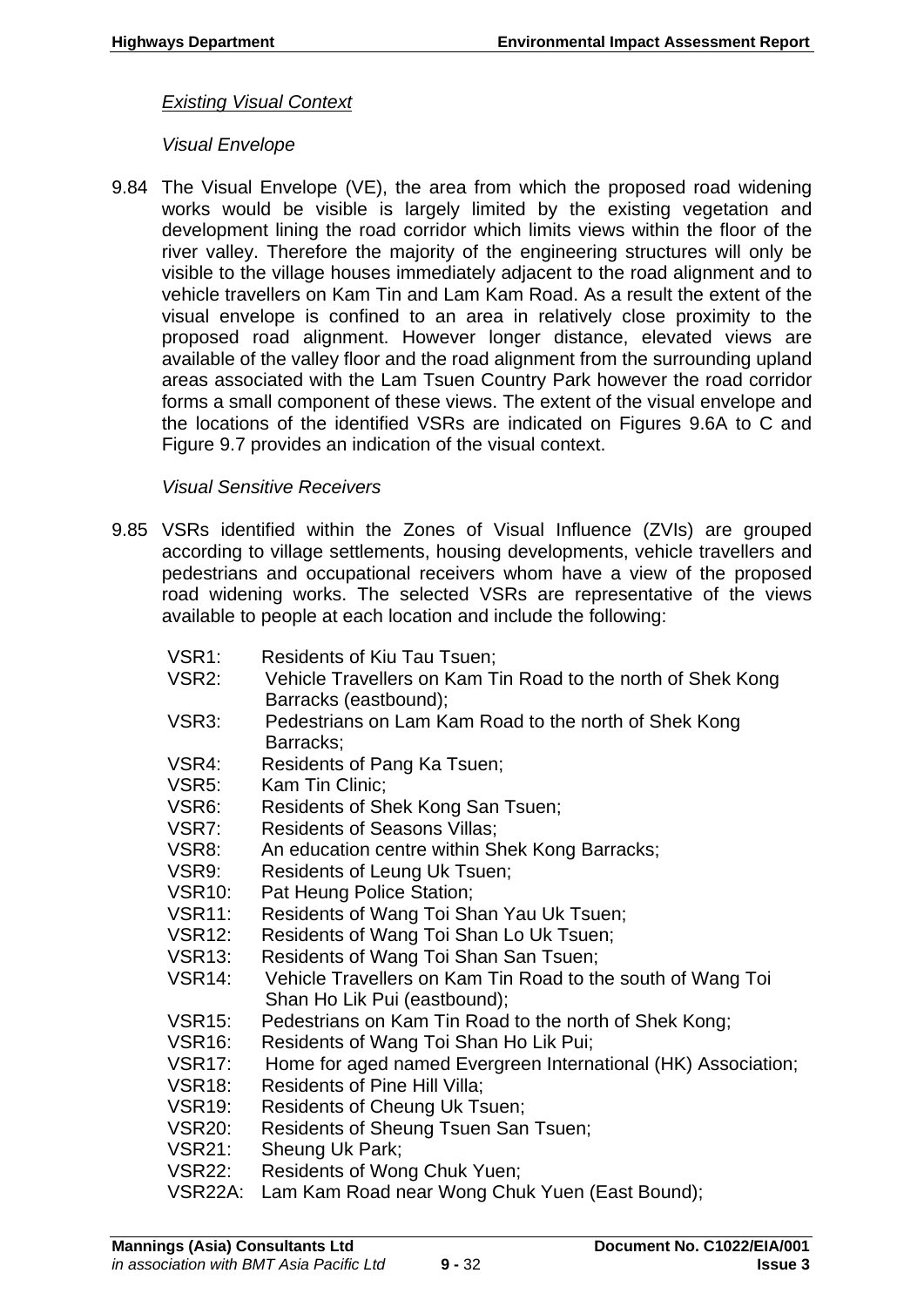- VSR23: Residents of Shek Kong Village;
- VSR24: Residents of Lui Kung Tin;
- VSR25: Visitors to Kadoorie Farm;
- VSR26: Trail Walkers in Lam Tsuen Country Park;
- VSR27: Vehicle Travellers on Lam Kam Road to the south of Wong Chuk Yuen (East Bound);
- VSR28A Vehicle Travellers on Lam Kam Road (West Bound);
- VSR28B: Vehicle Travellers on Lam Kam Road (East Bound);
- VSR28C: Vehicle Travellers on Lam Kam Road (East Bound);
- VSR29: Vehicle Travellers on Kam Tin Road to the south of Seasons Villas (East Bound);
- VSR30: Pedestrians on Kam Tin Road to the south of Wong Chuk Yuen; and
- VSR31: Residents of western Leung Uk Tsuen.
- 9.86 Figures 9.6A to C show the location of the VSRs and Figures 9.7A to B demonstrate the existing visual context. The identified VSRs and the sensitivity of their views towards the proposed scheme are briefly described below.

*VSR 1: Residents of Kiu Tau Tsuen, VSR 4:* VSR4: *Residents of Pang Ka Tsuen* and *VSR 6: Residents of Shek Kong San Tsuen*

9.87 These VSRs have partial and glimpsed views of the proposals due to the extent of the roadside vegetation, roadside structures and vegetation within and adjacent to the village settlements. Views are largely restricted to the houses on the periphery of the settlements due to the low lying nature of the landscape context and the density of the existing development. Despite the restricted nature of available views of the road the sensitivity of these VSRs is high.

*VSR 2: Vehicle Travellers on Kam Tin Road to the north of Shek Kong Barracks (eastbound) and VSR3: Pedestrians on Lam Kam Road to the north of Shek Kong Barracks* 

9.88 These VSRs have open views along the visible section of the existing road corridor. The view is characterised by the existing road and its associated structures, and provides occasional views for a relatively few people. Therefore given the nature of this view it will have a low sensitivity to further change.

*VSR 5: Kam Tin Clinic and VSR8: An education centre within Shek Kong Barracks* 

9.89 These VSRs have similar glimpsed views of the road corridor due to the existing roadside vegetation, the vegetation within the individual sites and the wall / fencing along the boundary of each of the sites. However VSR 5 has a relatively low sensitivity to change and VSR 8 a medium sensitivity to change due in part to the different number of people potentially viewing the proposals from each location.

# *VSR 7: Residents of Seasons Villas*

9.90 The views for residents to the east of the development are screened while residents to the west have partial views of the road corridor. These views are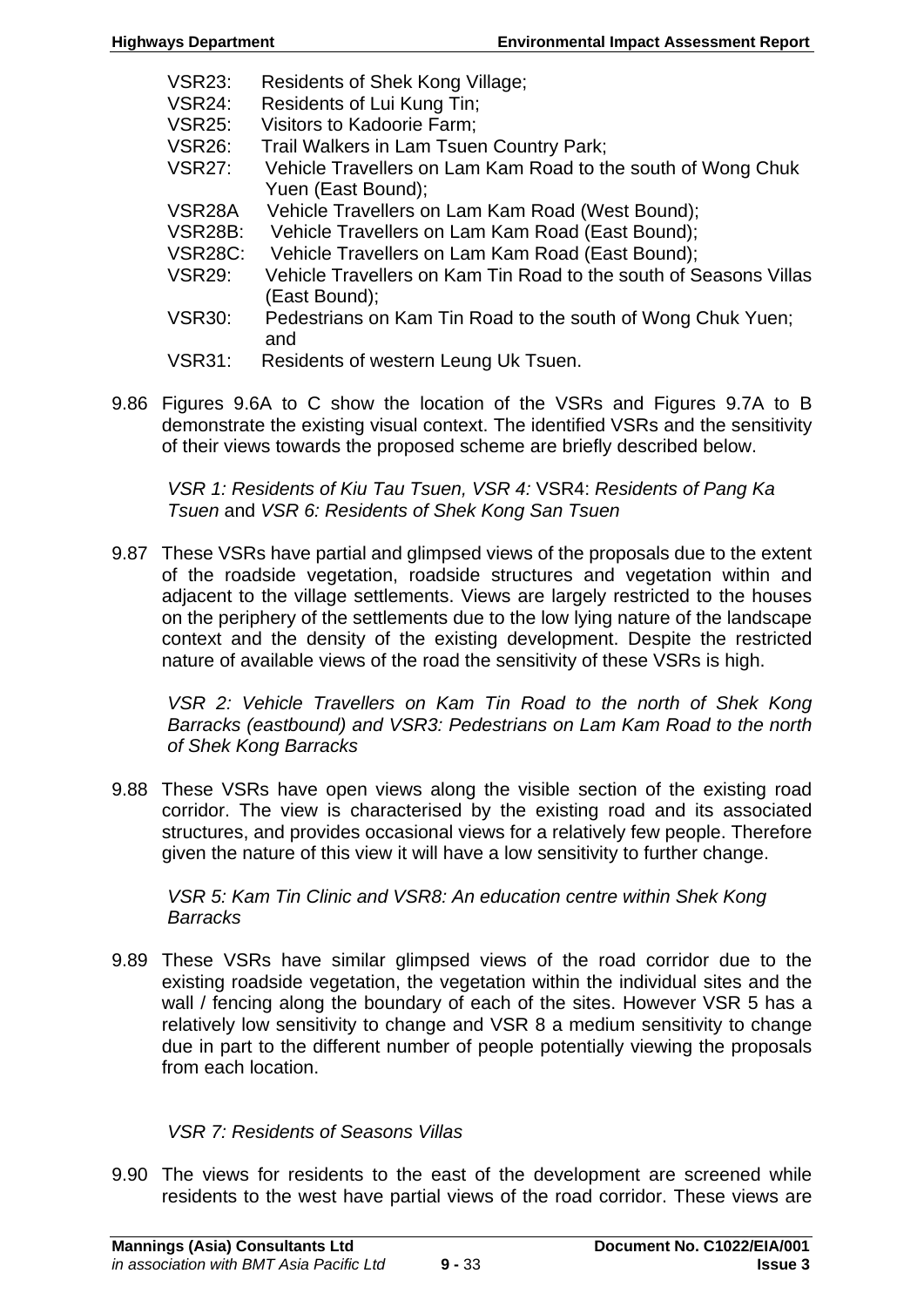also partially blocked by the intervening vegetation and structures. Despite the extent of the available view this VSRs have a high sensitivity to further change as they are residential.

*VSR 9: Residents of Leung Uk Tsuen, VSR10: Pat Heung Police Station, VSR11: Residents of Wang Toi Shan Yau Uk Tsuen, VSR12: Residents of Wang Toi Shan Lo Uk Tsuen, VSR 13: Residents of Wang Toi Shan San Tsuen, VSR16: Residents of Wang Toi Shan Ho Lik Pui and VSR17: Home for aged named Evergreen International (HK) Association* 

9.91 The extent and the nature of the views available to these VSRs are largely similar (except for VSR 16 which has partial views) with all views being glimpsed. This is due to the screening effect of a combination of roadside vegetation and vegetation adjacent each of the VSRs and intervening structures such as boundary walls. The quality of the existing views range from fair to poor and are generally available to an intermediate number of people with the exception of VSR 16 which has a larger number of VSRs. Views of the road corridor are largely restricted to buildings on the edge of settlements adjacent to the road. Therefore despite the similarity in the character of the views the residential VSRs have a high sensitivity to change due to the frequency of views whereas VSR 10 and VSR 17 (both Occupational VSRs) have a sensitivity of low and medium respectively.

*VSR 14: Vehicle Travellers on Kam Tin Road to the south of Wang Toi Shan Ho Lik Pui (eastbound) and VSR15: Pedestrians on Kam Tin Road to the north of Shek Wong* 

9.92 These VSRs have open views along the visible section of the existing road corridor, a view which is characterised by the existing road and its associated structures, and provides occasional views for a relatively few people. Therefore given the nature of this view it will have a low sensitivity to further change.

*VSR 18: Residents of Pine Hill Villa, VSR19: Residents of Cheung Uk Tsuen and VSR20: Residents of Sheung Tsuen San Tsuen* 

9.93 The extent and the nature of the views available to these VSRs are largely similar ranging from partial to glimpsed views. This is due the screening effect of a combination of roadside vegetation, the vegetation adjacent to each of the VSRs and intervening structures such as boundary walls. The quality of the existing views range from fair to poor and are generally available to an intermediate to large number of people. Views of the road corridor are largely restricted to buildings on the edge of settlements adjacent to the road. Therefore despite the restricted nature of the available views the sensitivity of these VSRs to further change is assessed as high due to their being residential and the frequency of views.

*VSR 21: Sheung Uk Park* 

9.94 The recreational users of the park will have partial views of the proposals due to the screening effect of the boundary wall and the vegetation at the edge of the park. Therefore the sensitivity of the views available to these VSRs will be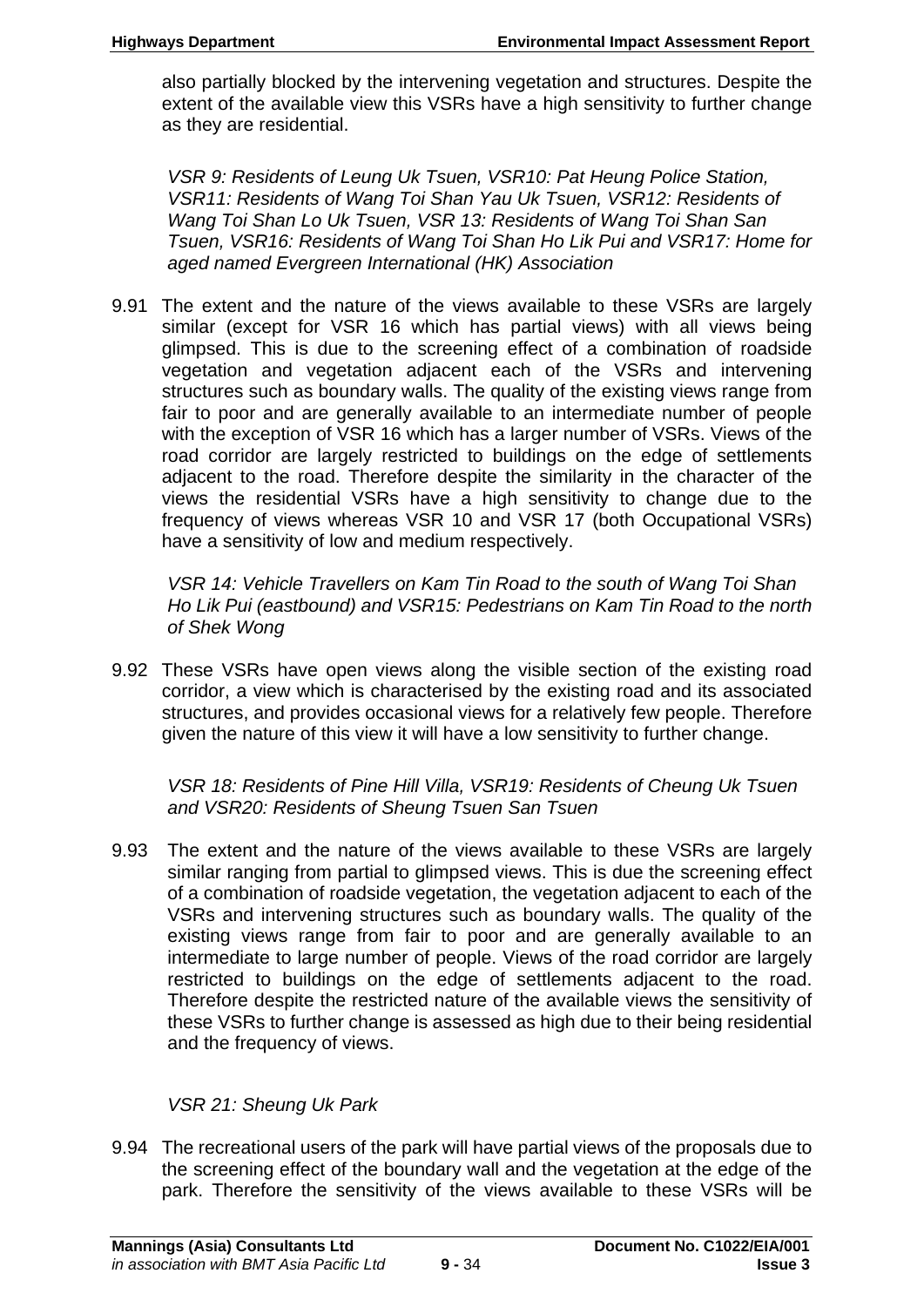medium due to a combination of the relative number of people who use the park, the frequency of their views and the screening effect of the intervening obstacles.

*VSR 22: Residents of Wong Chuk Yuen, VSR23: Residents of Shek Kong Village and VSR24: Residents of Lui Kung Tin* 

9.95 The extent and the nature of the views available to these VSRs are largely similar with glimpsed views of the existing road corridor. This is largely due to the screening effect of a combination of roadside vegetation, the vegetation adjacent to each of the VSRs and intervening structures such as boundary walls. The quality of the existing views range from fair to poor and are generally available to a relatively large number of people. Views of the road corridor are largely restricted to buildings on the edge of settlements adjacent to the road. Therefore despite the restricted availability of views the sensitivity of these VSRs to further change is assessed as high due to their residential nature and the frequency of views.

*VSR 25: Visitors to Kadoorie Farm and VSR 26: Trail Walkers in Lam Tsuen Country Park* 

9.96 Views of the proposals available to visitors to Kadoorie Farm would be largely screened by the existing topography and vegetation both within the Farm site and along the roadsides. The restricted nature of the view is largely due to combination of the screening effect of the existing topography, roadside vegetation and the proximity of the village development to the road alignment. Therefore given the restricted nature of the existing view and the extent of the visible works the sensitivity of the views vailable to VSR 25 are considered to be medium. Depite the greater viewing distance and more panoramic nature of the view the sensitivity of VSR 26 also considered to be medium.

*VSR22A: Lam Kam Road near Wong Chuk Yuen (East Bound), VSR 27: Vehicle Travellers on Lam Kam Road (East Bound), VSR 28A,: Vehicle travellers on Lam Kam Road (West Bound), VSR28B: Vehicle travellers on Lam Kam Road (East Bound), VSR28C: Vehicle travellers on Lam Kam Road (East Bound); VSR29: Vehicle Travellers on Kam Tin Road to the south of Seasons Villas and VSR30: Pedestrians on Kam Tin Road to the south of Wong Chuk Yuen* 

9.97 These VSRs have open views along the visible section of the existing road corridor, a view which is characterised by the existing road and its associated structures, and is provides occasional views for a relatively few people. At the eastern end of the road alignment there is a greater prevalence of roadside slope features due to the more undulating nature of the existing topography. In some locations these features dominate existing views for vehicle travellers and pedestrians. Therefore given the nature of this view it will have a low sensitivity to further change.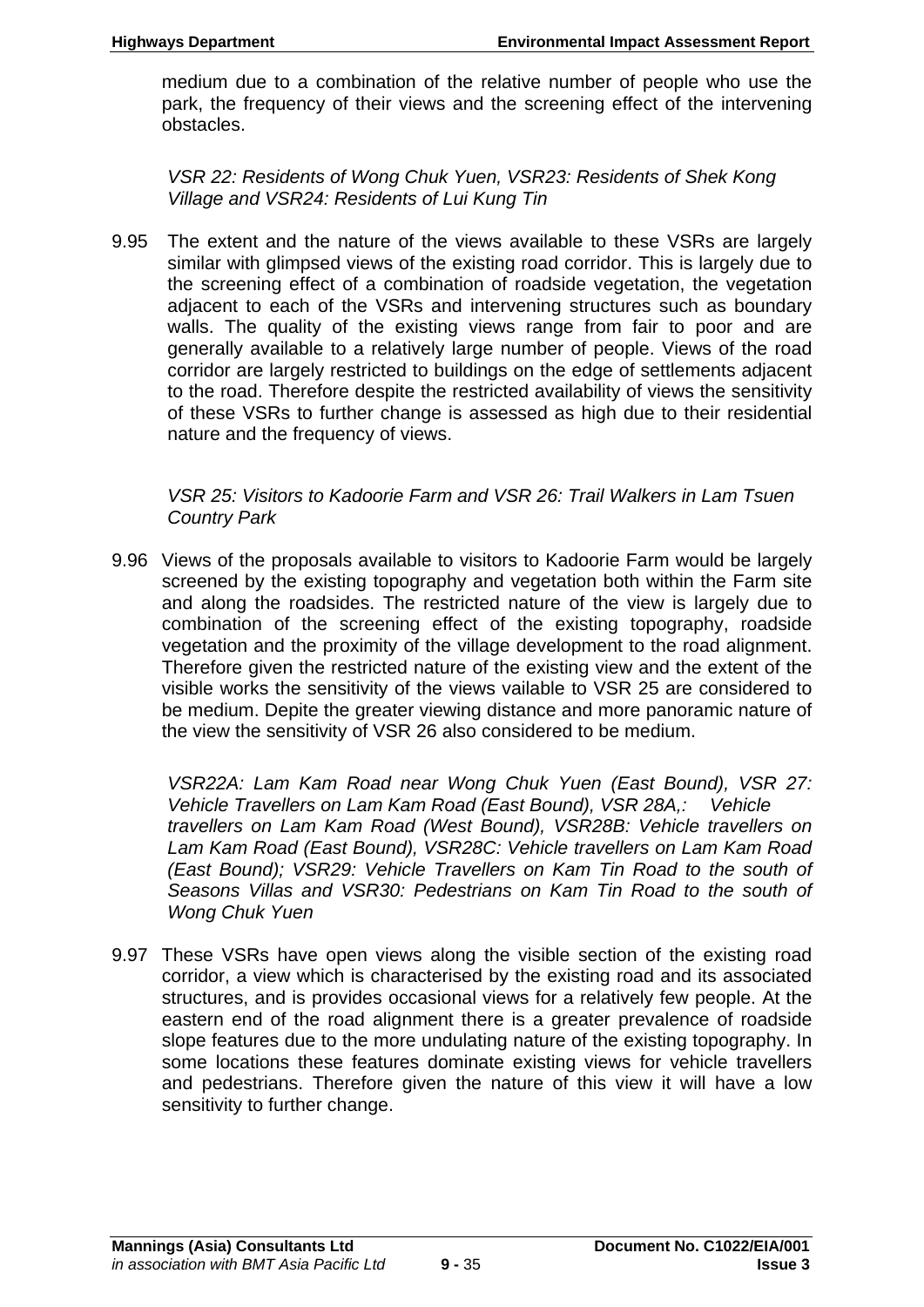*VSR 31: Residents of Western Leung Uk Tsuen* 

- 9.98 The residents on the western side of this village settlement enjoy oblique framed views north towards the existing bridge crossing the tributary of the Kam Tin River. Views are framed to the east and west by existing vegetation which screens views of the road corridor on either side of the bridge. The views are available to an intermediate number of people however due to the frequency of views and the residential nature of this VSR the sensitivity to change is assessed as high.
- 9.99 Table 9.8 below determines the sensitivity of selected VSRs within the VE their ability to accommodate change.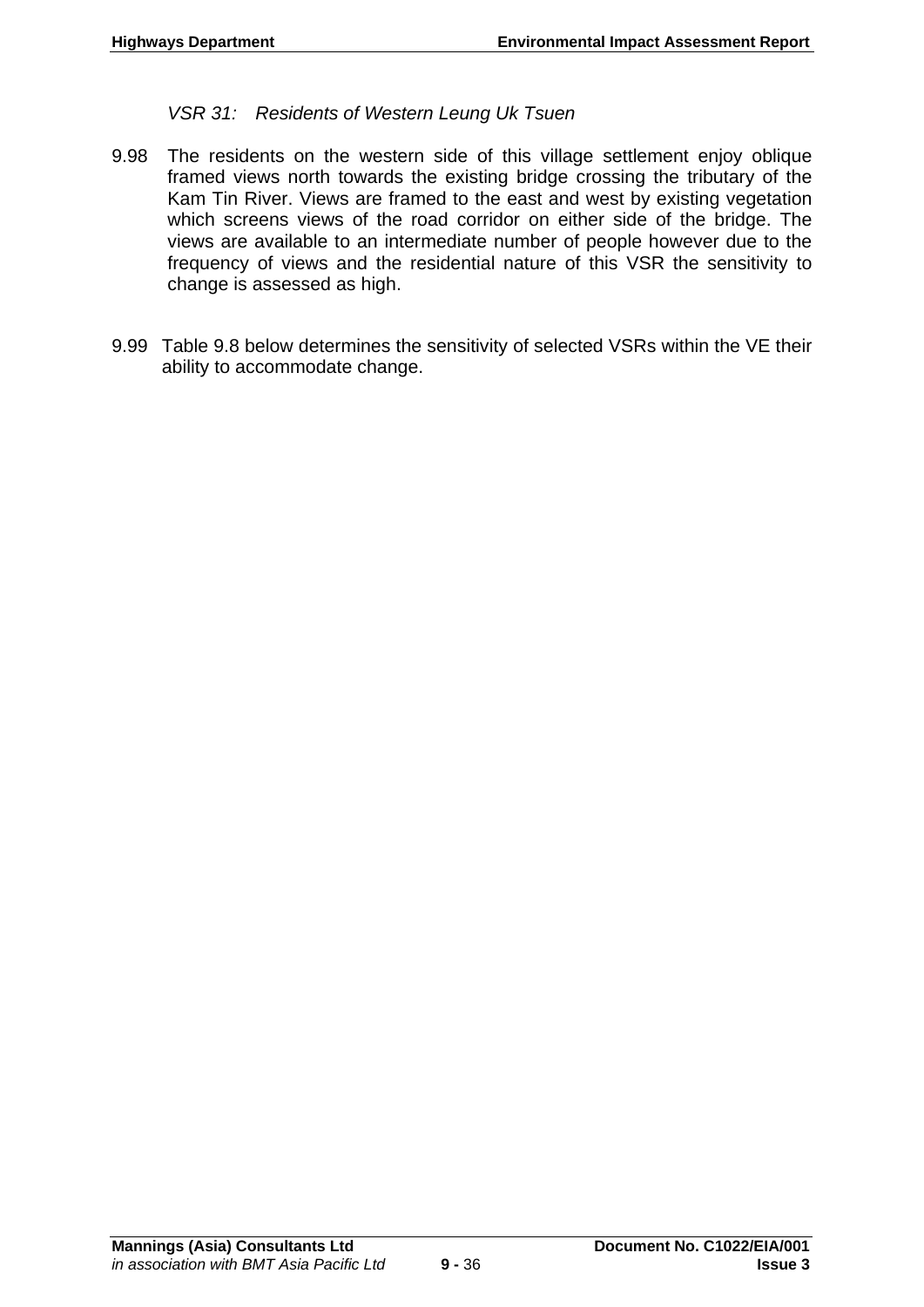#### **Table 9.8 Visual Sensitive Receivers (VSRs) and their Sensitivity to Change**

| ID.<br>No.                 | Key<br><b>Visually</b><br><b>Sensitive</b><br>Receivers<br>$(VSRs)$ /<br>Viewing<br><b>Distance</b>                              | Type of<br><b>VSRs</b>       | Population<br>of Viewers<br>(Large /<br>Intermedia<br>te / Few /<br>Very Few) | Quality<br>οf<br><b>Existin</b><br>g View<br>(Good /<br>Fair /<br>Poor) | <b>Direction</b><br>of Main<br>Views /<br>Availabil<br>ity of<br><b>Alternati</b><br>ve Views<br>(Yes/No) | <b>Amenity of Degree of</b><br><b>Alternative Visibility</b><br><b>Views</b><br>(Good /<br>Fair / Poor) Glimpsed) | (Full /<br>Partial / | Frequency<br>of View<br>(Very<br>Frequent/<br>Frequent/<br>Occasional /<br>Rare) | <b>Sensitivity</b><br>to Change<br>(Low /<br>Medium /<br>High) |
|----------------------------|----------------------------------------------------------------------------------------------------------------------------------|------------------------------|-------------------------------------------------------------------------------|-------------------------------------------------------------------------|-----------------------------------------------------------------------------------------------------------|-------------------------------------------------------------------------------------------------------------------|----------------------|----------------------------------------------------------------------------------|----------------------------------------------------------------|
| <b>VSR</b><br>$\mathbf{1}$ | Residents of<br>Kiu Tau<br>Tsuen<br>/ 105m                                                                                       | Residential                  | Intermediate                                                                  | Poor                                                                    | East / Yes                                                                                                | Poor                                                                                                              | Partial              | Frequent                                                                         | High                                                           |
| VSR <sup>I</sup><br>2      | Vehicle<br><b>Travellers</b><br>on Kam Tin<br>Road to the<br>north of<br>Shek Kong<br><b>Barracks</b><br>(east<br>bound)<br>/ 0m | Vehicle<br><b>Travellers</b> | Intermediate                                                                  | Fair                                                                    | East / No                                                                                                 | N/A                                                                                                               | Full                 | Occasional                                                                       | Low                                                            |
| <b>VSR</b><br>3            | Pedestrians<br>on Kam Tin<br>Road to the<br>north of<br>Shek Kong<br><b>Barracks</b><br>/ 0m                                     | Pedestrians                  | Few                                                                           | Fair                                                                    | East and<br>West / No                                                                                     | N/A                                                                                                               | Full                 | Occasional                                                                       | Low                                                            |
| <b>VSR</b><br>4            | Residents of<br>Pang Ka<br>Tsuen<br>/ 75m                                                                                        | Residential                  | Intermediate                                                                  | Fair                                                                    | South / Yes                                                                                               | Fair                                                                                                              | Glimpsed             | Frequent                                                                         | High                                                           |
| <b>VSR</b><br>5            | Kam Tin<br>Clinic<br>/30m                                                                                                        | Occupational                 | Few                                                                           | Fair                                                                    | North / Yes                                                                                               | Fair                                                                                                              | Glimpsed             | Occasional                                                                       | Low                                                            |
| <b>VSR</b><br>6            | Residents of<br>Shek Kong<br>San Tsuen<br>/ 70m                                                                                  | Residential                  | Intermediate                                                                  | Poor                                                                    | South / Yes                                                                                               | Fair                                                                                                              | Glimpsed             | Frequent                                                                         | High                                                           |
| <b>VSR</b><br>7            | Residents of<br>Seasons<br>Villas<br>/ 125m                                                                                      | Residential                  | Intermediate                                                                  | Poor                                                                    | South / Yes                                                                                               | Fair                                                                                                              | Partial              | Frequent                                                                         | High                                                           |
| <b>VSR</b><br>8            | An<br>education<br>centre<br>Kong<br><b>Barracks</b><br>/ 65m                                                                    | within Shek   Occupational   | Few                                                                           | Fair                                                                    | North / Yes                                                                                               | Fair                                                                                                              | Glimpsed             | Frequent                                                                         | Medium                                                         |
| <b>VSR</b><br>9            | Residents of<br>Leung Uk<br>Tsuen<br>/ 55m                                                                                       | Residential                  | Intermediate                                                                  | Poor                                                                    | North / Yes                                                                                               | Poor                                                                                                              | Glimpsed             | Frequent                                                                         | High                                                           |
| VSR<br>10                  | Pat Heung<br>Police<br>Station<br>/ 40m                                                                                          | Occupational                 | Few                                                                           | Fair                                                                    | South / Yes                                                                                               | Fair                                                                                                              | Glimpsed             | Occasional                                                                       | Low                                                            |
| <b>VSR</b><br>11           | Residents of<br>Wang Toi<br>Shan Yau<br>Uk Tsuen<br>/80m                                                                         | Residential                  | Intermediate                                                                  | Poor                                                                    | South / Yes                                                                                               | Poor                                                                                                              | Glimpsed             | Frequent                                                                         | High                                                           |
| <b>VSR</b><br>12           | Residents of<br>Wang Toi<br>Shan Lo Uk<br>Tsuen<br>/ 45m                                                                         | Residential                  | Intermediate                                                                  | Poor                                                                    | South / Yes                                                                                               | Poor                                                                                                              | Glimpsed             | Frequent                                                                         | High                                                           |
| <b>VSR</b><br>13           | Residents of<br>Wang Toi<br>Shan San<br>Tsuen<br>$^{\prime}$ 60m                                                                 | Residential                  | Intermediate                                                                  | Poor                                                                    | South / Yes                                                                                               | Poor                                                                                                              | Glimpsed             | Frequent                                                                         | High                                                           |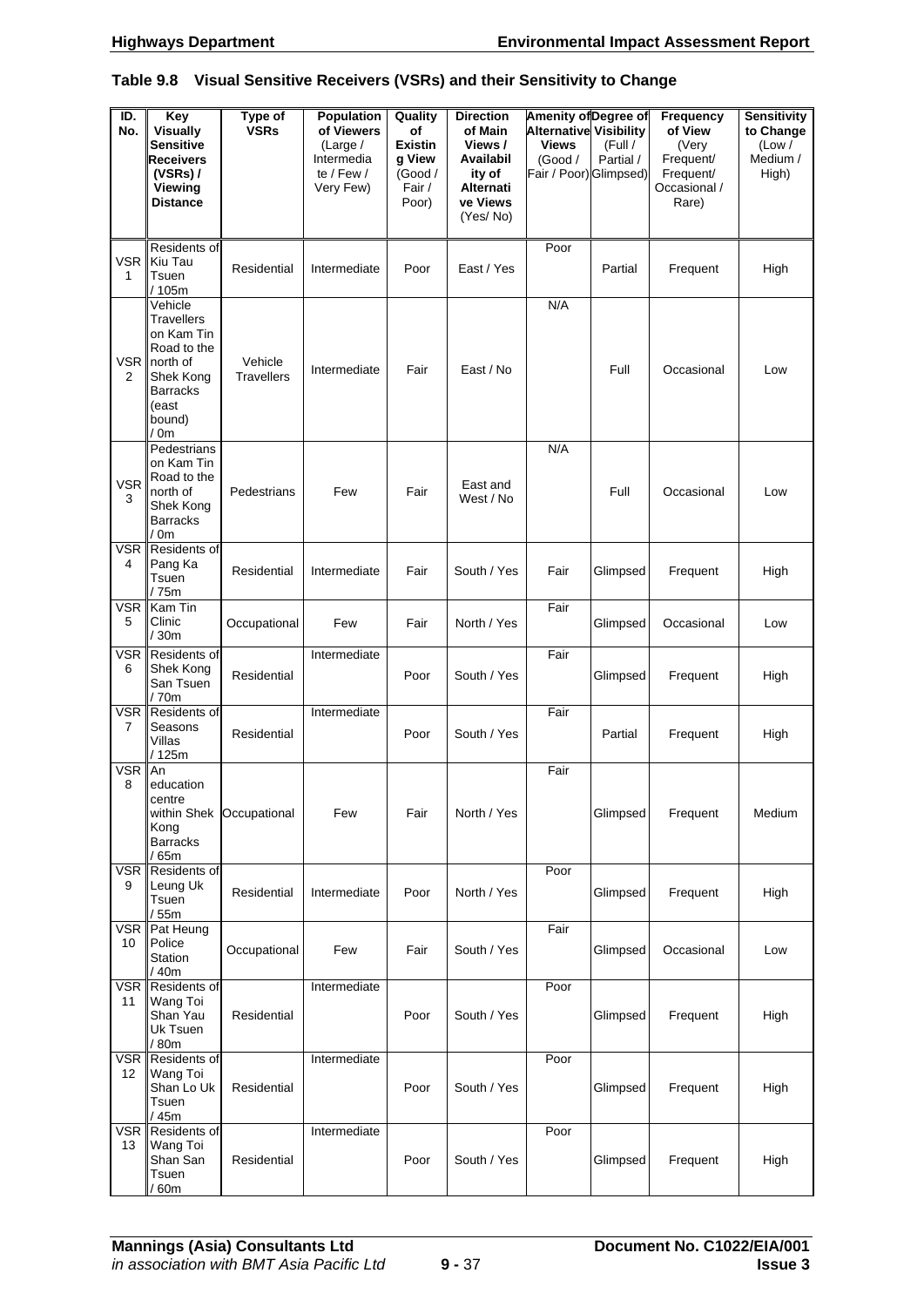| ID.<br>No.        | Key<br><b>Visually</b>                                                                                                          | Type of<br><b>VSRs</b>       | Population<br>of Viewers                          | Quality<br>οf                                          | <b>Direction</b><br>of Main                                         | <b>Amenity of Degree of</b><br><b>Alternative Visibility</b> |                      | Frequency<br>of View                                     | Sensitivity<br>to Change    |
|-------------------|---------------------------------------------------------------------------------------------------------------------------------|------------------------------|---------------------------------------------------|--------------------------------------------------------|---------------------------------------------------------------------|--------------------------------------------------------------|----------------------|----------------------------------------------------------|-----------------------------|
|                   | <b>Sensitive</b><br><b>Receivers</b><br>$(VSRs)$ /<br><b>Viewing</b><br><b>Distance</b>                                         |                              | (Large /<br>Intermedia<br>te / Few /<br>Very Few) | <b>Existin</b><br>g View<br>(Good /<br>Fair /<br>Poor) | Views /<br>Availabil<br>ity of<br>Alternati<br>ve Views<br>(Yes/No) | <b>Views</b><br>(Good /<br>Fair / Poor) Glimpsed)            | (Full /<br>Partial / | (Very<br>Frequent/<br>Frequent/<br>Occasional /<br>Rare) | (Low /<br>Medium /<br>High) |
| <b>VSR</b><br>14  | Vehicle<br><b>Travellers</b><br>on Kam Tin<br>Road to the<br>south of<br>Wang Toi<br>Shan Ho Lik<br>Pui (East<br>Bound)<br>/ 0m | Vehicle<br><b>Travellers</b> | Intermediate                                      | Fair                                                   | East / No                                                           | N/A                                                          | Full                 | Occasional                                               | Low                         |
| <b>VSR</b><br>15  | Pedestrians<br>on Kam Tin<br>Road to the<br>north of<br>Shek Kong<br>/ 0m                                                       | Vehicle<br><b>Travellers</b> | Intermediate                                      | Fair                                                   | East / No                                                           | N/A                                                          | Full                 | Occasional                                               | Low                         |
| <b>VSR</b><br>16  | Residents of<br>Wang Toi<br>Shan Ho Lik<br>Pui<br>/60m                                                                          | Residential                  | Large                                             | Poor                                                   | South / Yes                                                         | Fair                                                         | Partial              | Frequent                                                 | High                        |
| <b>VSR</b><br>17  | Home for<br>aged named<br>Evergreen<br>International<br>(HK)<br>Association<br>/55m                                             | Residential                  | Intermediate                                      | Fair                                                   | North / Yes                                                         | Fair                                                         | Glimpsed             | Frequent                                                 | Medium                      |
| <b>VSR</b><br>18  | Residents of<br>Pine Hill<br>Villa<br>/ 85m                                                                                     | Residential                  | Intermediate                                      | Fair                                                   | South and<br>West<br>/ Yes                                          | Fair                                                         | Glimpsed             | Frequent                                                 | High                        |
| <b>VSR</b><br>19  | Residents of<br>Cheung Uk<br>Tsuen<br>/ 150m                                                                                    | Residential                  | Large                                             | Poor                                                   | East / Yes                                                          | Fair                                                         | Partial              | Frequent                                                 | High                        |
| <b>VSR</b><br>20  | Residents of<br>Sheung<br>Tsuen San<br>Tsuen<br>55m                                                                             | Residential                  | Large                                             | Poor                                                   | East and<br>West<br>/ Yes                                           | Poor                                                         | Partial              | Frequent                                                 | High                        |
| <b>VSR</b><br>21  | Sheung Uk<br>Park<br>/25m                                                                                                       | Recreational<br><b>Users</b> | Few                                               | Fair                                                   | East / Yes                                                          | Fair                                                         | Partial              | Frequent                                                 | Medium                      |
| <b>VSR</b><br>22  | Residents of<br>Wong Chuk<br>Yuen<br>/ 75m                                                                                      | Residential                  | Large                                             | Fair                                                   | South and<br>West<br>/ Yes                                          | Fair                                                         | Glimpsed             | Frequent                                                 | High                        |
| <b>VSR</b><br>22A | Lam Kam<br>Road near<br>Wong Chuk<br>Yuen (East<br>Bound) / 0m                                                                  | Vehicle<br><b>Travellers</b> | Large                                             | Good                                                   | West / No                                                           | N/A                                                          | Full                 | Occasional                                               | Low                         |
| <b>VSR</b><br>23  | Residents of<br>Shek Kong<br>Village<br>/185m                                                                                   | Residential                  | Large                                             | Poor                                                   | North / Yes                                                         | Poor                                                         | Glimpsed             | Frequent                                                 | High                        |
| VSR<br>24         | Residents of<br>Lui Kung Tin<br>/50m                                                                                            | Residential                  | Large                                             | Poor                                                   | North / Yes                                                         | Poor                                                         | Glimpsed             | Frequent                                                 | High                        |
| <b>VSR</b><br>25  | Visitors to<br>Kadoore<br>Farm<br>/60m                                                                                          | <b>Trail Walkers</b>         | Few                                               | Fair                                                   | North / Yes                                                         | Fair                                                         | Partial              | Occasional                                               | Medium                      |
| <b>VSR</b><br>26  | Trail<br>Walkers in<br>Lam Tsuen<br>Country<br>Park                                                                             | <b>Trail Walkers</b>         | Few                                               | Fair                                                   | South and<br>West<br>/ Yes                                          | Fair                                                         | Partial              | Occasional                                               | Medium                      |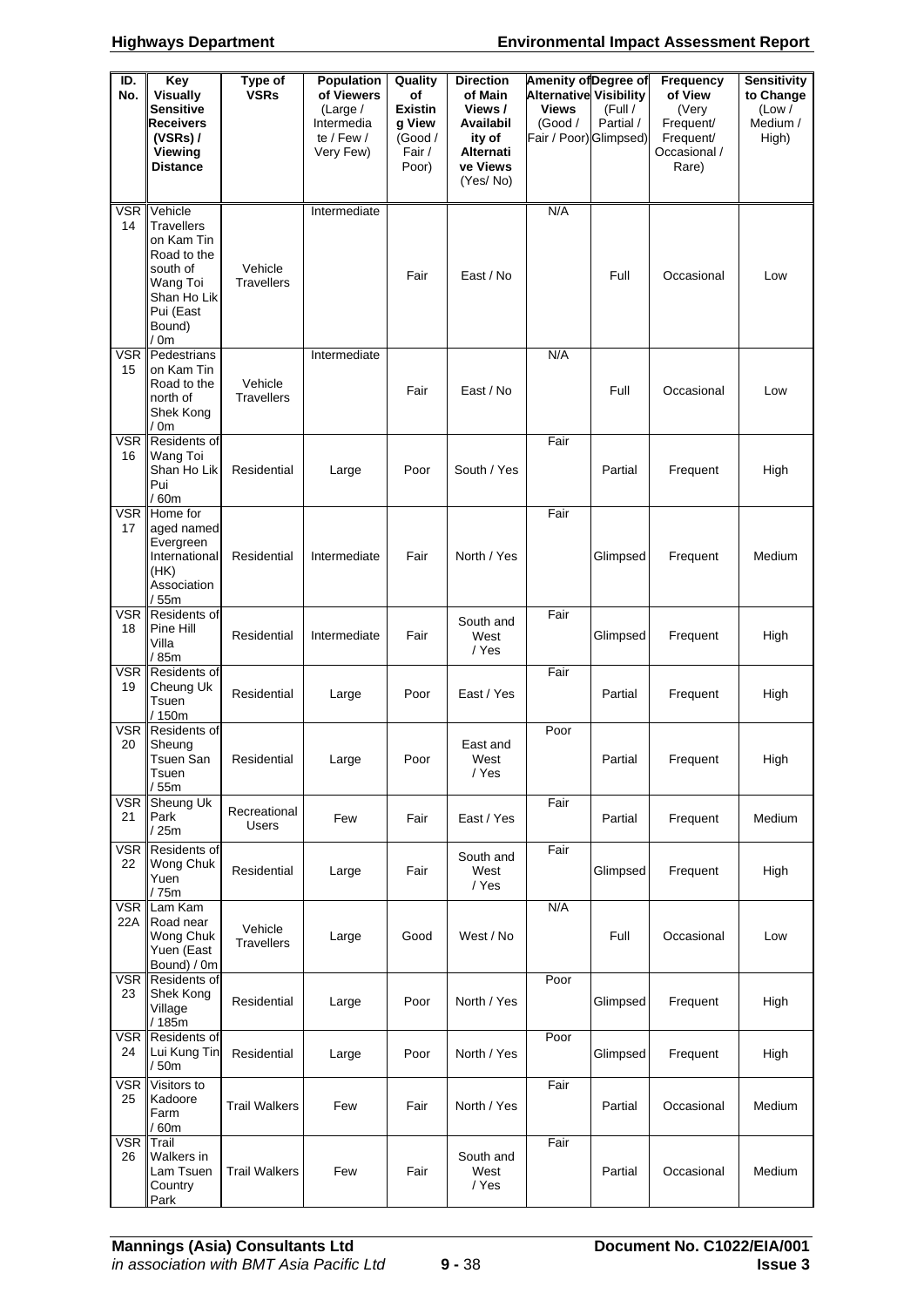| ID.<br>No.        | Key<br><b>Visually</b>                                                                                                | Type of<br><b>VSRs</b>       | Population<br>of Viewers                          | Quality<br>οf                                          | <b>Direction</b><br>of Main                                        | <b>Amenity of Degree of</b><br><b>Alternative Visibility</b> |                      | <b>Frequency</b><br>of View                              | <b>Sensitivity</b><br>to Change |
|-------------------|-----------------------------------------------------------------------------------------------------------------------|------------------------------|---------------------------------------------------|--------------------------------------------------------|--------------------------------------------------------------------|--------------------------------------------------------------|----------------------|----------------------------------------------------------|---------------------------------|
|                   | <b>Sensitive</b><br><b>Receivers</b><br>$(VSRs)$ /<br><b>Viewing</b><br>Distance                                      |                              | (Large /<br>Intermedia<br>te / Few /<br>Very Few) | <b>Existin</b><br>g View<br>(Good /<br>Fair /<br>Poor) | Views/<br>Availabil<br>ity of<br>Alternati<br>ve Views<br>(Yes/No) | <b>Views</b><br>(Good /<br>Fair / Poor) Glimpsed)            | (Full /<br>Partial / | (Very<br>Frequent/<br>Frequent/<br>Occasional /<br>Rare) | (Low /<br>Medium /<br>High)     |
|                   | /360m                                                                                                                 |                              |                                                   |                                                        |                                                                    |                                                              |                      |                                                          |                                 |
| <b>VSR</b><br>27  | Vehicle<br><b>Travellers</b><br>on Lam<br>Kam Road<br>to the south<br>of Wong<br>Chuk Yuen<br>(East<br>Bound)<br>/ 0m | Vehicle<br><b>Travellers</b> | Intermediate                                      | Fair                                                   | East / No                                                          | N/A                                                          | Full                 | Occasional                                               | Low                             |
| <b>VSR</b><br>28A | Vehicle<br>Travellers<br>on Lam<br>Kam Road<br>(West<br>Bound)<br>/ 0m                                                | Vehicle<br><b>Travellers</b> | Intermediate                                      | Fair                                                   | West / No                                                          | N/A                                                          | Full                 | Occasional                                               | Low                             |
| VSR<br>28B        | Vehicle<br>Travellers<br>on Lam<br>Kam Road<br>(East<br>Bound)<br>/ 0m                                                | Vehicle<br><b>Travellers</b> | Intermediate                                      | Fair                                                   | West / No                                                          | N/A                                                          | Full                 | Occasional                                               | Low                             |
| <b>VSR</b><br>28C | Vehicle<br>Travellers<br>on Lam<br>Kam Road<br>(East<br>Bound)<br>/ 0m                                                | Vehicle<br><b>Travellers</b> | Intermediate                                      | Fair                                                   | West / No                                                          | N/A                                                          | Full                 | Occasional                                               | Low                             |
| <b>VSR</b><br>29  | Vehicle<br>Travellers<br>on Kam Tin<br>Road to the<br>South of<br>Seasons<br>Villas<br>/ 0m                           | Vehicle<br>Travellers        | Intermediate                                      | Poor                                                   | East and<br>West / No                                              | N/A                                                          | Full                 | Occasional                                               | Low                             |
| <b>VSR</b><br>30  | Pedestrians<br>on Kam Tin<br>Road to the<br>south of<br>Wong Chuk<br>Yuen<br>/ 0m                                     | Pedestrians                  | Intermediate                                      | Poor                                                   | East and<br>West / No                                              | N/A                                                          | Full                 | Occasional                                               | Low                             |
| <b>VSR</b><br>31  | Residents of<br>Western<br>Leung Uk<br>Tsuen<br>40m                                                                   | Residential                  | Few                                               | Fair                                                   | North and<br>West<br>/ Yes                                         | Fair                                                         | Partial              | Frequent                                                 | High                            |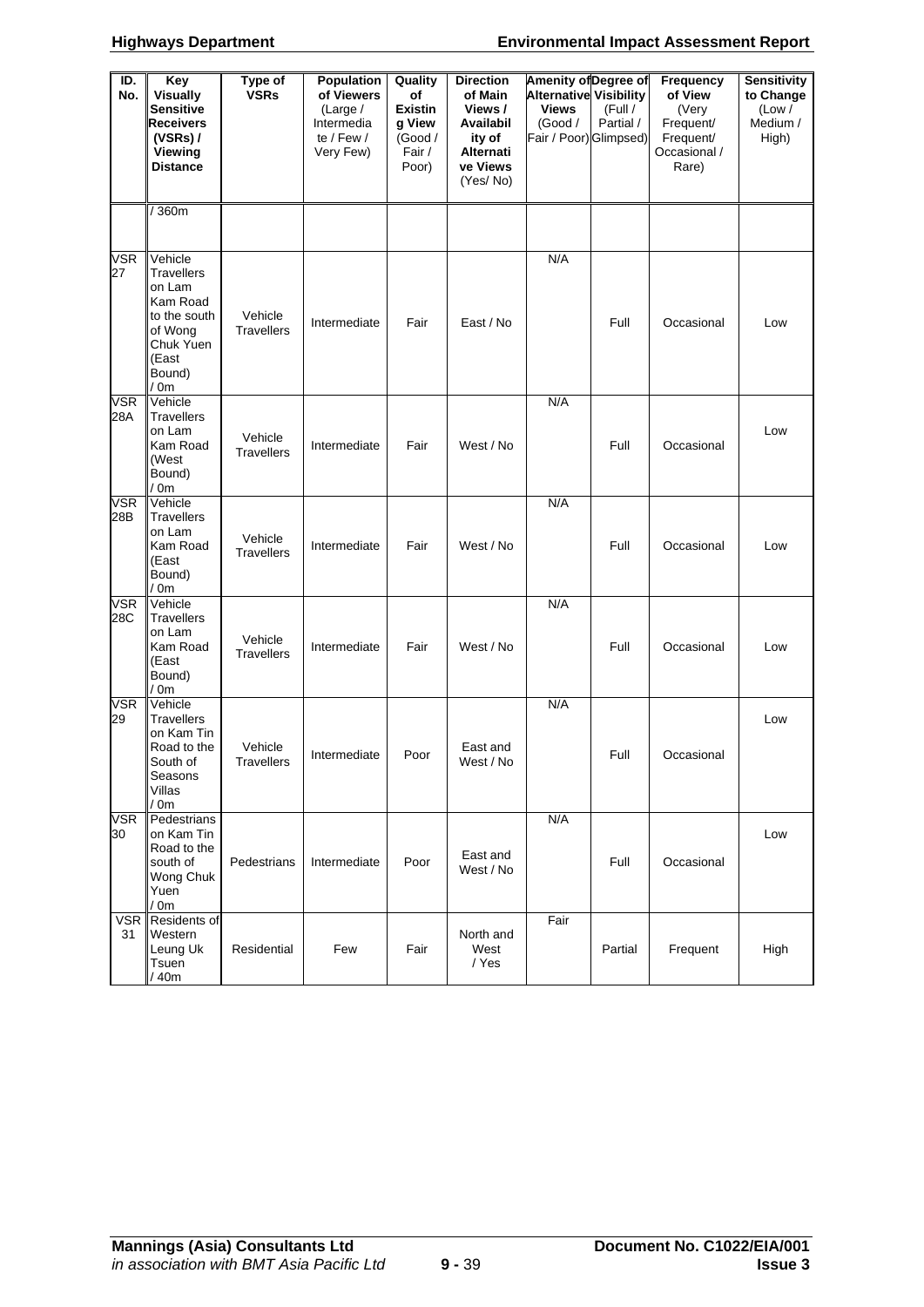#### **Landscape Impact Assessment**

## *Sources of Landscape Impacts*

9.100 The main landscape impacts will be limited to the road corridor and will involve the loss of existing trees and amenity areas with the proposed road widening impacting on the existing roadside verges, the creation of new cut slopes and retaining structures (based on existing structures), and the construction of highway structures including the widening of the existing bridge.

# *Construction Phase*

- 9.101 During the construction phase, works will be limited to the area within the works boundary adjacent to the existing carriageway. The proposed scheme will involve the re-grading of the existing road embankment and cut slopes, and widening of the road footprint. Many of the potential impacts will arise from the loss of landscape resources and the temporary degradation of the existing landscape character caused by the construction work activities e.g. limited loss of existing trees, exposure of earthworks, re-grading of existing slopes, construction of new carriageway or widening of the exiting carriageway, construction of new pedestrian footpaths and the widening of the bridge over the tributary to the Kam Tin River to the south of Pat Heung. The areas surrounding the existing road corridor will be also disturbed due to the temporary works areas and contractor's compounds.
- 9.102 For the widened section of the proposed scheme there will inevitably be a loss of existing roadside vegetation. Although the road corridor is one characterised by the existing carriageway and its associated structures the loss of roadside planting will be a significant impact as it currently provides an important landscape and visual buffer between the road and adjacent areas. Based on the current preliminary recommendations some 1286 trees would be retained in-situ, 6 transplanted to new locations within the road corridor and 431 felled. However it should be noted that these recommendations are preliminary in nature and further opportunities for tree preservation will be explored during the detailed design stage of the project.

# *Operational Phase*

- 9.103 The main impacts during the operational phase will be limited to the introduction of the new retaining structures largely located in the central and eastern portions of the road alignment. However the proposals have sought to minimise potential impacts through the careful design of the newly formed slopes and retaining walls, the preservation of existing trees, and the planting of new trees and shrubs.
- 9.104 Table 9.9 and 9.10 describe the magnitude of change for the Landscape Resources and Landscape Character Areas whereas Tables 9.11 and 9.12 describe the impact significance during the construction and operational stages of the project.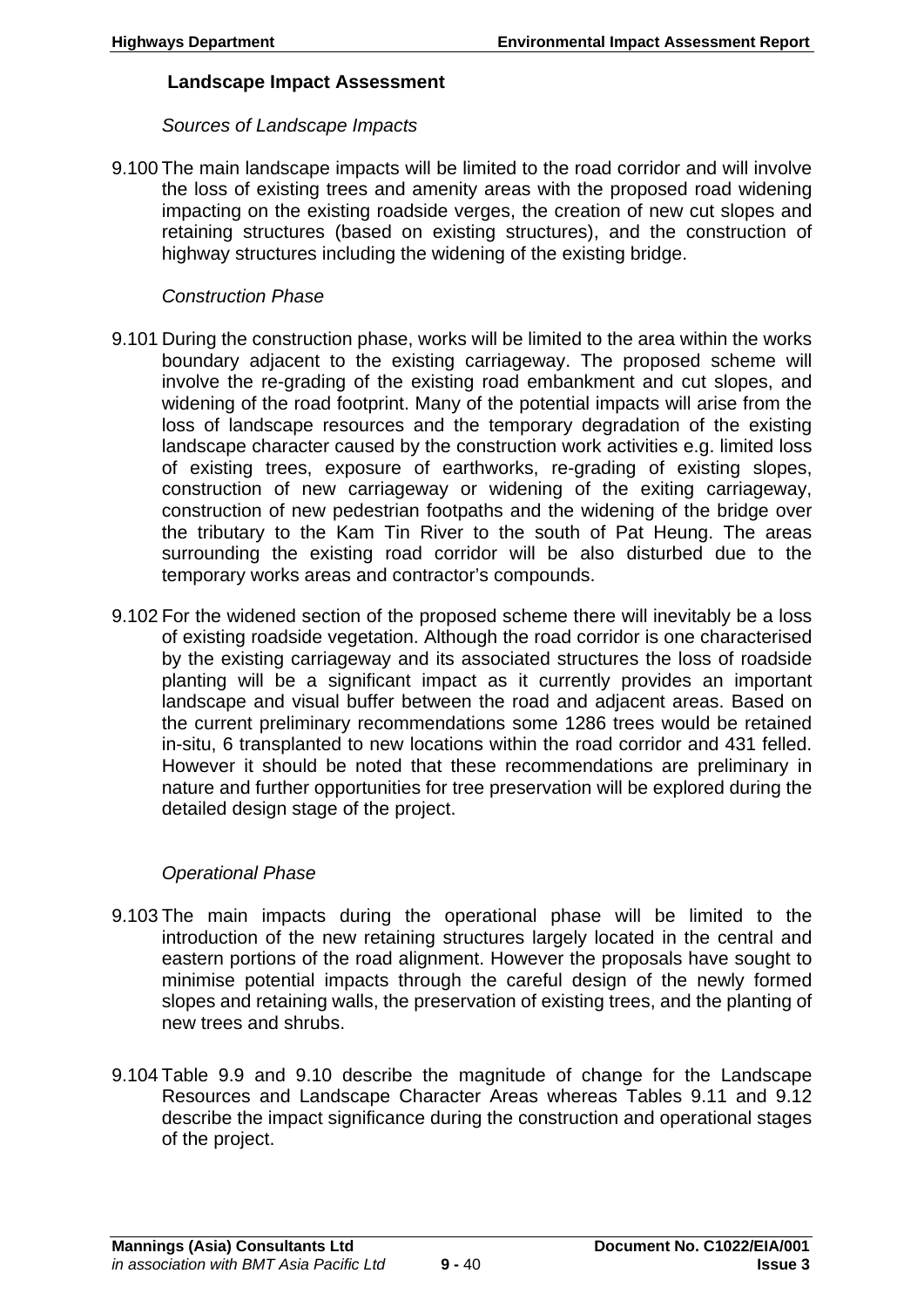#### **Table 9.9 Magnitude of Change for Landscape Resources**

| ID.<br>No.      | Landscape<br><b>Resources</b><br>/ Area                                | <b>Description</b><br>of Impacts                                                                                                                 | Scale of the<br><b>Development</b><br>relative to                            | <b>Compatibility</b><br>of the Project<br>with                 | <b>Duration of</b><br><b>Impacts</b><br>(Nil / Short /                                | <b>Reversibility</b><br>of Change<br>(Yes / No / | <b>Magnitude of Change</b><br>(Large/ Intermediate/ Small/<br>Negligible) |              |  |
|-----------------|------------------------------------------------------------------------|--------------------------------------------------------------------------------------------------------------------------------------------------|------------------------------------------------------------------------------|----------------------------------------------------------------|---------------------------------------------------------------------------------------|--------------------------------------------------|---------------------------------------------------------------------------|--------------|--|
|                 | Affected by<br>the<br>Proposal<br>(m <sup>2</sup> )                    |                                                                                                                                                  | <b>Baseline</b><br><b>Conditions</b><br>(Nil / Small<br>/ Medium /<br>Large) | Landscape<br><b>Resource</b><br>(Nil / Low /<br>Medium / High) | Medium /<br>Long)                                                                     | <b>Not</b><br>Applicable)                        | Construction                                                              | Operational  |  |
| LR <sub>1</sub> | Major<br>Road<br>/ $85,142m^2$ road which<br>$(74.1\%)$                | Construction<br>work will<br>undertake on<br>existing major<br>involve<br>excavation,<br>slope works                                             | Large                                                                        | High                                                           | Construction<br>stage-Medium<br>$(4.5 \text{ years})$<br>Operation<br>stage -<br>Long | No                                               | Large                                                                     | Intermediate |  |
| LR <sub>2</sub> | Agricultural to the<br>Field<br>/429m <sup>2</sup><br>$(0.05\%)$       | <b>Limited loss</b><br>of existing<br>resource due<br>widening of<br>the<br>carriageway<br>and<br>pedestrian<br>footpaths                        | Small                                                                        | Low                                                            | Construction<br>stage-Medium<br>$(4.5 \text{ years})$<br>Operation<br>stage -<br>Long | <b>No</b>                                        | Small                                                                     | Small        |  |
| LR <sub>3</sub> | <b>Plantation</b><br>$(62.4\%)$                                        | Tree will be<br>affected will<br>Road Side be felled and<br>transplanted<br>/ 49,679 $m^2$ due to conflict<br>with the<br>construction<br>works. | Medium                                                                       | Low                                                            | Construction<br>stage-Medium<br>$(4.5 \text{ years})$<br>Operation<br>stage -<br>Long | Yes                                              | Large                                                                     | Medium       |  |
| LR4             | Village<br>/2,401m <sup>2</sup><br>(0.18%)                             | Limited loss<br>of existing<br>resource due<br>to the<br>Settlement widening of<br>the<br>carriageway<br>and<br>pedestrian<br>footpaths          | Small                                                                        | Low                                                            | Construction<br>stage-Medium<br>$(4.5 \text{ years})$<br>Operation<br>stage -<br>Long | No                                               | Small                                                                     | Small        |  |
| LR <sub>5</sub> | Hillside<br>with Mixed<br>Woodland<br>$/601m^2$<br>(0.05%)             | Limited loss<br>of existing<br>resource due<br>to the<br>widening of<br>the<br>carriageway<br>and<br>pedestrian<br>footpaths                     | Small                                                                        | Low                                                            | Construction<br>stage-Medium<br>$(4.5 \text{ years})$<br>Operation<br>stage -<br>Long | No                                               | Small                                                                     | Small        |  |
| LR <sub>6</sub> | Developed to the<br>/4,158m <sup>2</sup><br>(0.2%)                     | <b>Limited loss</b><br>of existing<br>resource due<br>Rural Land widening of<br>the<br>carriageway<br>and<br>pedestrian<br>footpaths             | Small                                                                        | Low                                                            | Construction<br>stage-Medium<br>$(4.5 \text{ years})$<br>Operation<br>stage -<br>Long | No                                               | Small                                                                     | Small        |  |
| LR7             | Grassland<br>Shrubland<br>Mosaic<br>/1,471m <sup>2</sup><br>$(0.44\%)$ | <b>Limited loss</b><br>of existing<br>resource due<br>to the<br>widening of<br>the<br>carriageway<br>and<br>pedestrian<br>footpaths              | Small                                                                        | Low                                                            | Construction<br>stage-Medium<br>$(4.5 \text{ years})$<br>Operation<br>stage -<br>Long | No                                               | Small                                                                     | Small        |  |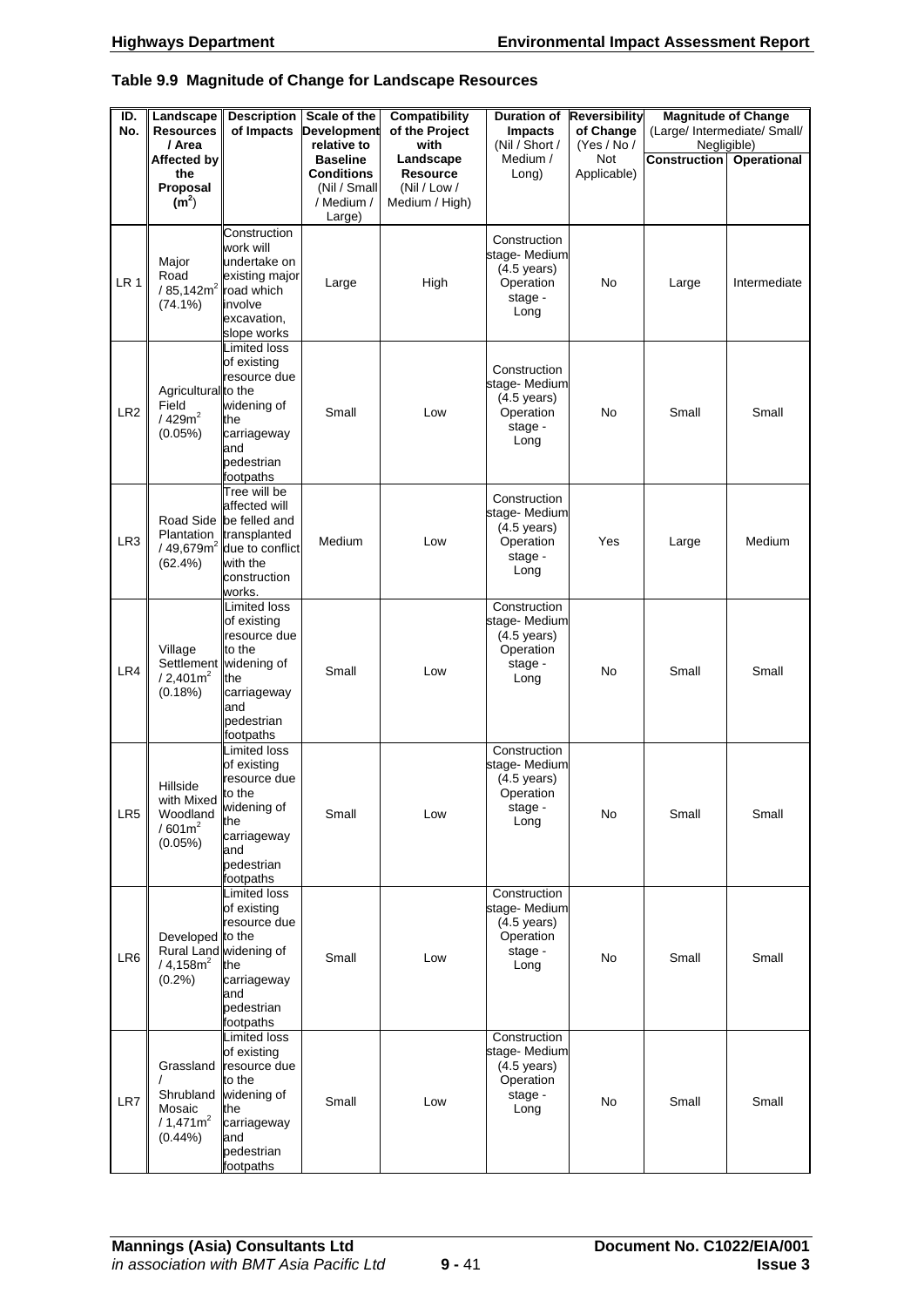#### **Highways Department Environmental Impact Assessment Report**

| ID.             | Landscape            | <b>Description</b> | Scale of the       | Compatibility   | <b>Duration of</b>    | <b>Reversibility</b> | <b>Magnitude of Change</b>   |             |
|-----------------|----------------------|--------------------|--------------------|-----------------|-----------------------|----------------------|------------------------------|-------------|
| No.             | <b>Resources</b>     | of Impacts         | <b>Development</b> | of the Project  | <b>Impacts</b>        | of Change            | (Large/ Intermediate/ Small/ |             |
|                 | / Area               |                    | relative to        | with            | (Nil / Short /        | (Yes / No /          | Negligible)                  |             |
|                 | Affected by          |                    | <b>Baseline</b>    | Landscape       | Medium /              | Not                  | <b>Construction</b>          |             |
|                 |                      |                    |                    |                 |                       |                      |                              | Operational |
|                 | the                  |                    | <b>Conditions</b>  | <b>Resource</b> | Long)                 | Applicable)          |                              |             |
|                 | Proposal             |                    | (Nil / Small       | (Nil / Low /    |                       |                      |                              |             |
|                 | (m <sup>2</sup> )    |                    | / Medium /         | Medium / High)  |                       |                      |                              |             |
|                 |                      |                    | Large)             |                 |                       |                      |                              |             |
|                 |                      | imited loss        |                    |                 | Construction          |                      |                              |             |
|                 |                      | of existing        |                    |                 | stage-Medium          |                      |                              |             |
|                 |                      |                    |                    |                 |                       |                      |                              |             |
|                 | Modified             | resource due       |                    |                 | $(4.5 \text{ years})$ |                      |                              |             |
|                 | Watercour            | to the             |                    |                 | Operation             |                      |                              |             |
| LR <sub>8</sub> | se                   | widening of        | Small              | Low             | stage -               | <b>No</b>            | Small                        | Small       |
|                 | /274m <sup>2</sup>   | the                |                    |                 | Long                  |                      |                              |             |
|                 |                      | carriageway        |                    |                 |                       |                      |                              |             |
|                 | (0.13%)              | and                |                    |                 |                       |                      |                              |             |
|                 |                      | pedestrian         |                    |                 |                       |                      |                              |             |
|                 |                      |                    |                    |                 |                       |                      |                              |             |
|                 |                      | footpaths          |                    |                 |                       |                      |                              |             |
|                 | Open                 |                    |                    |                 | No direct             |                      |                              |             |
|                 | <b>Spaces</b>        |                    |                    |                 | impacts               |                      |                              |             |
| LR9             | and Sports No direct |                    | Nil                | Nil             |                       | Not                  |                              |             |
|                 | Fields               | impact             |                    |                 |                       | Applicable           | Negligible                   | Negligible  |
|                 | $0m^2$               |                    |                    |                 |                       |                      |                              |             |
|                 | (0%)                 |                    |                    |                 |                       |                      |                              |             |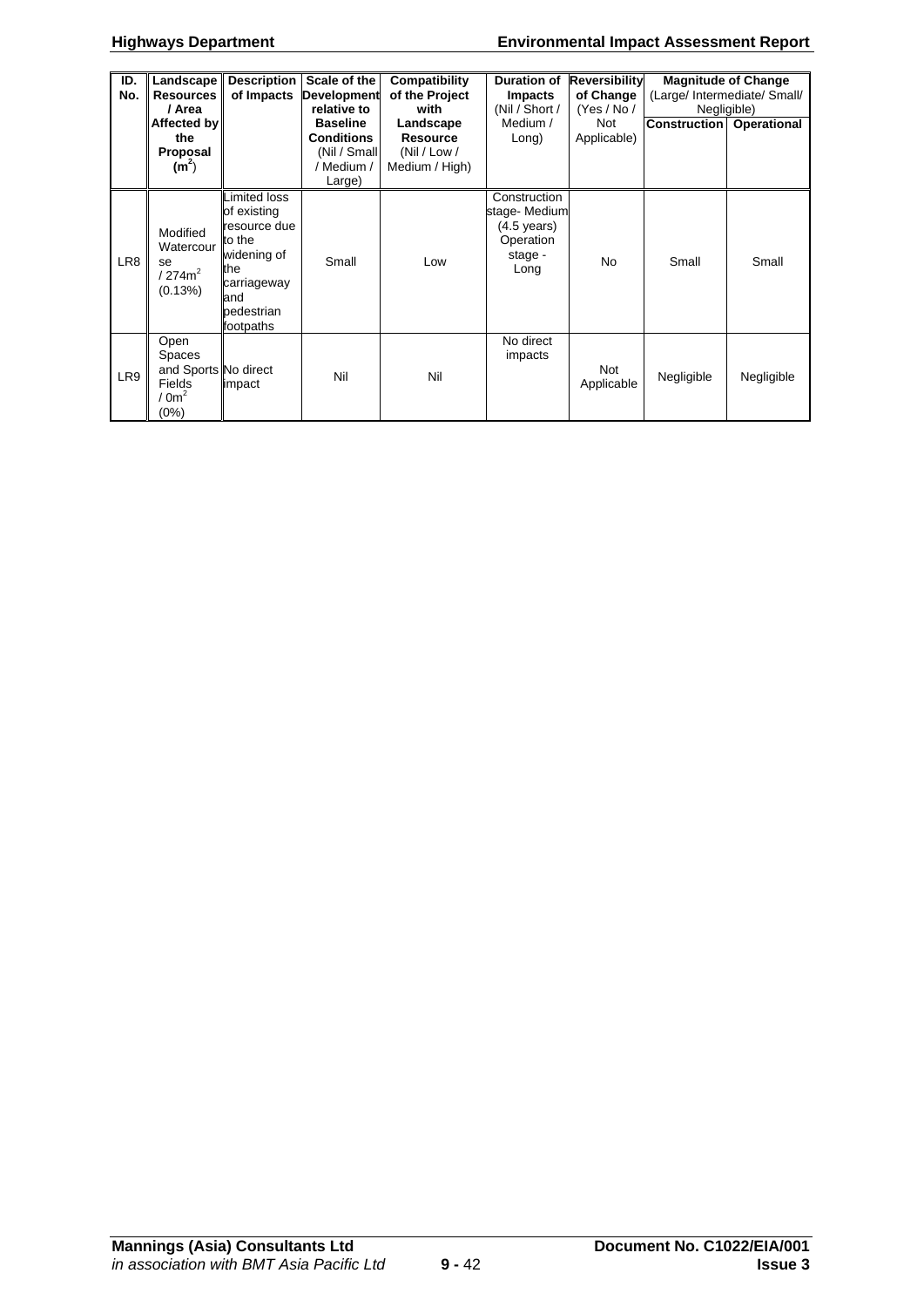#### **Table 9.10 Magnitude of Change for Landscape Character Areas**

| ID.<br>No.      | Landscape<br><b>Character</b><br>Areas                                                                            | <b>Description of</b><br><b>Impacts</b>                                                                                                                                                          | Scale of the<br><b>Development</b><br>relative to                            | Compatibilit<br>y of the<br>Project with                            | <b>Duration of</b><br><b>Impacts</b><br>(Nil / Short /                                | <b>Reversibilit</b><br>y of<br>Change | <b>Magnitude of Change</b><br>(Large/ Intermediate/<br>Small/ Negligible) |            |
|-----------------|-------------------------------------------------------------------------------------------------------------------|--------------------------------------------------------------------------------------------------------------------------------------------------------------------------------------------------|------------------------------------------------------------------------------|---------------------------------------------------------------------|---------------------------------------------------------------------------------------|---------------------------------------|---------------------------------------------------------------------------|------------|
|                 | / Area<br>Affected by<br>the<br>Proposal<br>(m <sup>2</sup> )                                                     |                                                                                                                                                                                                  | <b>Baseline</b><br><b>Conditions</b><br>(Nil / Small /<br>Medium /<br>Large) | Landscape<br>Character<br>Area<br>(Nil / Low /<br>Medium /<br>High) | Medium /<br>Long)                                                                     | (Yes / No /<br>Not<br>Applicable)     | <b>Construction Operationa</b>                                            |            |
| LCA1            | <b>Tsat Sing</b><br>Kong<br>Lowland<br>Rural<br>Landscape<br>$/ 0m^2 (0%)$                                        | No direct<br>impact                                                                                                                                                                              | Small                                                                        | Low                                                                 | No direct<br>impacts                                                                  | No                                    | Negligible                                                                | Negligible |
| CA <sub>2</sub> | Pang Ka<br>Tsuen<br>Lowland<br>Rural and<br>Low-rise<br>Residential<br>Landscape<br>/959m <sup>2</sup><br>(0.36%) | No direct<br>impact<br>although<br>adjacent to the<br>proposed<br>upgraded<br>road. The<br>periphery of<br>the residential<br>area may be<br>affected by<br>the excavation<br>and slope<br>works | Small                                                                        | Medium                                                              | Construction<br>stage-Medium<br>$(4.5 \text{ years})$<br>Operation<br>stage -<br>Long | No                                    | Small                                                                     | Negligible |
| CA <sub>3</sub> | Kam Tin<br>Lowland<br>Rural<br>Landscape<br>$/ 0m^2 (0%)$                                                         | No direct<br>impact<br>although<br>adjacent to the<br>proposed<br>upgraded<br>road. The<br>periphery of<br>the residential<br>area may<br>affect by the<br>excavation<br>and slope<br>works      | Small                                                                        | Medium                                                              | No direct<br>impacts                                                                  | No                                    | Negligible                                                                | Negligible |
|                 | Shek Kong<br><b>Barracks</b><br>Landscape<br>(Shek<br>LCA4 Kong)<br>/1,069m <sup>2</sup><br>$(0.14\%)$            | Adjacent to the<br>proposed<br>upgraded<br>road. The<br>periphery of<br>the LCA will be<br>affected by the<br>widening<br>works.                                                                 | Small                                                                        | Medium                                                              | Construction<br>stage-Medium<br>$(4.5 \text{ years})$<br>Operation<br>stage -<br>Long | No                                    | Small                                                                     | Small      |
| LCA5            | Wang Toi<br>Shan<br>Village<br>Landscape<br>/ 2,158m <sup>2</sup><br>$(1.66\%)$                                   | Adjacent to the<br>proposed<br>upgraded<br>road. The<br>periphery of<br>the residential<br>area may be<br>affected by<br>widening<br>works                                                       | Small                                                                        | Medium                                                              | Construction<br>stage-Medium<br>$(4.5 \text{ years})$<br>Operation<br>stage -<br>Long | No                                    | Small                                                                     | Small      |
| CA6             | Kam Tin<br>Modified<br>Water<br>Course<br>Landscape<br>/460m <sup>2</sup><br>(0.35%)                              | Adjacent to the<br>proposed<br>upgraded<br>road. The<br>periphery of<br>the LCA will be<br>affected by the<br>widening<br>works.                                                                 | Small                                                                        | Low                                                                 | No direct<br>impacts                                                                  | No                                    | Small                                                                     | Small      |
| LCA7            | Shek Kong<br>Lowland<br>Rural<br>Landscape<br>/525m <sup>2</sup>                                                  | Adjacent to the<br>proposed<br>upgraded<br>road. The<br>periphery of                                                                                                                             | Small                                                                        | Medium                                                              | Construction<br>stage-Medium<br>$(4.5 \text{ years})$<br>Operation<br>stage -         | Yes                                   | Small                                                                     | Small      |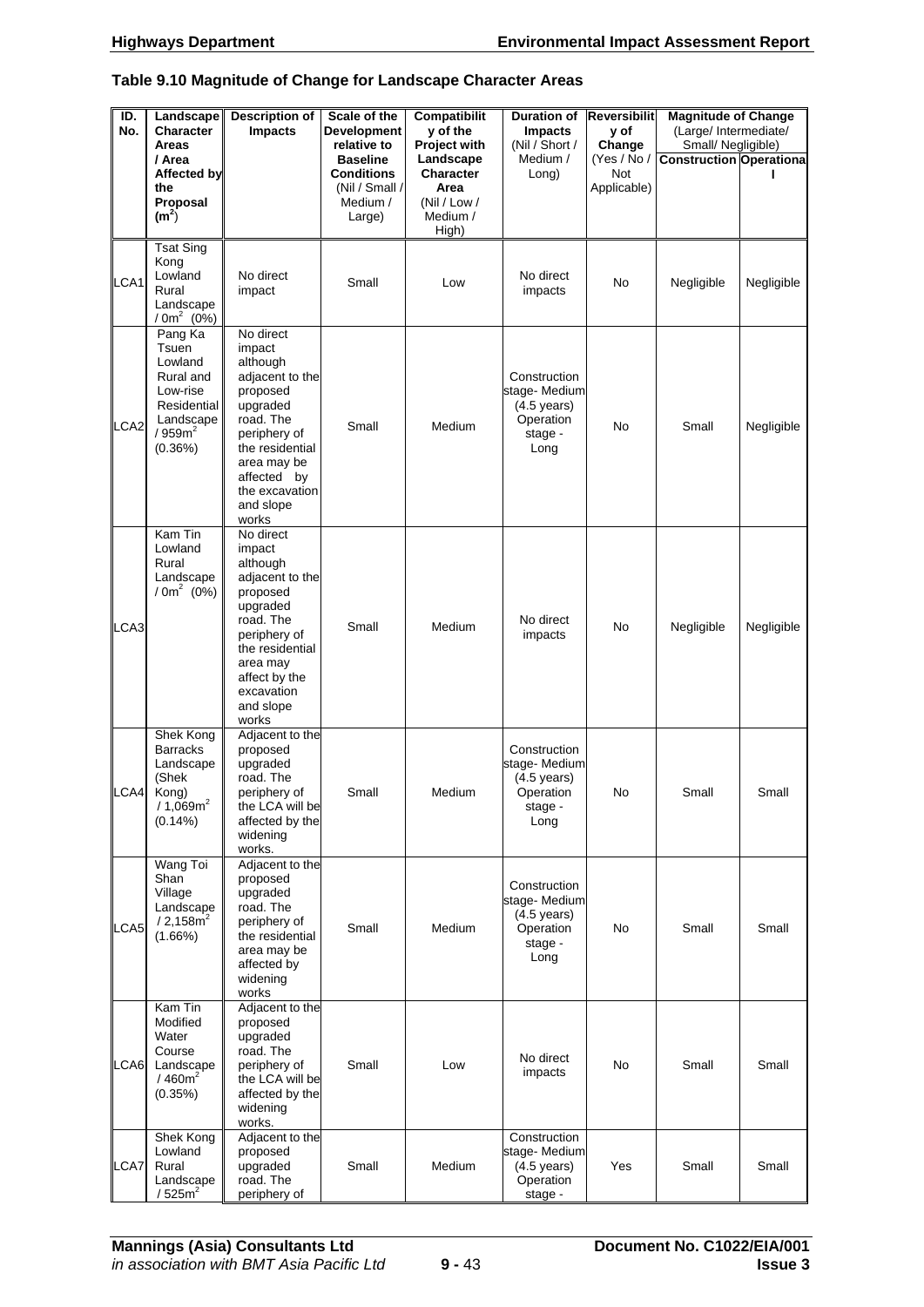| ID.<br>No. | Landscape<br><b>Character</b><br>Areas<br>/ Area                                                       | <b>Description of</b><br><b>Impacts</b>                                                                                                                                                                                                                         | Scale of the<br><b>Development</b><br>relative to<br><b>Baseline</b> | <b>Compatibilit</b><br>y of the<br>Project with<br>Landscape | <b>Duration of</b><br><b>Impacts</b><br>(Nil / Short /<br>Medium /                     | <b>Reversibilit</b><br>y of<br>Change<br>(Yes / No / | <b>Magnitude of Change</b><br>(Large/ Intermediate/<br>Small/ Negligible)<br><b>Construction Operationa</b> |                  |
|------------|--------------------------------------------------------------------------------------------------------|-----------------------------------------------------------------------------------------------------------------------------------------------------------------------------------------------------------------------------------------------------------------|----------------------------------------------------------------------|--------------------------------------------------------------|----------------------------------------------------------------------------------------|------------------------------------------------------|-------------------------------------------------------------------------------------------------------------|------------------|
|            | Affected by<br>the<br>Proposal<br>(m <sup>2</sup> )                                                    |                                                                                                                                                                                                                                                                 | Conditions<br>(Nil / Small /<br>Medium /<br>Large)                   | Character<br>Area<br>(Nil / Low /<br>Medium /<br>High)       | Long)                                                                                  | <b>Not</b><br>Applicable)                            |                                                                                                             |                  |
|            | (0.07%)                                                                                                | the LCA will be<br>affected by the<br>widening<br>works.                                                                                                                                                                                                        |                                                                      |                                                              | Long                                                                                   |                                                      |                                                                                                             |                  |
| LCA8       | Lam Tsuen<br>Country<br>Park<br>Hillside<br>Landscape<br>/1,5650m <sup>2</sup><br>(1.38%)              | Adjacent to the<br>proposed<br>upgraded<br>road. The<br>periphery of<br>the residential<br>area may be<br>affected by the<br>excavation<br>and slope<br>works.<br>Although it<br>should be<br>noted that this<br>will not affect<br>the actual<br>Country Park. | Small                                                                | Low                                                          | Construction<br>stage-Medium<br>$(4.5 \text{ years})$<br>Operation<br>stage -<br>Long  | No                                                   | Small                                                                                                       | Small            |
| LCA9       | Sheung<br>Tsuen<br>Lowland<br>Rural<br>Landscape<br>$0^2$<br>(0%)                                      | Adjacent to the<br>proposed<br>upgraded<br>road. The<br>periphery of<br>the residential<br>area may be<br>affected by the<br>excavation<br>and slope<br>works                                                                                                   | Small                                                                | Medium                                                       | No direct<br>impacts                                                                   | No                                                   | Negligible                                                                                                  | Negligible       |
| LCA1<br>0  | Shek Kong<br><b>Barracks</b><br>Landscape<br>(Shek Kong<br>Tsuen)<br>/ 807 m <sup>2</sup><br>(0.25%)   | Adjacent to the<br>proposed<br>upgraded<br>road. The<br>periphery of<br>the barracks<br>may be<br>affected by the<br>excavation<br>and slope<br>works                                                                                                           | Small                                                                | Medium                                                       | Construction<br>stage-Medium<br>$(4.5 \text{ years})$<br>Operation<br>stage -<br>Long  | No                                                   | Small                                                                                                       | Small            |
| LCA1<br>1. | Kwun Yam<br>Shan<br>Miscellaneo<br>us Rural<br>Fringe<br>Landscape<br>/280m <sup>2</sup><br>$(0.09\%)$ | Adjacent to the<br>proposed<br>upgraded<br>road. The<br>periphery of<br>the LCA will be<br>affected by the<br>widening<br>works.                                                                                                                                | Small                                                                | Low                                                          | Construction<br>stage-Medium<br>$(4.5 \text{ years})$<br>Operation<br>stage -<br>Long  | No                                                   | Small                                                                                                       | Small            |
| LCA1<br>2  | Kwun Yam<br>Shan<br>Upland and<br>Hillside<br>Landscape<br>$/1,651m^2$<br>$(0.22\%)$                   | Adjacent to the<br>proposed<br>upgraded<br>road. The<br>periphery of<br>the LCA will be<br>affected by the<br>widening<br>works.                                                                                                                                | Small                                                                | Low                                                          | Construction<br>stage- Medium<br>$(4.5 \text{ years})$<br>Operation<br>stage -<br>Long | No                                                   | Small                                                                                                       | Small            |
| LCA1<br>3  | Kam Tin<br>Road and<br>Lam Kam<br>Road<br>Corridor<br>/ $59,520m^2$<br>(91.4%)                         | Direct impacts<br>on the full<br>length of the<br>road within the<br>Study Area.                                                                                                                                                                                | Large                                                                | High                                                         | Construction<br>stage-Medium<br>$(4.5 \text{ years})$<br>Operation<br>stage -<br>Long  | No                                                   | Large                                                                                                       | Intermediat<br>e |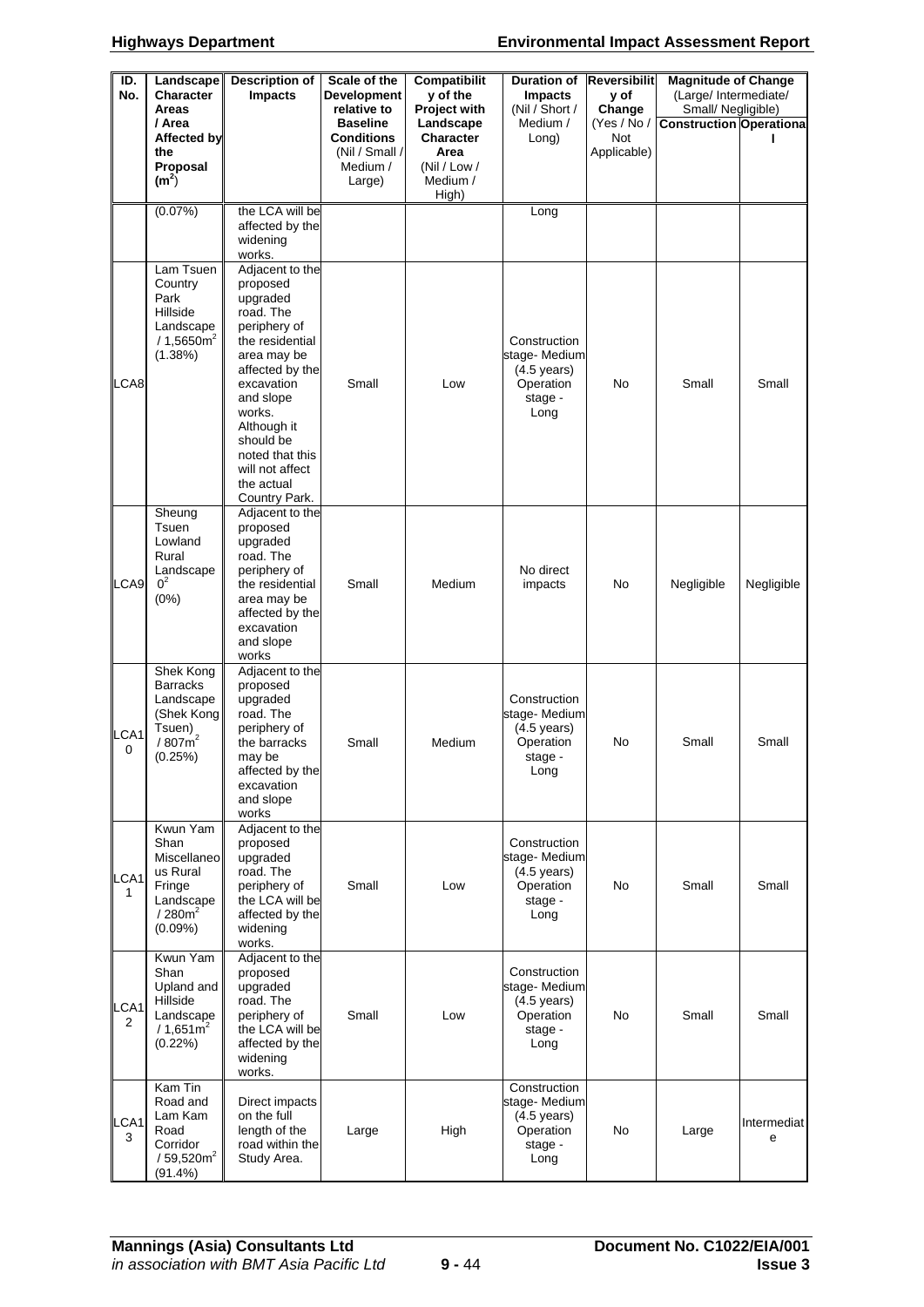Fields

| No.             | <b>ID. Landscape Sensitivity</b><br>Resources | (Nil / Lowl<br>/ Medium /<br>High) |                          | <b>Magnitude of</b><br>Change<br>(Large/<br>Intermediate/ Small/<br>Negligible) | <b>Significance Threshold</b><br>(Unmitigated)<br>(Negligible, Slight, Moderate<br>and Significant) |                    | <b>Mitigation</b><br><b>Measures</b>                | <b>Significance Threshold</b><br>(Mitigated)<br>and Significant) | (Negligible, Slight, Moderate |  |
|-----------------|-----------------------------------------------|------------------------------------|--------------------------|---------------------------------------------------------------------------------|-----------------------------------------------------------------------------------------------------|--------------------|-----------------------------------------------------|------------------------------------------------------------------|-------------------------------|--|
|                 |                                               |                                    | <b>Construc</b><br>-tion | Opera-<br>tional                                                                | <b>Construction</b>                                                                                 | <b>Operational</b> |                                                     | <b>Construction</b>                                              | Operational                   |  |
|                 | LR1 Major Road                                | Low                                | Large                    | Intermediate                                                                    | Moderate                                                                                            | Moderate           | CP1. OP1<br>and OP2                                 | Moderate                                                         | Slight                        |  |
|                 | LR2 <sup>Agricultural</sup><br>Field          | Low                                | Small                    | Small                                                                           | Slight                                                                                              | Slight             | CP1, OP1,<br>OP2. OP4                               | Slight                                                           | Slight                        |  |
|                 | LR3 <sup>Road Side</sup><br>Plantation        | High                               | Large                    | Small                                                                           | Significant                                                                                         | Moderate           | CP1, CP4,<br>CP5, OP1,<br>OP2, OP3<br>and OP4       | Significant                                                      | Slight                        |  |
| LR4             | Village<br>Settlement                         | Medium                             | Small                    | Small                                                                           | Moderate                                                                                            | Moderate           | CP1, CP2,<br>OP1, OP2<br>and OP4                    | Moderate                                                         | Slight                        |  |
|                 | Hillside with<br><b>LR5</b> Mixed<br>Woodland | High                               | Small                    | Small                                                                           | Moderate                                                                                            | Moderate           | CP1, CP2,<br>OP1, OP2<br>and OP4                    | Moderate                                                         | Slight                        |  |
| LR <sub>6</sub> | Developed<br><b>Rural Land</b>                | Low                                | Small                    | Small                                                                           | Slight                                                                                              | Slight             | CP1, CP5,<br>OP1, OP2<br>OP3 and<br>OP <sub>4</sub> | Slight                                                           | Negligible                    |  |
|                 | Grassland /<br>LR7 Shrubland<br>Mosaic        | Medium                             | Small                    | Small                                                                           | Slight                                                                                              | Slight             | CP1, OP1,<br>OP <sub>2</sub> and<br>OP <sub>4</sub> | Slight                                                           | Negligible                    |  |
|                 | <b>Modified</b><br>LR8 Watercours             | Medium                             | Small                    | Small                                                                           | Slight                                                                                              | Slight             | CP1. OP1.<br>OP2 and<br>OP <sub>4</sub>             | Slight                                                           | Negligible                    |  |
|                 | Open<br>LR9 Spaces and<br>Sports              | High                               | Negligible               | Negligible                                                                      | Negligible                                                                                          | Negligible         | N/A                                                 | Negligible                                                       | Negligible                    |  |

#### **Table 9.11 Significance of Impacts on Landscape Resources in the Construction and Operational Phases**

Note: Significance threshold assessments adverse unless otherwise stated.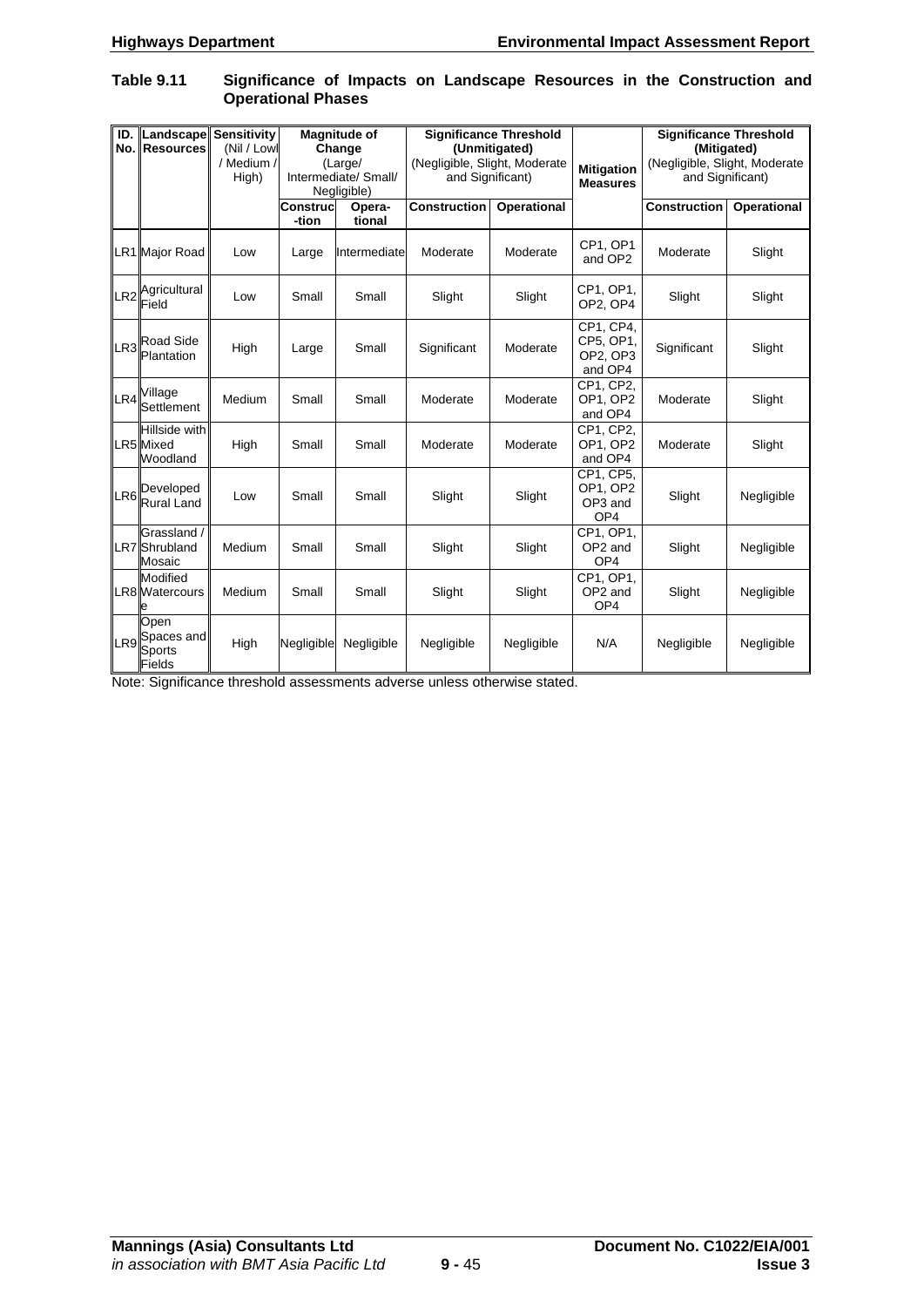#### **Table 9.12 Significance of Impacts on Landscape Character Areas in the Construction and Operational Phases**

|                  | ID. No. Landscape Sensitivi<br>Character<br><b>Areas</b>                              | ty<br>(Nil)<br>Small /<br>Medium<br>/ Large) | <b>Magnitude of Change</b><br>(Large / Intermediate /<br>Small / Negligible) |                  | <b>Significance Threshold</b><br>(Unmitigated)<br>(Negligible / Slight /<br>Moderate / Significant) |             | <b>Mitigation</b><br><b>Measures</b>                 | <b>Significance Threshold</b><br>(Mitigated)<br>(Negligible / Slight / Moderate<br>/ Significant) |             |
|------------------|---------------------------------------------------------------------------------------|----------------------------------------------|------------------------------------------------------------------------------|------------------|-----------------------------------------------------------------------------------------------------|-------------|------------------------------------------------------|---------------------------------------------------------------------------------------------------|-------------|
|                  |                                                                                       |                                              |                                                                              |                  | <b>Construction Operationa Construction Operationa</b>                                              |             |                                                      | Construction                                                                                      | Operational |
| LCA1             | Tsat Sing<br>Kong<br>Lowland<br>Rural<br>Landscape                                    | Medium                                       | Negligible                                                                   | Negligible       | Negligible                                                                                          | Negligible  | N/A                                                  | Negligible                                                                                        | Negligible  |
|                  | Pang Ka<br>Tsuen<br>Lowland<br>LCA2 Rural and<br>Low-rise<br>Residential<br>Landscape | Low                                          | Small                                                                        | Negligible       | Slight                                                                                              | Negligible  | CP1, CP2,<br>CP3, OP1,<br>OP2, OP3<br>and OP4        | Slight                                                                                            | Negligible  |
| LCA3             | Kam Tin<br>Lowland<br>Rural<br>Landscape                                              | Low                                          | Negligible                                                                   | Negligible       | Negligible                                                                                          | Negligible  | N/A                                                  | Negligible                                                                                        | Negligible  |
| LCA4             | Shek Kong<br><b>Barracks</b><br>Landscape<br>(Shek<br>Kong)                           | Medium                                       | Small                                                                        | Small            | Slight                                                                                              | Slight      | CP1, CP2,<br>OP1, OP2,<br>OP3<br>and OP4             | Slight                                                                                            | Slight      |
| LCA5             | Wang Toi<br>Shan<br>Village<br>Landscape                                              | Low                                          | Small                                                                        | Small            | Slight                                                                                              | Slight      | CP1, OP1<br>and OP2                                  | Slight                                                                                            | Slight      |
| LCA6 Water       | Kam Tin<br>Modified<br>Course<br>Landscape                                            | Medium                                       | Small                                                                        | Small            | Slight                                                                                              | Slight      | CP1, CP3,<br>CP4, OP1,<br>OP <sub>2</sub><br>and OP4 | Slight                                                                                            | Slight      |
| LCA7             | Shek Kong<br>Lowland<br>Rural<br>Landscape                                            | Low                                          | Small                                                                        | Small            | Slight                                                                                              | Slight      | CP1, OP1<br>and OP2                                  | Slight                                                                                            | Slight      |
| <b>LCA8</b> Park | Lam Tsuen<br>Country<br>Hillside<br>Landscape                                         | High                                         | Small                                                                        | Small            | Slight                                                                                              | Slight      | CP1, OP1<br>and OP2                                  | Slight                                                                                            | Slight      |
| LCA9             | Sheung<br>Tsuen<br>Lowland<br>Rural<br>Landscape                                      | Medium                                       | Small                                                                        | Small            | Slight                                                                                              | Slight      | CP1, OP1<br>and OP2                                  | Slight                                                                                            | Slight      |
|                  | Shek Kong<br><b>Barracks</b><br>LCA10Landscape<br>(Shek Kong<br>Tsuen)                | Medium                                       | Small                                                                        | Small            | Slight                                                                                              | Slight      | CP1, CP2,<br>OP1, OP2,<br>OP3 and<br>OP4             | Slight                                                                                            | Negligible  |
| LCA11            | Kwun Yam<br>Shan<br>Miscellaneo<br>us Rural<br>Fringe<br>Landscape                    | Low                                          | Small                                                                        | Small            | Negligible                                                                                          | Negligible  | CP1, OP1<br>and OP2                                  | Negligible                                                                                        | Negligible  |
|                  | Kwun Yam<br>Shan<br>LCA12 Upland and<br>Hillside<br>Landscape                         | High                                         | Small                                                                        | Small            | Moderate                                                                                            | Moderate    | CP1, CP2,<br>OP1, OP2,<br>OP3 and<br>OP4             | Moderate                                                                                          | Slight      |
|                  | Kam Tin<br>Road and<br>LCA13 Lam Kam<br>Road<br>Corridor                              | Medium                                       | Large                                                                        | Intermediat<br>e | Significant                                                                                         | Significant | CP1, OP1<br>and OP2                                  | Significant                                                                                       | Moderate    |

Note: Significance thresholds assessment adverse unless otherwise stated.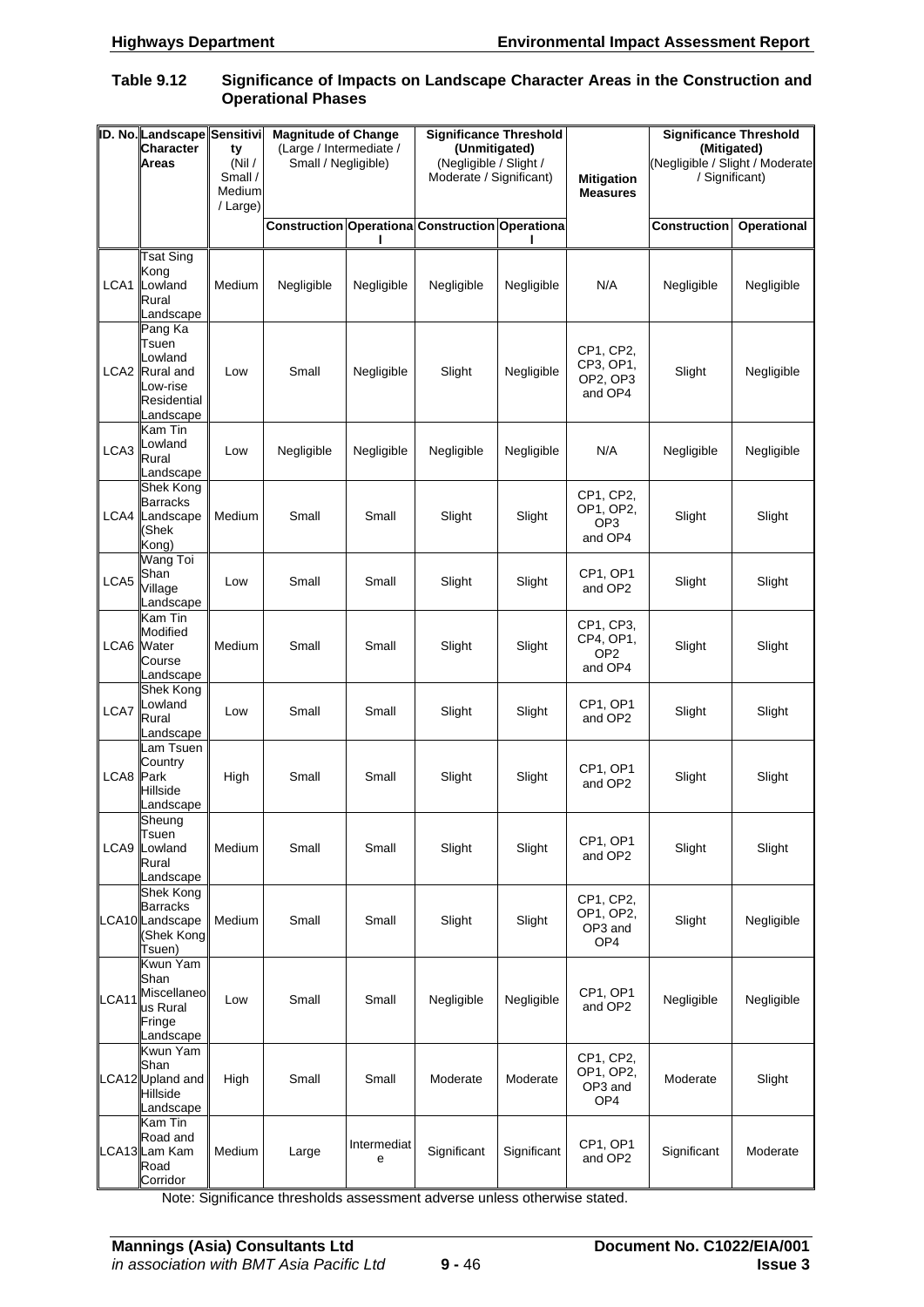## **Visual Impact Assessment**

## *Source of Visual Impact*

# *Construction Phase*

- 9.105 Existing views are largely restricted to the road corridor due to the containment of the visual envelope. Views are screened by the adjacent built development, the existing landform, roadside planting and the planting associated with the village settlements and agricultural areas. Given the level of screening and the viewing distances the proposed works will form a minor component within the visual context of the identified VSRs. The potential impacts will be mitigated to an extent due to the containment of the works within the existing footprint, the immediate reinstatement of the works area and the new tree and shrub planting. With the exception of the vehicle travellers and pedestrians on Kam Tin Road and Lam Kam Road it is predicted that there will not be a significant adverse impact on the visual quality or amenity available to the identified VSRs.
- 9.106 There will be low level views towards the works from the adjacent village settlements and residential developments although due to the flat nature of the landscape and the relative density of the development views will largely be limited to the properties on the edge of each settlement. The views from properties within each development will be limited to an extent by the form of the existing houses on the periphery.
- 9.107 The potential impacts during the construction stage will be broadly similar before mitigation and after mitigation, and will range from moderate to slight adverse. This is due to the limited scope of the mitigation of the temporary construction phase impacts for a route alignment of this length. The main mitigation measures will involve the preservation and protection of existing trees, the treatment of the temporary works area and the early implementation where possible of the proposed tree and shrub planting.
- 9.108 The assessment contained in Table 9.14 concludes that for most VSRs the impacts will be limited to a slight to moderate adverse impact on visual amenity. The most significant impacts will be experienced by VSRs on the road including vehicle travellers and pedestrians. With the proposed preservation of existing trees and new tree and shrub planting proposals along the roadside it is thought that many of these impacts can be successfully mitigated by the design year which is normally considered to be approximately 10 to 15 years following the completion of the construction phase of the works.
- 9.109 The recommended landscape mitigation measures and residual impact on these VRSs is further discussed in Table 9.14.

# *Operational Phase*

9.110 Through a combination and full implementation of the proposed mitigation measures it is considered that the proposals will not have a significant impact on the existing visual amenity of the road corridor. These measures include the planting of new trees and shrubs within the verge at the edge of the widened carriageway and infill planting on the existing slopes which will undergo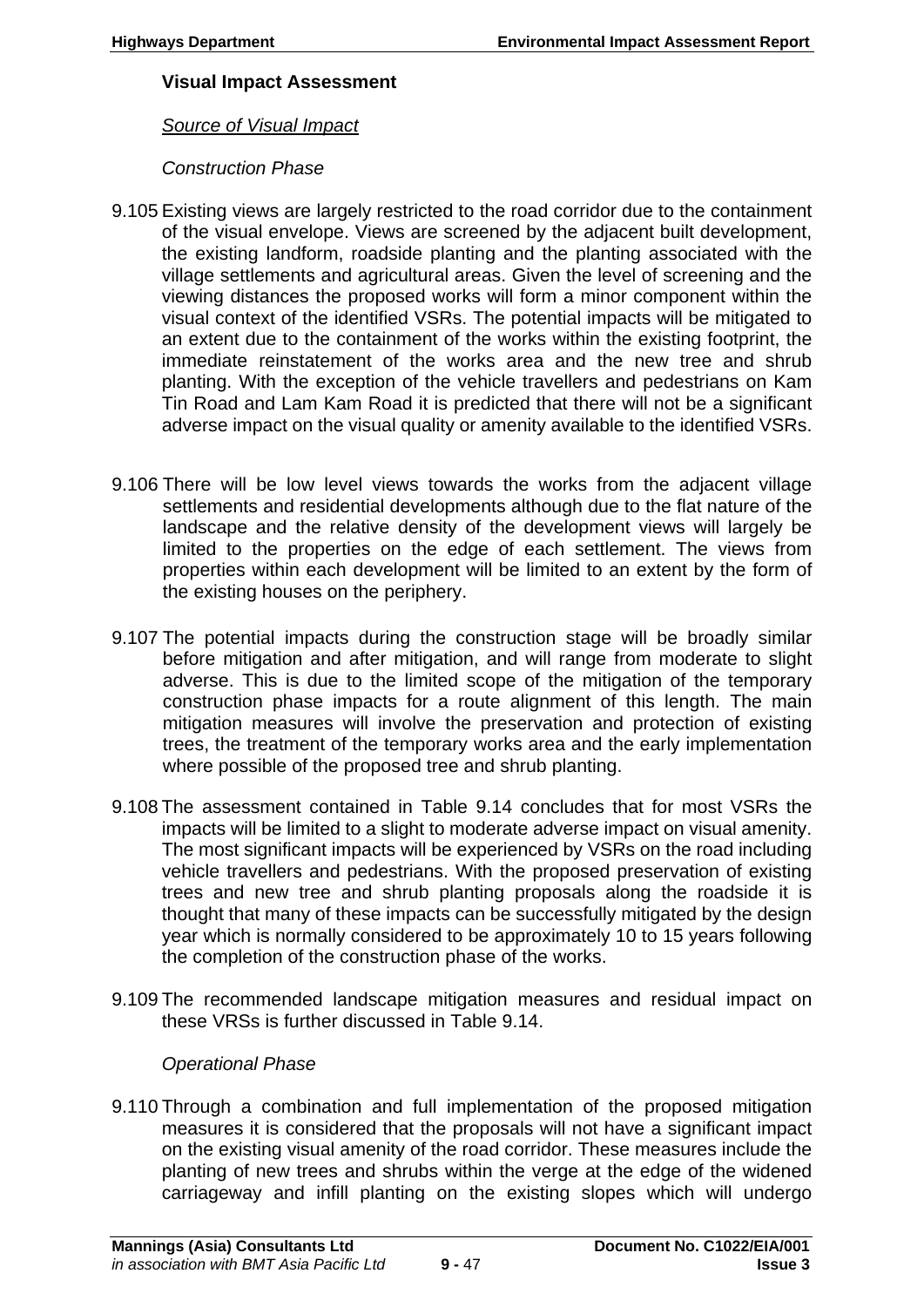stabilisation measures, and the aesthetic treatment of the proposed retaining structures to minimise their potential visual impact.

- 9.111 During the operational phase before mitigation the impacts predicted for the construction phase of the project will persist. With the implementation of the proposed mitigation measures during the operational phase the predicted impacts will be alleviated to an extent. The most noticeable difference being apparent at the eastern end of the upgrading proposals where there are a number of engineering works designed to widen the road in areas of cutting and on embankment. Again the predicted impacts during this stage of the operation will range from moderate to slight adverse.
- 9.112 The identified VSRs and the magnitude of change apparent at each location are briefly described below.

*VSR 1: Residents of Kiu Tau Tsuen, VSR 4: Residents of Pang Ka Tsuen and VSR 6: Residents of Shek Kong San Tsuen*

9.113 These VSRs have partial and glimpsed views of the proposals due to the extent of the roadside vegetation, roadside structures and vegetation within and adjacent to the village settlements. Therefore only a small part of the upgrading proposals will be visible from these locations and given that the existing views of the carriageway the magnitude of change is considered to be small.

*VSR 2: Vehicle Travellers on Kam Tin Road to the north of Shek Kong Barracks (eastbound), VSR3: Pedestrians on Lam Kam Road to the north of Shek Kong Barracks, VSR 14: Vehicle Travellers on Kam Tin Road to the south of Wang Toi Shan Ho Lik Pui (eastbound) and VSR15: Pedestrians on Kam Tin Road to the north of Shek Kong* 

9.114 These VSRs have open views along the visible section of the existing road corridor, a view which is characterised by the existing road and its associated structures, and is provides occasional views for a relatively few people. Therefore the magnitude of change is generally considered to be intermediate with a small magnitude of change for VSR 14 and 15 due to the less extensive nature of the works in these areas.

*VSR 5: Kam Tin Clinic and VSR8: An education centre within Shek Kong Barracks* 

9.115 These VSRs have similar glimpsed views of the road corridor due to the existing road side vegetation, the vegetation within the individual sites and the walls / fencing along the boundary of each of the sites. Therefore only a small part of the proposals will be visible and given the existing view is of the existing road corridor the magnitude of change is considered to be small.

# *VSR 7: Residents of Seasons Villas*

9.116 The views for residents to the east of the development are largely screened while residents to the west have partial views of the road corridor. These views are partially blocked by the intervening vegetation and structures. However this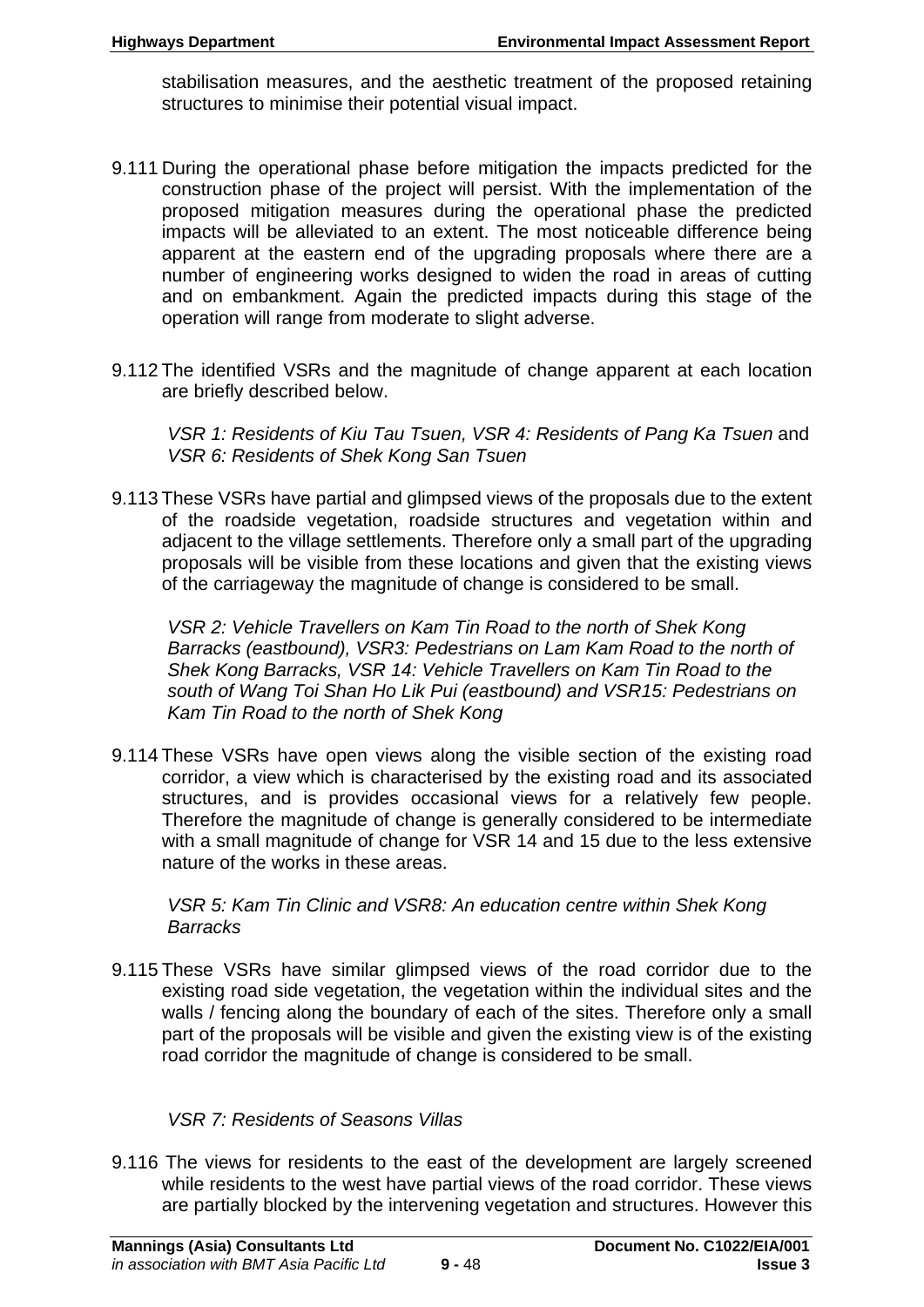VSR has a slightly more extensive view of the road corridor and so the magnitude of change is considered to be intermediate.

*VSR 9: Residents of Leung Uk Tsuen, VSR10: Pat Heung Police Station, VSR11: Residents of Wang Toi Shan Yau Uk Tsuen, VSR12: Residents of Wang Toi Shan Lo Uk Tsuen, VSR 13: Residents of Wang Toi Shan San Tsuen, VSR16: Residents of Wang Toi Shan Ho Lik Pui and VSR17: Home for aged named Evergreen International (HK) Association* 

9.117 The extent and the nature of the views available to these VSRs are largely similar with all views except for VSR 16 (partial) being glimpsed due to the screening effect of existing roadside features. These include a combination of roadside vegetation and vegetation adjacent each of the VSRs and intervening structures such as boundary walls. The limited visual access to the road corridor means that only a small portion of the upgrading proposals will be visible and so the magnitude of change is considered to be small.

*VSR 18: Residents of Pine Hill Villa, VSR19: Residents of Cheung Uk Tsuen and VSR20: Residents of Sheung Tsuen San Tsuen* 

9.118 The extent and the nature of the views available to these VSRs are largely similar ranging from partial to glimpsed views due to the screening effect of existing roadside features. These include a combination of roadside vegetation and vegetation adjacent to each of the VSRs and intervening structures such as boundary walls. The restricted nature of the available views and the nature of the works in this area results in a small magnitude of change.

# *VSR 21: Sheung Uk Park*

9.119 The recreational users of the park will have partial views of the proposals due to the screening effect of the boundary wall and the vegetation at the edge of the park. Therefore given the restricted nature of the available views and the extent of the works the magnitude of change is considered to be small.

*VSR 22: Residents of Wong Chuk Yuen, VSR23: Residents of Shek Kong Village and VSR24: Residents of Lui Kung Tin* 

9.120 The extent and the nature of the views available to these VSRs are largely similar with glimpsed views due to the screening effect of the roadside features. These include the existing roadside vegetation, the vegetation adjacent to each of the VSRs and intervening structures such as boundary walls. Therefore given this restricted visual access and the nature of the works in this area the magnitude of change is considered to be small.

*VSR 25: Visitors to Kadoorie Farm and VSR 26: Trail Walkers in Lam Tsuen Country Park* 

9.121 Views of the proposals available to visitors to Kadoorie Farm would be largely screened by the existing topography and vegetation both within the Farm site and along the roadsides. Trail walkers in these locations enjoy an elevated and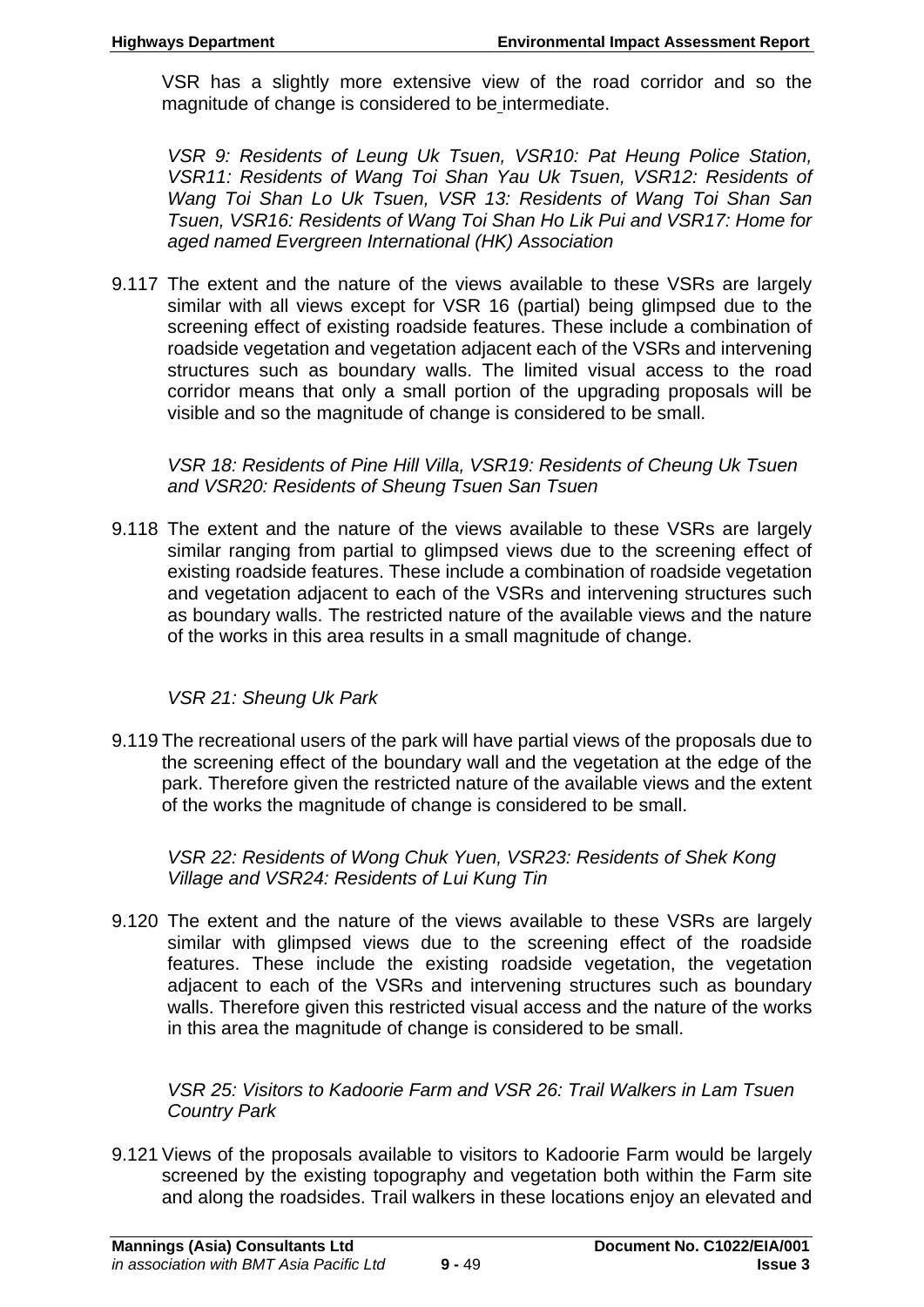relatively panoramic view above the valley landscape below although views of the existing road corridor are partial. The restricted nature of the view is largely due to combination of the screening effect of the existing topography, roadside vegetation and the proximity of the village development to the road alignment. Therefore given the restricted nature of the existing view and the extent of the visible works the magnitude of change for VSR 25 is considered to be small. Due to the greater viewing distance and more panoramic nature of the view VSR 26 is considered to be negligible.

*VSR22A: Lam Kam Road near Wong Chuk Yuen (East Bound), VSR 27: Vehicle Travellers on Lam Kam Road to the south of Wong Chuk Yuen (East Bound), VSR 28A: Vehicle Travellers on Lam Kam Road (West Bound), VSR 28B: Vehicle Travellers on Lam Kam Road (East Bound), VSR 28C: Vehicle Travellers on Lam Kam Road (East Bound),VSR29: Vehicle Travellers on Lam Kan Tin Road to the south of Seasons Villas and VSR30: Pedestrians on Kam Tin Road to the south of Wong Chuk Yuen* 

9.122 These VSRs have open views along the visible section of the existing road corridor. This view, characterised by the existing road and its associated structures, provides occasional views for a relatively few people. At the eastern end of the road alignment there is a greater prevalence of roadside slope features due to the more undulating nature of the existing topography and the works to these features will have a larger change on the available views. Therefore given the more extensive nature of the works in this area the magnitude of change is considered to be intermediate.

## *VSR 31: Residents of Western Leung Uk Tsuen*

9.123 The residents on the western side of this village settlement enjoy oblique framed views north towards the existing bridge crossing the tributary of the Kam Tin River. Views are framed to the east and west by existing vegetation which screens views of the road corridor on either side of the bridge. The scale of the works required to widen the bridge are relatively more extensive compared to the adjacent carriageway although the proposed works are based on an existing structure and partially screened as described above and so the magnitude of change is considered to be small.

| ID.                | <b>No. Sensitive</b><br>Receivers<br>/ Viewing<br><b>Distance</b> | Visually Description of Scale of the<br><b>Impacts</b> | Developme<br>nt relative<br>to Baseline<br><b>Conditions</b><br>(Nil)<br>Small / | <b>Blockage</b><br>of View<br>(Nil / Small<br>/ Medium /<br>Large)               | Compatibil<br>ity of the<br>Project<br>with<br><b>Surroundi</b><br>ng<br>Landscap | <b>Duration of</b><br><b>Impacts</b><br>(Nil / Short /<br>Medium /<br>Long)           | Reversi<br>bility of<br>Change<br>(Yes /<br>No / Not<br>Applicab<br>le) | <b>Magnitude of Change</b><br>(Large / Intermediate /<br>Constructio Operational<br>n | Small / Negligible) |
|--------------------|-------------------------------------------------------------------|--------------------------------------------------------|----------------------------------------------------------------------------------|----------------------------------------------------------------------------------|-----------------------------------------------------------------------------------|---------------------------------------------------------------------------------------|-------------------------------------------------------------------------|---------------------------------------------------------------------------------------|---------------------|
|                    |                                                                   |                                                        | Medium /<br>Large)                                                               |                                                                                  | e (Nil / Low<br>/ Medium /<br>High)                                               |                                                                                       |                                                                         |                                                                                       |                     |
| <b>VS</b><br>$R_1$ | <b>Residents</b><br>of Kiu Tau<br>Tsuen<br>105m                   | Impacts<br>remote from<br>location                     | Small                                                                            | Small<br>(Small portion<br>of the<br>proposals will<br>be visible<br>through the | High                                                                              | Construction<br>stage-Medium<br>$(4.5 \text{ years})$<br>Operation<br>stage -<br>Long | No                                                                      | Small                                                                                 | Small               |

#### **Table 9.13 Magnitude of Change for Visually Sensitive Receivers**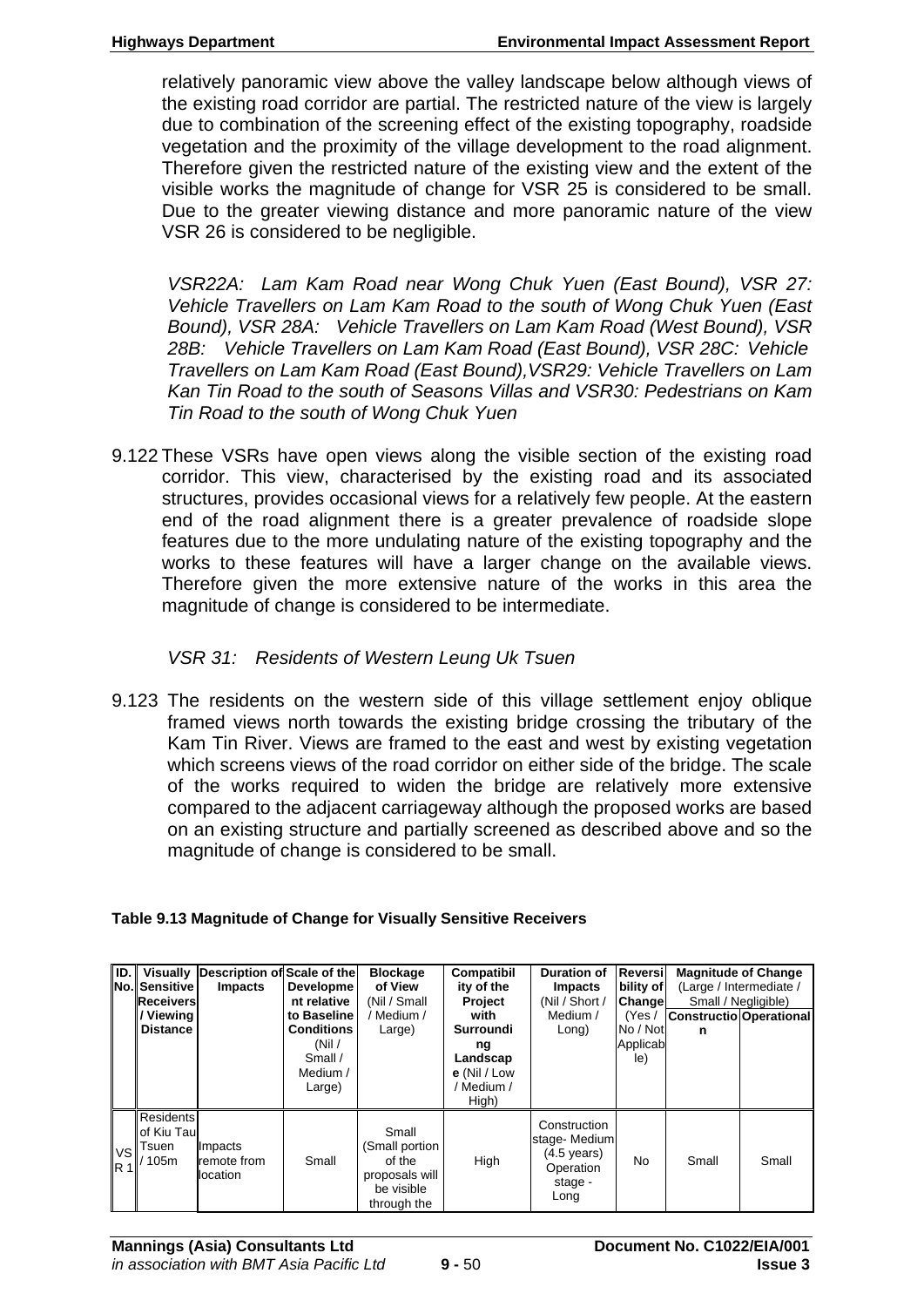| ID.<br>No.             | <b>Visually</b><br>Description of Scale of the<br><b>Sensitive</b><br><b>Impacts</b><br><b>Receivers</b><br>/ Viewing                         |                                                                                                                                                                                                           | Developme<br>nt relative<br>to Baseline                     | <b>Blockage</b><br>of View<br>(Nil / Small<br>/ Medium /                                                                                                                                                                       | Compatibil<br>ity of the<br>Project<br>with                        | <b>Duration of</b><br>Impacts<br>(Nil / Short /<br>Medium /                           | Reversi<br>bility of<br>Change<br>(Yes / | Small / Negligible) | <b>Magnitude of Change</b><br>(Large / Intermediate /<br><b>Constructio Operational</b> |
|------------------------|-----------------------------------------------------------------------------------------------------------------------------------------------|-----------------------------------------------------------------------------------------------------------------------------------------------------------------------------------------------------------|-------------------------------------------------------------|--------------------------------------------------------------------------------------------------------------------------------------------------------------------------------------------------------------------------------|--------------------------------------------------------------------|---------------------------------------------------------------------------------------|------------------------------------------|---------------------|-----------------------------------------------------------------------------------------|
|                        | Distance                                                                                                                                      |                                                                                                                                                                                                           | <b>Conditions</b><br>(Nil)<br>Small /<br>Medium /<br>Large) | Large)                                                                                                                                                                                                                         | Surroundi<br>nq<br>Landscap<br>e (Nil / Low<br>/ Medium /<br>High) | Long)                                                                                 | No / Not<br>Applicab<br>le)              | n                   |                                                                                         |
|                        |                                                                                                                                               |                                                                                                                                                                                                           |                                                             | existing trees<br>and roadside<br>development)                                                                                                                                                                                 |                                                                    |                                                                                       |                                          |                     |                                                                                         |
|                        | Vehicle<br><b>Travellers</b><br>on Kam<br>Tin Road<br>to the<br>VS north of<br>R 2 Shek<br>Kong<br><b>Barracks</b><br>(east<br>bound)<br>′ 0m | Impacts<br>limited to<br>at-grade<br>widening of<br>the vehicular<br>carriageway<br>and<br>pedestrian<br>footpath.                                                                                        | Medium                                                      | Nil<br>(Open views of<br>the proposals<br>along the<br>visible portion<br>of the existing<br>road)                                                                                                                             | Medium                                                             | Construction<br>stage-Medium<br>$(4.5 \text{ years})$<br>Operation<br>stage -<br>Long | No                                       |                     | Intermediate Intermediate                                                               |
| VS.<br>R 3             | Pedestria Impacts<br>ns on<br>Kam Tin<br>Road to<br>the north<br>of Shek<br>Kong<br><b>Barracks</b><br>$^{\prime}$ 0m                         | limited to<br>at-grade<br>widening of<br>the vehicular<br>carriageway<br>and<br>pedestrian<br>footpath.                                                                                                   | Medium                                                      | Nil<br>(Open views of<br>the proposals<br>along the<br>visible portion<br>of the existing<br>road)                                                                                                                             | Medium                                                             | Construction<br>stage-Medium<br>$(4.5 \text{ years})$<br>Operation<br>stage -<br>Long | No                                       |                     | Intermediate Intermediate                                                               |
|                        | VS Residents<br>R 4 of Pang<br>/ 75m                                                                                                          | Impacts limited<br>Ka Tsuen to at-grade<br>widening of the<br>vehicular<br>carriageway<br>and pedestrian<br>footpath.                                                                                     | Small                                                       | Small<br>(Small portion<br>of the<br>proposals will<br>be visible<br>through the<br>existing trees<br>and roadside<br>development)                                                                                             | Medium                                                             | Construction<br>stage-Medium<br>$(4.5 \text{ years})$<br>Operation<br>stage -<br>Long | No                                       | Small               | Small                                                                                   |
| VS l<br>R <sub>5</sub> | Kam Tin<br>Clinic<br>/ 30m                                                                                                                    | Impacts limited<br>to at-grade<br>widening of the<br>vehicular<br>carriageway<br>and pedestrian<br>footpath.                                                                                              | Small                                                       | Small<br>(Small portion<br>of the<br>proposals will<br>be visible<br>through the<br>existing trees<br>and roadside<br>development)                                                                                             | Medium                                                             | Construction<br>stage-Medium<br>$(4.5 \text{ years})$<br>Operation<br>stage -<br>Long | No.                                      | Small               | Small                                                                                   |
|                        | <b>VS Residents</b><br>R 6 of Shek<br>Tsuen<br>/70m                                                                                           | Impacts limited<br>Kong San to at-grade<br>widening of the<br>vehicular<br>carriageway<br>and pedestrian<br>footpath.                                                                                     | Small                                                       | Small<br>(Small portion<br>of the<br>proposals will<br>be visible<br>through the<br>existing trees<br>and roadside<br>development)                                                                                             | Medium                                                             | Construction<br>stage-Medium<br>$(4.5 \text{ years})$<br>Operation<br>stage -<br>Long | No                                       | Small               | Small                                                                                   |
| R 7 of                 | <b>VS</b> Residents<br>Seasons<br>Villas<br>/ 125m                                                                                            | Impacts<br>associated with<br>new 7m high<br>gabion wall<br>and loss of<br>existing trees<br>on<br>embankment<br>slope, and<br>widening of the<br>vehicular<br>carriageway<br>and pedestrian<br>footpath. | Large                                                       | Small<br>(Small portion<br>of the<br>proposals will<br>be visible<br>through the<br>existing trees<br>and roadside<br>development<br>and the slope<br>feature will<br>replace an<br>existing feature<br>of a similar<br>scale) | Low                                                                | Construction<br>stage-Medium<br>$(4.5 \text{ years})$<br>Operation<br>stage -<br>Long | No                                       |                     | Intermediate Intermediate                                                               |
| VS An<br>R8I           | centre                                                                                                                                        | Impacts limited<br>education to at-grade<br>widening of the                                                                                                                                               | Small                                                       | Small<br>(Small portion<br>of the                                                                                                                                                                                              | Medium                                                             | Construction<br>stage-Medium<br>$(4.5 \text{ years})$                                 | No                                       | Small               | Small                                                                                   |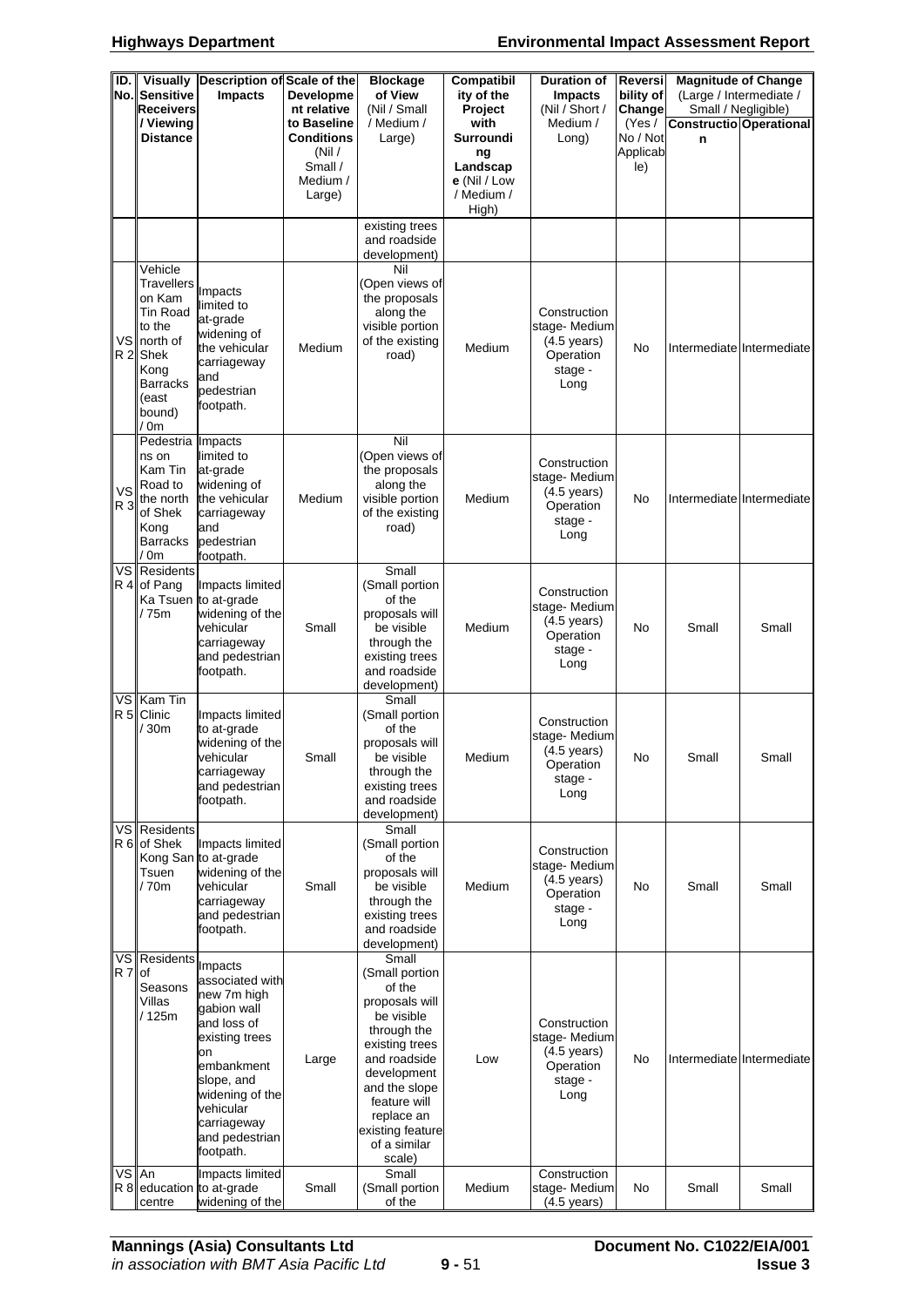| ID.<br>No.                  | <b>Sensitive</b><br><b>Receivers</b><br>/ Viewing<br><b>Distance</b>                                                                  | Visually Description of Scale of the<br><b>Impacts</b>                                                                | Developme<br>nt relative<br>to Baseline<br><b>Conditions</b><br>(Nil) | <b>Blockage</b><br>of View<br>(Nil / Small<br>/ Medium /<br>Large)                                                                 | Compatibil<br>ity of the<br>Project<br>with<br>Surroundi<br>ng | <b>Duration of</b><br><b>Impacts</b><br>(Nil / Short /<br>Medium /<br>Long)             | Reversi<br>bility of<br>Change<br>(Yes /<br>No / Not<br>Applicab | <b>Magnitude of Change</b><br>(Large / Intermediate /<br>Small / Negligible)<br>Constructio Operational<br>n |       |
|-----------------------------|---------------------------------------------------------------------------------------------------------------------------------------|-----------------------------------------------------------------------------------------------------------------------|-----------------------------------------------------------------------|------------------------------------------------------------------------------------------------------------------------------------|----------------------------------------------------------------|-----------------------------------------------------------------------------------------|------------------------------------------------------------------|--------------------------------------------------------------------------------------------------------------|-------|
|                             |                                                                                                                                       |                                                                                                                       | Small /<br>Medium /<br>Large)                                         |                                                                                                                                    | Landscap<br>e (Nil / Low<br>/ Medium /<br>High)                |                                                                                         | le)                                                              |                                                                                                              |       |
|                             | within<br>Shek<br>Kong<br><b>Barracks</b><br>/ 65m                                                                                    | vehicular<br>carriageway<br>and pedestrian<br>footpath.                                                               |                                                                       | proposals will<br>be visible<br>through the<br>existing trees<br>and roadside<br>development)                                      |                                                                | Operation<br>stage -<br>Long                                                            |                                                                  |                                                                                                              |       |
|                             | <b>VS</b> Residents<br>R 9 of Leung<br>/55m                                                                                           | Impacts limited<br>Uk Tsuen to at-grade<br>widening of the<br>vehicular<br>carriageway<br>and pedestrian<br>footpath. | Small                                                                 | Small<br>(Small portion<br>of the<br>proposals will<br>be visible<br>through the<br>existing trees<br>and roadside<br>development) | Medium                                                         | Construction<br>stage-Medium<br>$(4.5 \text{ years})$<br>Operation<br>stage -<br>Long   | No                                                               | Small                                                                                                        | Small |
| vsl<br>R<br>10 I            | Pat<br>Heung<br>Police<br>Station<br>/ 40m                                                                                            | Impacts limited<br>to at-grade<br>widening of the<br>vehicular<br>carriageway<br>and pedestrian<br>footpath.          | Small                                                                 | Small<br>(Small portion<br>of the<br>proposals will<br>be visible<br>through the<br>existing trees<br>and roadside<br>development) | Medium                                                         | Construction<br>stage-Medium<br>$(4.5 \text{ years})$<br>Operation<br>stage -<br>Long   | No                                                               | Small                                                                                                        | Small |
| vsl<br>R<br>11 I            | <b>Residents</b><br>of Wang<br>Toi Shan<br>Yau Uk<br>Tsuen<br>/ 80m                                                                   | Impacts limited<br>to at-grade<br>widening of the<br>vehicular<br>carriageway<br>and pedestrian<br>footpath.          | Small                                                                 | Small<br>(Small portion<br>of the<br>proposals will<br>be visible<br>through the<br>existing trees<br>and roadside<br>development) | Medium                                                         | Construction<br>stage-Medium<br>$(4.5 \text{ years})$<br>Operation<br>stage -<br>Long   | No                                                               | Small                                                                                                        | Small |
| VS.<br>R<br>12 <sub>1</sub> | Residents<br>of Wang<br>Toi Shan<br>Lo Uk<br>Tsuen<br>/45m                                                                            | Impacts limited<br>to at-grade<br>widening of the<br>vehicular<br>carriageway<br>and pedestrian<br>footpath.          | Small                                                                 | Small<br>(Small portion<br>of the<br>proposals will<br>be visible<br>through the<br>existing trees<br>and roadside<br>development) | Medium                                                         | Construction<br>stage - Medium<br>$(4.5 \text{ years})$<br>Operation<br>stage -<br>Long | No                                                               | Small                                                                                                        | Small |
| R<br>13                     | <b>VS Residents</b><br>of Wang<br>Toi Shan<br>San<br>Tsuen<br>$^{\prime}$ 60m                                                         | Impacts limited<br>to at-grade<br>widening of the<br>vehicular<br>carriageway<br>and pedestrian<br>footpath.          | Small                                                                 | Small<br>(Small portion<br>of the<br>proposals will<br>be visible<br>through the<br>existing trees<br>and roadside<br>development) | Medium                                                         | Construction<br>stage - Medium<br>$(4.5 \text{ years})$<br>Operation<br>stage -<br>Long | No                                                               | Small                                                                                                        | Small |
| ∨sl<br>R<br>14 I            | Vehicle<br><b>Travellers</b><br>on Kam<br>Tin Road<br>to the<br>south of<br>Wang Toi<br>Shan Ho<br>Lik Pui<br>(East<br>Bound)<br>/ 0m | Impacts<br>limited to<br>at-grade<br>widening of<br>the vehicular<br>carriageway<br>and<br>pedestrian<br>footpath.    | Small                                                                 | Nil<br>(Open views of<br>the proposals<br>along the<br>visible portion<br>of the existing<br>road)                                 | Medium                                                         | Construction<br>stage-Medium<br>$(4.5 \text{ years})$<br>Operation<br>stage -<br>Long   | No                                                               | Small                                                                                                        | Small |
| R<br>15 I                   | VS Pedestria Impacts<br>ns on<br>Kam Tin<br>Road to<br>the north<br>of Shek                                                           | limited to<br>at-grade<br>widening of<br>the vehicular<br>carriageway                                                 | Small                                                                 | Nil<br>(Open views of<br>the proposals<br>along the<br>visible portion<br>of the existing                                          | Medium                                                         | Construction<br>stage - Medium<br>$(4.5 \text{ years})$<br>Operation<br>stage -<br>Long | No                                                               | Small                                                                                                        | Small |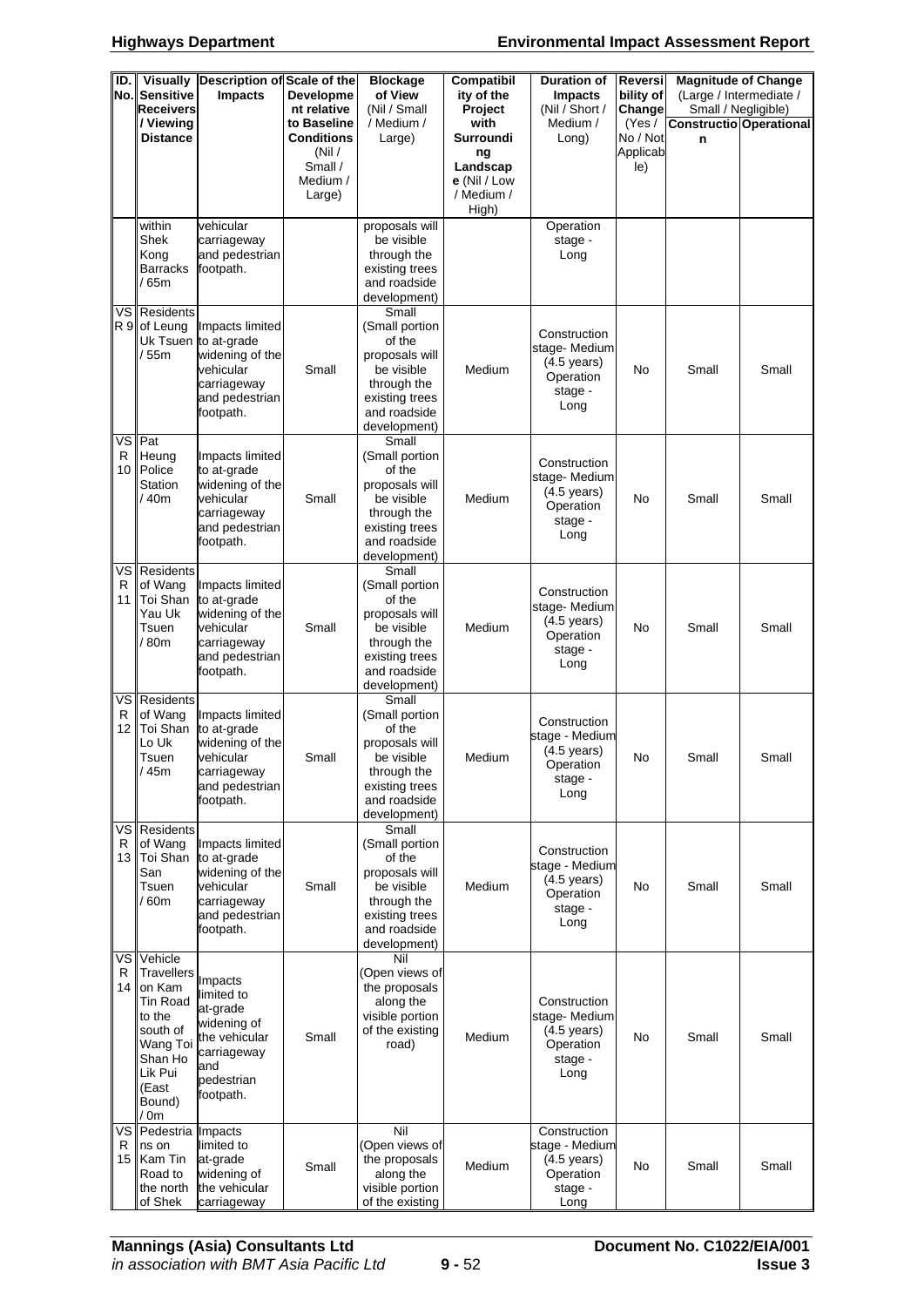| ID.     | No. Sensitive<br>Receivers<br>/ Viewing                                                             | Visually Description of Scale of the<br>Impacts                                                                                                                                                                                                                                                                                                              | Developme<br>nt relative<br>to Baseline                      | <b>Blockage</b><br>of View<br>(Nil / Small                                                                                                                                                                                                              | Compatibil<br>ity of the<br>Project<br>with                        | <b>Duration of</b><br><b>Impacts</b><br>(Nil / Short /<br>Medium /                      | Reversi<br>bility of<br>Change        | <b>Magnitude of Change</b><br>Small / Negligible) | (Large / Intermediate / |
|---------|-----------------------------------------------------------------------------------------------------|--------------------------------------------------------------------------------------------------------------------------------------------------------------------------------------------------------------------------------------------------------------------------------------------------------------------------------------------------------------|--------------------------------------------------------------|---------------------------------------------------------------------------------------------------------------------------------------------------------------------------------------------------------------------------------------------------------|--------------------------------------------------------------------|-----------------------------------------------------------------------------------------|---------------------------------------|---------------------------------------------------|-------------------------|
|         | <b>Distance</b>                                                                                     |                                                                                                                                                                                                                                                                                                                                                              | <b>Conditions</b><br>(Nil /<br>Small /<br>Medium /<br>Large) | / Medium /<br>Large)                                                                                                                                                                                                                                    | Surroundi<br>nq<br>Landscap<br>e (Nil / Low<br>/ Medium /<br>High) | Long)                                                                                   | (Yes /<br>No / Not<br>Applicab<br>le) | Constructio Operational<br>n                      |                         |
|         | Kong<br>/ 0m                                                                                        | and<br>pedestrian<br>footpath.                                                                                                                                                                                                                                                                                                                               |                                                              | road)                                                                                                                                                                                                                                                   |                                                                    |                                                                                         |                                       |                                                   |                         |
| R       | VS Residents<br>of Wang<br>/ 60m                                                                    | Impacts limited<br>16 Toi Shan to at-grade<br>Ho Lik Pui widening of the<br>vehicular<br>carriageway<br>and pedestrian<br>footpath.                                                                                                                                                                                                                          | Small                                                        | Small<br>(Small portion<br>of the<br>proposals will<br>be visible<br>through the<br>existing trees<br>and roadside<br>development)                                                                                                                      | Medium                                                             | Construction<br>stage - Medium<br>$(4.5 \text{ years})$<br>Operation<br>stage -<br>Long | No                                    | Small                                             | Small                   |
| R<br>17 | VS Home for<br>aged<br>named<br>Evergree<br>n<br>Internatio<br>nal (HK)<br>Associati<br>on<br>/ 55m | Impacts limited<br>to at-grade<br>widening of the<br>vehicular<br>carriageway<br>and pedestrian<br>footpath.                                                                                                                                                                                                                                                 | Small                                                        | Small<br>(Small portion<br>of the<br>proposals will<br>be visible<br>through the<br>existing trees<br>and roadside<br>development)                                                                                                                      | Medium                                                             | Construction<br>stage - Medium<br>$(4.5 \text{ years})$<br>Operation<br>stage -<br>Long | No                                    | Small                                             | Small                   |
| R<br>18 | of Pine<br>Hill Villa<br>/ 85m                                                                      | VS Residents Construction<br>of 1.5m high<br>mass<br>concrete wall<br>and<br>introduction<br>of soil nails<br>into existing<br>slope (15 m<br>long section<br>at 1.5m<br>centres) with<br>limited loss of<br>existing trees<br>(largely<br>screened<br>from<br>development)<br>Widening of<br>the vehicular<br>carriageway<br>and<br>pedestrian<br>footpath. | Medium                                                       | Small<br>(Small portion<br>of the<br>proposals will<br>be visible<br>through the<br>existing trees<br>and roadside<br>development<br>and the scale<br>of the slope<br>stabilisation<br>requirements<br>will be similar<br>to the existing<br>situation) | Medium                                                             | Construction<br>stage - Medium<br>$(4.5 \text{ years})$<br>Operation<br>stage -<br>Long | No                                    | Small                                             | Small                   |
| R       | VS Residents Impacts<br>of<br>19 Cheung<br>/ 150m                                                   | limited to<br>at-grade<br>Uk Tsuen widening of<br>the vehicular<br>carriageway<br>and<br>pedestrian<br>footpath.                                                                                                                                                                                                                                             | Small                                                        | Small<br>(Small portion<br>of the<br>proposals will<br>be visible<br>through the<br>existing trees<br>and roadside<br>development)                                                                                                                      | High                                                               | Construction<br>stage - Medium<br>$(4.5 \text{ years})$<br>Operation<br>stage -<br>Long | No                                    | Small                                             | Small                   |
| R       | VS Residents Impacts<br>of Sheung limited to<br>20 Tsuen<br>San<br>Tsuen<br>55 <sub>m</sub>         | at-grade<br>widening of<br>the vehicular<br>carriageway<br>and<br>pedestrian<br>footpath.                                                                                                                                                                                                                                                                    | Small                                                        | Small<br>(Small portion<br>of the<br>proposals will<br>be visible<br>through the<br>existing trees<br>and roadside<br>development)                                                                                                                      | High                                                               | Construction<br>stage - Medium<br>$(4.5 \text{ years})$<br>Operation<br>stage -<br>Long | No                                    | Small                                             | Small                   |
| R<br>21 | VS Sheung<br>Uk Park<br>/25m                                                                        | <b>Impacts limited</b><br>to at-grade<br>widening of the<br>vehicular<br>carriageway                                                                                                                                                                                                                                                                         | Medium                                                       | Small<br>(Small portion<br>of the<br>proposals will<br>be visible                                                                                                                                                                                       | Medium                                                             | Construction<br>stage - Medium<br>$(4.5 \text{ years})$<br>Operation<br>stage -         | No                                    | Small                                             | Small                   |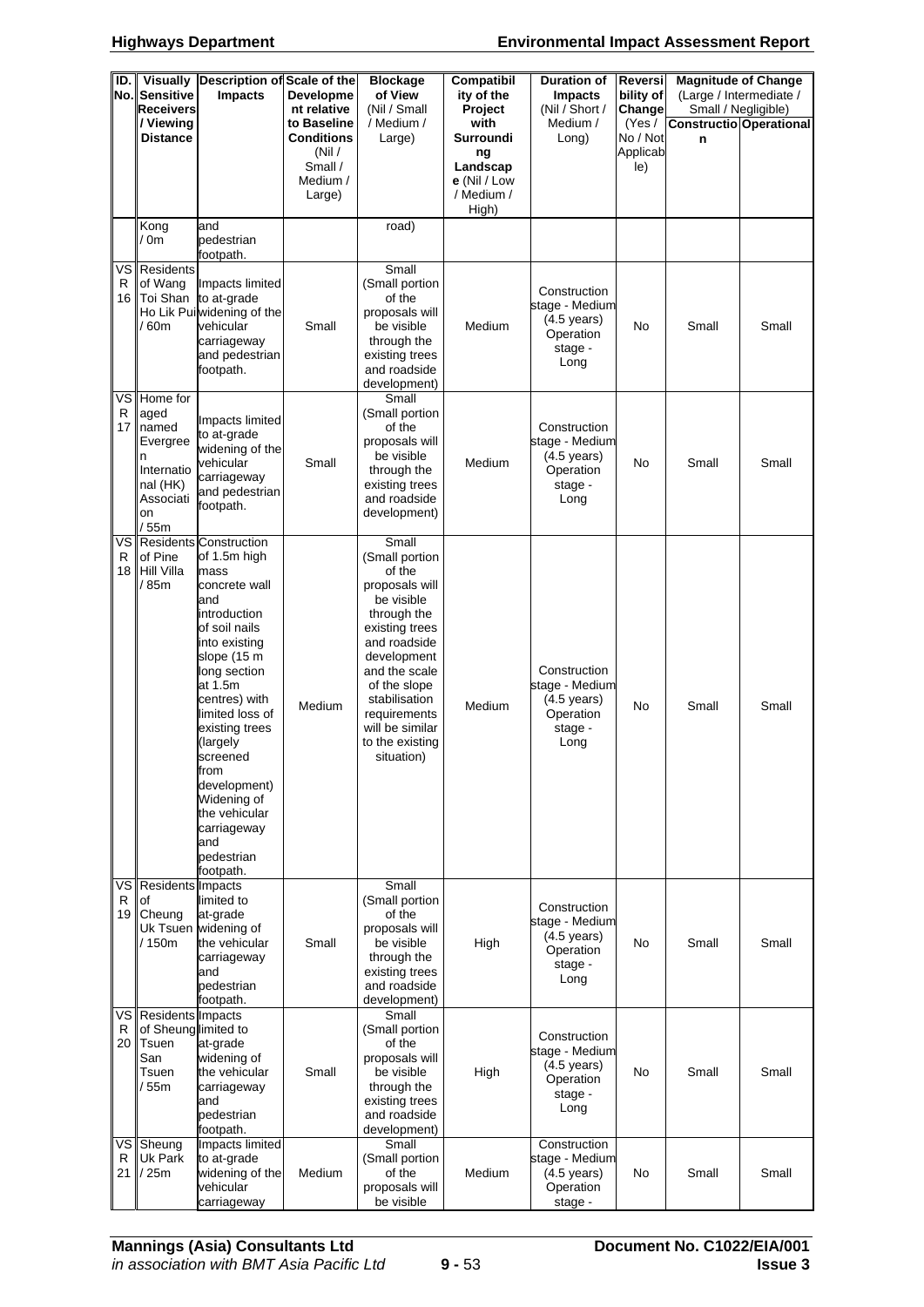| ID.       | <b>Visually</b><br>No. Sensitive<br><b>Receivers</b><br>/ Viewing<br><b>Distance</b> | Description of Scale of the<br>Impacts                                                                                                                                                                                                   | <b>Developme</b><br>nt relative<br>to Baseline<br><b>Conditions</b><br>(Nil)<br>Small /<br>Medium / | <b>Blockage</b><br>of View<br>(Nil / Small<br>/ Medium /<br>Large)                                                                                                                                                                                       | <b>Compatibil</b><br>ity of the<br>Project<br>with<br>Surroundi<br>nq<br>Landscap<br>e (Nil / Low | <b>Duration of</b><br><b>Impacts</b><br>(Nil / Short /<br>Medium /<br>Long)             | <b>Reversi</b><br>bility of<br>Change<br>(Yes /<br>No / Not<br>Applicab<br>le) | n     | <b>Magnitude of Change</b><br>(Large / Intermediate /<br>Small / Negligible)<br>Constructio Operational |
|-----------|--------------------------------------------------------------------------------------|------------------------------------------------------------------------------------------------------------------------------------------------------------------------------------------------------------------------------------------|-----------------------------------------------------------------------------------------------------|----------------------------------------------------------------------------------------------------------------------------------------------------------------------------------------------------------------------------------------------------------|---------------------------------------------------------------------------------------------------|-----------------------------------------------------------------------------------------|--------------------------------------------------------------------------------|-------|---------------------------------------------------------------------------------------------------------|
|           |                                                                                      | and pedestrian                                                                                                                                                                                                                           | Large)                                                                                              | through the                                                                                                                                                                                                                                              | / Medium /<br>High)                                                                               | Long                                                                                    |                                                                                |       |                                                                                                         |
|           |                                                                                      | footpath.                                                                                                                                                                                                                                |                                                                                                     | existing trees<br>and roadside<br>development)                                                                                                                                                                                                           |                                                                                                   |                                                                                         |                                                                                |       |                                                                                                         |
| R<br>22 I | <b>VS</b> Residents<br>of Wong<br>Chuk<br>Yuen<br>/ 75m                              | Impacts limited<br>to at-grade<br>widening of the<br>vehicular<br>carriageway<br>and pedestrian<br>footpath.                                                                                                                             | Small                                                                                               | Small<br>(Small portion<br>of the<br>proposals will<br>be visible<br>through the<br>existing trees<br>and roadside<br>development)                                                                                                                       | Medium                                                                                            | Construction<br>stage - Medium<br>$(4.5 \text{ years})$<br>Operation<br>stage -<br>Long | No                                                                             | Small | Small                                                                                                   |
| R         | VS Lam Kam<br>Road<br>22A near<br>Wong<br>Chuk<br>Yuen<br>(East<br>Bound) /<br>0m    | Impacts<br>limited to<br>at-grade<br>widening of<br>the vehicular<br>carriageway<br>and<br>pedestrian<br>footpath.                                                                                                                       | Medium                                                                                              | Nil<br>(Open views of<br>the proposals<br>along the<br>visible portion<br>of the existing<br>road)                                                                                                                                                       | Medium                                                                                            | Construction<br>stage - Medium<br>$(4.5 \text{ years})$<br>Operation<br>stage -<br>Long | No                                                                             |       | Intermediate Intermediate                                                                               |
| R         | of Shek<br>23 Kong<br>Village<br>/185m                                               | VS Residents Framed and<br>filtered views<br>of extensive<br>engineering<br>works at CHB<br>43 with<br>intermediate<br>tree loss.<br>Widening of<br>the vehicular<br>carriageway<br>and<br>pedestrian<br>footpath.                       | Small                                                                                               | Small<br>(Despite the<br>extent of the<br>works in this<br>area only a<br>small portion of<br>the proposals<br>will be visible<br>through the<br>existing trees<br>and roadside<br>development)                                                          | Medium                                                                                            | Construction<br>stage - Medium<br>$(4.5 \text{ years})$<br>stage -<br>Long              | No                                                                             | Small | Small                                                                                                   |
| R.        | VS Residents Medium<br>lof Lui<br>24 Kung Tin views of<br>/50 <sub>m</sub>           | distance<br>extensive<br>engineering<br>works at CHB<br>43 with<br>intermediate<br>tree loss.<br>Widening of<br>the vehicular<br>carriageway<br>and<br>pedestrian<br>footpath                                                            | Small                                                                                               | Small<br>(Despite the<br>extent of the<br>works in this<br>area only a<br>small portion of<br>the proposals<br>will be visible<br>through the<br>existing trees<br>and roadside<br>development)                                                          | Medium                                                                                            | Construction<br>stage - Medium<br>$(4.5 \text{ years})$<br>Operation<br>stage -<br>Long | No                                                                             | Small | Small                                                                                                   |
| R<br>25 I | VS Visitors to Medium<br>Kadoore<br>Farm<br>/ 60m                                    | distance views<br>of extensive<br>engineering<br>works at CHB<br>52 involving<br>soil nails and<br>rock<br>stabilisation<br>measures with<br>no tree loss.<br>Widening of<br>the vehicular<br>carriageway<br>and pedestrian<br>footpath. | Small                                                                                               | Small<br>(Despite the<br>extent of the<br>works in this<br>area only a<br>small portion of<br>the proposals<br>will be visible<br>due to the<br>viewing angle<br>and the<br>screening<br>effect of the<br>existing trees<br>and roadside<br>development) | Low                                                                                               | Construction<br>stage - Medium<br>$(4.5 \text{ years})$<br>Operation<br>stage -<br>Long | No                                                                             | Small | Small                                                                                                   |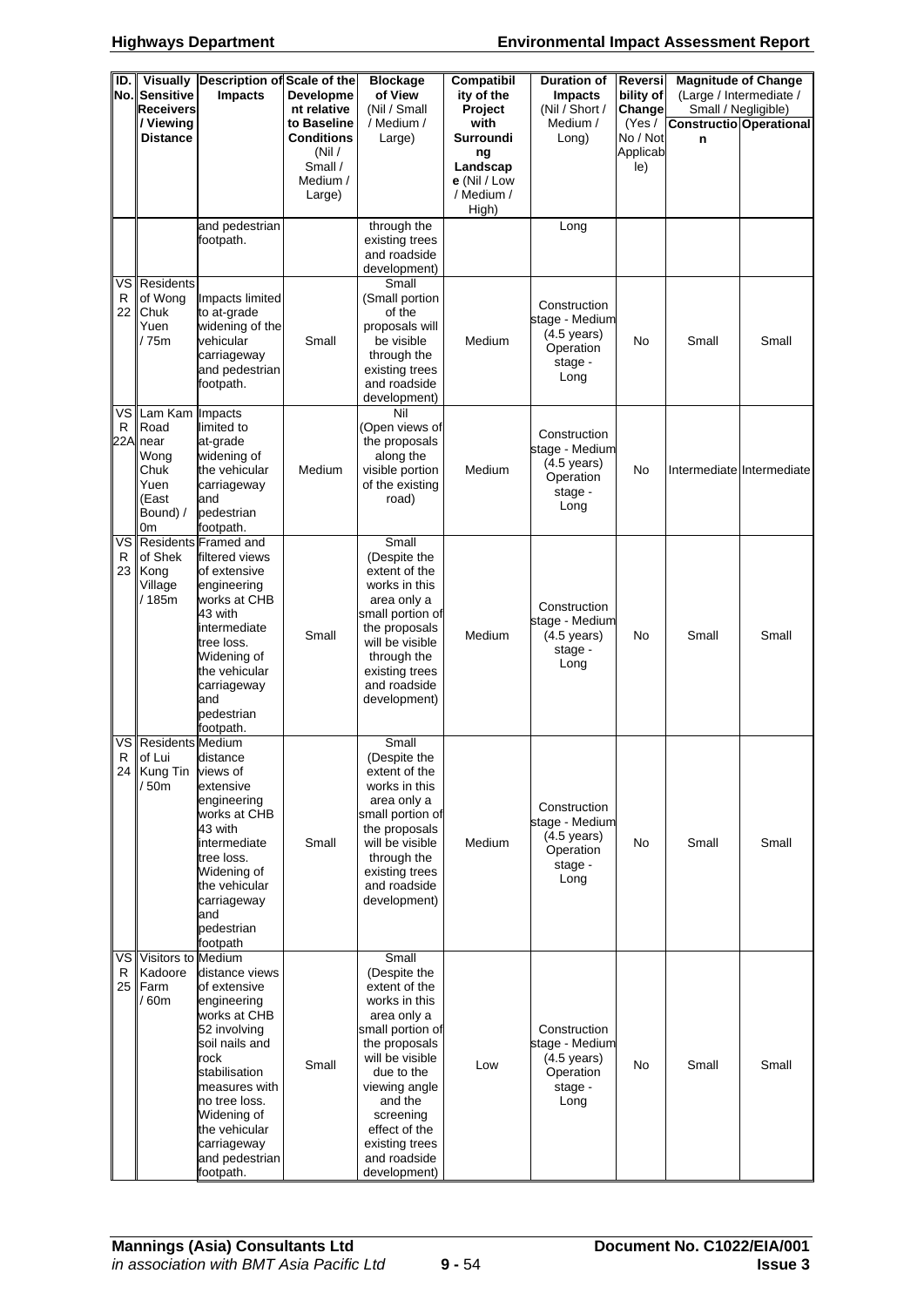| ID.                | <b>Visually</b><br>No. Sensitive<br><b>Receivers</b><br>/ Viewing<br><b>Distance</b>                                        | Description of Scale of the<br>Impacts                                                                                                                                                                                                                                | Developme<br>nt relative<br>to Baseline<br><b>Conditions</b><br>(Nil)<br>Small /<br>Medium /<br>Large) | <b>Blockage</b><br>of View<br>(Nil / Small<br>/ Medium /<br>Large)                                                                         | Compatibil<br>ity of the<br>Project<br>with<br>Surroundi<br>ng<br>Landscap<br>e (Nil / Low<br>/ Medium / | <b>Duration of</b><br><b>Impacts</b><br>(Nil / Short /<br>Medium /<br>Long)             | Reversi<br>bility of<br>Change<br>(Yes /<br>No / Not<br>Applicab<br>le) | Small / Negligible)<br>n | <b>Magnitude of Change</b><br>(Large / Intermediate /<br>Constructio Operational |
|--------------------|-----------------------------------------------------------------------------------------------------------------------------|-----------------------------------------------------------------------------------------------------------------------------------------------------------------------------------------------------------------------------------------------------------------------|--------------------------------------------------------------------------------------------------------|--------------------------------------------------------------------------------------------------------------------------------------------|----------------------------------------------------------------------------------------------------------|-----------------------------------------------------------------------------------------|-------------------------------------------------------------------------|--------------------------|----------------------------------------------------------------------------------|
| ٧S<br>R<br>26      | Trail<br>Walkers<br>in Lam<br>Tsuen<br>Country<br>Park<br>/ 360m                                                            | Impacts<br>remote from<br>location                                                                                                                                                                                                                                    | Small                                                                                                  | Small<br>(The proposals<br>form a small<br>component of<br>the overall view<br>and screened<br>by roadside<br>vegetation and<br>buildings) | High)<br>High                                                                                            | Construction<br>stage - Medium<br>$(4.5 \text{ years})$<br>Operation<br>stage -<br>Long | No                                                                      | Negligible               | Negligible                                                                       |
| VS<br>R<br>27      | Vehicle<br><b>Travellers</b><br>on Lam<br>Kam<br>Road to<br>the south<br>of Wong<br>Chuk<br>Yuen<br>(East<br>Bound)<br>/ 0m | Impacts<br>limited to<br>at-grade<br>widening of<br>the vehicular<br>carriageway<br>and<br>pedestrian<br>footpath.                                                                                                                                                    | Medium                                                                                                 | Nil<br>(Open views of<br>the proposals<br>along the<br>visible portion<br>of the existing<br>road)                                         | Medium                                                                                                   | Construction<br>stage - Medium<br>$(4.5 \text{ years})$<br>Operation<br>stage -<br>Long | No                                                                      |                          | Intermediate Intermediate                                                        |
| VS<br>R            | Vehicle<br>Travellers limited to<br>28A on Lam<br>Kam<br>Road<br>(West<br>Bound)<br>/ 0m                                    | Impacts<br>at-grade<br>widening of<br>the vehicular<br>carriageway<br>and<br>pedestrian<br>footpath.                                                                                                                                                                  | Medium                                                                                                 | Nil<br>(Open views of<br>the proposals<br>along the<br>visible portion<br>of the existing<br>road)                                         | Medium                                                                                                   | Construction<br>stage - Medium<br>$(4.5 \text{ years})$<br>Operation<br>stage -<br>Long | No                                                                      |                          | Intermediate Intermediate                                                        |
| VS<br>R            | Vehicle<br>Travellers limited to<br>28B on Lam<br>Kam<br>Road<br>(East<br>Bound)<br>/ 0m                                    | Impacts<br>at-grade<br>widening of<br>the vehicular<br>carriageway<br>and<br>pedestrian<br>footpath.                                                                                                                                                                  | Medium                                                                                                 | Nil<br>(Open views of<br>the proposals<br>along the<br>visible portion<br>of the existing<br>road)                                         | Medium                                                                                                   | Construction<br>stage - Medium<br>$(4.5 \text{ years})$<br>Operation<br>stage -<br>Long | No                                                                      |                          | Intermediate Intermediate                                                        |
| VS<br>R<br>28<br>С | Vehicle<br>Travellers limited to<br>on Lam<br>Kam<br>Road<br>(East<br>Bound)<br>/ 0m                                        | Impacts<br>at-grade<br>widening of<br>the vehicular<br>carriageway<br>and<br>pedestrian<br>footpath.                                                                                                                                                                  | Medium                                                                                                 | Nil<br>(Open views of<br>the proposals<br>along the<br>visible portion<br>of the existing<br>road)                                         | Medium                                                                                                   | Construction<br>stage - Medium<br>$(4.5 \text{ years})$<br>Operation<br>stage -<br>Long | No                                                                      |                          | Intermediate Intermediate                                                        |
| VS<br>R<br>29      | Vehicle<br>Travellers proximity<br>on Kam<br>Tin Road proposed<br>to the<br>South of<br>Seasons<br>Villas<br>/ 0m           | Close<br>views of the<br>engineering<br>works<br>including<br>extensive soil<br>nail proposals<br>and sections<br>of retaining<br>wall using<br>mini-piles and<br>L-shaped<br>retaining<br>walls<br>between 1.5<br>to 2m with<br>minimal tree<br>loss.<br>Widening of | Medium                                                                                                 | Nil<br>(Open views of<br>the proposals<br>along the<br>visible portion<br>of the existing<br>road)                                         | Medium                                                                                                   | Construction<br>stage - Medium<br>$(4.5 \text{ years})$<br>Operation<br>stage -<br>Long | No                                                                      |                          | Intermediate Intermediate                                                        |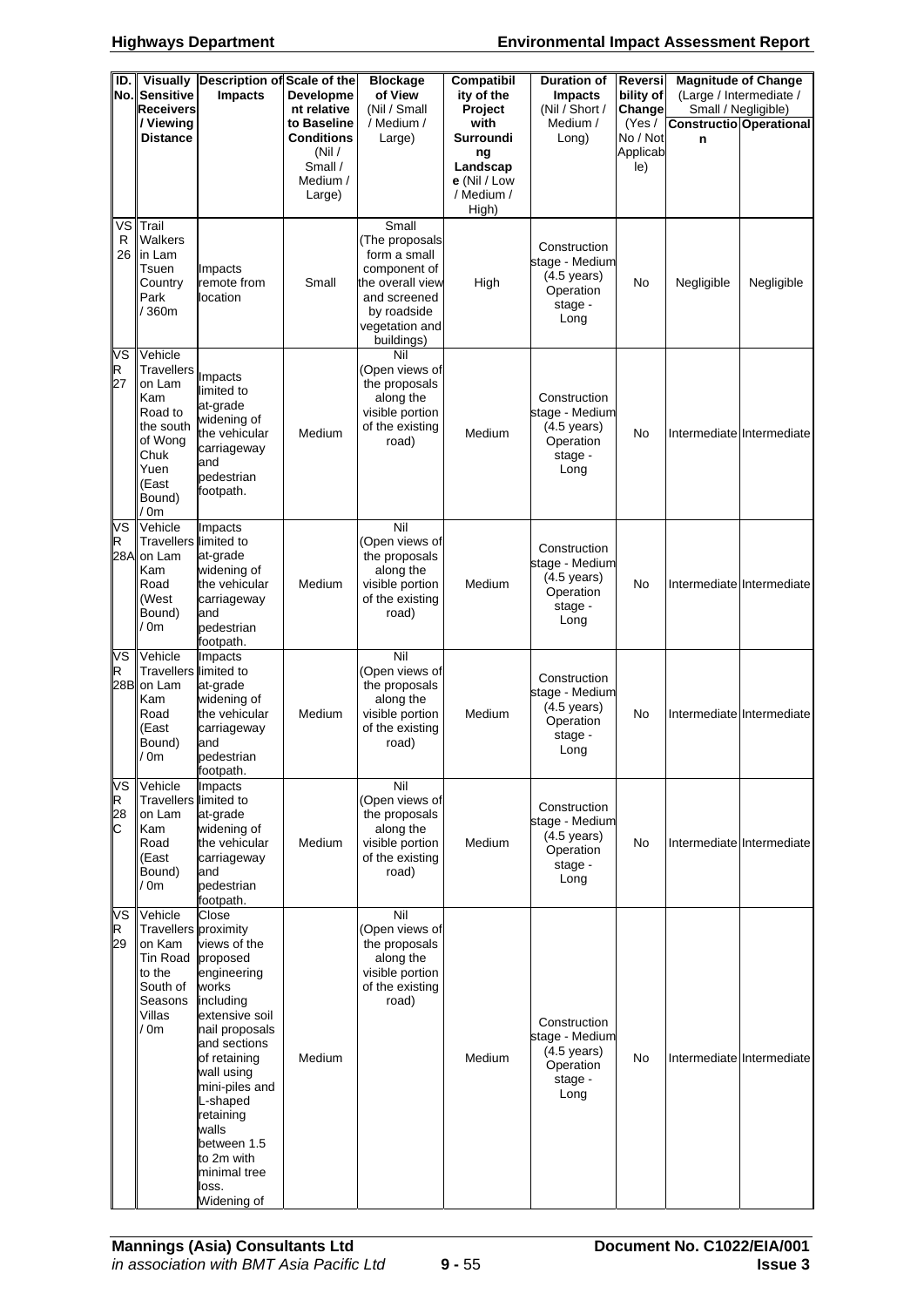| ID.           | No. Sensitive<br>Receivers<br>/ Viewing<br><b>Distance</b>                                       | Visually Description of Scale of the<br><b>Impacts</b>                                                                                     | Developme<br>nt relative<br>to Baseline<br><b>Conditions</b><br>(Nil)<br>Small /<br>Medium / | <b>Blockage</b><br>of View<br>(Nil / Small<br>/ Medium /<br>Large)                                                                                                                              | Compatibil<br>ity of the<br>Project<br>with<br><b>Surroundi</b><br>ng<br>Landscap<br>$e$ (Nil / Low | <b>Duration of</b><br><b>Impacts</b><br>(Nil / Short /<br>Medium /<br>Long)             | Reversi<br>bility of<br>Change<br>(Yes /<br>No / Not<br>Applicab<br>le) | $\mathbf n$ | <b>Magnitude of Change</b><br>(Large / Intermediate /<br>Small / Negligible)<br>Constructio Operational |
|---------------|--------------------------------------------------------------------------------------------------|--------------------------------------------------------------------------------------------------------------------------------------------|----------------------------------------------------------------------------------------------|-------------------------------------------------------------------------------------------------------------------------------------------------------------------------------------------------|-----------------------------------------------------------------------------------------------------|-----------------------------------------------------------------------------------------|-------------------------------------------------------------------------|-------------|---------------------------------------------------------------------------------------------------------|
|               |                                                                                                  |                                                                                                                                            | Large)                                                                                       |                                                                                                                                                                                                 | / Medium /<br>High)                                                                                 |                                                                                         |                                                                         |             |                                                                                                         |
|               |                                                                                                  | the vehicular<br>carriageway<br>and<br>pedestrian<br>footpath.                                                                             |                                                                                              |                                                                                                                                                                                                 |                                                                                                     |                                                                                         |                                                                         |             |                                                                                                         |
| VS<br>R<br>30 | Pedestria Impacts<br>ns on<br>Kam Tin<br>Road to<br>the south<br>of Wong<br>Chuk<br>Yuen<br>/ 0m | limited to<br>at-grade<br>widening of<br>the vehicular<br>carriageway<br>and<br>pedestrian<br>footpath.                                    | Medium                                                                                       | Nil<br>(Open views of<br>the proposals<br>along the<br>visible portion<br>of the existing<br>road)                                                                                              | Medium                                                                                              | Construction<br>stage - Medium<br>$(4.5 \text{ years})$<br>Operation<br>stage -<br>Long | <b>No</b>                                                               |             | Intermediate Intermediate                                                                               |
| R<br>31       | VS Residents<br>of<br>Western<br>Leung Uk<br>Tsuen<br>/40m                                       | Impacts<br>limited to<br>widening of<br>existing<br>bridge to<br>accommodat<br>e vehicular<br>carriageway<br>and<br>pedestrian<br>footpath | Small                                                                                        | Small<br>(Despite the<br>extent of the<br>works in this<br>area only a<br>small portion of<br>the proposals<br>will be visible<br>through the<br>existing trees<br>and roadside<br>development) | Medium                                                                                              | Construction<br>stage - Medium<br>$(4.5 \text{ years})$<br>Operation<br>stage -<br>Long | <b>No</b>                                                               | Small       | Small                                                                                                   |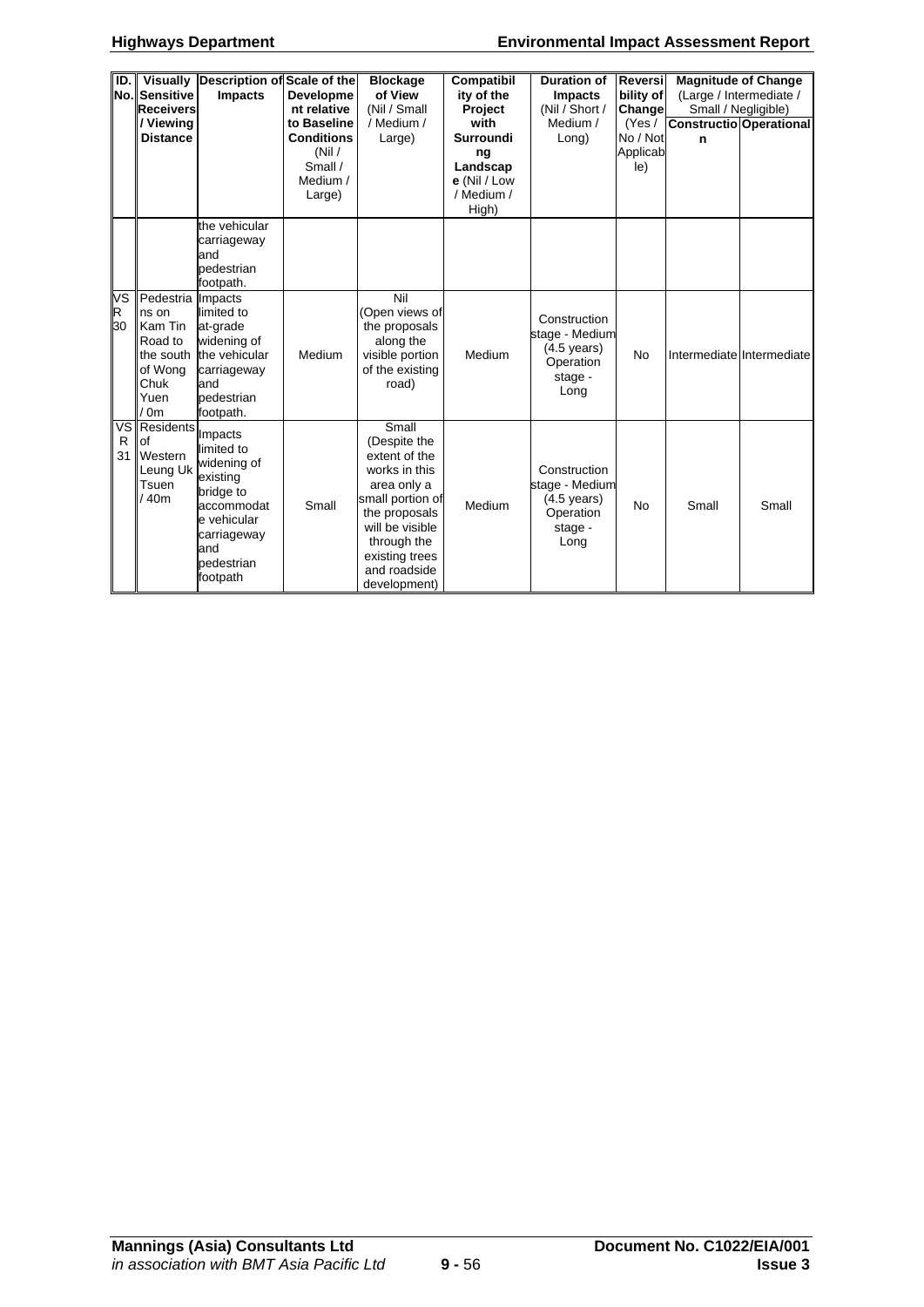#### **Table 9.14 Significance of Impacts on Visually Sensitive Receivers in the Construction and Operational Phases**

| ID.<br>No.       | <b>Visually</b><br>Sensitiv<br>е<br>Receiver<br>S                                                                            | Sensi-<br>tivity<br>(Nil)<br>Small /<br>Mediu<br>m/ | <b>Magnitude of Change</b><br>(Large / Intermediate /<br>Small / Negligible) |                    | <b>Significance Threshold</b><br>(Unmitigated)<br>(Negligible / Slight / Moderate<br>Significant)<br>$\prime$ |                    | <b>Mitigation</b><br><b>Measures</b> | <b>Significance Threshold</b><br>(Mitigated)<br>(Negligible / Slight / Moderate<br>/ Significant) |                             |                    |
|------------------|------------------------------------------------------------------------------------------------------------------------------|-----------------------------------------------------|------------------------------------------------------------------------------|--------------------|---------------------------------------------------------------------------------------------------------------|--------------------|--------------------------------------|---------------------------------------------------------------------------------------------------|-----------------------------|--------------------|
|                  |                                                                                                                              | Large)                                              | Construc-<br>tion                                                            | <b>Operational</b> | Construc-<br>tion                                                                                             | <b>Operational</b> |                                      | Construc-<br>tion                                                                                 | <b>Operational</b><br>Day 1 | Year<br>10         |
| 1                | Resident<br>VSR <sub>s</sub> of Kiu<br>Tau<br>Tsuen                                                                          | High                                                | Small                                                                        | Small              | Moderate                                                                                                      | Moderate           | CP1, OP1<br>and OP2                  | Moderate                                                                                          | ate                         | Moder Moder<br>ate |
| VS               | Vehicle<br>Traveller<br>s on<br>Kam Tin<br>Road to<br>the north<br>R 2 of Shek<br>Kong<br><b>Barracks</b><br>(east<br>bound) | Low                                                 | Intermediate Intermediate                                                    |                    | Moderate                                                                                                      | Moderate           | CP <sub>1</sub>                      | Moderate                                                                                          | Moder Moder<br>ate          | ate                |
| <b>VS</b><br>R 3 | Pedestri<br>ans on<br>Kam Tin<br>Road to<br>the north<br>of Shek<br>Kong<br><b>Barracks</b>                                  | Low                                                 | Intermediate Intermediate                                                    |                    | Moderate                                                                                                      | Moderate           | CP1, OP1<br>and OP4                  | Moderate                                                                                          | ate                         | Moder Moder<br>ate |
| 4                | VSR Resident<br>s of<br>Pang Ka<br>Tsuen<br>(Photom<br>ontage<br>Figure<br>9.13 Q to<br>R)                                   | High                                                | Small                                                                        | Small              | Moderate                                                                                                      | Moderate           | CP <sub>1</sub>                      | Moderate                                                                                          | ate                         | Moder Moder<br>ate |
| 5                | VSR Kam Tin<br>Clinic                                                                                                        | Low                                                 | Small                                                                        | Small              | Slight                                                                                                        | Slight             | CP <sub>1</sub>                      | Slight                                                                                            | Slight                      | Slight             |
| 6                | <b>VSR</b> Resident<br>s of<br>Shek<br>Kong<br>San<br>Tsuen                                                                  | High                                                | Small                                                                        | Small              | Moderate                                                                                                      | Moderate           | OP1 and<br>OP <sub>2</sub>           | Moderate                                                                                          | ate                         | Moder Moder<br>ate |
| 7                | <b>VSR</b> Resident<br>s of<br>Seasons<br>Villas<br>(Photom<br>ontage<br>Figure<br>9.13 A to<br>B)                           | High                                                | Intermediate Intermediate                                                    |                    | Moderate                                                                                                      | Moderate           | CP1, CP2,<br>OP1, OP2<br>and OP4     | Moderate                                                                                          | ate                         | Moder Moder<br>ate |
| VSR An<br>8      | educatio<br>n centre<br>within<br>Shek<br>Kong<br><b>Barracks</b>                                                            | Medium                                              | Small                                                                        | Small              | Slight                                                                                                        | Slight             | CP1, OP1,<br>OP2 and<br>OP4          | Slight                                                                                            | Slight                      | Slight             |
| 9                | <b>VSR</b> Resident<br>s of<br>Leung<br>Uk                                                                                   | High                                                | Small                                                                        | Small              | Moderate                                                                                                      | Moderate           | CP1, OP1<br>and OP2                  | Moderate                                                                                          | ate                         | Moder Moder<br>ate |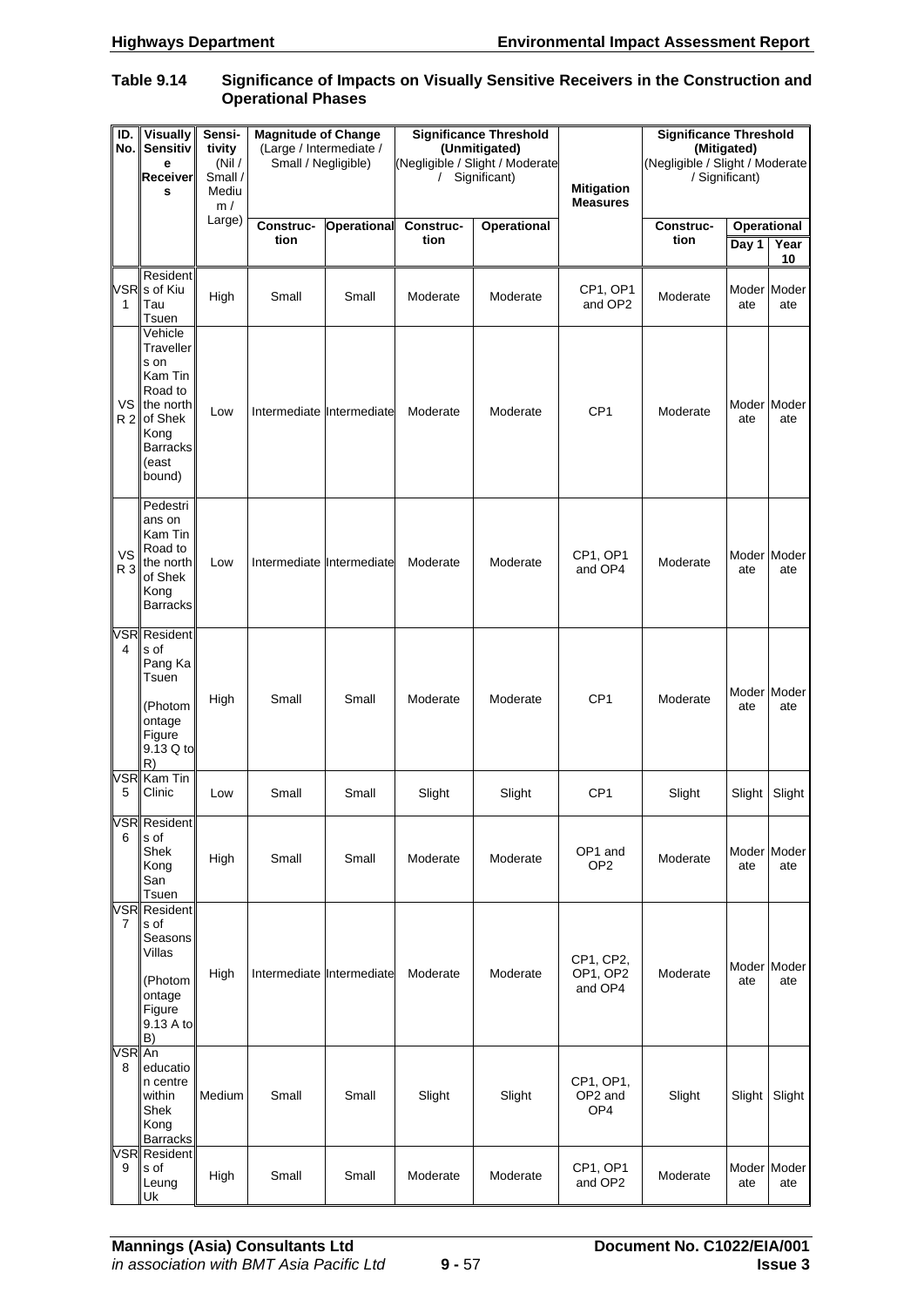#### **Highways Department Environmental Impact Assessment Report**

| ID.<br>No.      | <b>Visually</b><br><b>Sensitiv</b><br>е<br>Receiver<br>s                                                                                                                       | Sensi-<br>tivity<br>(Nil)<br>Small /<br>Mediu<br>m/ | <b>Magnitude of Change</b><br>(Large / Intermediate /<br>Small / Negligible) |                    | <b>Significance Threshold</b><br>(Unmitigated)<br>(Negligible / Slight / Moderate<br>Significant)<br>$\prime$ |                    | <b>Mitigation</b><br><b>Measures</b> | <b>Significance Threshold</b><br>(Negligible / Slight / Moderate<br>/ Significant) | (Mitigated)        |                    |
|-----------------|--------------------------------------------------------------------------------------------------------------------------------------------------------------------------------|-----------------------------------------------------|------------------------------------------------------------------------------|--------------------|---------------------------------------------------------------------------------------------------------------|--------------------|--------------------------------------|------------------------------------------------------------------------------------|--------------------|--------------------|
|                 |                                                                                                                                                                                | Large)                                              | Construc-<br>tion                                                            | <b>Operational</b> | Construc-<br>tion                                                                                             | <b>Operational</b> |                                      | Construc-<br>tion                                                                  | <b>Operational</b> |                    |
|                 |                                                                                                                                                                                |                                                     |                                                                              |                    |                                                                                                               |                    |                                      |                                                                                    | Day 1              | Year<br>10         |
|                 | Tsuen                                                                                                                                                                          |                                                     |                                                                              |                    |                                                                                                               |                    |                                      |                                                                                    |                    |                    |
| VSR Pat<br>10   | Heung<br>Police<br>Station<br>(Photom<br>ontage<br>Figure<br>9.13 C to                                                                                                         | Low                                                 | Small                                                                        | Small              | Slight                                                                                                        | Slight             | CP1, OP1<br>and OP2                  | Slight                                                                             | Slight             | Slight             |
|                 | D)<br>VSR Resident                                                                                                                                                             |                                                     |                                                                              |                    |                                                                                                               |                    |                                      |                                                                                    |                    |                    |
| 11 I            | s of<br>Wang<br>Toi Shan<br>Yau Uk<br>Tsuen                                                                                                                                    | High                                                | Small                                                                        | Small              | Moderate                                                                                                      | Moderate           | CP1, OP1<br>and OP2                  | Moderate                                                                           | ate                | Moder Moder<br>ate |
| 12 <sup>2</sup> | VSR Resident<br>s of<br>Wang<br>Toi Shan<br>Lo Uk<br>Tsuen                                                                                                                     | High                                                | Small                                                                        | Small              | Moderate                                                                                                      | Moderate           | CP1 and<br>OP <sub>1</sub>           | Moderate                                                                           | ate                | Moder Moder<br>ate |
| 13              | <b>VSR</b> Resident<br>s of<br>Wang<br>Toi Shan<br>San<br>Tsuen                                                                                                                | High                                                | Small                                                                        | Small              | Moderate                                                                                                      | Moderate           | CP1, OP1<br>and OP2                  | Moderate                                                                           | ate                | Moder Moder<br>ate |
| 14              | <b>VSR</b> Vehicle<br>Traveller<br>s on<br>Kam Tin<br>Road to<br>the south<br>of Wang<br>Toi Shan<br>Ho Lik<br>Pui (East<br>Bound)<br>(Photom<br>ontage<br>Figure<br>9.13 E to | Low                                                 | Small                                                                        | Small              | Slight                                                                                                        | Slight             | CP1 and<br>OP <sub>1</sub>           | Slight                                                                             | Slight             | Slight             |
| 15              | F)<br><b>VSR</b> Pedestri<br>ans on<br>Kam Tin<br>Road to<br>the north<br>of Shek<br>Kong                                                                                      | Low                                                 | Small                                                                        | Small              | Slight                                                                                                        | Slight             | CP1, OP1,<br>OP2 and<br>OP4          | Slight                                                                             | Slight             | Slight             |
| 16 <sup>1</sup> | <b>VSR</b> Resident<br>s of<br>Wang<br>Toi Shan<br>Ho Lik<br>Pui                                                                                                               | High                                                | Small                                                                        | Small              | Moderate                                                                                                      | Moderate           | CP1 and<br>OP <sub>1</sub>           | Moderate                                                                           | ate                | Moder Moder<br>ate |
| 17              | VSR Home for<br>aged<br>named<br>Evergree<br>n<br>Internati<br>onal<br>(HK)                                                                                                    | Medium                                              | Small                                                                        | Small              | Slight                                                                                                        | Slight             | CP1 and<br>OP <sub>1</sub>           | Slight                                                                             | Slight             | Slight             |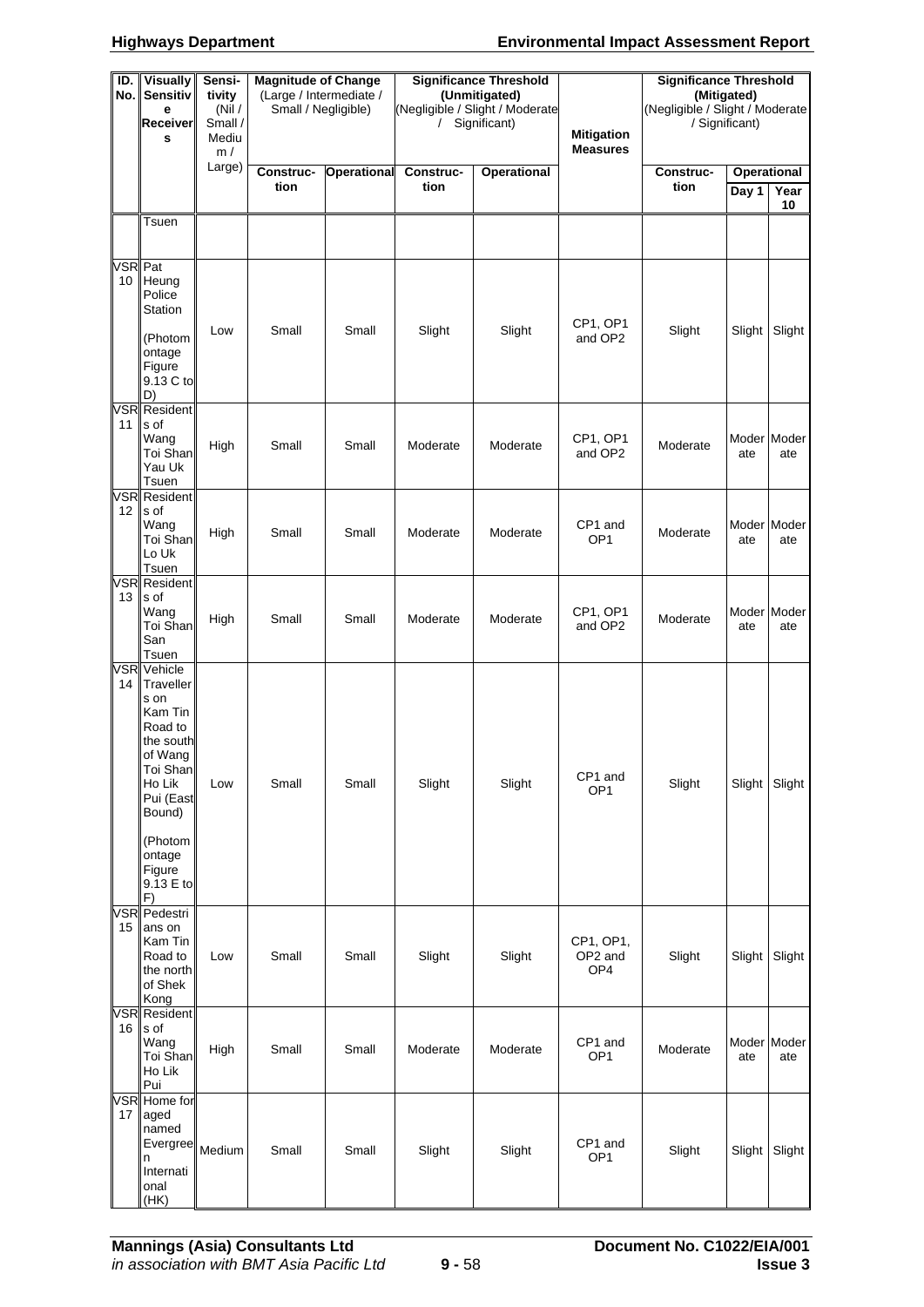| ID.<br>No. | <b>Visually</b><br><b>Sensitiv</b><br>e<br>Receiver<br>S                                                                        | Sensi-<br>tivity<br>(Nil)<br>Small /<br>Mediu<br>m/ | <b>Magnitude of Change</b><br>(Large / Intermediate /<br>Small / Negligible) |                    | <b>Significance Threshold</b><br>(Unmitigated)<br>(Negligible / Slight / Moderate<br>Significant)<br>$\prime$ |                    | <b>Mitigation</b><br><b>Measures</b>    | <b>Significance Threshold</b><br>(Negligible / Slight / Moderate | (Mitigated)<br>/ Significant) |                                  |
|------------|---------------------------------------------------------------------------------------------------------------------------------|-----------------------------------------------------|------------------------------------------------------------------------------|--------------------|---------------------------------------------------------------------------------------------------------------|--------------------|-----------------------------------------|------------------------------------------------------------------|-------------------------------|----------------------------------|
|            |                                                                                                                                 | Large)                                              | Construc-<br>tion                                                            | <b>Operational</b> | Construc-<br>tion                                                                                             | <b>Operational</b> |                                         | Construc-<br>tion                                                | Day $1$                       | <b>Operational</b><br>Year<br>10 |
|            | Associati<br>on                                                                                                                 |                                                     |                                                                              |                    |                                                                                                               |                    |                                         |                                                                  |                               |                                  |
| 18         | <b>VSR</b> Resident<br>s of Pine<br>Hill Villa                                                                                  | High                                                | Small                                                                        | Small              | Moderate                                                                                                      | Moderate           | CP1, OP1,<br>OP2 and<br>OP4             | Moderate                                                         | ate                           | Moder Moder<br>ate               |
| 19         | <b>VSR</b> Resident<br>s of<br>Cheung<br>Uk<br>Tsuen                                                                            | High                                                | Small                                                                        | Small              | Moderate                                                                                                      | Moderate           | CP1, OP1<br>and OP2                     | Moderate                                                         | ate                           | Moder Moder<br>ate               |
| 20         | <b>VSR Resident</b><br>s of<br>Sheung<br>Tsuen<br>San<br>Tsuen                                                                  | High                                                | Small                                                                        | Small              | Moderate                                                                                                      | Moderate           | CP1 and<br>OP <sub>1</sub>              | Moderate                                                         | ate                           | Moder Moder<br>ate               |
| 21         | VSR Sheung<br>Uk Park<br>(Photom<br>ontage<br>Figure<br>9.13G to<br>H)                                                          | Medium                                              | Small                                                                        | Small              | Slight                                                                                                        | Slight             | CP1, CP5,<br>OP1, OP2<br>and OP3        | Slight                                                           | Slight                        | Slight                           |
| 22         | <b>VSR</b> Resident<br>s of<br>Wong<br>Chuk<br>Yuen<br>(Photom<br>ontage<br>Figure<br>9.13 S to<br>T)                           | High                                                | Small                                                                        | Small              | Moderate                                                                                                      | Moderate           | CP1, OP1,<br>OP2 and<br>OP4             | Moderate                                                         | ate                           | Moder Moder<br>ate               |
|            | VSR Lam<br>22A Kam<br>Road<br>near<br>Wong<br>Chuk<br>Yuen<br>(East<br>Bound)<br>(Photom<br>ontage<br>Figure<br>9.13 l to<br>J) | Low                                                 | Intermediate Intermediate                                                    |                    | Moderate                                                                                                      | Moderate           | CP1, OP1<br>and OP2                     | Moderate                                                         | Slight                        | Slight                           |
| 23         | VSR Resident<br>s of<br>Shek<br>Kong<br>Village                                                                                 | High                                                | Small                                                                        | Small              | Moderate                                                                                                      | Moderate           | OP1 and<br>OP <sub>2</sub>              | Moderate                                                         | ate                           | Moder Moder<br>ate               |
| 24 I       | <b>VSR Resident</b><br>s of Lui<br>Kung Tin                                                                                     | High                                                | Small                                                                        | Small              | Moderate                                                                                                      | Moderate           | CP1, OP1,<br>OP2 and<br>OP4             | Moderate                                                         | ate                           | Moder Moder<br>ate               |
| 25         | <b>VSR</b> Visitors<br>to<br>Kadoorie<br>Farm                                                                                   | Medium                                              | Small                                                                        | Small              | Slight                                                                                                        | Slight             | CP1, OP1,<br>OP2 and<br>OP4             | Slight                                                           | Slight                        | Slight                           |
| 26         | VSR Trail<br>Walkers<br>in Lam<br>Tsuen<br>Country<br>Park                                                                      | Medium                                              | Negligible                                                                   | Negligible         | Negligible                                                                                                    | Negligible         | CP1, OP1,<br>OP <sub>2</sub><br>and OP4 | Negligible                                                       | ble                           | Negligi Negligi<br>ble           |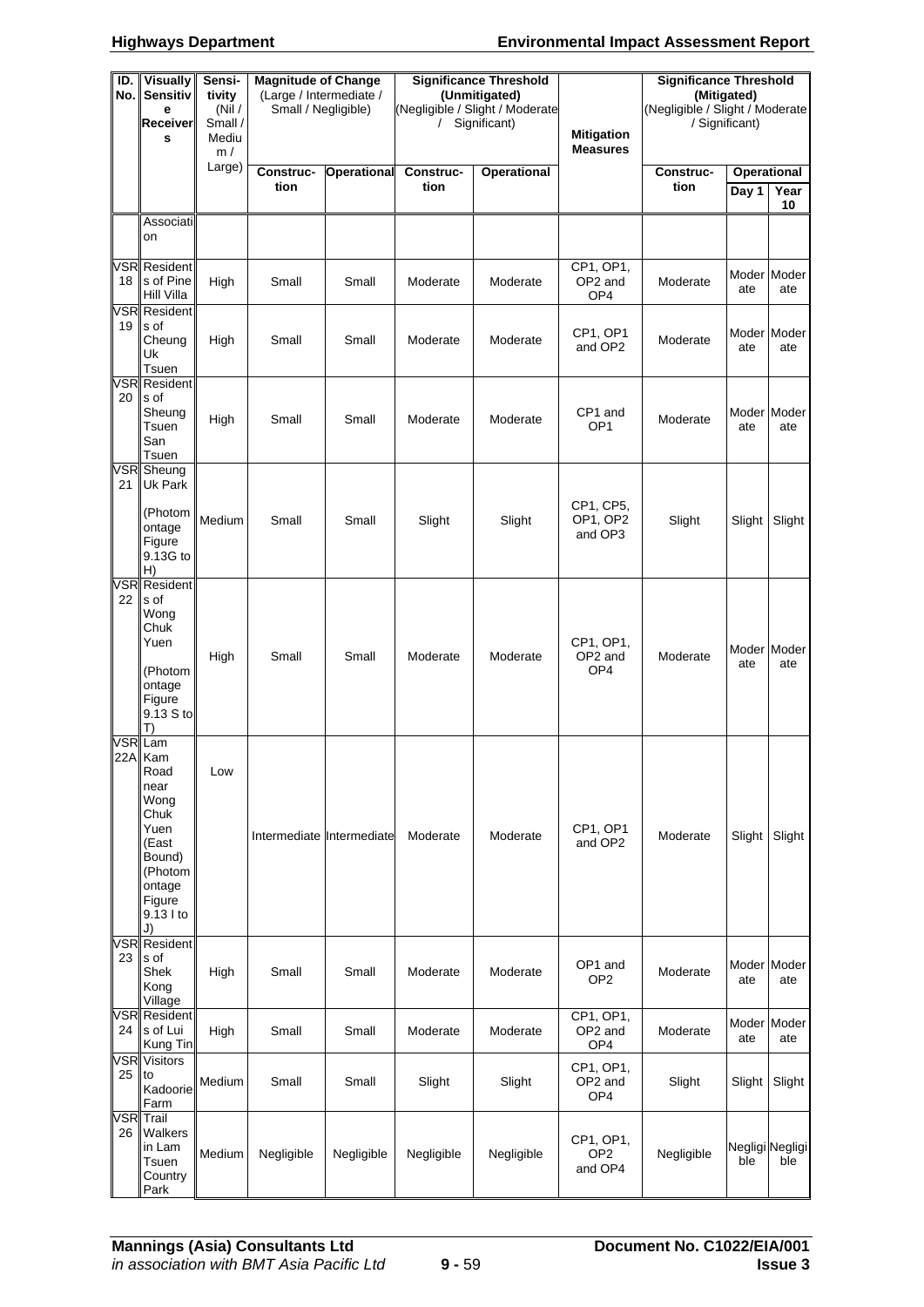#### **Highways Department Environmental Impact Assessment Report**

| ID.<br>No.l | <b>Visually</b><br><b>Sensitiv</b><br>e<br><b>Receiver</b><br>S                                                                 | Sensi-<br>tivity<br>(Nil)<br>Small /<br>Mediu<br>m/ | <b>Magnitude of Change</b><br>(Large / Intermediate /<br>Small / Negligible) |                    | <b>Significance Threshold</b><br>(Unmitigated)<br>(Negligible / Slight / Moderate<br>Significant)<br>$\prime$ |                    | <b>Mitigation</b><br><b>Measures</b>          | <b>Significance Threshold</b><br>(Negligible / Slight / Moderate | (Mitigated)<br>/ Significant) |            |
|-------------|---------------------------------------------------------------------------------------------------------------------------------|-----------------------------------------------------|------------------------------------------------------------------------------|--------------------|---------------------------------------------------------------------------------------------------------------|--------------------|-----------------------------------------------|------------------------------------------------------------------|-------------------------------|------------|
|             |                                                                                                                                 | Large)                                              | Construc-<br>tion                                                            | <b>Operational</b> | Construc-<br>tion                                                                                             | <b>Operational</b> |                                               | Construc-<br>tion                                                | <b>Operational</b><br>Day 1   | Year<br>10 |
| 27          | VSR Vehicle<br>Traveller<br>s on Lam<br>Kam<br>Road to<br>the<br>south of<br>Wong<br>Chuk<br>Yuen<br>(East<br>Bound)            | Low                                                 | Intermediate Intermediate                                                    |                    | Moderate                                                                                                      | Moderate           | CP1, OP1,<br>OP2 and<br>OP4                   | Moderate                                                         | Moder<br>ate                  | Slight     |
| 28<br>A,    | <b>VSR</b> Vehicle<br>Traveller<br>s on Lam<br>Kam<br>Road<br>(West<br>Bound)<br>(Photom<br>ontage<br>Figure<br>9.13 K to<br>P) | Low                                                 | Intermediate Intermediate                                                    |                    | Moderate                                                                                                      | Moderate           | CP1, CP2,<br>CP3, OP1,<br>OP2, OP3<br>and OP4 | Moderate                                                         | Moder<br>ate                  | Slight     |
|             | <b>VSR</b> Vehicle<br>28 B Traveller<br>s on Lam<br>Road<br>(East<br>Bound)<br>(Photom<br>ontage<br>Figure<br>9.13 K to<br>P)   | Low                                                 | Intermediate Intermediate                                                    |                    | Moderate                                                                                                      | Moderate           | CP1, CP2,<br>CP3, OP1,<br>OP2, OP3<br>and OP4 | Moderate                                                         | Moder<br>ate                  | Slight     |
| 28<br>C     | VSR Vehicle<br>Traveller<br>s on Lam<br>Kam<br>Road<br>(East<br>Bound)<br>(Photom<br>ontage<br>Figure<br>9.13 K to<br>P)        | Low                                                 | Intermediate Intermediate                                                    |                    | Moderate                                                                                                      | Moderate           | CP1, CP2,<br>CP3, OP1,<br>OP2, OP3<br>and OP4 | Moderate                                                         | Moder<br>ate                  | Slight     |
| 29          | <b>VSR</b> Vehicle<br>Traveller<br>s on<br>Kam Tin<br>Road to<br>the<br>South of<br>Seasons<br>Villas                           | Low                                                 | Intermediate Intermediate                                                    |                    | Moderate                                                                                                      | Moderate           | CP1, OP1<br>and OP2                           | Moderate                                                         | Moder<br>ate                  | Slight     |
| 30          | <b>VSR</b> Pedestri<br>ans on<br>Kam Tin<br>Road                                                                                | Low                                                 | Intermediate Intermediate                                                    |                    | Moderate                                                                                                      | Moderate           | CP1, OP1,<br>OP2 and<br>OP4                   | Moderate                                                         | Moder<br>ate                  | Slight     |
| 31          | <b>VSR</b> Resident<br>s of<br>Western<br>Leung                                                                                 | High                                                | Small                                                                        | Small              | Moderate                                                                                                      | Moderate           | CP1, OP1,<br>OP2 and<br>OP4                   | Moderate                                                         | Moder<br>ate                  | Slight     |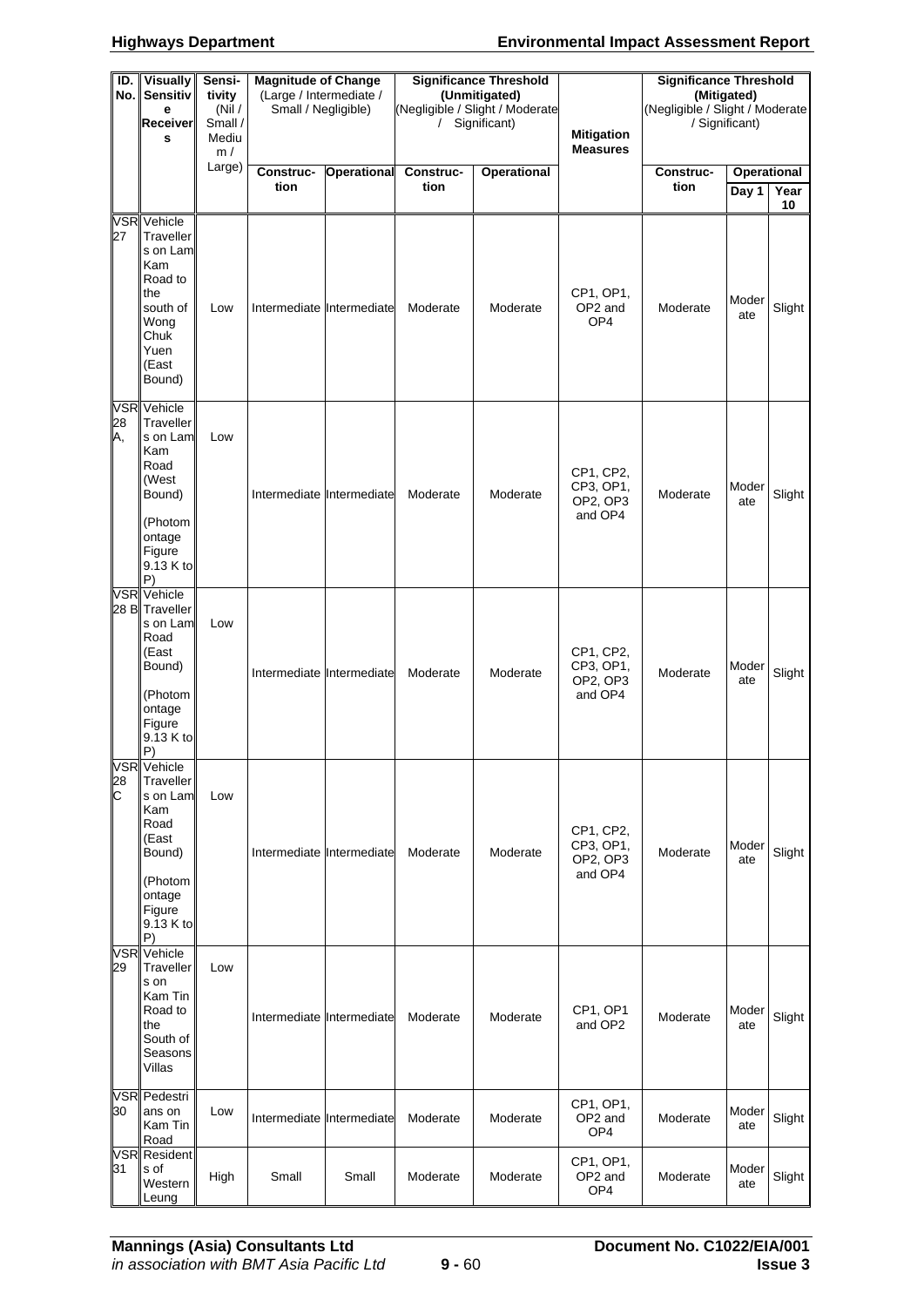| ID.<br>No. | <b>Visually</b><br>. I Sensitiv<br>е<br>Receiver<br>s   | Sensi-<br>tivity<br>(Nil $/$<br>Small/<br>Mediu | <b>Magnitude of Change</b><br>(Large / Intermediate /<br>Small / Negligible)<br><b>Operational</b><br>Construc-<br>tion |  |                   | <b>Significance Threshold</b><br>(Unmitigated)<br>(Negligible / Slight / Moderate<br>Significant) | <b>Mitigation</b> | <b>Significance Threshold</b><br>(Mitigated)<br>(Negligible / Slight / Moderate<br>Significant) |                      |            |
|------------|---------------------------------------------------------|-------------------------------------------------|-------------------------------------------------------------------------------------------------------------------------|--|-------------------|---------------------------------------------------------------------------------------------------|-------------------|-------------------------------------------------------------------------------------------------|----------------------|------------|
|            |                                                         | m/<br>Large)                                    |                                                                                                                         |  | Construc-<br>tion | Operational                                                                                       | <b>Measures</b>   | Construc-<br>tion                                                                               | Operational<br>Day 1 | Year<br>10 |
|            | Uk<br>Tsuen<br>(Photom<br>ontage<br>Figure<br>9.13 U to |                                                 |                                                                                                                         |  |                   |                                                                                                   |                   |                                                                                                 |                      |            |

## **Cumulative Impacts**

9.124 A number of projects are currently in progress or planned within the Study Area, which will result in landscape and visual impact during the degradation of landscape character and visual amenity, and loss of landscape resources. These planned projects are described together with the likely cumulative impacts in table 9.15 below.

#### **Table 9.15 Concurrent Projects and Potential Cumulative Impacts**

| Interfacing<br>Project                                                                                                                            | Implementation<br>Programme      | Project<br><b>Status</b>                   | <b>Description of</b><br>Project                                                                                                                                                                                                             | <b>Potential Cumulative Impacts</b>                                                                                                                                                                                                                                                                                                                                                                                                                                                                                                                                                       |
|---------------------------------------------------------------------------------------------------------------------------------------------------|----------------------------------|--------------------------------------------|----------------------------------------------------------------------------------------------------------------------------------------------------------------------------------------------------------------------------------------------|-------------------------------------------------------------------------------------------------------------------------------------------------------------------------------------------------------------------------------------------------------------------------------------------------------------------------------------------------------------------------------------------------------------------------------------------------------------------------------------------------------------------------------------------------------------------------------------------|
| <b>WSD</b><br>"Replacement<br>and<br><b>Rehabilitation</b><br>of Water<br>mains Stage 2<br>- Mains in<br><b>New</b><br><b>Territories</b><br>West | 2007 to 2011<br>Mid 2009 to 2015 | Under<br>planning<br>Under<br>construction | Works site along<br>the remaining<br>sections of Kam<br>Tin Road for<br>watermain<br>connections at<br>isolation locations.<br>Works site<br>between 0+00 and<br>17+00 for laying of<br>watermain of size<br>ranging from<br>DN180 to DN450. | It is understood that the works involve<br>the water mains below the western<br>section of Kam Tin Road and so there<br>will be some overlap in the proposed<br>works during 2009 and 2010. However<br>based on similar projects it is likely that<br>any cumulative impacts will be limited to<br>the construction phase with the<br>excavation of the road surface and so<br>during the operational phase there are<br>likely to be negligible impacts from this<br>project.                                                                                                            |
| <b>DSD 4235DS</b><br>"Yuen Long<br>and Kam Tin<br>Sewerage and<br><b>Sewage</b><br><b>Disposal</b><br>(Package<br>$2A-1T$                         | Mid 2009 to 2015                 | Under<br>planning                          | Works site<br>between CH0+00<br>and CH39+70 for<br>laying of sewers of<br>size ranging from<br>DN225 to DN400<br>and of depth 5m to<br>7m below ground.                                                                                      | The works involve the laying of sewers at<br>a depth of 5 to 7m below the ground for<br>the length of Kam Tin Road. This project<br>is currently under planning however<br>there will be some overlap in the<br>construction programme with the works<br>due to commence in mid 2009. Based on<br>similar projects the potential impacts are<br>likely to be largely limited to the<br>construction phase of the project with the<br>excavation of the road and as such there<br>are likely to be negligible impacts from<br>this project during the operational phase<br>of the project. |
| HyD "The<br>Guangzhou-S<br>henzhen-Hon<br>g Kong                                                                                                  | End 2009 to 2015                 | Under<br>planning                          | Works site<br>between CH12+70<br>and CH16+00 for<br>construction of                                                                                                                                                                          | The proposed works will involve the<br>construction of the proposed railway<br>facilities in the central section of Kam Tin<br>Road to the north of Shek Kong                                                                                                                                                                                                                                                                                                                                                                                                                             |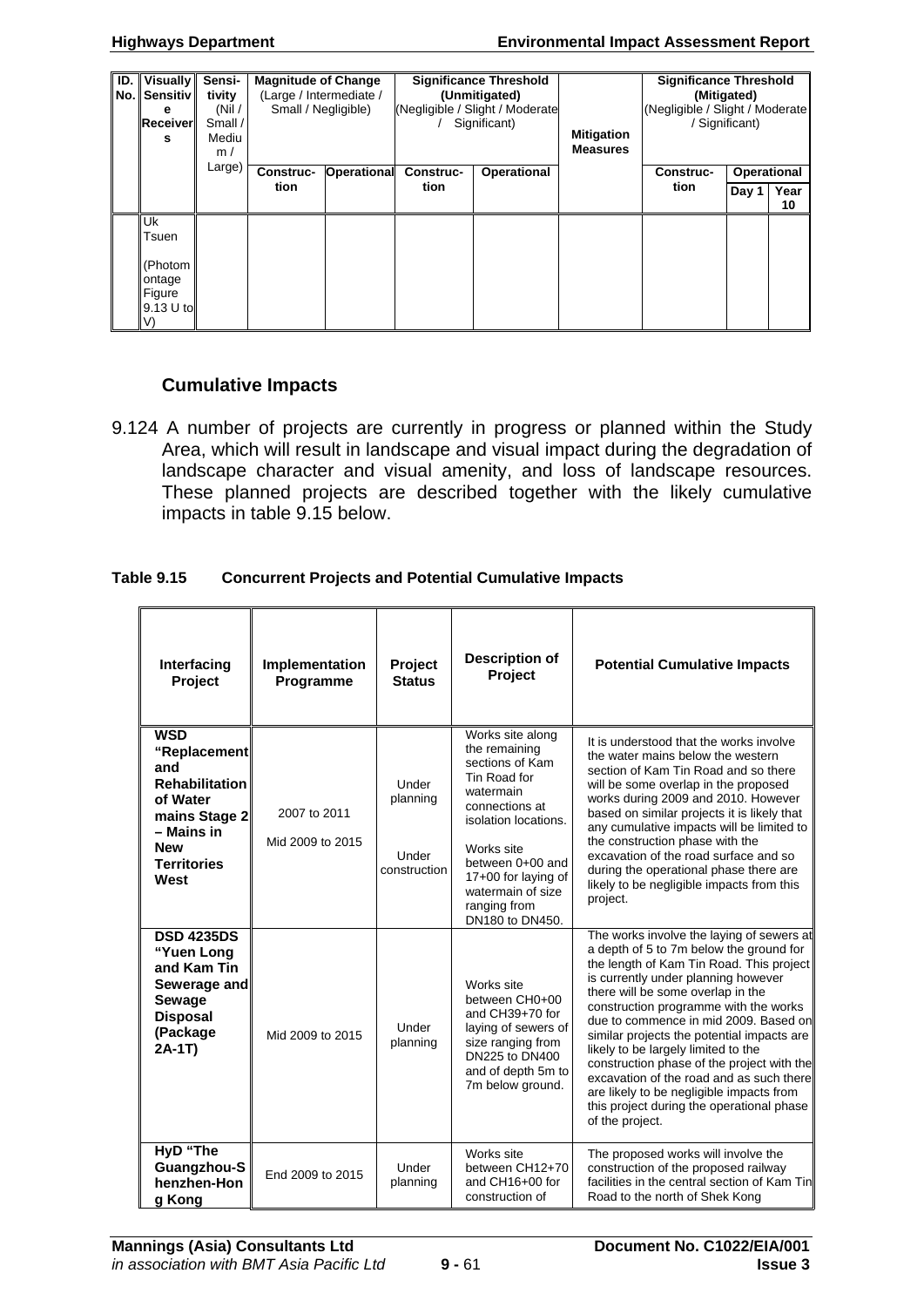| Interfacing<br>Project                                                                              | Implementation<br>Programme | <b>Project</b><br><b>Status</b>        | <b>Description of</b><br><b>Project</b>                                       | <b>Potential Cumulative Impacts</b>                                                                                                                                                                                                                                                                                                                                                                                                                                                                                                                                                                                                                                                                                                                                                                                                                                                                                                                                                          |
|-----------------------------------------------------------------------------------------------------|-----------------------------|----------------------------------------|-------------------------------------------------------------------------------|----------------------------------------------------------------------------------------------------------------------------------------------------------------------------------------------------------------------------------------------------------------------------------------------------------------------------------------------------------------------------------------------------------------------------------------------------------------------------------------------------------------------------------------------------------------------------------------------------------------------------------------------------------------------------------------------------------------------------------------------------------------------------------------------------------------------------------------------------------------------------------------------------------------------------------------------------------------------------------------------|
| <b>Express Rail</b><br>Link (XRL)"                                                                  |                             |                                        | railway facilities<br>(stream diversion,<br>box culvert, etc.).               | Barracks. It is understood that the main<br>part of the alignment will be in tunnel<br>constructed by Tunnel Boring Machine<br>and drill and blast methods however<br>there will be a cut and cover section<br>containing stabling sidings and<br>emergency rescue station near Shek<br>Kong. It is believed that this portion of<br>the scheme will be located to the east of<br>Shek Kong Barracks and pass below the<br>adjacent section of Kam Tin Road.<br>Exact details of the project are unknown<br>at the time of writing however if the<br>construction programme commences at<br>the end of 2009 there may be some<br>overlap of the construction activities<br>depending on the phasing of the XRL. It<br>is likely that if the projects are concurrent<br>there will be significant cumulative<br>impacts during the construction period<br>although based on current<br>understanding the operational impacts of<br>the XRL will be limited to the above<br>ground structures. |
| <b>CLP cable</b><br>laying works                                                                    | 2012 to 2014                | Under<br>planning                      | Works site<br>between CH12+90<br>and CH28+60 for<br>laying of 132kV<br>cable. | It is understood that the works involve<br>the laying of a 132kV cable below<br>eastern section of Kam Tin Road,<br>however the works will not commence<br>until the completion of the upgrading<br>works for Kam Tin Road and Lam Kam<br>Road and so there will be no cumulative<br>impacts during the construction phase of<br>the two projects. As the cables are being<br>laid underground there will be no<br>operational cumulative impacts.                                                                                                                                                                                                                                                                                                                                                                                                                                                                                                                                           |
| <b>WSD 9236WF</b><br>"Mainlaying<br>between Kan<br>Tin Shi and<br><b>Route Twisk</b><br>Roundabout" | Not known                   | Inception<br>Stage - Cat.<br>C Project | Works site<br>between CH0+00<br>and CH39+70 for<br>laying of<br>watermain.    | It is understood that the works involve<br>the laying of a watermain below the<br>western section of Kam Tin Road.<br>however the timing of the works is<br>unknown. If there is an overlap in the<br>programmes any potential cumulative<br>impacts are likely to be limited to the<br>construction phase of the projects.<br>Following the completion of the<br>construction works there will be no<br>cumulative impacts.                                                                                                                                                                                                                                                                                                                                                                                                                                                                                                                                                                 |

9.125 Although the exact details are unknown it is likely that appropriate landscape and visual mitigation measures have been incorporated into the design of each of the approved projects and will be incorporated within the design of the projects currently under planning. It is understood that for the majority of the projects described above the works involve the laying of underground utilities below the surface of Kam Tin Road and so based on similar previous projects the potential cumulative impacts are likely to limited to the overlap in the construction programmes. Given that these utilities will be underground there is unlikely to be any cumulative impacts during their operational phases. It is envisaged that the works would be relatively minor in nature; hence, the potential concurrent projects would unlikely to contribute to a significant cumulative impact to the Landscape Resources and Landscape Character, and the visual amenity enjoyed by adjacent VSRs.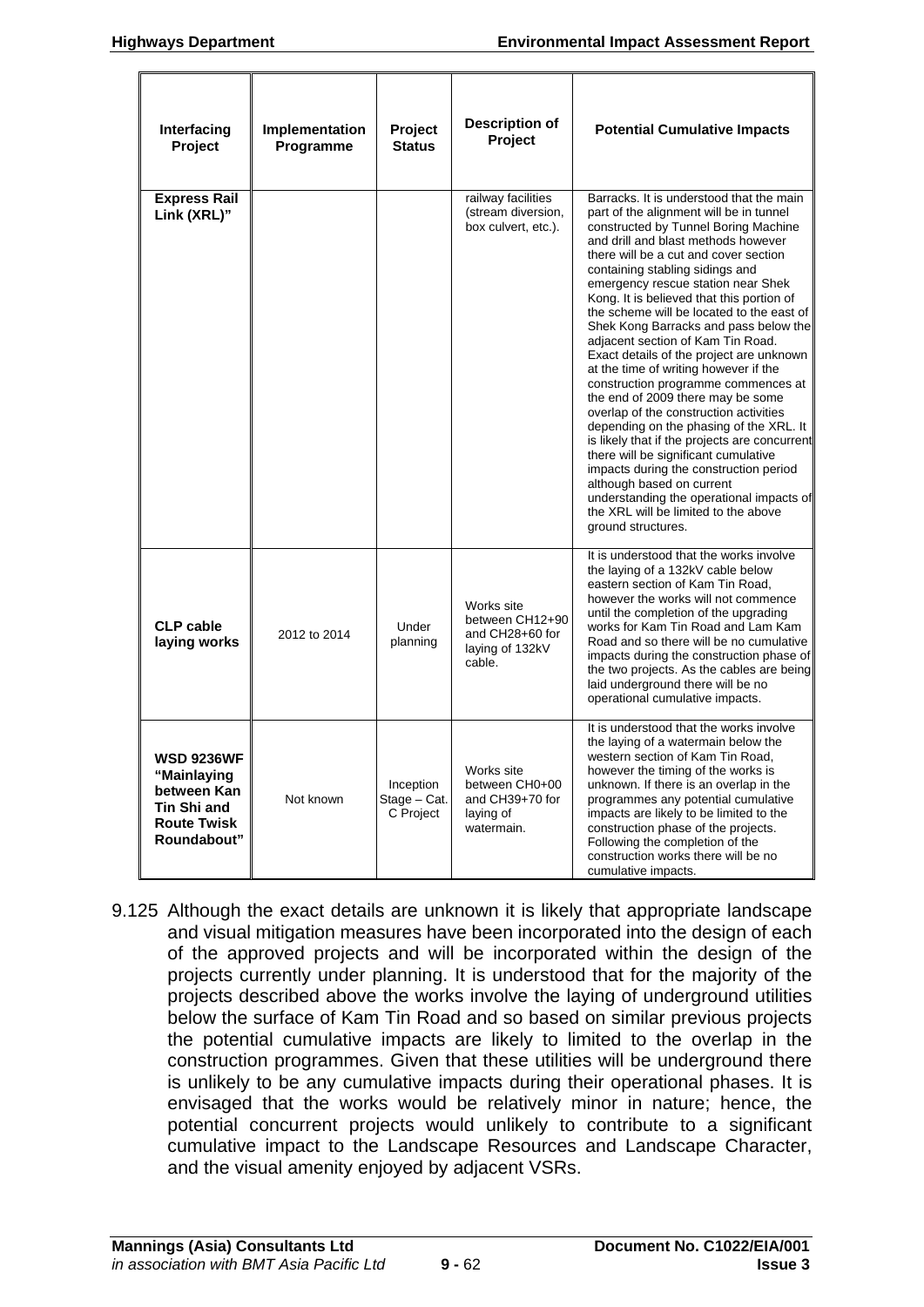9.126 One project which could potentially cause significant cumulative impacts is the construction of the proposed Guangzhou-Shenzhen-Hong Kong Express Rail Link (XRL) although this is contingent on the phasing of the works. It is likely that the cut and cover method utilised for the construction of the subterranean stabling sidings and emergency rescue station near Shek Kong and any associated construction works areas will cause significant impacts to the central portion of the Study Area during the construction phase. As the project is currently under planning no information is available concerning the exact nature of this component of the XRL, its timing or the mitigation measures to be employed. However based on similar projects it is likely that with the exception of the proposed above ground structures and with the successful restoration of the construction site that the impacts arising from the XRL will be largely limited to the construction phase of the project.

# **Recommended Mitigation Measures**

- 9.127 The landscape mitigation measures described in this report are at a level which both demonstrates their ability to alleviate the potential landscape and visual impacts identified in the assessment and also to allow the proposals to be carried forward during the detailed design stage. More detailed landscape proposals will be developed during the initial stages of the design and construction phase of this project following the completion of the detailed Tree Survey Report. The measures are designed to address both the construction and operational phases of the project.
- 9.128 The landscape and visual mitigation measures are described both in a generic sense for measures, which apply to all of the project site and in terms of the proposed landscape strategy for the amenity areas within the project site. The aim of the mitigation measures is to:
	- Alleviate where possible those landscape and visual impacts which are unavoidable through the option selection process including the site planning for the widening proposals, construction options for the proposed site formation and geotechnical works, the proposed bridge widening (located on a tributary of the Kam Tin River to the south of Pat Heung) and the provision of bus stops and lay-bys;
	- Establish a coherent and integrated landscape framework for the project site drawing together the visually disparate components of the proposed development and integrating the proposals within their rural context; and
	- Provide a co-ordinated approach between the ecological and landscape mitigation proposals where there is an interface.

# *General Mitigation Measures*

- 9.129 In accordance with the EIAO TM, the hierarchy for landscape and visual impact mitigation is first avoidance of impact, then minimisation of impact and finally compensation of impact. As has been described in the project description in this report, the current proposals have been undertaken to fulfil the following objectives:
	- Minimisation of potential impacts on landscape resources along the existing road corridor particularly the existing roadside trees;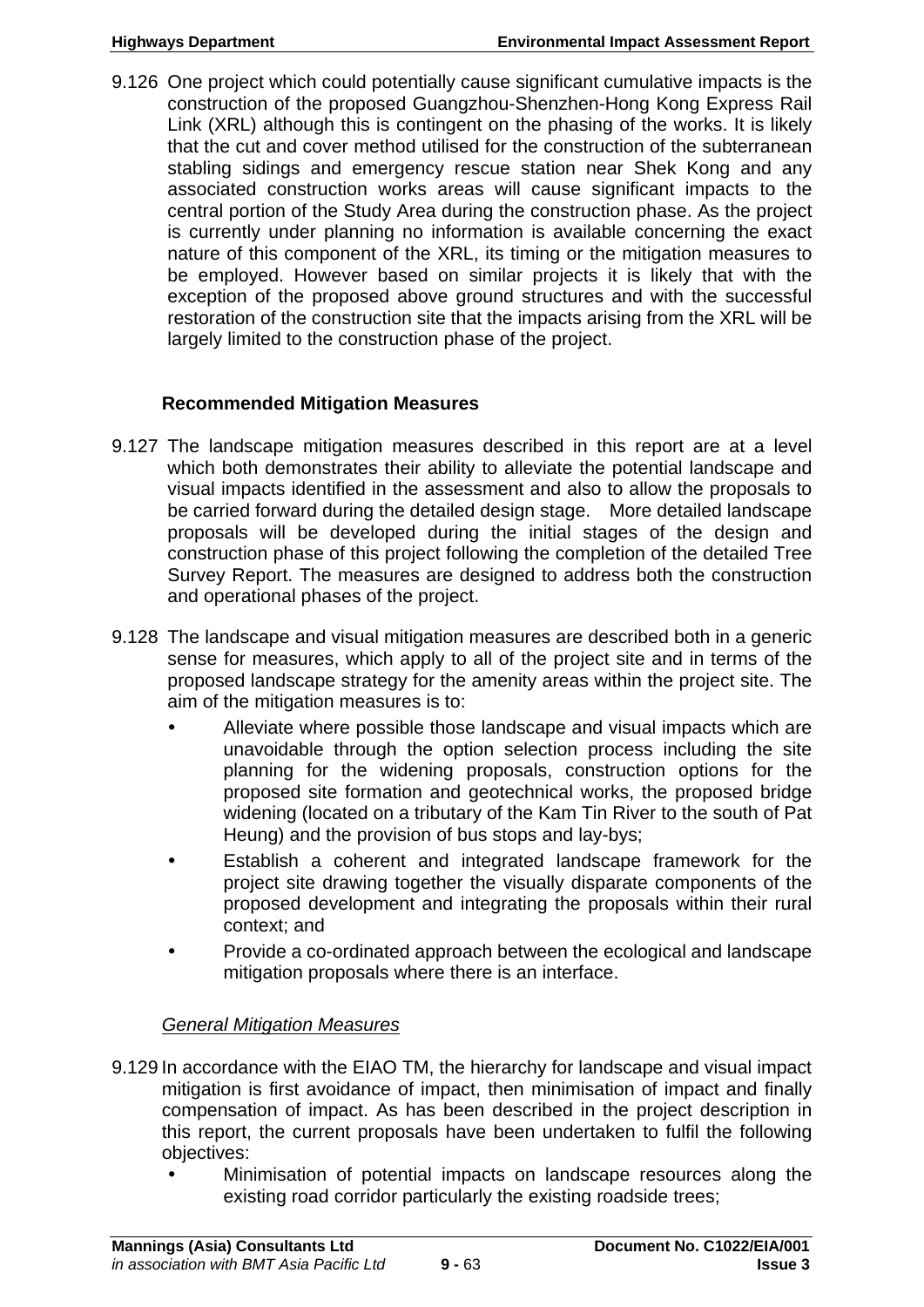- Restoration and enhancement of existing roadside landscapes through planting new trees utilising wherever possible native tree species following the completion of the construction phase of the project; and
- Utilisation of innovative greening measures for new site formation and geotechnical works including new cut slopes and retaining walls.
- 9.130 In accordance with the EIAO TM, mitigation measures for the construction and operational phases of the project have been designed to minimise predicted landscape and visual impacts, and to compensate for lost landscape resources as far as is possible given the project constraints.

### *Specific Mitigation Measures*

- 9.131 This section describes a series of mitigation measures designed to alleviate impact and where possible compensate for the loss of landscape resources, change of landscape character and visual amenity for VSRs resulting from the construction and operational phases of the project. It is assumed that funding, implementation, management and maintenance of the mitigation proposals can be satisfactorily resolved according to the principles in ETWB TCW No. No. 2/2004 on Maintenance of Vegetation and Hard Landscape Features. Approval-in-principle to the implementation, management and maintenance of the proposed mitigation measures will be sought from the appropriate authorities.
- 9.132 The proposed planting of trees as part of the mitigation measures and in compensation for the trees affected by the proposed works will utilise species which are native to Hong Kong to enhance the ecological value of the roadside planting and minimise potential maintenance inputs. The final location of the proposed roadside trees will be subject to the detailed design including for example the location of underground utilities, and the requirements for road signage and lighting. The trees will be planted as light standard and standard sized stock for the following reasons:
	- Many of the native tree species are only commercially available in small sized stock;
	- The proposed planting areas are largely on slopes and so the use of large sized trees are inappropriate for sloping conditions;
	- Previous experience has shown that small sized trees adapt to their new growing conditions more quickly than larger sized tree stock and so they have a faster growth rate reaching the size of their larger counterparts in a relatively short time; and
	- This adaptability to the new growing conditions also results in a reduced management and maintenance requirement (including continued irrigation) compared to larger sized tree stock.
- 9.133 Tables 9.16 and 9.17 describe the proposed mitigation measures for the construction and operational stages of the project.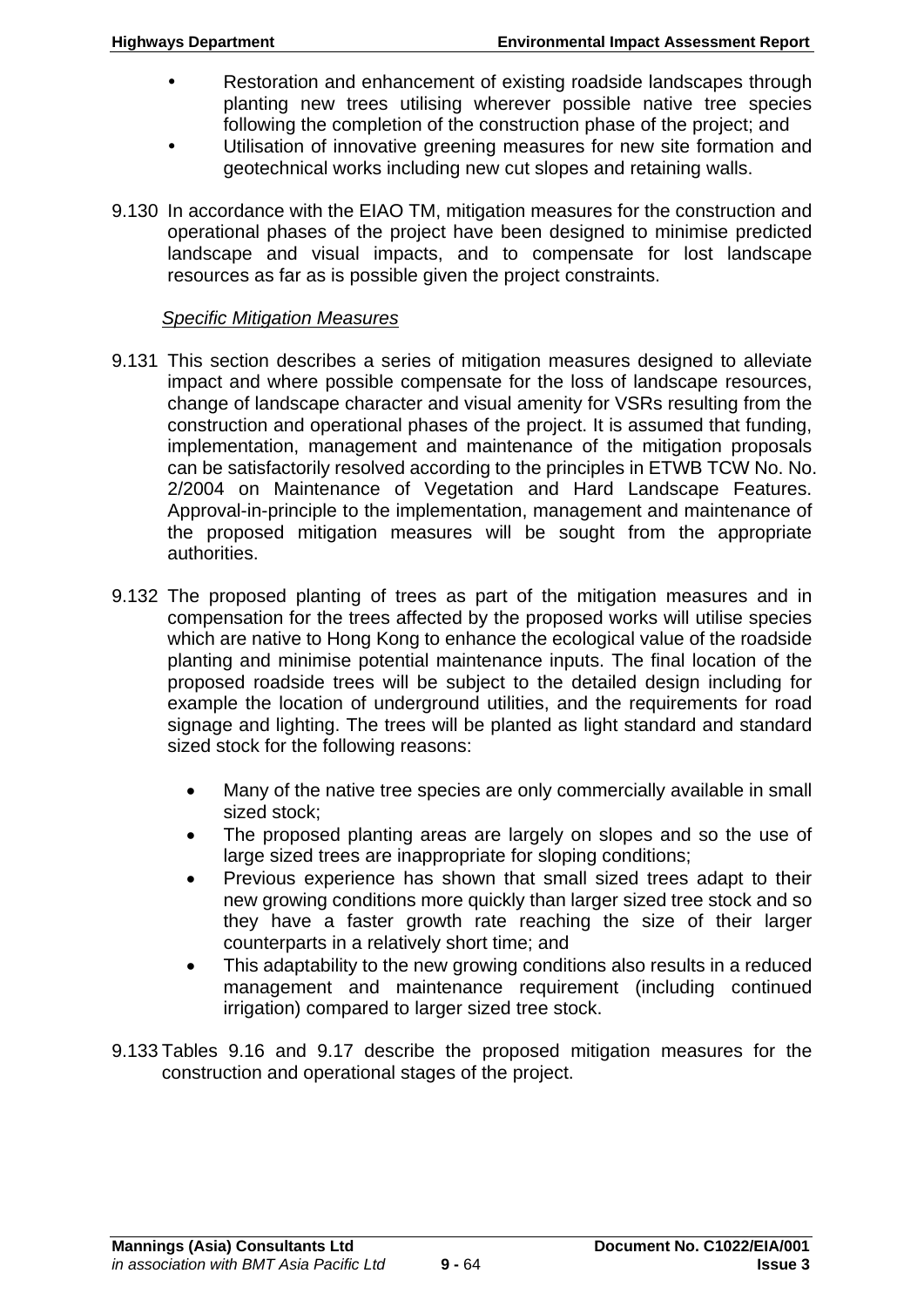| <b>Mitigation</b><br>Code | <b>Mitigation Measure</b>                                                                                                                                                                                                                                                                                                                                                                                                                                                                                                                                                                                                                                                                                                      | <b>Funding</b><br>Agency | Implementation<br><b>Agency</b> |
|---------------------------|--------------------------------------------------------------------------------------------------------------------------------------------------------------------------------------------------------------------------------------------------------------------------------------------------------------------------------------------------------------------------------------------------------------------------------------------------------------------------------------------------------------------------------------------------------------------------------------------------------------------------------------------------------------------------------------------------------------------------------|--------------------------|---------------------------------|
| CP <sub>1</sub>           | Preservation of Existing Vegetation - The proposed<br>works should avoid disturbance to the existing trees as<br>far as practicable within the works areas. Based on the<br>preliminary tree survey some 1286 trees can be<br>preserved in-situ including 107 numbers of the large<br>Melaleuca quinquenervia and approximately 224<br>numbers of the large trees with a trunk diameter of over<br>500mm.                                                                                                                                                                                                                                                                                                                      |                          |                                 |
|                           | It is recommended that a full tree survey and tree<br>removal application be undertaken and submitted for<br>approval by the relevant government departments in<br>accordance with ETWB TCW No. 03/2006, 'Tree<br>Preservation' during project detailed design. The<br>application will include details of the compensatory<br>planting proposals and specifications for the protection<br>of existing trees.                                                                                                                                                                                                                                                                                                                  | <b>HyD</b>               | <b>HyD</b>                      |
|                           | Trees not in conflict with the proposals will be protected<br>by fencing as appropriate to prevent canopy and root<br>zone damage from excavation works, vehicles and<br>material storage.                                                                                                                                                                                                                                                                                                                                                                                                                                                                                                                                     |                          |                                 |
| CP <sub>2</sub>           | Preservation of Existing Topsoil - Topsoil disturbed<br>during the construction phase will be tested using a<br>standard soil testing methodology and where it is found<br>to be worthy of retention stored for re-use. The soil will<br>be stockpiled to a maximum height of 2m and will be<br>either temporarily vegetated with hydroseeded grass<br>during construction or covered with a waterproof<br>covering to prevent erosion. The stockpile should be<br>turned over on a regular basis to avoid acidification and<br>the degradation of the organic material, and reused<br>after completion. Alternatively, if this is not practicable, it<br>should be considered for use elsewhere, including other<br>projects. | <b>HyD</b>               | <b>HyD</b>                      |
| CP <sub>3</sub>           | Works Area and Temporary Works Areas - The<br>landscape of these works areas should be restored to<br>its original status or new amenity area following the<br>completion of the construction phase. Construction site<br>controls shall be enforced, where possible, to ensure<br>that the landscape and visual impacts arising from the<br>construction phase activities are minimised including<br>the storage of materials, the location and appearance of<br>site accommodation and the careful design of site<br>lighting to prevent light spillage. Screen hoarding will be<br>erected around the temporary works area.                                                                                                 | <b>HyD</b>               | <b>HyD</b>                      |
| CP4                       | Programme for Mitigation Planting - Replanting of<br>disturbed vegetation should be undertaken at the<br>earliest possible stage during the construction phase of<br>the project to maximise its effect during the operational<br>phase.                                                                                                                                                                                                                                                                                                                                                                                                                                                                                       | <b>HyD</b>               | <b>HyD</b>                      |
| CP <sub>5</sub>           | Transplantation of Existing Trees - Where existing<br>trees cannot be avoided the potential for transplanting<br>the trees to new locations within the road corridor would<br>be examined. As a result some 6 trees are<br>recommended to be transplanted under the current<br>proposal. The final recipient sites should be, as far as<br>space allows, adjacent to their current locations<br>alongside of the carriageway to retain their contribution                                                                                                                                                                                                                                                                      | <b>HyD</b>               | <b>HyD</b>                      |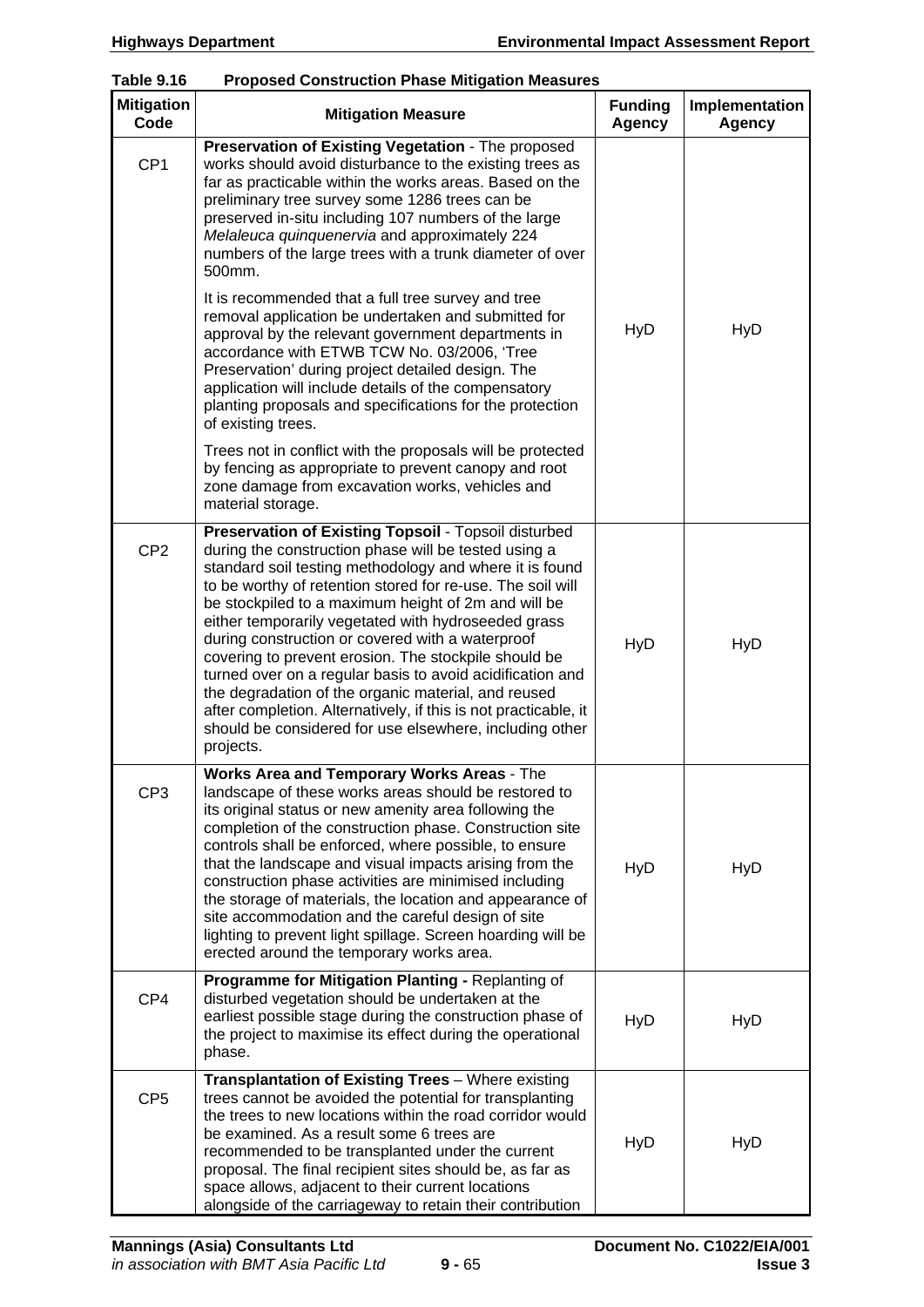| <b>Mitigation</b> | <b>Mitigation Measure</b>                                                                                                                                                                                                                                        | <b>Funding</b> | Implementation |
|-------------------|------------------------------------------------------------------------------------------------------------------------------------------------------------------------------------------------------------------------------------------------------------------|----------------|----------------|
| Code              |                                                                                                                                                                                                                                                                  | Agency         | Agency         |
|                   | to the local landscape context. The exact location of the<br>recipient sites will subject to the findings of the detailed<br>tree survey and felling application undertaken at the<br>detailed design stage and upon to the approval by<br>relevant departments. |                |                |

Note: The responsibilities for the funding, implementation, management and maintenance of the mitigation proposals will be resolved according to the principles contained in ETWB TCW No. No. 2/2004 on Maintenance of Vegetation and Hard Landscape Features.

Table 9.16 shall be read in conjunction with Table 10.6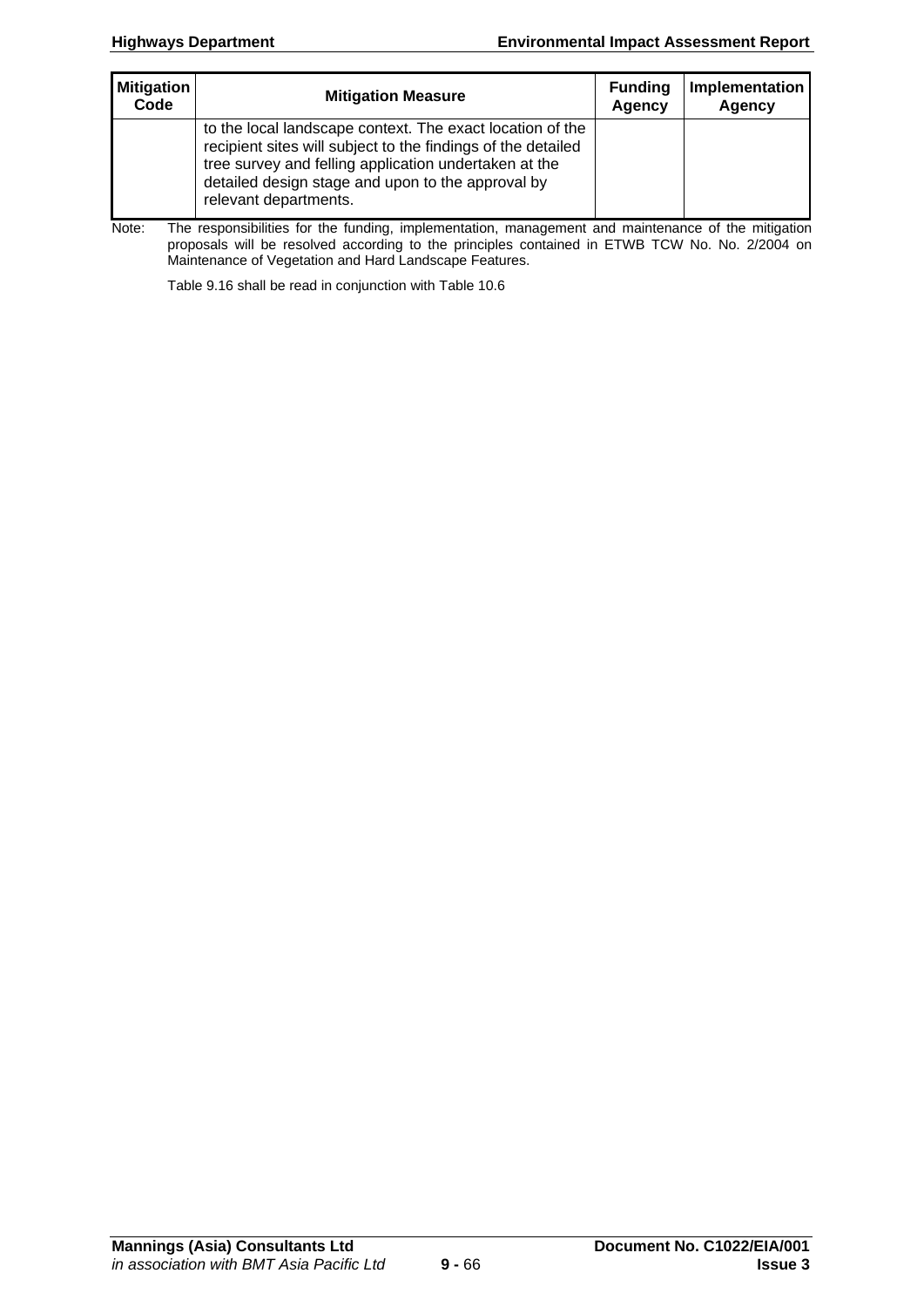#### **Table 9.17 Proposed Operational Phase Mitigation Measures**

| Mit.<br>Code    | <b>Mitigation Measure</b>                                                                                                                                                                                                                                                                                                                                                                                                                                                                                                                                                                                                                                                                                                                                                                                                                                                                                                                                                                                                                                                                     | <b>Funding</b><br>Agency | Implementation<br><b>Agency</b> | Maintenance/<br><b>Management</b><br>Agency |
|-----------------|-----------------------------------------------------------------------------------------------------------------------------------------------------------------------------------------------------------------------------------------------------------------------------------------------------------------------------------------------------------------------------------------------------------------------------------------------------------------------------------------------------------------------------------------------------------------------------------------------------------------------------------------------------------------------------------------------------------------------------------------------------------------------------------------------------------------------------------------------------------------------------------------------------------------------------------------------------------------------------------------------------------------------------------------------------------------------------------------------|--------------------------|---------------------------------|---------------------------------------------|
| OP <sub>1</sub> | Implementation of the road<br>widening proposals will include:<br>Integrated design approach $-$ the<br>alignment and structures associated<br>with the widened road should<br>integrated, as far as technically<br>feasible, with existing roadside<br>structures and the landscape<br>context to reduce the potential<br>cumulative impact of the proposed<br>works. The location and orientation<br>of the associated structures should<br>where possible avoid landscape and<br>visually sensitive areas such<br>woodland, shrubland and<br>agricultural fields.<br>Treatment of highway structures -<br>the architectural design should seek<br>to reduce the apparent visual mass<br>of the engineering structures<br>through the use of textured finishes<br>and colour blocking. Earth tones are<br>preferred as these match the<br>existing landscape and visual<br>context.                                                                                                                                                                                                         | <b>HyD</b>               | <b>HyD</b>                      | <b>HyD</b>                                  |
| OP <sub>2</sub> | <b>Roadside Planting - These</b><br>planting areas will utilise largely<br>native tree and shrub species either<br>with high canopy and thin foliage to<br>allow visual access in the views<br>from the adjacent landscape to the<br>distant roadside or rural landscape<br>or dense foliage at selected<br>locations to provide shaded<br>environment for pedestrians and the<br>creation, where space allows, of the<br>avenue effect originally created<br>through the planting of an<br>Melaleuca quinquenervia, along the<br>edge of the carriageway.<br>Native tree planting on the existing<br>and proposed cut slopes will<br>improve the ecological connectivity<br>between existing woodland habitats<br>with the advantage of creating a<br>more coherent landscape<br>framework. These areas include the<br>planting of approximately $3,031m^2$<br>of mass woodland planting. The<br>species selection will include<br>Bischofia trifoliata, Bridelia<br>tomentosa, Castanopsis fissa,<br>Celtis sinensis, Cinnamomum<br>camphora, Cratoxylum<br>cochinchinense, Cyclobalanopsis | <b>HyD</b>               | <b>HyD</b>                      | LCSD/HyD                                    |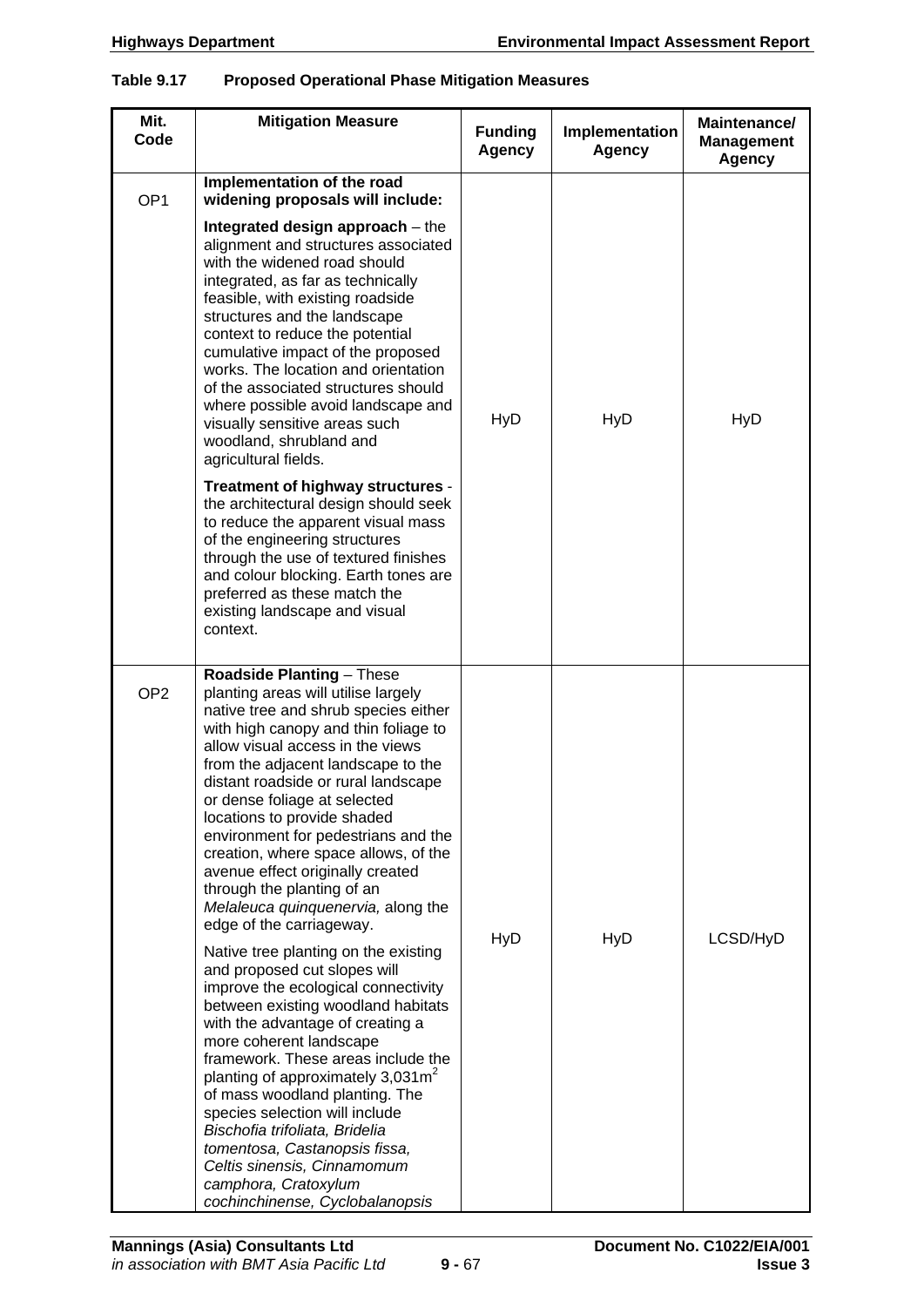| Mit.<br>Code | <b>Mitigation Measure</b>                                                                                                                                                                                 | <b>Funding</b><br><b>Agency</b> | Implementation<br><b>Agency</b> | Maintenance/<br><b>Management</b><br><b>Agency</b> |
|--------------|-----------------------------------------------------------------------------------------------------------------------------------------------------------------------------------------------------------|---------------------------------|---------------------------------|----------------------------------------------------|
|              | myrsininfolia, Ficus hispida,<br>Gordonia axillaris, Litsea glutinosa,<br>Macaranga tanarius, Mallotus<br>paniculatus, Microcos paniculatus,<br>Sapium discolour, Sapium<br>sebiferum and Schima superba. |                                 |                                 |                                                    |
|              | Approximately 559 number large<br>specimens of Melaleuca<br>quinquenervia will be utilised within<br>the immediate roadside areas and<br>within the new central median.                                   |                                 |                                 |                                                    |
|              | These species are considered in the<br>planting proposal to create a<br>comprehensive planting framework<br>that could enhance both ecological<br>and landscape value of the context.                     |                                 |                                 |                                                    |
|              | The extent of the proposed<br>mitigation planting is indicated in<br>Figures 9.12 A to H.                                                                                                                 |                                 |                                 |                                                    |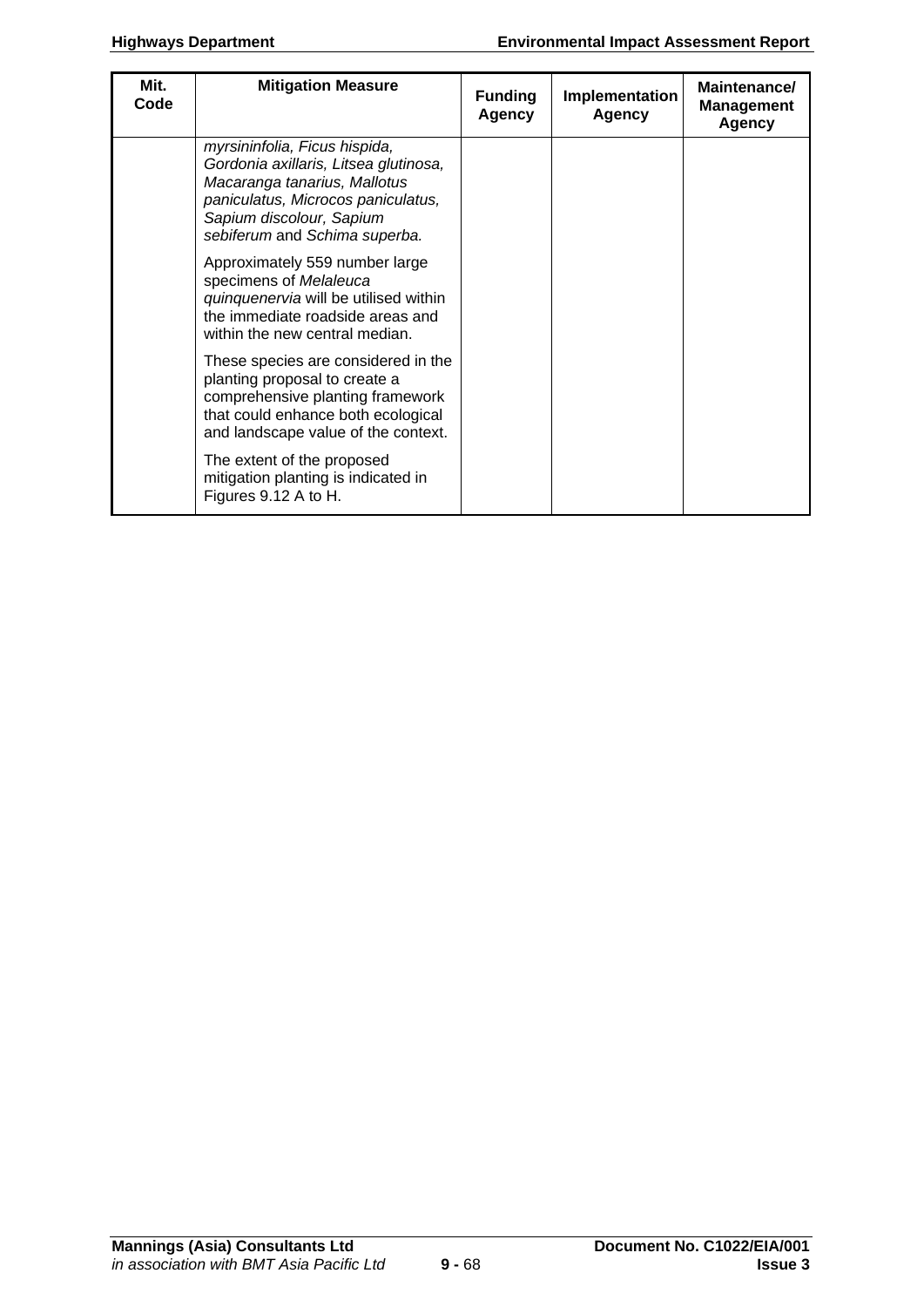| Mit.<br>Code    | <b>Mitigation Measure</b>                                                                                                                                                                                                                                                                                                                                                                                                                                                                                                                                                                                                                                                                                                         | <b>Funding</b><br>Agency | Implementation<br><b>Agency</b> | Maintenance/<br><b>Management</b><br><b>Agency</b> |
|-----------------|-----------------------------------------------------------------------------------------------------------------------------------------------------------------------------------------------------------------------------------------------------------------------------------------------------------------------------------------------------------------------------------------------------------------------------------------------------------------------------------------------------------------------------------------------------------------------------------------------------------------------------------------------------------------------------------------------------------------------------------|--------------------------|---------------------------------|----------------------------------------------------|
| OP <sub>3</sub> | <b>Compensatory Planting Proposals -</b><br>the preliminary planting proposals<br>for the proposed works include<br>some $3,031m^2$ of new mass<br>woodland planting and 559<br>specimen trees utilising a<br>combination of light standard to<br>standard sized stock in general<br>roadside planting areas as shown in<br>Figures 9.12A to H. Trees forming<br>part of the roadside and slope<br>planting will provide amenity and<br>shaded area for the pedestrians<br>using the roadside pavements and<br>utilise species native to Hong Kong.<br>These proposals will be subject to<br>the detailed design stage of the<br>project.                                                                                         | <b>HyD</b>               | <b>HyD</b>                      | LCSD/HyD                                           |
| OP4             | <b>Treatment of Retaining Wall and</b><br>$Slopes$ - The design and<br>implementation of the aesthetic<br>appearance of the retaining wall and<br>slopes will be undertaken in<br>accordance with GEO Publication<br>No. 1/2000 "Technical Guidelines<br>on Landscape Treatment and<br>Bio-engineering for Man-made<br>Slopes and Retaining Walls", WBTC<br>No. 29/93 on control of Visual<br>Impact of Slopes and WBTC No.<br>17/2002 on Improvement to the<br>Appearance of Slopes.                                                                                                                                                                                                                                             |                          |                                 |                                                    |
|                 | The engineered structures will be<br>aesthetically enhanced through the<br>use of soft landscape works<br>including tree and shrub planting to<br>give these man-made features a<br>more natural appearance and<br>blending them into the local rural<br>landscape. Light standard sized<br>tree planting will be used on the<br>face of soil cut slopes with a<br>gradient of less than 30 degrees, at<br>the crest and toe of the slope, and<br>within berm planters as has been<br>described in OP2 above. These<br>smaller, younger plants will adapt to<br>their new growing conditions more<br>quickly than larger sized stock and<br>establish a naturalistic effect more<br>rapidly.<br>Slopes with a gradient of greater | HyD                      | <b>HyD</b>                      | LCSD/HyD                                           |
|                 | than 30 degrees will be<br>hydroseeded using a mixture of<br>native trees and shrubs. Based on<br>the current proposals some $6,173m^2$                                                                                                                                                                                                                                                                                                                                                                                                                                                                                                                                                                                           |                          |                                 |                                                    |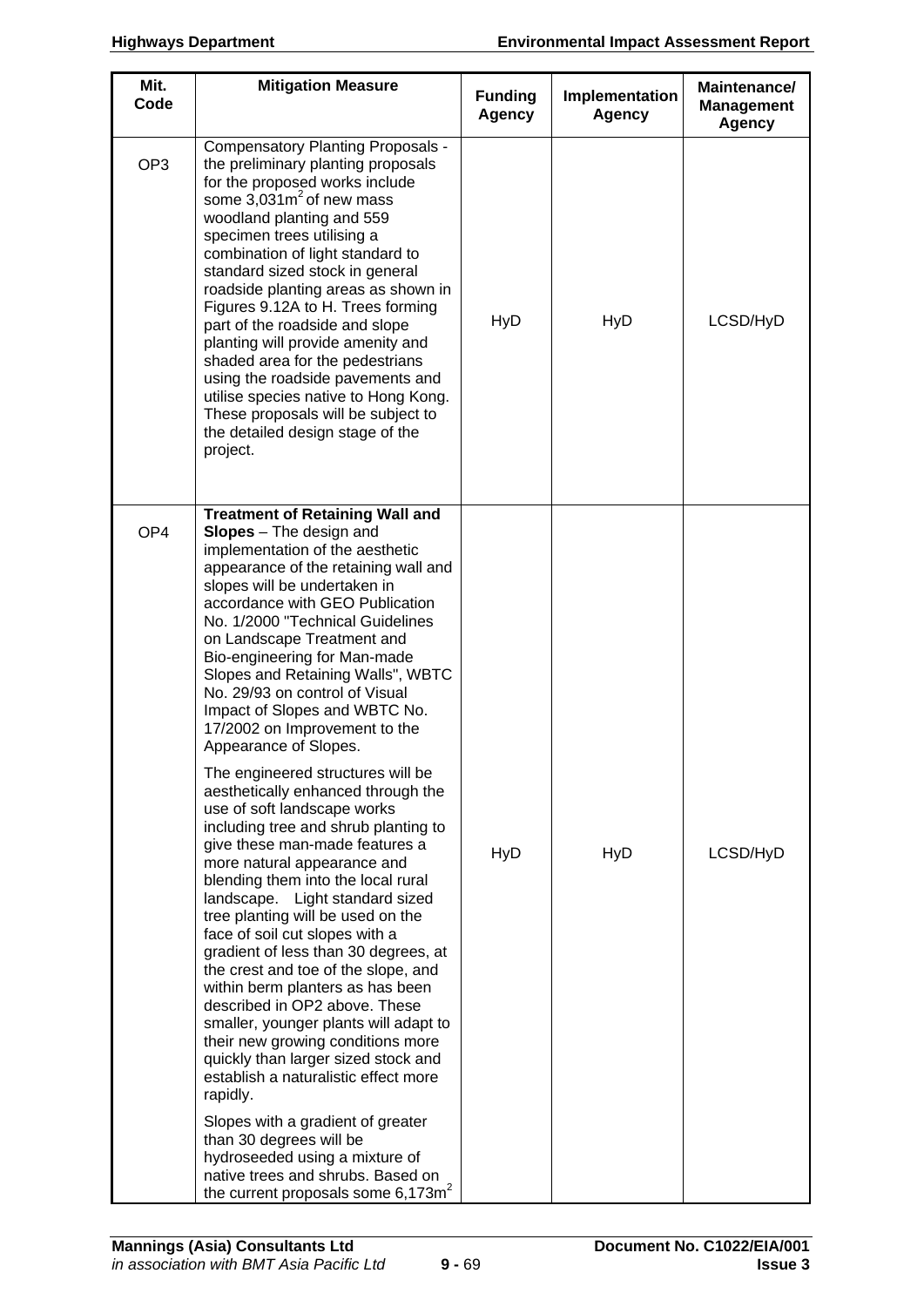| Mit.<br>Code | <b>Mitigation Measure</b>                                                                                                                                                                                                                                                                                                                                                                                                                                                                                    | <b>Funding</b><br><b>Agency</b> | Implementation<br><b>Agency</b> | Maintenance/<br><b>Management</b><br><b>Agency</b> |
|--------------|--------------------------------------------------------------------------------------------------------------------------------------------------------------------------------------------------------------------------------------------------------------------------------------------------------------------------------------------------------------------------------------------------------------------------------------------------------------------------------------------------------------|---------------------------------|---------------------------------|----------------------------------------------------|
|              | of hyrdoseeding will be applied to<br>the road slopes.                                                                                                                                                                                                                                                                                                                                                                                                                                                       |                                 |                                 |                                                    |
|              | Vertical greening measures shall<br>also be considered on engineering<br>structures. This includes the use of<br>climbing and trailing plants both<br>planted at the crest and toe of the<br>features, and within pockets within<br>the slopes. It is proposed that native<br>species be used to enhance the<br>ecological value of the road corridor<br>and minimise potential maintenance<br>requirements. These measures will<br>be applied to the retaining walls and<br>newly regraded slopes features. |                                 |                                 |                                                    |
|              | The extent of the proposed<br>mitigation planting and the location<br>of the proposed retaining walls and<br>regarded slopes are indicated in<br>Figures 9.12 A to H.                                                                                                                                                                                                                                                                                                                                        |                                 |                                 |                                                    |

Note: The responsibilities for the funding, implementation, management and maintenance of the mitigation proposals will be resolved according to the principles contained in ETWB TCW No. No. 2/2004 on Maintenance of Vegetation and Hard Landscape Features

Table 9.17 shall be read in conjunction with Table 10.6

### *Programme for Landscape Works*

9.134 The landscape works will closely follow the completion of the construction of the proposed road engineering works. The construction of the Project is scheduled to be commenced in 2011 and be completed in 2015 with a duration of approximately 54 months. For the purposes of this assessment the design year is taken as approximately 10 years after the scheme opening when the proposed soft landscape mitigation measures have reached a level a level of maturity which enables them to perform the mitigation role. The landscape works will be implemented at the earliest possible time in the planting season immediately following the sectional completion of the construction works. The implementation schedule of landscape works is presented in Table 10.6 of Section 10 in this report and in the EM&A Manual.

# **Operational (Residual) Landscape and Visual Impacts**

9.135 Overall, in terms of residual landscape and visual impacts the main effects will primarily result from the interruption of existing roadside landscapes. The proposed works will affect the roadside verges and planting areas for the majority of the length of the Kam Tin and Lam Kam Roads within the Study Area and so the mitigation strategy is important to the amelioration of any potential impacts. However it should also be noted that the existing alignment has a significant number of engineered structures including shotcrete covered cut slopes particularly at the eastern end of the alignment and that the proposed works largely involve the modification of these existing slopes.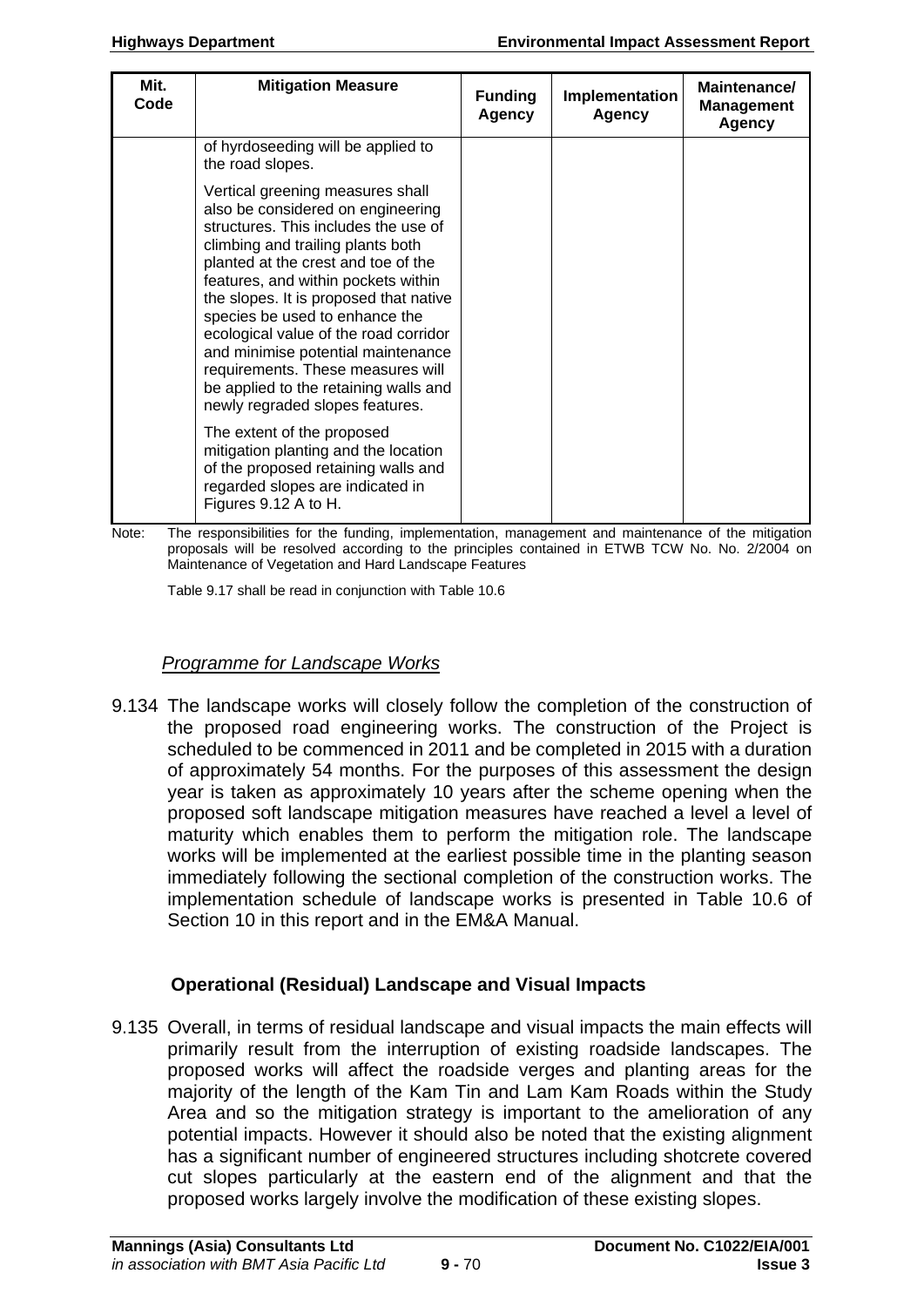- 9.136 Despite careful planning the proposals will also affect a number of trees and so a comprehensive tree planting scheme is proposed to not only compensate for the loss of existing vegetation. These proposals are also designed to where possible enhance the landscape and visual amenity of the road corridor. Based on the preliminary findings of the tree survey report it is recommended that out of total of approximately 1763 trees some 1286 trees are retained in-situ, 6 trees are transplanted to new locations within the road corridor and some 431 trees are felled. A further 33 dead trees would be removed for reasons of public safety and woodland hygiene. As part of the compensatory planting it is recommended that some  $3,031\,\mathrm{m}^2$  of mass woodland planting would be established. These recommendations, however, are preliminary in nature and subject to the further development of the scheme proposals during the detailed design stage of the project. Therefore given a combination of the nature of the existing condition of the road corridor and the proposed mitigation measures it is considered that the road widening proposals will not cause a permanent impact to landscape character and resources. Further the proposals will have a relatively low level of disturbance to the visual context and visual amenity available to VSRs as the proposed works are largely screened from views.
- 9.137 The planting proposals also forms part of compensatory planting proposals for the loss of landscape resources, such as existing trees, as there will be a net gain of roadside planting, it will benefit to the future landscape and ecology context within the Study Area.
- 9.138 A series of computer generated images or photomontages have been prepared for the proposed schemes are presented as Figures 9.13 A to V. The location of the vantage points used for these images has been identified on Figures 9.6 A to C. The locations have been selected to represent the views available to residential and occupational VSRs along the Kam Tin Road and Lam Kam Road. The views demonstrate the screening effect of the existing roadside vegetation and the built structures which line the road. In addition a number of vantage points were selected along the road representing the views available to vehicle travellers and pedestrians. Although these VSRs are less sensitive than the residential VSRs they would have the most open view of the proposals. The vantage points selected for the VSRs represent a cross section of the locations which would be subject to the most significant impacts.
- 9.139 The photomontages of the proposed scheme show the existing conditions, Day 1 of the Operational Phase without Landscape and Visual Mitigation Measures; and Day 1 and Year 10 of the Operational Phase with Landscape and Visual Mitigation Measures. The final image Operational Phase is designed to demonstrate the predicted residual impacts, which would exist in the design year during the operational phase usually taken as between 10 and 15 years after the completion of the construction phase.

# **Conclusion**

9.140 This section summarises the potential landscape and visual impacts arising from the implementation of the proposed Project and highlights the potential residual impacts after full establishment of the recommended landscape and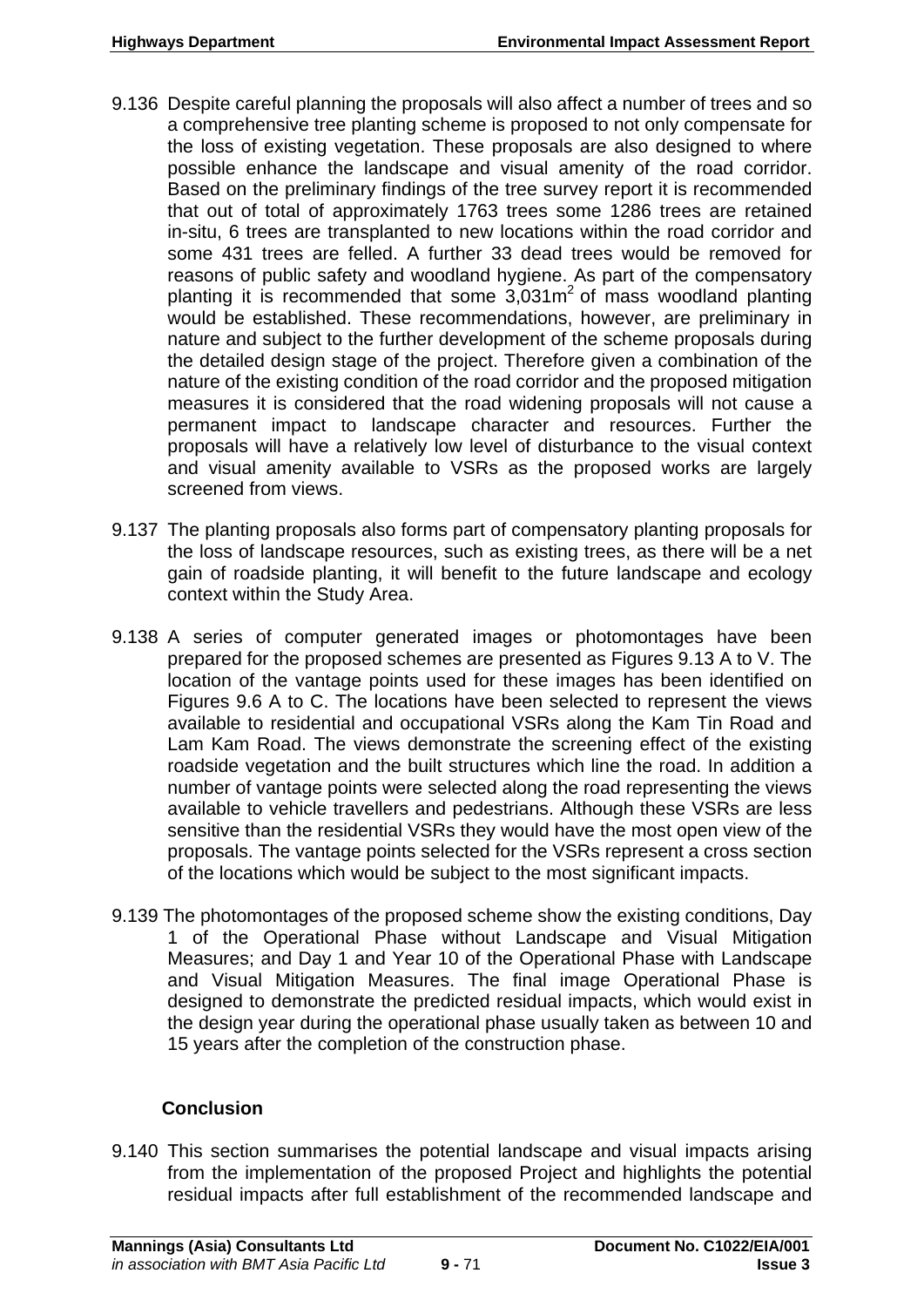visual mitigation measures. Given the scale of the project and the careful design of the road widening works, the preservation of as many of the existing trees as possible including the larger roadside trees, the planting of new trees and shrubs, and the aesthetic treatment of the proposed retaining structures the potential landscape and visual impacts are not considered to be significant. given the scale of the project. As has been demonstrated the design of the alignment has given careful consideration to the preservation of landscape resources (including trees), landscape character and visual amenity while also responding to concerns for road safety and engineering feasibility. The design of the preferred scheme (Option B) has undergone an iterative process of refinement to further minimise potential impacts. This has resulted in the preservation of additional trees and the maintenance of the more sensitive untouched landscapes through the use where possible of previously engineered slopes and embankments for the widening proposals.

- 9.141 The landscape mitigation measures recommended in the LVIA are designed to alleviate the potential and visual impacts and to ensure that at implementation the Project will fit into the existing landscape and visual context. These measures include the careful design of the engineering works to minimize the potential impacts upon the existing landscape resources within the road corridor and the visual amenity for both nearby residents and vehicle travellers and pedestrians. This includes the existing trees which line the road and are important to both the landscape context of the road corridor and in screening the road in views from adjacent VSRs. Another important aspect of the landscape mitigation approach is the planting of new trees and shrubs utilizing native species where possible to restore and enhance the landscape setting and visual amenity of the road and its ecological value. Under normal circumstances the proposed tree planting is considered to have reached a stage of maturity sufficient to perform the mitigation role for which it was designed within 10 to 15 years after planting. However the planting proposals will serve to mitigate some of the predicted impact at a much earlier stage and the trees will continue to grow to full maturity following the 10 to 15 year period.
- 9.142 The proposed works will partially encroach upon the land use zonings discussed in the LVIA including for example the loss of an area zoned conservation area (CA) and some Open Space (OS) adjacent to the road. Other impacts include the loss of area zoned Government / Institutional / Community (GI/C), Industrial (Group D) (I(D)), some loss of Residential (Group D) and Village Type Development (V) although these are considered to be less significant from a landscape and visual perspective. Therefore although it is considered that the proposals will generally fit within the future landscape planning framework as represented by the OZPs some amendment to the published land use plans is required.
- 9.143 Given the above summary, the proposed upgrading of Kam Tin and Lam Kam Road largely fits into the planning and development control framework and integrates with the future outlook of the rural landscape context. The proposed upgraded road will be gazetted under Roads (Works, Use and Compensation) Ordinance (Cap. 370) and hence some zoning boundaries affected by the works should be revised.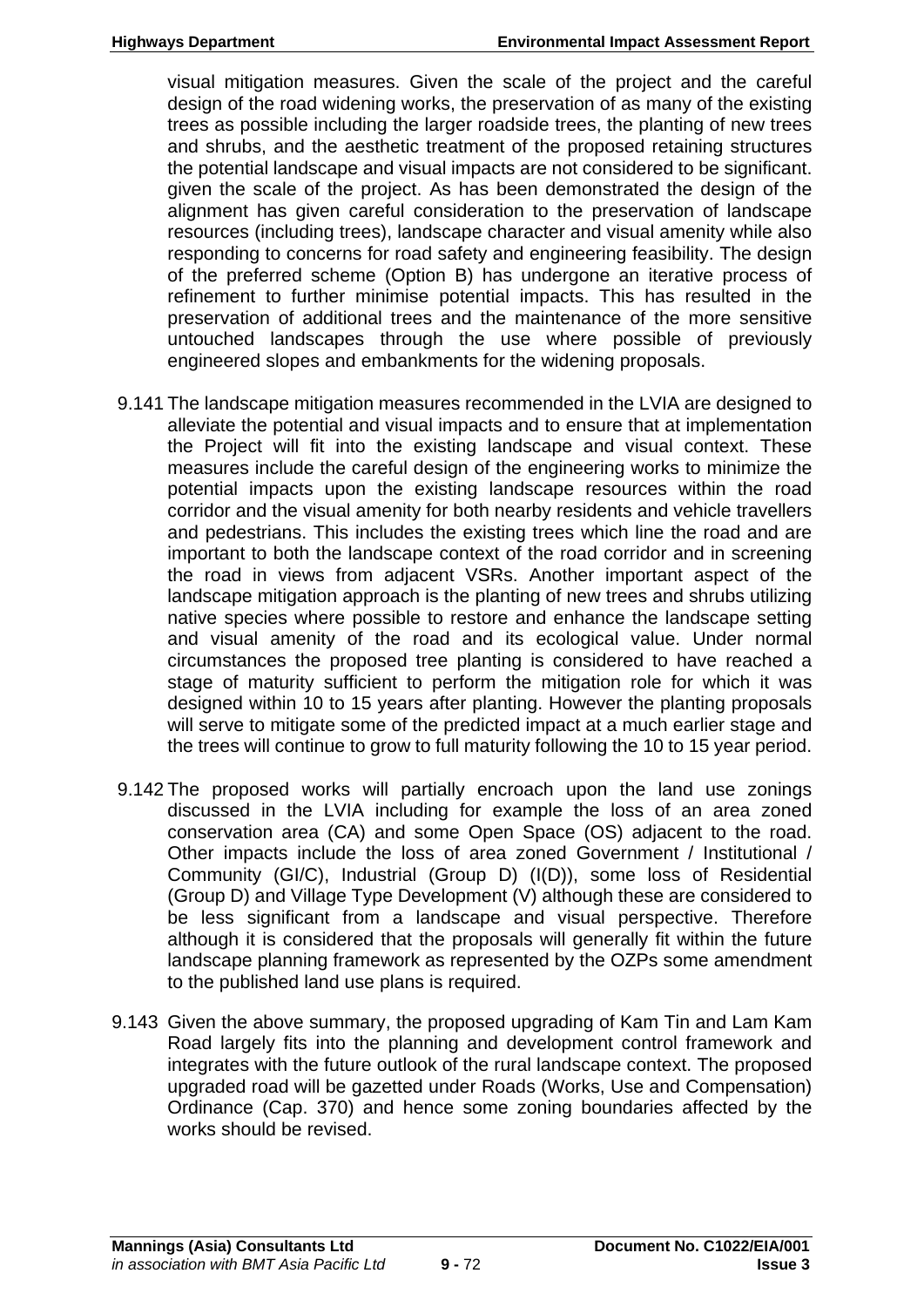### *Landscape Impacts*

### *Preservation of Existing Trees*

- 9.144 Based on the findings of the preliminary tree survey approximately 1286 out of total 1763 existing trees surveyed within the proposed works boundary will be preserved in-situ and a further 6 trees transplanted to new locations within the Site. The design of the proposed engineering works has been carefully considered to retain as many of the existing trees in-situ as possible. Where trees have found to be in conflict with the works transplantation has been considered. The affected trees are largely non-native plantation species originally planted as part of the roadside amenity areas. Many of these existing trees have a poor form and condition which may be due to their growth in sloping conditions and the proximity of the trees to one another. The adoption of the revised scheme for Option B would allow the preservation of a further 46 trees including 224 number trees with a trunk diameter of larger than 500mm.
- 9.145 This tree loss will be compensated to an extent through the planting and growth to maturity of some 559 specimen trees at the edge of the widened carriageway to recreate the avenue effect created by the original planting of *Melaleuca quinquenervia.* In addition the proposals include the planting of some  $3,031\,\text{m}^2$  of mass woodland planting (approximately 335 number trees based on planting centres of 3.0m) as part of the restoration and enhancement of the areas affected by the proposed works and the infill planting of existing areas with intermittent tree coverage. Slopes with a gradient of steeper than 30 degrees would be hydroseeded with a native tree and shrub planting mix. Given the predicted felling of some 431 trees the proposed planting of 559 trees will compensate for the loss at a ratio of 1:1.3 (trees removed : trees planted).

# *Preservation of Landscape Resources*

9.146 As the proposed works are limited to the existing road corridor, the predicted residual impacts on the majority of the landscape resources within the Study Area will be slight to negligible within the construction phase and Day 1 and mitigated to negligible as the works at Year 10 as the mitigation measures mature. These include LR6 Developed Rural Land Areas, LR7 Grassland / Shrubland Mosaic, LR8 Modified Watercourse and LR9 Open Spaces and Sports Fields. There would be moderate to slight adverse impacts for LR1 Major Road, LR3 Roadside Plantation, LR4 Village Settlement and LR5 Hillside Mixed Woodland during the construction phase and at Day 1 although these impacts would be mitigated to slight adverse at Year 10. The loss of LR2 Agricultural Fields would be slight adverse both in the construction and operational stages of the project.

# *Maintenance of Landscape Character*

9.147 The proposed upgrading works will take place within a Study Area characterised by an existing tree lined road corridor containing relatively extensive engineering works and lined by areas of dense village development, with intermittent areas of open storage and light industrial uses. The proposals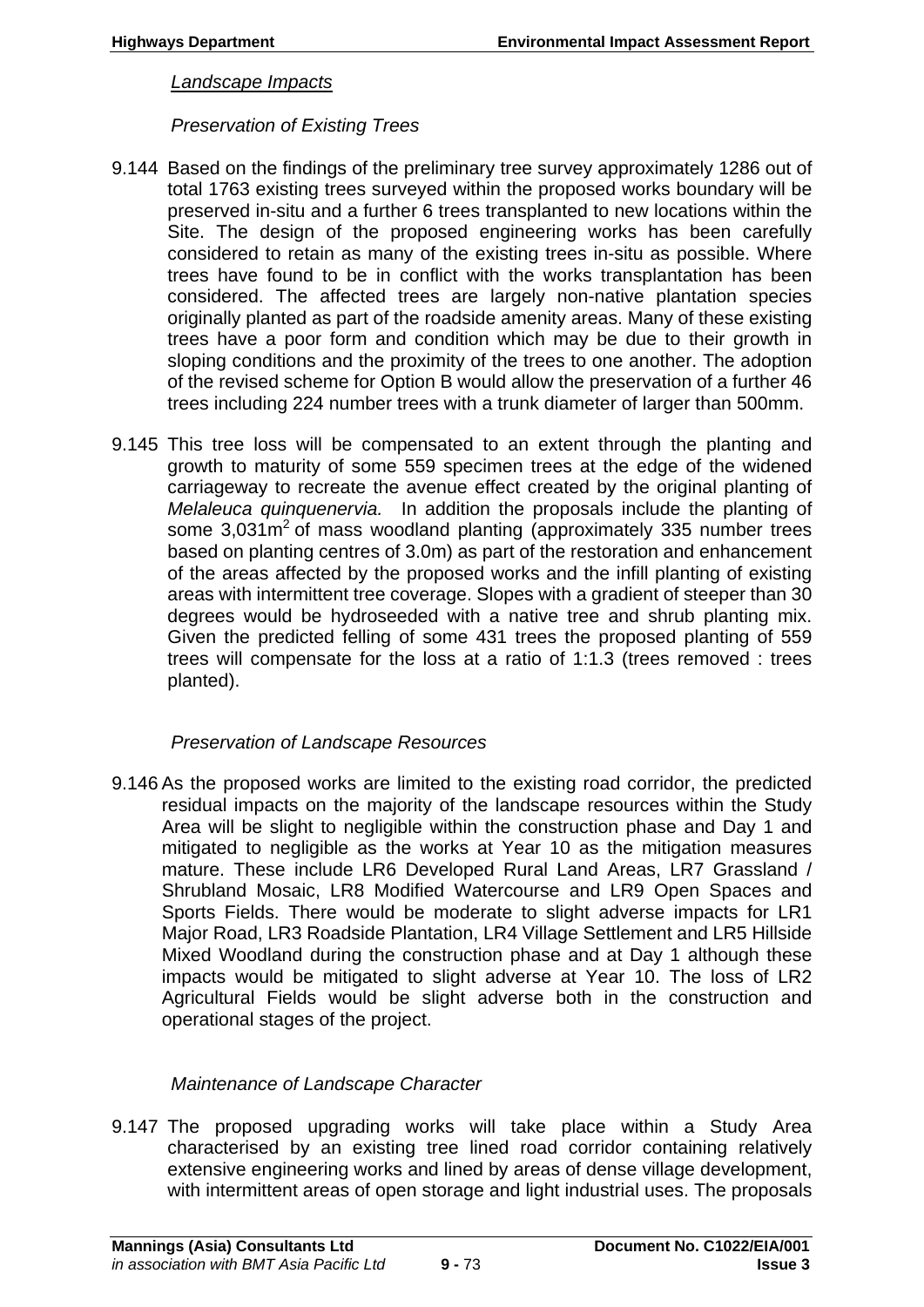have sought to preserve and where possible enhance the landscape character of the road corridor through the careful design (and implementation) of the upgrading proposals. This includes the preservation of existing trees, the proposed planting of new tree and shrub areas and the design of new engineering structures designed to have an enhanced aesthetic appearance compared to the existing structures. With this approach to the design of the upgrading proposals and the adoption of landscape and visual mitigation measures the impacts LCA4 Shek Kong Barracks, LCA5 Wang Toi Shan Village, LCA6 Kam Tin Modified Water Course Landscape, LCA7 Shek Kong Lowland Rural Landscape, LCA8 Lam Tsuen Country Park Hillside Landscape and LCA 9 Sheung Tsuen Lowland Rural Landscape would be slight adverse during the construction and operational stages of the project due to the physical loss of area.

- 9.148 The potential impacts on LCA1, Tsat Sing Kong Lowland Rural Landscape, LCA3 Kam Tin Rural Landscape and LCA11 Kwun Yam Shan Miscellaneous Rural Fringe Landscape would be negligible due to the distance from the proposed scheme. The predicted impacts on LCA2 Pang Ka Tsuen Lowland Rural and Low-rise Residential Landscape would in the construction stage and at Day 1 be slight adverse however this impact would be mitigated to negligible at Year 10 with the growth to maturity of the proposed mitigation planting.
- 9.149 The predicted impacts on LCA10 Shek Kong Barracks Landscape (Shek Kong Tsuen) would be slight during construction stage as the works area due the proximity of the proposed works. These impacts would become negligible during the operational stage when the recommended landscape and visual mitigation measures are fully established. The predicted impacts on LCA12 Kwun Yam Shan Upland and Hillside Landscape would be moderate during construction stage and slight during the operational stage due to the proposed mitigation measures.
- 9.150 The potential impacts on LCA13 would be significant during construction stage due to the direct impacts along the full length of the road due to the upgrading works. With the implementation of the mitigation measures including the proposed roadside tree planting these impacts would be reduced to moderate adverse during the operational phase of the project.

# *Visual Impacts*

9.151 Given the scale and nature of the Project, and the quality and extent of existing views the adjacent VSRs would be subject to a slight adverse impact. Factors influencing the level of predicted impact include the nature of the existing road corridor and engineering works, the quality of the existing visual amenity and the density of the existing villages, and the enclosure formed by the adjacent development and the preserved trees. In addition it should be noted that for many of the villages the views would only be available from properties on the periphery of the settlement. Views for the inner most houses would be blocked by the properties and vegetation at the edge of the village settlements. The main impacts would be experienced by two key groups. The first would be the vehicle travellers and pedestrians using the road alignment and the second the residential properties adjacent to the main engineering works. These works include the widening of the bridge and the proposed cuttings and extensions to the existing embankments.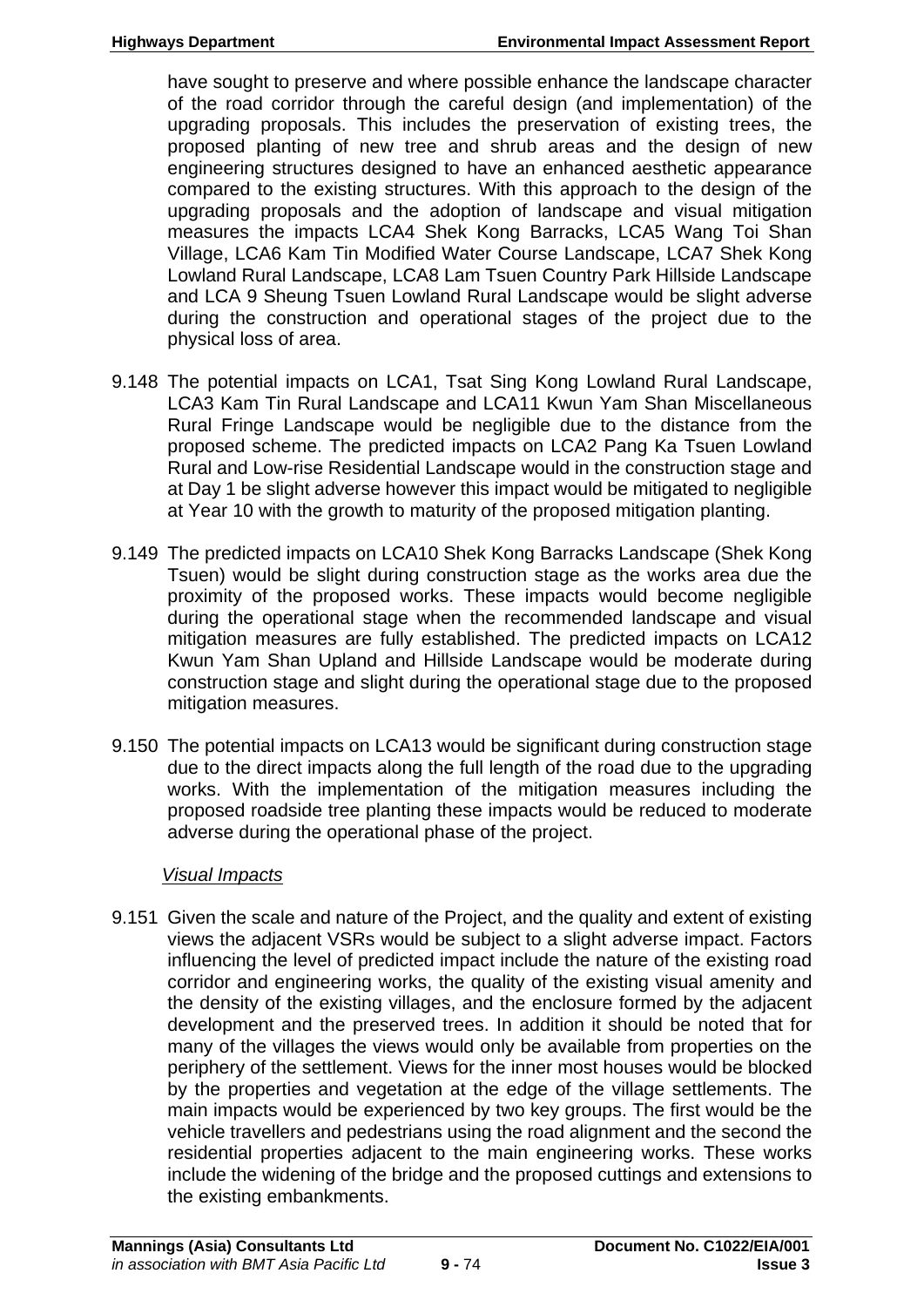- 9.152 For vehicle travellers and pedestrians (except VSR 2 Vehicle Travellers on Kam Tin Road to the north of Shek Kong Barracks (east bound) and VSR 3 Pedestrians on Kam Tin Road to the north of Shek Kong Barracks, VSR 14 Vehicle Travellers on Kam Tin Road to the south of Wang Toi Shan Ho Lik Pui (eastbound), VSR 15 Pedestrians on Kam Tin Road to the north of Shek Kong and VSR 22A Lam Kam Road near Wong Chuk Yuen (East Bound)) would have the 'moderate' mitigated impacts during the operational phase at Day 1 and the residual impacts during the Year 10 (when the tree and shrub planting has matured) would be slight adverse due to the extent of the works. Although the mitigation measures would realise some improvement and softening of the proposals the impacts would persist. However it should be remembered that the visual amenity for these VSRs is already characterized by the structures associated with the existing road corridor and so any changes to the visual amenity will not be significant. For vehicle travellers and pedestrians on Lam Kam Road to the east of the alignment the impacts during the design year would be mitigated from moderate to slight adverse due to proposed tree and shrub planting proposed for the extension to the cuttings and embankments.
- 9.153 For the residential VSRs the predicted impacts for VSR 1: Residents of Kiu Tau Tsuen, VSR4: Residents of Pang Ka Tsuen, VSR6: Residents of Shek Kong San Tsuen, VSR7: Residents of Seasons Villas, VSR9: Residents of Leung Uk Tsuen, VSR11: Residents of Wang Toi Shan Yau Uk Tsuen, VSR12: Residents of Wang Toi Shan Lo Uk Tsuen; VSR13: Residents of Wang Toi Shan San Tsuen; VSR16: Residents of Wang Toi Shan Ho Lik Pui; VSR18:Residents of Pine Hill Villa; VSR19: Residents of Cheung Uk Tsuen; VSR20: Residents of Sheung Tsuen San Tsuen; VSR22: Residents of Wong Chuk Yuen; VSR23: Residents of Shek Kong Village; and VSR24: Residents of Lui Kung Tin the predicted impacts would be moderate during the construction and operational phases of the project. It should be noted that these impacts represent the worst case scenario for these VSR's located at the edge of the settlements and that their existing views are characterised by Kam Tin and Lam Kam Roads. For residents of VSR 31 Residents of Western Leung Uk Tsuen the initial moderate adverse impacts predicted for the construction phase and at Day 1 would be mitigated to slight adverse by Year 10 as the proposed tree planting screening the bridge approach road matures.
- 9.154 It should be noted that the majority of the residential VSRs the existing views are partial or glimpsed due to the screening effect of the existing landform, roadside vegetation, and the vegetation associated with individual settlements, and existing built development. Further views of the road corridor are largely limited to residences on periphery of the existing settlements with views for the houses beyond screened due to the density of the existing development and the relatively flat topography of the inhabited areas. Given the restricted nature of these views and hence visual access to the scheme proposals the level of the predicted impacts derives more from the nature and sensitivity of the residential VSR than the magnitude of change arising from the proposals which would be apparent in these views.
- 9.155 For the other VSRs namely the occupational, trail walkers and recreational users of the open space the predicted impacts during the construction phase Day 1 and Year 10 would be slight adverse to negligible. This is due to the restricted nature of the upgrading proposals and roadside character of the existing views, and the small part of the scheme proposals which would be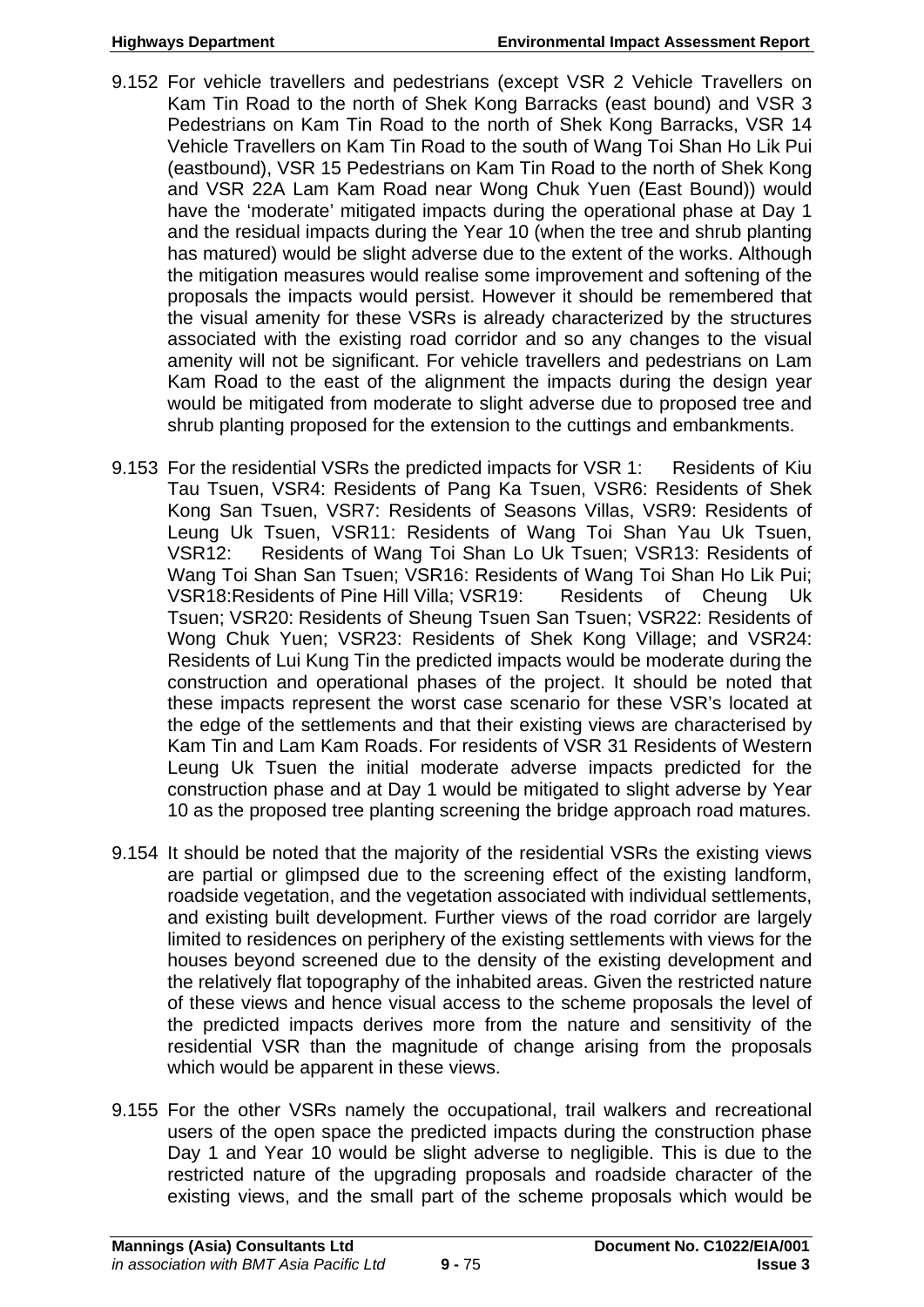.

visible to them.

9.156 Therefore it is considered that upon the growth to maturity of the proposed compensatory and mitigation planting and restoration of disturbed areas, the widening proposals will not constitute a significant component in available views and that the Project can be successfully integrated within the existing landscape and visual context.

### *Conclusion on Significance of Residual Impact*

9.157 Although the proposed widening of Kam Tin and Lam Kam Roads will have some slight to moderate residual impacts locally to the areas adjacent to the proposed works, mainly due to tree loss and the appearance of engineered structures upon the full establishment of landscape and visual mitigation measures it its considered that the impacts will be largely mitigated. Therefore in accordance with Annex 10, Paragraph 1.1(c) of the EIAO TM, the landscape and visual impacts of the proposed works would be 'acceptable with mitigation' (following the growth to maturity of the proposed tree planting 10 to 15 years following the completion of the construction phase of the project) that is to say 'there would be some adverse effects, but these can be eliminated, reduced or offset to a large extent by specific measures.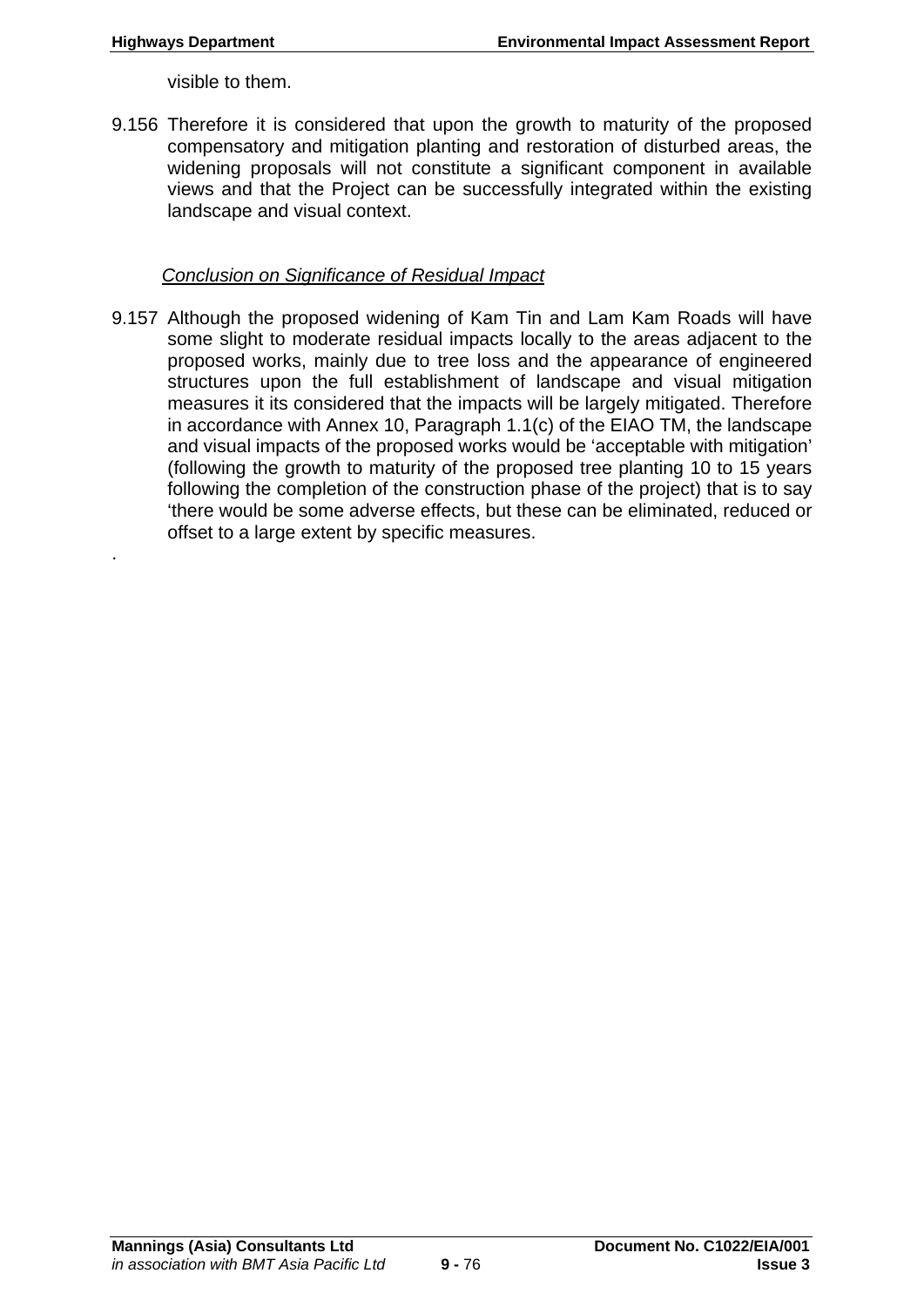### **10.0 IMPLEMENTATION SCHEDULE OF RECOMMENDED MITIGATION MEASURES**

| <b>Table 10.1</b> | <b>Implementation Schedule for Air Quality Control</b> |
|-------------------|--------------------------------------------------------|
|-------------------|--------------------------------------------------------|

| .                         | <b>IMPIGHIGHION OCHCULIC IOI AII QUAINTY OCHILIOI</b>                                                                                                                                                                                                                                                                                                                                                                                                                                                                                                                                                                                                                                                                                                                                                                                                                                                                                                                                                                                                                                                                                                                                                                                                                                                                                                                                                                                                                                      |                                                                                                                            |                                         |                                                          |                                                                                                            |
|---------------------------|--------------------------------------------------------------------------------------------------------------------------------------------------------------------------------------------------------------------------------------------------------------------------------------------------------------------------------------------------------------------------------------------------------------------------------------------------------------------------------------------------------------------------------------------------------------------------------------------------------------------------------------------------------------------------------------------------------------------------------------------------------------------------------------------------------------------------------------------------------------------------------------------------------------------------------------------------------------------------------------------------------------------------------------------------------------------------------------------------------------------------------------------------------------------------------------------------------------------------------------------------------------------------------------------------------------------------------------------------------------------------------------------------------------------------------------------------------------------------------------------|----------------------------------------------------------------------------------------------------------------------------|-----------------------------------------|----------------------------------------------------------|------------------------------------------------------------------------------------------------------------|
| EIA Ref.                  | Recommended Environmental Protection Measures / Mitigation Measures                                                                                                                                                                                                                                                                                                                                                                                                                                                                                                                                                                                                                                                                                                                                                                                                                                                                                                                                                                                                                                                                                                                                                                                                                                                                                                                                                                                                                        | <b>Timing of</b><br>implementation of<br><b>Measures</b>                                                                   | Who to<br>implement<br>the<br>measures? | Location                                                 | <b>What requirements</b><br>or standards for<br>the measures to<br>achieve?                                |
| <b>Construction Phase</b> |                                                                                                                                                                                                                                                                                                                                                                                                                                                                                                                                                                                                                                                                                                                                                                                                                                                                                                                                                                                                                                                                                                                                                                                                                                                                                                                                                                                                                                                                                            |                                                                                                                            |                                         |                                                          |                                                                                                            |
| S.3.14                    | As a best practice measure to ensure compliance with the Air Pollution Control (Construction Dust)<br>Regulation it is suggested that the following control measures be incorporated into contract<br>documentation:<br>Works area for site clearance shall be sprayed with water before, during and after the<br>$\bullet$<br>operation so as to maintain the entire surface wet;<br>All dusty materials shall be sprayed with water immediately prior to any loading, unloading<br>$\bullet$<br>or transfer operation so as to maintain the dusty materials wet;<br>Hoarding of not less than 2.4 m above ground shall be provide, as far as practicable, along<br>$\bullet$<br>the site boundary which is next to the public areas;<br>Restricting heights not higher than 1.5m above ground from which materials are to be<br>dropped, as far as practicable to minimise the fugitive dust arising from unloading/ loading;<br>Any stockpile of dusty materials shall be covered entirely by impervious sheeting; and/ or<br>placed in an area sheltered on the top and 4 sides;<br>Immediately before leaving a construction site, all vehicles shall be washed to remove any<br>$\bullet$<br>dusty materials from its body and wheels; and<br>Where a vehicle leaving a construction site is carrying a load of dusty materials, the load<br>$\bullet$<br>shall be covered entirely by clean impervious sheeting to ensure that the dusty materials<br>do not leak from the vehicle. | During construction /<br><b>Operation Time</b><br>$(07:00 - 19:00$ form<br>Monday to Saturday<br>except public<br>holiday) | Contractor                              | Within the<br>boundaries of all<br>construction<br>sites | APCO (Cap. 311);<br><b>Air Pollution Control</b><br>(Construction Dust)<br>Regulation; EIA-TM<br>(Annex 4) |
| <b>Operational Phase</b>  |                                                                                                                                                                                                                                                                                                                                                                                                                                                                                                                                                                                                                                                                                                                                                                                                                                                                                                                                                                                                                                                                                                                                                                                                                                                                                                                                                                                                                                                                                            |                                                                                                                            |                                         |                                                          |                                                                                                            |
| Nil                       |                                                                                                                                                                                                                                                                                                                                                                                                                                                                                                                                                                                                                                                                                                                                                                                                                                                                                                                                                                                                                                                                                                                                                                                                                                                                                                                                                                                                                                                                                            |                                                                                                                            |                                         |                                                          |                                                                                                            |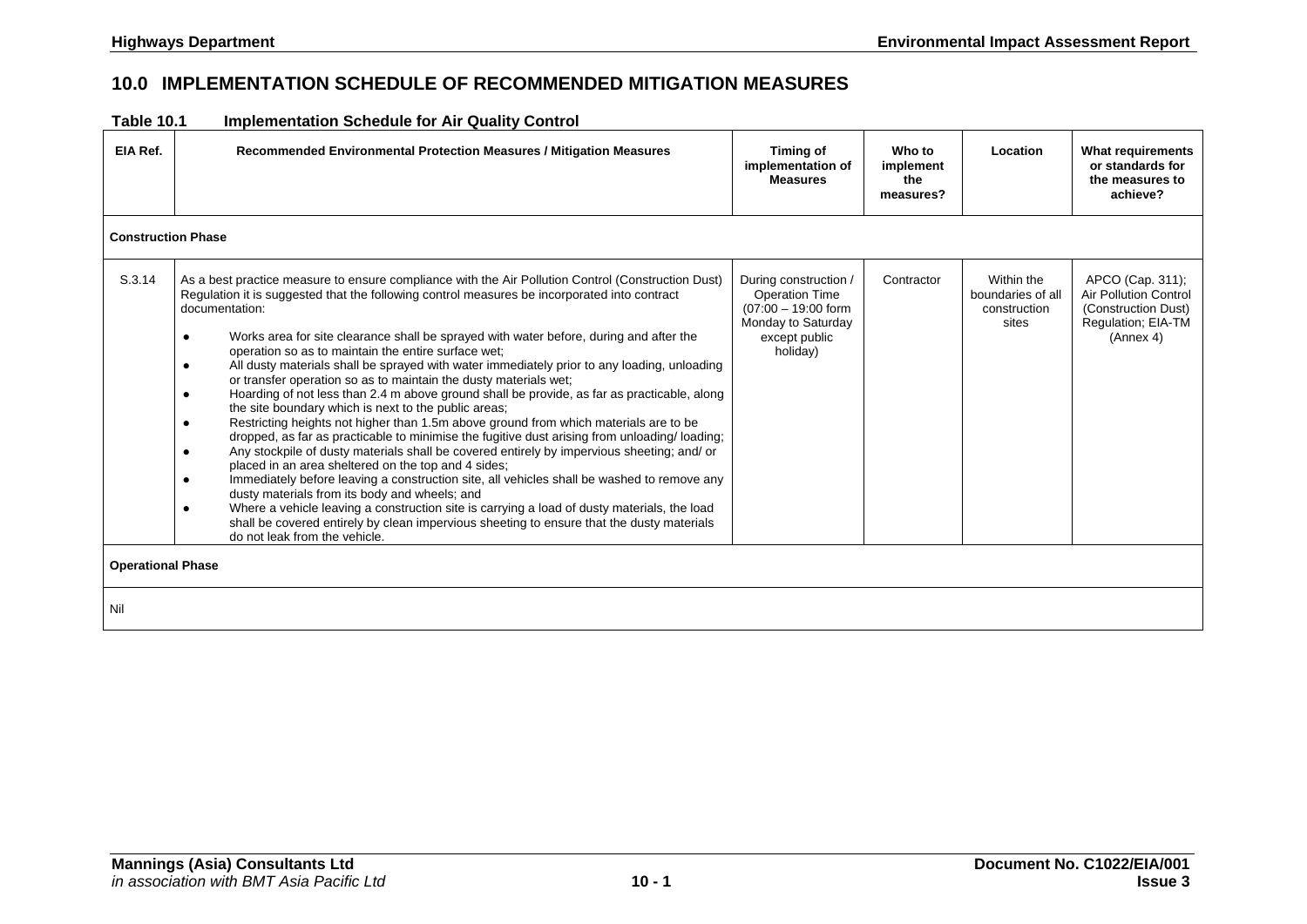#### **Table 10.2 Implementation Schedule for Noise Control**

| EIA Ref.                  | Recommended Environmental Protection Measures / Mitigation Measures                                                                                                                                                                                                                                                                                                                                                                                                                                                                                                                                                                                                                                                                                                                                                                      | <b>Timing of</b><br>implementation of<br><b>Measures</b>                                                                   | Who to<br>implement<br>the<br>measures? | Location                                                 | <b>What requirements</b><br>or standards for<br>the measures to<br>achieve?                            |
|---------------------------|------------------------------------------------------------------------------------------------------------------------------------------------------------------------------------------------------------------------------------------------------------------------------------------------------------------------------------------------------------------------------------------------------------------------------------------------------------------------------------------------------------------------------------------------------------------------------------------------------------------------------------------------------------------------------------------------------------------------------------------------------------------------------------------------------------------------------------------|----------------------------------------------------------------------------------------------------------------------------|-----------------------------------------|----------------------------------------------------------|--------------------------------------------------------------------------------------------------------|
| <b>Construction Phase</b> |                                                                                                                                                                                                                                                                                                                                                                                                                                                                                                                                                                                                                                                                                                                                                                                                                                          |                                                                                                                            |                                         |                                                          |                                                                                                        |
| S.4.35                    | The recommended good site practices are as follows:<br>PMEs should be kept to a minimum and the parallel use of them should be avoided;<br>$\bullet$<br>Intermittent use of PME which can be shut down between work periods or throttled down<br>$\bullet$<br>to a minimum;<br>Mobile PME should be sited as far from NSRs as possible;<br>$\bullet$<br>PME known to emit noise strongly in one direction should be orientated to direct away<br>$\bullet$<br>from the nearby NSRs;<br>Only well-maintained plant should be operated on-site and PME should be serviced<br>$\bullet$<br>regularly during the construction programme; and<br>Material stockpiles and other structures (e.g. site hoarding) should be effectively utilised,<br>$\bullet$<br>wherever practicable, in screening noise from on-site construction activities. | During construction /<br><b>Operation Time</b><br>$(07:00 - 19:00$ form<br>Monday to Saturday<br>except public<br>holiday) | Contractor                              | Within the<br>boundaries of all<br>construction<br>sites | EIA-TM; NCO;<br>Noise from<br><b>Construction Work</b><br>Other Than<br>Percussive Piling<br>(GW-TM)   |
| S.4.36                    | Using the quieter PME is considered as a practical measure to reduce the noise impacts.<br>Quieter<br>PME are defined as having SWLs less than those listed in the GW-TM.                                                                                                                                                                                                                                                                                                                                                                                                                                                                                                                                                                                                                                                                | During construction /<br><b>Operation Time</b><br>$(07:00 - 19:00$ form<br>Monday to Saturday<br>except public<br>holiday) | Contractor                              | Within the<br>boundaries of all<br>construction<br>sites | EIA-TM; NCO;<br>Noise from<br><b>Construction Work</b><br>Other Than<br>Percussive Piling<br>(GW-TM)   |
| S.4.38                    | Restriction on road works and geotechnical works should be avoided to be undertaken<br>concurrently near NSR N53.                                                                                                                                                                                                                                                                                                                                                                                                                                                                                                                                                                                                                                                                                                                        | During construction /<br>Operation Time<br>$(07:00 - 19:00$ form<br>Monday to Saturday<br>except public<br>holiday)        | Contractor                              | Within work<br>boundary near<br><b>NSR N53</b>           | EIA-TM: NCO:<br>Noise from<br><b>Construction Work</b><br>Other Than<br>Percussive Piling<br>$(GW-TM)$ |
| S.4.39 to<br>4.40         | Adoption of the temporary noise barriers will be provided at NSRs N27. The height of the noise<br>barriers shall be such that the active PME cannot be directly viewed from the affected NSRs and<br>with a length to height ratio at least 5:1 and a superficial material surface density $> 10$ kgm <sup>-2</sup> .                                                                                                                                                                                                                                                                                                                                                                                                                                                                                                                    | During construction /<br><b>Operation Time</b><br>$(07:00 - 19:00$ form<br>Monday to Saturday<br>except public<br>holiday) | Contractor                              | Within work<br>boundary near<br><b>NSR N27</b>           | EIA-TM: NCO:<br>Noise from<br><b>Construction Work</b><br>Other Than<br>Percussive Piling<br>(GW-TM)   |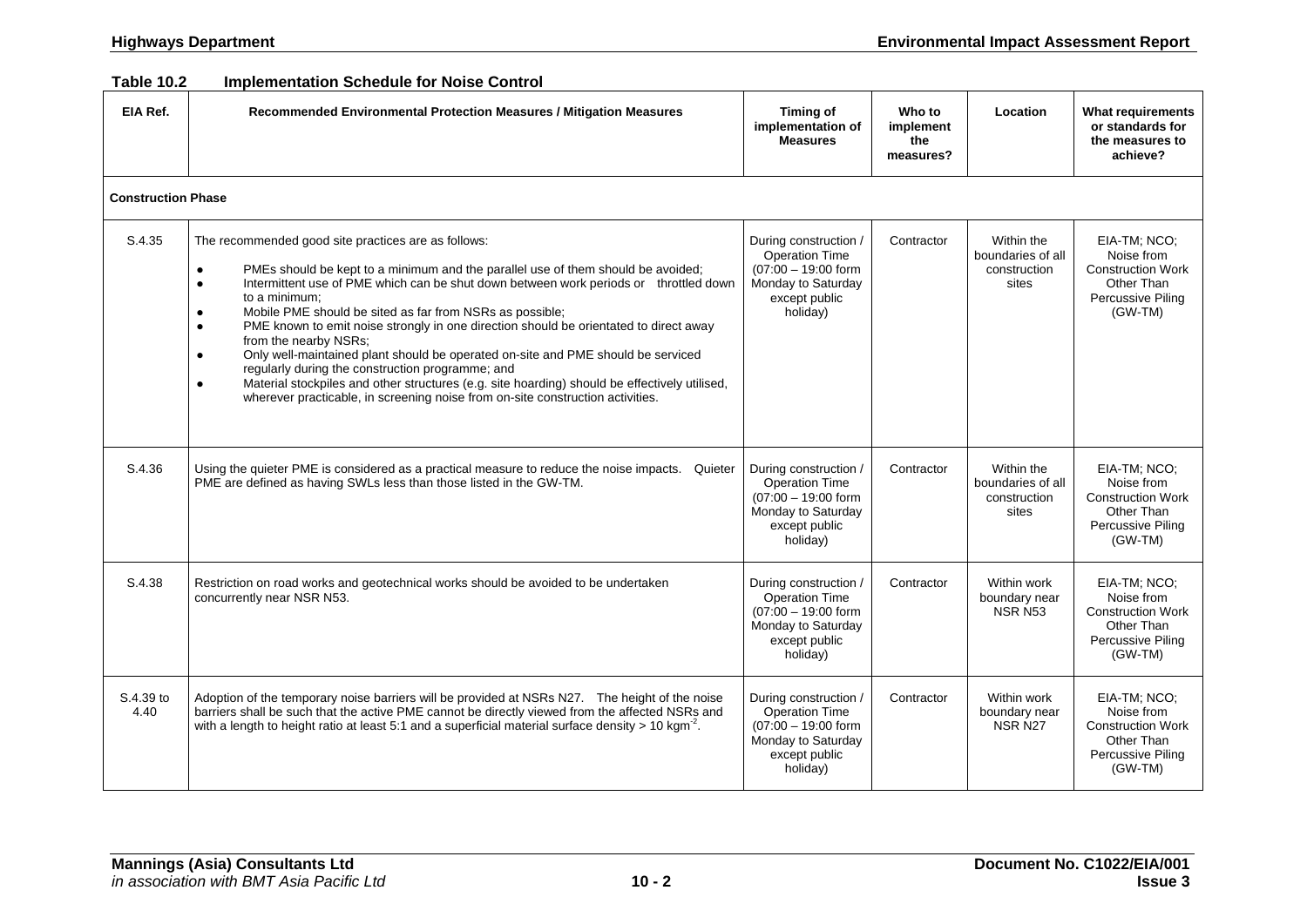| EIA Ref.                 | Recommended Environmental Protection Measures / Mitigation Measures                                                                                                                                                                                                                                                                                                                                         | Timing of<br>implementation of<br><b>Measures</b>                                                                          | Who to<br>implement<br>the<br>measures? | Location                                                                   | <b>What requirements</b><br>or standards for<br>the measures to<br>achieve?                          |
|--------------------------|-------------------------------------------------------------------------------------------------------------------------------------------------------------------------------------------------------------------------------------------------------------------------------------------------------------------------------------------------------------------------------------------------------------|----------------------------------------------------------------------------------------------------------------------------|-----------------------------------------|----------------------------------------------------------------------------|------------------------------------------------------------------------------------------------------|
| S.4.41                   | Enclosing the hand-held breaker in an acoustic enclosure with suitable ventilation. The enclosure<br>shall be built with a material density of $> 7$ kgm <sup>-2</sup> with sound absorption lining of at least 25mm<br>thick, 80kg/m <sup>3</sup> mineral wool to reduce the noise reverberation and noise being reflected out through<br>openings and enclosed the hand-held breaker as much as possible. | During construction /<br><b>Operation Time</b><br>$(07:00 - 19:00$ form<br>Monday to Saturday<br>except public<br>holiday) | Contractor                              | Within the<br>boundaries of all<br>construction<br>sites                   | EIA-TM; NCO;<br>Noise from<br><b>Construction Work</b><br>Other Than<br>Percussive Piling<br>(GW-TM) |
| S.4.42                   | For the soldier pile wall construction, an acoustic screen shall be installed at the crawler rig with<br>minimum 50mm thick sound absorbing lining (e.g. 96 kgm <sup>3</sup> mineral wool) and 6mm thick steel<br>backing.                                                                                                                                                                                  | During construction /<br><b>Operation Time</b><br>$(07:00 - 19:00$ form<br>Monday to Saturday<br>except public<br>holiday) | Contractor                              | Within the work<br>boundaries for<br>the soldier pile<br>wall construction | EIA-TM; NCO;<br>Noise from<br><b>Construction Work</b><br>Other Than<br>Percussive Piling<br>(GW-TM) |
| <b>Operational Phase</b> |                                                                                                                                                                                                                                                                                                                                                                                                             |                                                                                                                            |                                         |                                                                            |                                                                                                      |
| Nil                      |                                                                                                                                                                                                                                                                                                                                                                                                             |                                                                                                                            |                                         |                                                                            |                                                                                                      |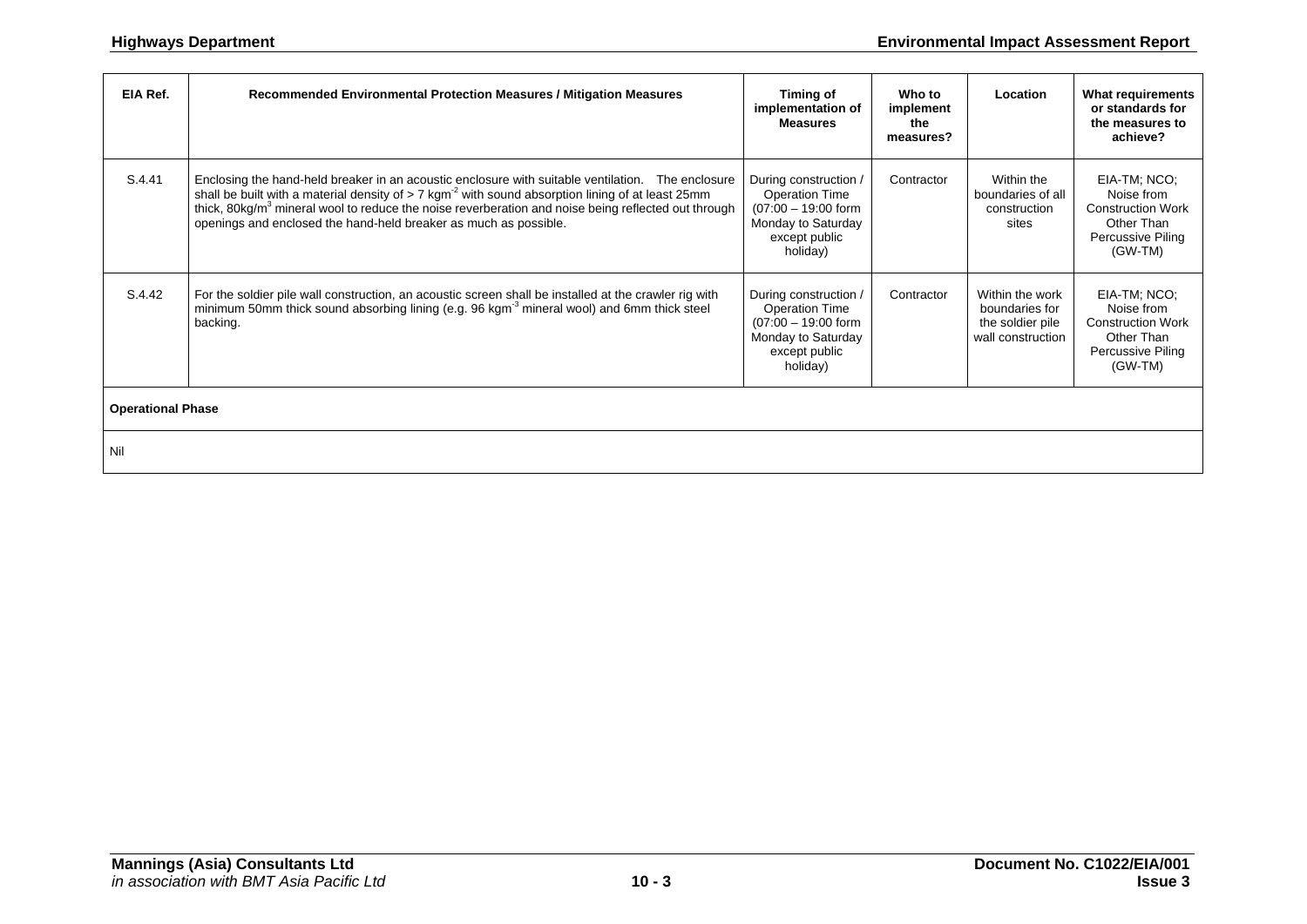#### **Table 10.3 Implementation Schedule for Water Quality Control**

| EIA Ref.                   | Recommended Environmental Protection Measures / Mitigation Measures                                                                                                                                                                                                                                                                                                                                                                                                                                                                                                                                                                                                                                                                                                                                                                                                                                                                                                                                                                                                                          | Timing of<br>implementation of<br><b>Measures</b>                                                                          | Who to<br>implement<br>the<br>measures? | Location                                                                                     | <b>What requirements</b><br>or standards for<br>the measures to<br>achieve?                                                     |
|----------------------------|----------------------------------------------------------------------------------------------------------------------------------------------------------------------------------------------------------------------------------------------------------------------------------------------------------------------------------------------------------------------------------------------------------------------------------------------------------------------------------------------------------------------------------------------------------------------------------------------------------------------------------------------------------------------------------------------------------------------------------------------------------------------------------------------------------------------------------------------------------------------------------------------------------------------------------------------------------------------------------------------------------------------------------------------------------------------------------------------|----------------------------------------------------------------------------------------------------------------------------|-----------------------------------------|----------------------------------------------------------------------------------------------|---------------------------------------------------------------------------------------------------------------------------------|
| <b>Construction Phase</b>  |                                                                                                                                                                                                                                                                                                                                                                                                                                                                                                                                                                                                                                                                                                                                                                                                                                                                                                                                                                                                                                                                                              |                                                                                                                            |                                         |                                                                                              |                                                                                                                                 |
| S.5.14                     | Domestic sewage generated by the construction workforce shall be appropriately managed to avoid<br>the potential adverse impacts of uncontrolled sewage discharge into nearby water courses.<br>Portable chemical toilets shall be appropriately located on site in proximity to all key works areas<br>where they shall remain and be maintained in good working order for the convenience of the<br>workforce for the duration of the works.                                                                                                                                                                                                                                                                                                                                                                                                                                                                                                                                                                                                                                               | During construction /<br>Operation Time<br>$(07:00 - 19:00$ form<br>Monday to Saturday<br>except public<br>holiday)        | Contractor                              | Within the<br>boundaries of all<br>construction<br>sites                                     | EIA-TM; WPCO<br>(Cap. 358);<br>ProPECC Note<br>PN1/94                                                                           |
| S.5.17                     | The following control measures should be implemented within water gathering ground:<br>The provision of temporary toilet facilities within the Water Gathering Ground, if any, is<br>$\bullet$<br>subject to approval of the Director of Water Supplies. As a minimum requirement<br>temporary toilet facilities must be located more than 30m from any watercourse.<br>The contractor should be measures taken to minimise rainfall into the working areas and<br>$\bullet$<br>the perimeter of the work sites will be bounded to prevent ingress of rainfall during storm<br>events; and to prevent off site migration of materials.<br>Notices should be posted at conspicuous locations to remind the workers not to discharge<br>$\bullet$<br>any sewage or wastewater into the nearby environment.                                                                                                                                                                                                                                                                                     | During construction /<br><b>Operation Time</b><br>$(07:00 - 19:00$ form<br>Monday to Saturday<br>except public<br>holiday) | Contractor                              | Within the<br>boundaries of all<br>construction<br>sites fall into<br>water gather<br>ground | EIA-TM; WPCO<br>(Cap. 358);<br>ProPECC Note<br><b>PN1/94; WSD's</b><br>quidelines on<br>protection of Water<br>Gathering Ground |
| Appendix<br>E <sub>1</sub> | Conditions of Working within Water Gathering Ground:<br>Adequate measures shall be taken to ensure that no pollution or siltation occurs to the<br>(a)<br>catchwater and catchments.<br>(b)<br>No earth, building materials, fuel oil or toxic materials and other materials which may cause<br>contamination to the water gathering grounds are allowed to be stocked or stored on site.<br>All surplus spoil shall be removed from water gathering ground as soon as possible.<br>(c)<br>Temporary drains with silt traps shall be constructed at the boundary of the site prior to the<br>(d)<br>commencement of any earthwork.<br>Regular cleaning of the silt traps shall be carried out to ensure that they function properly at<br>(e)<br>all time.<br>All excavated or filled surfaces which have the risk of erosion shall be protected from erosion<br>(f)<br>at all time.<br>Facilities for washing the wheels of vehicles before leaving the site shall be provided.<br>(g)<br>(h)<br>Any construction plant which causes pollution to catchwater or catchment due to leakage of | During construction /<br>Operation Time<br>$(07:00 - 19:00$ form<br>Monday to Saturday<br>except public<br>holiday)        | Contractor                              | Within the<br>boundaries of all<br>construction<br>sites fall into<br>water gather<br>ground | WSD's guidelines on<br>protection of Water<br>Gathering Ground                                                                  |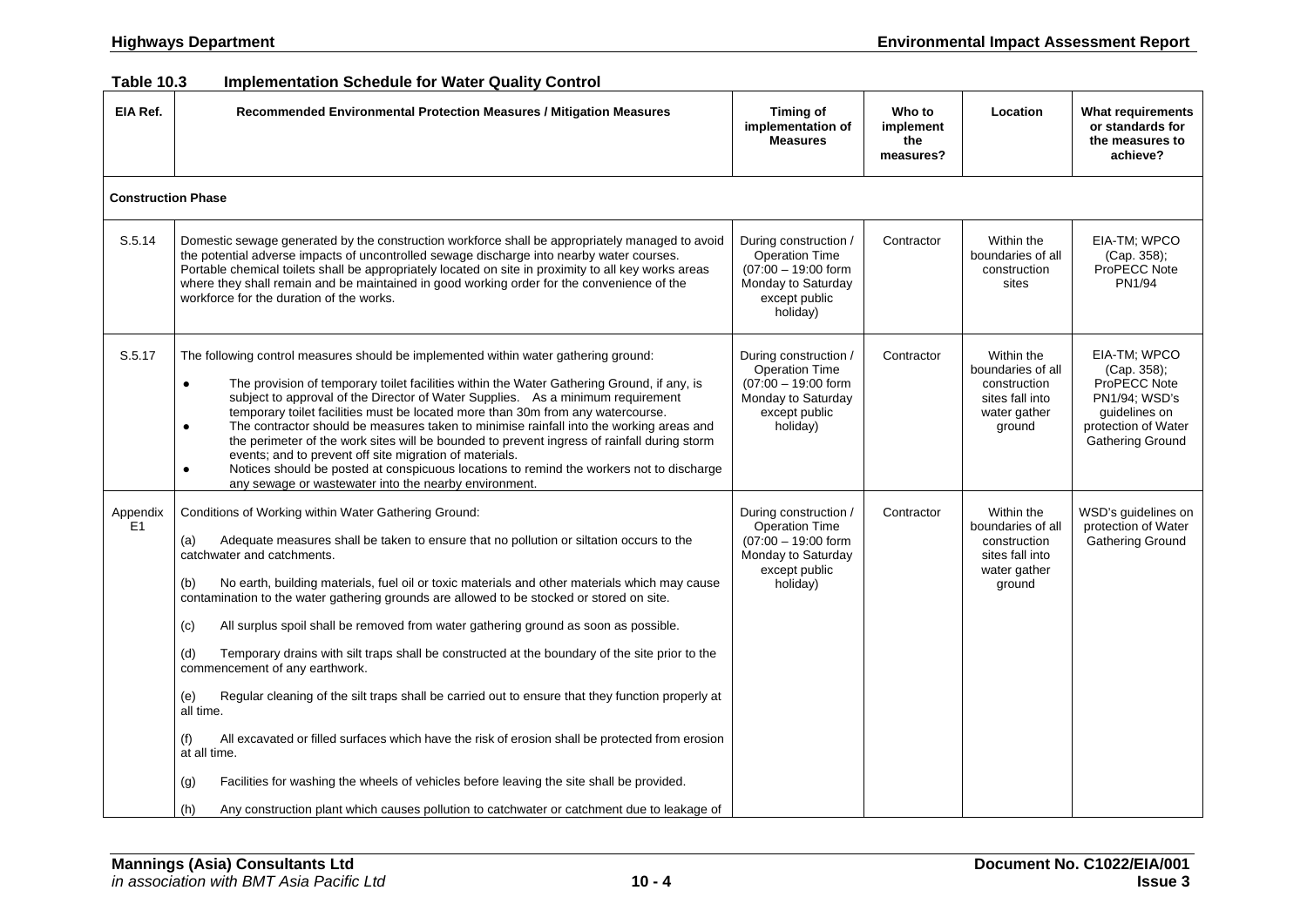| EIA Ref. | Recommended Environmental Protection Measures / Mitigation Measures                                                                                                                                                                                                                                                                  | Timing of<br>implementation of<br><b>Measures</b>                                             | Who to<br>implement<br>the<br>measures? | Location                                        | What requirements<br>or standards for<br>the measures to<br>achieve? |
|----------|--------------------------------------------------------------------------------------------------------------------------------------------------------------------------------------------------------------------------------------------------------------------------------------------------------------------------------------|-----------------------------------------------------------------------------------------------|-----------------------------------------|-------------------------------------------------|----------------------------------------------------------------------|
|          | oil or fuel shall be removed off site immediately.                                                                                                                                                                                                                                                                                   |                                                                                               |                                         |                                                 |                                                                      |
|          | Any soil contamination with fuel leaked from plant shall be removed off site and the voids<br>(i)<br>arising from removal of contaminated soil shall be replaced by suitable material to the approval of<br>the Director of Water Supplies.                                                                                          |                                                                                               |                                         |                                                 |                                                                      |
|          | Provision of temporary toilet facilities is to be subject to the approval of the Director of Water<br>(i)<br>Supplies.                                                                                                                                                                                                               |                                                                                               |                                         |                                                 |                                                                      |
|          | (k)<br>All waterworks access roads must be maintained unobstructed at all time.                                                                                                                                                                                                                                                      |                                                                                               |                                         |                                                 |                                                                      |
|          | Site formation plans shall be submitted to W.S.D. for approval prior to commencement of<br>(1)<br>work.                                                                                                                                                                                                                              |                                                                                               |                                         |                                                 |                                                                      |
|          | No structure or temporary works shall be erected in the catchwaters without prior approval of<br>(m)<br>W.S.D.                                                                                                                                                                                                                       |                                                                                               |                                         |                                                 |                                                                      |
|          | The Contractor shall be responsible for cleaning frequently any waterworks roads and<br>(n)<br>associated drainage works of mud and debris.                                                                                                                                                                                          |                                                                                               |                                         |                                                 |                                                                      |
|          | The Contractor shall limit the gross weight of the vehicles imposed on the waterworks<br>(0)<br>access along catchwaters to 5 tonnes and the axle load to 3 tonnes. He shall apply to W.S.D. with<br>details of his vehicles for using the access.                                                                                   |                                                                                               |                                         |                                                 |                                                                      |
|          | The approval for using the access may be withdrawn on written notice to the Contractor by<br>(p)<br>W.S.D. at their absolute discretion.                                                                                                                                                                                             |                                                                                               |                                         |                                                 |                                                                      |
|          | The Contractor shall recover immediately his vehicle which fill into the catchwater or stream<br>(q)<br>bed or pay to Government on demand the cost of recovery that may be necessary through the<br>occurrence of any incident cause by the Contractor.                                                                             |                                                                                               |                                         |                                                 |                                                                      |
|          | The Contractor shall carry out repair or reinstatement works to the satisfaction of W.S.D. or<br>(r)<br>pay to Government on demand the cost of repair and reinstatement to any waterworks installations<br>that shall or may be necessary at any time as a result of damage caused by the Contractor or<br>others under his charge. |                                                                                               |                                         |                                                 |                                                                      |
|          | (s)<br>No chemicals including fertilizers shall be used without the prior approval form W.S.D.                                                                                                                                                                                                                                       |                                                                                               |                                         |                                                 |                                                                      |
|          | Use of pesticides is not allowed within the water gathering grounds. The storage and<br>(t)<br>discharge of pesticide or toxicant, flammable or toxic solvents, petroleum oil or tar and other toxic<br>substances are strictly prohibited within the water gathering ground.                                                        |                                                                                               |                                         |                                                 |                                                                      |
| S.5.19   | Details of the best practice measures are provided below:<br>Wastewater from temporary site facilities should be controlled to prevent direct discharge<br>$\bullet$<br>to surface waters;                                                                                                                                           | During construction /<br><b>Operation Time</b><br>$(07:00 - 19:00$ form<br>Monday to Saturday | Contractor                              | Within the<br>boundaries of all<br>construction | EIA-TM; WPCO<br>(Cap. 358);<br>ProPECC Note                          |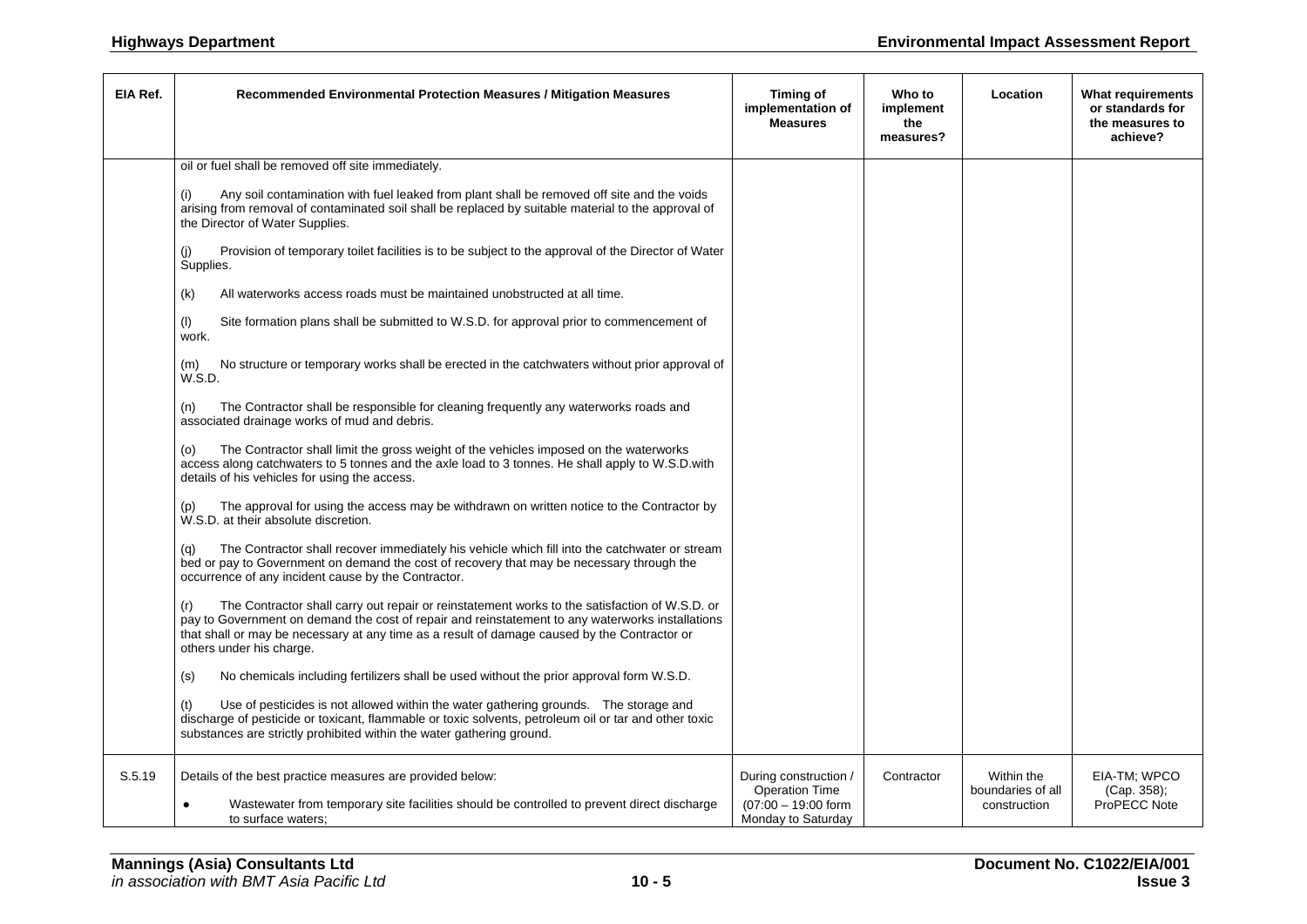| EIA Ref.                 | Recommended Environmental Protection Measures / Mitigation Measures                                                                                                                                                                                                                                                                                                                                                                                                                                                                                                                                                                                                                                                                                                                                                                                                                                                                                                                                                                                                                                                                                                                                                                                                                                                                                                                                                                                                                                                                                                                                                                                                                                                                                                                                                                                                                                                                                                                                                                                                                                                                                                                                                                                                                                                                                                                                                                                                                                                                                                                                                                                                                                                                  | <b>Timing of</b><br>implementation of<br><b>Measures</b> | Who to<br>implement<br>the<br>measures? | Location | <b>What requirements</b><br>or standards for<br>the measures to<br>achieve? |
|--------------------------|--------------------------------------------------------------------------------------------------------------------------------------------------------------------------------------------------------------------------------------------------------------------------------------------------------------------------------------------------------------------------------------------------------------------------------------------------------------------------------------------------------------------------------------------------------------------------------------------------------------------------------------------------------------------------------------------------------------------------------------------------------------------------------------------------------------------------------------------------------------------------------------------------------------------------------------------------------------------------------------------------------------------------------------------------------------------------------------------------------------------------------------------------------------------------------------------------------------------------------------------------------------------------------------------------------------------------------------------------------------------------------------------------------------------------------------------------------------------------------------------------------------------------------------------------------------------------------------------------------------------------------------------------------------------------------------------------------------------------------------------------------------------------------------------------------------------------------------------------------------------------------------------------------------------------------------------------------------------------------------------------------------------------------------------------------------------------------------------------------------------------------------------------------------------------------------------------------------------------------------------------------------------------------------------------------------------------------------------------------------------------------------------------------------------------------------------------------------------------------------------------------------------------------------------------------------------------------------------------------------------------------------------------------------------------------------------------------------------------------------|----------------------------------------------------------|-----------------------------------------|----------|-----------------------------------------------------------------------------|
| <b>Operational Phase</b> | Storm drainage shall be directed to storm drains via adequately designed sand/silt removal<br>$\bullet$<br>facilities such as sand traps, silt traps and sediment basins. Channels, earth bunds or sand<br>bag barriers should be provided on site to properly direct stormwater to such silt removal<br>facilities. Catchpits and perimeter channels should be constructed in advance of site<br>formation works and earthworks;<br>Silt removal facilities, channels and manholes shall be maintained and any deposited silt<br>$\bullet$<br>and grit shall be removed regularly, including specifically at the onset of and after each<br>rainstorm;<br>Rainwater pumped out from trenches or surface excavations should be discharged into<br>$\bullet$<br>storm drains via silt removal facilities;<br>Open stockpiles (e.g. aggregates, sand and fill material) should be covered with a tarpaulin<br>$\bullet$<br>to avoid erosion during rainstorms;<br>Exposed soil surface should be paved as soon as possible;<br>$\bullet$<br>Measures should be taken to prevent the washout of construction materials, soil, silt or<br>$\bullet$<br>debris into any drainage system;<br>Discharges of surface run-off into foul sewers must always be prevented in order not to<br>$\bullet$<br>unduly overload the foul sewerage system;<br>Vehicles and plant should be cleaned before they leave the construction site to ensure that<br>$\bullet$<br>no earth, mud or debris is deposited by them on roads. A wheel washing bay should be<br>provided at every site exit, as far as practicable;<br>Wheel-wash overflow shall be directed to silt removal facilities before being discharged to<br>$\bullet$<br>the storm drain:<br>Regular inspections of stilling basins and/or silt traps to ensure that sediment is not<br>$\bullet$<br>conveyed into the existing drainage system;<br>Surface excavation should be carefully programmed to avoid wet-season operation. If it is<br>$\bullet$<br>unavoidable, any exposed top soils should be covered with a tarpaulin or other means;<br>The contractor shall prepare an oil / chemical cleanup plan and ensure that leakages or<br>$\bullet$<br>spillages are contained and cleaned up immediately;<br>Any fuels should be stored in bunded areas such that spillage can be easily collected.<br>$\bullet$<br>Waste oil should be collected and stored for recycling or disposal, in accordance with the<br>Waste Disposal Ordinance.<br>Sewage effluent should be handled by portable chemical toilets or sewage holding tanks.<br>$\bullet$<br>A licensed contractor is responsible for the sewage facilities maintenance, and regular<br>sewage collection and disposal. | except public<br>holiday)                                |                                         | sites    | <b>PN1/94</b>                                                               |
| Nil                      |                                                                                                                                                                                                                                                                                                                                                                                                                                                                                                                                                                                                                                                                                                                                                                                                                                                                                                                                                                                                                                                                                                                                                                                                                                                                                                                                                                                                                                                                                                                                                                                                                                                                                                                                                                                                                                                                                                                                                                                                                                                                                                                                                                                                                                                                                                                                                                                                                                                                                                                                                                                                                                                                                                                                      |                                                          |                                         |          |                                                                             |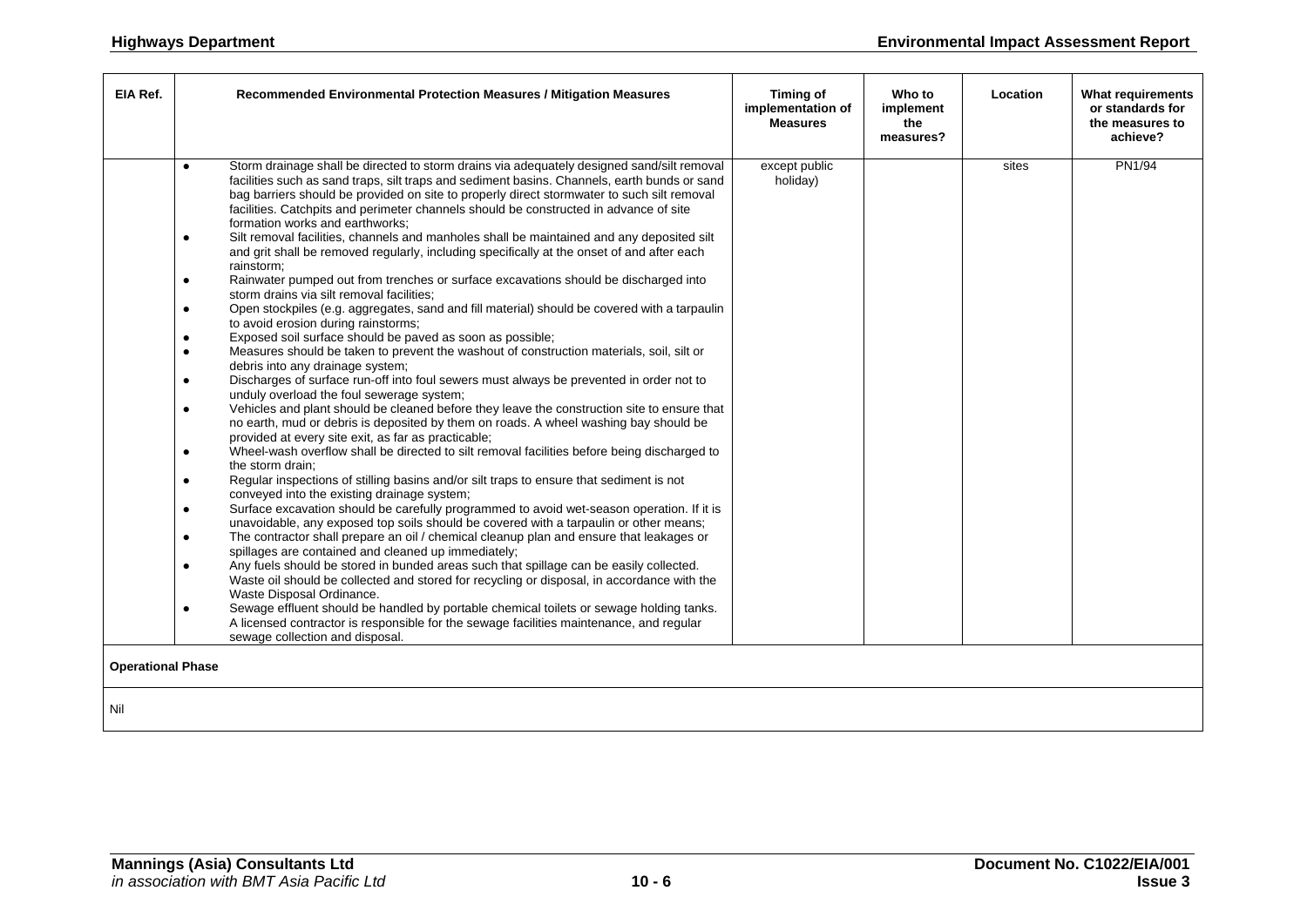#### **Table 10.4 Implementation Schedule for Waste Control**

| EIA Ref.                  | Recommended Environmental Protection Measures / Mitigation Measures                                                                                                                                                                                                                                                                                                                                                                                                                                                                                                                                                                                                                                                                                                                                                                                                                                                | <b>Timing of</b><br>implementation<br>of Measures | Who to<br>implement<br>the<br>measures? | Location                                                                                                                                                        | <b>What requirements</b><br>or standards for<br>the measures to<br>achieve?                                                                                  |
|---------------------------|--------------------------------------------------------------------------------------------------------------------------------------------------------------------------------------------------------------------------------------------------------------------------------------------------------------------------------------------------------------------------------------------------------------------------------------------------------------------------------------------------------------------------------------------------------------------------------------------------------------------------------------------------------------------------------------------------------------------------------------------------------------------------------------------------------------------------------------------------------------------------------------------------------------------|---------------------------------------------------|-----------------------------------------|-----------------------------------------------------------------------------------------------------------------------------------------------------------------|--------------------------------------------------------------------------------------------------------------------------------------------------------------|
| <b>Construction Phase</b> |                                                                                                                                                                                                                                                                                                                                                                                                                                                                                                                                                                                                                                                                                                                                                                                                                                                                                                                    |                                                   |                                         |                                                                                                                                                                 |                                                                                                                                                              |
| S.6.12                    | Construction and Demolition (C&D) Material<br>All C&D materials generated shall be sorted on site into inert portion "inert C&D materials"<br>$\bullet$<br>including soil, building debris, broken rock, concrete, etc., and the non-inert portion is the<br>"C&D wastes" comprising timber, paper, plastics, general refuse etc.  The inert C&D<br>materials, the reusable and/or recyclable materials shall be recovered before disposal of<br>the waste portion off site as a last resort. The waste portion of the inert C&D materials<br>may be disposed of at the public fill reception facility at Tuen Mun Area 38, and the C&D<br>wastes at North East New Territories (NENT) Landfill in Ta Kwu Ling.                                                                                                                                                                                                    | Prior to and during<br>construction<br>activities | Contractor                              | Within the<br>boundaries of all<br>construction sites<br>as well as<br>transportation<br>routes to<br>designated areas<br>for off-site disposal<br>of materials | Annex 7 of EIA-TM                                                                                                                                            |
| S.6.20 &<br>S.6.21        | <b>Chemical Wastes</b><br>Materials classified as chemical wastes will require special handling and storage<br>$\bullet$<br>arrangements before removal for appropriate treatment at the Chemical Waste Treatment<br>Facility (CWTF) or other licensed facilities.  Wherever possible opportunities should be<br>taken to reuse and recycle materials.<br>Storage, handling, transport and disposal of chemical waste should be arranged in<br>$\bullet$<br>accordance with the Code of Practice on the Packaging, Labelling and Storage of<br>Chemical Waste published by the EPD. Provided that this occurs, and the chemical<br>waste is disposed of at a licensed chemical waste treatment and disposal facility, the<br>potential environmental impacts arising from the storage, handling and disposal of a small<br>amount of chemical waste generated from the construction activities will be negligible. | Prior to and during<br>construction<br>activities | Contractor                              | Within the<br>boundaries of all<br>construction sites<br>as well as<br>transportation<br>routes to<br>designated areas<br>for off-site disposal<br>of materials | <b>Waste Disposal</b><br>(Chemical Waste)<br>(General) Regulation<br>Code of Practice on<br>the Packaging,<br>Labelling and<br>Storage of Chemical<br>Wastes |
| S.6.22                    | <b>General Refuse</b><br>General refuse will be properly collected on-site and transfer to the nearby refuse<br>collection point. Disposal of refuse at sites other than approved waste transfer or<br>disposal facilities will be prohibited. Effective collection of site wastes will prevent waste<br>materials being blown around by wind, or creating an odour nuisance or pest and vermin<br>problem. Waste storage areas will be well maintained and cleaned regularly.                                                                                                                                                                                                                                                                                                                                                                                                                                     | Prior to and during<br>construction<br>activities | Contractor                              | Within the<br>boundaries of all<br>construction sites<br>as well as<br>transportation<br>routes to<br>designated areas<br>for off-site disposal<br>of materials | Public Health and<br><b>Municipal Services</b><br>Ordinance (Cap.<br>132)                                                                                    |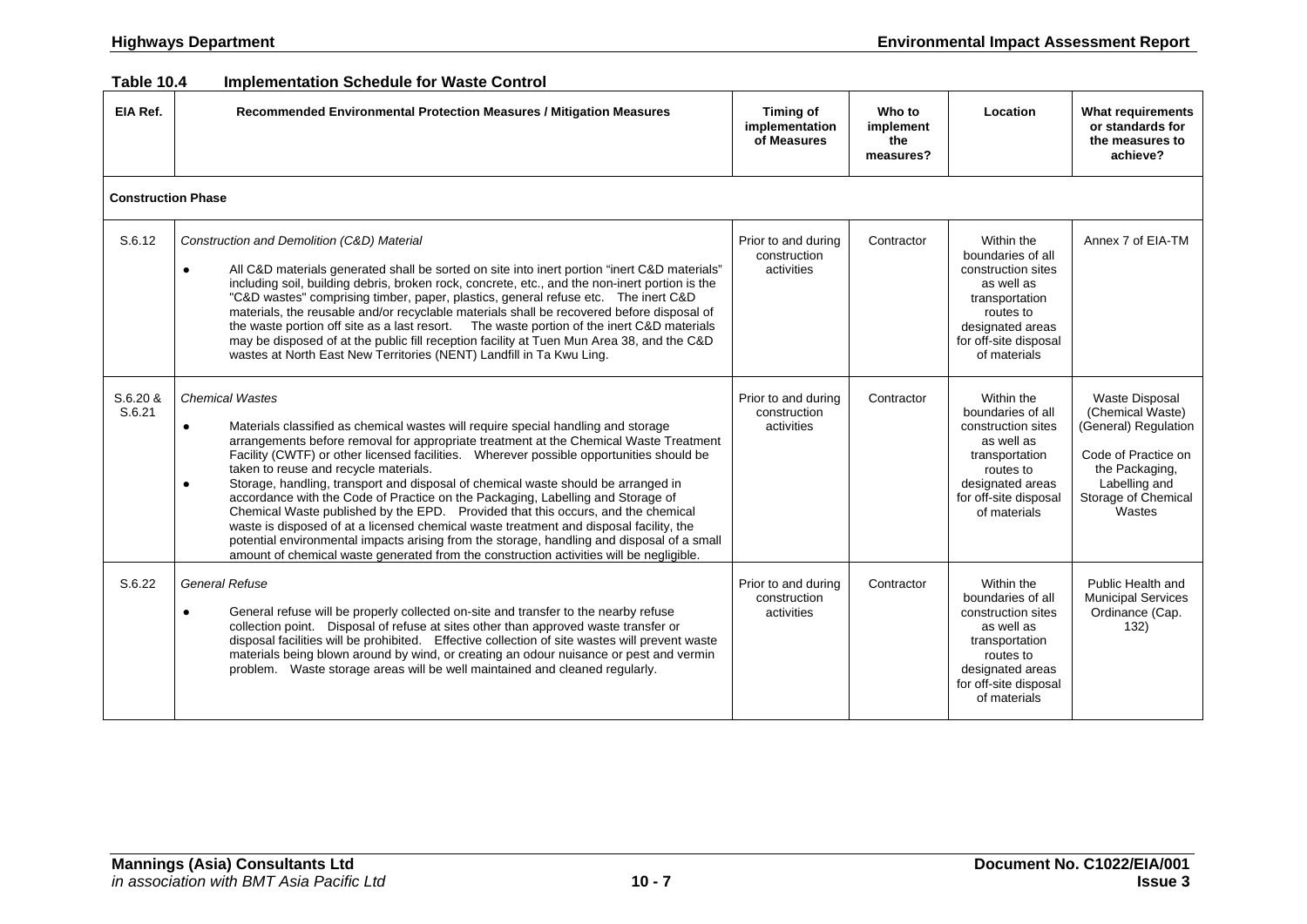| EIA Ref. | Recommended Environmental Protection Measures / Mitigation Measures                                                                                                                                                                                                                                                                                                                                                                                                                                                                                 | Timing of<br>implementation<br>of Measures        | Who to<br>implement<br>the<br>measures? | Location                                                                                                                                                        | <b>What requirements</b><br>or standards for<br>the measures to<br>achieve? |
|----------|-----------------------------------------------------------------------------------------------------------------------------------------------------------------------------------------------------------------------------------------------------------------------------------------------------------------------------------------------------------------------------------------------------------------------------------------------------------------------------------------------------------------------------------------------------|---------------------------------------------------|-----------------------------------------|-----------------------------------------------------------------------------------------------------------------------------------------------------------------|-----------------------------------------------------------------------------|
| S.6.26   | An on-site environmental co-ordinator should be identified at the outset of the works. The<br>co-ordinator shall prepare an Environmental Management Plan (EMP) incorporating waste<br>management in accordance with the requirements set out in the ETWB TCW No. 19/2005,<br>Environmental Management on Construction Sites. The EMP shall include monthly and yearly<br>Waste Flow Tables (WFT) that indicate the amounts of waste generated, recycled and disposed of<br>(including final disposal site), and which should be regularly updated; | Prior to and during<br>construction<br>activities | Contractors                             | Within the<br>boundaries of all<br>construction sites<br>as well as<br>transportation<br>routes to<br>designated areas<br>for off-site disposal<br>of materials | <b>ETWB Technical</b><br>Circular (ETWBTC)<br>No. 15/2003                   |
| S.6.26   | Spoil generated from the piling activities will need to be properly handled to minimise contamination<br>to surface waters and any exposed ground areas due to leakage or improper storage (i.e. onto bare<br>ground instead of into tanks);                                                                                                                                                                                                                                                                                                        | Prior to and during<br>construction<br>activities | Contractors                             | Within the<br>boundaries of all<br>construction sites<br>as well as<br>transportation<br>routes to<br>designated areas<br>for off-site disposal<br>of materials | <b>ETWB Technical</b><br>Circular (Works)<br>(ETWBTCW) No.<br>34/2002       |
| S.6.26   | The reuse/ recycling of all materials on site shall be investigated prior to treatment/ disposal off-<br>site;                                                                                                                                                                                                                                                                                                                                                                                                                                      | Prior to and during<br>construction<br>activities | Contractors                             | Within the<br>boundaries of all<br>construction sites<br>as well as<br>transportation<br>routes to<br>designated areas<br>for off-site disposal<br>of materials | ETWBTCW No.<br>33/2002,<br>ETWBTC No.<br>15/2003                            |
| S.6.26   | Good site practices shall be adopted from the commencement of works to avoid the generation of<br>waste, reduce cross contamination of waste and to promote waste minimisation;                                                                                                                                                                                                                                                                                                                                                                     | Prior to and during<br>construction<br>activities | Contractors                             | Within the<br>boundaries of all<br>construction sites<br>as well as<br>transportation<br>routes to<br>designated areas<br>for off-site disposal<br>of materials | ETWBTCW No.<br>33/2002                                                      |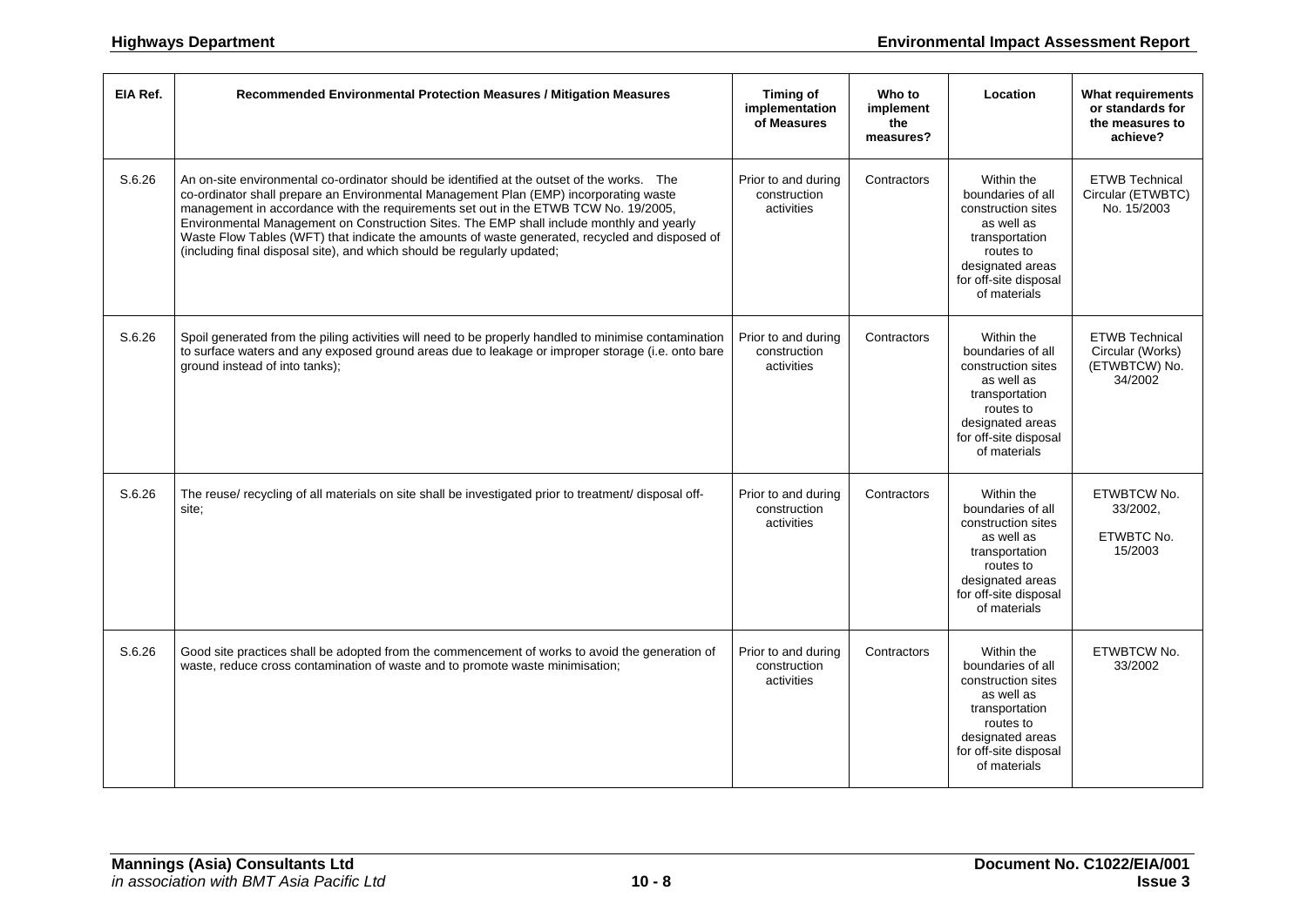| EIA Ref. | Recommended Environmental Protection Measures / Mitigation Measures                                                                                                                                                                                                                                                                                                                                                                                                                                                                                                                                                        | Timing of<br>implementation<br>of Measures        | Who to<br>implement<br>the<br>measures? | Location                                                                                                                                                        | <b>What requirements</b><br>or standards for<br>the measures to<br>achieve?                                                                                                                                                             |
|----------|----------------------------------------------------------------------------------------------------------------------------------------------------------------------------------------------------------------------------------------------------------------------------------------------------------------------------------------------------------------------------------------------------------------------------------------------------------------------------------------------------------------------------------------------------------------------------------------------------------------------------|---------------------------------------------------|-----------------------------------------|-----------------------------------------------------------------------------------------------------------------------------------------------------------------|-----------------------------------------------------------------------------------------------------------------------------------------------------------------------------------------------------------------------------------------|
| S.6.26   | All waste materials shall be sorted on-site into inert and non-inert C&D materials, and where the<br>materials can be recycled or reused, they shall be further segregated. Inert material, or public fill<br>will comprise stone, rock, masonry, brick, concrete and soil which is suitable for land reclamation<br>and site formation whilst non-inert materials include all other wastes generated from the<br>construction process such as plastic packaging and vegetation (from site clearance);                                                                                                                     | Prior to and during<br>construction<br>activities | Contractor                              | Within the<br>boundaries of all<br>construction sites<br>as well as<br>transportation<br>routes to<br>designated areas<br>for off-site disposal<br>of materials | ETWBTCW No.<br>33/2002, ETWBTCW<br>No. 34/2002                                                                                                                                                                                          |
| S.6.26   | The Contractor shall be responsible for identifying what materials can be recycled/ reused, whether<br>on-site or off-site. In the event of the latter, the Contractor shall make arrangements for the<br>collection of the recyclable materials. Any remaining non-inert waste shall be collected and<br>disposed of to the Public Filling Areas whilst any inert C&D materials shall be re-used on site as far<br>as possible. Alternatively, if no use of the inert material can be found on-site, the materials can be<br>delivered to a Public Fill Area or Public Fill Bank after obtaining the appropriate licence; | Prior to and during<br>construction<br>activities | Contractor                              | Within the<br>boundaries of all<br>construction sites<br>as well as<br>transportation<br>routes to<br>designated areas<br>for off-site disposal<br>of materials | ETWBTCW No.<br>33/2002. ETWBTCW<br>No. 34/2002                                                                                                                                                                                          |
| S.6.26   | With reference to ETWBTC (W) No.31/2004, Trip-ticket System for Disposal of Construction and<br>Demolition Material, a trip ticket system should be established at the outset of the construction of<br>the NLH/ helipad to monitor the disposal of C&D and solid wastes from the site to public filling<br>facilities and landfills;                                                                                                                                                                                                                                                                                      | Prior to and during<br>construction<br>activities | Contractor                              | Within the<br>boundaries of all<br>construction sites<br>as well as<br>transportation<br>routes to<br>designated areas<br>for off-site disposal<br>of materials | ETWB TC(W)<br>31/2004                                                                                                                                                                                                                   |
| S.6.26   | Under the Waste Disposal (Chemical Waste) (General) Regulation, the Contractor shall register as<br>a Chemical Waste Producer if chemical wastes such as spent lubricants and paints are generated<br>on site. Only licensed chemical waste collectors shall be employed to collect any chemical waste<br>generated at site. The handling, storage, transportation and disposal of chemical wastes shall be<br>conducted in accordance with the Code of Practice on the Packaging, Labelling and Storage of<br>Chemical Wastes and A Guide to the Chemical Waste Control Scheme both published by EPD;                     | Prior to and during<br>construction<br>activities | Contractor                              | Within the<br>boundaries of all<br>construction sites<br>as well as<br>transportation<br>routes to<br>designated areas<br>for off-site disposal<br>of materials | <b>Waste Disposal</b><br>(Chemical Waste)<br>(General)<br>Regulation, Code of<br>Practice on the<br>Packaging, Labelling<br>and Storage of<br><b>Chemical Wastes.</b><br>Guide to the<br><b>Chemical Waste</b><br><b>Control Scheme</b> |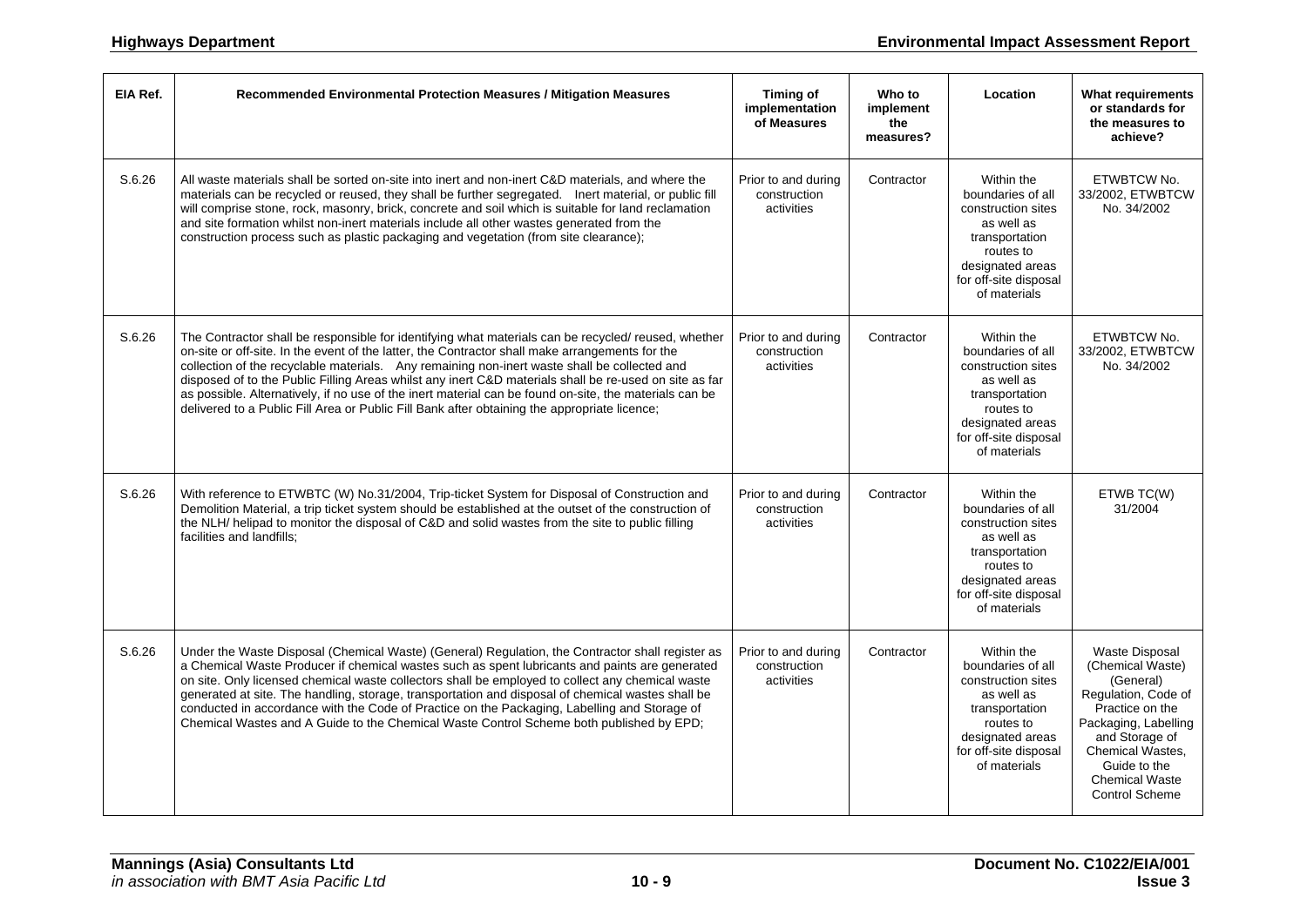| EIA Ref. | Recommended Environmental Protection Measures / Mitigation Measures                                                                                                                                                                                                                                                                                                                                                                                                                                 | <b>Timing of</b><br>implementation<br>of Measures | Who to<br>implement<br>the<br>measures? | Location                                                                                                                                                        | <b>What requirements</b><br>or standards for<br>the measures to<br>achieve? |
|----------|-----------------------------------------------------------------------------------------------------------------------------------------------------------------------------------------------------------------------------------------------------------------------------------------------------------------------------------------------------------------------------------------------------------------------------------------------------------------------------------------------------|---------------------------------------------------|-----------------------------------------|-----------------------------------------------------------------------------------------------------------------------------------------------------------------|-----------------------------------------------------------------------------|
| S.6.26   | A sufficient number of covered bins shall be provided on site for the containment of general refuse<br>to prevent visual impacts and nuisance to the sensitive surroundings.  These bins shall be cleared<br>daily and the collected waste disposed of to the refuse transfer station. Further to the issue of<br>ETWB TCW No. 6/2002A, Enhanced Specification for Site Cleanliness and Tidiness, the Contractor<br>is required to maintain a clean and hygienic site throughout the Project works; | Prior to and during<br>construction<br>activities | Contractor                              | Within the<br>boundaries of all<br>construction sites<br>as well as<br>transportation<br>routes to<br>designated areas<br>for off-site disposal<br>of materials | ETWBTCW No.<br>6/2002A, ETWBTC<br>No. 15/2003                               |
| S.6.26   | All chemical toilets, if any, shall be regularly cleaned and the night-soil collected and transported by<br>a licensed contractor to a Government Sewage Treatment Works facility for disposal;                                                                                                                                                                                                                                                                                                     | Prior to and during<br>construction<br>activities | Contractor                              | Within the<br>boundaries of all<br>construction sites<br>as well as<br>transportation<br>routes to<br>designated areas<br>for off-site disposal<br>of materials | ETWBTCW No.<br>6/2002A, ETWBTC<br>No. 15/2003                               |
| S.6.26   | Tool-box talks should be provided to workers about the concepts of site cleanliness and appropriate<br>waste management procedures, including waste reduction, reuse and recycling;                                                                                                                                                                                                                                                                                                                 | Prior to and during<br>construction<br>activities | Contractor                              | Within the<br>boundaries of all<br>construction sites<br>as well as<br>transportation<br>routes to<br>designated areas<br>for off-site disposal<br>of materials | ETWBTCW No.<br>15/2003                                                      |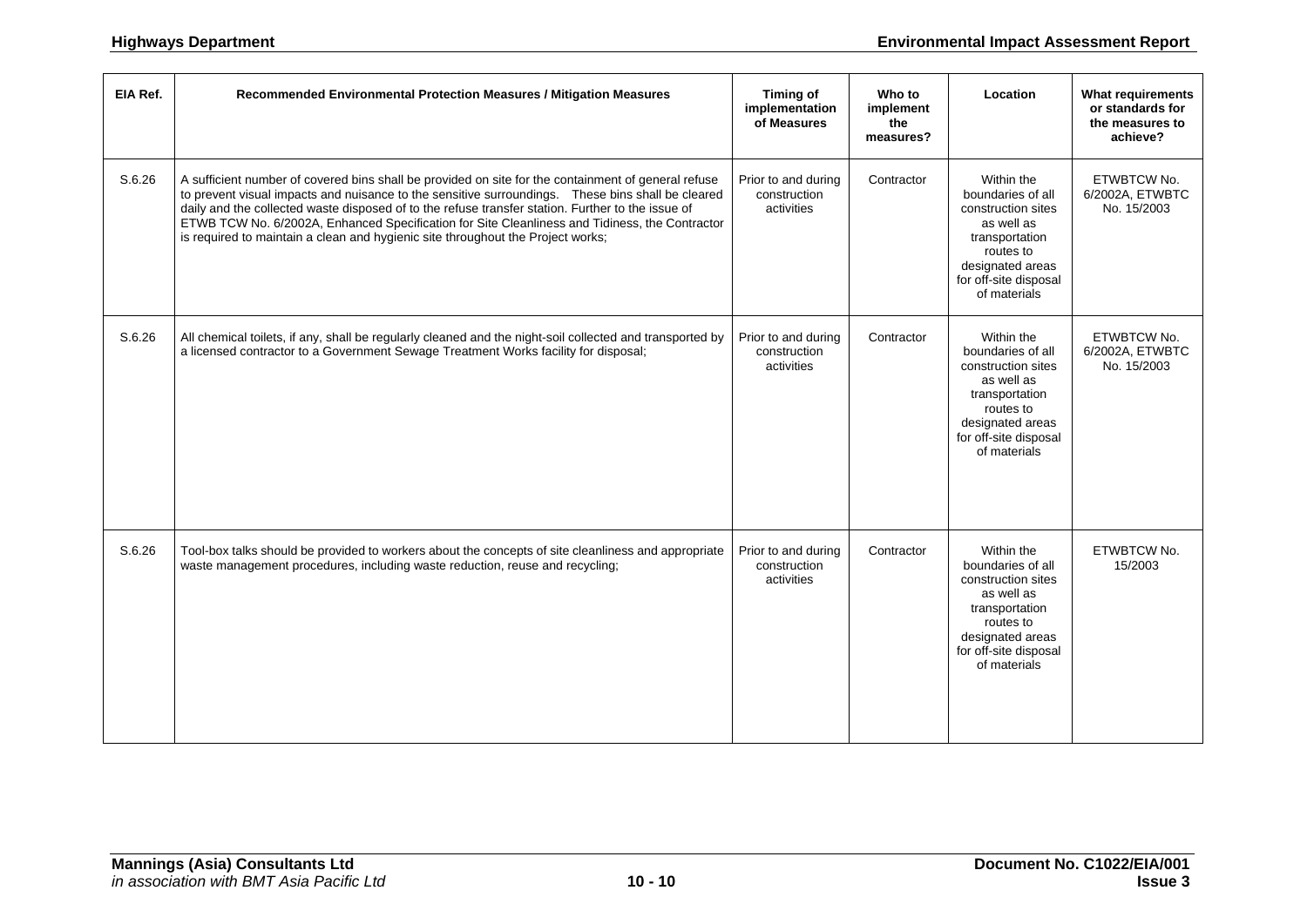| EIA Ref.          | Recommended Environmental Protection Measures / Mitigation Measures                                                                                                                                                                                                                                                                                                                                                                                                                                                                                                                                                                                                                                                                                                                                                                                                                                                                                                                                                                                                                         | Timing of<br>implementation<br>of Measures        | Who to<br>implement<br>the<br>measures? | Location                                                                                                                                                        | <b>What requirements</b><br>or standards for<br>the measures to<br>achieve? |
|-------------------|---------------------------------------------------------------------------------------------------------------------------------------------------------------------------------------------------------------------------------------------------------------------------------------------------------------------------------------------------------------------------------------------------------------------------------------------------------------------------------------------------------------------------------------------------------------------------------------------------------------------------------------------------------------------------------------------------------------------------------------------------------------------------------------------------------------------------------------------------------------------------------------------------------------------------------------------------------------------------------------------------------------------------------------------------------------------------------------------|---------------------------------------------------|-----------------------------------------|-----------------------------------------------------------------------------------------------------------------------------------------------------------------|-----------------------------------------------------------------------------|
| S.6.26            | The Contractor shall comply with all relevant statutory requirements and guidelines and their<br>updated versions that may be issued during the course of Project construction.                                                                                                                                                                                                                                                                                                                                                                                                                                                                                                                                                                                                                                                                                                                                                                                                                                                                                                             | Prior to and during<br>construction<br>activities | Contractor                              | Within the<br>boundaries of all<br>construction sites<br>as well as<br>transportation<br>routes to<br>designated areas<br>for off-site disposal<br>of materials | EIA-TM                                                                      |
| S.6.67 to<br>6.69 | The area of car repairing workshops of Site 1, Site 3 and Site 4 encroached upon the project<br>boundary have been proposed for further investigation. The Project Proponent shall engage a<br>competent and experienced professional to prepare a detailed CAP for EPD's approval prior to the<br>investigation. Upon approval of the CAP, the Project Contractor shall carry out site investigation<br>and sampling works in accordance with the approved CAP. If contamination was identified, CAR<br>and RAP shall also be prepared and submitted to EPD for approval. Remediation measures as<br>recommended in the RAP shall be fully implemented by the Project Contractor prior to<br>commencement of construction works. With regard to the above, all the land contamination<br>assessments, including site investigations, supervision during the sampling works, preparation of<br>the CAP, CAR and RAP shall be conducted by the competent and experienced professional who<br>shall have adequate experience in land contamination assessment, investigation and remediation. | Prior to and during<br>construction<br>activities | Contractor                              | Within the work<br>boundaries near<br>the car repairing<br>workshops (i.e.,<br>Site 1, Site 3 and<br>Site 4)                                                    | EIA-TM                                                                      |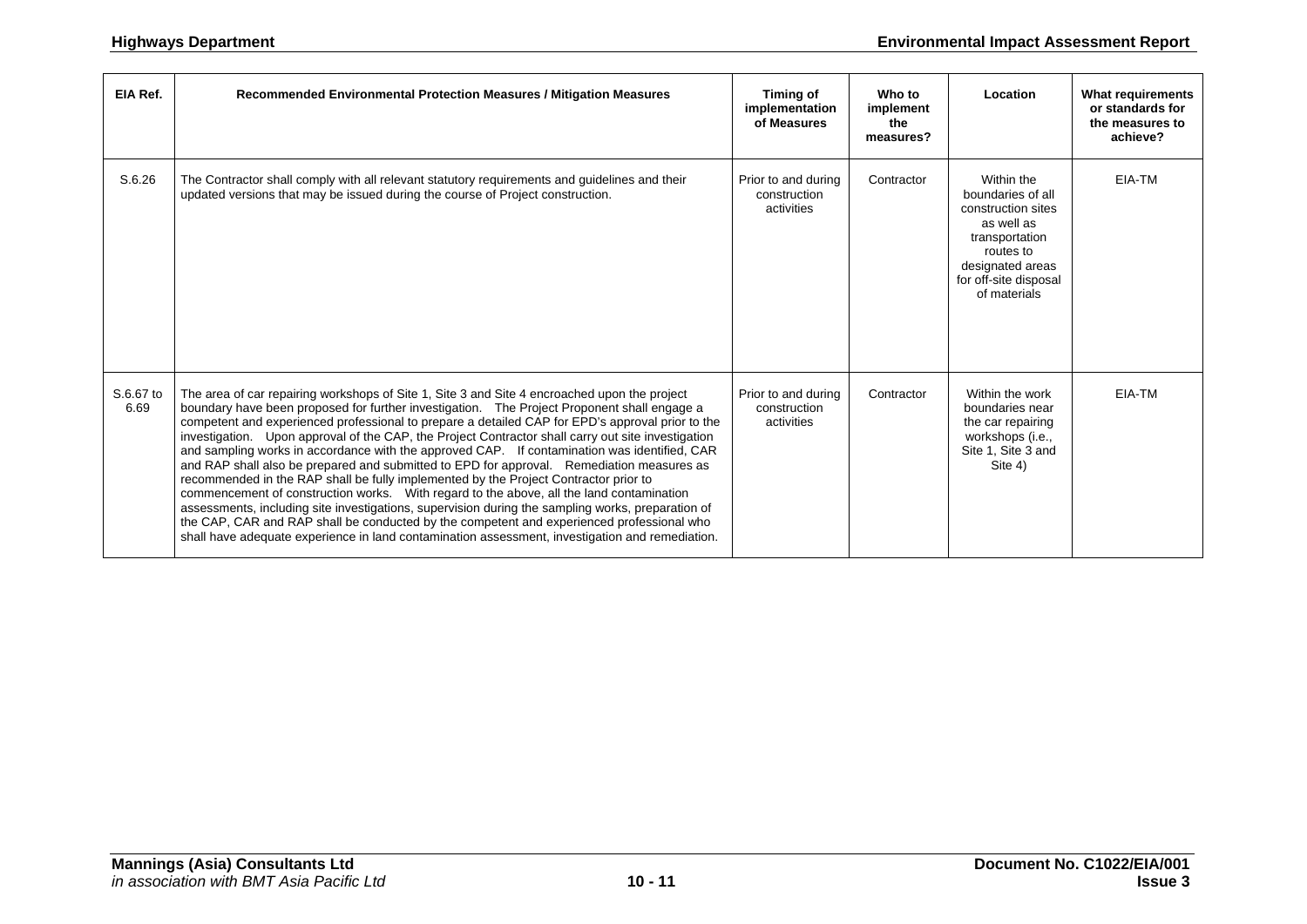| EIA Ref.                 | Recommended Environmental Protection Measures / Mitigation Measures                                                                                                                                                                                                                                                                                                                                                                                                                                                                                                                                                                                                                                                                                                                                                                                                                                                                                                                                                                                                                                                                                                                                                                                                                 | Timing of<br>implementation<br>of Measures | Who to<br>implement<br>the<br>measures? | Location                                              | <b>What requirements</b><br>or standards for<br>the measures to<br>achieve? |
|--------------------------|-------------------------------------------------------------------------------------------------------------------------------------------------------------------------------------------------------------------------------------------------------------------------------------------------------------------------------------------------------------------------------------------------------------------------------------------------------------------------------------------------------------------------------------------------------------------------------------------------------------------------------------------------------------------------------------------------------------------------------------------------------------------------------------------------------------------------------------------------------------------------------------------------------------------------------------------------------------------------------------------------------------------------------------------------------------------------------------------------------------------------------------------------------------------------------------------------------------------------------------------------------------------------------------|--------------------------------------------|-----------------------------------------|-------------------------------------------------------|-----------------------------------------------------------------------------|
| S.6.70                   | As a general measures, the following environmental and safety precautionary measures should be<br>implemented during construction works, in order to minimize the potential impact on health and<br>contamination exposure to the site workers:<br>Exposure to any contaminated materials can be minimised by the wearing of appropriate<br>٠<br>clothing and personal protective equipment;<br>Adequate training and instructions of the potential hazards associated with the contaminated<br>$\bullet$<br>materials shall be provided to site staff and workers;<br>Measures shall be implemented to prevent non-workers from approaching the identified<br>$\bullet$<br>potential contamination areas in order to avoid exposure to contaminants;<br>Where appropriate, the use of bulk handling equipment should be maximised to reduce the<br>$\bullet$<br>potential contacts between excavated contaminated materials and associated workers;<br>All temporary stockpiles of the materials shall be completely covered with waterproof material<br>$\bullet$<br>to avoid leaching of contaminants, especially during rainy season; and<br>Surface water shall be diverted around any contaminated areas or stockpiles to minimise<br>۰<br>potential runoff into excavations. | During<br>construction<br>activities       | Contractor                              | Within the<br>boundaries of all<br>construction sites | EIA-TM                                                                      |
|                          |                                                                                                                                                                                                                                                                                                                                                                                                                                                                                                                                                                                                                                                                                                                                                                                                                                                                                                                                                                                                                                                                                                                                                                                                                                                                                     |                                            |                                         |                                                       |                                                                             |
| <b>Operational Phase</b> |                                                                                                                                                                                                                                                                                                                                                                                                                                                                                                                                                                                                                                                                                                                                                                                                                                                                                                                                                                                                                                                                                                                                                                                                                                                                                     |                                            |                                         |                                                       |                                                                             |
| Nil                      |                                                                                                                                                                                                                                                                                                                                                                                                                                                                                                                                                                                                                                                                                                                                                                                                                                                                                                                                                                                                                                                                                                                                                                                                                                                                                     |                                            |                                         |                                                       |                                                                             |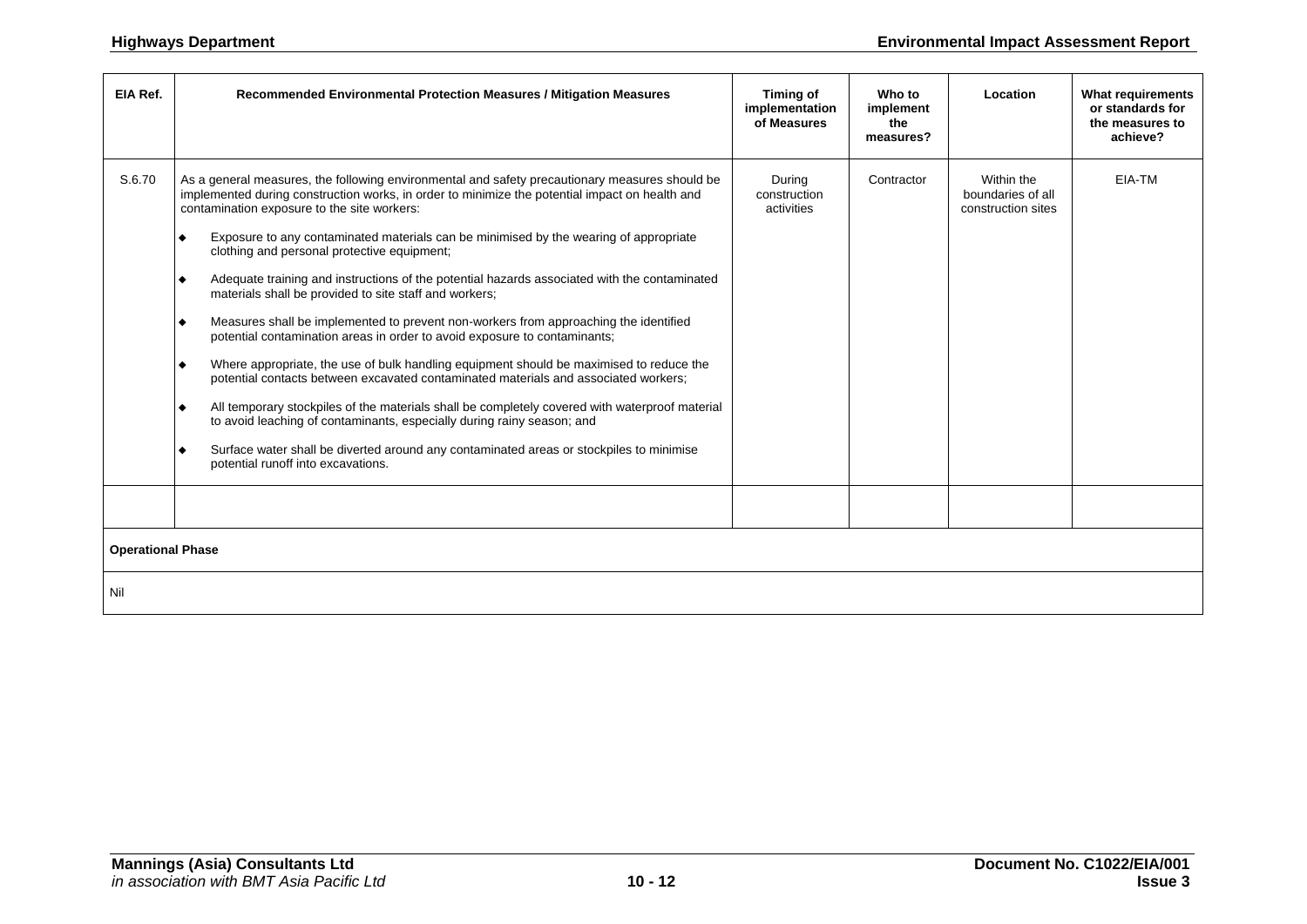#### **Table 10.5 Implementation Schedule for Ecology**

| EIA Ref.                  | Recommended Environmental Protection Measures / Mitigation Measures                                                                                                                                                                                                                                                               | <b>Timing of</b><br>implementation of<br><b>Measures</b> | Who to<br>implement<br>the<br>measures? | Location                              | What requirements<br>or standards for<br>the measures to<br>achieve? |
|---------------------------|-----------------------------------------------------------------------------------------------------------------------------------------------------------------------------------------------------------------------------------------------------------------------------------------------------------------------------------|----------------------------------------------------------|-----------------------------------------|---------------------------------------|----------------------------------------------------------------------|
| <b>Construction Phase</b> |                                                                                                                                                                                                                                                                                                                                   |                                                          |                                         |                                       |                                                                      |
| S.7.99                    | Impacts from direct habitat loss / vegetation clearance due to construction of the Project should be<br>mitigated through implementation of compensatory planting and re-vegetation of the upgraded<br>Kam Tin Road and Lam Kam Road, and the slopes subject to necessary geotechnical works, as<br>provided in Section 8.        | During construction                                      | Contractor                              | At all<br>construction<br>work sites. | ETWB TC No.<br>3/2006; EIA-TM                                        |
| S.7.100                   | The best practice guidelines for control of construction site run-off and for managing construction<br>waste as given in Section 5 and Section 6 respectively shall be implemented as far as practicable,<br>in order to avoid any indirect / induced construction impacts upon wildlife.                                         | During construction                                      | Contractor                              | At all<br>construction<br>work sites  | As mentioned in<br>Table 10.3 and<br>Table 10.4                      |
| S.7.101                   | The following precautionary measures as referred in ETWB TC No. 5/2005 to avoid any possible<br>impacts on natural stream courses and/ or nearby vegetation during construction phase shall be<br>implemented:                                                                                                                    | During construction                                      | Contractor                              | At all<br>construction<br>work sites  | <b>ETWB TC</b><br>No.5/2005                                          |
|                           | The proposed works shall preferably be carried out during the dry season where<br>flow in the stream is low.                                                                                                                                                                                                                      |                                                          |                                         |                                       |                                                                      |
|                           | To minimize disturbance caused to the substrates of the stream and riparian<br>vegetation, temporary access to the site shall be carefully planned and located. Any<br>temporary access tracks on streambed shall be kept to the minimum width and length, and<br>the crossings shall be supported by stilts above the streambed. |                                                          |                                         |                                       |                                                                      |
|                           | Temporary storage of construction materials shall be properly covered and located<br>away from any stream courses.                                                                                                                                                                                                                |                                                          |                                         |                                       |                                                                      |
|                           | Construction debris and spoil shall be covered properly and disposed of as soon as<br>possible to avoid being washed into nearby stream courses.                                                                                                                                                                                  |                                                          |                                         |                                       |                                                                      |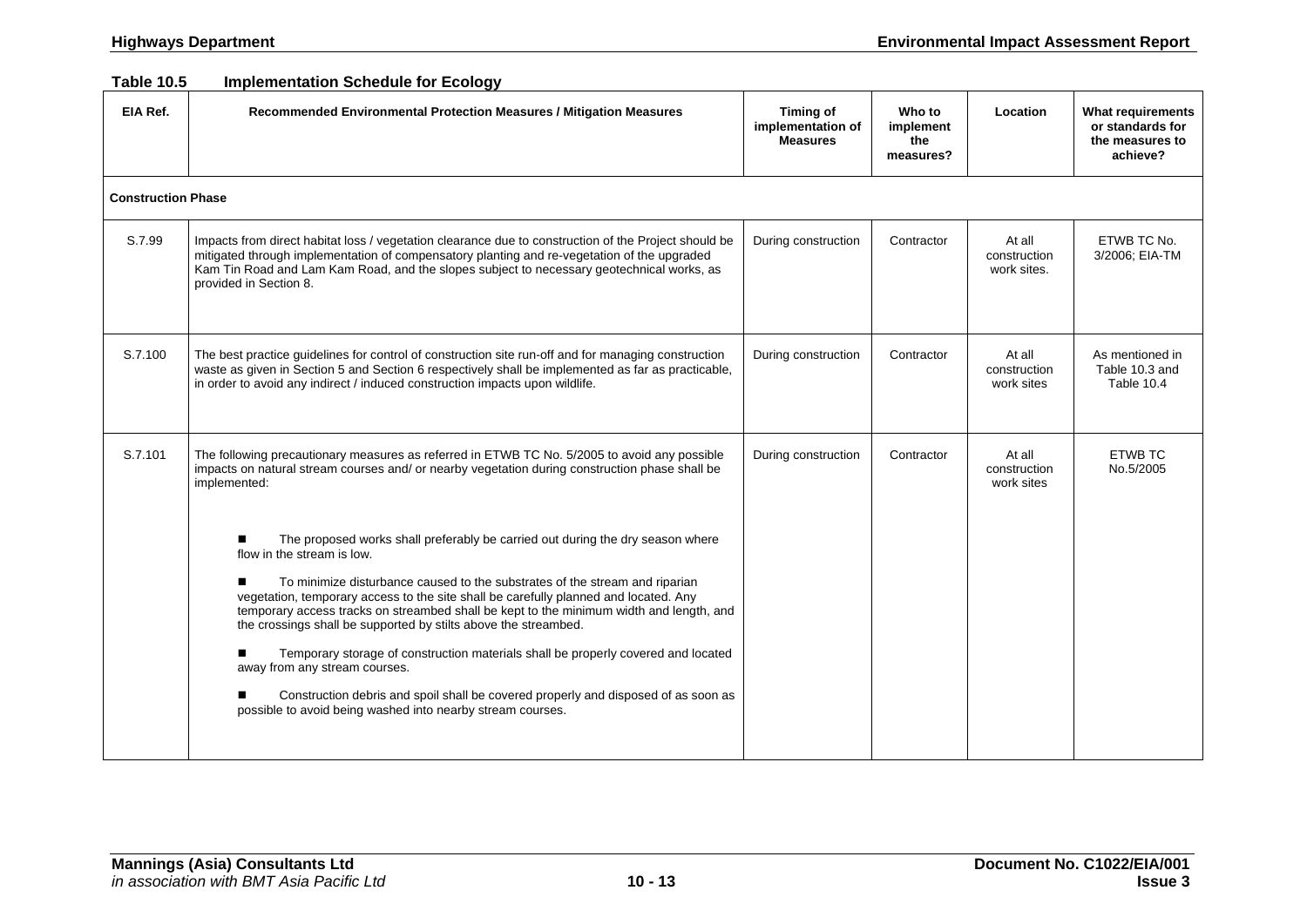| EIA Ref. | Recommended Environmental Protection Measures / Mitigation Measures                                                                                                                                                                                                                                                                                                                                                                                                                                                                                                                                                                                                                                                                                                                                                                                                                                                                                                                                                                                             | Timing of<br>implementation of<br><b>Measures</b> | Who to<br>implement<br>the<br>measures? | Location                                                                                                                                                                                     | <b>What requirements</b><br>or standards for<br>the measures to<br>achieve? |
|----------|-----------------------------------------------------------------------------------------------------------------------------------------------------------------------------------------------------------------------------------------------------------------------------------------------------------------------------------------------------------------------------------------------------------------------------------------------------------------------------------------------------------------------------------------------------------------------------------------------------------------------------------------------------------------------------------------------------------------------------------------------------------------------------------------------------------------------------------------------------------------------------------------------------------------------------------------------------------------------------------------------------------------------------------------------------------------|---------------------------------------------------|-----------------------------------------|----------------------------------------------------------------------------------------------------------------------------------------------------------------------------------------------|-----------------------------------------------------------------------------|
| 7.102    | No plant species of conservation concern including Aquilaria sinensis shall be removed due to the<br>Project. Identification labels shall be attached to the two tree specimens of Aquilaria sinensis to<br>notify the site workers that the two tree individuals or any tree specimens of A. sinensis shall not be<br>removed or damaged during construction works. Protection measures shall be implemented to<br>avoid any possible construction impacts upon the fruit bat roost on the Chinese Fan-palm Livistona<br>chinensis on Lam Kam Road. These measures shall include but not limited to the following:<br>Establishment of a Tree Protection Zone in accordance with Environment.<br>Transport and Works Bureau Technical Circular (Works) No. 29/2004, clause 17. No<br>construction activities or construction storage shall be intruded into the designated Tree<br>Protection Zone.<br>Provision of a tree identification label to notify the site workers to protect the tree<br>from construction damage throughout the construction period. | During construction                               | Contractor                              | Two trees of<br>Aquilaria<br>sinensis at Lam<br>Kam Road (as<br>displayed in<br>Figure 7.3)<br>The Chinese<br>Fan-palm<br>Livistona<br><i>chinensis</i> at<br>Lam Kam Road<br>(Appendix G16) | Nil.                                                                        |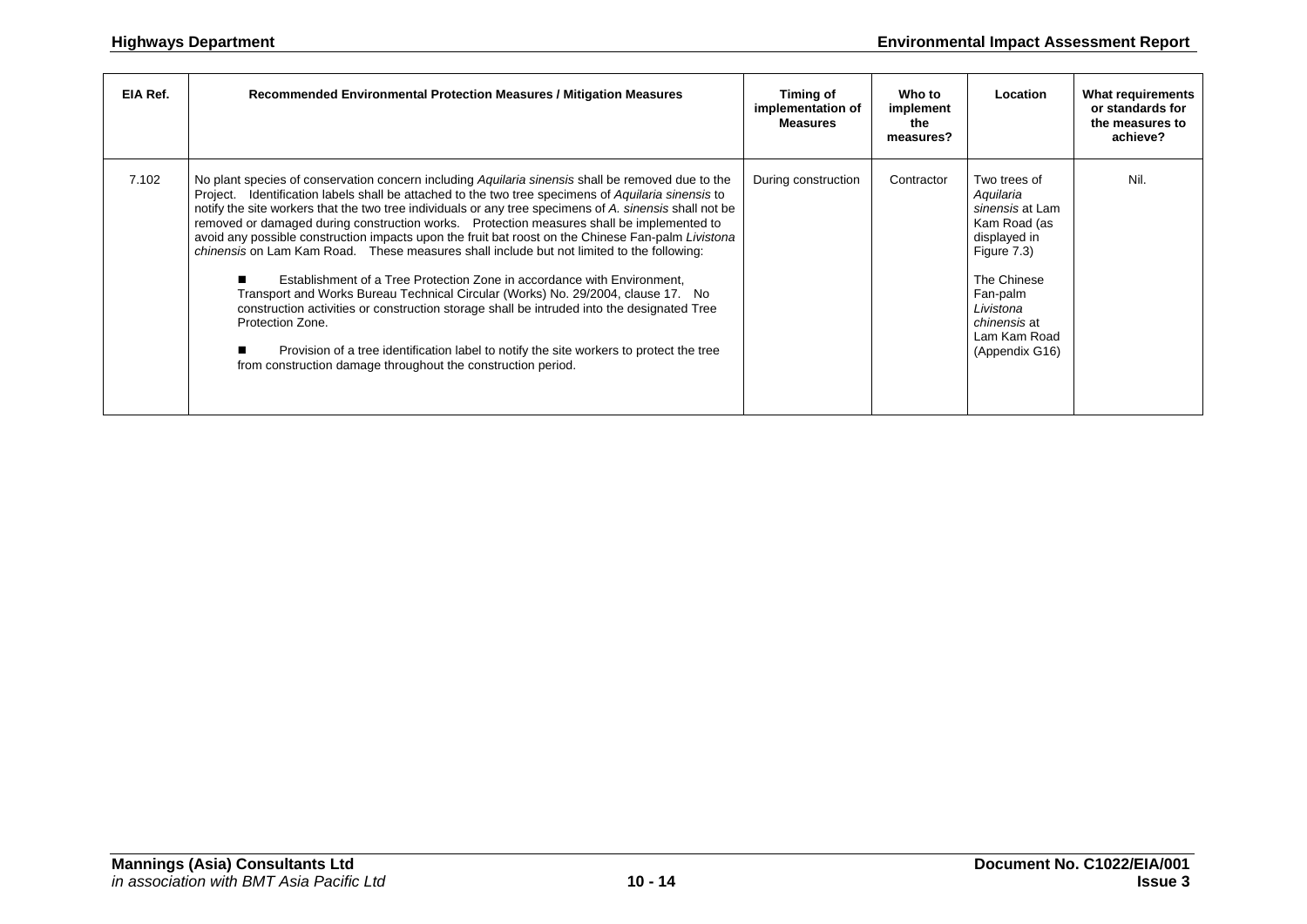| Table 10.6 | Implementation Schedule for Landscape and Visual |  |  |
|------------|--------------------------------------------------|--|--|
|            |                                                  |  |  |

| <b>EIA</b><br>Ref. | Mit.<br>Code              | Recommended<br><b>Mitigation</b>                                                                                                                                                                                                     | Location | <b>Funding</b>       | Implementation /<br><b>Maintenance Agent</b>         | Relevant<br><b>Standard or</b>                                     | <b>Implementation Stages</b> |   |   | <b>Timing of</b><br>Implementation       | Objectives of the<br>Recommended                                          |
|--------------------|---------------------------|--------------------------------------------------------------------------------------------------------------------------------------------------------------------------------------------------------------------------------------|----------|----------------------|------------------------------------------------------|--------------------------------------------------------------------|------------------------------|---|---|------------------------------------------|---------------------------------------------------------------------------|
|                    |                           | <b>Measures</b>                                                                                                                                                                                                                      |          |                      |                                                      | Requirement                                                        | D                            | C | O |                                          | Measure and<br><b>Main Concern to</b><br>address                          |
|                    | <b>Construction Phase</b> |                                                                                                                                                                                                                                      |          |                      |                                                      |                                                                    |                              |   |   |                                          |                                                                           |
| Table<br>9.16      | CP <sub>1</sub>           | Preservation of Existing Vegetation                                                                                                                                                                                                  |          |                      |                                                      |                                                                    |                              |   |   |                                          |                                                                           |
|                    | CP1.1                     | To retain trees that<br>have high amenity<br>or ecology value<br>and contribute most<br>to the landscape<br>and visual amenity<br>of the site and its<br>immediate<br>environs.                                                      | Site     | Project<br>Proponent | Project Landscape<br>Architect / HyD's<br>Contractor | TM-EIA<br>Annex 18,<br>ETWB TCW No.<br>2/2004 & WBTC<br>No. 3/2006 | $\checkmark$                 |   |   | Throughout<br>design phase               | To minimise the<br>disturbance to the<br>existing landscape<br>resources. |
|                    | CP1.2                     | Creation of<br>precautionary area<br>around trees to be<br>retained equal to<br>half of the trees<br>canopy diameter.<br>Precautionary area<br>to be fenced.                                                                         | Site     | Project<br>Proponent | HyD's Contractor /<br>HyD's Contractor               | TM-EIA<br>Annex 18,<br>ETWB TCW No.<br>2/2004 & WBTC<br>No. 3/2006 |                              | ✓ |   | Before<br>construction phase<br>commence | To ensure the<br>success of the tree<br>preservation<br>proposals.        |
|                    | CP1.3                     | Prohibition of the<br>storage of materials<br>including fuel, the<br>movement of<br>construction<br>vehicles, and the<br>refuelling and<br>washing of<br>equipment<br>including concrete<br>mixers within the<br>precautionary area. | Site     | Project<br>Proponent | HyD's Contractor /<br>HyD's Contractor               | TM-EIA<br>Annex 18,<br>ETWB TCW No.<br>2/2004 & WBTC<br>No. 3/2006 |                              | ✓ |   | Throughout<br>construction phase         | To ensure the<br>success of the tree<br>preservation<br>proposals.        |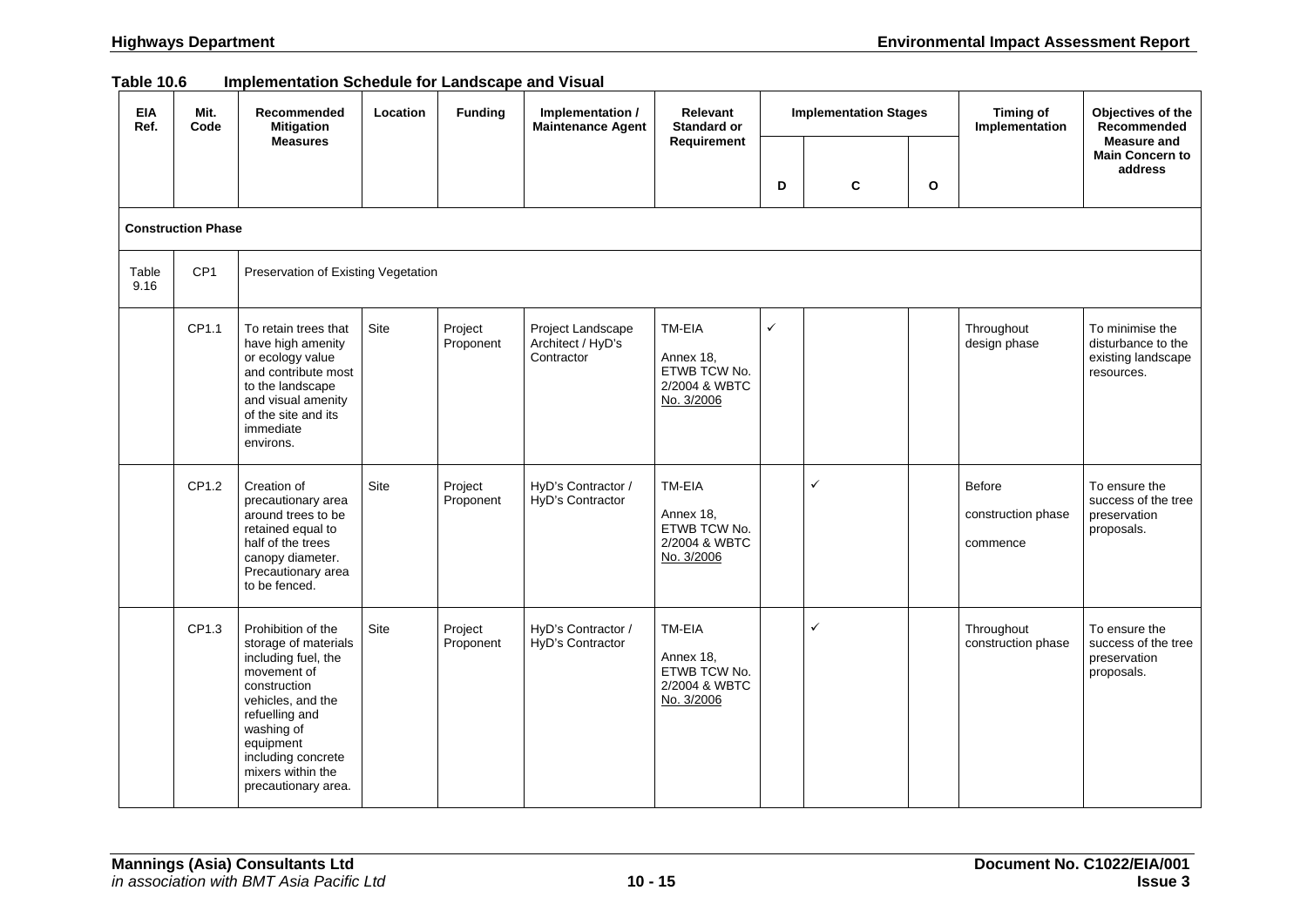| <b>EIA</b><br>Ref. | Mit.<br>Code | Recommended<br><b>Mitigation</b>                                                                                                                                                                                                                                                                                                                                                      | Location | <b>Funding</b>       | Implementation /<br><b>Maintenance Agent</b> | Relevant<br><b>Standard or</b>                                     | <b>Implementation Stages</b> |              | <b>Timing of</b><br>Implementation | Objectives of the<br>Recommended<br><b>Measure and</b> |                                                                    |
|--------------------|--------------|---------------------------------------------------------------------------------------------------------------------------------------------------------------------------------------------------------------------------------------------------------------------------------------------------------------------------------------------------------------------------------------|----------|----------------------|----------------------------------------------|--------------------------------------------------------------------|------------------------------|--------------|------------------------------------|--------------------------------------------------------|--------------------------------------------------------------------|
|                    |              | <b>Measures</b>                                                                                                                                                                                                                                                                                                                                                                       |          |                      |                                              | Requirement                                                        | D                            | C            | $\mathbf{o}$                       |                                                        | <b>Main Concern to</b><br>address                                  |
|                    | CP1.4        | Phased segmental<br>root pruning for<br>trees to be<br>transplanted over a<br>suitable period<br>(determined by<br>species and size)<br>prior to lifting or site<br>formation works<br>which affect the<br>existing rootball of<br>trees identified for<br>retention. The<br>extent of the<br>pruning will be<br>based on the size<br>and the species of<br>the tree in each<br>case. | Site     | Project<br>Proponent | HyD's Contractor /<br>HyD's Contractor       | TM-EIA<br>Annex 18,<br>ETWB TCW No.<br>2/2004 & WBTC<br>No. 3/2006 |                              | $\checkmark$ |                                    | Throughout<br>construction phase                       | To ensure the<br>success of the tree<br>preservation<br>proposals. |
|                    | CP1.5        | Pruning of the<br>branches of<br>existing trees<br>identified for<br>transplantation and<br>retention to be<br>based on the<br>principle of crown<br>thinning<br>maintaining their<br>form and amenity<br>value.                                                                                                                                                                      | Site     | Project<br>Proponent | HyD's Contractor /<br>HyD's Contractor       | TM-EIA<br>Annex 18,<br>ETWB TCW No.<br>2/2004 & WBTC<br>No. 3/2006 |                              | ✓            |                                    | Throughout<br>construction phase                       | To ensure the<br>success of the tree<br>preservation<br>proposals. |
|                    | CP1.6        | The watering of<br>existing vegetation<br>particularly during<br>periods of<br>excavation when<br>the water table<br>beneath the                                                                                                                                                                                                                                                      | Site     | Project<br>Proponent | HyD's Contractor /<br>HyD's Contractor       | TM-EIA<br>Annex 18,<br>ETWB TCW No.<br>2/2004 & WBTC<br>No. 3/2006 |                              | ✓            |                                    | Throughout<br>construction phase                       | To ensure the<br>success of the tree<br>preservation<br>proposals. |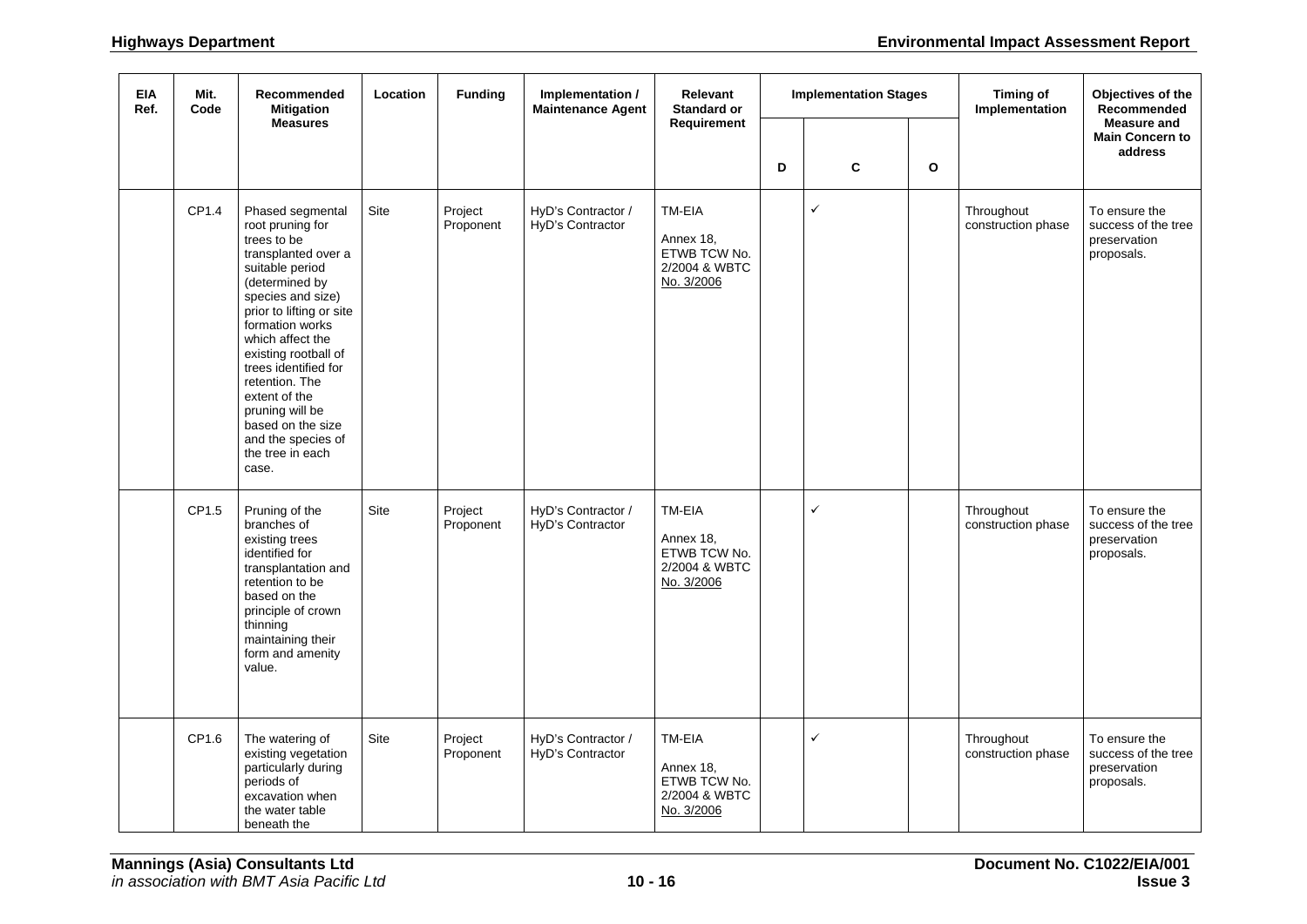| <b>EIA</b><br>Ref. | Mit.<br>Code | Recommended<br><b>Mitigation</b><br><b>Measures</b>                                                                                                                                                                                                                                                                                 | Location    | <b>Funding</b>       | Implementation /<br><b>Maintenance Agent</b> | Relevant<br><b>Standard or</b>                                     | <b>Implementation Stages</b> |   |              | Timing of<br>Implementation      | Objectives of the<br>Recommended<br><b>Measure and</b>                                              |
|--------------------|--------------|-------------------------------------------------------------------------------------------------------------------------------------------------------------------------------------------------------------------------------------------------------------------------------------------------------------------------------------|-------------|----------------------|----------------------------------------------|--------------------------------------------------------------------|------------------------------|---|--------------|----------------------------------|-----------------------------------------------------------------------------------------------------|
|                    |              |                                                                                                                                                                                                                                                                                                                                     |             |                      |                                              | Requirement                                                        | D                            | C | $\mathbf{o}$ |                                  | <b>Main Concern to</b><br>address                                                                   |
|                    |              | existing vegetation<br>is lowered.                                                                                                                                                                                                                                                                                                  |             |                      |                                              |                                                                    |                              |   |              |                                  |                                                                                                     |
|                    | CP1.7        | The rectification<br>and repair of<br>damaged<br>vegetation following<br>the construction<br>phase to it's original<br>condition prior to<br>the commencement<br>of the works or<br>replacement using<br>specimens of the<br>same species, size<br>and form where<br>appropriate to the<br>design intention of<br>the area affected | Site        | Project<br>Proponent | HyD's Contractor /<br>HyD's Contractor       | TM-EIA<br>Annex 18,<br>ETWB TCW No.<br>2/2004 & WBTC<br>No. 3/2006 |                              | ✓ |              | Throughout<br>construction phase | To ensure the<br>success of the tree<br>preservation<br>proposals.                                  |
|                    | CP1.8        | All works affecting<br>the trees identified<br>for retention and<br>transplantation will<br>be carefully<br>monitored. This<br>includes the key<br>stages in the<br>preparation of the<br>trees, the<br>implementation of<br>protection<br>measures and<br>health monitoring<br>through out the<br>construction period              | Site        | Project<br>Proponent | HyD's Contractor /<br>HyD's Contractor       | TM-EIA<br>Annex 18,<br>ETWB TCW No.<br>2/2004 & WBTC<br>No. 3/2006 |                              | ✓ |              | Throughout<br>construction phase | To ensure the<br>success of the tree<br>preservation<br>proposals.                                  |
|                    | CP1.9        | Detailed landscape<br>and tree<br>preservation<br>proposals will be<br>submitted to the                                                                                                                                                                                                                                             | <b>Site</b> | Project<br>Proponent | Project Landscape<br>Architect / NA          | TM-EIA<br>Annex 18,<br>ETWB TCW No.<br>2/2004 & WBTC               | ✓                            |   |              | Throughout<br>design phase       | To ensure the tree<br>preservation and<br>planting proposals<br>are integrated with<br>the existing |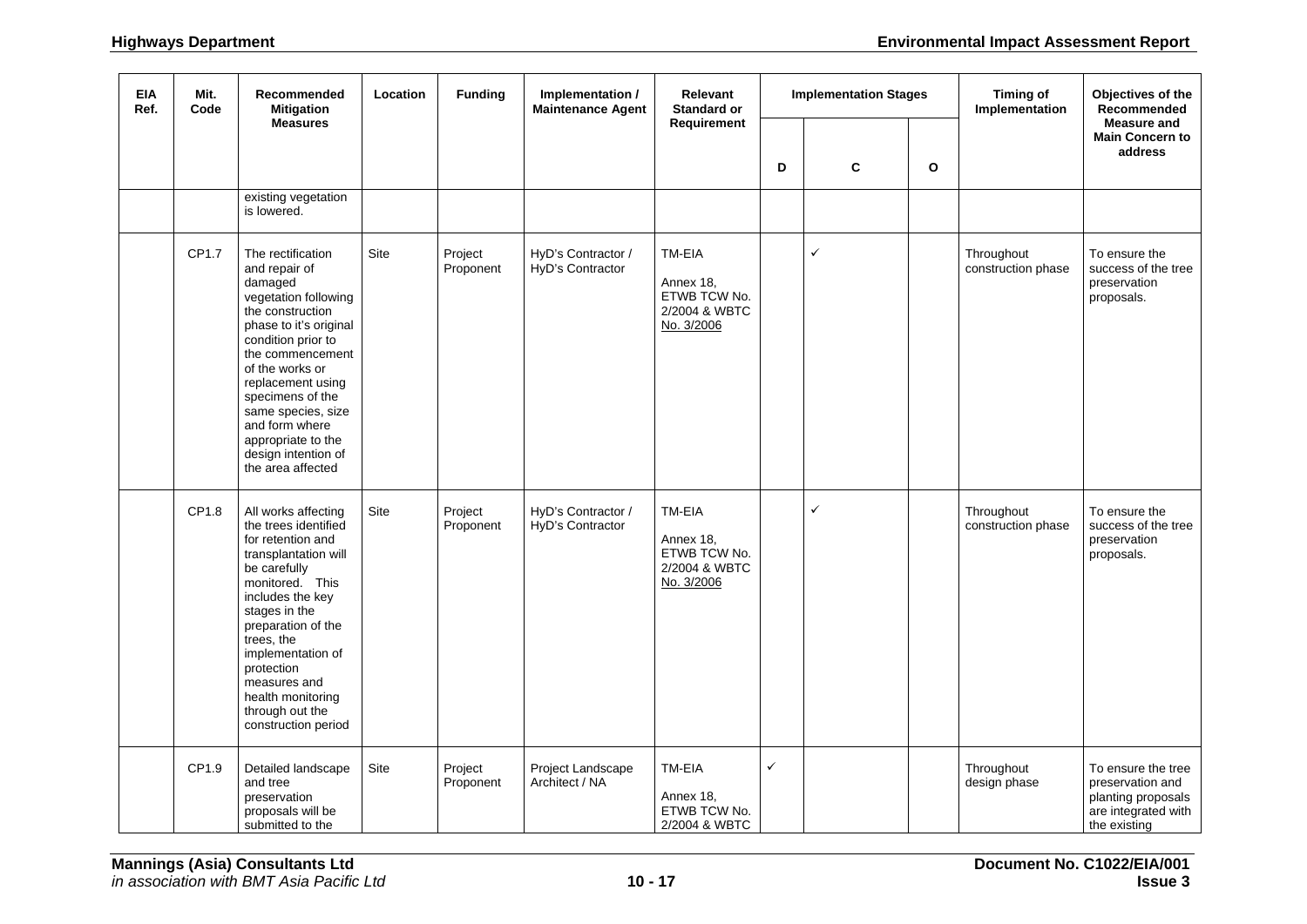| <b>EIA</b><br>Ref. | Mit.<br>Code    | Recommended<br><b>Mitigation</b><br><b>Measures</b>                                                                                                                                                                                                                                         | Location | <b>Funding</b>       | Implementation /<br><b>Maintenance Agent</b> | Relevant<br><b>Standard or</b>                                     | <b>Implementation Stages</b> |   |              | <b>Timing of</b><br>Implementation              | Objectives of the<br><b>Recommended</b><br><b>Measure and</b>                                                                                                                                             |
|--------------------|-----------------|---------------------------------------------------------------------------------------------------------------------------------------------------------------------------------------------------------------------------------------------------------------------------------------------|----------|----------------------|----------------------------------------------|--------------------------------------------------------------------|------------------------------|---|--------------|-------------------------------------------------|-----------------------------------------------------------------------------------------------------------------------------------------------------------------------------------------------------------|
|                    |                 |                                                                                                                                                                                                                                                                                             |          |                      |                                              | Requirement                                                        | D                            | C | $\mathbf{o}$ |                                                 | <b>Main Concern to</b><br>address                                                                                                                                                                         |
|                    |                 | relevant<br>government<br>departments for<br>approval in<br>accordance with<br>ETWB TCW No.<br>2/2004 and WBTC<br>No. 3/2006.                                                                                                                                                               |          |                      |                                              | No. 3/2006                                                         |                              |   |              |                                                 | landscape context<br>and that the<br>landscape<br>resources are<br>preserved where<br>appropriate.                                                                                                        |
|                    | CP1.10          | The tree<br>preservation works<br>should be<br>implemented by<br>approved<br>Landscape<br>Contractors and<br>inspected and<br>approved on site by<br>a qualified<br>Landscape<br>Architect. A tree<br>protection<br>specification would<br>be included within<br>the contract<br>documents. | Site     | Project<br>Proponent | Project Proponent /<br><b>NA</b>             | TM-EIA<br>Annex 18,<br>ETWB TCW No.<br>2/2004 & WBTC<br>No. 3/2006 | ✓                            | ✓ |              | Throughout design<br>and construction<br>phases | To ensure the tree<br>preservation and<br>planting proposals<br>are integrated with<br>the existing<br>landscape context<br>and that the<br>landscape<br>resources are<br>preserved where<br>appropriate. |
| Table<br>9.16      | CP <sub>2</sub> | Preservation of Existing Topsoil                                                                                                                                                                                                                                                            |          |                      |                                              |                                                                    |                              |   |              |                                                 |                                                                                                                                                                                                           |
|                    | CP2.1           | Topsoil disturbed<br>during the<br>construction phase<br>should be tested<br>using a standard<br>soil testing<br>methodology and<br>where it is found to<br>be worthy of<br>retention stored for<br>re-use.                                                                                 | Site     | Project<br>Proponent | HyD's Contractor /<br>HyD's Contractor       | TM-EIA<br>Annex 18                                                 |                              | ✓ |              | Throughout<br>construction phase                | To provide a<br>viable growing<br>medium suited to<br>the existing<br>conditions and<br>reduce the need<br>for the importation<br>of top soil.                                                            |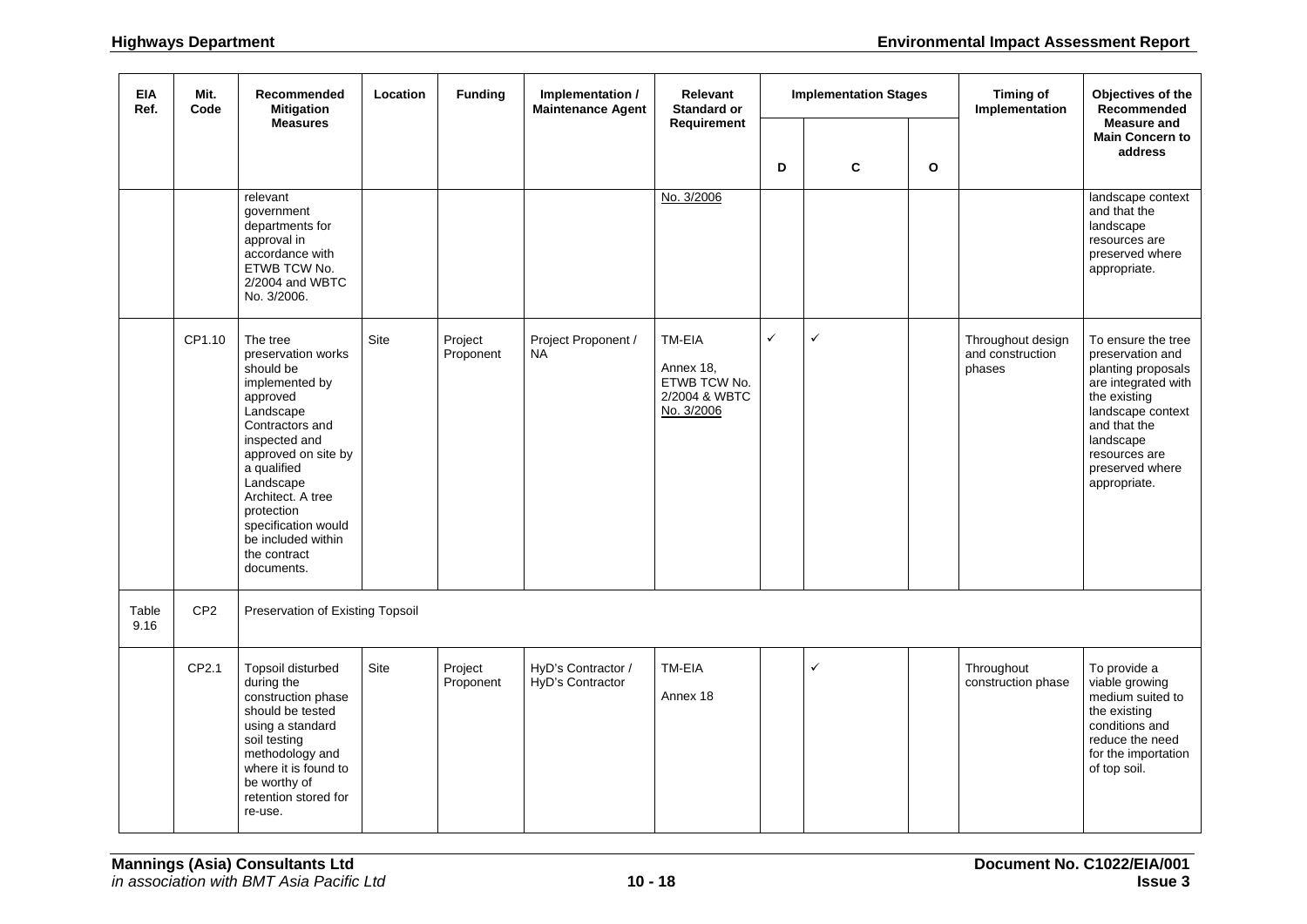| <b>EIA</b><br>Ref. | Mit.<br>Code    | Recommended<br><b>Mitigation</b>                                                                                                                                                                                                                                                                                     | Location | <b>Funding</b>       | Implementation /<br><b>Maintenance Agent</b> | Relevant<br><b>Standard or</b> | <b>Implementation Stages</b> |              |              | <b>Timing of</b><br>Implementation | Objectives of the<br><b>Recommended</b>                                                                                                        |
|--------------------|-----------------|----------------------------------------------------------------------------------------------------------------------------------------------------------------------------------------------------------------------------------------------------------------------------------------------------------------------|----------|----------------------|----------------------------------------------|--------------------------------|------------------------------|--------------|--------------|------------------------------------|------------------------------------------------------------------------------------------------------------------------------------------------|
|                    |                 | <b>Measures</b>                                                                                                                                                                                                                                                                                                      |          |                      |                                              | Requirement                    | D                            | C            | $\mathbf{o}$ |                                    | <b>Measure and</b><br><b>Main Concern to</b><br>address                                                                                        |
|                    |                 |                                                                                                                                                                                                                                                                                                                      |          |                      |                                              |                                |                              |              |              |                                    |                                                                                                                                                |
|                    | CP2.2           | The soil will be<br>stockpiled to a<br>maximum height of<br>2m and will be<br>either temporarily<br>vegetated with<br>hydroseeded grass<br>during construction<br>or covered with a<br>waterproof covering<br>to prevent erosion.                                                                                    | Site     | Project<br>Proponent | HyD's Contractor /<br>HyD's Contractor       | <b>TM-EIA Annex</b><br>18      |                              | $\checkmark$ |              | Throughout<br>construction phase   | To provide a<br>viable growing<br>medium suited to<br>the existing<br>conditions and<br>reduce the need<br>for the importation<br>of top soil. |
|                    | CP2.3           | The stockpile<br>should be turned<br>over on a regular<br>basis to avoid<br>acidification and the<br>degradation of the<br>organic material,<br>and reused after<br>completion.<br>Alternatively, if this<br>is not practicable, it<br>should be<br>considered for use<br>elsewhere,<br>including other<br>projects. | Site     | Project<br>Proponent | HyD's Contractor /<br>HyD's Contractor       | <b>TM-EIA Annex</b><br>18      |                              | ✓            |              | Throughout<br>construction phase   | To provide a<br>viable growing<br>medium suited to<br>the existing<br>conditions and<br>reduce the need<br>for the importation<br>of top soil. |
| Table<br>9.16      | CP <sub>3</sub> | Permanent and Temporary Works Areas                                                                                                                                                                                                                                                                                  |          |                      |                                              |                                |                              |              |              |                                    |                                                                                                                                                |
|                    | CP3.1           | Where appropriate<br>to the final design<br>the landscape of<br>these works areas<br>should be restored<br>following the<br>completion of the<br>construction phase.                                                                                                                                                 | Site     | Project<br>Proponent | HyD's Contractor /<br>HyD's Contractor       | <b>TM-EIA Annex</b><br>18      |                              | ✓            |              | Through out<br>construction phase  | To minimise the<br>disturbance to<br>existing landscape<br>resources and<br>change of visual<br>amenity.                                       |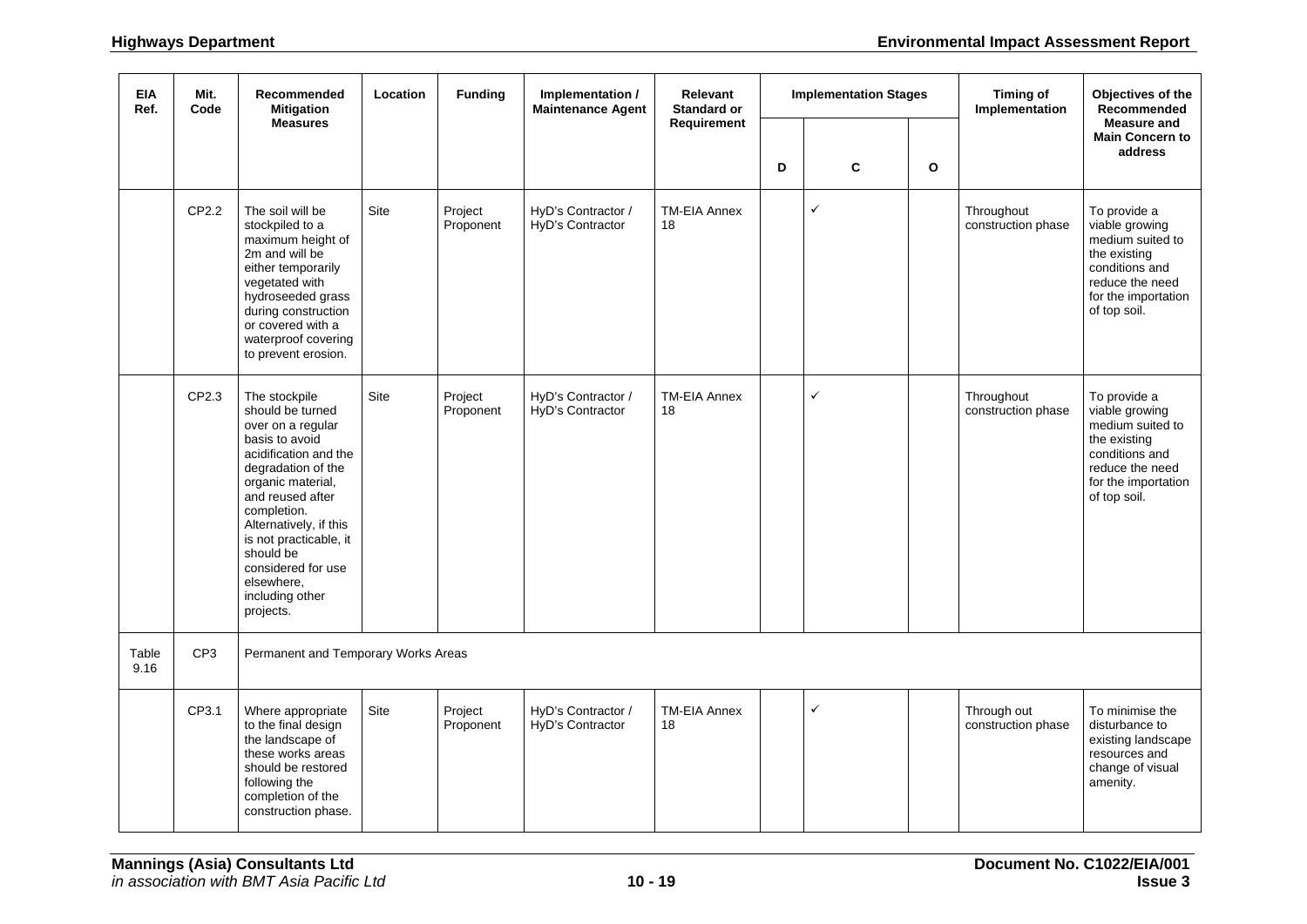| <b>EIA</b><br>Ref. | Mit.<br>Code    | Recommended<br><b>Mitigation</b>                                                                                                                                                                                                        | Location | <b>Funding</b>       | Implementation /<br><b>Maintenance Agent</b> | Relevant<br><b>Standard or</b>                                     | <b>Implementation Stages</b> |              | <b>Timing of</b><br>Implementation | Objectives of the<br><b>Recommended</b>                               |                                                                                                                                              |
|--------------------|-----------------|-----------------------------------------------------------------------------------------------------------------------------------------------------------------------------------------------------------------------------------------|----------|----------------------|----------------------------------------------|--------------------------------------------------------------------|------------------------------|--------------|------------------------------------|-----------------------------------------------------------------------|----------------------------------------------------------------------------------------------------------------------------------------------|
|                    |                 | <b>Measures</b>                                                                                                                                                                                                                         |          |                      |                                              | Requirement                                                        | D                            | C            | $\mathbf{o}$                       |                                                                       | <b>Measure and</b><br><b>Main Concern to</b><br>address                                                                                      |
|                    | CP3.2           | Construction site<br>controls should be<br>enforced including<br>the storage of<br>materials, the<br>location and<br>appearance of site<br>accommodation<br>and the careful<br>design of site<br>lighting to prevent<br>light spillage. | Site     | Project<br>Proponent | HyD's Contractor /<br>HyD's Contractor       | TM-EIA<br>Annex 18                                                 |                              | ✓            |                                    | Through out<br>construction phase                                     | To minimise the<br>disturbance to<br>existing landscape<br>resources and<br>change of visual<br>amenity.                                     |
|                    | CP3.3           | Screen the<br>construction works<br>throughout the<br>construction phase<br>through the use of<br>screen hoarding<br>along the periphery<br>of the temporary<br>works area.                                                             | Site     | Project<br>Proponent | HyD's Contractor /<br>HyD's Contractor       | TM-EIA<br>Annex 18                                                 |                              | $\checkmark$ |                                    | Through out<br>construction phase                                     | To minimise the<br>disturbance to<br>existing landscape<br>resources and<br>change of visual<br>amenity.                                     |
| Table<br>9.16      | CP4             | Programme for Mitigation Planting                                                                                                                                                                                                       |          |                      |                                              |                                                                    |                              |              |                                    |                                                                       |                                                                                                                                              |
|                    | CP4.1           | Replanting of<br>disturbed<br>vegetation should<br>be undertaken at<br>the earliest possible<br>stage of the<br>construction phase                                                                                                      | Site     | Project<br>Proponent | HyD's Contractor /<br>HyD's Contractor       | TM-EIA<br>Annex 18,<br>ETWB TCW No.<br>2/2004 & WBTC<br>No. 3/2006 |                              | ✓            |                                    | After the site<br>formation and on<br>completion of<br>planting area. | To minimise the<br>disturbance to<br>existing landscape<br>resources and<br>minimize the<br>impacts on the<br>visual amenity of<br>the area. |
| Table<br>9.16      | CP <sub>5</sub> | <b>Transplantation of Existing Trees</b>                                                                                                                                                                                                |          |                      |                                              |                                                                    |                              |              |                                    |                                                                       |                                                                                                                                              |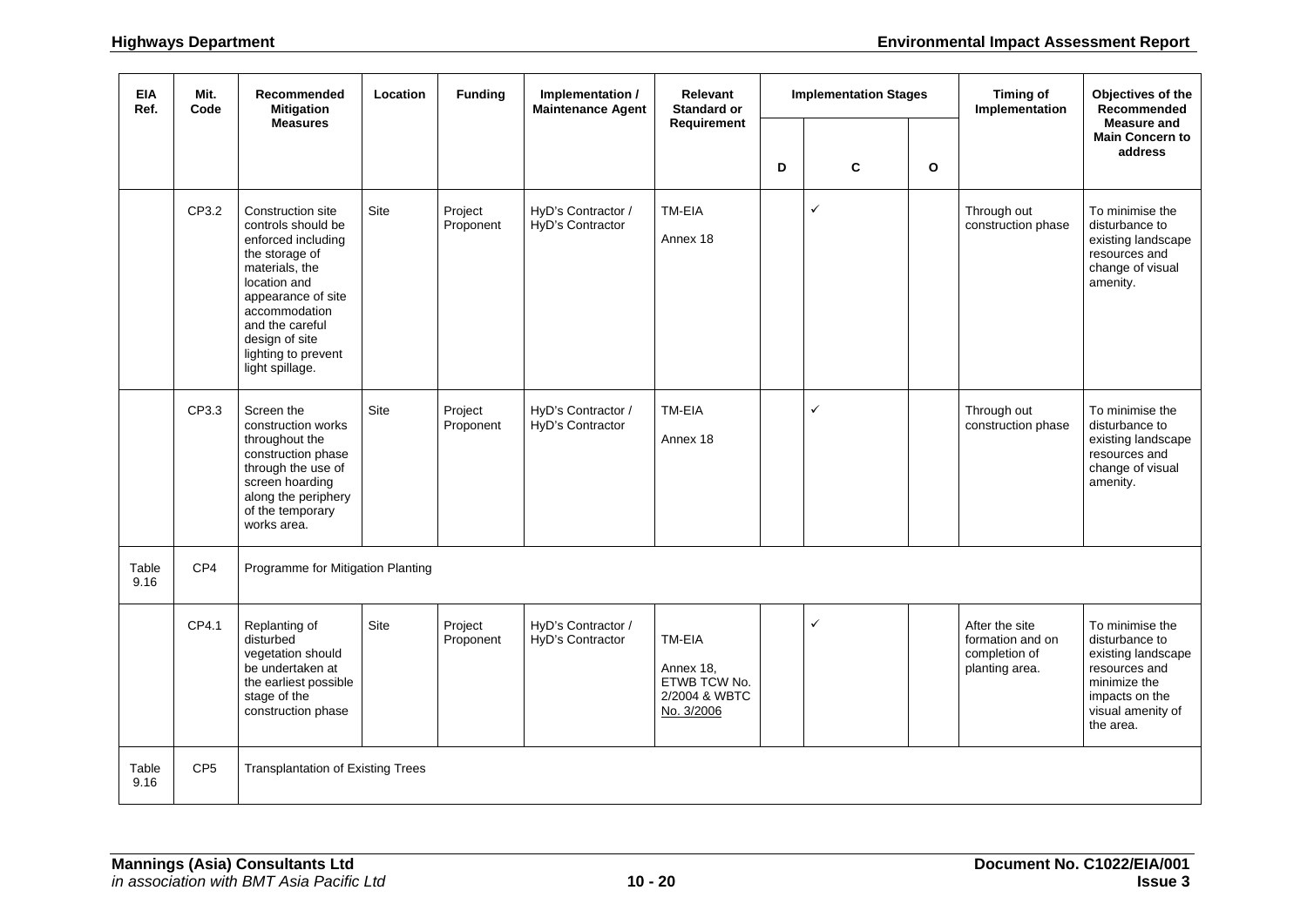| <b>EIA</b><br>Ref. | Mit.<br>Code             | Recommended<br><b>Mitigation</b>                                                                                                                                                                                                                                                                                | <b>Funding</b><br>Implementation /<br>Relevant<br><b>Implementation Stages</b><br>Location<br><b>Maintenance Agent</b><br><b>Standard or</b> |                      | <b>Timing of</b><br>Implementation                                                           |                                                                    | Objectives of the<br>Recommended<br><b>Measure and</b> |              |              |                                                 |                                                                                                                                                                                                                                       |
|--------------------|--------------------------|-----------------------------------------------------------------------------------------------------------------------------------------------------------------------------------------------------------------------------------------------------------------------------------------------------------------|----------------------------------------------------------------------------------------------------------------------------------------------|----------------------|----------------------------------------------------------------------------------------------|--------------------------------------------------------------------|--------------------------------------------------------|--------------|--------------|-------------------------------------------------|---------------------------------------------------------------------------------------------------------------------------------------------------------------------------------------------------------------------------------------|
|                    |                          | <b>Measures</b>                                                                                                                                                                                                                                                                                                 |                                                                                                                                              |                      |                                                                                              | Requirement                                                        | D                                                      | C            | $\mathbf{o}$ |                                                 | <b>Main Concern to</b><br>address                                                                                                                                                                                                     |
|                    | CP5.1                    | The tree<br>transplanting works<br>should be<br>implemented by<br>approved<br>Landscape<br>Contractors and<br>inspected and<br>approved on site by<br>a qualified<br>Landscape<br>Architect. A tree<br>protection /<br>transplanting<br>specification would<br>be included within<br>the contract<br>documents. | Site                                                                                                                                         | Project<br>Proponent | Project Proponent /<br><b>NA</b>                                                             | TM-EIA<br>Annex 18,<br>ETWB TCW No.<br>2/2004 & WBTC<br>No. 3/2006 | $\checkmark$                                           | $\checkmark$ |              | Throughout design<br>and construction<br>phases | To ensure the tree<br>preservation and<br>planting proposals<br>are integrated with<br>the existing<br>landscape context<br>and that valuable<br>landscape<br>resources are<br>preserved where<br>appropriate to the<br>final design. |
|                    | <b>Operational Phase</b> |                                                                                                                                                                                                                                                                                                                 |                                                                                                                                              |                      |                                                                                              |                                                                    |                                                        |              |              |                                                 |                                                                                                                                                                                                                                       |
| Table<br>9.17      | OP <sub>1</sub>          | Design of the road widening proposals                                                                                                                                                                                                                                                                           |                                                                                                                                              |                      |                                                                                              |                                                                    |                                                        |              |              |                                                 |                                                                                                                                                                                                                                       |
|                    | OP1.1                    | The alignment and<br>structures<br>associated with the<br>widened road<br>should integrated,<br>as far as technically<br>feasible, with<br>existing roadside<br>structures and the<br>landscape context<br>to reduce the                                                                                        | Site                                                                                                                                         | Project<br>Proponent | Project Architects for<br>design / HyD's<br>contractor for<br>implementation /<br><b>HyD</b> | TM-EIA<br>Annex 18 and<br><b>BD</b>                                | $\checkmark$                                           |              | $\checkmark$ | Throughout design<br>phase                      | Responsive<br>design to integrate<br>the proposals into<br>their landscape<br>and visual context.                                                                                                                                     |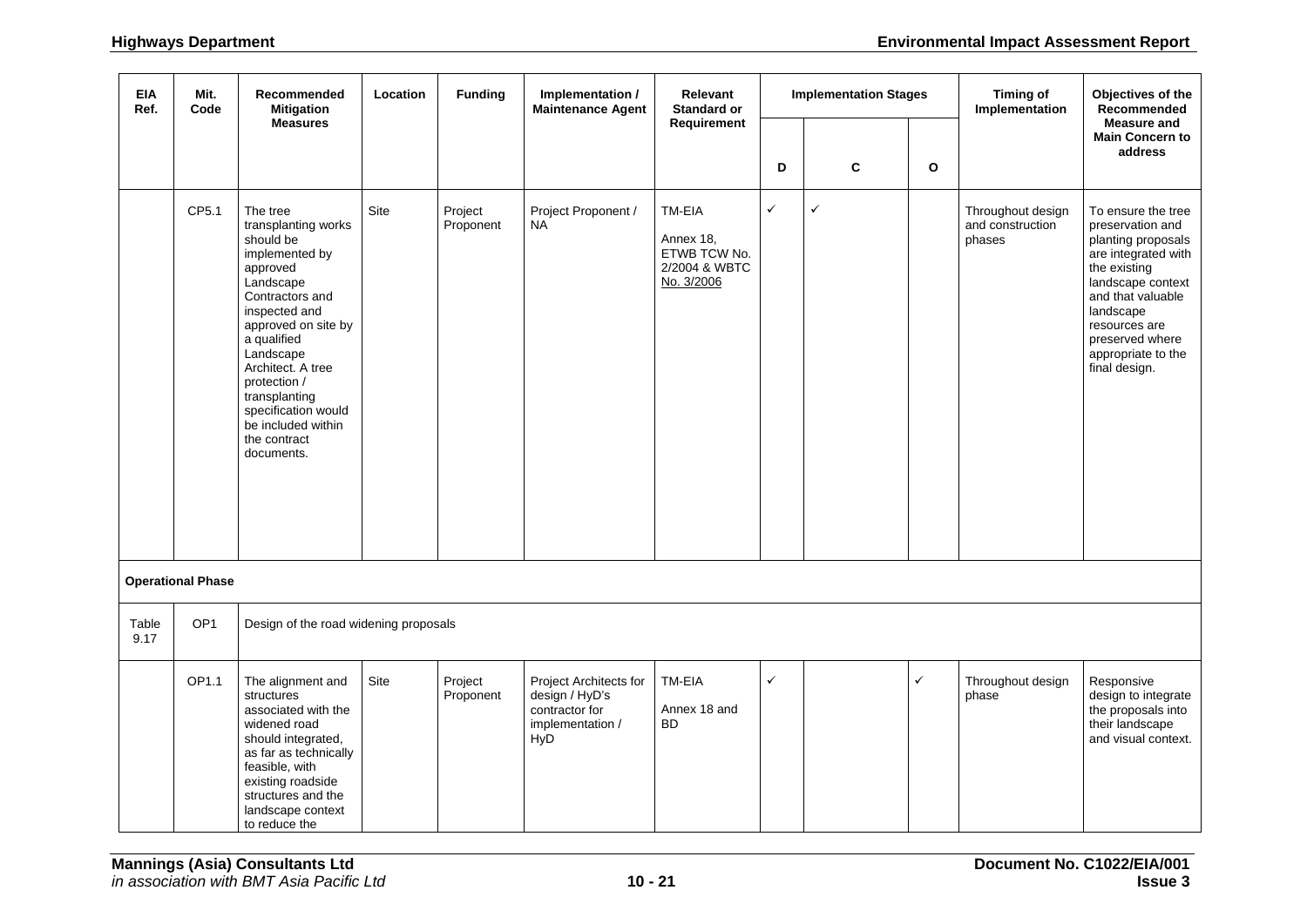| <b>EIA</b><br>Ref. | Mit.<br>Code | Recommended<br><b>Mitigation</b>                                                                                                                                                                                                                                                           | Location | <b>Funding</b>       | Implementation /<br><b>Maintenance Agent</b> | Relevant<br><b>Standard or</b>      | <b>Implementation Stages</b> |   | <b>Timing of</b><br>Implementation | Objectives of the<br>Recommended<br><b>Measure and</b> |                                                                                                   |
|--------------------|--------------|--------------------------------------------------------------------------------------------------------------------------------------------------------------------------------------------------------------------------------------------------------------------------------------------|----------|----------------------|----------------------------------------------|-------------------------------------|------------------------------|---|------------------------------------|--------------------------------------------------------|---------------------------------------------------------------------------------------------------|
|                    |              | <b>Measures</b>                                                                                                                                                                                                                                                                            |          |                      |                                              | Requirement                         | D                            | C | $\mathbf{o}$                       |                                                        | <b>Main Concern to</b><br>address                                                                 |
|                    |              | potential<br>cumulative impact<br>of the proposed<br>works. The location<br>and orientation of<br>the associated<br>structures should<br>where possible<br>avoid landscape<br>and visually<br>sensitive areas<br>such woodland,<br>shrubland and<br>agricultural fields.                   |          |                      |                                              |                                     |                              |   |                                    |                                                        |                                                                                                   |
|                    | OP1.2        | The architectural<br>design should seek<br>to reduce the<br>apparent visual<br>mass of the<br>engineering<br>structures through<br>the use of textured<br>finishes and colour<br>blocking. Earth<br>tones are preferred<br>as these match the<br>existing landscape<br>and visual context. | Site     | Project<br>Proponent | Project Engineers /<br><b>NA</b>             | TM-EIA<br>Annex 18,<br>HKPSG and BD | $\checkmark$                 |   | $\checkmark$                       | Throughout design<br>phase                             | Responsive<br>design to integrate<br>the proposals into<br>their landscape<br>and visual context. |
|                    | OP1.3        | The design of all<br>engineered<br>structures<br>(retaining walls and<br>new cut slopes) to<br>be reviewed to<br>incorporate<br>greening measures<br>such as tree, shrub                                                                                                                   | Site     | Project<br>Proponent | HyD                                          | TM-EIA<br>Annex 18                  | $\checkmark$                 |   | $\checkmark$                       | Throughout<br>operation phase                          | Responsive<br>design to integrate<br>the proposals into<br>their landscape<br>and visual context. |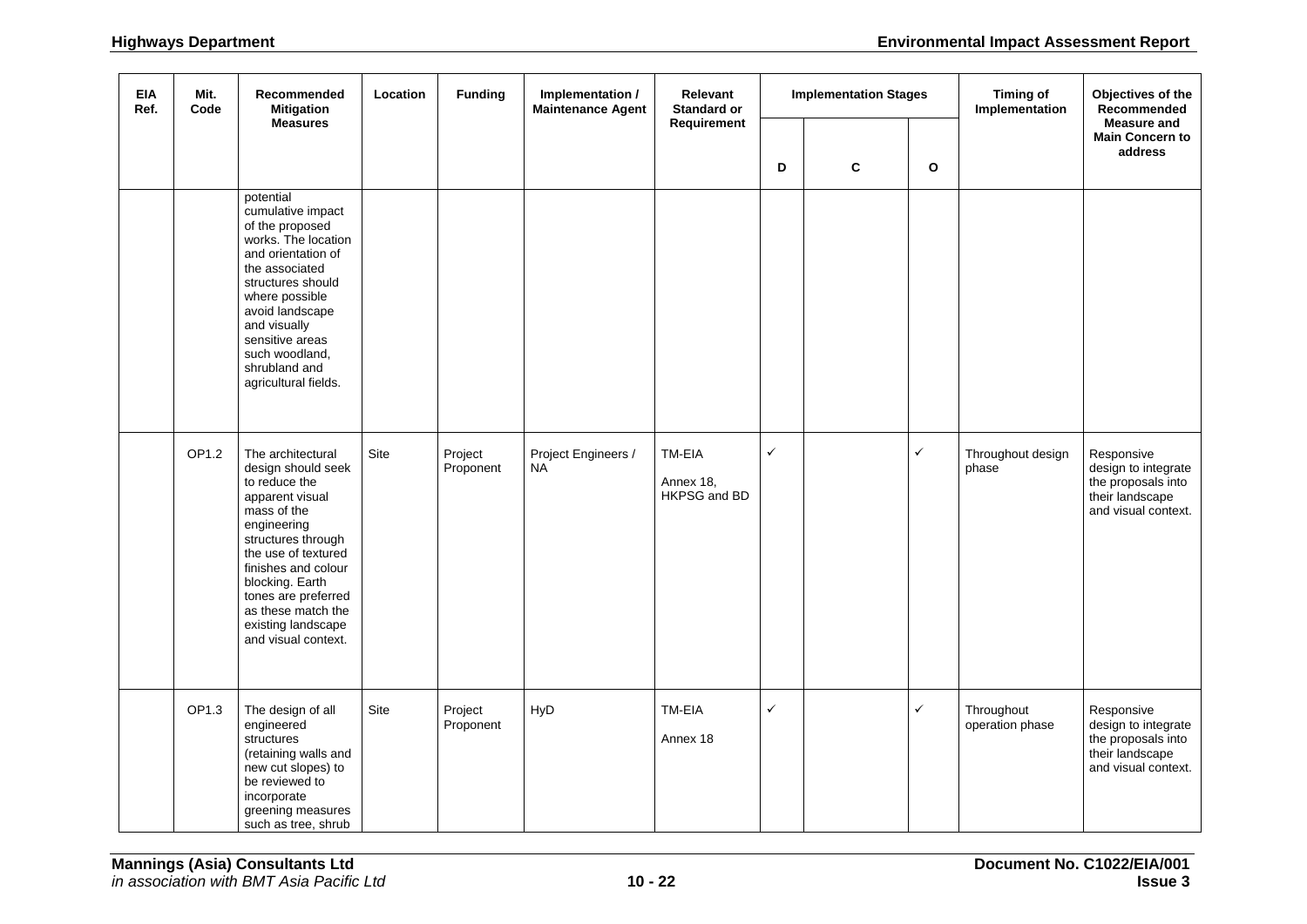| <b>EIA</b><br>Ref. | Mit.<br>Code    | Recommended<br><b>Mitigation</b>                                                                                                                                                                                                                                                | Location    | <b>Funding</b><br>Implementation /<br><b>Maintenance Agent</b> |                                   | Relevant<br><b>Standard or</b>                    | <b>Implementation Stages</b> |  |                                   | <b>Timing of</b><br>Implementation | Objectives of the<br>Recommended<br><b>Measure and</b>                                                                                                                                         |
|--------------------|-----------------|---------------------------------------------------------------------------------------------------------------------------------------------------------------------------------------------------------------------------------------------------------------------------------|-------------|----------------------------------------------------------------|-----------------------------------|---------------------------------------------------|------------------------------|--|-----------------------------------|------------------------------------|------------------------------------------------------------------------------------------------------------------------------------------------------------------------------------------------|
|                    |                 | <b>Measures</b>                                                                                                                                                                                                                                                                 |             |                                                                |                                   | Requirement                                       | $\mathbf{o}$<br>D<br>C       |  | <b>Main Concern to</b><br>address |                                    |                                                                                                                                                                                                |
|                    |                 | and ground cover<br>planting. This<br>includes the<br>creation of soft<br>solutions where<br>possible and the<br>incorporation of<br>planters within the<br>engineering<br>structures to soften<br>their visual form.                                                           |             |                                                                |                                   |                                                   |                              |  |                                   |                                    |                                                                                                                                                                                                |
| Table<br>9.17      | OP <sub>2</sub> | Roadside Planting                                                                                                                                                                                                                                                               |             |                                                                |                                   |                                                   |                              |  |                                   |                                    |                                                                                                                                                                                                |
|                    | OP2.1           | Create a landscape<br>buffer area<br>extending where<br>space allows<br>alongside the<br>widened<br>carriageway and<br>reinstate an avenue<br>effect originally<br>created through the<br>planting of a<br>Melaleuca<br>quinquenervia,<br>along the edge of<br>the carriageway. | Site        | Project<br>Proponent                                           | HyD's Contractor /<br><b>LCSD</b> | <b>TM-EIA Annex</b><br>18, HKPSG and<br><b>BD</b> | $\checkmark$                 |  | $\checkmark$                      | Throughout design<br>phase         | Planting will serve<br>to visually<br>integrate the<br>proposals within<br>the existing<br>landscape<br>framework.                                                                             |
|                    | OP2.2           | Utilise native tree<br>species in the<br>planting mix for the<br>landscape buffer<br>area and Melaleuca<br>quinquenervia for<br>avenue effect.                                                                                                                                  | <b>Site</b> | Project<br>Proponent                                           | HyD's Contractor /<br>LCSD        | <b>TM-EIA Annex</b><br>18, HKPSG and<br><b>BD</b> | $\checkmark$                 |  | $\checkmark$                      | Throughout design<br>phase         | Provide a linkage<br>with the existing<br>wooded areas<br>creating a more<br>coherent<br>landscape<br>framework whilst<br>also improving the<br>ecological<br>connectivity<br>between existing |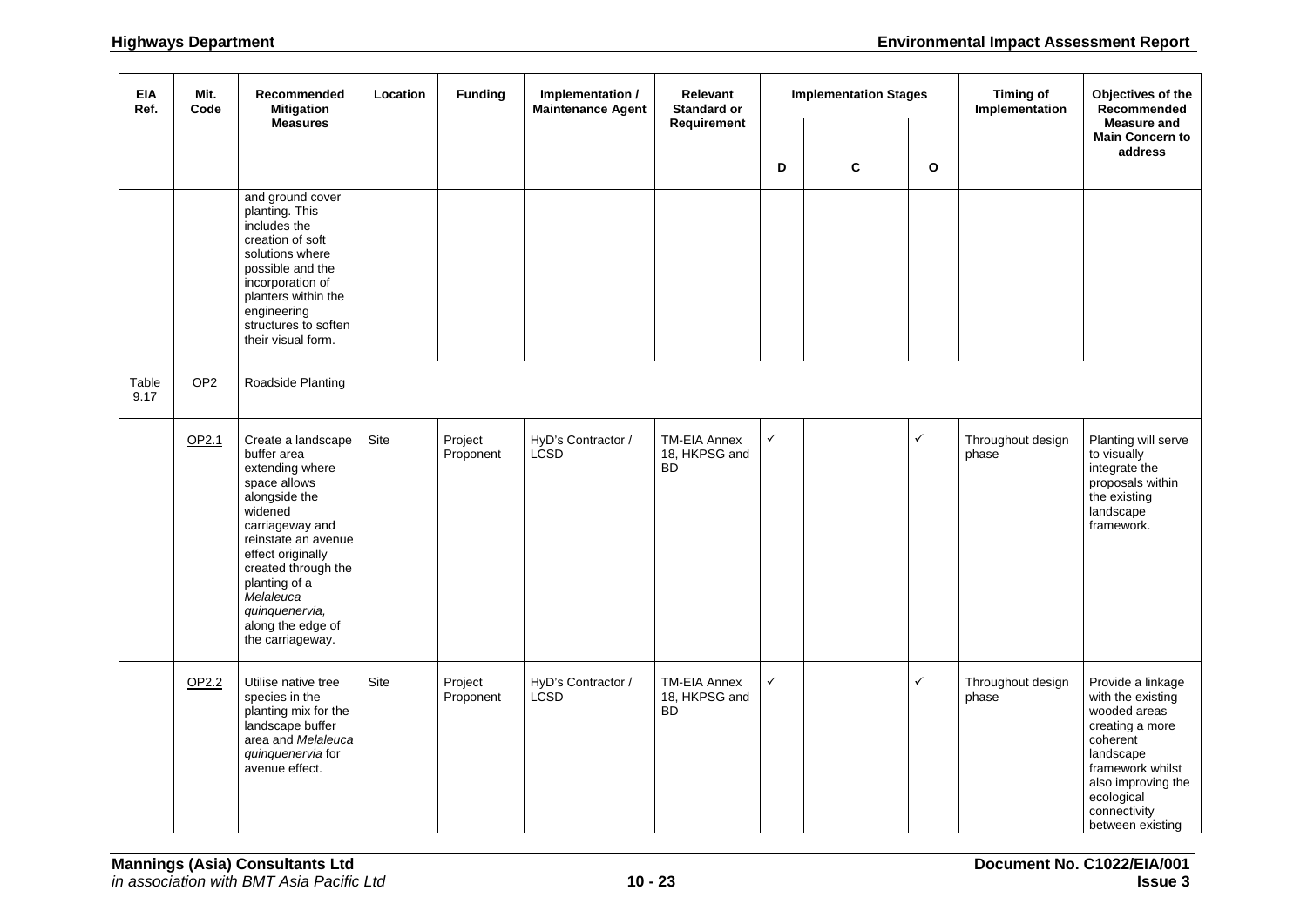| <b>EIA</b><br>Ref. | Mit.<br>Code    | Recommended<br><b>Mitigation</b>                                                                                                                                                                                                                                                                                                                                                                                                                                                                                                                                                                                                                                                                            | Location | <b>Funding</b>       | Implementation /<br><b>Maintenance Agent</b>                | Relevant<br><b>Standard or</b>                    |              | <b>Implementation Stages</b> |              | <b>Timing of</b><br>Implementation | Objectives of the<br>Recommended<br><b>Measure and</b><br><b>Main Concern to</b><br>address                                                                                                                                                                                          |
|--------------------|-----------------|-------------------------------------------------------------------------------------------------------------------------------------------------------------------------------------------------------------------------------------------------------------------------------------------------------------------------------------------------------------------------------------------------------------------------------------------------------------------------------------------------------------------------------------------------------------------------------------------------------------------------------------------------------------------------------------------------------------|----------|----------------------|-------------------------------------------------------------|---------------------------------------------------|--------------|------------------------------|--------------|------------------------------------|--------------------------------------------------------------------------------------------------------------------------------------------------------------------------------------------------------------------------------------------------------------------------------------|
|                    |                 | <b>Measures</b>                                                                                                                                                                                                                                                                                                                                                                                                                                                                                                                                                                                                                                                                                             |          |                      |                                                             | Requirement                                       |              |                              |              |                                    |                                                                                                                                                                                                                                                                                      |
|                    |                 |                                                                                                                                                                                                                                                                                                                                                                                                                                                                                                                                                                                                                                                                                                             |          |                      |                                                             |                                                   | D            | C                            | $\mathbf{o}$ |                                    |                                                                                                                                                                                                                                                                                      |
|                    |                 |                                                                                                                                                                                                                                                                                                                                                                                                                                                                                                                                                                                                                                                                                                             |          |                      |                                                             |                                                   |              |                              |              |                                    | and proposed<br>woodland habitats.                                                                                                                                                                                                                                                   |
| Table<br>9.17      | OP <sub>3</sub> | <b>Compensatory Planting Proposals</b>                                                                                                                                                                                                                                                                                                                                                                                                                                                                                                                                                                                                                                                                      |          |                      |                                                             |                                                   |              |                              |              |                                    |                                                                                                                                                                                                                                                                                      |
|                    | OP3.1           | Native tree planting<br>on the existing and<br>proposed cut<br>slopes include the<br>planting of<br>approximately<br>$3,031m2$ of mass<br>woodland planting<br>utilising light<br>standard sized<br>stock. The species<br>selection shall<br>include Bischofia<br>trifoliata, Bridelia<br>tomentosa,<br>Castanopsis fissa,<br>Celtis sinensis.<br>Cinnamomum<br>camphora,<br>Cratoxylum<br>cochinchinense,<br>Cyclobalanopsis<br>myrsininfolia, Ficus<br>hispida, Gordonia<br>axillaris, Litsea<br>glutinosa,<br>Macaranga<br>tanarius, Mallotus<br>paniculatus,<br><b>Microcos</b><br>paniculatus,<br>Sapium discolour,<br>Sapium sebiferum<br>and Schima<br>superba.<br>Approximately 559<br>number large | Site     | Project<br>Proponent | Project Landscape<br>Architect / HyD's<br>Contractor / LCSD | <b>TM-EIA Annex</b><br>18, HKPSG and<br><b>BD</b> | $\checkmark$ |                              | $\checkmark$ | Throughout design<br>phase         | The planting<br>proposal seeks to<br>compensate for<br>the predicted tree<br>loss resulting from<br>the construction of<br>the development,<br>visually integrate<br>the proposals<br>within its existing<br>landscape<br>framework and<br>provide an<br>improved visual<br>amenity. |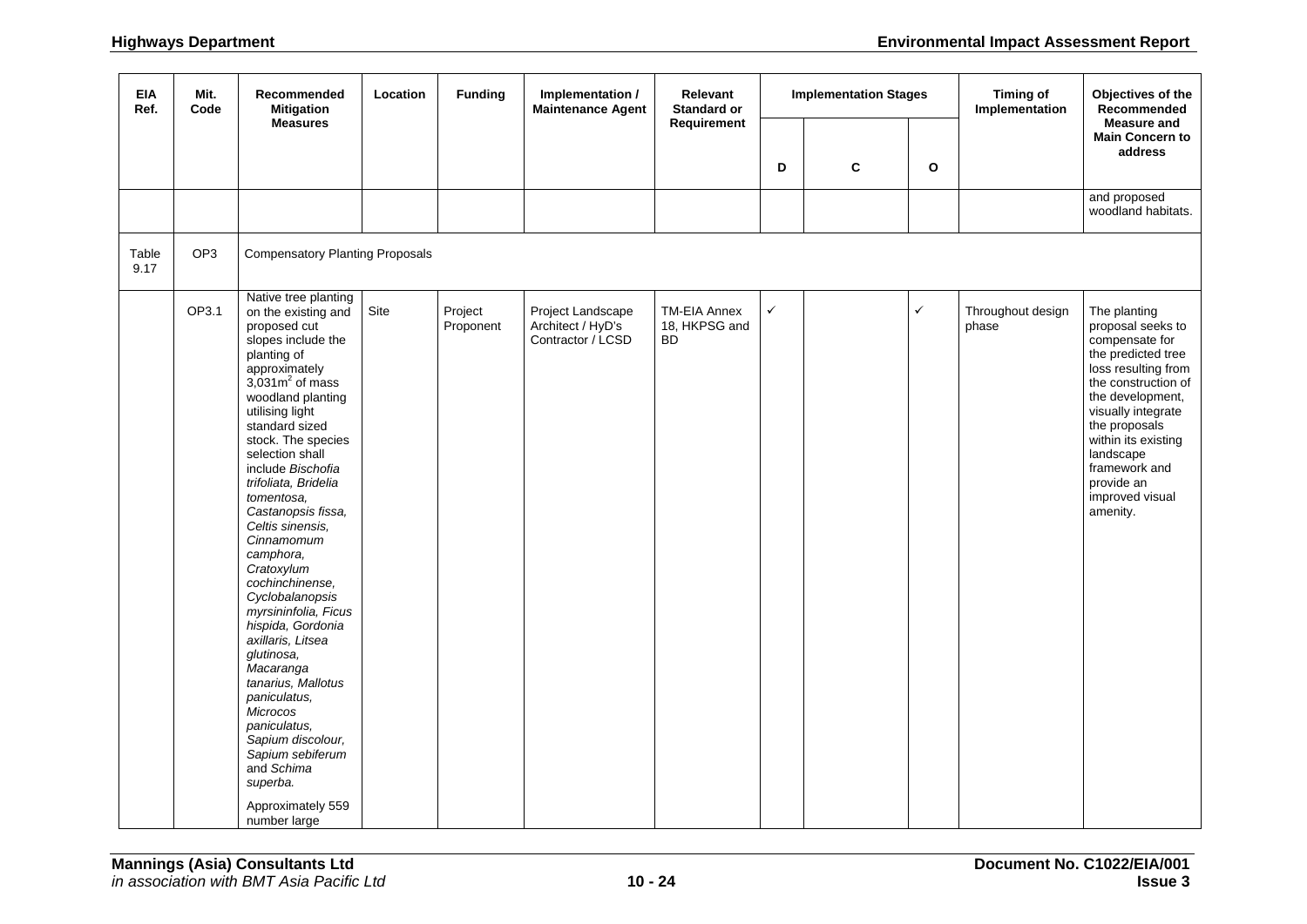| <b>EIA</b><br>Ref. | Mit.<br>Code    | Recommended<br><b>Mitigation</b><br><b>Measures</b>                                                                                                                                                                                                                                                                                                           | Location | <b>Funding</b>       | Implementation /<br><b>Maintenance Agent</b> | Relevant<br><b>Standard or</b>                    |              | <b>Implementation Stages</b> |              | <b>Timing of</b><br>Implementation             | Objectives of the<br>Recommended<br><b>Measure and</b><br><b>Main Concern to</b><br>address                                                                                                                                          |
|--------------------|-----------------|---------------------------------------------------------------------------------------------------------------------------------------------------------------------------------------------------------------------------------------------------------------------------------------------------------------------------------------------------------------|----------|----------------------|----------------------------------------------|---------------------------------------------------|--------------|------------------------------|--------------|------------------------------------------------|--------------------------------------------------------------------------------------------------------------------------------------------------------------------------------------------------------------------------------------|
|                    |                 |                                                                                                                                                                                                                                                                                                                                                               |          |                      |                                              | Requirement                                       | D            | C                            | $\mathbf{o}$ |                                                |                                                                                                                                                                                                                                      |
|                    |                 | specimens of<br>Melaleuca<br>quinquenervia<br>using standard<br>sized trees will be<br>utilised within the<br>immediate<br>roadside areas and<br>within the new<br>central median.                                                                                                                                                                            |          |                      |                                              |                                                   |              |                              |              |                                                |                                                                                                                                                                                                                                      |
|                    | OP3.2           | A qualified or<br>Registered<br>Landscape<br>Architect will be<br>involved in the<br>design,<br>construction<br>supervision and<br>monitoring, and<br>maintenance period<br>to oversee the<br>implementation of<br>the recommended<br>landscape and<br>visual mitigation<br>measures including<br>the tree<br>preservation and<br>landscape works on<br>site. | Site     | Project<br>Proponent | Project Proponent /<br><b>NA</b>             | <b>TM-EIA Annex</b><br>18, HKPSG and<br><b>BD</b> | $\checkmark$ | $\checkmark$                 |              | Throughout design<br>and construction<br>phase | The planting<br>proposal seeks to<br>compensate for<br>the predicted tree<br>loss resulting from<br>the construction of<br>the development,<br>visually integrate<br>the proposals<br>within its existing<br>landscape<br>framework. |
| Table<br>9.17      | OP <sub>4</sub> | Treatment of Retaining Wall and Slopes                                                                                                                                                                                                                                                                                                                        |          |                      |                                              |                                                   |              |                              |              |                                                |                                                                                                                                                                                                                                      |
|                    | OP4.1           | The design and<br>implantation of the<br>aesthetic<br>appearance of the<br>proposed retaining                                                                                                                                                                                                                                                                 | Site     | Project<br>Proponent | HyD                                          | TM-EIA<br>Annex 18                                | ✓            |                              | ✓            | Throughout<br>operation phase                  | Responsive<br>design to integrate<br>the proposals into<br>their landscape                                                                                                                                                           |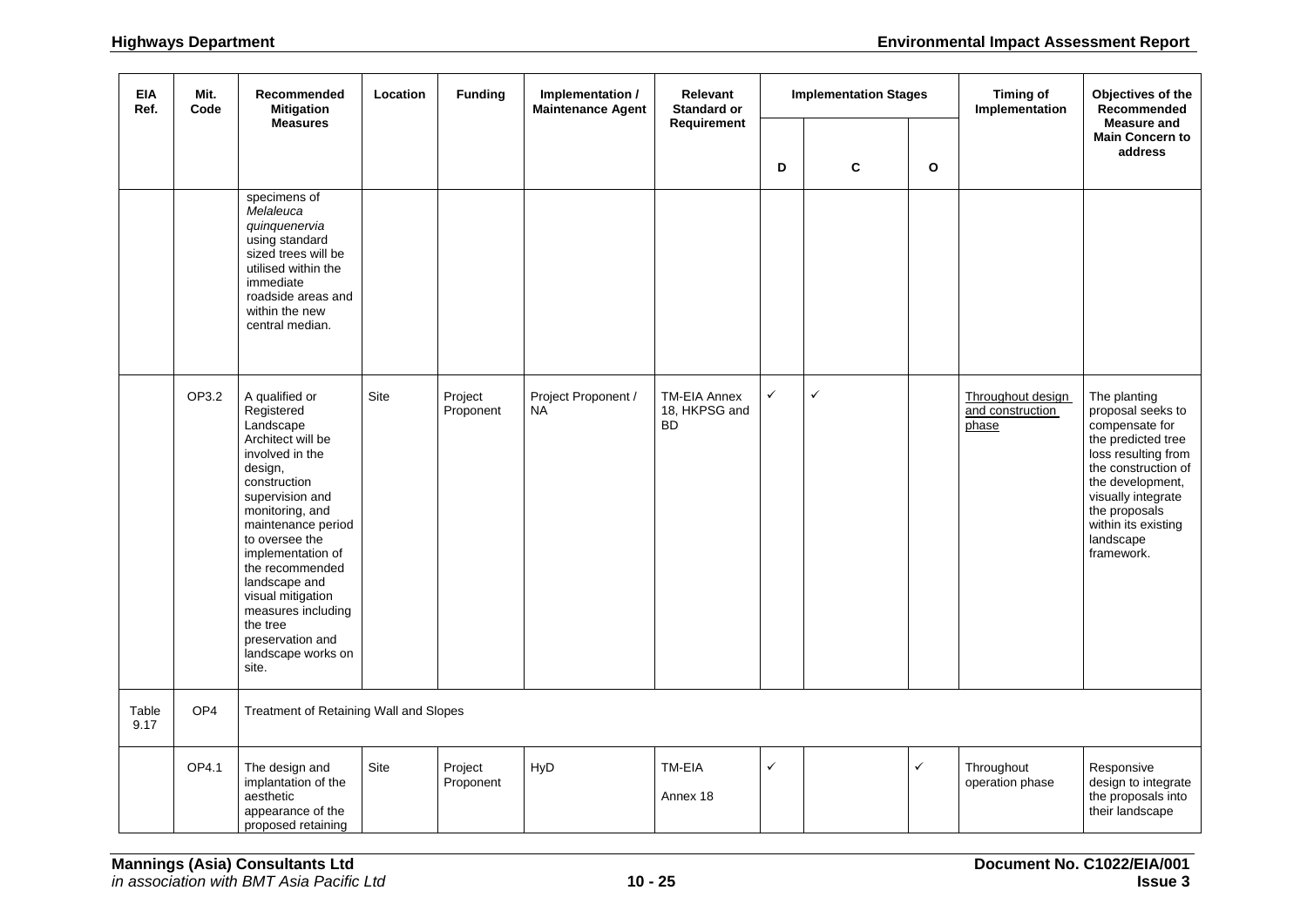| EIA<br>Ref. | Mit.<br>Code | Recommended<br><b>Mitigation</b>                                                                                                                                                                                                                                                                                                                                                                                                                                   | Location | <b>Funding</b>       | Implementation /<br><b>Maintenance Agent</b> | Relevant<br>Standard or |              | <b>Implementation Stages</b> |              | <b>Timing of</b><br>Implementation | Objectives of the<br>Recommended<br><b>Measure and</b><br><b>Main Concern to</b><br>address       |
|-------------|--------------|--------------------------------------------------------------------------------------------------------------------------------------------------------------------------------------------------------------------------------------------------------------------------------------------------------------------------------------------------------------------------------------------------------------------------------------------------------------------|----------|----------------------|----------------------------------------------|-------------------------|--------------|------------------------------|--------------|------------------------------------|---------------------------------------------------------------------------------------------------|
|             |              | <b>Measures</b>                                                                                                                                                                                                                                                                                                                                                                                                                                                    |          |                      |                                              | Requirement             | D            | $\mathbf c$                  | $\mathbf{o}$ |                                    |                                                                                                   |
|             |              | walls and slopes<br>will be undertaken<br>in accordance with<br><b>GEO Publication</b><br>No. 1/2000<br>"Technical<br>Guidelines on<br>Landscape<br>Treatment and<br>Bio-engineering for<br>Man-made Slopes<br>and Retaining<br>Walls". The<br>engineering<br>structures will be<br>aesthetically<br>enhanced through<br>the use of soft<br>landscape works<br>including tree and<br>shrub planting to<br>give man-made<br>slopes a more<br>natural<br>appearance. |          |                      |                                              |                         |              |                              |              |                                    | and visual context.                                                                               |
|             | OP4.2        | Light standard<br>sized tree planting<br>will be used on the<br>face of soil cut<br>slopes with a<br>gradient of less<br>than 30 degrees, at<br>the crest and toe of<br>the slope, and<br>within berm<br>planters.<br>Slopes with a<br>gradient of greater<br>than 30 degrees<br>will be<br>hydroseeded using<br>a mixture of native                                                                                                                               | Site     | Project<br>Proponent | HyD                                          | TM-EIA<br>Annex 18      | $\checkmark$ |                              | ✓            | Throughout<br>operation phase      | Responsive<br>design to integrate<br>the proposals into<br>their landscape<br>and visual context. |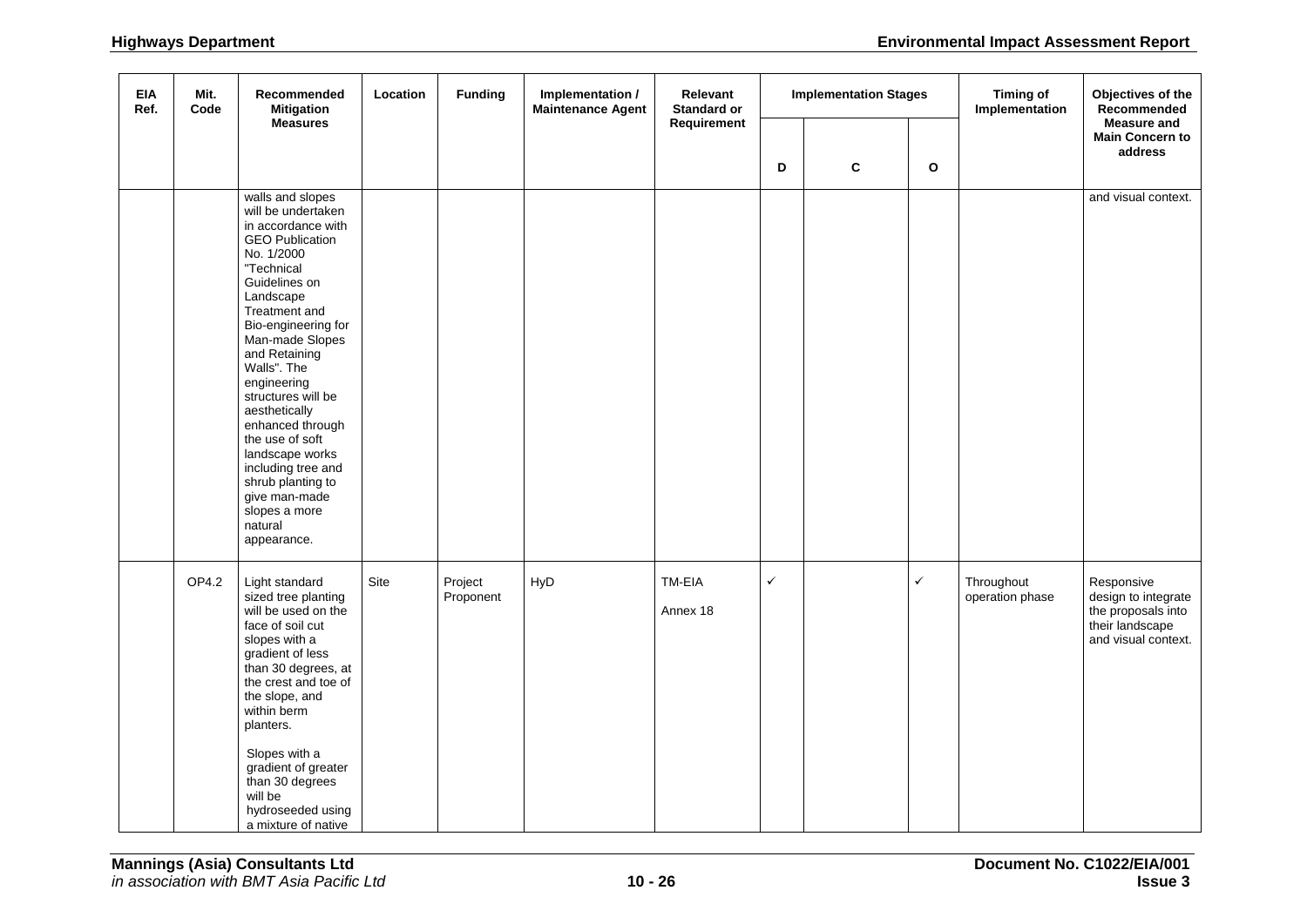| <b>EIA</b><br>Ref. | Mit.<br>Code | <b>Recommended</b><br><b>Mitigation</b>                                                                                                                                                                                                               | Location | <b>Funding</b>       | Implementation /<br><b>Maintenance Agent</b> | Relevant<br><b>Standard or</b> | <b>Implementation Stages</b> |   |              | Timing of<br>Implementation   | Objectives of the<br>Recommended                                                                  |
|--------------------|--------------|-------------------------------------------------------------------------------------------------------------------------------------------------------------------------------------------------------------------------------------------------------|----------|----------------------|----------------------------------------------|--------------------------------|------------------------------|---|--------------|-------------------------------|---------------------------------------------------------------------------------------------------|
|                    |              | <b>Measures</b>                                                                                                                                                                                                                                       |          |                      |                                              | Requirement                    | D                            | C | $\mathbf{o}$ |                               | <b>Measure and</b><br><b>Main Concern to</b><br>address                                           |
|                    |              | trees and shrubs<br>$(6,173m^2)$ .                                                                                                                                                                                                                    |          |                      |                                              |                                |                              |   |              |                               |                                                                                                   |
|                    | OP4.3        | Vertical greening<br>measures shall<br>also be considered<br>on engineering<br>structures including<br>use of climbing and<br>trailing plants both<br>planted at the crest<br>and toe of the<br>features, and within<br>pockets within the<br>slopes. | Site     | Project<br>Proponent | HyD                                          | TM-EIA<br>Annex 18             | ✓                            |   | ✓            | Throughout<br>operation phase | Responsive<br>design to integrate<br>the proposals into<br>their landscape<br>and visual context. |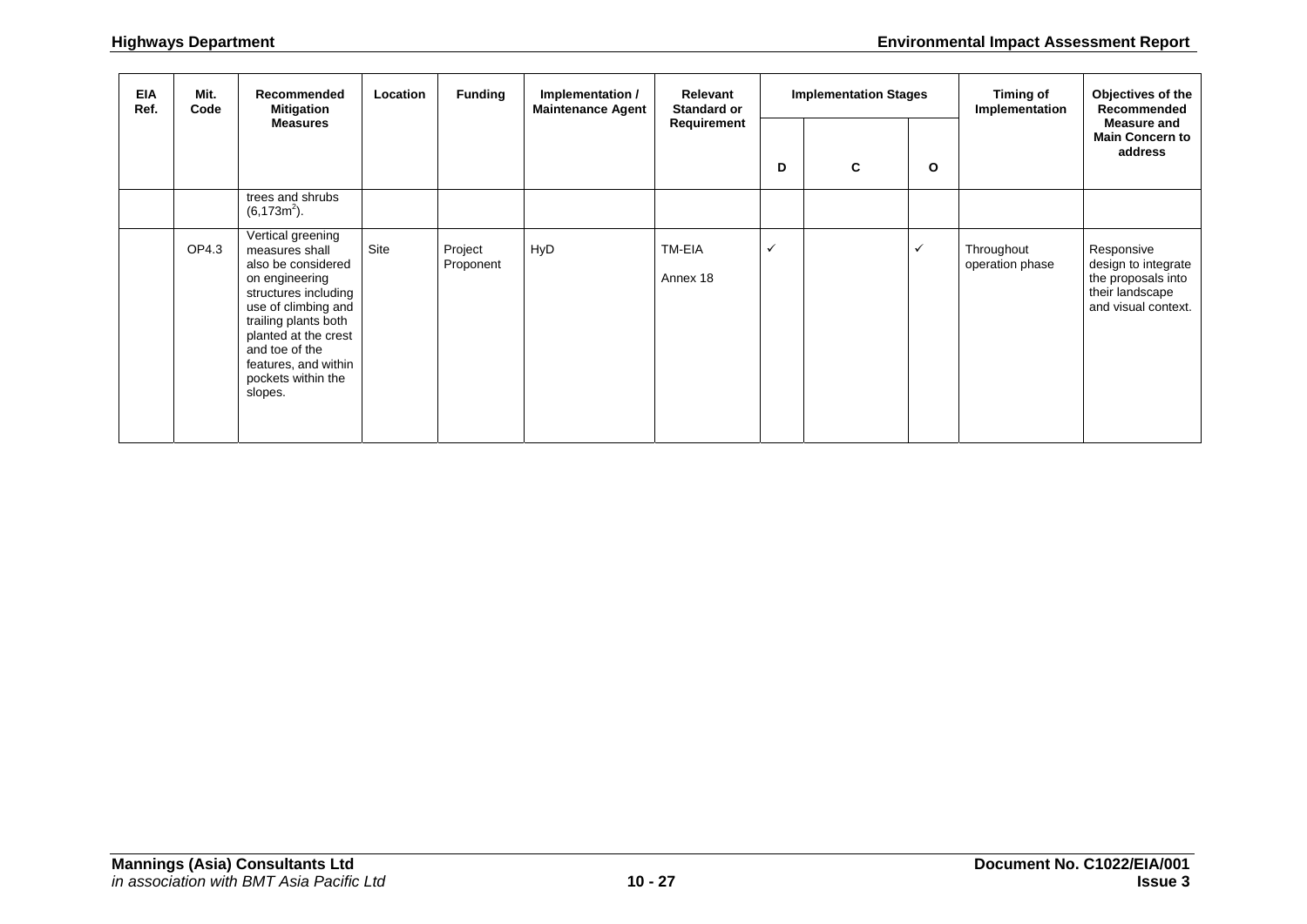# **11.0 SUMMARY OF ENVIRONMENTAL OUTCOMES AND CONCLUSIONS**

11.1 Environmental impacts associated with the proposed Project during the construction and operational phases have been assessed in this report. Mitigation measures have been proposed to reduce the environmental impacts, if necessary. Environmental Monitoring and Audit (EM&A) requirements have been recommended and detailed in the separated EM&A manual. The Implementation Schedule of the proposed mitigation measures has been included in Section 10. The major findings of the report are summarized below.

# **Air Quality Impacts**

- 11.2 Due to the small amount of dust emissions from the active construction site, the dust impacts arising during the construction phase have been anticipated to be insignificant with the implementation of the dust suppression measures stipulated in the Air Pollution Control (Construction Dust) Regulation. EM&A is required to ensure proper implementation of the dust suppression measures.
- 11.3 According to the model predictions, no adverse air quality impact on the identified ASRs is expected from the traffic emissions.

# **Noise Impacts**

- 11.4 Construction noise from the powered mechanical equipment (PME) has been predicted to cause adverse impacts on the identified NSRs due to the close proximity of these NSRs to the noisy plants. Mitigation measures such as quieter PME and temporary noise barrier/screen have been proposed to reduce the noise impacts. Residual impacts on some NSRs would be anticipated. Construction EM&A is recommended.
- 11.5 During the operational phase, no significant difference of the traffic noise impacts before and after the proposed Project has been predicted. No direct mitigation measure is required to reduce the traffic noise impacts.

# **Water Quality Impacts**

11.6 With the implementation of the recommended mitigation measure such as control measures on the surface runoff and drainage from the works area, proper site management and good housekeeping practices, no adverse water quality impact on the receiving in-land water bodies has been anticipated during the construction phase. Routine site inspection during construction phase is recommended.

# **Waste Implications**

11.7 With proper handling, transport and disposal of waste using the recommended good management and site practices, no significant environmental impacts during the construction phase has been expected. It is the contractor's responsibility to ensure that these practices and the mentioned Regulations and EPD's requirement are implemented in order to manage the wastes generated from the site properly. Regular site inspections of the waste management during the construction phase are recommended.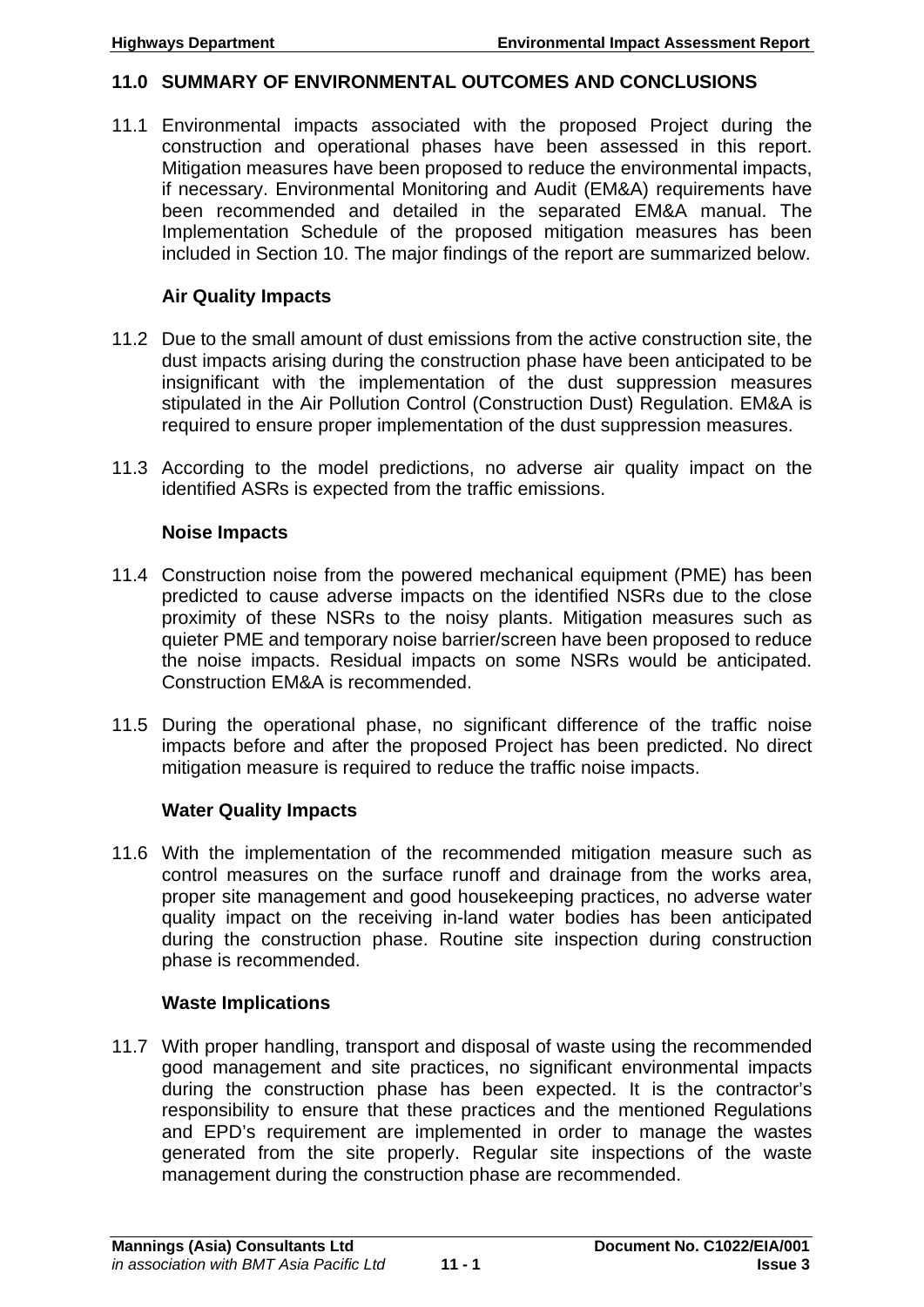11.8 It is considered that the potential land contamination issues can be adequately controlled with suitably planned construction and works in accordance with the remediation action plan and the recommended precautionary protection measures for workers.

## **Ecology**

11.9 With the implementation of the mitigation measures and guidelines for construction management during the construction of the Project, no significant and adverse ecological impact shall be anticipated. The implementation of the mitigation measures / protection measures for the fruit bat roost shall be included to the works contracts. Regular site inspections are recommended during construction phase in order to ensure the mitigation measures are implemented properly.

## **Landscape and Visual Impact**

- 11.10 With the careful design of the road widening works to preserve as many of the existing trees as possible including the larger roadside trees, the planting of new trees and shrubs, and the aesthetic treatment of the proposed retaining structures the potential landscape and visual impacts are not considered to be significant given the scale of the project. The main mitigation approach has been to preserve existing landscape resources particularly trees as far as possible through the careful design of the proposals including the use of retaining walls to preserve existing trees on slopes. The potential loss of existing trees will be compensated through the planting of native species to restore and enhance the landscape setting and visual amenity of the road corridor and enhance its ecological value.
- 11.11 In total of 1723 existing trees, 1286 trees will be preserved in-situ and 6 trees will be transplanted to new locations within the road corridor. The affected trees are largely exotic, plantation species with many exhibiting a poor form and health condition. The compensatory planting proposals include some 559 specimen standard sized trees and  $4.831\,\mathrm{m}^2$  of mass woodland planting using light standard sized trees to compensate for the loss of existing trees and enhance the landscape and visual amenity of the road corridor.
- 11.12 The residual impacts on most landscape resources will largely be slight adverse to negligible during Year 10 of the Operational Phase of the project. Impacts on the existing landscape character will be slight adverse to negligible due to the existing character of the road corridor and the enclosure provided by existing roadside trees and buildings and the growth to maturity of the proposed mitigation planting. The exception to this is the potential impact on LCA13 the existing road corridor where the significant adverse impacts of the construction phase of the project would be mitigated to moderate adverse with the growth of the proposed mitigation tree and shrub planting. The residual impacts for residential properties within the villages which line the route alignment would be moderate during Year 10. However it should be noted that the majority of the existing views avilable to residential VSRs are partial or glimpsed due to the screening effect of the existing landform, roadside vegetation, and the vegetation associated with individual settlements, and existing built development. Views of the road corridor are largely limited to residences on periphery of the existing settlements with views for the houses beyond